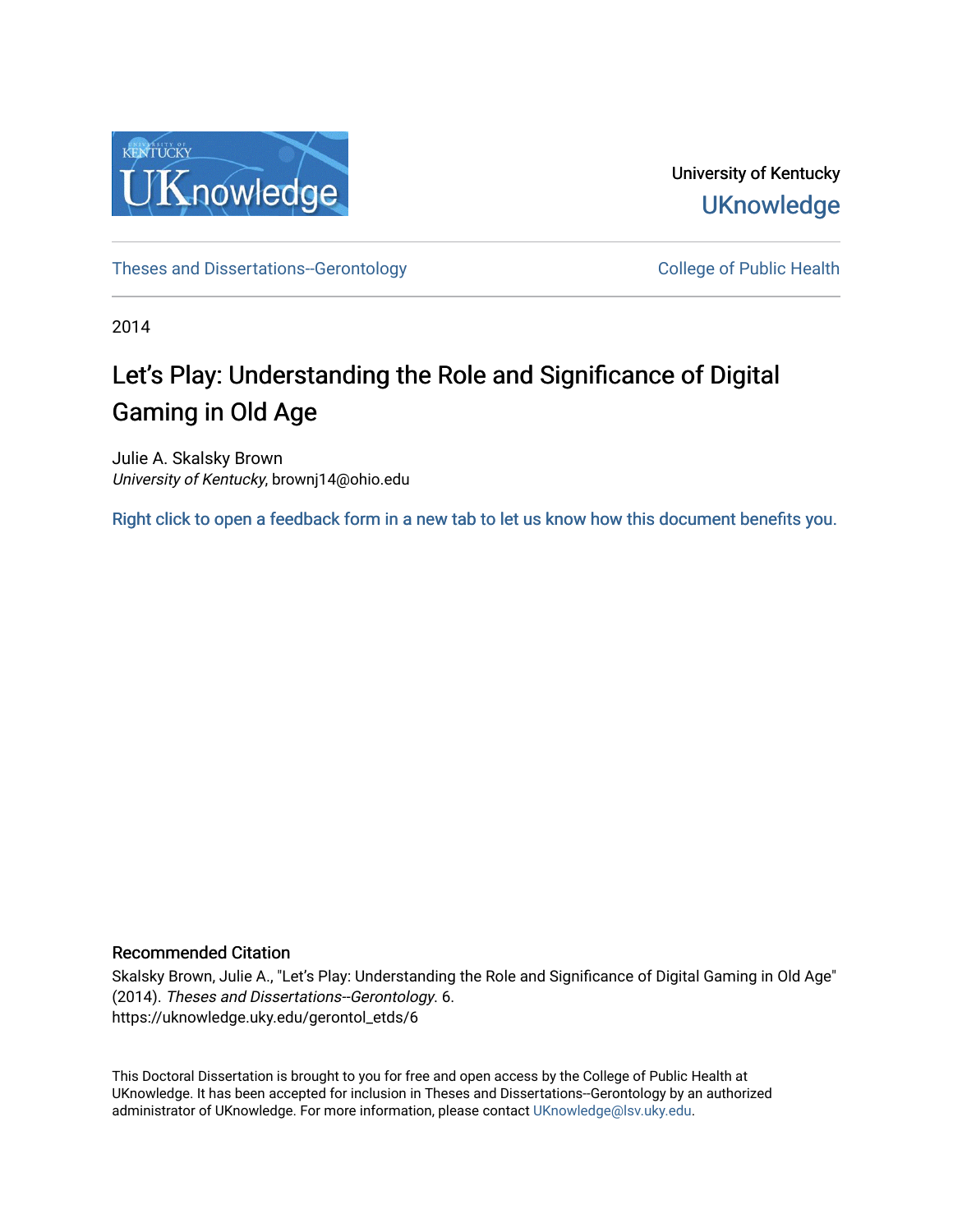# STUDENT AGREEMENT:

I represent that my thesis or dissertation and abstract are my original work. Proper attribution has been given to all outside sources. I understand that I am solely responsible for obtaining any needed copyright permissions. I have obtained needed written permission statement(s) from the owner(s) of each third-party copyrighted matter to be included in my work, allowing electronic distribution (if such use is not permitted by the fair use doctrine) which will be submitted to UKnowledge as Additional File.

I hereby grant to The University of Kentucky and its agents the irrevocable, non-exclusive, and royalty-free license to archive and make accessible my work in whole or in part in all forms of media, now or hereafter known. I agree that the document mentioned above may be made available immediately for worldwide access unless an embargo applies.

I retain all other ownership rights to the copyright of my work. I also retain the right to use in future works (such as articles or books) all or part of my work. I understand that I am free to register the copyright to my work.

# REVIEW, APPROVAL AND ACCEPTANCE

The document mentioned above has been reviewed and accepted by the student's advisor, on behalf of the advisory committee, and by the Director of Graduate Studies (DGS), on behalf of the program; we verify that this is the final, approved version of the student's thesis including all changes required by the advisory committee. The undersigned agree to abide by the statements above.

> Julie A. Skalsky Brown, Student Dr. Graham D. Rowles, Major Professor Dr. John F. Watkins, Director of Graduate Studies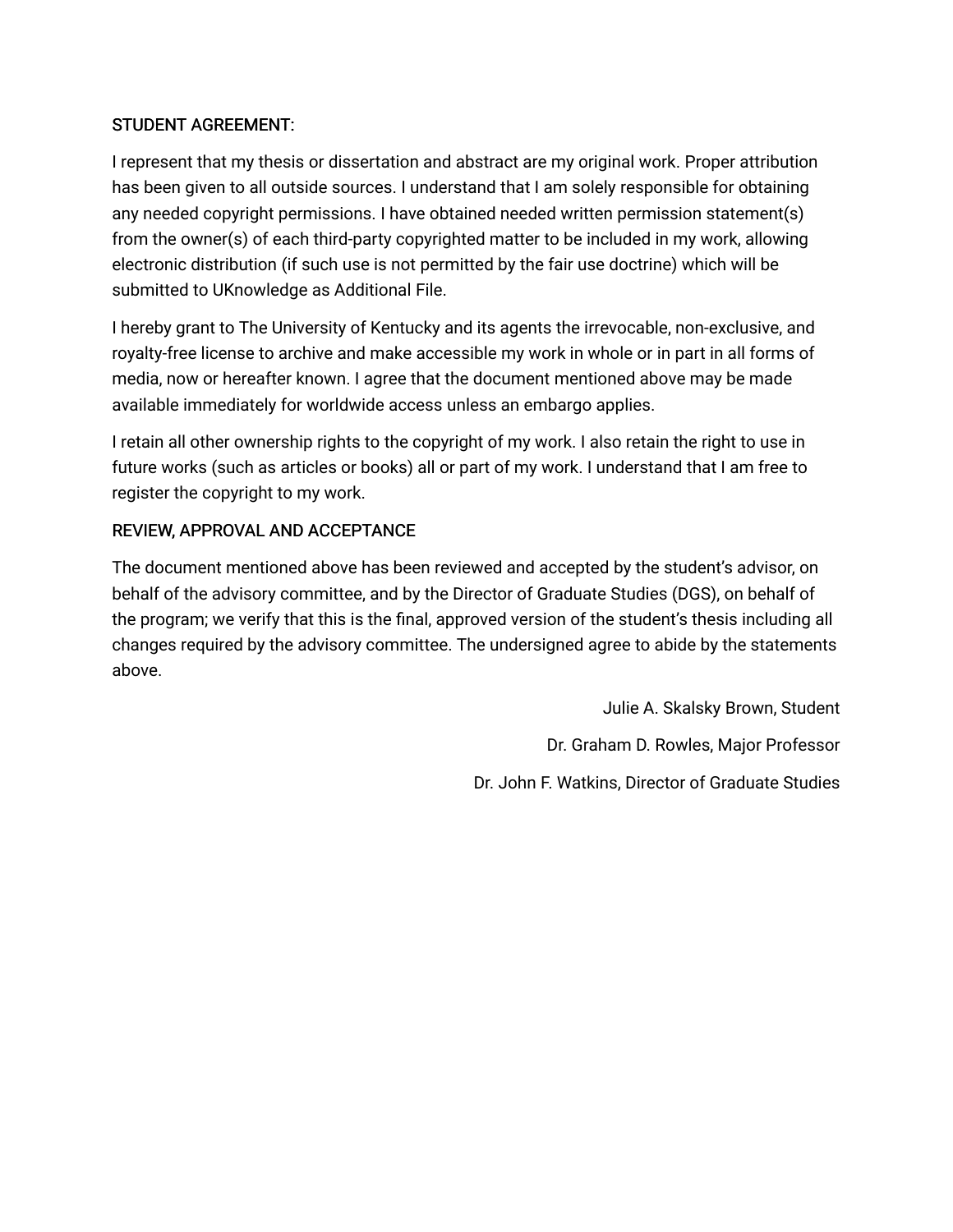# LET'S PLAY: UNDERSTANDING THE ROLE AND SIGNIFICANCE OF DIGITAL GAMING IN OLD AGE

## DISSERTATION  $\mathcal{L}_\text{max}$  , and the set of the set of the set of the set of the set of the set of the set of the set of the set of the set of the set of the set of the set of the set of the set of the set of the set of the set of the

 $\mathcal{L}_\text{max}$  , and the set of the set of the set of the set of the set of the set of the set of the set of the set of the set of the set of the set of the set of the set of the set of the set of the set of the set of the

A dissertation submitted in partial fulfillment of the requirements for the degree of Doctor of Philosophy in the College of Public Health at the University of Kentucky

> By Julie Antoinette Skalsky Brown

> > Lexington, Kentucky

Director: Dr. Graham D. Rowles, Professor of Gerontology

Lexington, Kentucky

2014

Copyright © Julie Antoinette Skalsky Brown 2014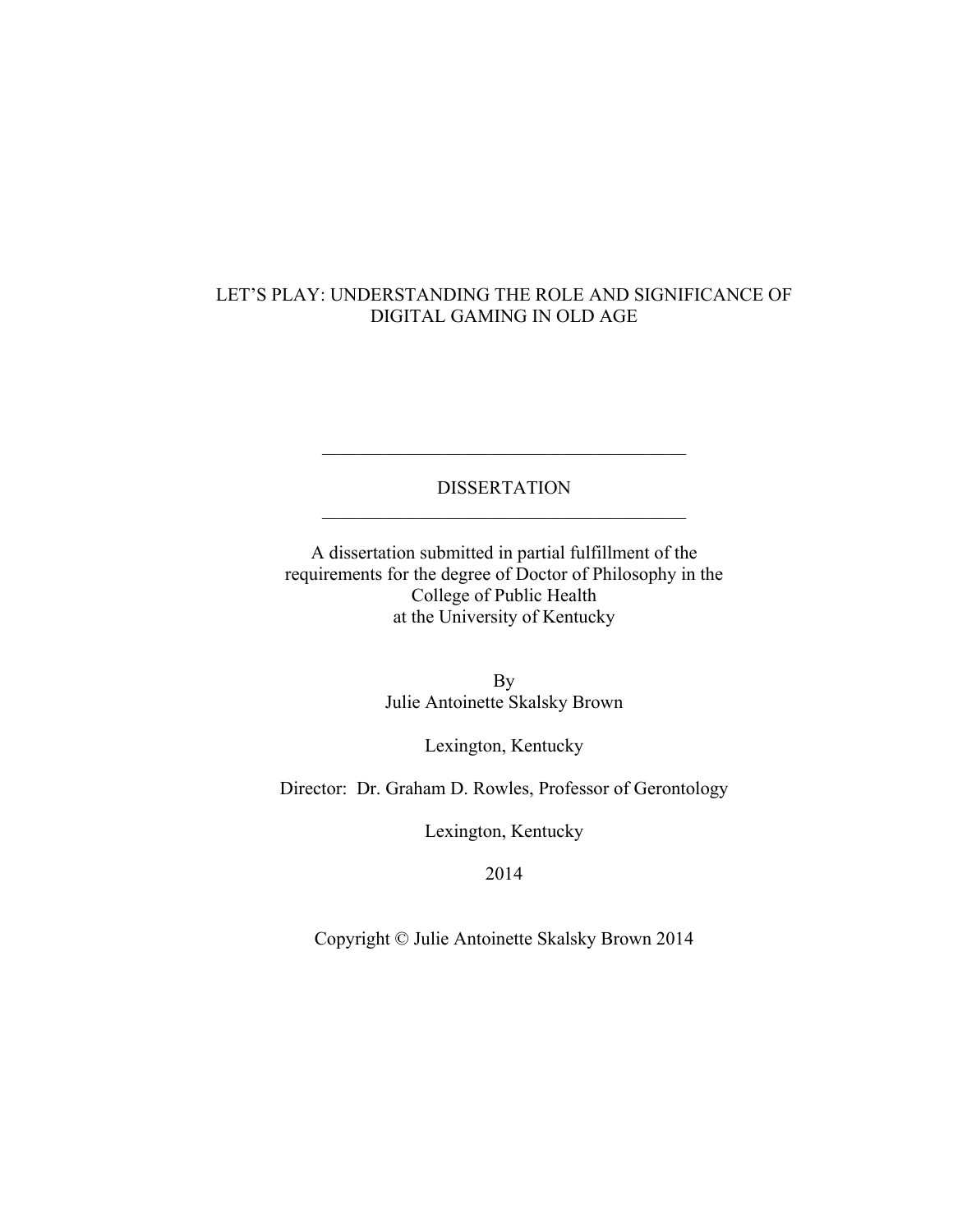### ABSTRACT OF DISSERTATION

## LET'S PLAY: UNDERSTANDING THE ROLE AND SIGNIFICANCE OF DIGITAL GAMING IN OLD AGE

Despite a marked increase in the use of digital games among older persons, there is insufficient research that provides insight into the gaming experiences of this population. A major demographic shift within the senior gaming market has ushered in a new perspective on the use of digital games as a tool for physical and cognitive health, and improved socialization. It is proposed that individual notions of play, which are developed over the life course, influence digital game play engagement and interaction preferences, and contribute to well-being. This study explored how self-perceptions of play over the course of the senior gamer's life influence digital game engagement. Because the emerging area of senior gaming lacks theoretical structure, grounded theory methodology was employed. A qualitative study based on semi-structured interviews of aging gamers was conducted. A total of forty participants (age 44 to 77 with a digital gameplay average of 11 hours per week) were identified and interviewed with the aid of an interview guide. Designed with a life course perspective in mind, this guide sought to explore each participant's perception of play, personal forms of play throughout their life, and the role of digital games as a component of play in old age. Transcription and analysis (open, axial, and selective coding utilizing the method of constant comparisons) was employed throughout the entire interview process. Findings indicated that digital gaming is a valued form of play and a means for play continuity. An analysis of emergent themes led to the development of a theory that emphasizes three domains: ability, motivation, and experience. Two theoretical models that represent the static and dynamic nature of these domains within the life of a gamer demonstrate the theory. This theory provides understanding of the key factors that influence gameplay, which has the potential of being applied toward the development of better age- and ability-appropriate digital games for aging gamers.

KEYWORDS: Older Adults, Digital Games, Play, Life Course, Grounded Theory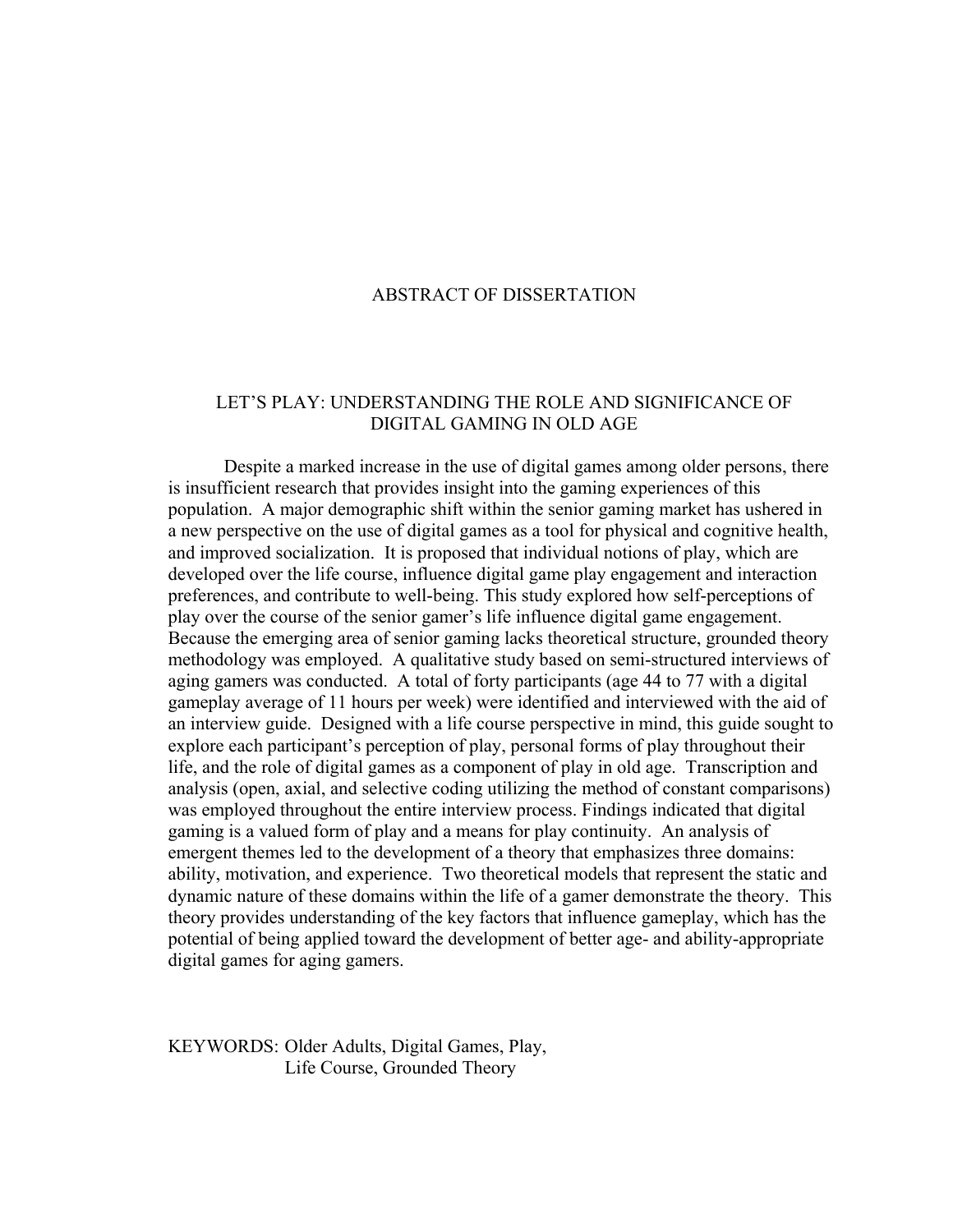Julie Antoinette Skalsky Brown Student's Signature

 $June\ 4, \, 2014$ 

Date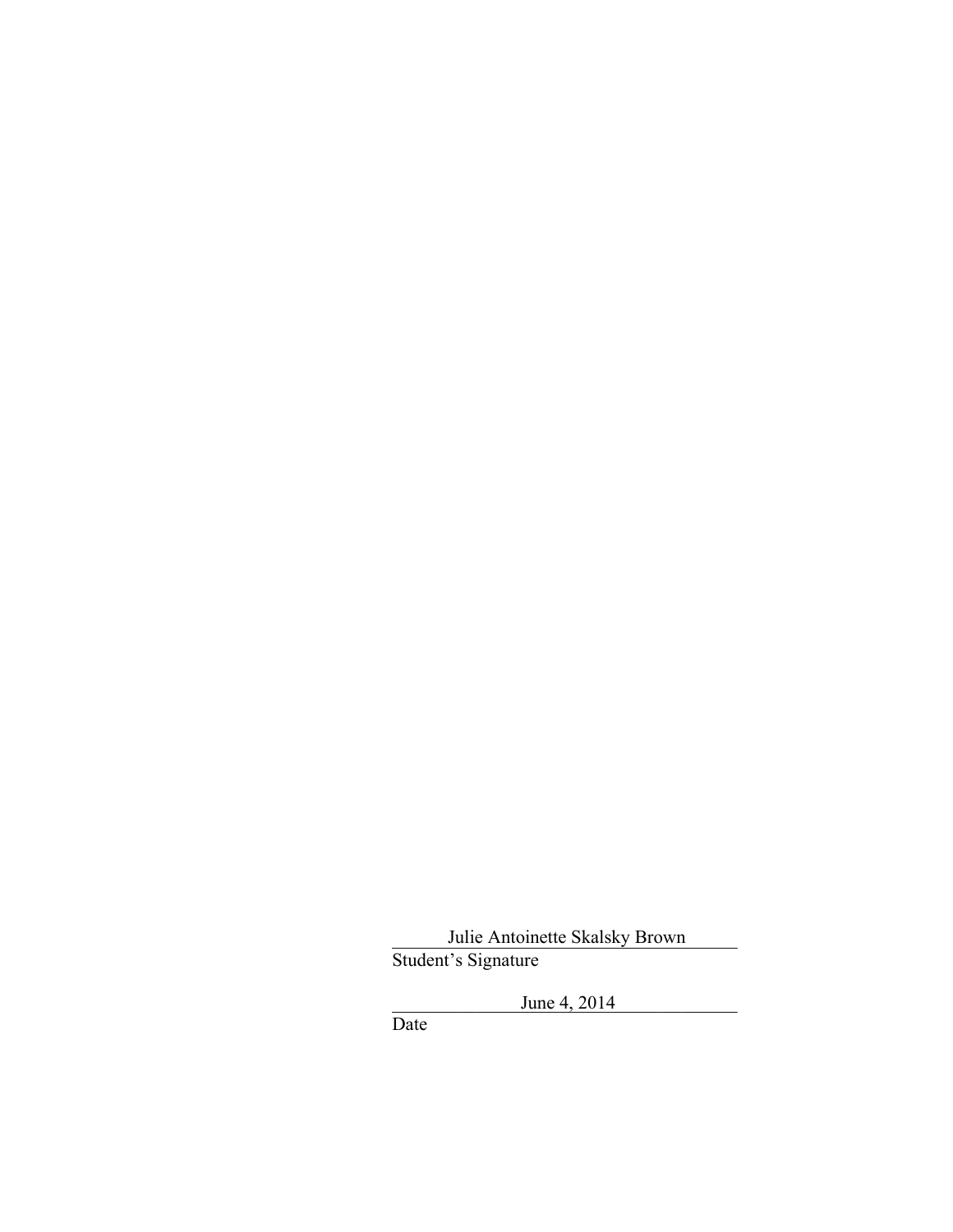# LET'S PLAY: UNDERSTANDING THE ROLE AND SIGNIFICANCE OF DIGITAL GAMING IN OLD AGE

By

Julie Antoinette Skalsky Brown

Graham D. Rowles Director of Dissertation

John F. Watkins Director of Graduate Studies

 $June\ 4, \ 2014$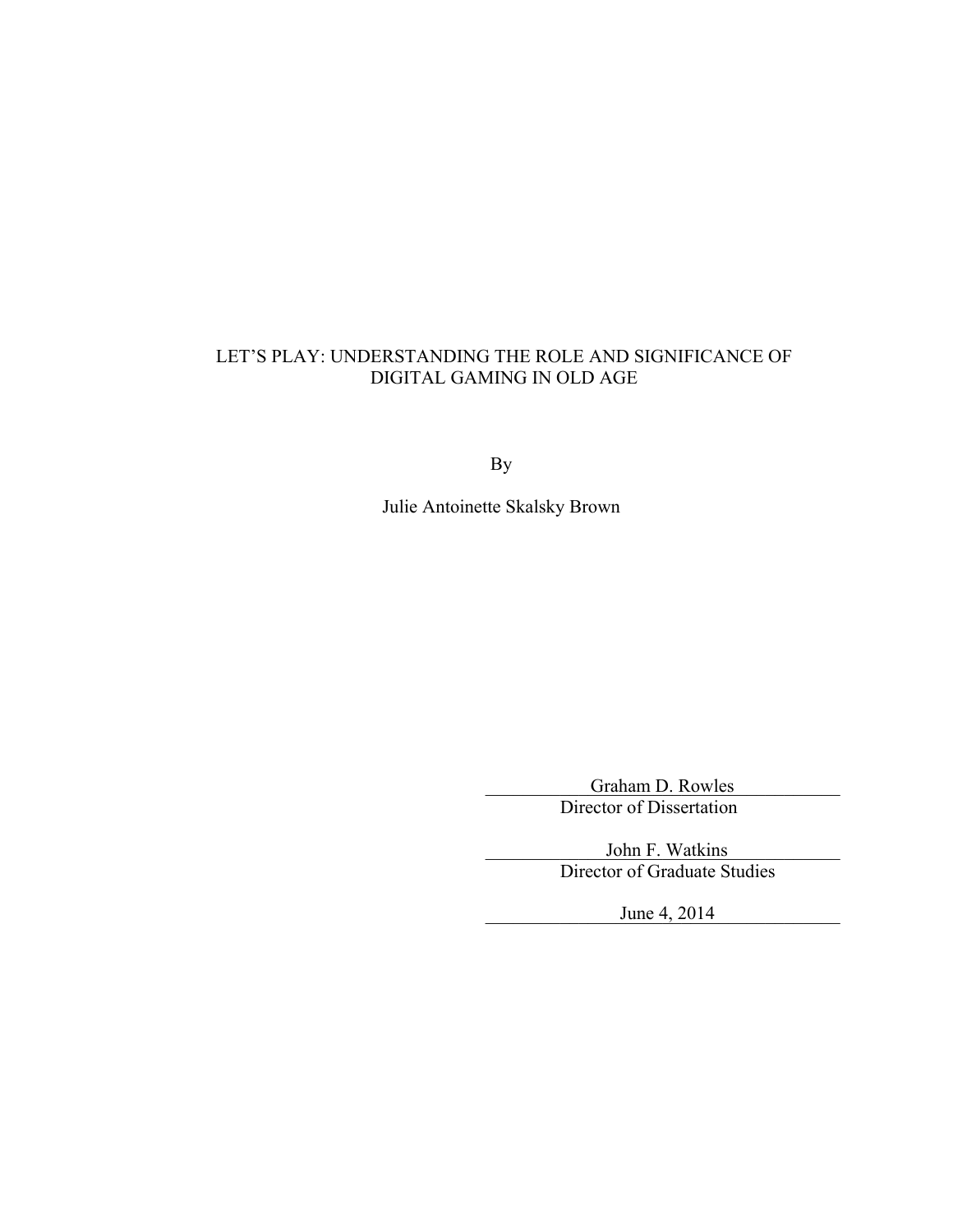This dissertation is dedicated to my sister, Heidi, who taught me to laugh and enjoy life, and to those dearest to me with whom I have played on those many road trips, Friday afternoons or around a campfire. There is more fun to be had, so save me a seat…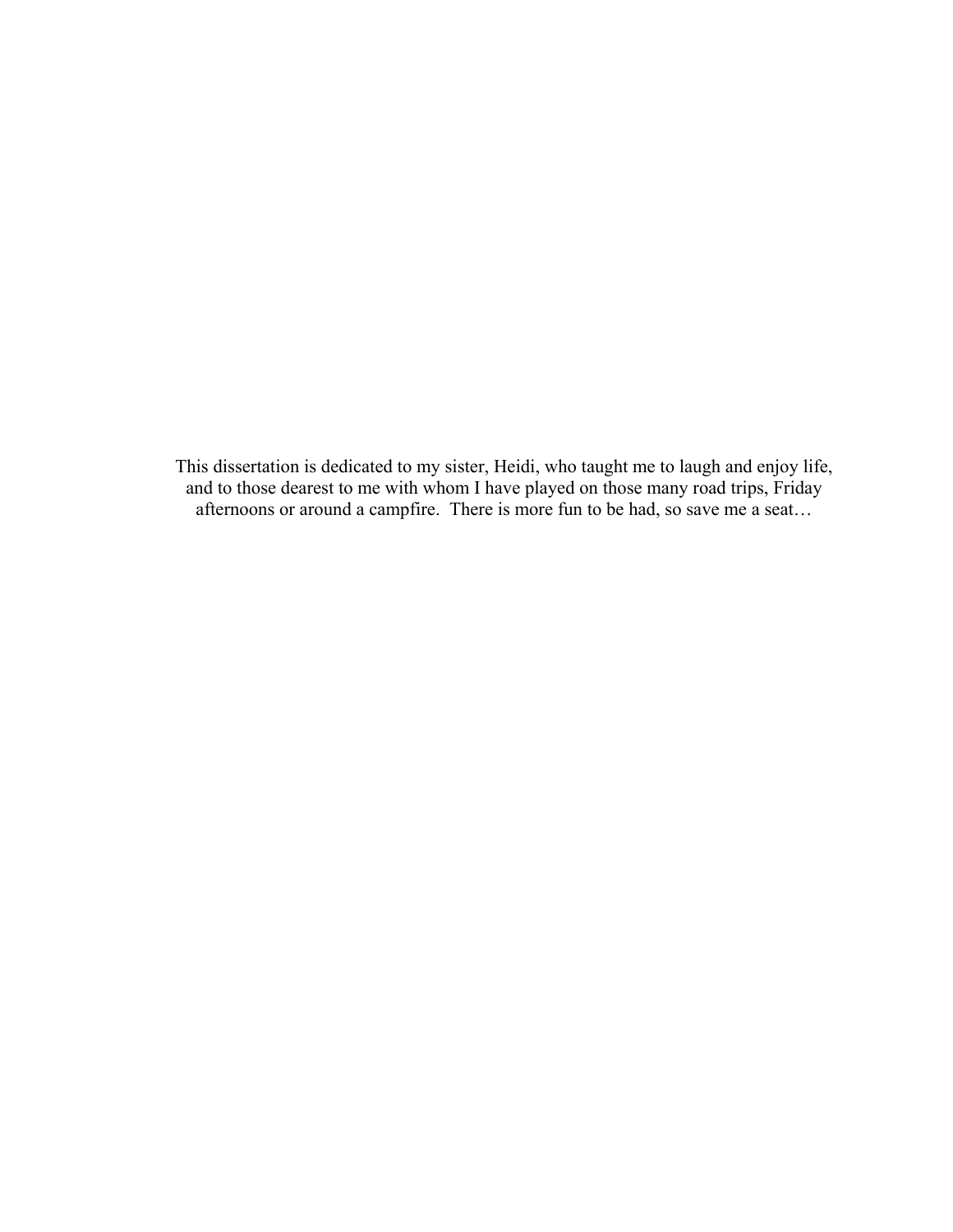#### ACKNOWLEDGMENTS

This dissertation is the result of not just hours of work, but a reflection of those who have influenced and encouraged me to embrace my academic passions. I am grateful to Dr. Graham D. Rowles who provided a wealth of insight these past five years and challenged me to achieve more than I thought was possible. It would be an understatement to say that I was lucky to have him as an advisor. I would also like to thank my dissertation committee of Drs. Anne Harrison, Melody Carswell, Joan Mazur, and Nick Stamatiadis for their support as I moved from an idea to a completed study.

I could not have completed this without the support of my many participants. Their stories are not only woven into the pages of this dissertation, but also into my life as I move forward in the world of academia.

In addition, it is unlikely that this dissertation would have ever come to fruition if it were not for the wisdom and encouragement I received from friends and colleagues within the Graduate Center for Gerontology. In particular, I extend my sincerest gratitude to Dr. John F. Watkins who has made this journey truly enjoyable and forever memorable. I am also appreciative of Aasha Hoogland, who demonstrated herself as an exemplary friend with countless hours of laughter, listening, and feedback. It is because of these two that I still have some measure of sanity.

I extend my gratitude to Dr. Bob De Schutter. There are few of us who specialize in the study of aging gamers. Thus, it has been a privilege to have a friend and colleague to share ideas and discuss how we may advance our research to ultimately benefit older gaming populations.

iii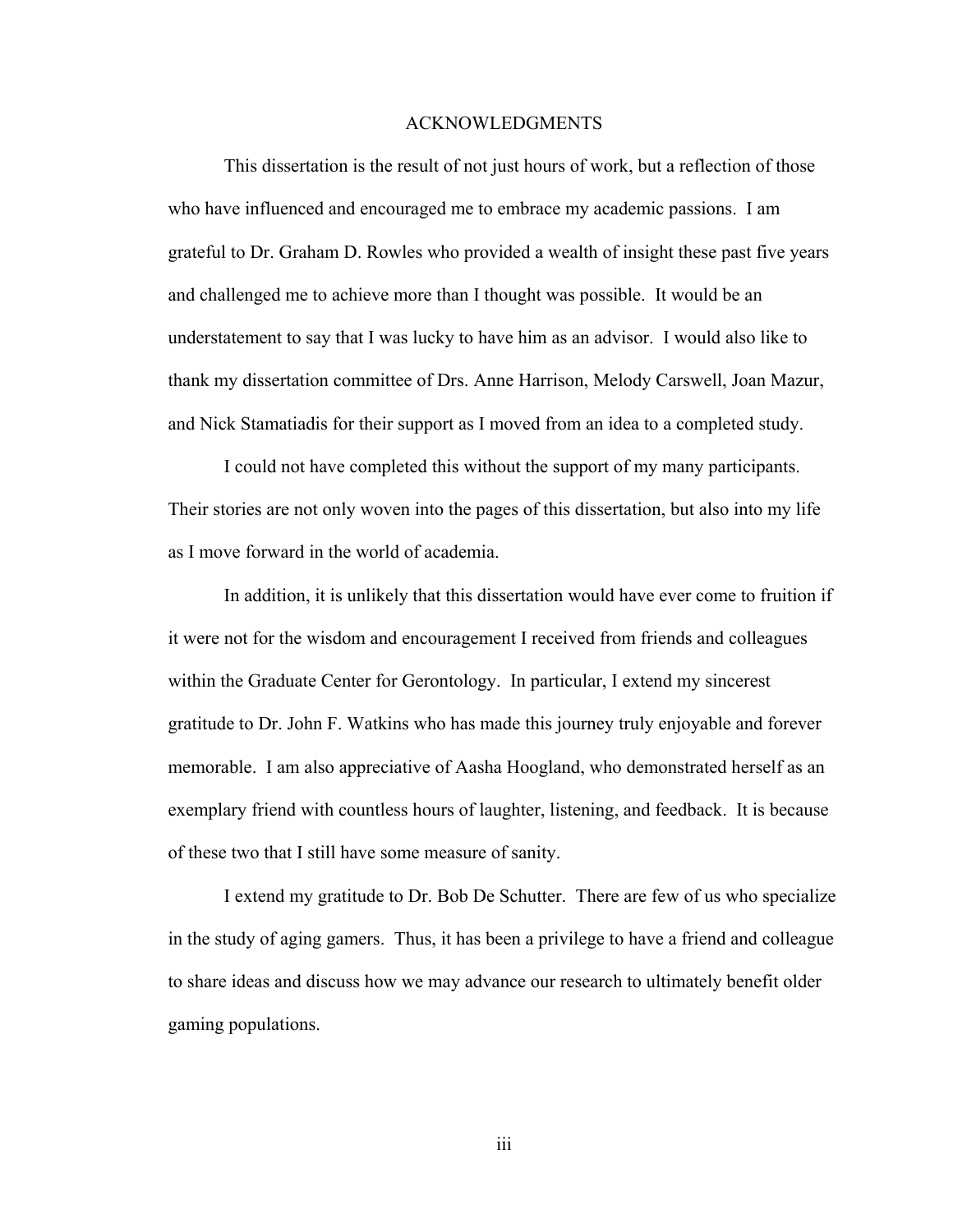Finally, I would like to thank my family. It is they who taught me the value of play and hard work, and fostered my love for exploration and learning. My Dad told me countless times during my youth that education was the greatest gift I could ever give myself. Let's hope he's right.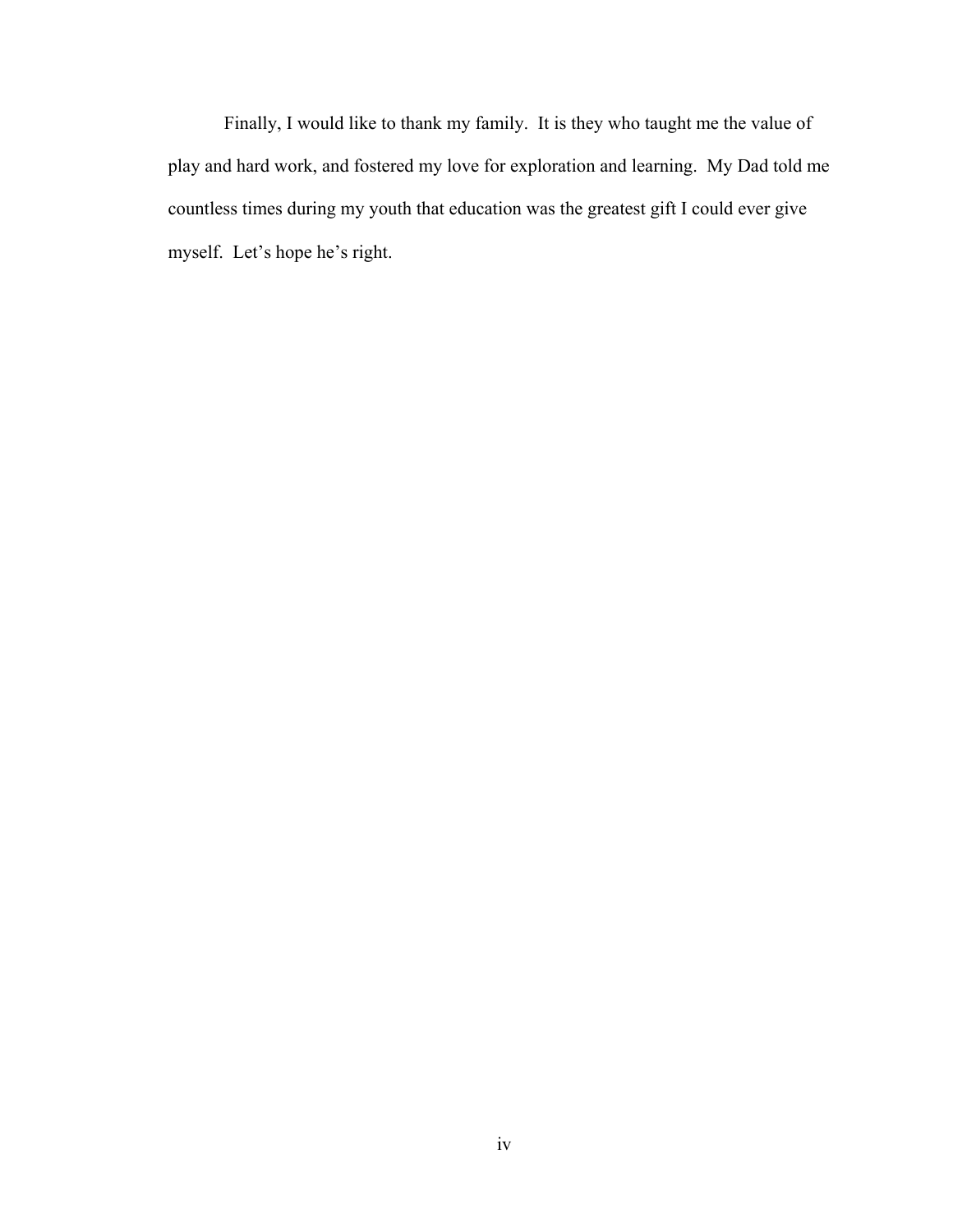| Chapter One: An Introduction to Senior Gaming                       |  |
|---------------------------------------------------------------------|--|
|                                                                     |  |
|                                                                     |  |
|                                                                     |  |
|                                                                     |  |
|                                                                     |  |
| Chapter Two: Background and Significance                            |  |
|                                                                     |  |
|                                                                     |  |
|                                                                     |  |
|                                                                     |  |
|                                                                     |  |
|                                                                     |  |
|                                                                     |  |
|                                                                     |  |
|                                                                     |  |
|                                                                     |  |
| Age-Related Functional Abilities within a Digital Gaming Context 37 |  |
|                                                                     |  |
|                                                                     |  |
|                                                                     |  |
|                                                                     |  |
|                                                                     |  |
|                                                                     |  |
|                                                                     |  |
|                                                                     |  |
|                                                                     |  |
|                                                                     |  |
|                                                                     |  |
|                                                                     |  |
|                                                                     |  |
|                                                                     |  |
|                                                                     |  |

# TABLE OF CONTENTS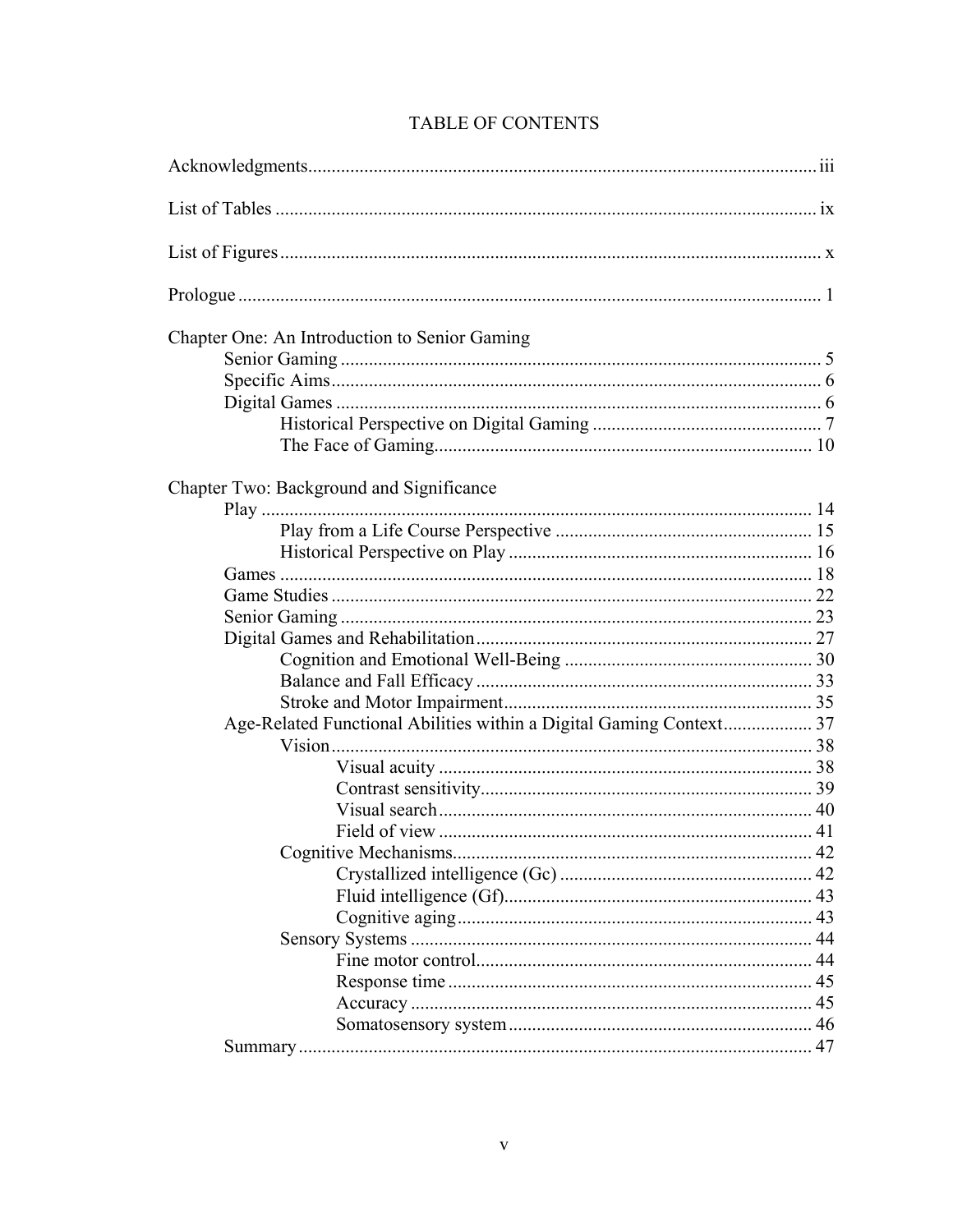| Chapter Three: Pilot Research and Study Design      |  |
|-----------------------------------------------------|--|
|                                                     |  |
|                                                     |  |
|                                                     |  |
|                                                     |  |
|                                                     |  |
|                                                     |  |
|                                                     |  |
|                                                     |  |
|                                                     |  |
|                                                     |  |
|                                                     |  |
|                                                     |  |
|                                                     |  |
|                                                     |  |
|                                                     |  |
|                                                     |  |
|                                                     |  |
|                                                     |  |
| <b>Chapter Four: Study Findings</b>                 |  |
|                                                     |  |
|                                                     |  |
|                                                     |  |
|                                                     |  |
|                                                     |  |
|                                                     |  |
|                                                     |  |
|                                                     |  |
|                                                     |  |
|                                                     |  |
|                                                     |  |
|                                                     |  |
|                                                     |  |
|                                                     |  |
| Social factors as indicators of play preferences 73 |  |
|                                                     |  |
|                                                     |  |
|                                                     |  |
|                                                     |  |
| The influence of social and generational norms  80  |  |
|                                                     |  |
|                                                     |  |
|                                                     |  |
|                                                     |  |
|                                                     |  |
|                                                     |  |
|                                                     |  |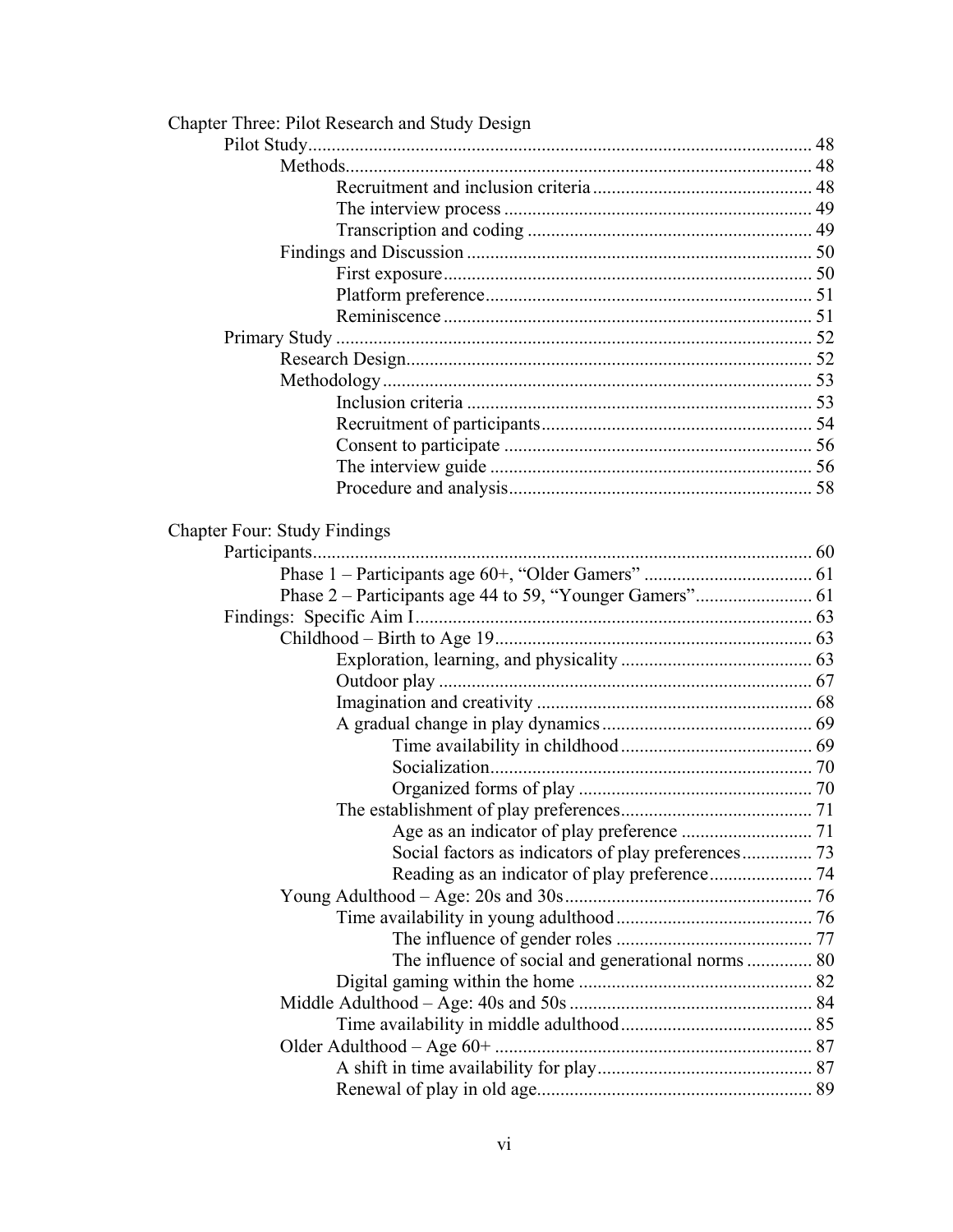| Chapter Five: Toward a Life Course Theory of Digital Gaming |  |  |
|-------------------------------------------------------------|--|--|
|                                                             |  |  |
|                                                             |  |  |
|                                                             |  |  |
| Continuance of a traditional form of play 118               |  |  |
|                                                             |  |  |
|                                                             |  |  |
|                                                             |  |  |
|                                                             |  |  |
|                                                             |  |  |
|                                                             |  |  |
|                                                             |  |  |
|                                                             |  |  |
|                                                             |  |  |
|                                                             |  |  |
|                                                             |  |  |
|                                                             |  |  |
|                                                             |  |  |
|                                                             |  |  |
| <b>Chapter Six: Conclusion</b>                              |  |  |
|                                                             |  |  |
|                                                             |  |  |
|                                                             |  |  |
|                                                             |  |  |
|                                                             |  |  |
|                                                             |  |  |
|                                                             |  |  |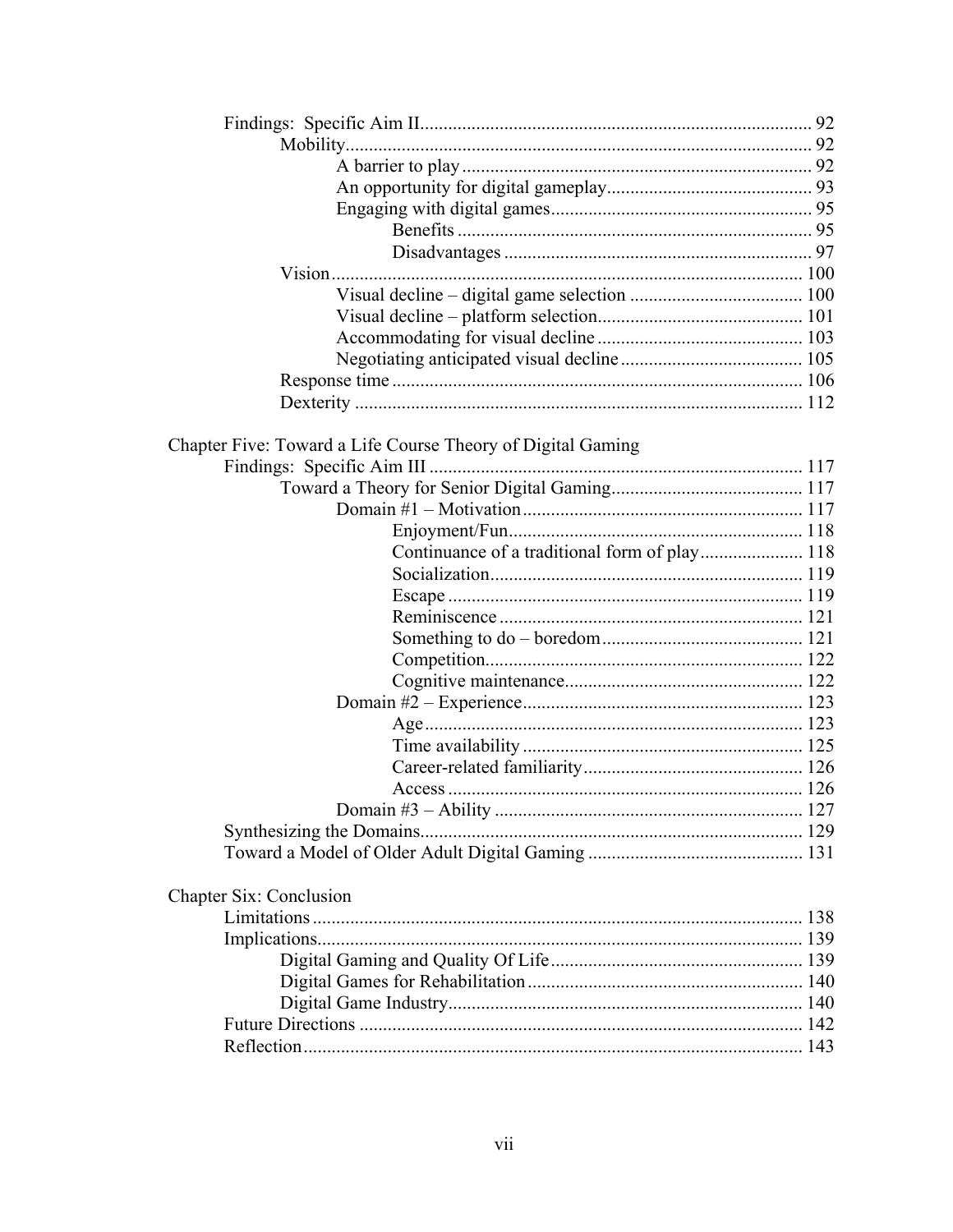# Appendices

|  | Appendix 3: Approved Advertisement for Participants age 60 and Above 152 |  |
|--|--------------------------------------------------------------------------|--|
|  | Appendix 4: Approved Advertisement for Participants age 40 and Above 153 |  |
|  |                                                                          |  |
|  |                                                                          |  |
|  |                                                                          |  |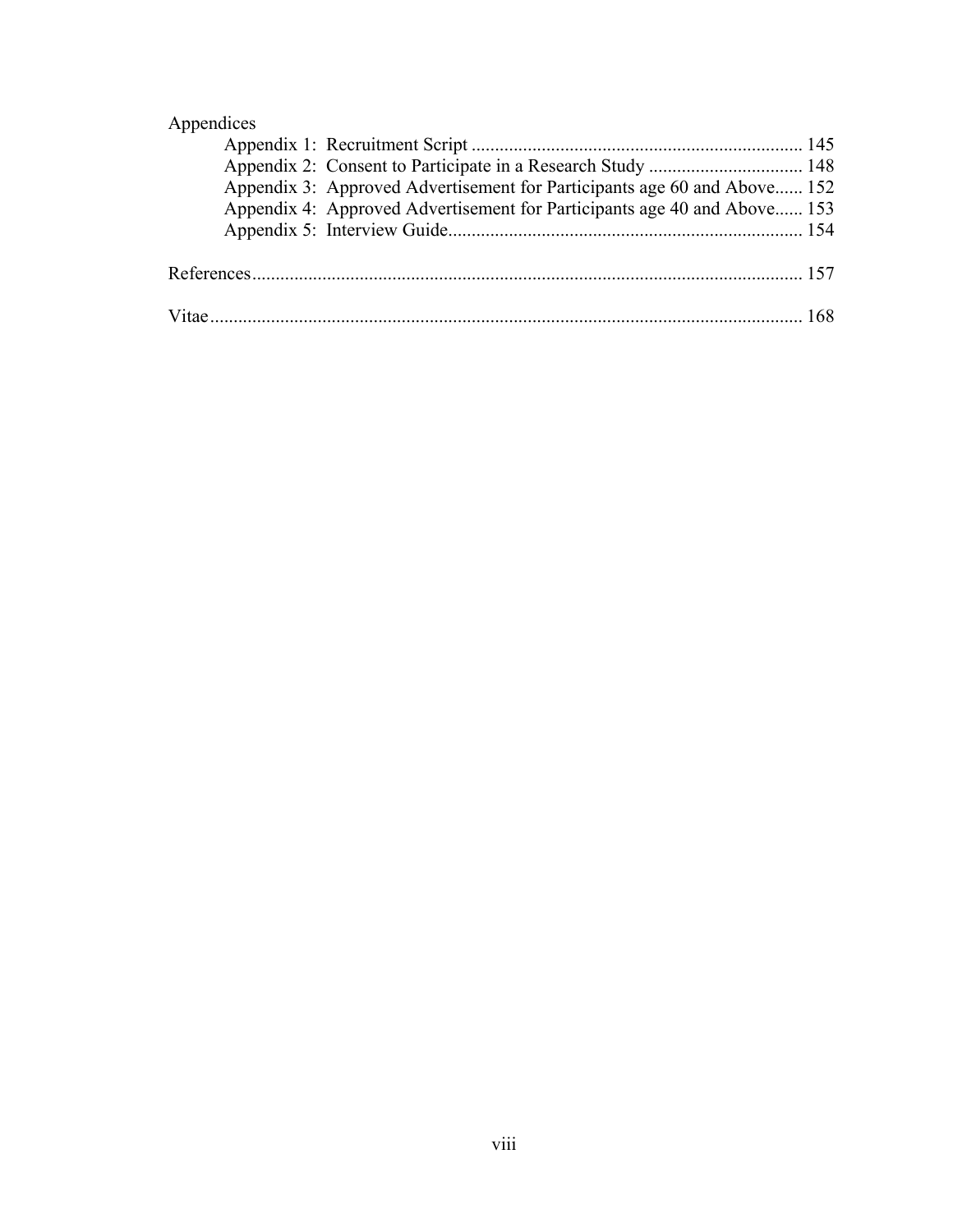# LIST OF TABLES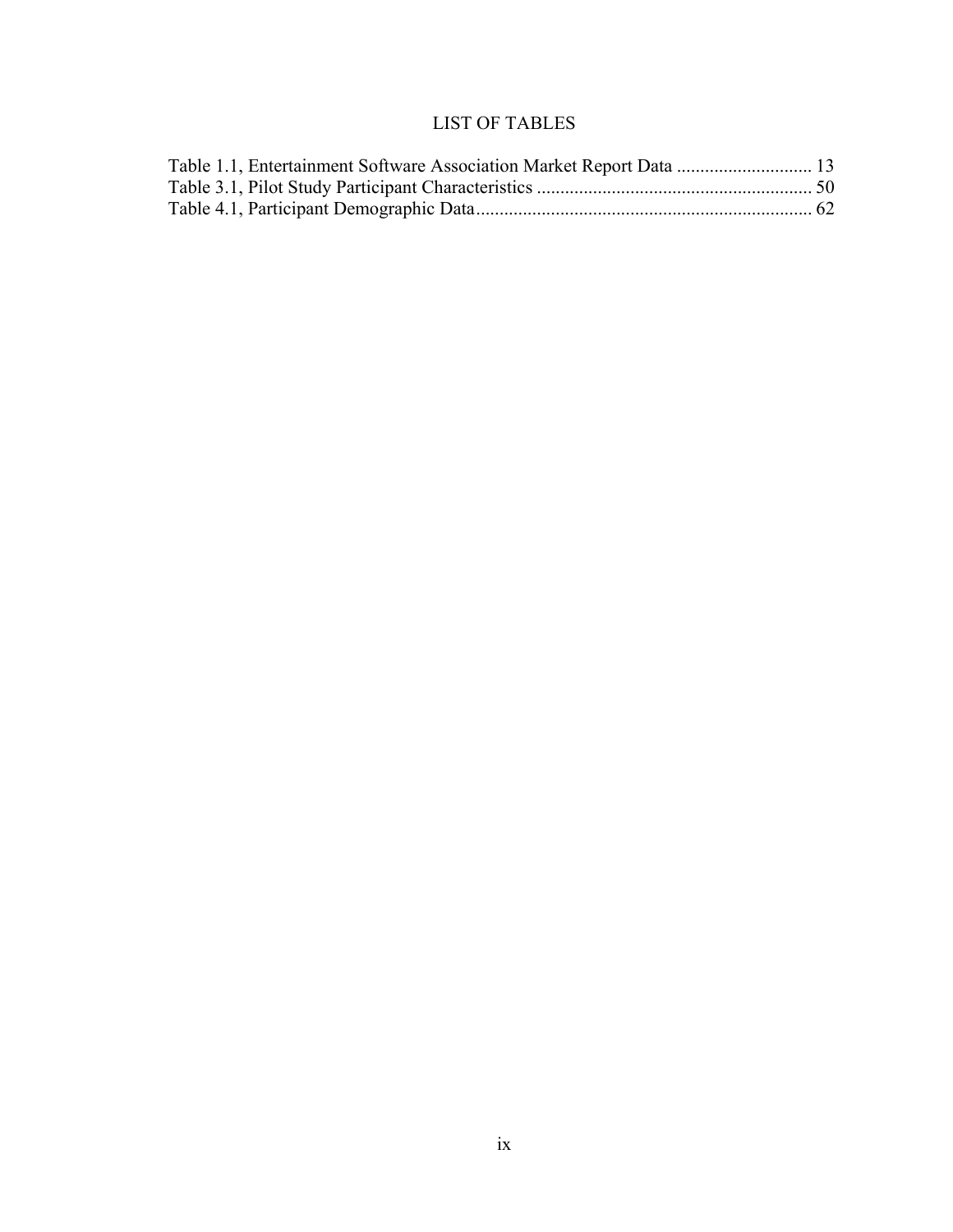# LIST OF FIGURES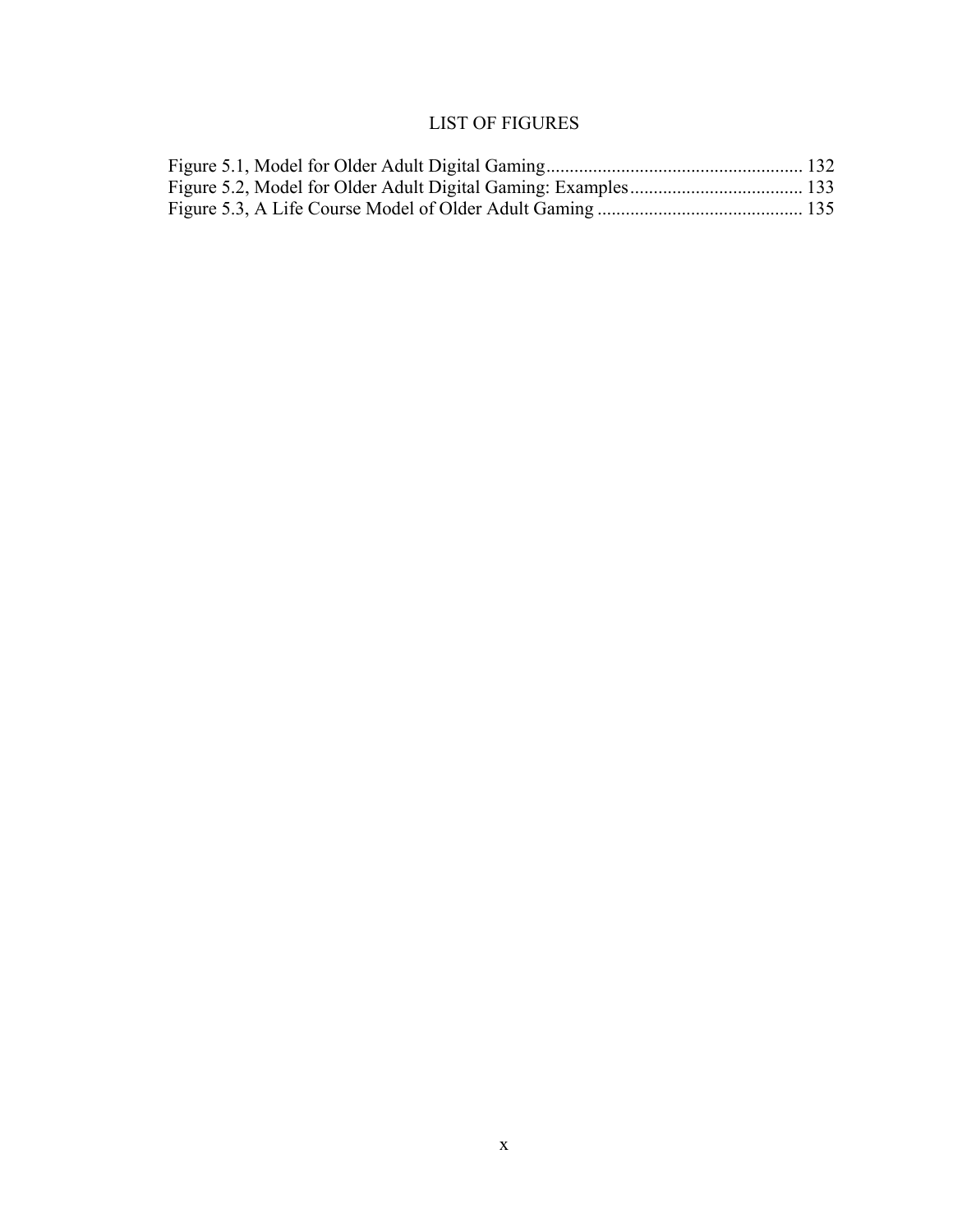#### **PROLOGUE**

In 2007 I witnessed something that altered the trajectory of my life. I was volunteering with activities at an assisted living community near my hometown of Prince George, Virginia. I had always wanted to do something with the older adult population, yet I had no idea what that *something* was, even when I was considering career options as an undergraduate student. In addition, I felt a growing sense of disconnect with this population; much of my youth was situated within a close-knit multi-generational family and I sensed that this sense of connection was waning.

At first, I aided with activities such as bingo, nail polishing, and weekly trivia quizzes, which I thoroughly enjoyed. After a few months, the activity director asked if I would be interested in setting up a Nintendo Wii video game system for the residents. She shared that she was hesitant to do so herself because she was not sure how it was to be assembled. I felt uneasy about her request as I had not owned and operated a gaming system since I was a child and, quite frankly, was intimidated by the sophisticated systems of the day. What I once knew as *video games* are now played on so many devices including computers and smartphones, that the term "video game" is no longer accurate. Due to the technological advancement in this field, the term "digital games" is now used to capture the broad array of games and gaming systems (known as 'platforms') used by contemporary consumers.

Despite my hesitation, I was handed a small armload of what seemed to be tangled cords, remotes, and a small, white plastic box. An odd mixture of panic and determination set in—feelings which would become all too familiar in the coming years in graduate school. I recall disassembling the tangled tentacles of this technological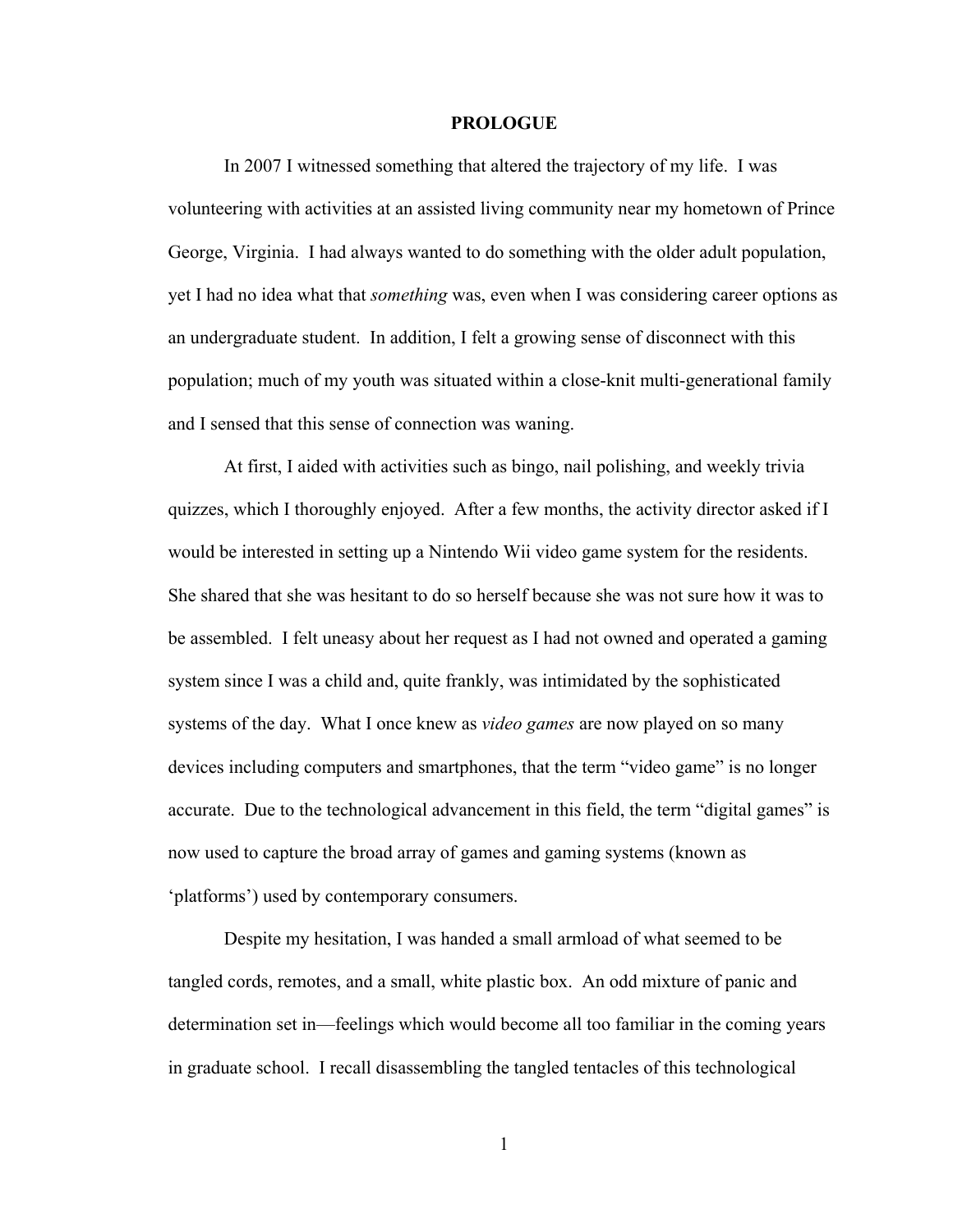beast, thinking there was *no way* that the residents would have any interest in this hightech toy.

Initially, a few residents came into the room to take in the spectacle of assembling the device, something akin to the struggle between Ahab and Moby Dick. To my surprise, I conquered "the creature" and successfully connected the game system to the large television in the community activity room. I must admit that my fear of this modern machine was ultimately unjustified. With this, the Nintendo Wii gaming system became the newest oddity at the facility.

I recall the inaugural display of the first game, *Wii Bowling*. Although I was unsure as to how to operate the controls at that time, this did not deter residents from wanting to try as well. Sure, why not? I figured that it might be fun to learn together.

I was astonished with how interested the residents seemed to be and how quickly they picked up on the successful operation of the remote control ("Wiimote"). I provided some initial instructions and they began to provide suggestions with one another as to further operation of the game. Once they learned how to move their characters about and bowl their virtual ball down the lane, glances of wonder began to be exchanged among the residents. There was an overall sense of awe and cheerful excitement—an emotion that had previously been absent among this group of seniors.

I knew then that I had witnessed something important. How is it that this group of older adults was able to learn this new mode of technology so quickly? Why were they even interested in this "child's toy"? Over the course of the following 16 months I witnessed countless hours of older adult residents playing with the Nintendo Wii gaming system. During that time, a regular play schedule was devised, teams were created to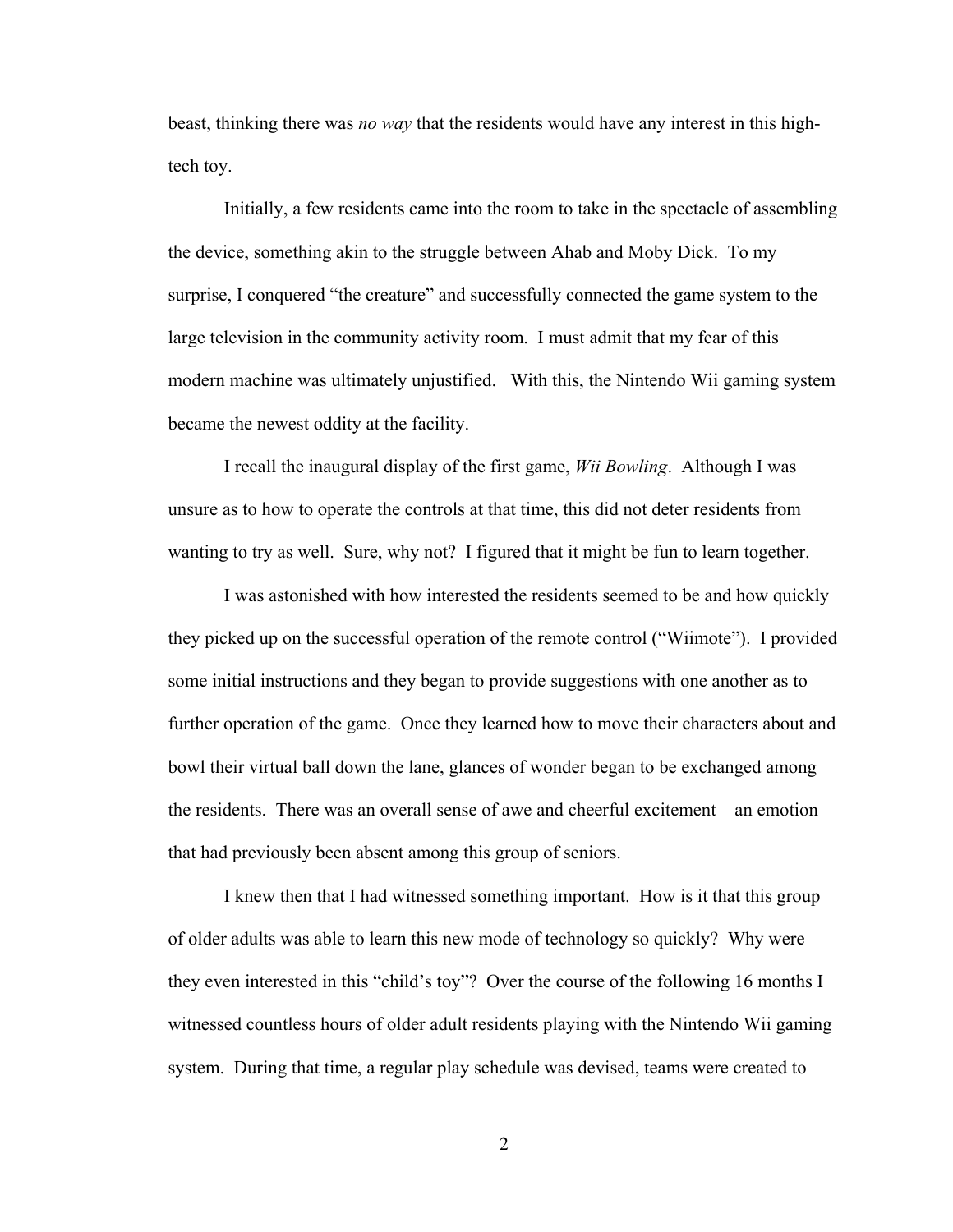play against residents at other similar facilities, alliances were formed, friendly "enemies" were made, and time outs were agreed upon for "drink breaks." Never have I had so much fun with a group of older adults. I knew that I was privileged to witness something that I wanted to explore further. There was a growing need to understand this unique interaction; not just between the adults and the Wii, but the interaction that was taking place among the older adults while playing with the Wii.

It was clear to me that many residents thoroughly enjoyed playing the Wii games and that doing so influenced their quality of life. I recall the exasperated reactions of annoyance and disappointment when something occurred to hinder play, such as dead batteries within the Wiimotes. In addition, the residents expressed their frustration that they were not permitted to play unless I was there to supervise, suggesting that they were being treated as children by management. I agreed.

There was just something to this play outlet that seemed to enhance their emotional and social well-being, yet the contributing elements were a mystery to me. I was curious as to why these digital games seemed to provide a sense of joy. What was it about these games that made them want to play, and how was this interaction meaningful to them?

I noticed that there were technological and personal barriers to the digital game engagement of some of the players. For example, some had problems with manipulating the controls on the Wiimote due to the size and location of the buttons. Others had issues with the rapid response time required by some games. This prompted me to consider how the design of game platforms (hardware) and games (software) can promote *or*  hinder the aging adult game player. This seemed important because I noted how these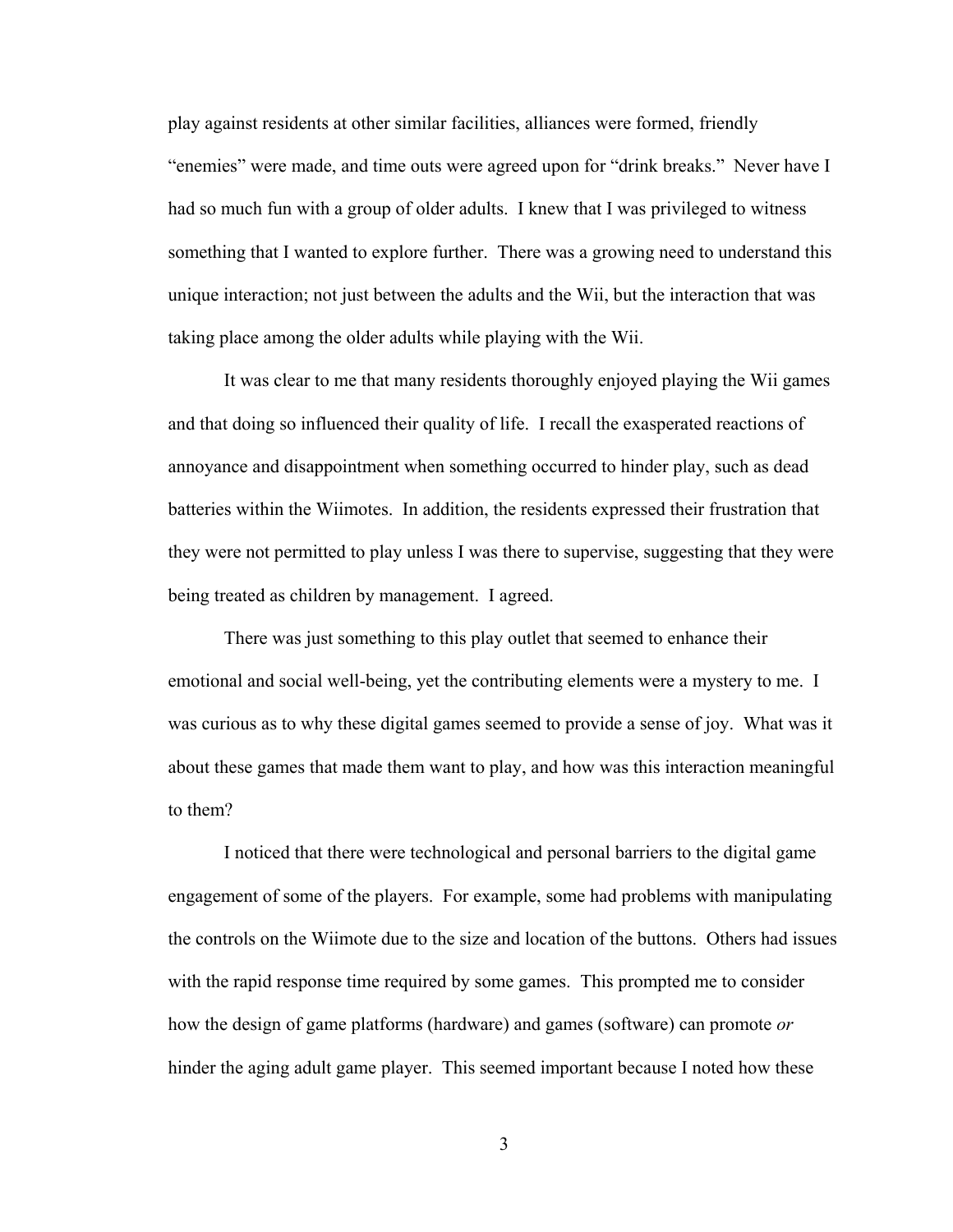games were not only a tool for emotional and social well-being among the residents, but also some of them confided in me that they considered the digital interaction to be a form of cognitive and physical exercise. Might it be possible that these games could be used to promote aspects of health?

With such questions in mind, I explored related research and found *very little* to support my inquiries. It was then that I began to feel a need to further explore how digital games might improve the lives of the older adults. This resulted in my development of a research program to support my quest to understand the growing phenomenon of "senior gaming."

I joined the Graduate Center for Gerontology at the University of Kentucky in 2009. Although I initially encountered skepticism with respect to the value of research on senior gaming, I was encouraged to demonstrate the need for such research. As a result, I conducted a pilot project involving eight senior gamers during the summer of 2011, laying the foundation for my current research.

In the pages that follow, I share how over the next three years I went on to develop a research program on digital gaming that resulted in this dissertation. I begin by providing some background on the burgeoning field of senior gaming.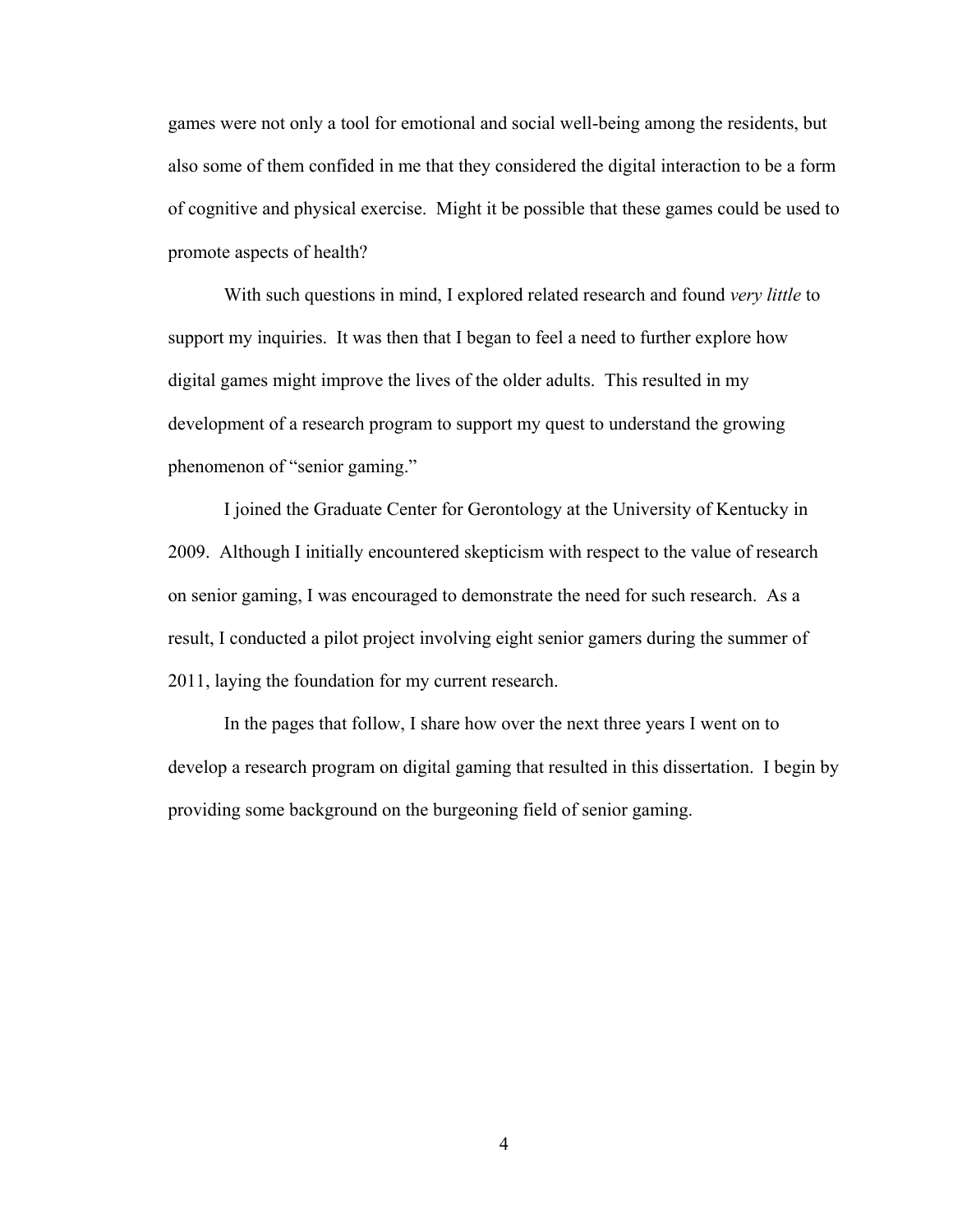### **CHAPTER ONE: AN INTRODUCTION TO SENIOR GAMING**

*"Video games are bad for you? That's what they said about rock-n-roll." –* Shigeru Miyamoto, Creator of *Mario* and *Donkey Kong*

#### **Senior Gaming**

Games are a reflection of culture. Just as technology within our culture has evolved, so too, have games. The evolution of games is evident in today's society when assessing the increased use of digital games and the composition of the gaming market. For example, it has been confirmed that older adults are using personal computers to play games (Bob De Schutter, 2011; Nimrod, 2011) and that digital gameplay via computers and mobile devices is increasing (ESA, 2007, 2011). As a result, an increase in the number of studies focusing upon older adult use of such devices for gameplay is anticipated, especially among the more technologically experienced Baby Boomers.

Despite the relative success of computers among the older population, a number of published studies note that digital games and gaming platforms (the system that is used to play the game) lack sensitivity to the diverse needs and preferences of older adults (Ijsselsteijn, Nap, Kort, & Poels, 2007; Nimrod, 2011). If digital games are to continue to be a source of play and to be of benefit to this unique market, game developers must take a number of aspects of the aging experience into account. This includes, but is not limited to, having a firm understanding of the normative and common pathological changes associated with aging, older adults' health behaviors, older adults' receptivity to technology, modes of technology use, and design factors.

Before such strides can be made, we must develop a foundational understanding of the influential factors that contribute to the growing popularity of digital gaming in old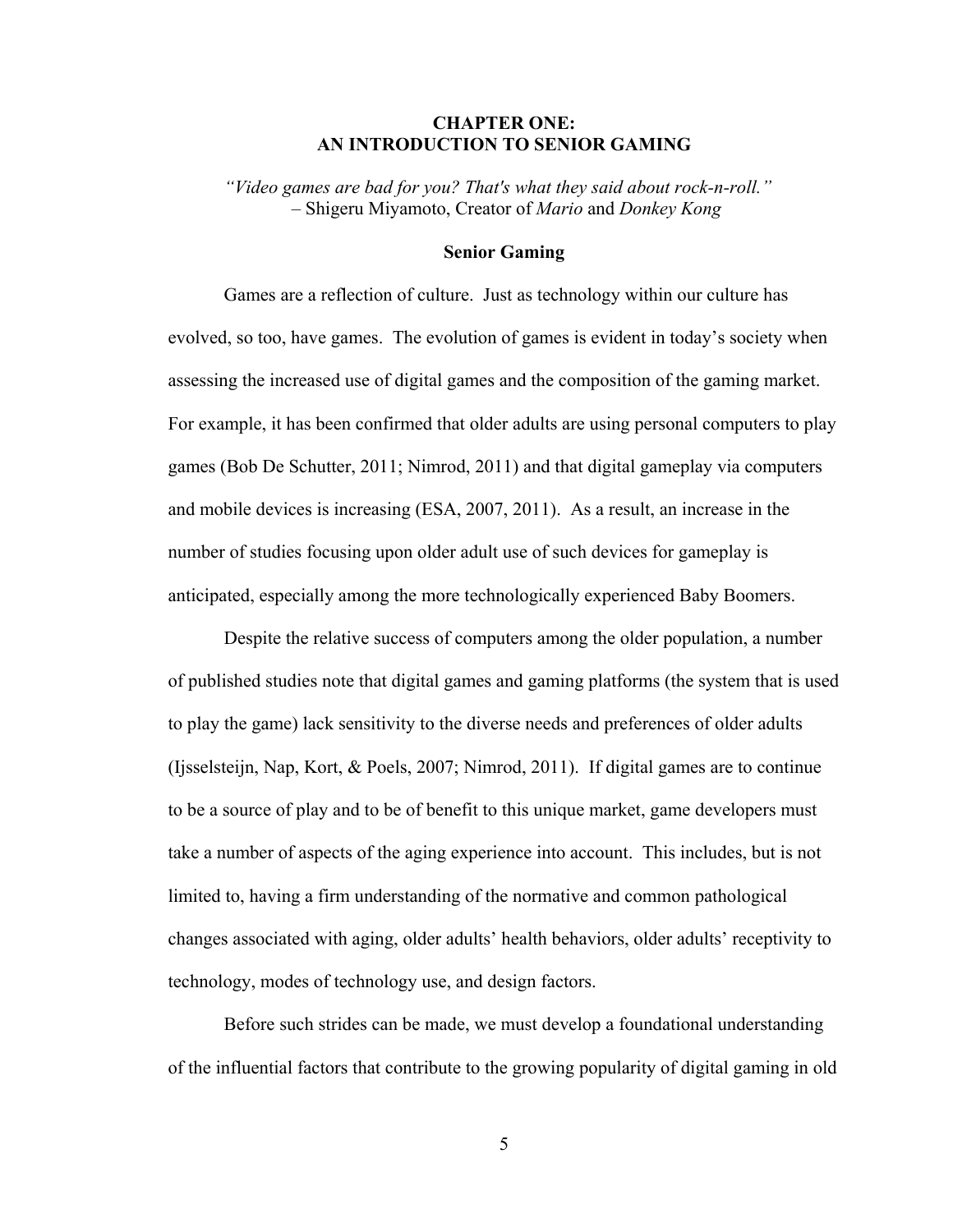age. Such insight would lend itself to identifying the underpinnings of a theoretical framework for senior gaming.

### **Specific Aims**

This dissertation examines the significance of digital gaming within the lives of aging digital game players, "senior gamers." To address this, the study addresses three specific aims:

I.) To investigate how senior digital gameplay reflects a life course-related extension of the phenomenon of play into old age;

II.) To investigate the role of functional ability in conditioning receptivity toward digital gameplay among senior gamers; and

III.) To develop a theoretical perspective on digital gaming in old age.

This research will advance scholarship within the emerging area of senior digital gaming research by providing insight into and a theoretical framework for understanding the play practices, preferences, and perspectives of current senior gamers. Such understanding could provide the gerontological perspective that is largely missing from the design of digital games for this growing market, and ultimately, be a basis for the development of appropriate games and platforms for enhancing the quality of life among senior gamers.

#### **Digital Games**

To assess the role of digital games within the life of a senior gamer, digital games must be defined and reviewed within a historical context. This is significant because digital games are a reflection of the technological evolution of our society and play into the life course framework of this dissertation.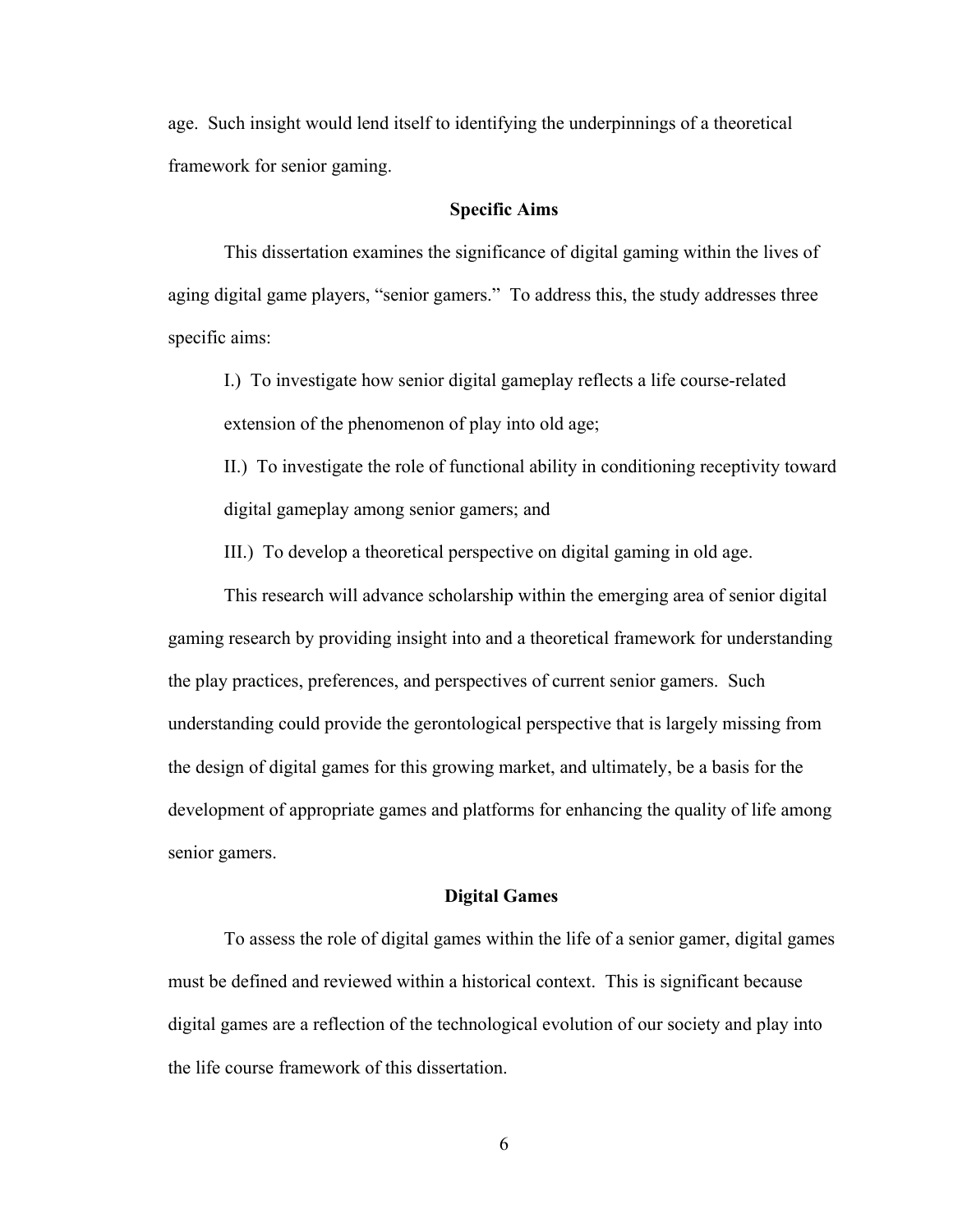Although traditional forms of games, such as board games or sports, are still common, it is equally common to find games being played on computers and handheld devices, such as a mobile phone or tablet. Because there are multiple electronic devices to play these games, a term that captures this broad spectrum of this form of play is "digital games". This includes video games (most are now known as home console games and are played on game systems such as Nintendo and Xbox), computer games, mobile games (e.g., games played on a smartphone) and all other games that are played on an electronic device.

A game platform refers to the game hardware that is used to play a digital game. In addition to some of the examples provided above, additional platforms include a laptop, iPod, and tablet. Sometimes multiple formats of a specific game are created for different platforms, whereas, others can only be played on a specific platform. For example, Nintendo's *Wii Fit* games can only be played with the Nintendo Wii console, yet there are games that can be played on both the Nintendo Wii console and the handheld Nintendo DS (e.g., *Mario Kart*, a racing game). The amount and kind of physical interaction required with each game system are platform-specific. Thus, the physical movements needed to play a hand-held device differ from that of systems that encourage or require greater movement, such as the Nintendo Wii.

#### **Historical Perspective on Digital Gaming**

Since the introduction of digital games to the consumer market in the 1970s, gaming technology has advanced considerably, becoming a ubiquitous presence across a variety of platforms. Although considered primitive by today's standards, the very first digital games were rather advanced for their time. *Noughts and Crosses*, a tic-tac-toe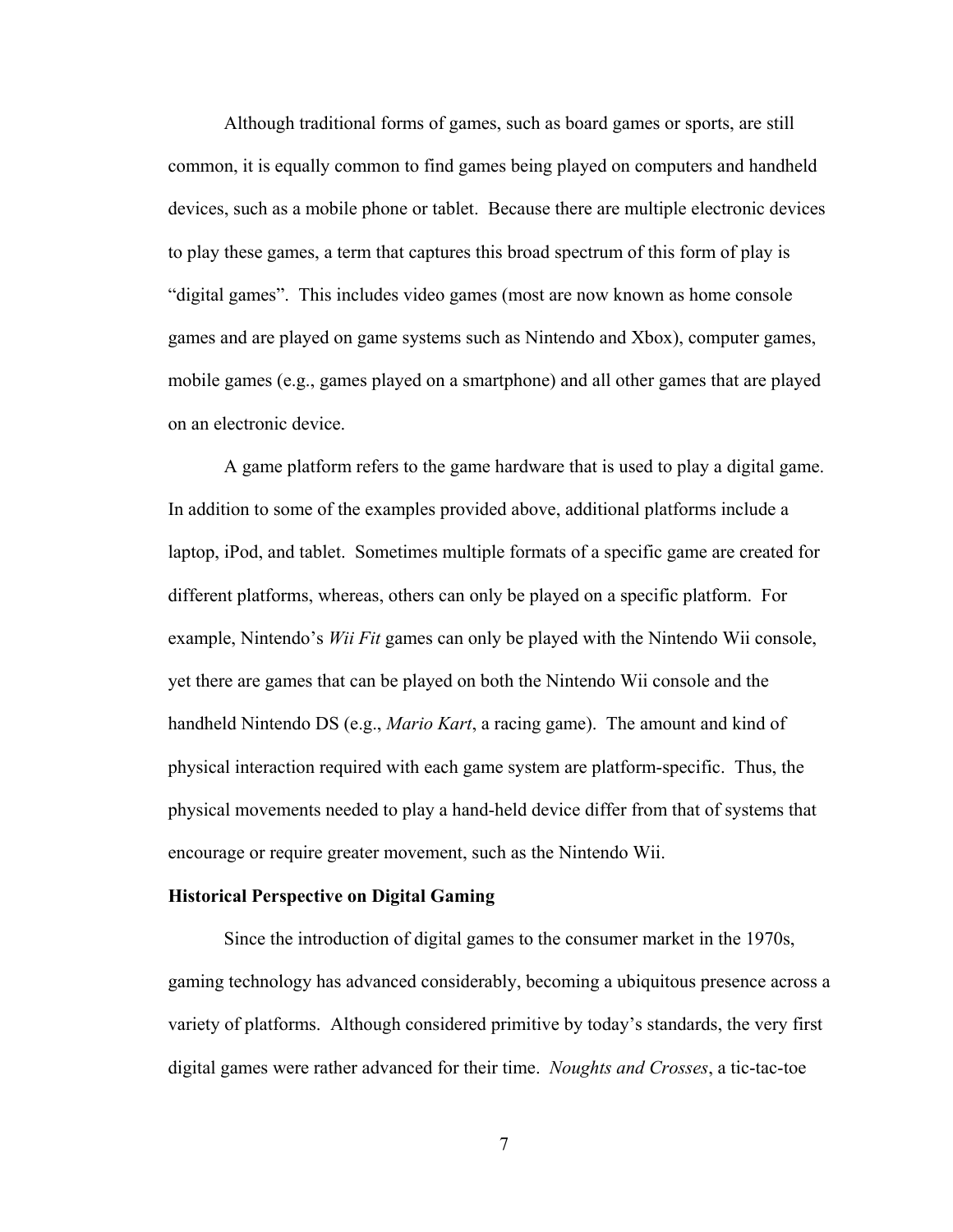game, was developed by A. S. Douglas at Cambridge in 1952 and is recognized as the first graphic computer game. A few years later in 1958, William Higinbotham introduced *Tennis for Two*, which ran on an oscilloscope at the Brookhaven National Laboratory. Like *Noughts and Crosses*, it was limited to the particular platform for which it was made.

By comparison, the next recognized computerized game, *Spacewar!* was considerably advanced due to its graphics. Massachusetts Institute of Technology students Stephen Russell, Martin Graetz, and Alan Kotok created the game in 1962. This game is noteworthy because it was the first to run on what we now know as a computer. However, it must be pointed out that early computers were monumental in size, taking up entire rooms, and yet did not have the processing power that is now found on today's average computer. By 1971, a smaller, self-contained version of *Spacewar!* – *Galaxy Game* – was created for public use. This game was made available at Stanford in the student union for 10 cents per play and remained there until 1979.

The first mass-marketed game was a console game system (played via a television screen) called the Magnavox Odyssey. This was forerunner for the today's console systems, such as the Sony PlayStation, Microsoft Xbox, and Nintendo Wii. In the same year that the Odyssey was released, 1972, Nolan Bushnell and Ted Dabney founded Atari, Inc. Atari is credited for much of the early success of arcades and home console systems into the mid-1980s with popular games such as *Pong* and *Pac-Man*.

The Golden Age of arcade games (1970s to the mid-1980s) introduced these new forms of play to the masses. Their popularity spurred widespread development of digital games, as many businesses began to enter this arena. This translated into the mass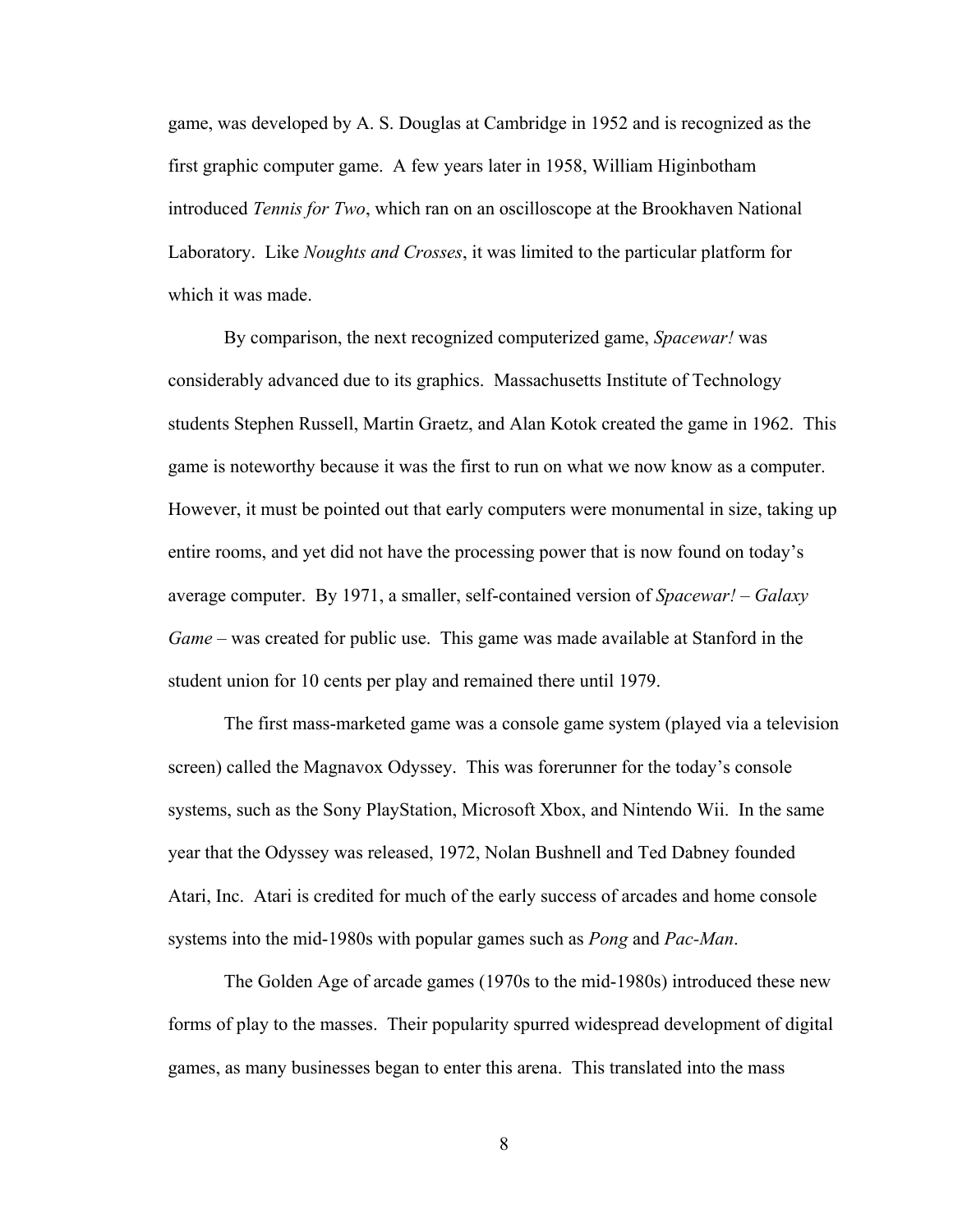production of low-quality games, which lost favor with the market. In addition, computers were gaining in popularity as an educational and entertainment tool within the home. Events such as these resulted in the Video Game Crash of 1984 and many of the gaming companies then in existence filed for bankruptcy (Nielson, Smith, & Tosca, 2008).

Although many companies went under in the early 1980s, Nintendo and its Nintendo Entertainment System (NES) emerged in this timeframe, buoyed by the success of games such as *Donkey Kong* (1981), *Mario Brothers* (1983), and *Super Mario Brothers* (1985) (Nielson, Smith & Tosca, 2008). Furthermore, Nintendo laid the foundation for the next evolution in gaming by producing high-quality digital games and is still regarded as one of the top game developers within the industry.

With the decline of arcades, home consoles and computers became the primary means by which individuals played video games. Advancements in digital game technology were also on the rise, as 3-D graphics and specialized soundcards became more common. In addition, the 1990s ushered in the use of the Internet as a means to access and play games. This created a means for social forms of gameplay; players were then able to connect with others to play without regard to geographical distance.

In subsequent years, technology would not only advance with respect to computers, but also with mobile technologies. Digital games are now found on mobile phones, iPods, electronic readers, and tablets. This is noteworthy because these games have become so compact, that they can now be taken and played just about anywhere. In addition, as these devices progressively decrease in size, there is the potential to hinder interaction with older persons who may find the size challenging to manipulate as a result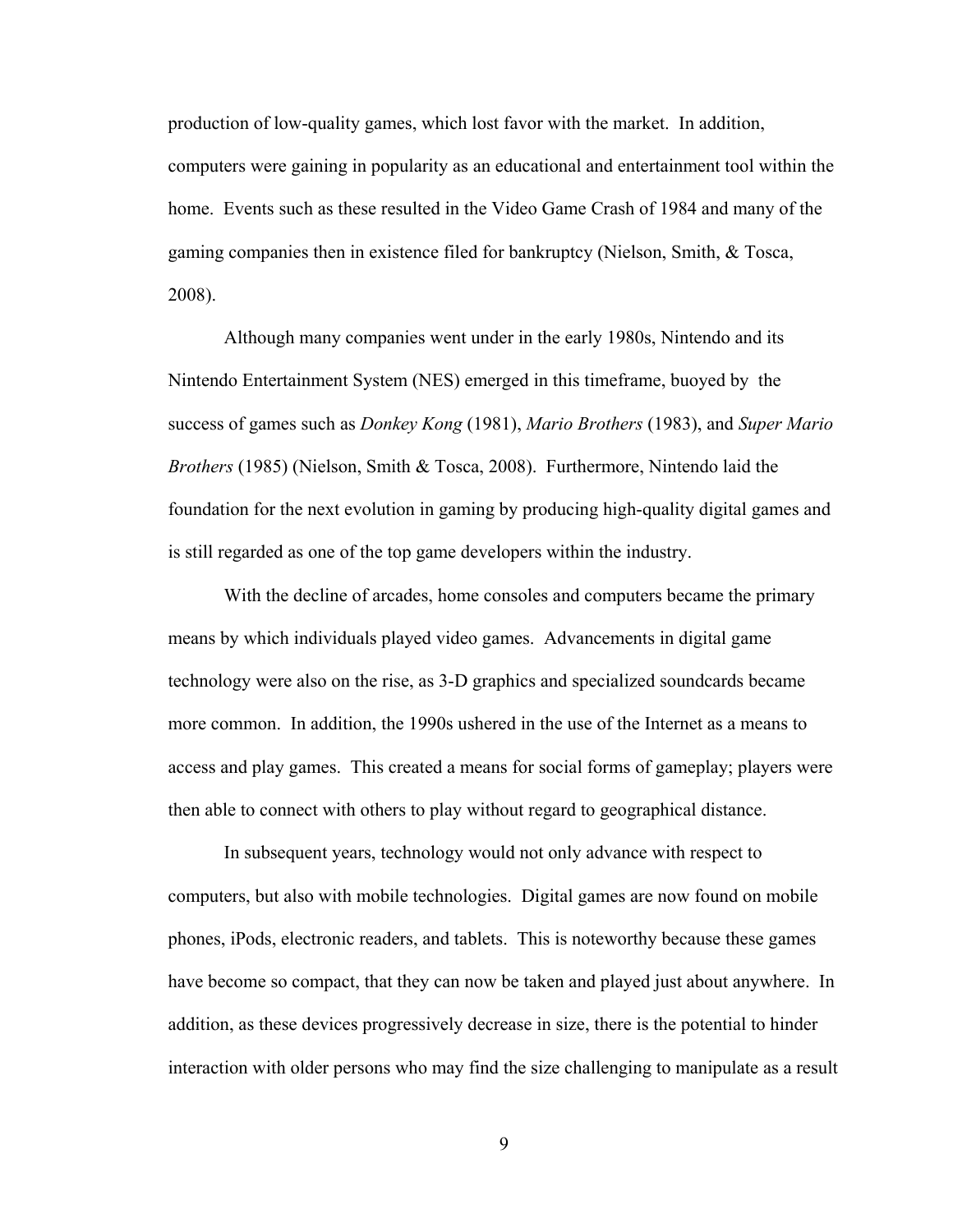of having to operate closely placed buttons or read small-sized font. Although console games still command the majority of the digital game market, there is a trend toward the expansion of computer and mobile platforms for gameplay.

#### **The Face of Gaming**

Just as the platform for gameplay has changed over the years, so too have player demographics. There was a time when it would have been fairly accurate to envision the average game player as a teenage male. As evidenced in yearly reports of the digital game market, that is no longer the case. When Atari became popular in the early 1980s, a new game culture began to develop in the years that followed as digital games progressed. Many of the same young players that were introduced to games in arcades and later incorporated this form of play into their homes via the Magnavox and Atari consoles still play digital games today. Thus, it is no coincidence that the average gamer's age has progressively increased over the years; in 2011 the average gamer was 37 years old (ESA, 2011).

An entire generation has grown up with digital games as part of their lives, and subsequent generations are following in the same path. This does not mean that each member of these age cohorts has played, but simply that exposure to digital games has increased with each subsequent age cohort due to the increasing presence of games in modern society. Just as the average age of gamers increases each year, the age span of the demographic market is becoming more diverse as well. For example, digital games have been developed with particular age markets in mind, such as for toddlers, and have proved to be successful (Vandewater et al., 2007). LeapFrog has developed a series of digital educational games for children as young as two years of age that can be played on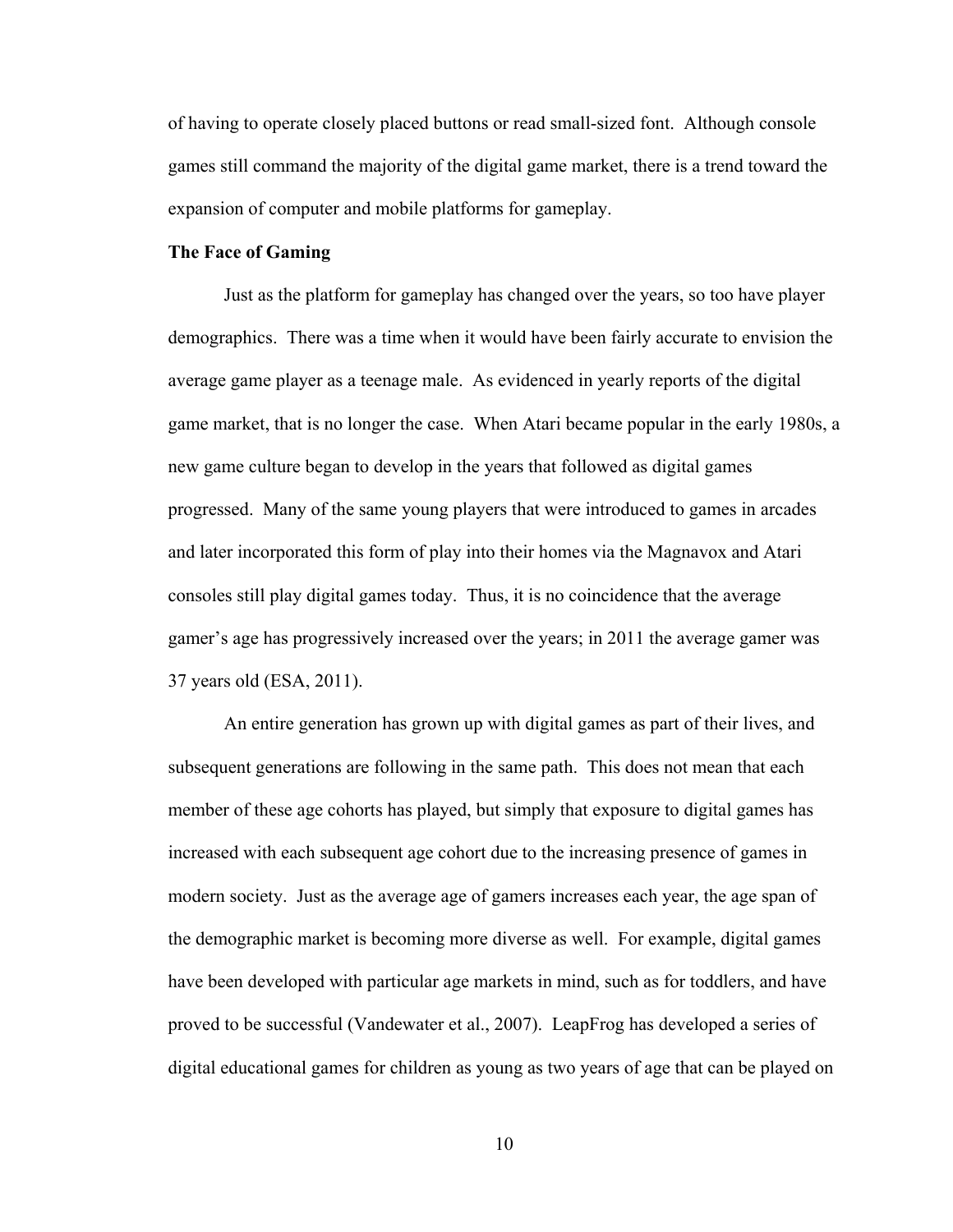a smartphone. It is now commonplace to find age-appropriate digital games for that population, usually for educational and developmental purposes, in toy aisles and online.

Age is not the only demographic characteristic that has changed over the years, as the player sex ratio has also shifted. Currently, females comprise about 47% of the gaming market (ESA, 2012). This is a 7% increase in less than 5 years (ESA, 2008) and may be attributed to a variety of factors, including an increase in the number of games targeted to the female population and an increase in the percentage of older users.

The earliest identified analysis of gamer demographic market trends dates from 1999 and was released by the Entertainment Software Industry (ESA). Beginning in 2005, ESA has released an annual report that provides demographic and sales data of the gaming market within the United States. When comparing gamer demographic data found in these published reports, it can be noted that the percentage of older users (identified in the reports as persons age 50 and above) has continually increased. In 1999, gamers aged 50+ constituted 9% of the market; within 12 years, this group would grow to capture 29% of the market. In contrast, the under-18 market steadily decreased up to the point of the 2011 market analysis. This indicates that there has been considerable shift in player characteristics. Although the 2012 market analysis is now available, the use of different age categories makes similar age cohort comparisons impossible.

The shift to an increasing percentage of older gamers may be attributed to several factors. First, there has been an increase in older populations' exposure to computer technologies. In comparison to older generations, the Baby Boomer generation (those born between 1946 and 1964) has been employed for a longer amount of time in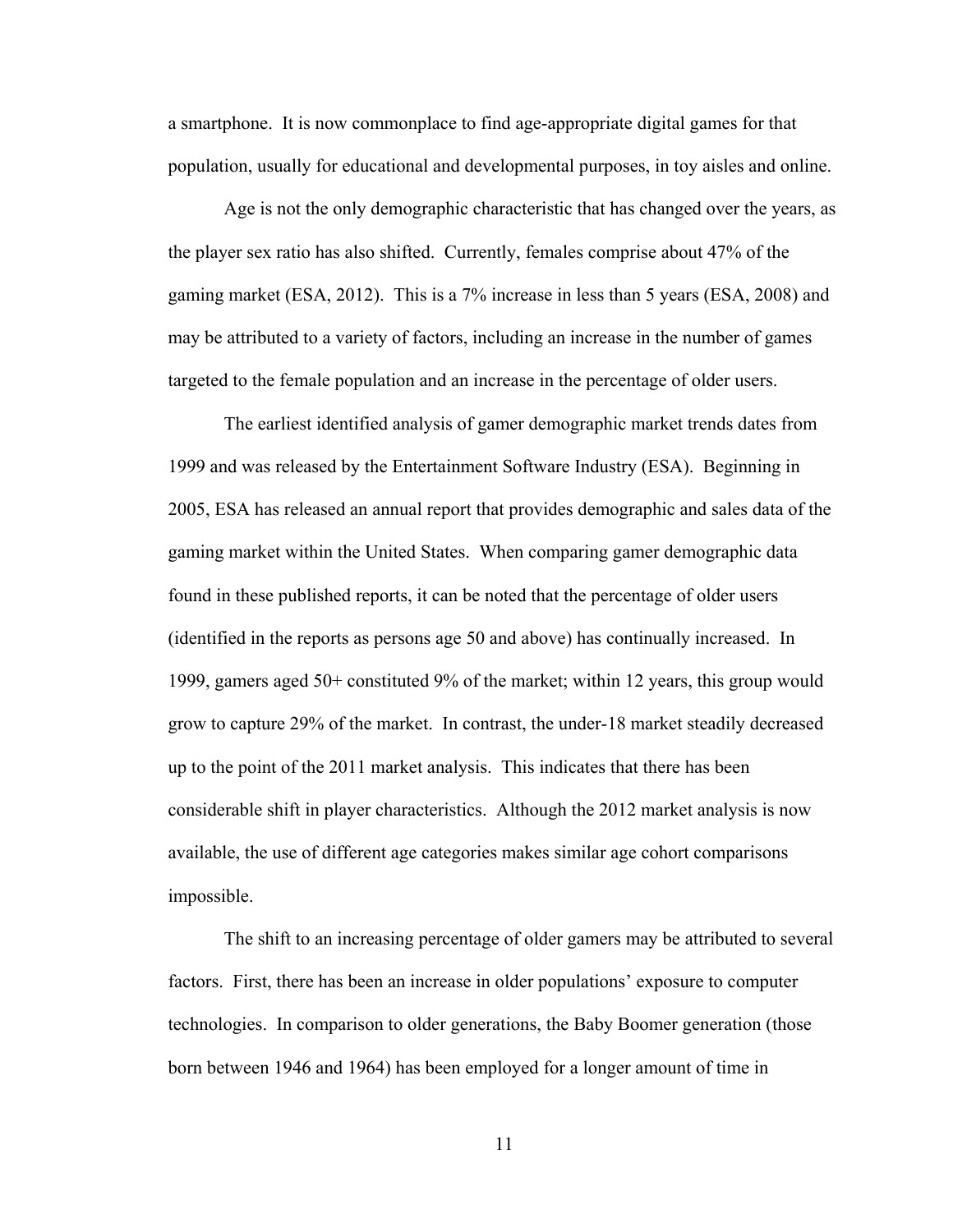workplace environments that utilize computers, thus increasing their exposure to advanced technologies. It is a logical assumption that there is greater sense of familiarity and self-efficacy with respect to technology interaction among Baby Boomers as compared to their predecessors.

Another contributor to the increasing percentage of older gamers is the greater variety of games and gaming systems that better suit the playing needs and preferences of older players. The Nintendo Wii gaming system, introduced in 2006, facilitated this movement by introducing hardware components that are regarded as more intuitive to older users, as compared to previous systems. For example, its hand-held controller (Wiimote) resembles a television remote and the movement required for gameplay mimics similar gestures as those found in real life. So, when playing *Wii Golf*, the user would ideally grip the Wiimote in a similar fashion to a golf club and swing as if he or she were hitting a real golf ball.

Although there are now more digital game options for older players (See Table 1.1), this does not mean that current game options are sufficient. Market statistics provide evidence that the older player segment is increasing in size, and it is logical to infer that the majority of this market consists of Baby Boomers. This is due to reasons previously suggested, such as accessibility and exposure. This portion of the older player segment is more likely to have greater diversity with respect to game preferences (exposure) and, overall, has yet to experience the normative age-related impairments that inhibit interaction as compared to their older counterparts. This translates into the recognition of how this niche will continue to play their preferred digital games in the coming years as impairments increase.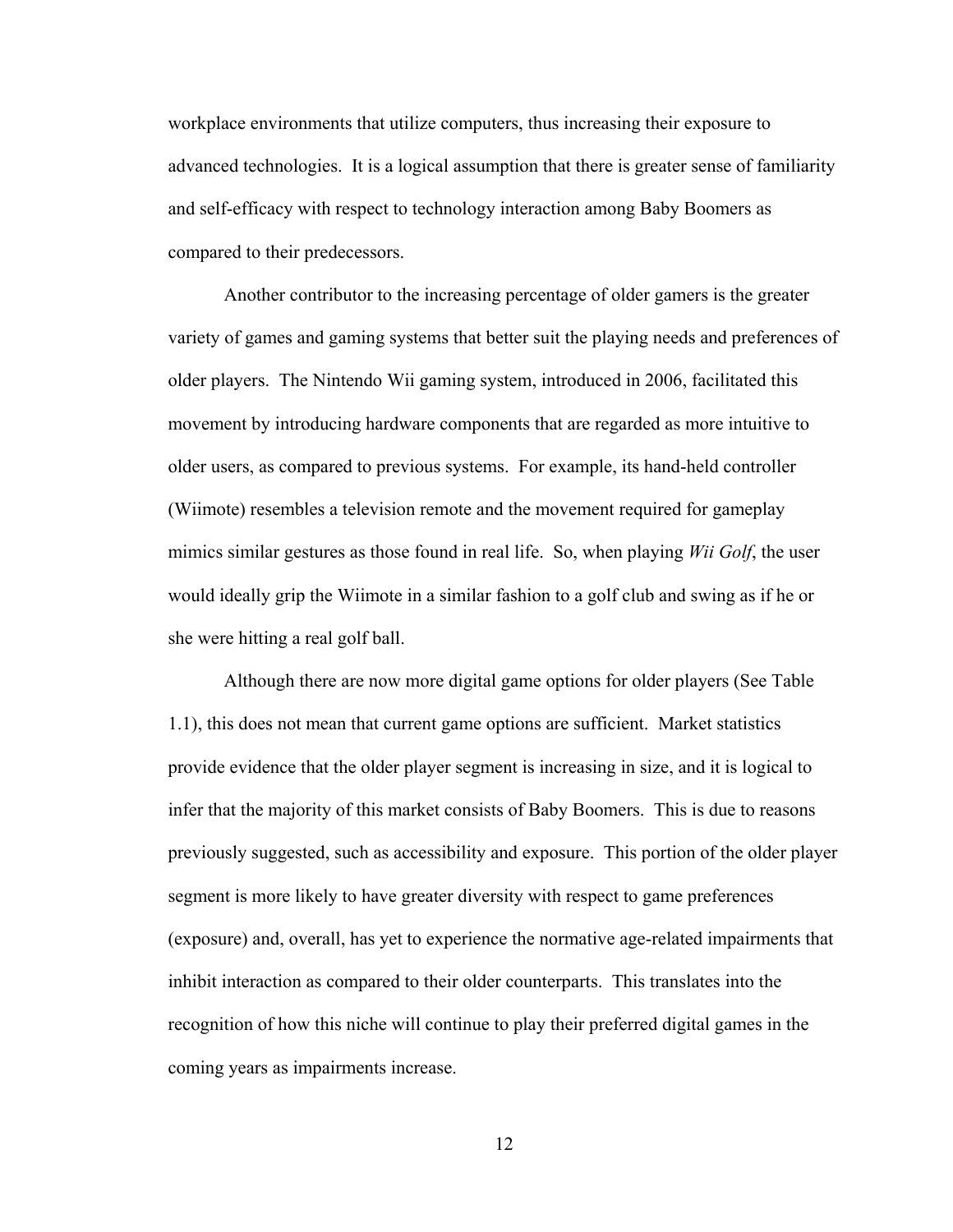| Year | <b>Under 18</b> | $18 - 49$ | $50+$ | <b>Average Age</b> |
|------|-----------------|-----------|-------|--------------------|
| 2005 | 35%             | 43%       | 19%   | 30                 |
| 2006 | 31%             | 44%       | 25%   | 33                 |
| 2007 | 28%             | 48%       | 24%   | 33                 |
| 2008 | 25%             | 49%       | 26%   | 35                 |
| 2009 | 25%             | 49%       | 26%   | 35                 |
| 2010 | 25%             | 49%       | 26%   | 34                 |
| 2011 | 18%             | 53%       | 29%   | 37                 |

**Table 1.1 – Entertainment Software Association Market Report Data: Age Cohort Composition of the Gaming Market Per Year (2005-2011)** 

*Note:* Compiled by the Author. The data is derived from "ESA Essential Facts About the Computer and Video Game Industry," Years 2005 – 2011.

 This chapter provided an introductory summary of digital games and describes a demographic shift within the gaming market. Although Table 1.1 shows evidence that the proportion of aging game players is increasing, what do we know about this population? To shed light on senior gaming, we must first have an understanding of the building blocks that support the framework of senior gaming. The following chapter begins this journey by introducing the fundamental constructs of *play* and *games*, followed by supportive literature and research pertaining to senior gaming, applications of digital games to a senior market, and an overview of health-related aspects that may influence seniors' digital gameplay.

Copyright © Julie Antoinette Skalsky Brown 2014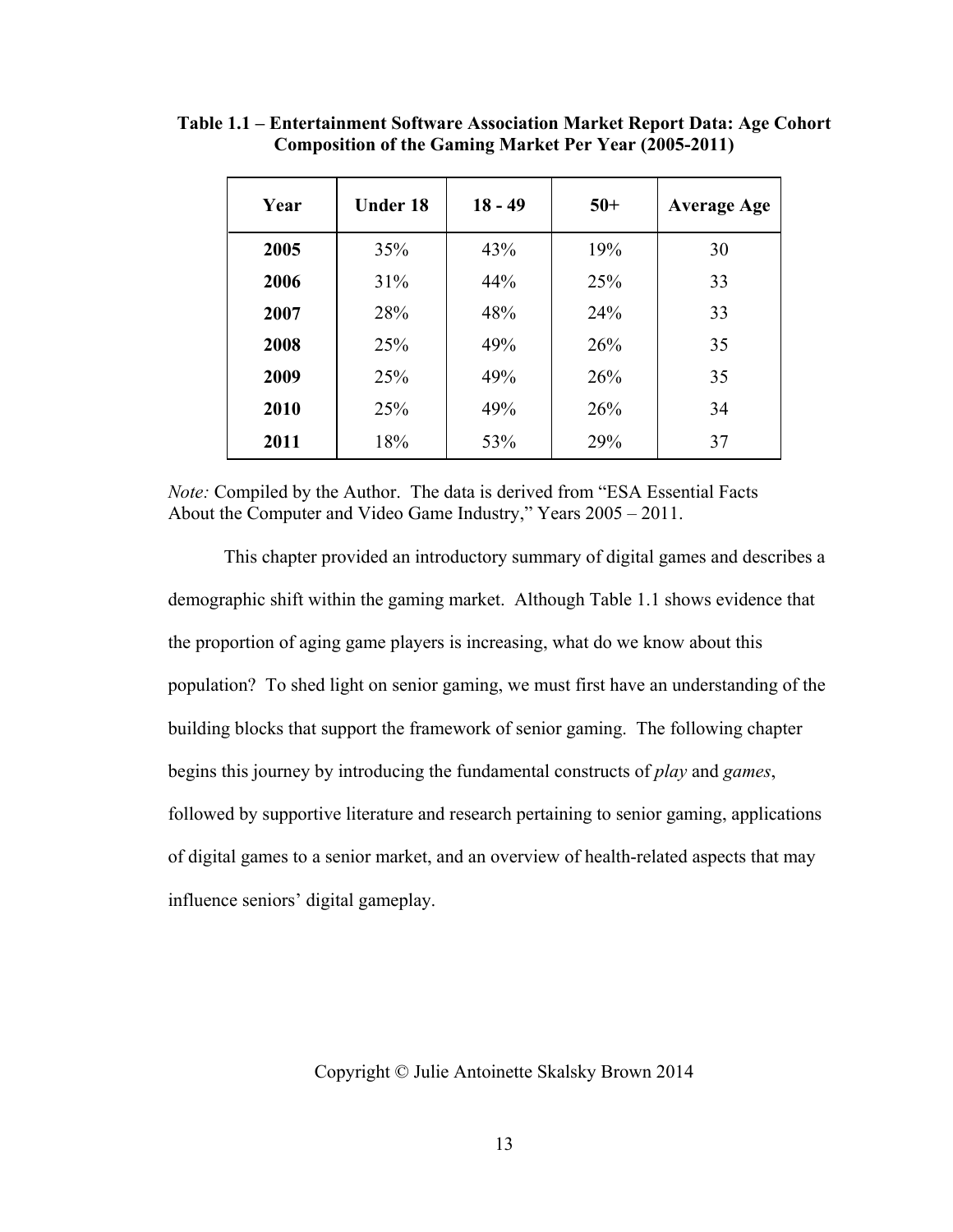### **CHAPTER TWO: BACKGROUND AND SIGNIFICANCE**

To begin the exploration into the world of senior digital gamers, one must first have an understanding of the core components that comprise senior digital gaming. This chapter begins with an overview of the constructs of *play* and *games*. With each domain, I identify and describe associated characteristics, such as defining components, and provide a historical perspective. Next, I introduce the discipline of Game Studies and the use of research on motivation to provide a theoretical perspective toward digital gameplay. This is followed by an overview of studies that assess senior gamer characteristics (current gamers) and a growing area of research: rehabilitative uses of digital games for health promotion among older adults (potential gamers). To glean insight on the kind of elements that would need to be considered when designing for current and future gamers, an overview of normative aging is provided. This is of particular importance because it is critical to understand 1) how functional ability promotes or inhibits digital game interaction and 2) the age-related considerations that are to be taken into account in the development of ability-appropriate games.

### **Play**

 It is impossible for any reader of this dissertation to not have engaged in play at some point in his or her life. Play is a biological imperative exhibited in both persons and animals (Brown & Vaughan, 2009), and is regarded as a critical element for healthy development and personal growth in both childhood and adulthood (Son, Kerstetter, Yarnal, & Baker, 2007; Vygotsky, 2004; Yarnal, 2006; Yarnal, Chick, & Kerstetter, 2008). Additionally, play can be present at all stages across the lifespan (L'Abate, 2009),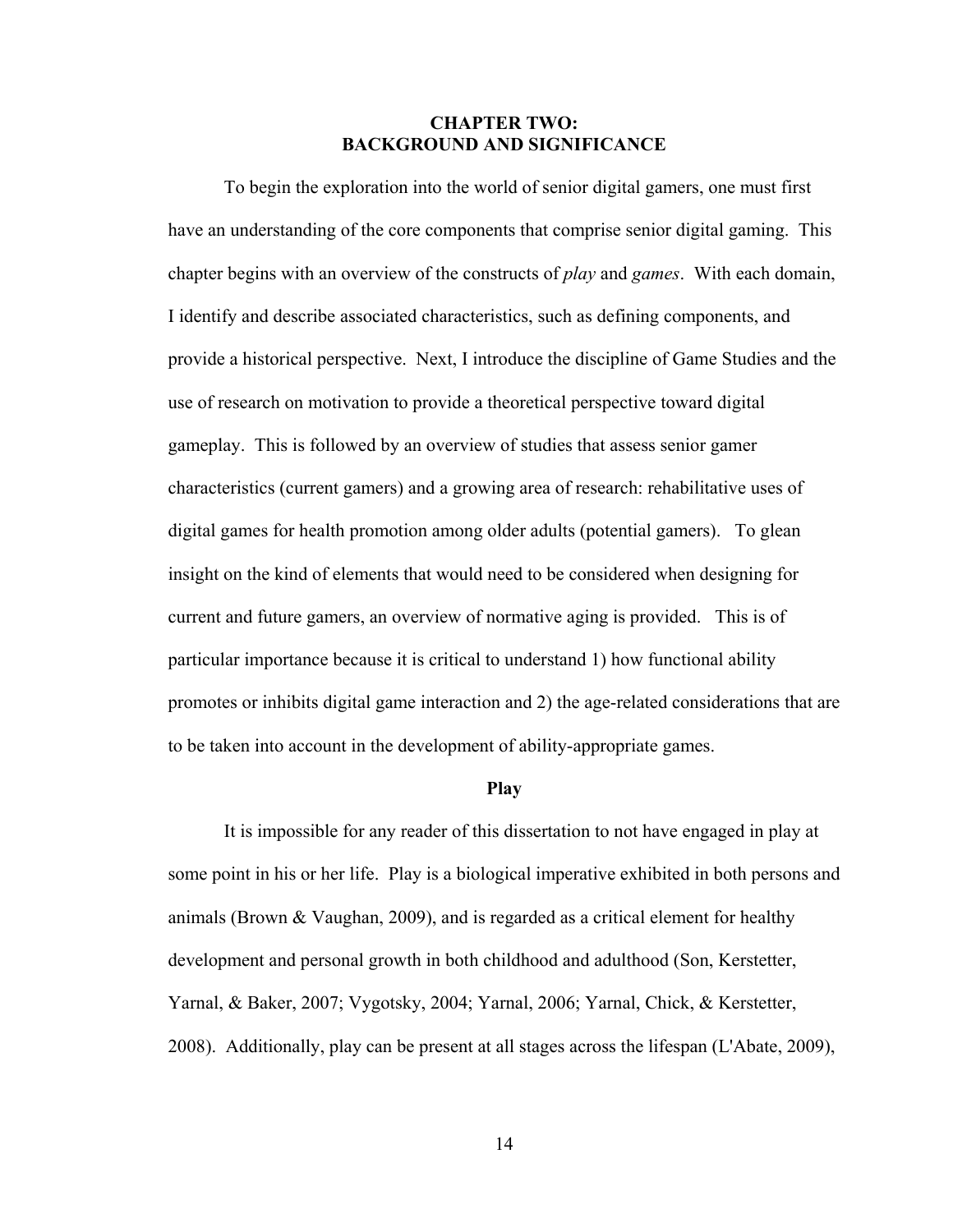yet there is a paucity of research that specifically examines play during older adulthood (Yarnal et al., 2008).

#### *Play* **from a Life Course Perspective**

A driving force behind this study is to gain an understanding of play throughout the life course and specifically, a unique form of play in the lives of older adults – digital gameplay. Life course involves "describing individual and collective experiences and statuses over long stretches of time and explaining the short-and long-range causes and consequences of these patterns" (Settersten, 2006). Life course incorporates more than static dates and socially constructed norms and expectations, as it takes into account the life span in full context (Watkins, 1999). It is the complexity and richness of this context that sheds understanding of the dynamic forces shaping individual lives. The factors that shape the life course are interwoven, but can be broadly categorized into domains including work and retirement, leisure, family, and health and illness (Settersten, 2006).

The domain of leisure, which is associated with play, is of particular note, as it is largely understudied yet will become increasingly important as the proportion of older adults continues to rise in the coming years (Settersten, 2006). Viewing play and digital gaming through a life course lens is critical as it allows one to understand how agegraded trajectories are influenced by life transitions (Elder, 1985, 1994). This may include how and why an aging adult adopted digital technologies into his or her life and the reasons that motivated their continued gameplay. For example, when considering the influence of school and work from a life course perspective of a senior gamer, we may be able to identify and understand the interplay of events and periods of stasis such as: the introduction to an early edition of a digital game while enrolled in college, the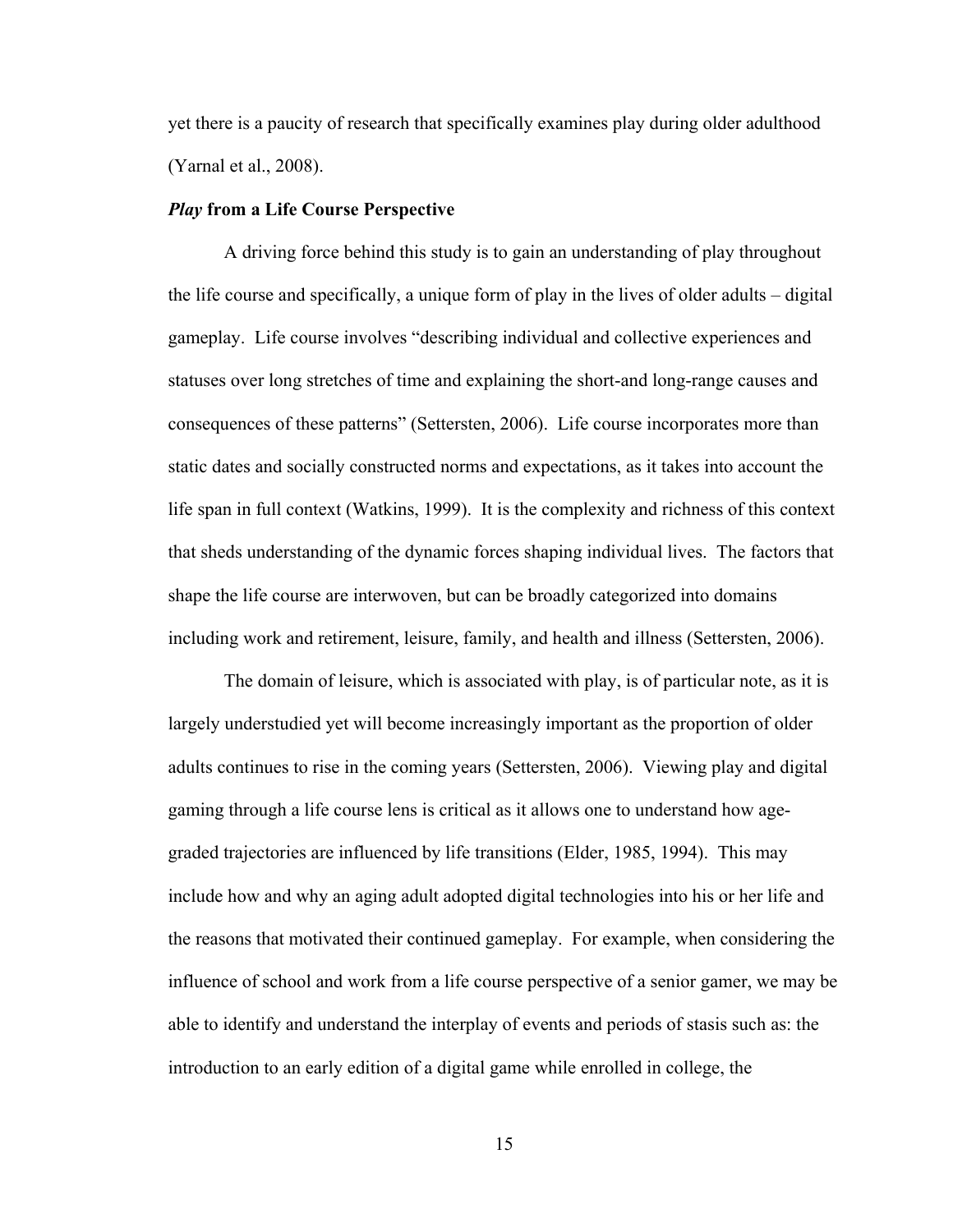reinforcement of gameplay (*Solitaire*, for instance) on the computer at work, and the desire to continue playing card-based digital games post-retirement. At the same time, the memory of these experiences are not devoid of other factors, such as family and health, but are intertwined and give texture to the lived experience.

In essence, to have an in-depth understanding of aging, one must have knowledge of the earlier years that shape the older adult's life course (Elder, 1994). In particular, there is interaction between experiences and personal interpretation of these experiences within the historical context of an individual's life. By examining play histories among senior gamers within this framework, there is a potential for themes and trends to be identified. These would provide rich insights into the life of digital gaming in old age and could ultimately aid in the design of games for this population.

To probe the complex phenomenon of "play" within a life course framework, an exploration of its meaning is warranted. Defining play is a challenge, as it is highly subjective and has been the topic of much debate among scholars.

A review of the literature indicated that there is no well-established definition of "play." Words and phrases used to define play include "positive affect," "flexibility," and "intrinsically motivated" (Krasnor & Pepler, 1980). Indeed, some play theorists resist defining the word because there is so much ambiguity and subjectivity associated with the term.

### **Historical Perspective on** *Play*

While a universal definition of "play" does not exist, Dutch historian Johan Huizinga, considered a pioneer in the development of play theory, was one of the first to formally explore the complexity and richness of this domain. In the seminal text, *Homo*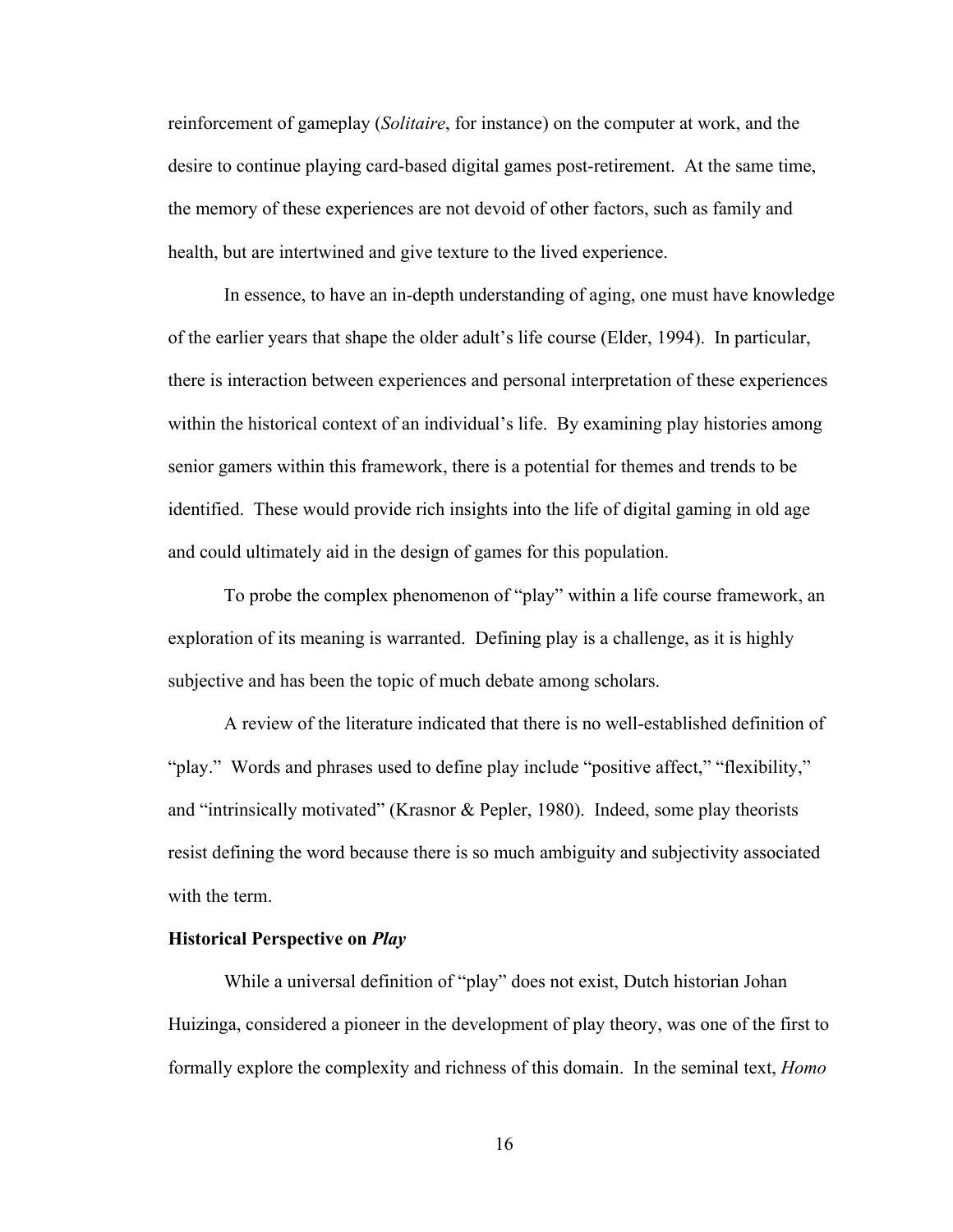*Ludens*, Huizinga defined play as having the following characteristics: free activity, outside of 'ordinary life,' not serious but absorbs the player, no material interest or profit gained, fixed rules, and promotes social groupings (Huizinga, 1998).

Roger Caillois, a theorist on play and games, added to Huizinga's postulates by proposing that play is voluntary, uncertain, unproductive, and has elements of makebelieve (2001). Like Huizinga's, this definition has been accepted by some and rejected by others. Yet a particular quality within his description that is worth noting is "makebelieve." This conveys that play involves an element of imagination, a psychological construct. Play is not restricted to physical activity, which is often an assumed product or manifestation of play. This is important to consider because physical ability typically declines with age. If it is assumed that play is *only* achieved when there is an element of physical interaction, then there is a decline in the amount of or ability to play as an adult ages. This in turn may affect quality of life for the aging individual.

The capacity for imagination is believed to increase with age and is considered *the* source for creativity which can be expressed in forms of play (Vygotsky, 2004). Indeed, this psychological construct merits recognition among older adults, as notions of make-believe are not customarily associated with this population. Similar concepts, such as fantasy and reminiscence, are recognized as an adult version or adaptation of imagination, yet are not necessarily considered as a form of play because they are usually void of physical expression. I propose that this is a critical aspect to explore among older adults. An older adult experiencing gradual age-related physical impairment may become more reliant upon cognitively-based forms of play.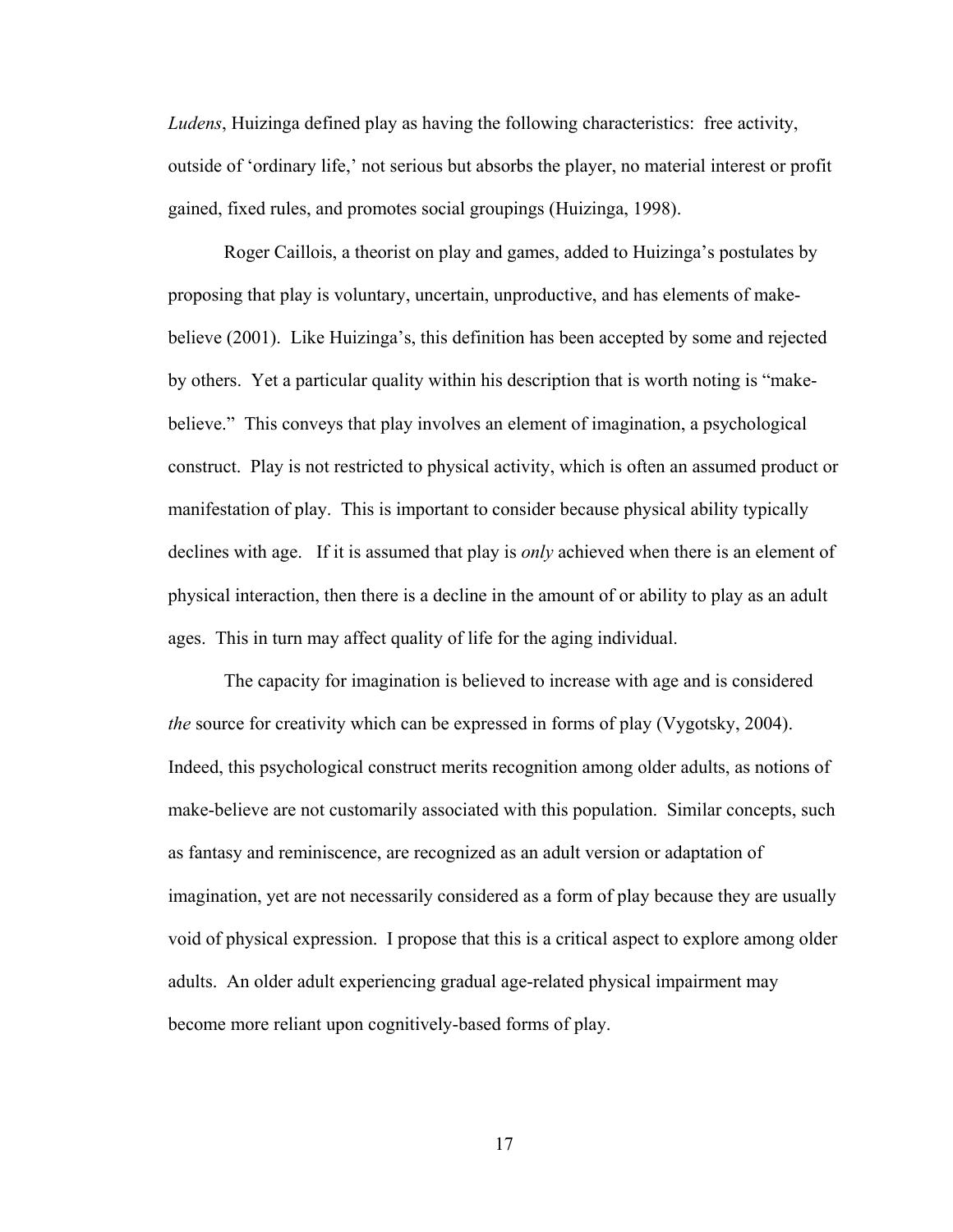#### **Games**

If asked to name a game, most persons would not have a problem naming at least one, if not several. Examples such as chess, baseball, and poker may come to mind. Yet if asked to define a game, this is likely to pose a greater challenge, as games are both socially and personally constructed, and vary tremendously with respect to rules and guidelines.

Exploring the essential characteristics of what constitutes a game is necessary in the examination of senior gaming because it is important to: 1) identify what an older adult may perceive as a game and 2) distinguish between play and games, as they may serve different purposes. Older adults may have different and evolving perceptions of what games are; such perceptions can be linked to life course changes. If these remain unrecognized, then their impact cannot be assessed within the context of the interpretation of digital gaming in old age.

Just as play, as viewed from a life course perspective, is a significant component of this dissertation study, so too are games. Play does not have to involve a game, yet in many instances, it does. For example, laughing children playing hopscotch on a school blacktop are engaged in a game and probably perceive it as play. Conversely, one can engage in a game, yet that individual may not feel that he or she is playing. For example, a person who plays a professional sport may participate in a game but regard their involvement not as play, but as a job. And, similar to play, a game does not have to be a physically expressed activity. Rather, an individual can cognitively construct a game and engage in it mentally. For example, a person can play an informal word or counting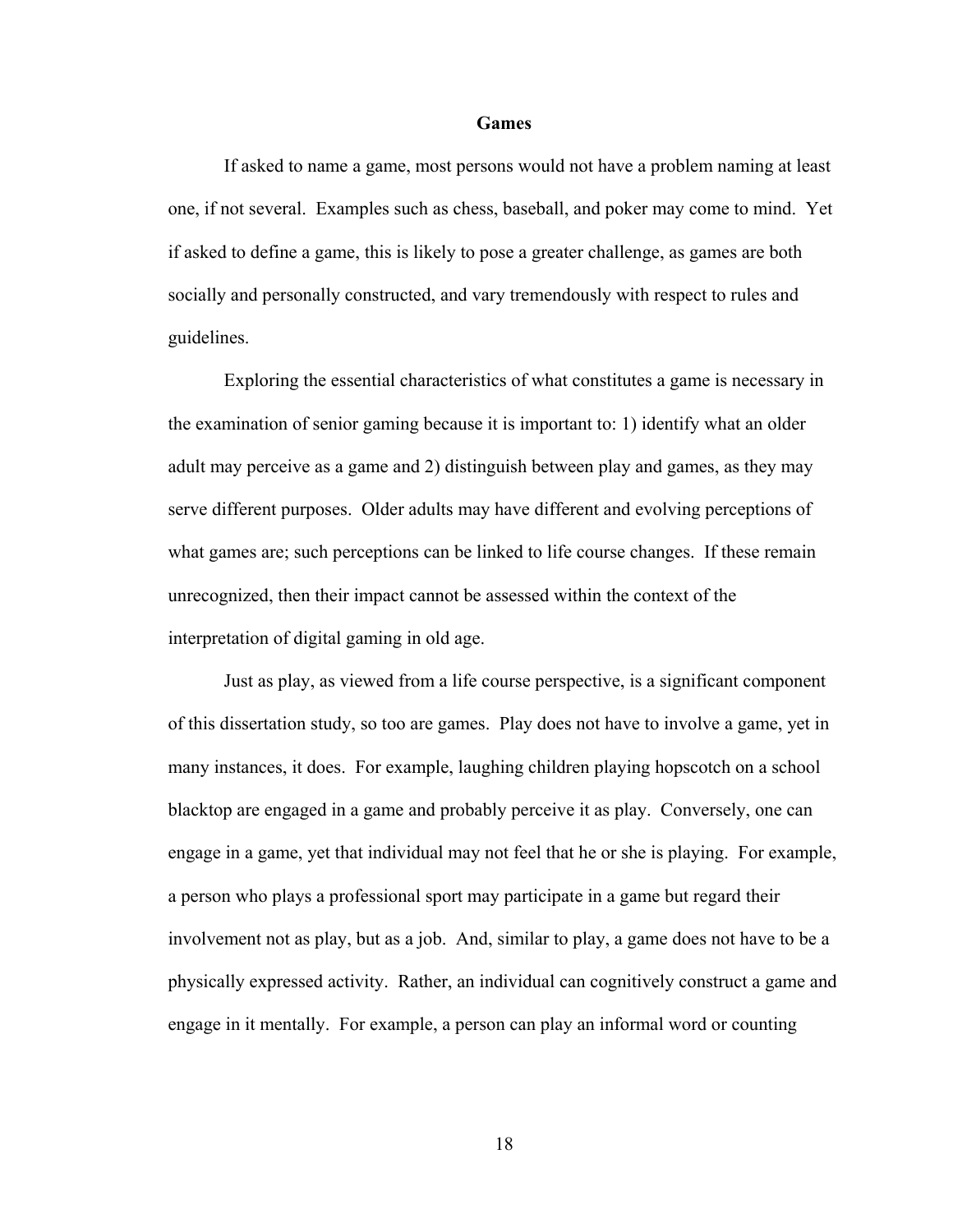game in their mind, yet exhibit no physical signs to show that they are doing so. Thus, play and games are distinct constructs, but they can be intertwined.

Although Huizinga focused on play, he was one of the first to bring attention to the identifying qualities of games by introducing "the magic circle," a concept that is often attributed as a key element for game engagement (1998). The magic circle refers to a conceptual spatio-temporal realm in which the player exists, where a metaphorical barrier is crossed from reality to the world of the game. While within this circle, the player accepts the alternate reality of this world and abides by the rules within. Although the player alone experiences this, it may be witnessed when observing an individual who appears to be deeply engrossed within a game. For example, such individuals may appear to be intensely focused on the game and not distracted or detoured by elements of the real world. The notion of focus does not necessarily connote an element of seriousness, although it may. Rather, focus, in this circumstance alludes to a sense of mental immersion and can be expressed physically, such as through laughter or the display of excitement.

Huizinga's ideology that the true experience of a game is confined within the "magic circle" has been challenged, as an argument can be made that its effects are transferrable to the real-world. Nielsen, Smith, and Tosca (2008) proposed some of these real-world consequences. First, it takes time to play a game. Time is a real construct regardless of whether or not it is of importance or of consequence within a game. Thus, when a person plays a game, they are taking time to do so, which brings into question what they might have been doing otherwise (e.g., reading, cooking, working, etc.)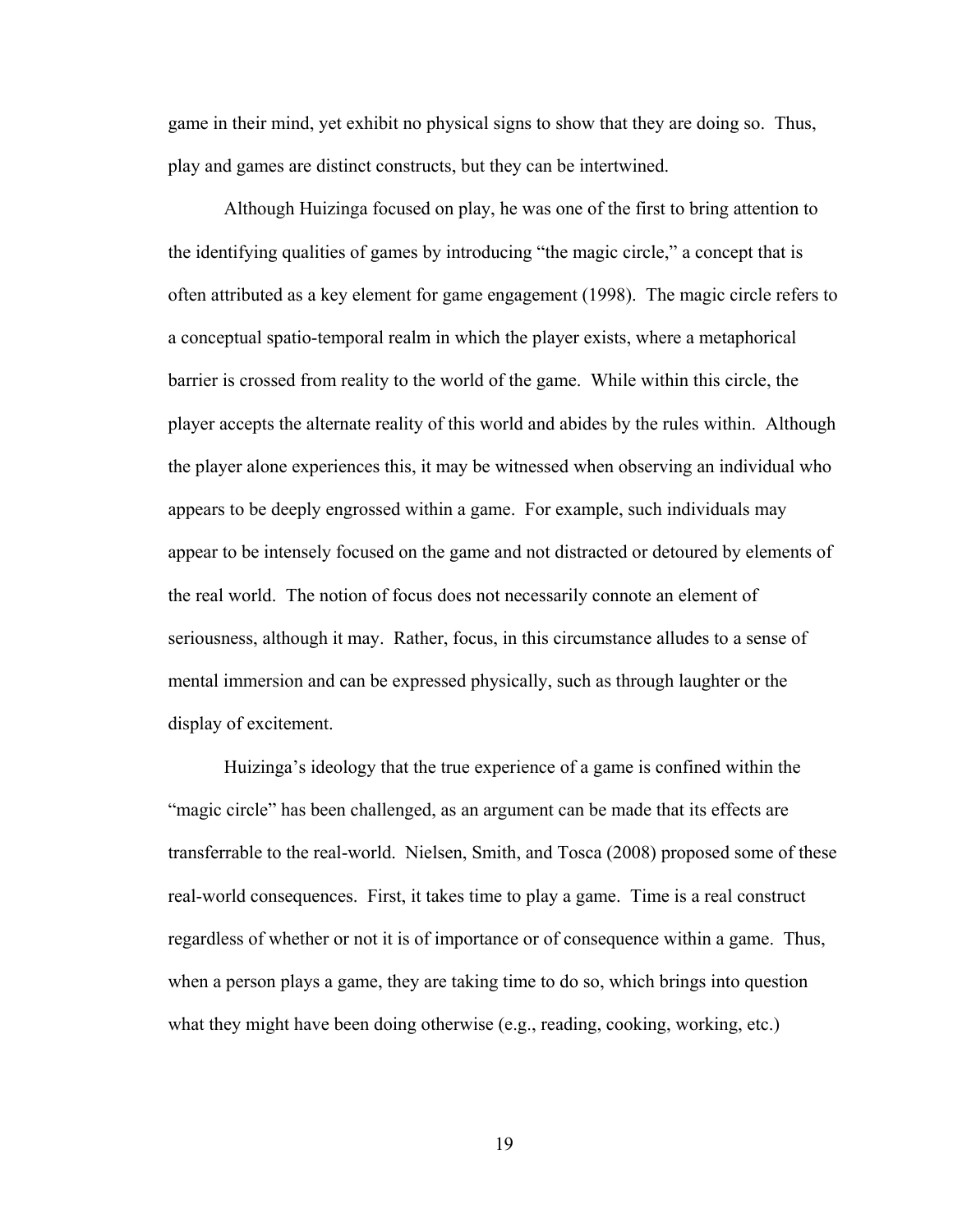Next, playing a game can affect a player's mood. Games can be engaging and prompt the player to levels of excitement, frustration, and/or satisfaction. There are numerous other emotions that can be evoked while playing a game, yet these effects do not necessarily end at the termination of a game. For example, the exhilaration after winning a hard-fought game is likely to continue for a period of time after the game and in some cases, the memory of that win can evoke a positive emotion, even years later.

Similarly, games can also affect one's behavior (Nielsen et al., 2008). The behavior can be reflective of the resulting emotion from playing the game, or it can prompt the player to take some form of action. For example, if a player feels strongly about a game, it may prompt him or her to learn more about it, socialize with others to discuss it, or even purchase products that may improve their performance (e.g., a new pair of soccer shoes or digital game accessories). Finally, games can communicate or prompt ideas. For example, a strategy learned within a game can be transferred to a realworld situation, such as seeking alternate methods for completing a task.

In addition to Huizinga's ideology, the magic circle concept alone does not provide a supporting framework of a game. Rather, his analysis of play spurred rigorous exploration to identify the defining elements of what constitutes a game. Caillois (2001) introduced a more focused perspective by positing that games are voluntary, uncertain, unproductive, and consist of make-believe. In addition, he was one of the first to formally provide structure to the classification of play within games by identifying four distinct categories: *agon, alea, mimicry*, and *ilinx.*

The driving characteristic for *agon* is competition, which utilizes strategy and skill and is central as to whether or not the player wins. Examples of this include chess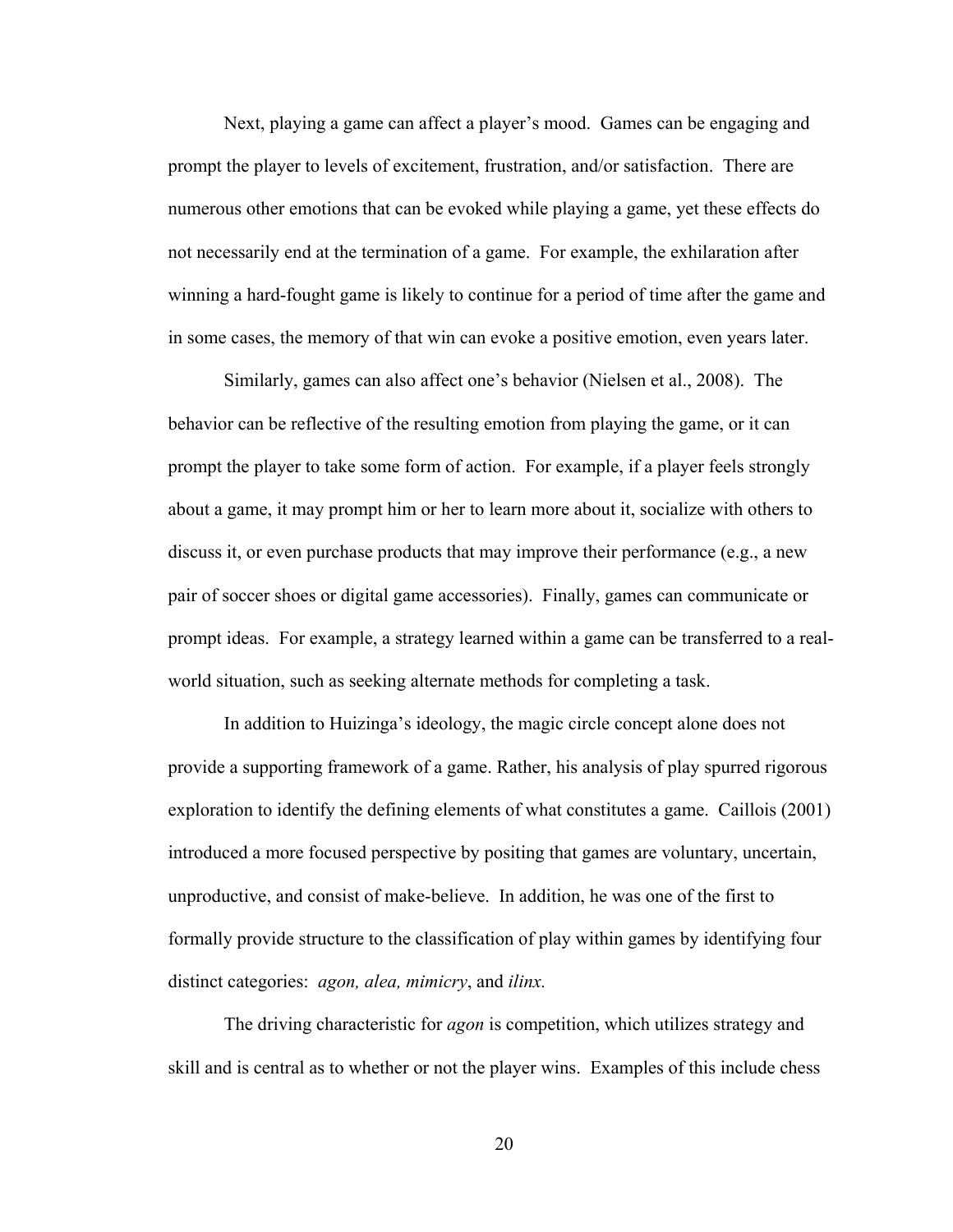and many sport-based games. Another category, *alea*, emphasizes an element of chance; games that have a gambling quality, such as poker, typically fall within this category. Games that reflect *mimicry* do not emphasize winning as much as the previous two categories; rather, the basis of the game experience is "being" somebody else, such as taking on the role of a policeman or princess. Finally, *ilinx* is recognized in games that enable the player to experience a physical sensation. For example, this may be the motion felt by the driver in an automobile race.

Games can be placed into at least one of these categories*,* yet may share characteristics of more than one. For example, the game of poker reflects *agon* because it is a game of competition in which strategy is employed and *alea* because there is an element of chance in dealing cards.

Caillois also provided a framework for the role of play within games by introducing the constructs of *paidia* and *ludus*. A true *paidia* activity (or game) lacks formalized rules. On the other side of the spectrum are *ludus* activities and games that require rigid rules for play. A game does not have to fall into one of these two categories, but could be placed somewhere along the spectrum between the two. For example, the sport of boxing is somewhere between the two because although there are rules for the boxers to follow (*ludus*), their moves reflect independent, self-decided strategy (*paidia*).

In an effort to further formalize the constructs of a game, Avedon and Sutton-Smith proposed that a game consists of (or elicits) the following: an exercise of voluntary control systems, opposing forces, rules and procedures, and a disequilibrium outcome (1971). Furthermore, it is noteworthy that they recognized that a game is *subjective* in that it reflects arbitrary characteristics that are dependent upon the purpose. This means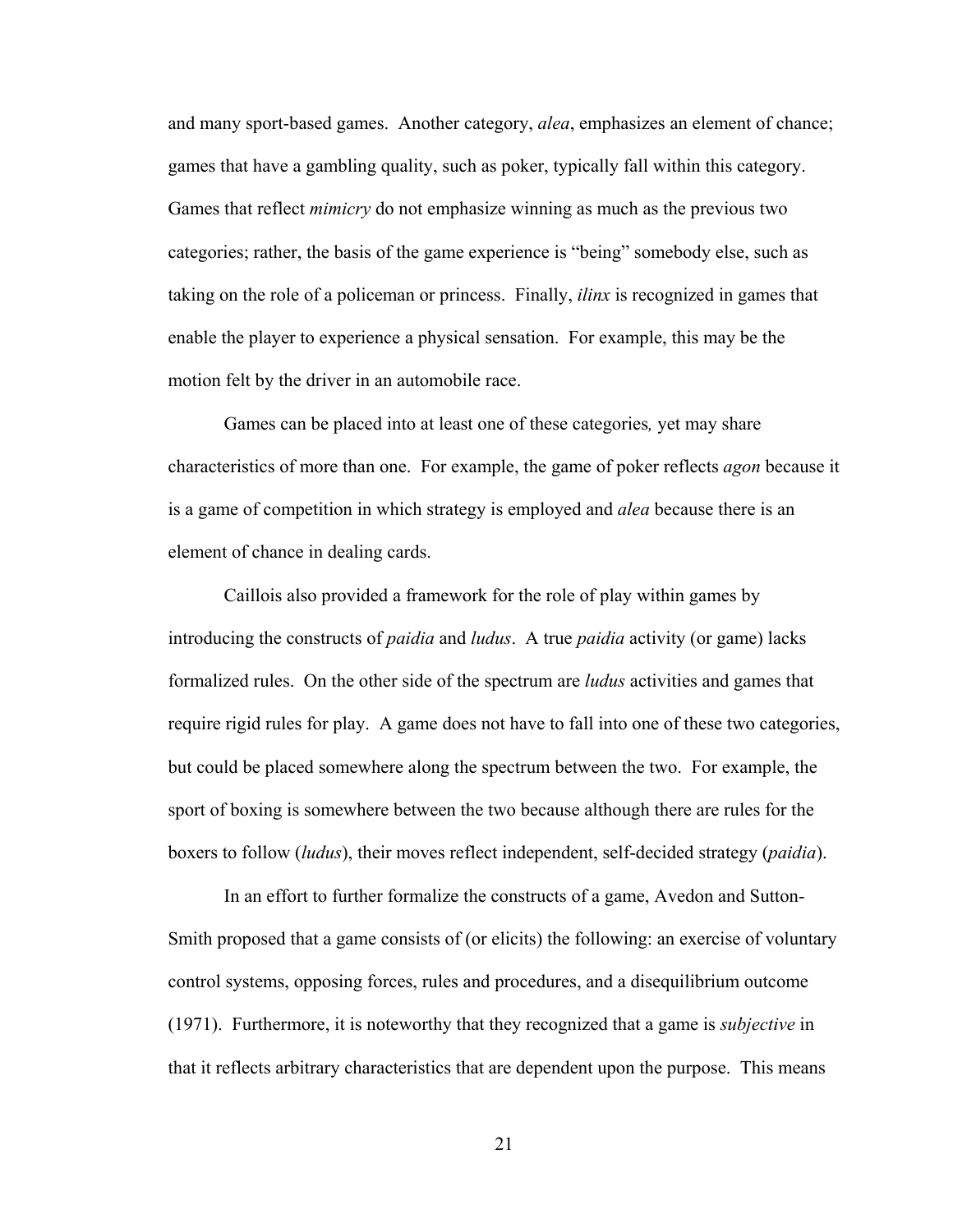that a game does not have to be formal, but created and/or identified by the player with intent in mind.

# **Game Studies**

As computerized technology began to advance in the late twentieth century (see Chapter 1), games were adopted into this digital age and resulted in what we now know as digital games. The study of digital games – game studies – is now recognized as an academic discipline and "is moving from the periphery of scholarly inquiry to take a central position in how we study and theorize social life" (Boellstorff, 2008). As a new and evolving discipline it embraces multiple academic perspectives ranging from anthropology to education and computer science, but has yet to establish a common language or theoretical foundation.

 Because there is a lack of theories that stem directly from game studies research, the application of extant theories is more common. In particular, attention to gameplay motivation is prevalent and has utilized theories such as self-determination theory (Ryan, Rigby, & Przybylski, 2006) and motivation-based taxonomies (Yee, 2006). Motivation means "to be moved to do something" (Ryan & Deci, 2000). With this in mind, two aspects to consider when assessing gameplay motivation is the *strength* of one's motivation to play a digital game and the game player's *orientation* of motivation – the underlying factors that prompt gameplay.

 Motivation orientation refers to intrinsic and extrinsic factors (Ryan & Deci, 2000). In this context, intrinsic motivation refers to playing a game because it is inherently satisfying; external influences are not a factor. Extrinsic motivation refers to a separable outcome that is obtained when playing games. For example, an individual may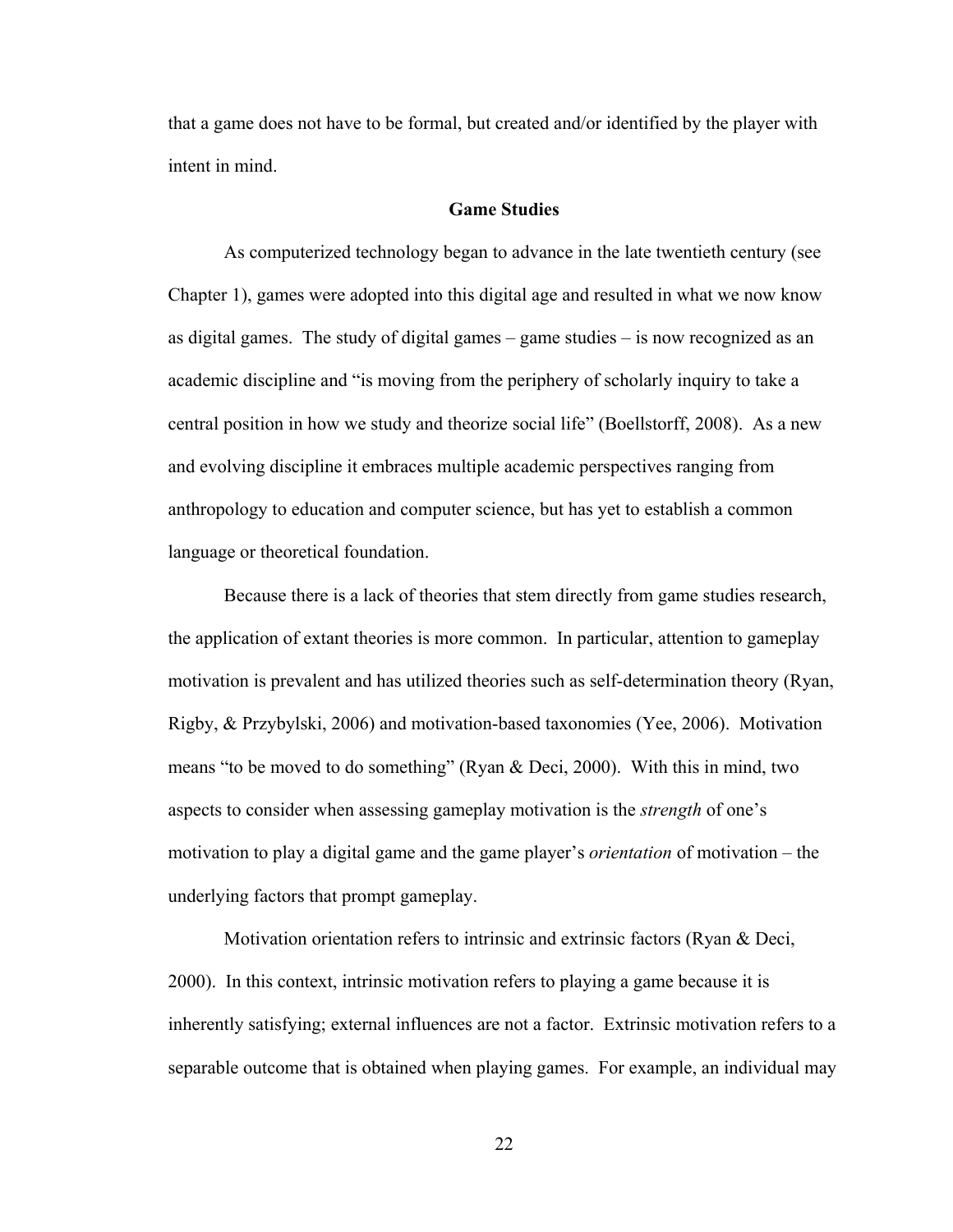play as a means to spend time with somebody. In this instance, the game is not being played for enjoyment, but is a tool that meets a need that is not directly related to the digital game.

 Gaming research that examines players tends to focus on younger populations, which is logical because there is a natural association between "play" and "youth." Yet a gradual shift in player demographics is drawing attention to an older market – senior gamers. Little is known about this population in comparison to younger age gamers, and no unifying theory exists that relates directly to this dynamic segment of players.

### **Senior Gaming**

Older adults have engaged in various forms of play and games throughout their lives, yet there is a select group among them who play digital games. As indicated in Table 1.1, the proportion of older persons playing digital games has increased by 10% in recent years (2005-2011). This may be attributed to a number of factors. The Nintendo Wii gaming system, and in particular the Wii Bowling game, is credited with increasing the popularity of digital games among the older adult market (Theng, Dahlan, Akmal, & Myint, 2009). The Wii system consists of a console, a wireless remote (controller or Wiimote), and a sensor. The Wiimote has an interface that is similar in design to today's television remotes. Instead of a multi-buttoned controller requiring the use of two hands, the Wiimote permits the user to manipulate the device with one hand. In addition, this system allows the player to be interactive; the movement of the Wiimote determines the movement of the avatar (an on-screen representational character of the player) via sensor technology.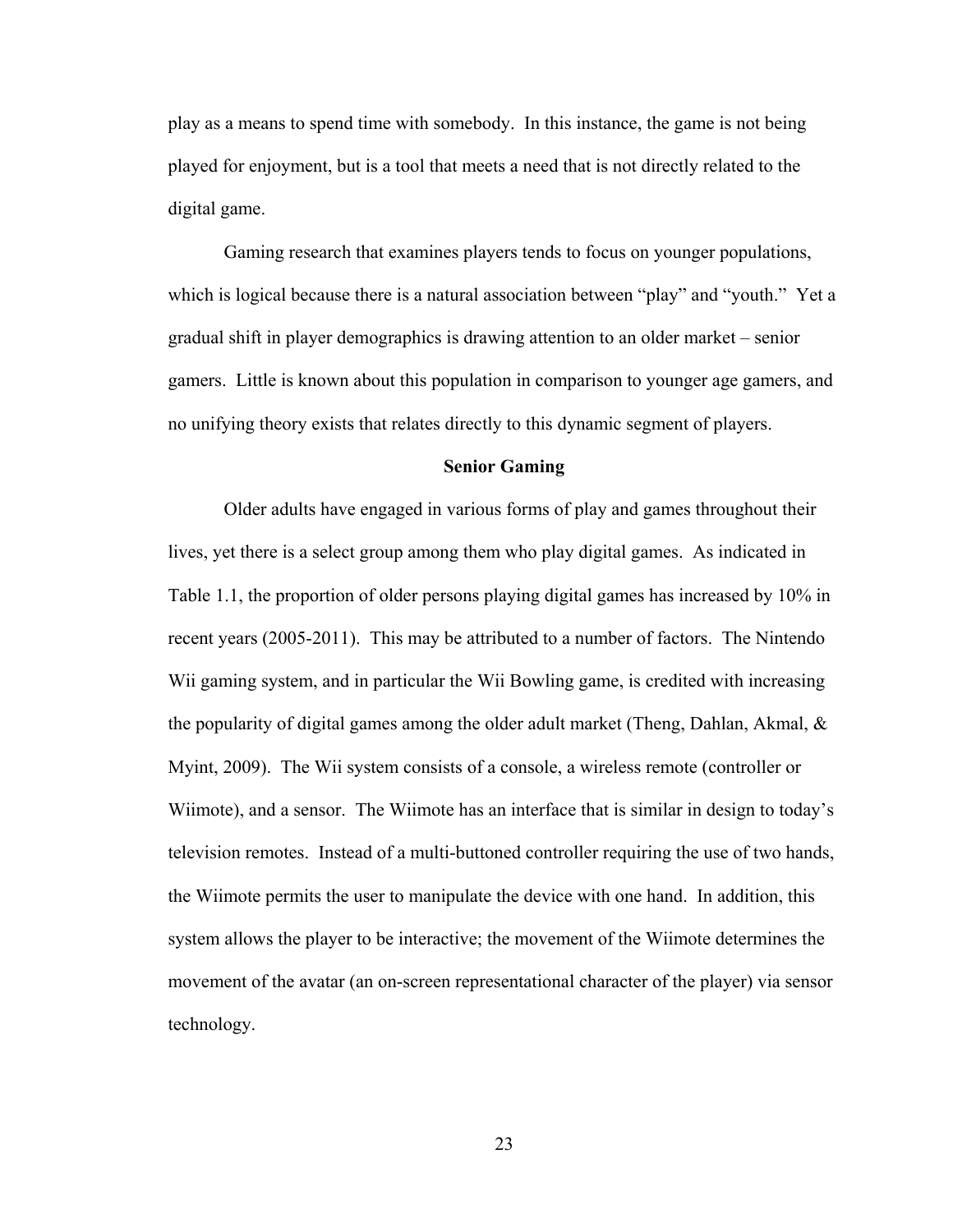Although there are studies that assess the use of digital games for an older user, few analyze user characteristics and preferences. De Schutter and Vanden Abeele analyzed the meaning of digital game play within a sample of senior gamers (2008). One particular task requested the participants to list their passions. Games were not included on any of the submitted lists; rather, the lists included activities that allowed them to interact with a loved one. One might expect this to include intergenerational connectivity via computer or gaming technology. Also, participants were asked to share particular game concepts that they found appealing. Games that allow the player to connect with others (such as family members), cultivate their knowledge, and make a contribution to society were the most popular.

When an activity becomes more than a once-in-a-while hobby, it becomes a part of one's lifestyle and possibly a marker for one's identity. For instance, writing may be an enjoyable pastime for an individual, yet if it becomes a regular part of their life, the person may begin to recognize himself or herself as a writer. Or, an occupation may have become a part of one's identity even if the individual has not actively participated within that capacity for years, such as a retired teacher. An older adult may have begun an occupation early in their adult life and served in that capacity for as many as forty to fifty years. Serving in that role for so long is likely to influence or reinforce personal characteristics, such as an intrinsic need to help others, and will not likely diminish simply because they retire. That part of their identity may continue to exist into older adulthood, yet is relative to the individual.

Additionally, if an activity is technology-based, then age-related impairments may play a role as to whether or not one can continue the activity and will likely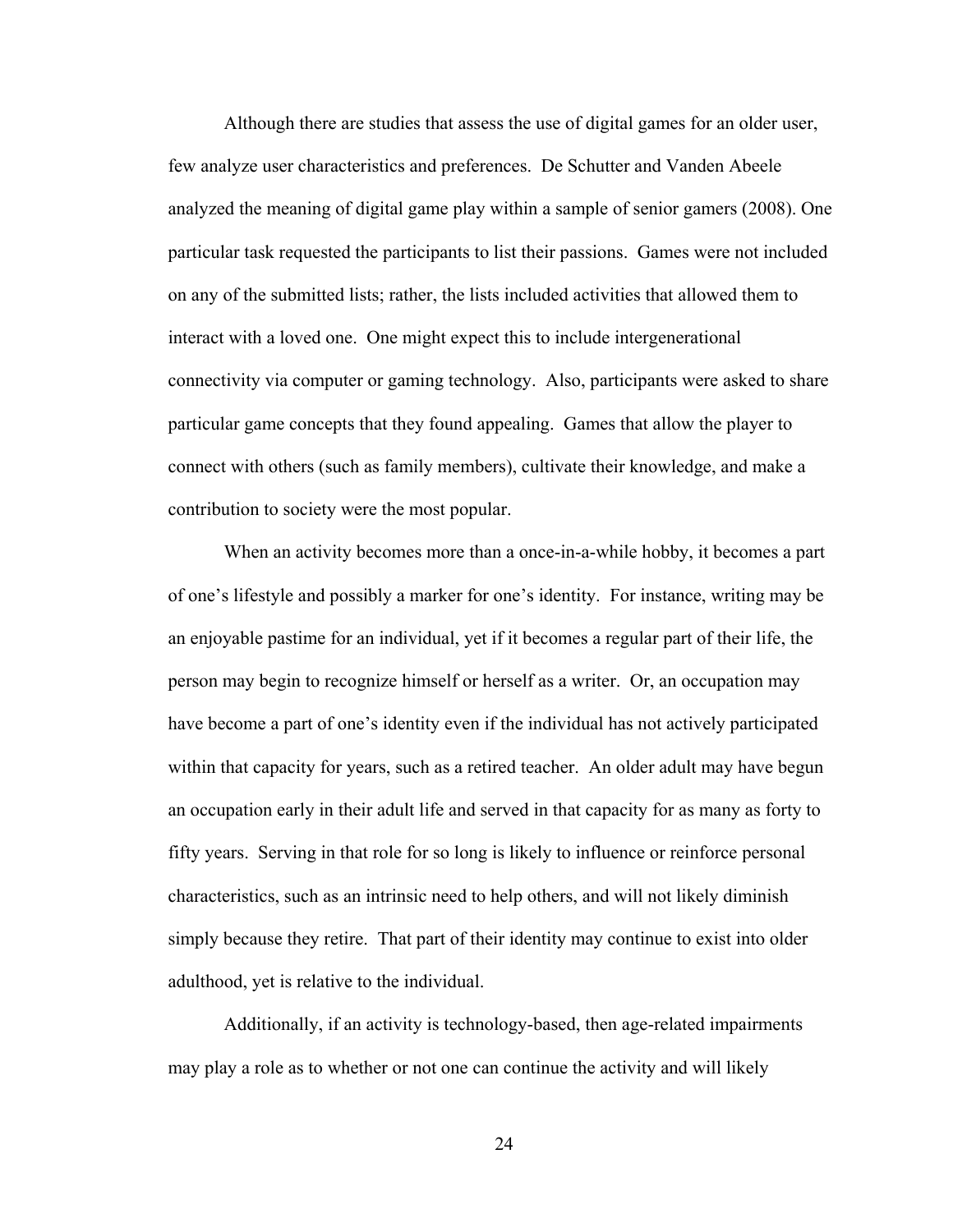influence the aging adult's quality of life. For example, a senior who develops severe arthritis in his or her hands may encounter technological barriers, such as interacting with computer and mobile phone interfaces. This may affect the adult's quality of life if he or she relies on these devices to maintain and nurture meaningful relationships.

Within the context of senior gaming, an older adult may have spent a career as a pilot and still identify himself or herself as such. A digital game that requires relatable skills (e.g. a flight simulation game) may be appealing, as it permits the senior to employ flight knowledge and, perhaps, reminisce. This perspective takes life course into account, as life events within a historical context are building blocks to that person's life and may signify a unifying characteristic among persons within the same age cohort. For example, the pilot referenced earlier may have served in World War II; this provides the potential for a richer perspective of his life and how that period of time continues to influence his aging experience. Engaging in activity, such as a flight simulation game, may enhance the older adult's quality of life by allowing him or her to re-experience a sense of satisfaction and in a sense, "relive" a period of their life. A recent qualitative study considered this perspective and sought to identify older adult motivations and preferences with respect to digital game engagement (Nap, Kort, & IJsselsteijn, 2009). Most of the participants engaged in computerized card games as a means for fun, relaxation, passing the time, and/or the challenge of beating a high score. Also, most of the participants reported that they would enjoy playing games from their past, yet those games were not yet available as a digital game. Additionally, participants reported strong feelings of dislike for violent digital games.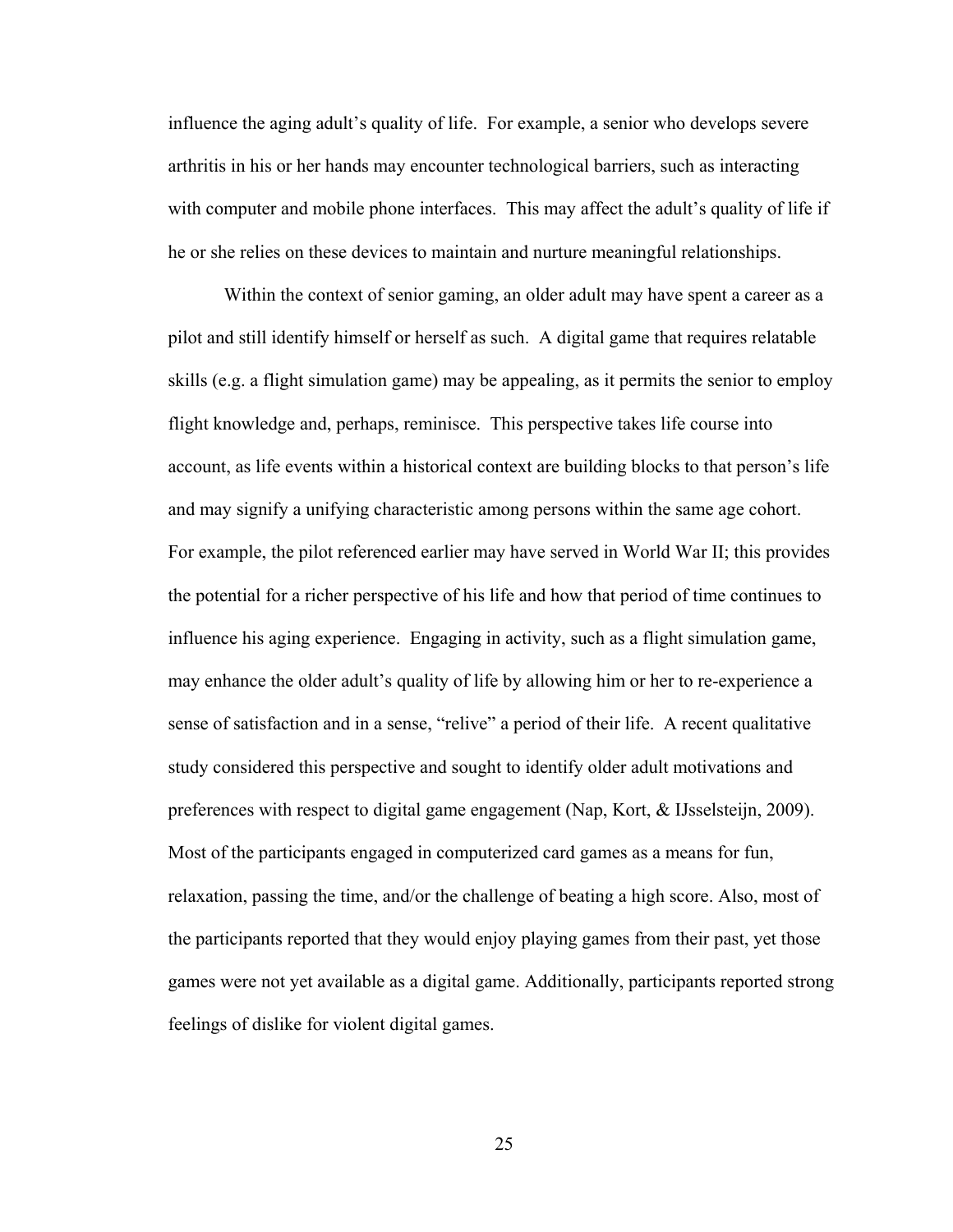Aversion to violent digital games was also reflected in a study by McKay  $\&$ Maki (2010) when older adults were asked about their attitude toward shooting games. Respondents did not care for realistic shooting games due to the level of perceived violence involved. However, participants were willing to engage in shooting games if they were styled as a playful cartoon. Another study assessed gaming preferences, and included adolescents in addition to adults age 45 and above (B. De Schutter & Malliet, 2009). The game themes with the highest overall average score with respect to genre preference included racing, sports, and strategy games. With the findings in the previously mentioned McKay and Maki study in mind, it is interesting to note that adolescent boys preferred shooting games in the De Schutter & Malliet study. Additionally, it was found that women preferred classic, adventure and casual games. However, there was a unique split within adult men preferences: shooting, adventure, and casual games.

De Schutter (2011) found similar factors as Nap, de Kort, and IJsselsteijn (2009) when analyzing motivational factors for older adult engagement in digital games. However, De Schutter also included gamers as young as 45, the youngest of the Baby Boomer generation at the time of the study. He found that the highest rated motive was challenge, followed in sequence by arousal, diversion, fantasy, competition, and social interaction. Another study, by De Schutter and Vanden Abeele, sought to decipher the meanings and motivations that older adults attribute to digital gameplay (2010). Participants reported that playing was a fun way to compete with a partner (including intergenerational game play with grandchildren), an activity that could be done alone, a way to meet new people, and a sign of autonomy. Interestingly, it was also reported by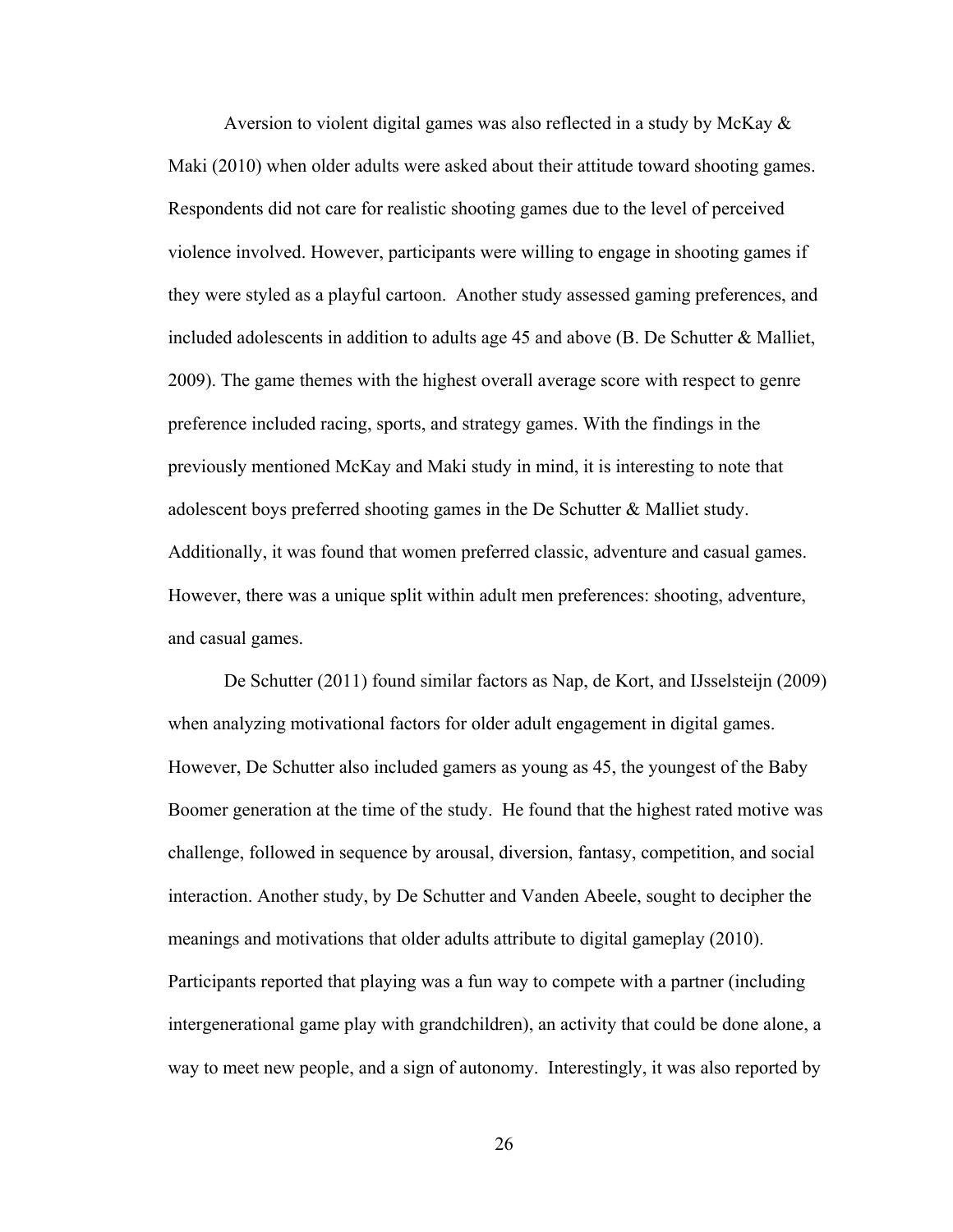the participants that digital gaming is an activity that is sometimes looked down upon by similar-aged peers.

There has been an increase of studies that assess the use of digital games for improved health. Specifically, within the past few years there has been a surge in the number of studies that analyze game use among older adults for rehabilitative purposes. One of the earliest known studies that investigated older adults' use of digital games paved the way for their use as a means for health promotion and, in particular, for cognitive maintenance. This study tested reaction time among a control group (no digital game training) and a test group (digital game training) of older adults (Clark, Lanphear, & Riddick, 1987). The test group played either *Donkey Kong* or *Pac-Man* for a minimum of two hours a week for seven weeks. When comparing pre- and postreaction time scores for both groups, it was found that there was a significant improvement among the test group. This study provided support for further research in the use of digital games as a means to improve reaction time among older adults. However, like many of the studies that would be conducted in the years to come, they assessed the games among older adults and not older adults who *actively* played digital games.

#### **Digital Games and Rehabilitation**

There is a dearth of literature that specifically examines senior gamers, but there is a growing literature base that assesses *potential* senior gamers. Considering the rehabilitative gains that may be afforded via use of gaming platforms, most of the studies that focus on older adults' use of digital games tend to have a rehabilitative emphasis. There has been a steady increase in the number of such studies, especially since the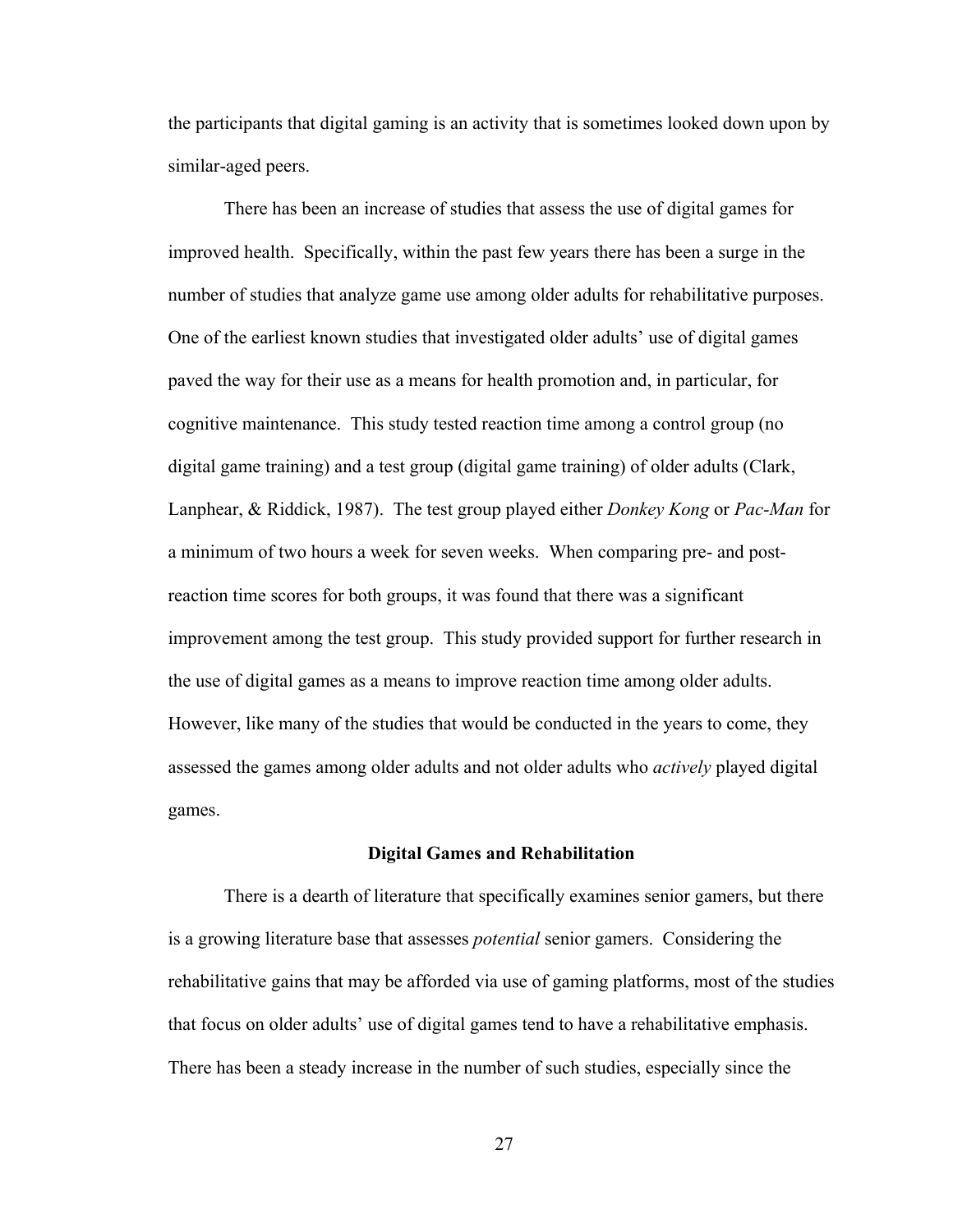release of Nintendo's Wii gaming system (Ackerman, Kanfer, & Calderwood, 2010; Agmon, Perry, Phelan, Demiris, & Nguyen, 2011; Bainbridge, Bevans, Keeley, & Oriel, 2011; Bell et al., 2011; Clark & Kraemer, 2009; Hsu et al., 2011; Hurkmans, Ribbers, Streur-Kranenburg, Stam, & van den Berg-Emons, 2011; Miller, Hayes, Dye, Johnson, & Meyers, 2011; Rosenberg et al., 2010; Saposnik et al., 2010; Williams, Soiza, Jenkinson, & Stewart, 2010; Yamada et al., 2011). It is reasonable to suggest that as potential benefits for rehabilitative gaming among the senior population continue to be identified, the volume of studies evaluating digital games as a practical tool for rehabilitative purposes will grow.

During the years 2011 and 2012, I charted the number of journal articles that assessed the older adult (age 60+) use of a digital game for rehabilitative purposes. The studies reviewed for this project had to be experimental with measurable outcomes and published within a journal (not conference proceedings). Three general categories resulted: cognition and emotional well-being (7 articles), balance and fall efficacy (8 articles), and stroke and motor impairment (10 articles). These articles are identified and discussed in subsequent sections.

Since then I have monitored the prevalence of these rehabilitative studies within peer-reviewed journals and have found that the number of articles has more than doubled. This suggests that there is a growing body of evidence that digital games can be more than just a source of entertainment. They represent a potential means to improve various health domains. This has considerable implications if this trend continues. This specific area of research lacks substance in that there is no cohesive foundational knowledge of 1)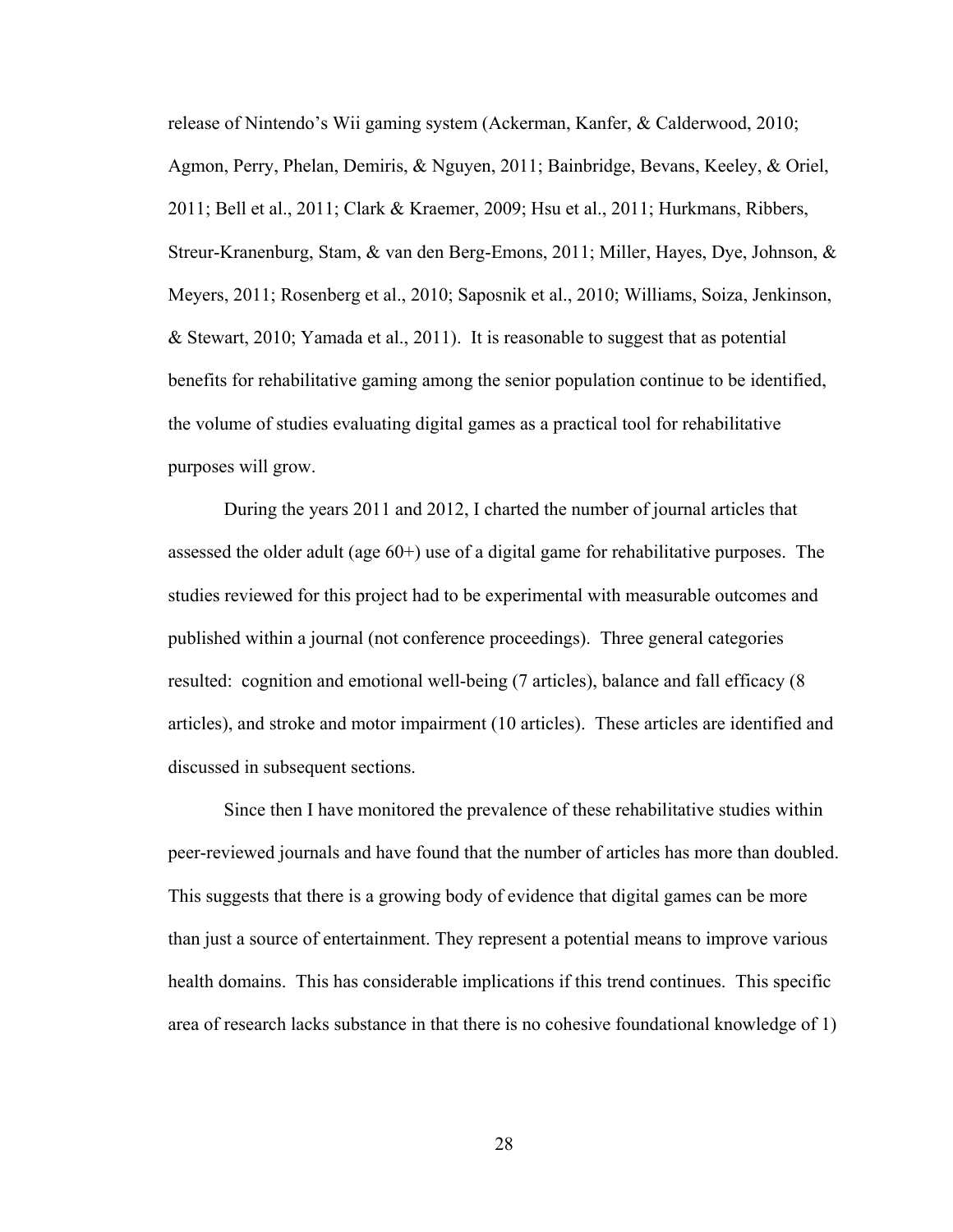what promotes adherence to rehabilitative digital games and 2) technology barriers and game preferences among aging cohorts.

 One of the earliest known studies of rehabilitative gameplay among impaired older adults was published by Weisman (1983). Although the game technology used at that time is primitive by today's standards, Weisman demonstrated that games could be used by this population and had the potential to improve well-being.

 Since that early study, investigations focusing on the use of digital games for health improvement among older adults have increased, particularly within the past decade. This is in part due to the introduction of Nintendo's Wii game system and *Wii Fit* in 2006. Reflecting a more intuitive and simplistic hardware design, this system has been found to be more accommodating to non-traditional players than previous game systems. Furthermore, the Wii digital games require physical movement on the part of the player and are reflected on the game display in the form of an avatar. These features are believed to be catalysts to Wii's relative success among older adults for rehabilitative purposes.

Therapy via digital gaming is gaining in popularity for three distinct reasons: cost, portability, and motivation (Clark et al., 2010; Rand, Kizony, & Weiss, 2008). With costs that can run as much as several thousand dollars, some technological rehabilitative equipment, such as a force plate (used to measure balance), is considerably more expensive than accessories for current home console systems (Young, Ferguson, Brault, & Craig, 2011). An example is Nintendo's Wii Balance Board (WBB). This cost-effective option allows a more feasible rehabilitative option, particularly for inhome therapy. In addition, because digital games can be so engaging, users tend to be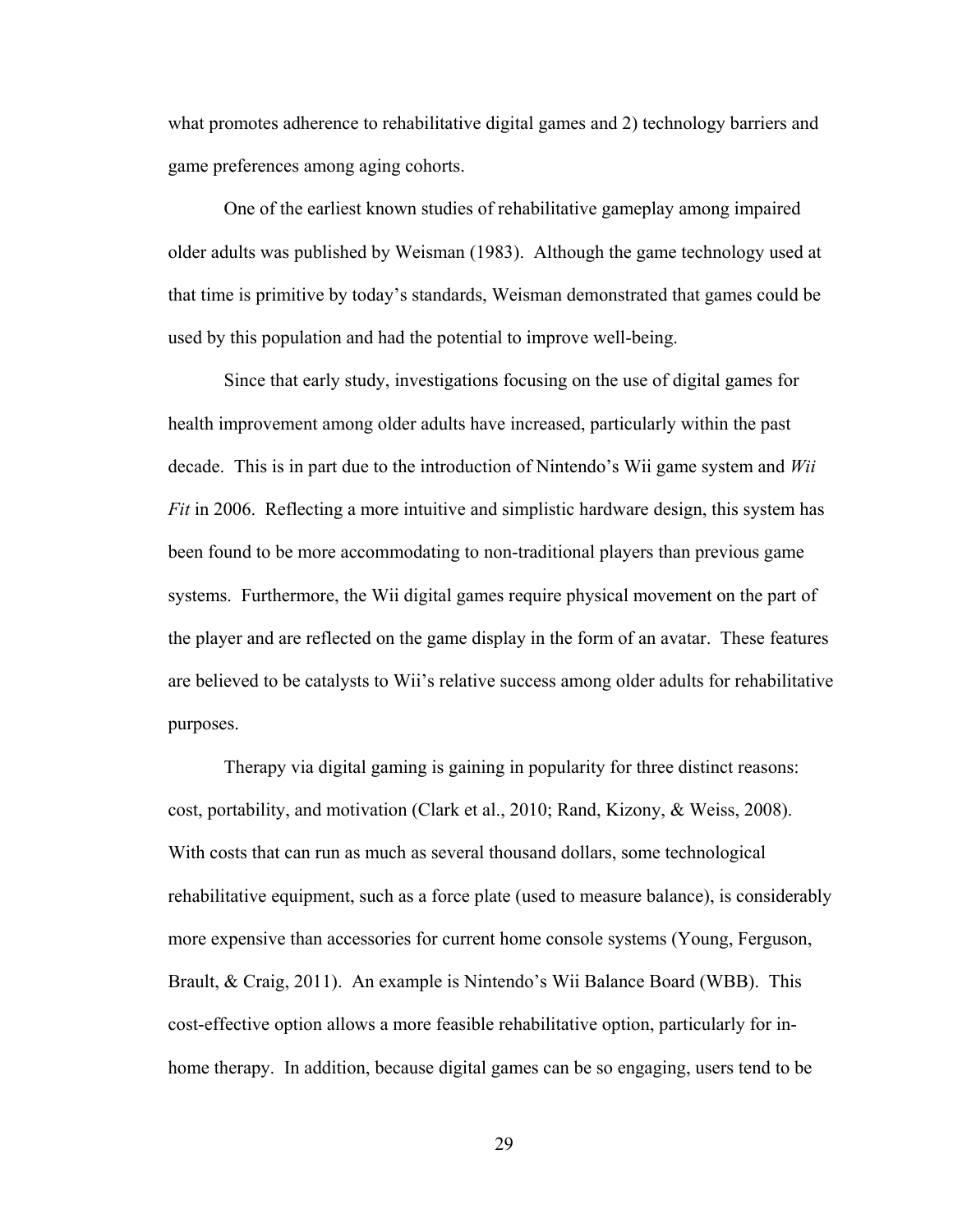more motivated to play, which is a key component to successful rehabilitation (Agmon et al., 2011).

Although Nintendo's Wii system is the most popular platform choice among rehabilitative gaming studies, Sony's EyeToy has also been used and evaluated. The EyeToy is similar to the Wii in that it is also a home console-based accessory with a handheld device that enables users to operate within the game much in the same way as one would with a Wiimote (i.e., sensor technology).

Rehabilitative gaming studies that assess use among older adult participants (age 60 and above) typically fall within one of three broad categories previously mentioned: studies of cognition and emotional well-being, balance and fall efficacy, and stroke and motor impairment.

### **Cognition and Emotional Well-Being**

Cognitive decline is a concern for many aging persons. In particular, improved cognition is a key area of focus within rehabilitative interventions, as cognition can become further compromised due to health-related impairments. Additionally, emotional well-being has become recognized as a critical factor to assess and facilitate among older adults. The following studies evaluated the extent to which use of particular digital games could produce positive cognitive or emotional outcomes.

Ackerman et al. (2010) and Basak et al. (2008) assessed whether or not digital gameplay would be a catalyst for the transfer of cognitive skills to another measurable outcome. Ackerman et al. had participants play Wii's *Big Brain Academy* and found statistical significance with respect to task-specific improvement, but there was no appreciable transfer to ability tests. In contrast, Basak et al., found a significant transfer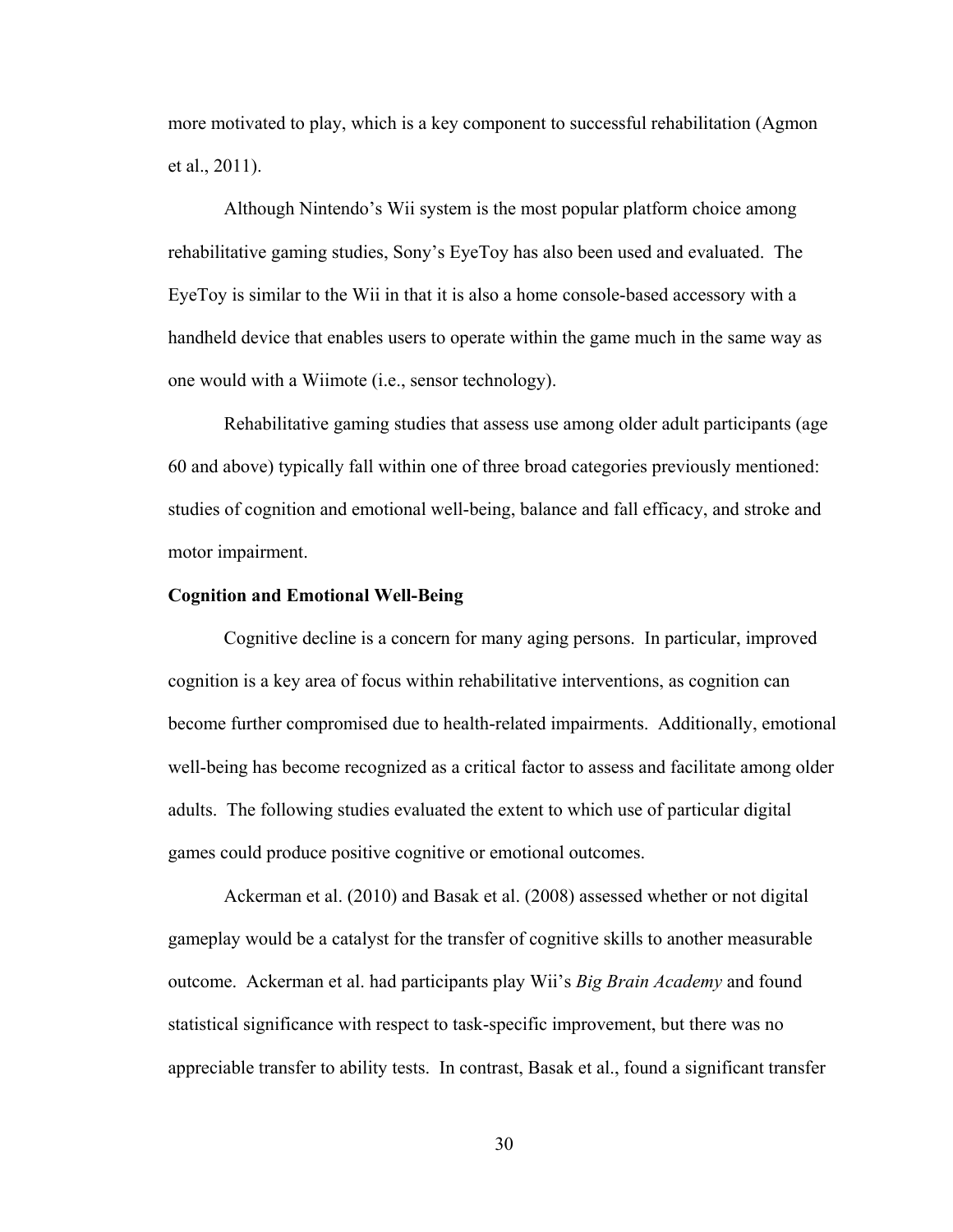effect from gameplay on the computer game, *Rise of Nations - Gold Edition*. In addition, there was improved performance on most executive control tasks and a mental rotation task. This is important because executive control is linked to frontal lobe functions such as high-level cognition.

A related study focused on different cognitive mechanisms associated with fluid intelligence, working memory and information processing by engaging participants in a "brain game" (*Dr. Kawashima's Brian Training*, for the Nintendo DS platform) (Brem et al., 2010). Based on the premise that cognitive ability declines during prolonged hospitalization, the authors found significant improvement in both working memory capacity and rate of information processing among the hospitalized patients in the treatment group. Also, there was evidence of increased memory span, although this finding did not reach statistical significance. This approach merits further research, as it has potential therapeutic implications for hospitalized older adults as well as those who are mobility-challenged, but still reside within their homes.

Two particular studies assessed the following outcomes: improved reaction time, improved cognition (or adaptability), and improved emotional well-being (Dustman, Emmerson, Steinhaus, Shearer, & Dustman, 1992; Goldstein et al., 1997). The studies used very different game systems (Atari and Nintendo Super NES), yet obtained similar results. This is noteworthy, as these two systems are very different with respect to interface and interaction requirements. The NES has a more complicated controller with multiple buttons, thus placing greater demands upon working memory for novice users. For both, the reaction time, a product of both cognitive and motor processes, improved significantly, whereas the other two measurements did not. Although the positive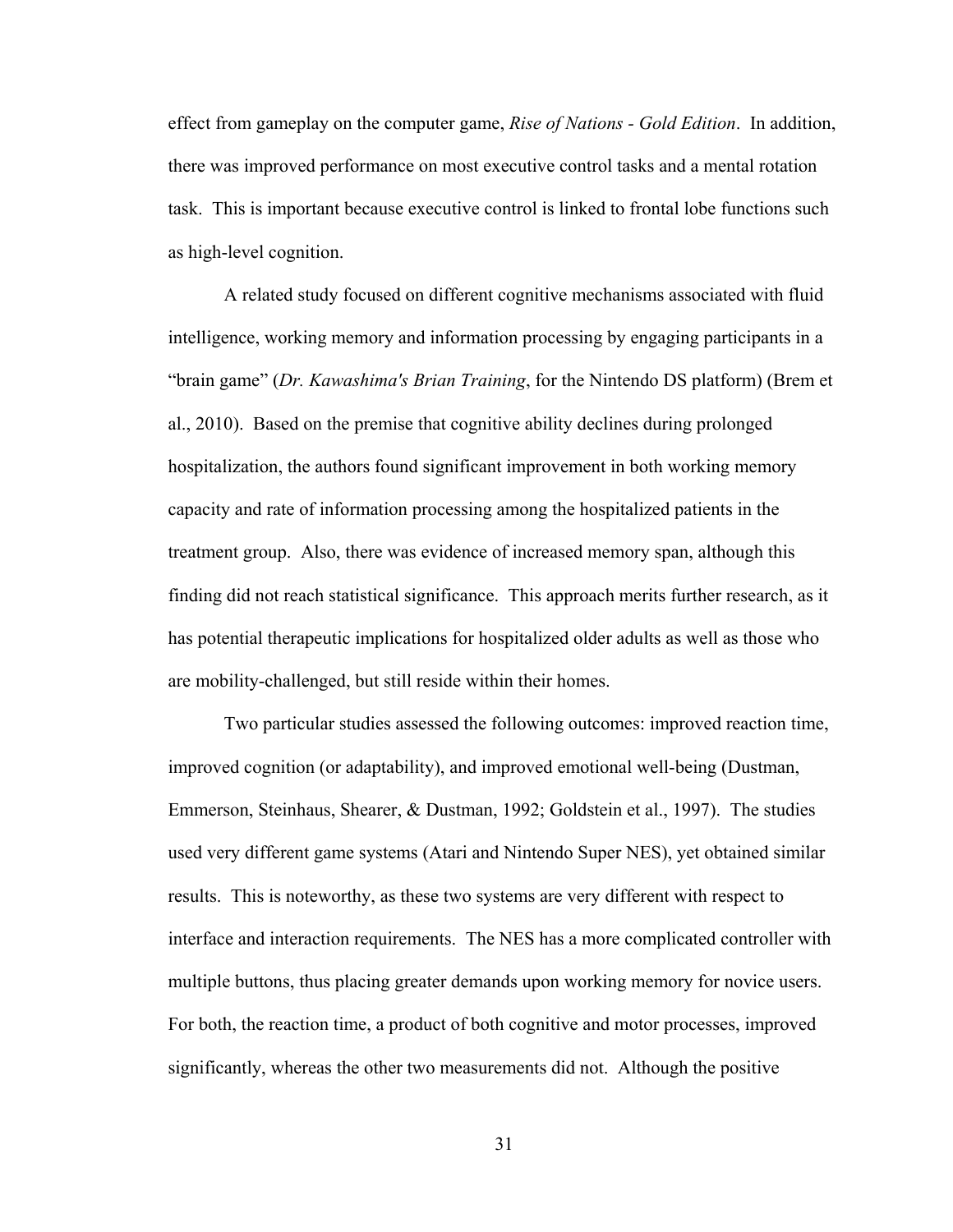findings are encouraging, low scores for emotional well-being may indicate a lack of motivation—a key factor for the initiation of gameplay. Thus, it may be that if the older adult does not perceive a potential for emotional gratification, he/she may not engage in a game.

Another study also assessed emotional reward for gameplay among impaired older adults and, like the two aforementioned studies, there was no significant improvement with that outcome measure (Riddick, Drogin, & Spector, 1987). However, qualitative feedback gave another impression. As novice users of digital games, many of the participants experienced frustration while playing Atari's *Pac-Man* and *Donkey Kong*. In contrast, they also expressed enjoyment with the activity, which motivated them to play more. In fact, one commented that she was looking forward to playing with her grandchildren.

A final study in this category measured depressive symptoms, health-related quality of life, and cognitive functioning among older adult participants diagnosed with subsyndromal depression (Rosenberg et al., 2010). The treatment group played an assortment of Wii games and showed evidence of significant improvement with each outcome measurement. Only speculative reasons can be offered for such encouraging results when insignificant findings have emerged in similar studies (Dustman et al., 1992; Goldstein et al., 1997; Riddick et al., 1987); it can be suggested that the reason may be attributed to the ease of interaction with the platform implemented in each. Earlier studies used game systems and games that were not yet designed for the novice player. This may have limited the potential for a more positive and non-frustrating gameplay experience.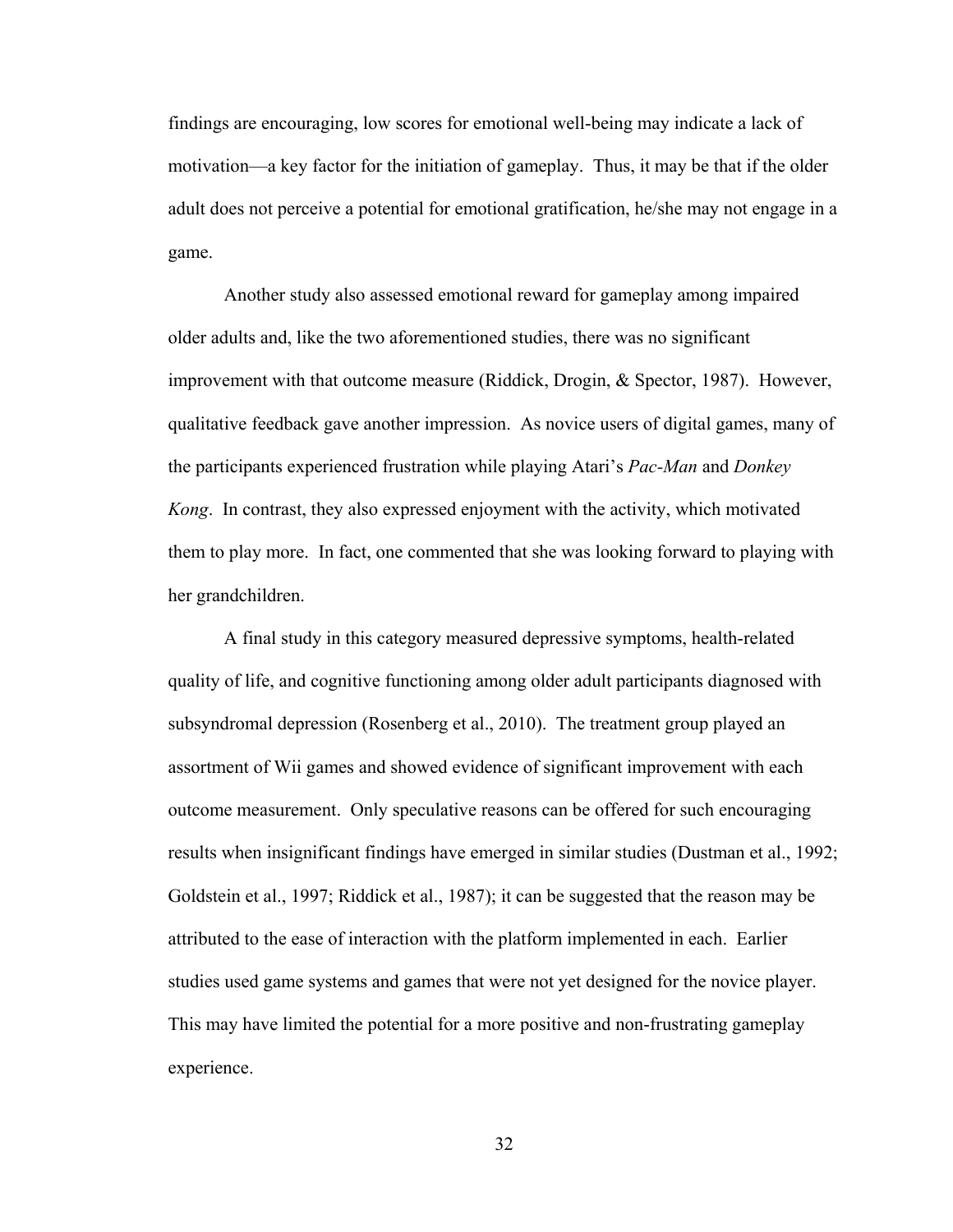Overall, the therapeutic interventions implemented within these studies yielded beneficial results, particularly those that utilized a newer game platform and targeted specific cognitive processes such as executive control. However, for there to be valid gains within this distinct area of rehabilitative gaming, there must be an effort to develop a sense of cohesion with respect to outcomes measured, tests used, participant characteristics, and platform/game implementation.

## **Balance and Fall Efficacy**

Falls are common among older adults. Indeed, one out of every three falls each year (Hausdorff, Rios, & Edelberg, 2001). Such falls are the leading cause of injuryrelated death among older adults and are the most common cause of nonfatal injury (Hornbrook et al., 1994). With this in mind, it is no surprise that interventions for improving balance and fall efficacy are a core area of focus within rehabilitative therapies for older adults. Because some newer digital game systems, such as the Nintendo Wii and its accompanying balance board, are designed to incorporate balance-related aspects within some games, numerous studies have been conducted to evaluate older adults' use of these technologies as a means for rehabilitative intervention.

 Most studies within this category measure improved balance as the primary outcome, followed by studies that measure fall efficacy. Studies specifically targeted static and dynamic balance (Gil-Gomez, Llorens, Alcaniz, & Colomer, 2011), or specifically dynamic balance (Miller et al., 2011). In all balance measurements, there was improvement despite the differing characteristics of the participants.

A study conducted by Gil-Gomez and colleagues focused on a sample of participants with Acquired Brain Injury (ABI) with ages ranging from 27 to 70. Instead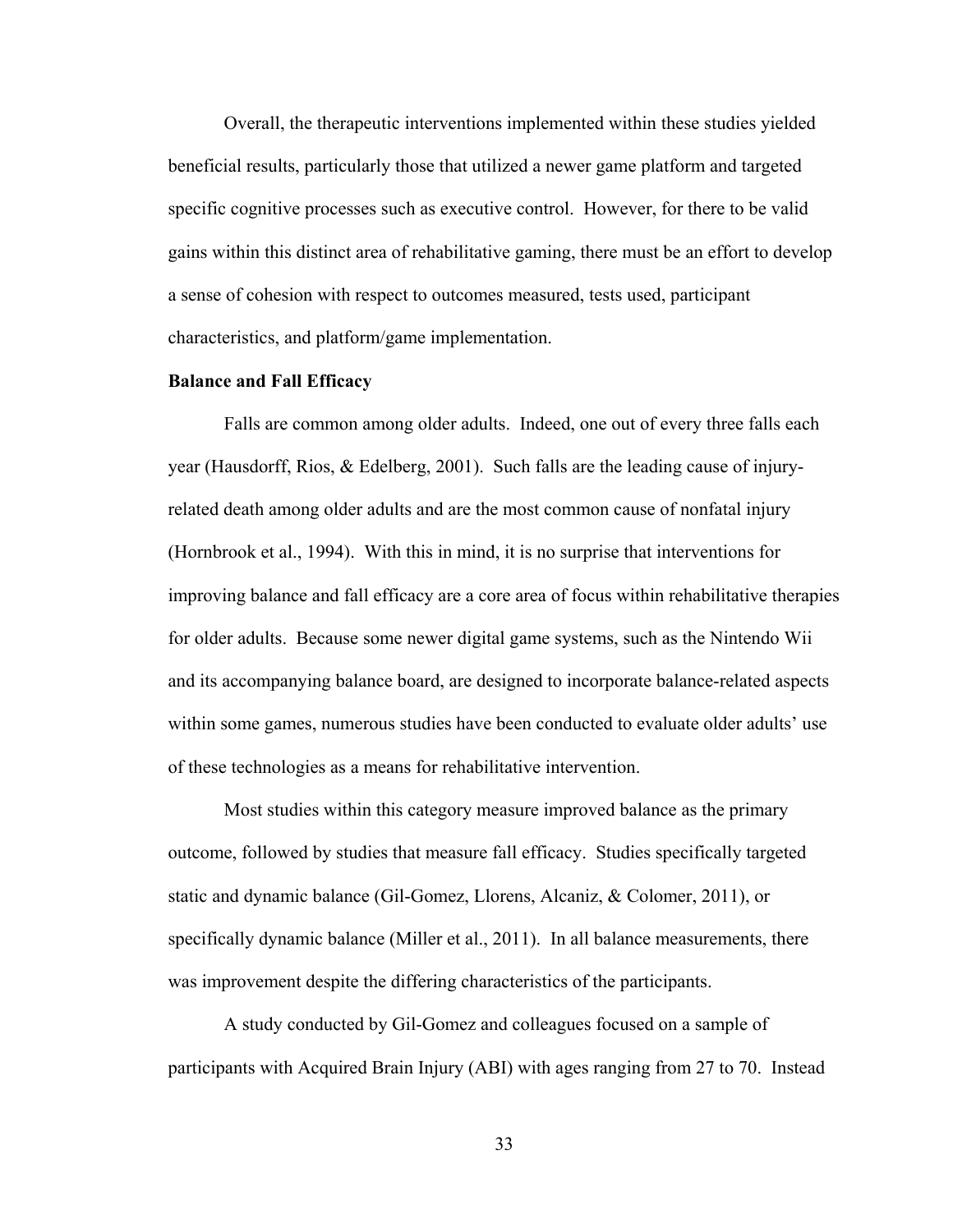of using Wii Fit and WBB as treatment, which is common in balance studies, a game program was developed (eBaViR) to use *with* the WBB platform. This was an attempt to make a more accommodating and rehabilitative game for those with ABI.

By comparison, the Miller study also used the WBB but assessed balance via the use of a commercially available game (*Wii Fit*). This study measured the outcomes of two persons who had a transfemoral amputation and now rely upon a prosthesis. Only one participant was classified as an "older adult" and he indicated improvement on all balance measures.

The remaining studies that assessed balance utilized older adult participants who were either classified as "healthy" (Dougherty, Kancel, Ramar, Meacham, & Derrington, 2011; Lamoth, Caljouw, & Postema, 2011; Yamada et al., 2011), or had a specific balance issue or a history of falling (Agmon et al., 2011; Bainbridge et al., 2011; Clark & Kraemer, 2009; Williams et al., 2010). All outcomes that measured balance showed evidence of improvement. Only the studies conducted by Dougherty et al. (2011) (which utilized *Indo Balance Trainer*) and Williams et al. (2010) (*Wii Fit* and WBB with assorted games) demonstrated statistical significance. However, there are notable weaknesses within the former because it utilized features of the *Wii Fit* program when the treatment was designed to assess a non-Wii balance platform. Thus, it was impossible to distinguish if the effects were attributable to the non-commercial game system or *Wii Fit*. Information was not provided about the games or features of the rehabilitative gameplay.

Other salient outcomes of balance studies include the findings of a study performed by Bainbridge et al. (2011). This study utilized the *Wii Fit* and WBB as an intervention among community-dwelling older adults with a perceived balance deficit. In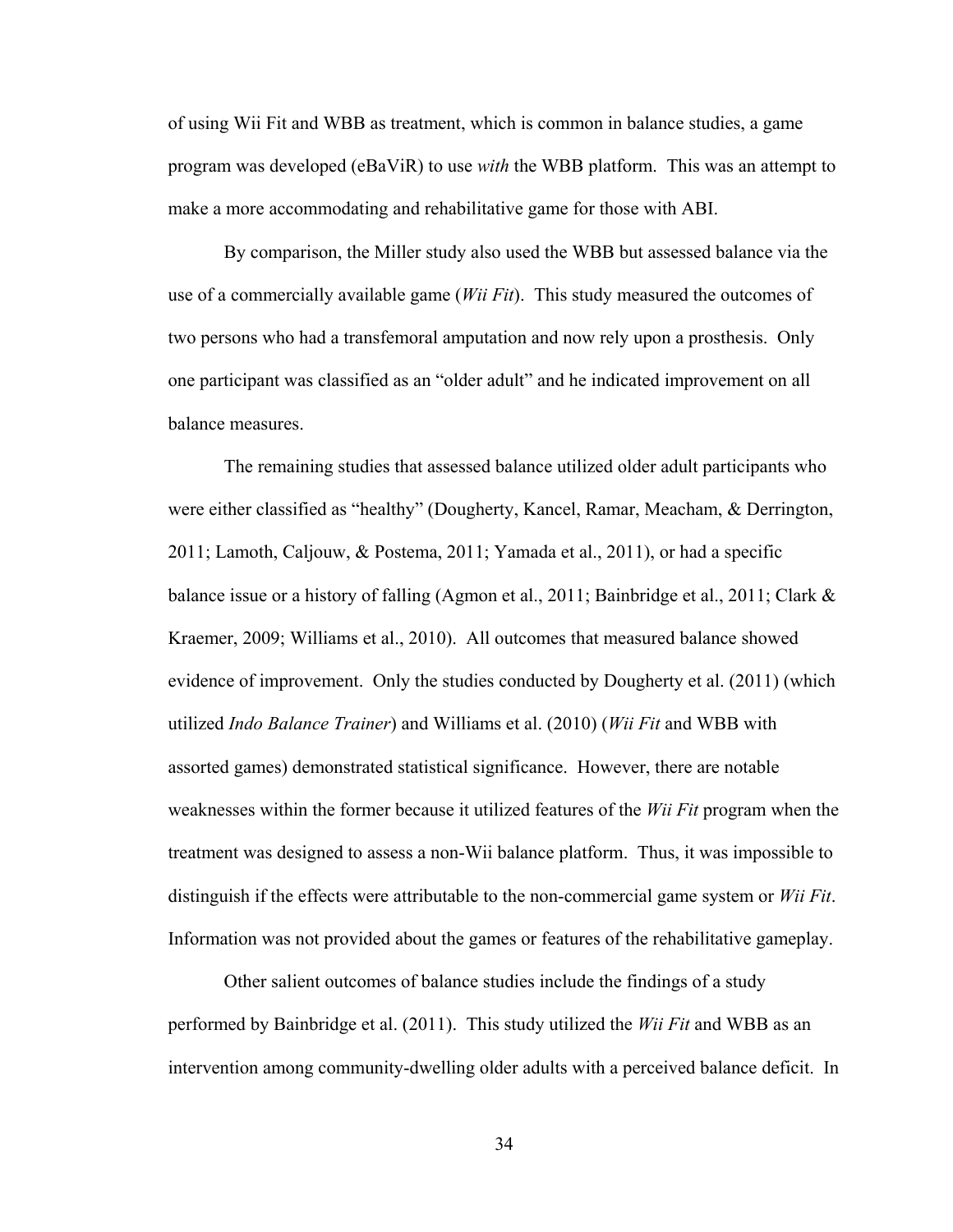addition to improved balance among the treatment participants, gameplay influenced their confidence with respect to balance and enhanced limits of stability. Stability confidence is critical in older adults, as the fear of falling actually increases the likelihood of falling.

A related study examined fall efficacy as a rehabilitative outcome (Bell et al., 2011). The treatment consisted of using the Wii system and the game, *Wii Bowling*. Although treatment did not improve fall efficacy or other statistical measures, such as quality of life and social connectivity, this finding may be attributable to the low number of participants that received treatment (a total of 14 participants). The quantitative results did not show evidence of benefit, but qualitative findings demonstrated otherwise. Participants in the treatment group exhibited behavior that indicated enjoyment and socialization. In addition, some verbal responses validated this observation; one participant even commented upon the reminiscent value of the game, such as enjoying the days when he/she used to bowl. It may be suggested that reminiscence was a motive for gameplay.

# **Stroke and Motor Impairment**

 A final area of rehabilitative gaming research among older adults pertains to stroke and motor impairment. Most of the older adults that participated in these stroke and motor impairment studies had some degree of impairment with upper extremity function. One study focused specifically on motor impairment of the fingers and hand of an older adult that had not experienced a stroke (Szturm, Peters, Otto, Kapadia, & Desai, 2008). However, most of the other studies consisted of persons that experienced a stroke.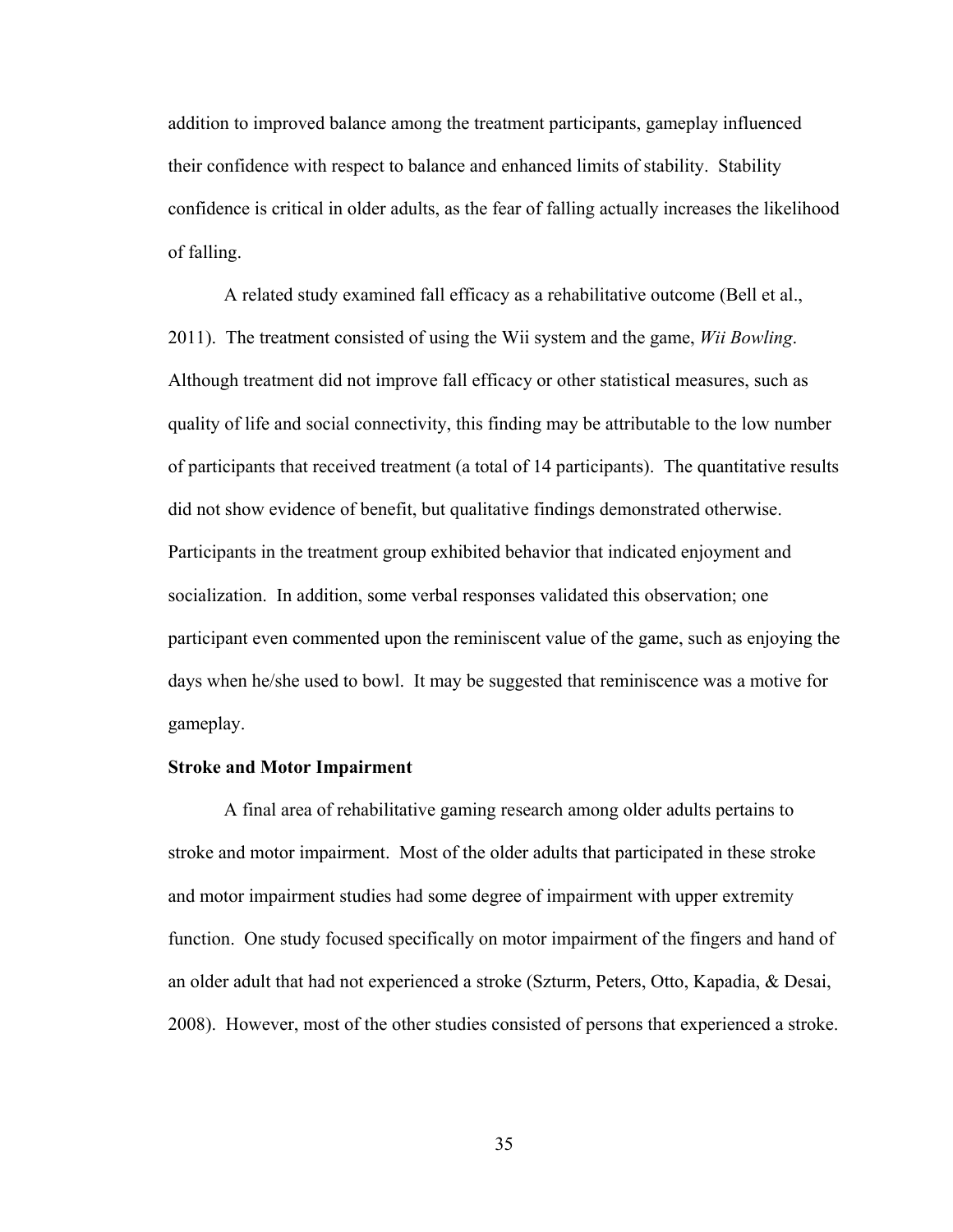Two studies measured overall physical functioning and yielded positive results (Flynn, Palma, & Bender, 2007; Hsu et al., 2011). Although treatment participants reported improvement, the two studies were quite different. Flynn et al. performed a case study on a post-stroke older adult as a means to see if the Sony PlayStation EyeToy, along with 15 EyeToy-compatible games, was feasible for use within the adult's home. A part of this was determined by performance outcome. The other study (Hsu et al., 2011) observed long-term care patients with upper-extremity (shoulder) weakness that had not experienced a stroke. The results indicated improvement in most functional ability tests, as well as improved performance with the impaired shoulder. Additionally, it was found that the treatment group did not experience any decrease in pain, yet they enjoyed playing *Wii Bowling*.

 Four of the identified studies assessed general upper extremity function (Broeren, Claesson, Goude, Rydmark, & Sunnerhagen, 2008; Saposnik et al., 2010; Yavuzer, Senel, Atay, & Stam, 2008; Yong Joo et al., 2010). Broeren et al. examined the feasibility of a newly designed platform that demonstrated haptic technology, which affords tactile feedback (e.g., vibrations), among post-stroke older adults at an activity center. Although, the results did not indicate a significant transfer of skill to everyday functioning, the non-commercial platform implemented was found to be a feasible therapeutic tool within a non-hospital environment.

 Studies performed by Saposnik et al. (2010), Yavuzer et al. (2008), and Yong Joo et al. (2010) yielded similar results that indicated improved functioning of the upperextremity. Unfortunately, none of the tests administered to participants were the same, so comparison is limited. However, two of the studies implemented the Wii game system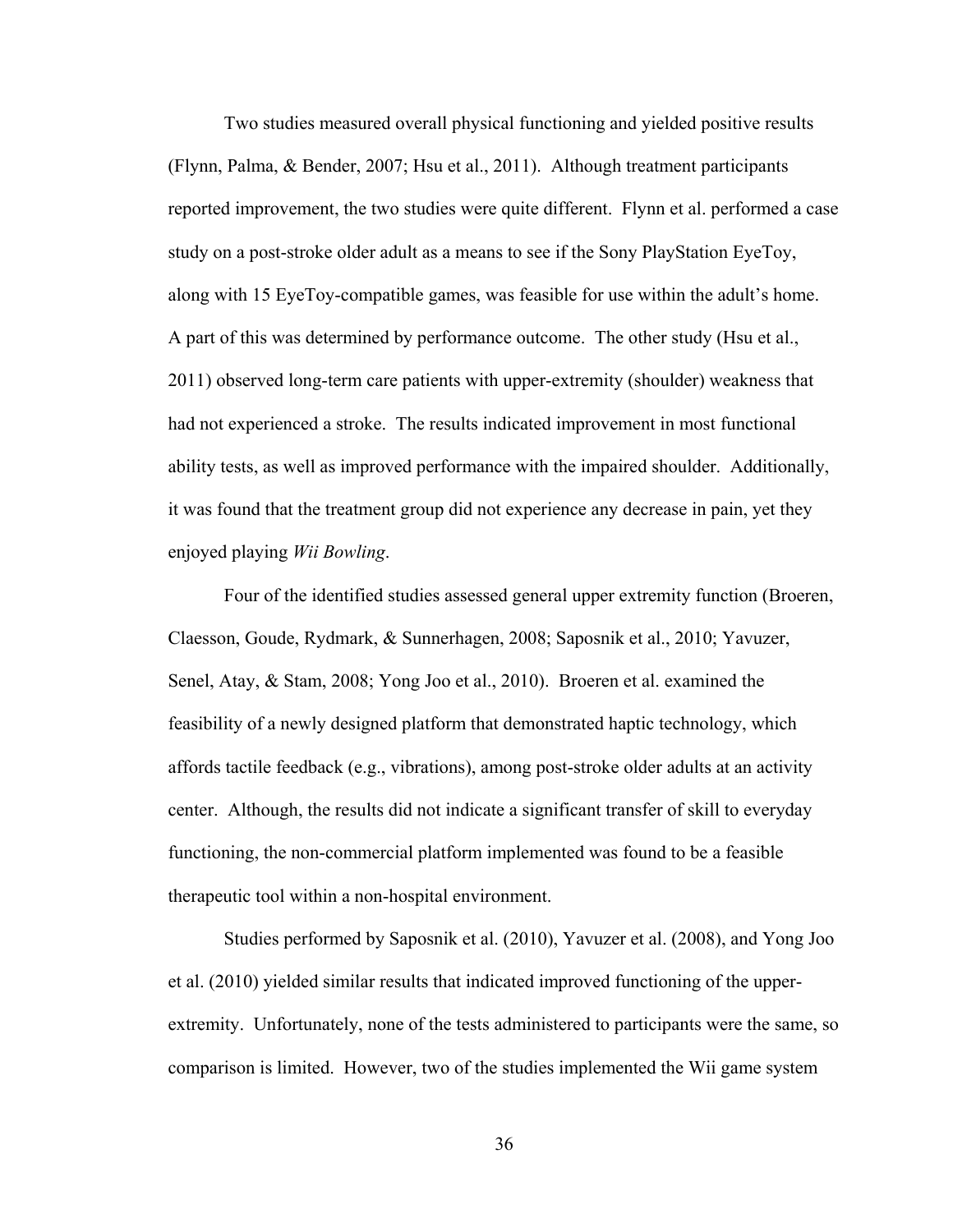and an assortment of games that are a part of the *Wii Sports* package (Saposnik et al., 2010; Yong Joo et al., 2010). The other study implemented the Sony PlayStation EyeToy as the treatment (Yavuzer et al., 2008).

Overall, the findings from the studies in the three domains reviewed were promising, even if many of them did not yield statistically significant results. The vast majority of the outcome measures provided evidence of rehabilitative improvement, many with clinical significance. Going forward, attention must be given to functional abilities in relation to the platform and games, as well as the motivation that may encourage participants to adhere to treatment. With this in mind, it is critical to understand the key age-related abilities, and their thresholds, that are required to interact with digital games. Failure to meet these needs can pose an unnecessary barrier for older adults' digital interactions.

### **Age-Related Functional Abilities within a Digital Gaming Context**

Despite the growing amount of literature that explores rehabilitative gaming, there is a lack of literature that considers functional ability in relation to digital game design. Although the studies reviewed thus far are informative and, in some cases, promising in terms of rehabilitative goals, there seems to be a common theme among most of them in that there is a disconnect between the technology and older users. This can ultimately be traced back to the original sources of these platforms and games: the designers of these technologies and their understanding (or lack thereof) of aging adults.

To narrow the gap between designers and older adult end-users, there must be an understanding of the physical and cognitive mechanisms involved when interacting with digital games and, specifically, how these change with age. Older populations are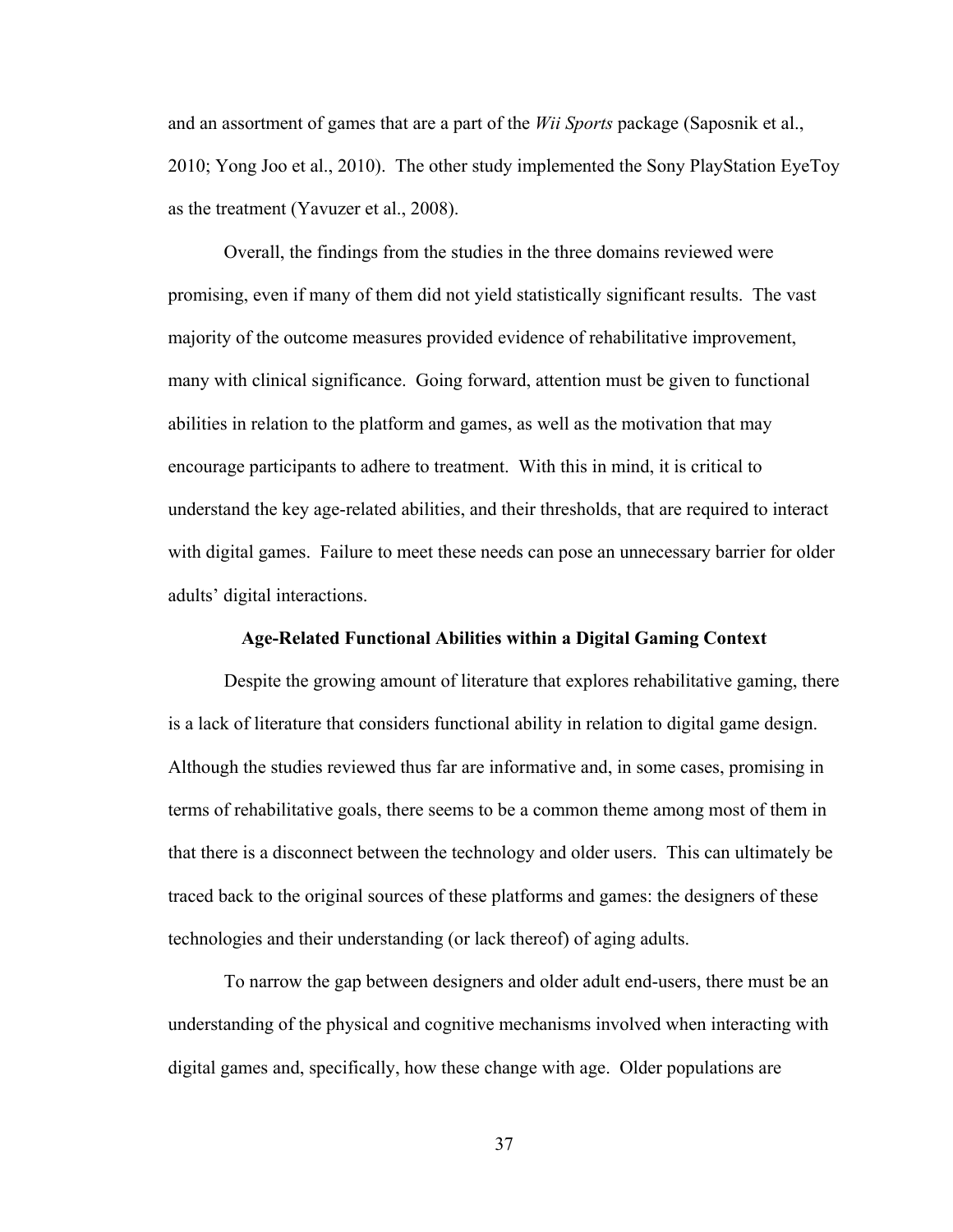incredibly diverse with respect to individual functionality, so this poses a considerable challenge to designers of technology. To shed light on this, the following sections introduce specific normative changes that typically occur among aging individuals and how declining abilities may affect their interaction with a digital game.

# **Vision**

It can be argued that vision is the most important of the senses needed to successfully interact with most game environments. Because various aspects related to vision begin to decline in later adulthood, there are a number of adjustments that should be taken into account when designing a game.

 **Visual acuity.** One of the more prominent age-related declines is *visual acuity*. This refers to the sharpness of a visual image and typically begins to decline around age 40 to 45 (DiGiovanna, 1994). When this occurs, accuracy in visual discrimination is affected and the adult is less able to distinguish fine lines and details. Also, colors with short wavelengths (violet, blue, and green) become more difficult to distinguish. As acuity continues to decline, so too, does the ability to perceive movement.

With respect to game interactions for a person with impaired visual acuity, it may be difficult to identify game elements, such as text, characters, scores, and details within the game environment. Thus, it may be beneficial for elements within the virtual environment to be clearly distinguishable from one another via contrasting colors and to limit the use of short wavelength colors (Fisk, Rogers, Charness, Czaja, & Sharit, 2004). Furthermore, it would be beneficial if the environments within a game were categorized with respect to level of difficulty and visual ambiguity. This refers to games in which the environment becomes increasingly "cluttered," thereby making it more difficult to spot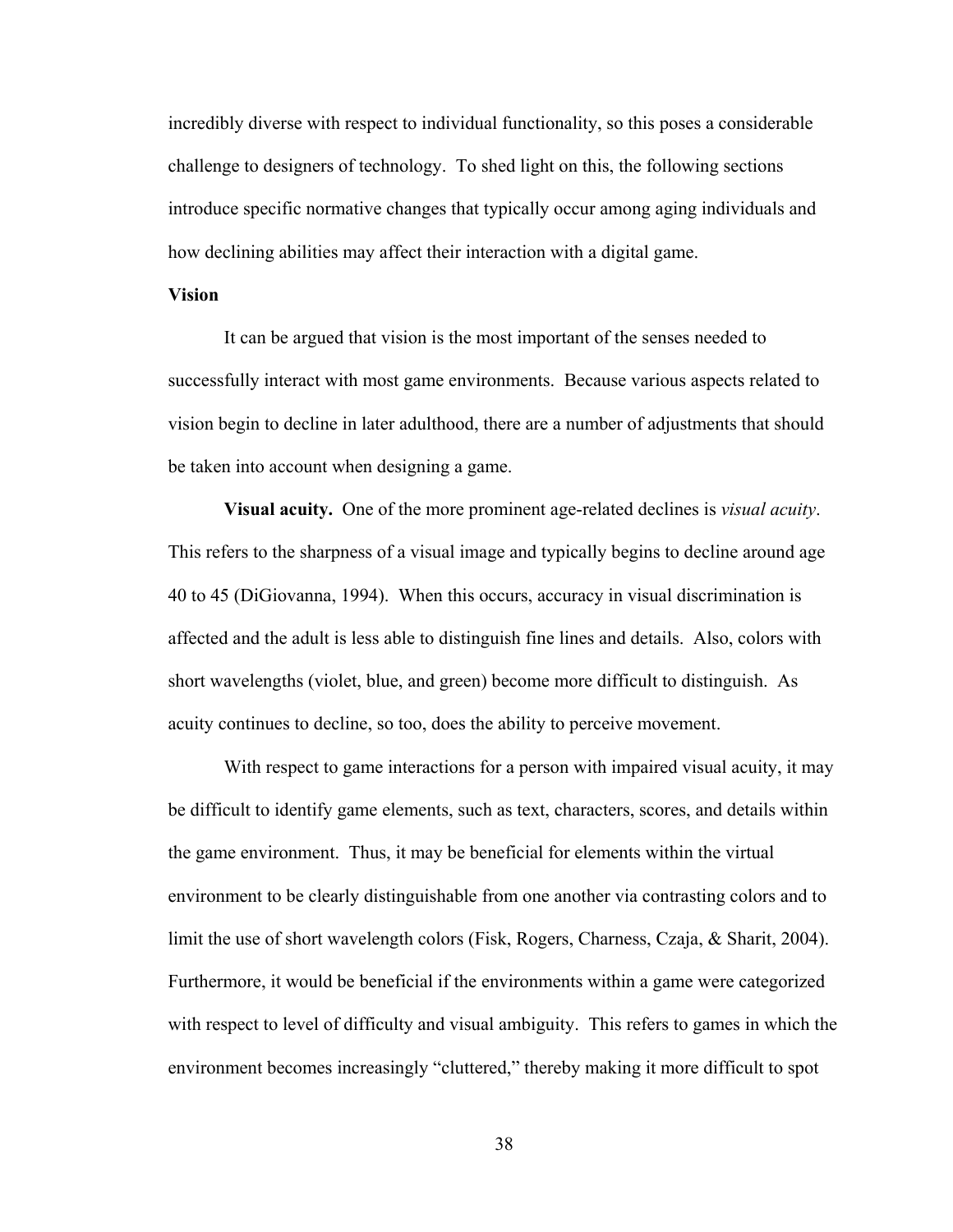the target (Yamani & McCarley, 2011). This not only serves as a way to incorporate challenge within a game, but to also make the game adaptable to users' needs.

Impaired visual acuity may also cause problems when identifying and reading text within the game. For example, a query system could be available to the user, yet if he/she is unable to read the text it becomes useless. Therefore, if the software cannot accommodate the user via an adaptive program, then an option early in the program that allows the player to select font size may be advantageous. By doing so, this would indicate the need to make characteristics more salient, such as landmarks and targets within the game.

Large-print text within a digital environment should be sans serif, e.g., Arial and Helvetica, and not be in all caps (Ellis & Kurniawan, 2000). In addition, "dead space" around the text is accommodating to declining visual acuity. This means that the text should not overlay a busy background. Rather, there should be a large contrast ratio with corresponding dark to light text and background (Fisk et al., 2004).

Finally, with respect to visual acuity, the motion within a game should be considered. Any movement made by game elements, such as a car that drives by or a moving puzzle piece, should do so at a speed that limits the potential to produce an afterimage. Similarly, less noticeable movement should not be so slow that its movement is not detected (Fisk et al., 2004).

**Contrast sensitivity.** *Contrast sensitivity* is another visual function that tends to decline as a function of advanced age. Contrast sensitivity relates to some of the concepts and design suggestions presented for visual acuity, yet is distinct as it speaks directly to how well an individual can distinguish between the light and dark elements of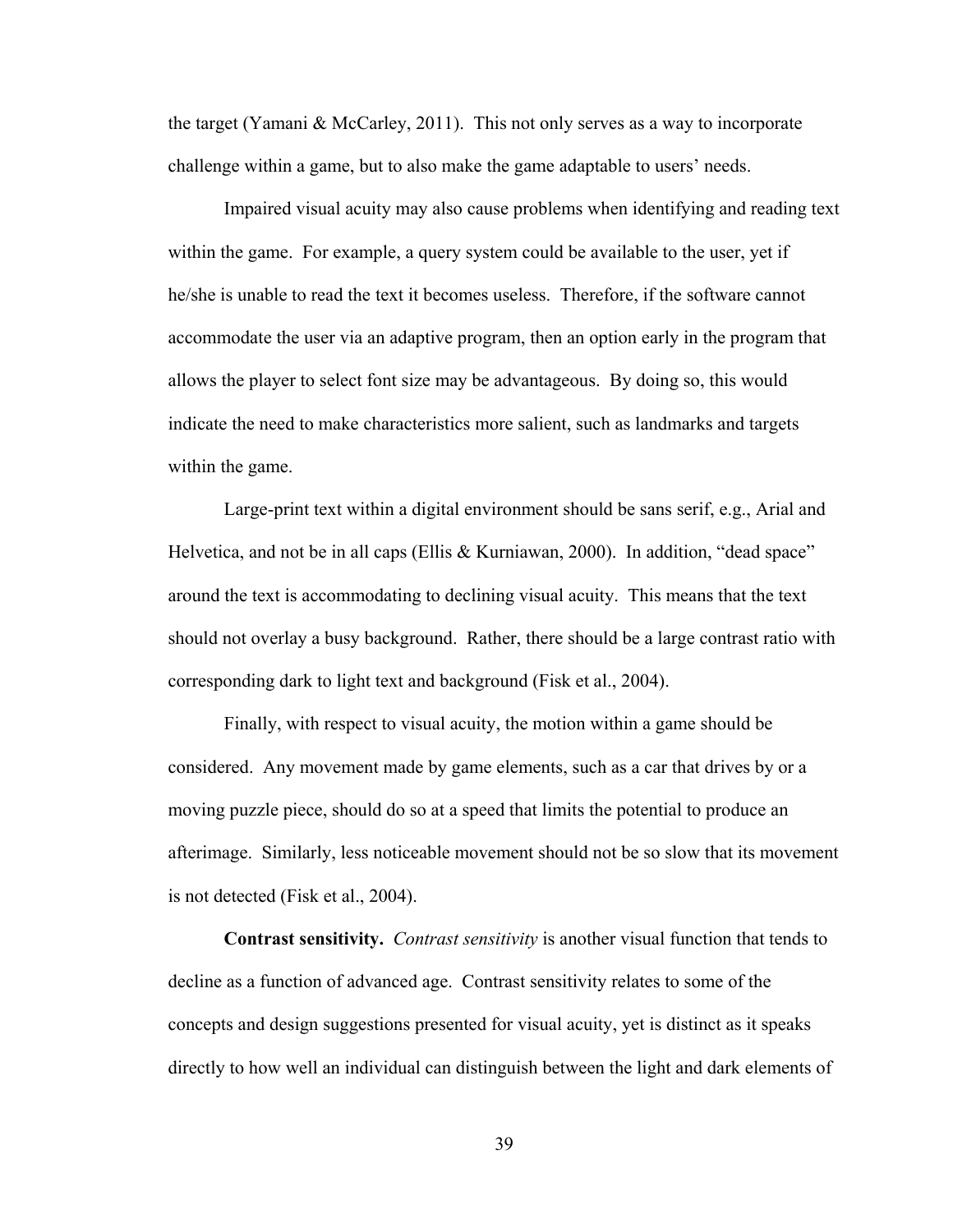an image (Long & Zavod, 2002). Additionally, visual acuity is often regarded as more important than contrast sensitivity, but this is not an accurate inference in many instances. Rather, when it comes to performing daily tasks, such as reading and driving, contrast sensitivity is more critical. For example, an older adult may find the text within a game to be distorted; yet, this would be a worse situation if there were low contrast between colors. This applies to other aspects within the game environment as well, where low contrast may make it more difficult for players to distinguish elements within the play environment.

Contrast sensitivity can be enhanced by considerations such as those previously reviewed. For example, it has already been suggested that increasing the dark/light ratio of the text and text background can emphasize sensitivity, as can decreasing the visual clutter around the text (Yamani & McCarley, 2011). Furthermore, ensuring adequate spacing between the letters and the lines of the text would help distinguish characters within the text (Pak & McLaughlin, 2011).

Designers cannot control the illumination of a player's physical environment, but they do have input regarding the brightness levels of the virtual environment. As vision declines with age, older adults tend to require more light to see adequately (Owens, Wood, & Owens, 2007). In addition, glare becomes an issue for many older persons due to low illumination, but is more likely to happen under conditions that are within their controlled immediate environment (Shinar & Schieber, 1991).

**Visual search.** Another age-related impairment to take into consideration for a game relates to *visual search*, which is a critical task for many digital games, such as card games and puzzles. Visual search calls upon an older adult's ability to use attentional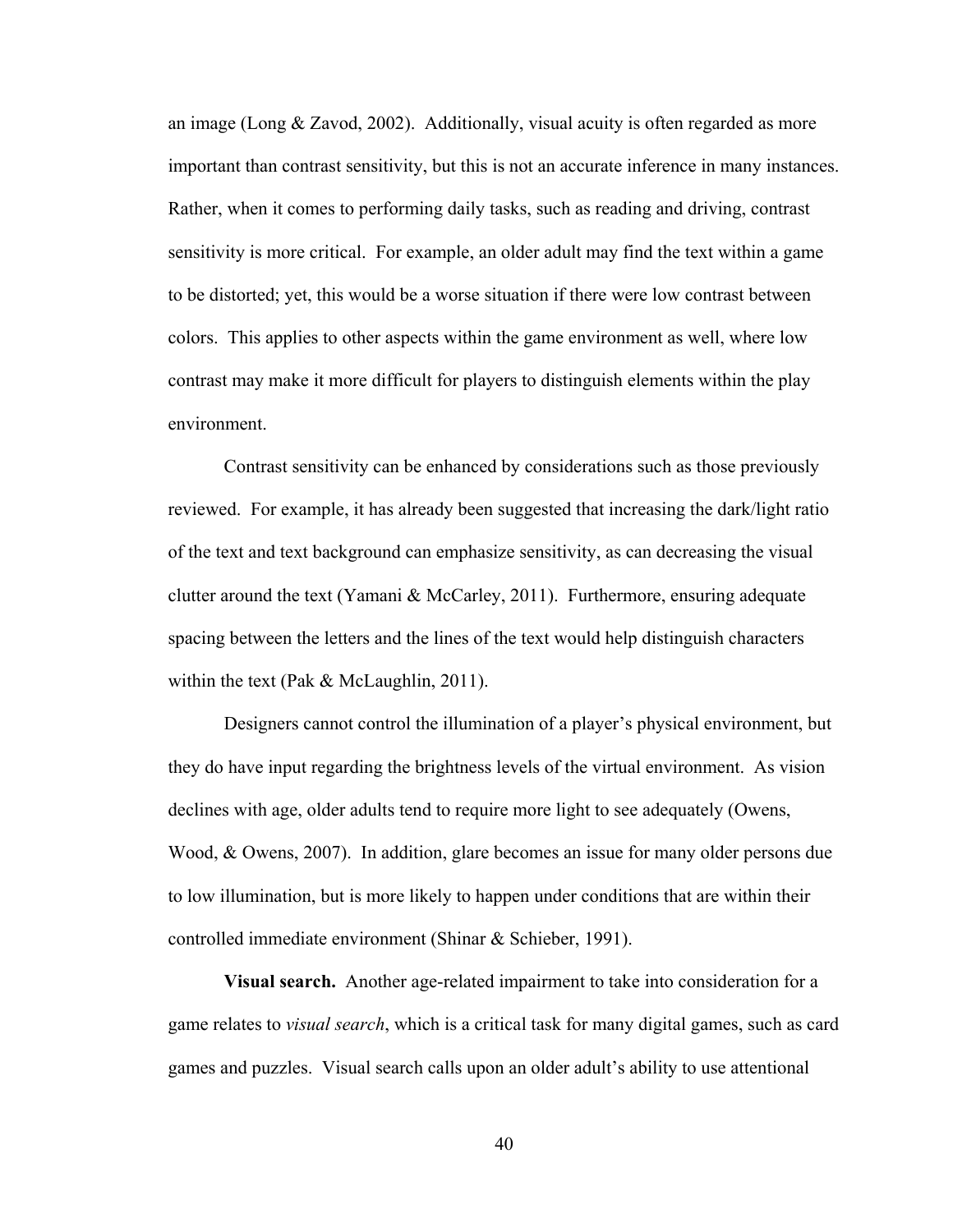focus to search for something specific (Maltz  $\&$  Shinar, 1999). Specifically, purposeful search tends to decline with age because of the serial nature of the task. Furthermore, a greater challenge is posed as the number of game elements increase. This also relates to the strength of an older adult's attention (reviewed later).

To accommodate for this, unnecessary features should be eliminated, or at least be an adaptable option. This could be an additional option that is adjustable when the player selects text size at the beginning of the game. Also, if particular elements are positioned within the virtual environment that require attention, salience would need to be increased.

Another option within a game would be to have an adaptive feature that times how long it takes to identify targets (game elements). If it takes longer than is calculated as the average time for that level, then the program can provide cues to the player. For example, the contrast of the target can be increased or an appropriately designed text box can appear to provide large print-sized hints with an audio option that would familiarize the player with the environment.

**Field of view.** *Field of view (FOV)* is another visual consideration for game design although this is generally not as critical as the issues previously reviewed due to the sometimes limited size of the display (DiGiovanna, 1994). FOV in this discussion is in reference to age-related impairment, not to aspects of *field of reference*, as described in the following paragraph. Although not always a limitation within a game, this may influence the effectiveness of cues that appear within the periphery of older person. Thus, nonessential elements should be limited or eliminated because they may either be a distraction or not noticed at all, depending upon the size of the visual field.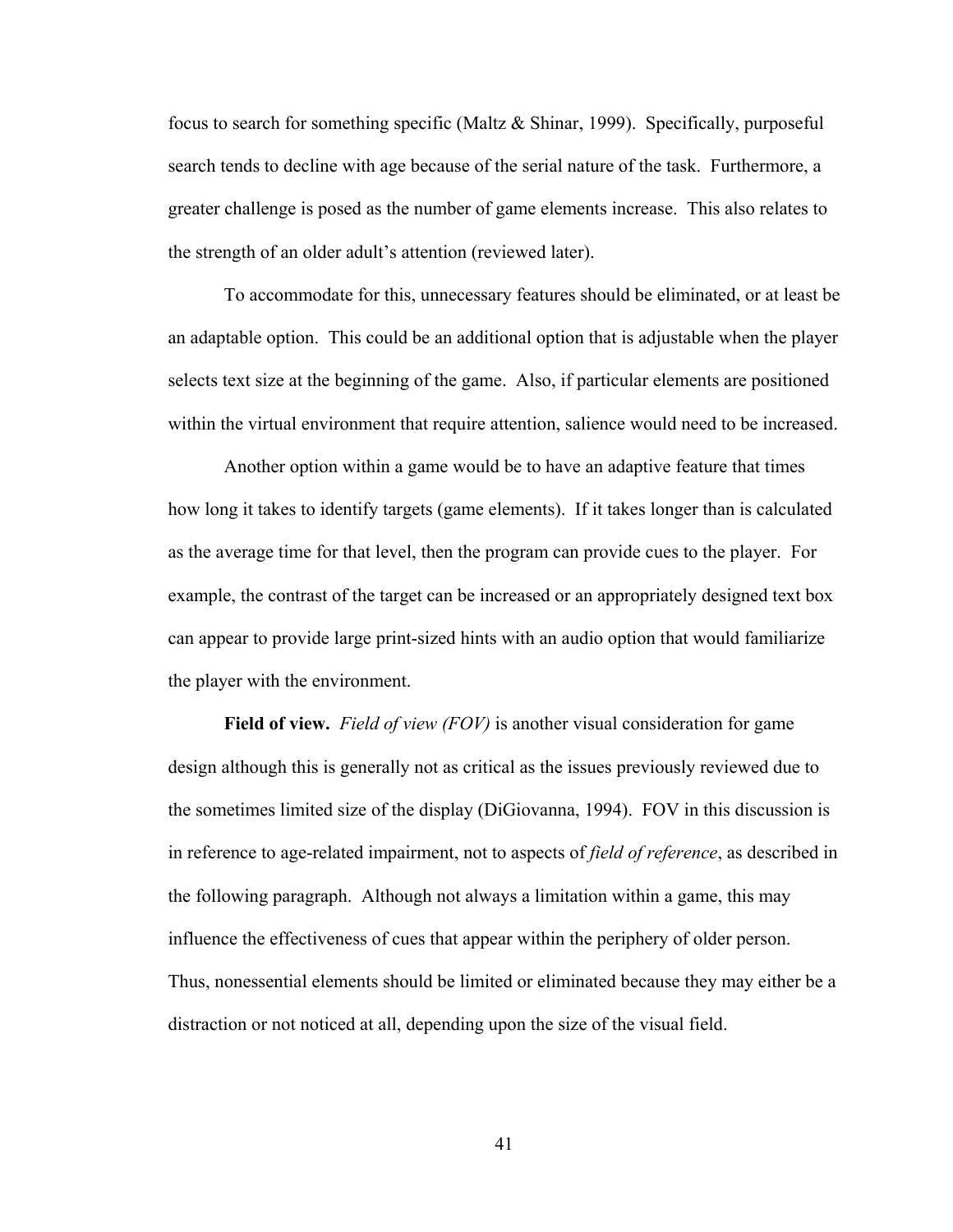## **Cognitive Mechanisms**

Cognition is a critical element in game engagement. Aspects of memory and intelligence are associated with age-related decline and can heavily influence one's ability to learn *how* to interact with a game system and remain engaged. Stated broadly, intelligence can be separated into two categories: *crystallized intelligence (Gc)* and *fluid intelligence (Gf)*.

**Crystallized intelligence (Gc).** Gc refers to cognitive skills that have been learned and is utilized when drawing upon knowledge that is collected over a lifetime (Pak & McLaughlin, 2011). Gc tends to remain stable over time (and may even improve in certain circumstances) and is utilized in problem-solving when confronted with unfamiliar situations. *Semantic memory*, regarded as the storehouse for acquired knowledge, is associated with Gc and its strength does not usually decline with age (Fisk & Rogers, 1997).

Gc and forms of reliable (or fairly stable) memory, such as semantic memory, should be capitalized upon within the design of a game that targets older populations. Two products of Gc that should be taken advantage of include *verbal ability* and *mental models*. With respect to verbal ability, it is important that game designers do not use words or phrases that would be unfamiliar to the older generations. Also, designers should be more mindful of designing environments and elements within a game in accordance to what is likely embedded within an older adult's mental model. For example, for most card games, it would be logical if the face of the cards looked like traditional playing cards.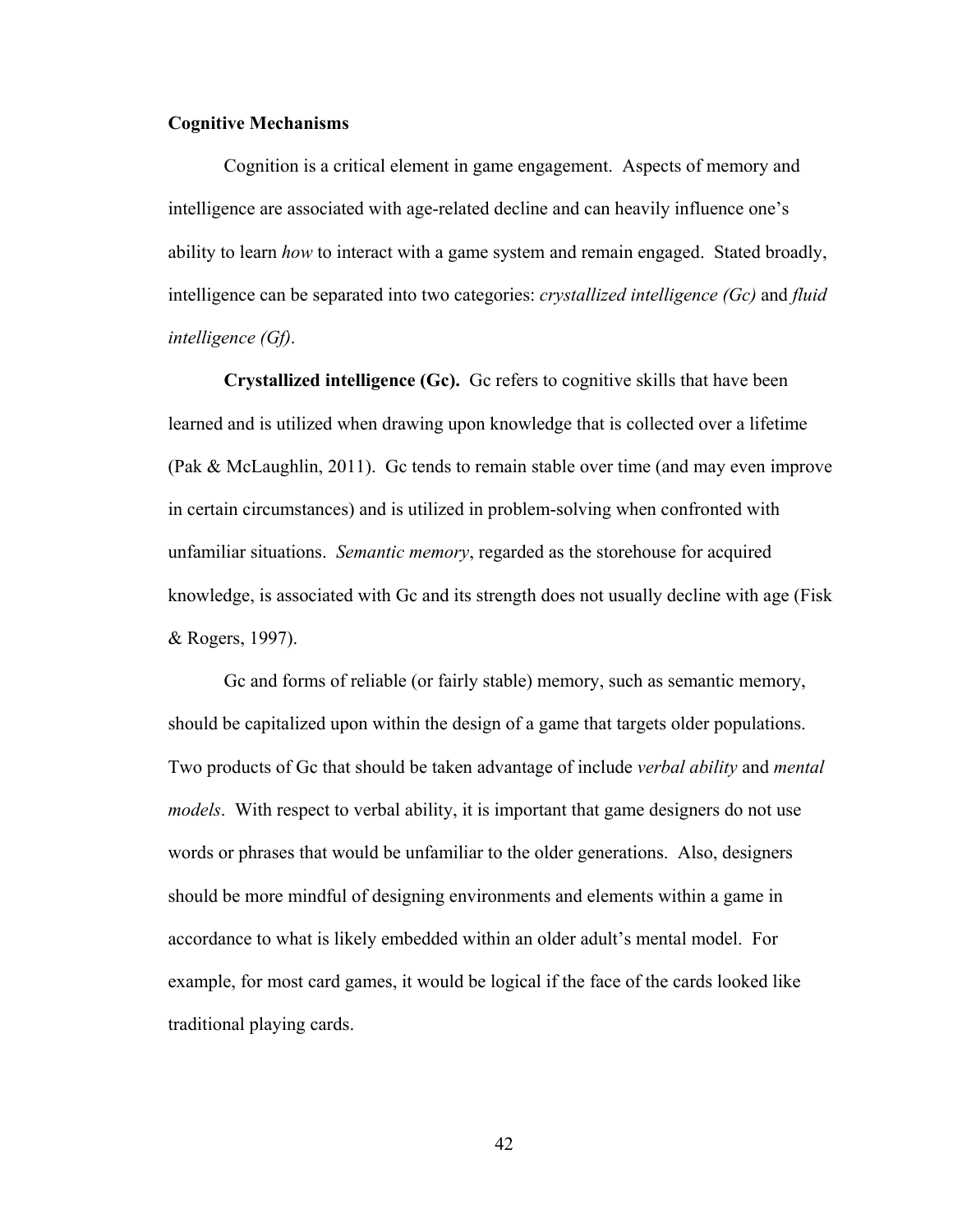**Fluid intelligence (Gf).** On the other side of the intelligence spectrum is fluid intelligence – *Gf*. These are the cognitive skills that are required to process novel situations and facilitate learning (DiGiovanna, 1994). Unfortunately, Gf does not remain as stable as Gc as an adult ages. The rate and extent to which Gf declines varies among individuals. In addition, there are multiple cognitive mechanisms that decline with age and in effect, may also influence other capabilities beyond cognition. The situation becomes increasingly complex when considering the decline of neural function. Neural function not only plays a significant role within cognitive processes, but also sensory regulation. As a result, accommodating for these impairments becomes more of a challenge.

**Cognitive aging.** Cognitive mechanisms that are noted for declining with age include perceptual speed, working memory capacity, attention, and spatial ability. *Perceptual speed* refers to the rate that a stimulus can be perceived and processed (Morrow, Leirer, Carver, & Tanke, 1998). This is not a factor in all games, yet is certainly worth consideration within a context that incorporates movement and time restrictions.

*Working memory* is significant for a person learning new information as it is dependent upon his/her ability to retain information while working on something else (Sharit, Czaja, Nair, & Lee, 2003). To help accommodate for this type of memory within a game, the use of prompts can be employed. In this situation, the goal for the designer would be to create environmental support by devising symbols that would be representative of something the older adult could infer by utilizing their Gc.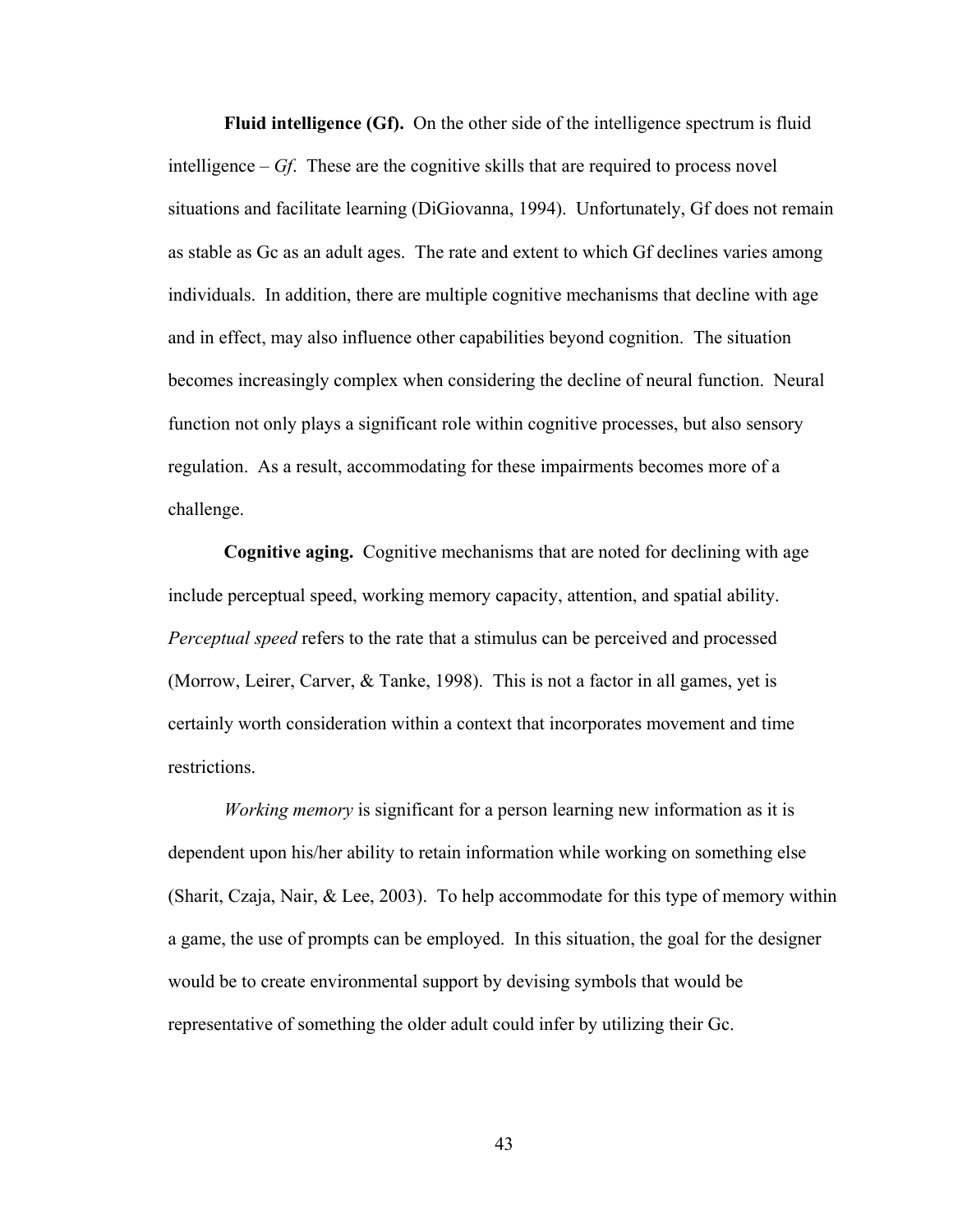As previously mentioned, declines in *attention* can make it difficult to focus on necessary displays and process multiple modes of information (Sharit et al., 2003). Balancing selective and divided attention can be a chore for an older adult because their cognitive resources typically become reduced with age. This can make it difficult to notice needed information and, at the same time, make it challenging to understand the information presented (this taxes working memory as well). In addition, the shifting of information can take additional time for an older adult.

### **Sensory Systems**

Another critical element regarding game engagement involves the *neuromuscular system* and other sensory systems, such as the somatosensory. In particular, I will review the importance of the *Central Nervous System (CNS)* and the *Peripheral Nervous System (PNS)* as a function for *motor control*. In short, neural impulses (the "messengers" within a body) decrease with age (Salthouse, 1985). These are essential because they are *how* the CNS and PNS communicate. The CNS consists of the brain and spinal cord, whereas the PNS consists of the rest of the nerves in the body. Sensory receptors detect changes in the environment and send a signal to the CNS for it to be interpreted. The CNS sends a signal back regarding how to react and muscle movement in response to the stimulus occurs if warranted. The neurons within the CNS, *motor neurons*, influence involuntary muscle movements (autonomic) or voluntary muscle movement.

**Fine motor control.** Because neural impulses decline with age, the CNS and PNS cannot communicate as effectively (DiGiovanna, 1994). Therefore, the ability of the older person to sense and respond to stimuli declines. This becomes more pronounced with *fine motor control* movement, such as clicking a computer's mouse.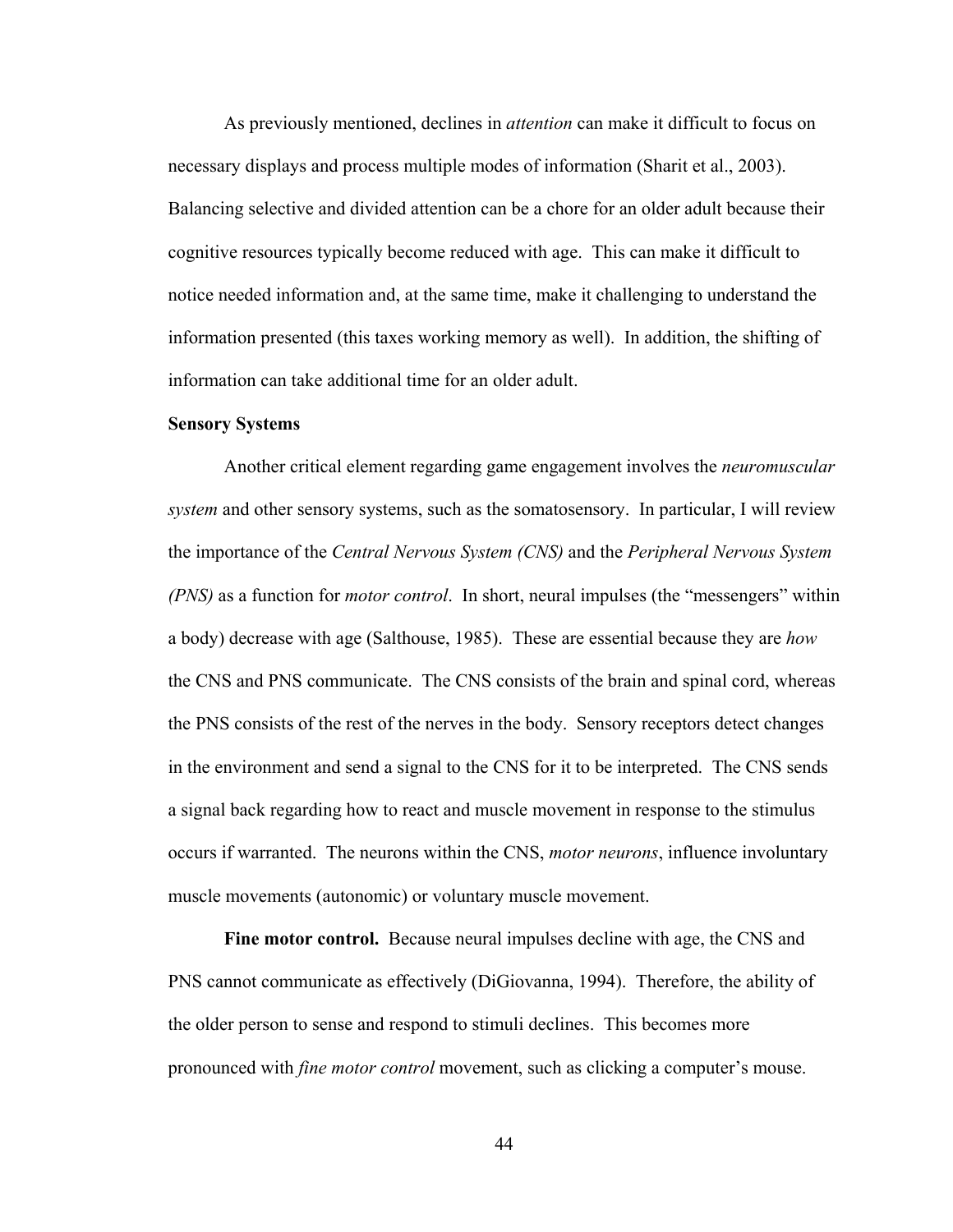Some computers can be adjusted to help offset this impairment; for example, by adjusting mouse sensitivity. However, if the older adult is unaware of this option or does not have the knowledge to address it, this becomes a moot point.

**Response time.** A key feature of motor control is *response time*, which is comprised of reaction time and movement time (Stelmach & Nahom, 1992); it should also be noted that response time is not exclusive to motor control, as it also works in conjunction with cognitive processes. This can be related to an older adult player by considering the time needed to notice a stimulus within a game and the time needed to respond to that stimulus. A delayed response time is not a critical issue in all games, yet could be factored in if the game is programmed to monitor the amount of time it takes the user to respond. If time is a factor within a game, then a general rule of thumb is that an older adult should be allotted 50% more time to complete a task than somebody under the age of 30 (Pak & McLaughlin, 2011).

**Accuracy.** Poor motor control also affects *accuracy* (Pak & McLaughlin, 2011). Although this does not decline as much with age, any declines in accuracy are often accounted for by increasing the amount of time needed for the task. For example, an older adult may use a mouse (an indirect input device) to manipulate features of the game, yet there would be greater accuracy if a direct input device, such as a finger or stylus, were used. This is often at the cost of speed (response time) (Stelmach & Nahom, 1992). Thus, if an indirect device is required for the game, the size of a target and its relative location should be considered.

Another accommodation would be to increase the "stickiness" of game elements that need to be "clicked." Alternatively, a "force field" can be enabled around targets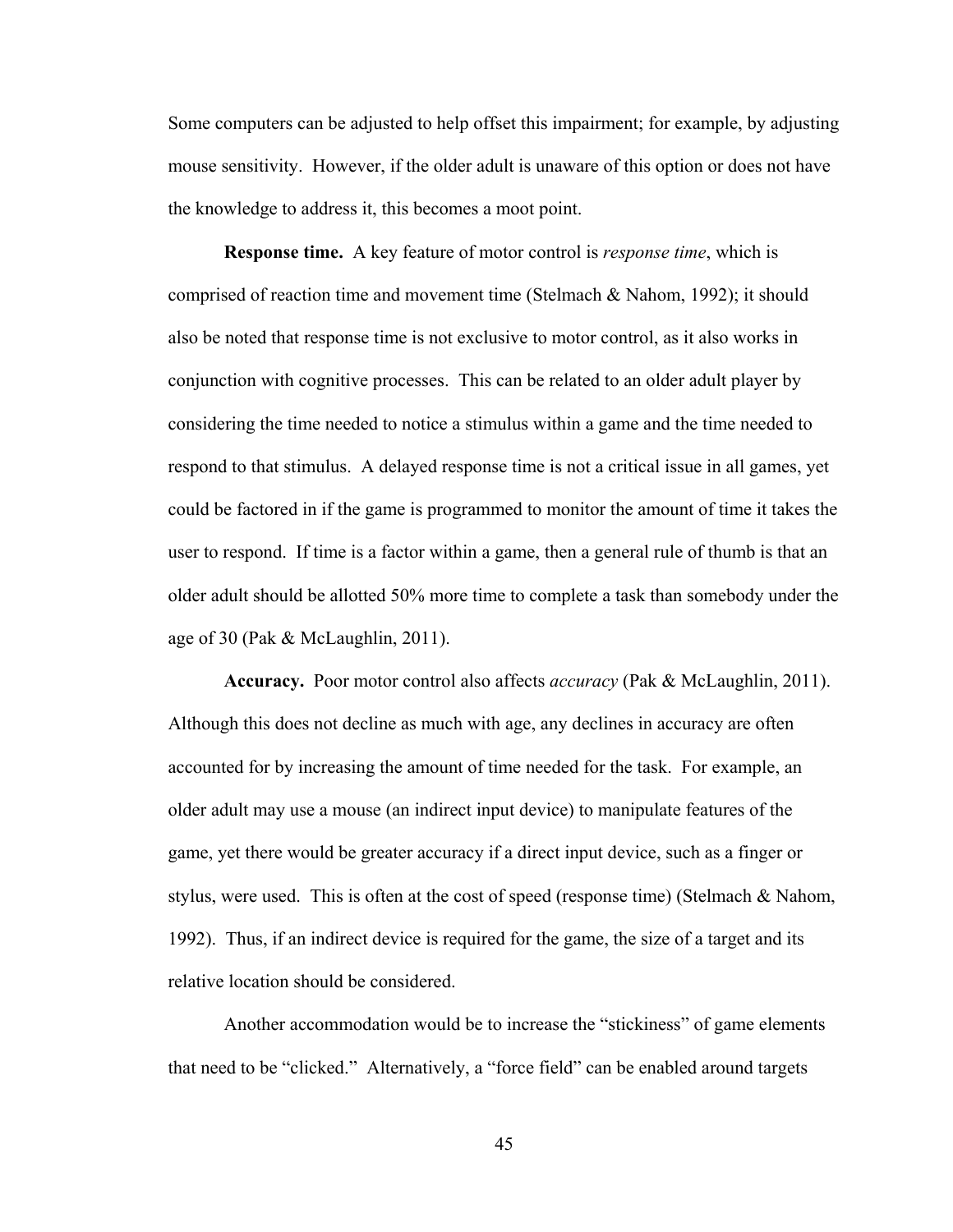that require manipulation. This helps draw the indirect device symbol, such as a cursor displayed on a computer screen, to the target area. A final consideration that involves both accuracy and response time is gain – the movement distance of an indirect object in relation to what is moved on the screen. If applicable, it would be beneficial if the game were designed as adaptive because this is another feature that could be automatically adjusted for greater accuracy. Increasing the gain though, also means an increase in movement on behalf of the player (i.e., greater motor control). One of the compromises to doing this would be a decrease in the distance that, for example, an avatar would be able to move within a set visual field.

**Somatosensory system.** Another sensory feature to consider is the *somatosensory system*. Sensory and motor neurons are essential for noticing and responding to stimuli (DiGiovanna, 1994), which plays a role in sensing the input device for the game and therefore affects gameplay. This is because they are pronounced on areas of the hand and fingertips. Decrease in tactile sensitivity also makes it difficult to identify the exact location of the touch and affects reasoning on the shape of the object, such as the input device for the game.

Although few accommodations can be made for this, a game program can be designed to avoid discriminating among various buttons on the device when an action within the game is expected. For example, a game that was designed to be played on a computer with a mouse could be designed to avoid discriminating between the left and the right click of the mouse. If the input device afforded feedback, this could be provided via tactile or haptic features. The implementation of various modes of feedback within the game should not be underestimated (*or* overused), within the design of the game.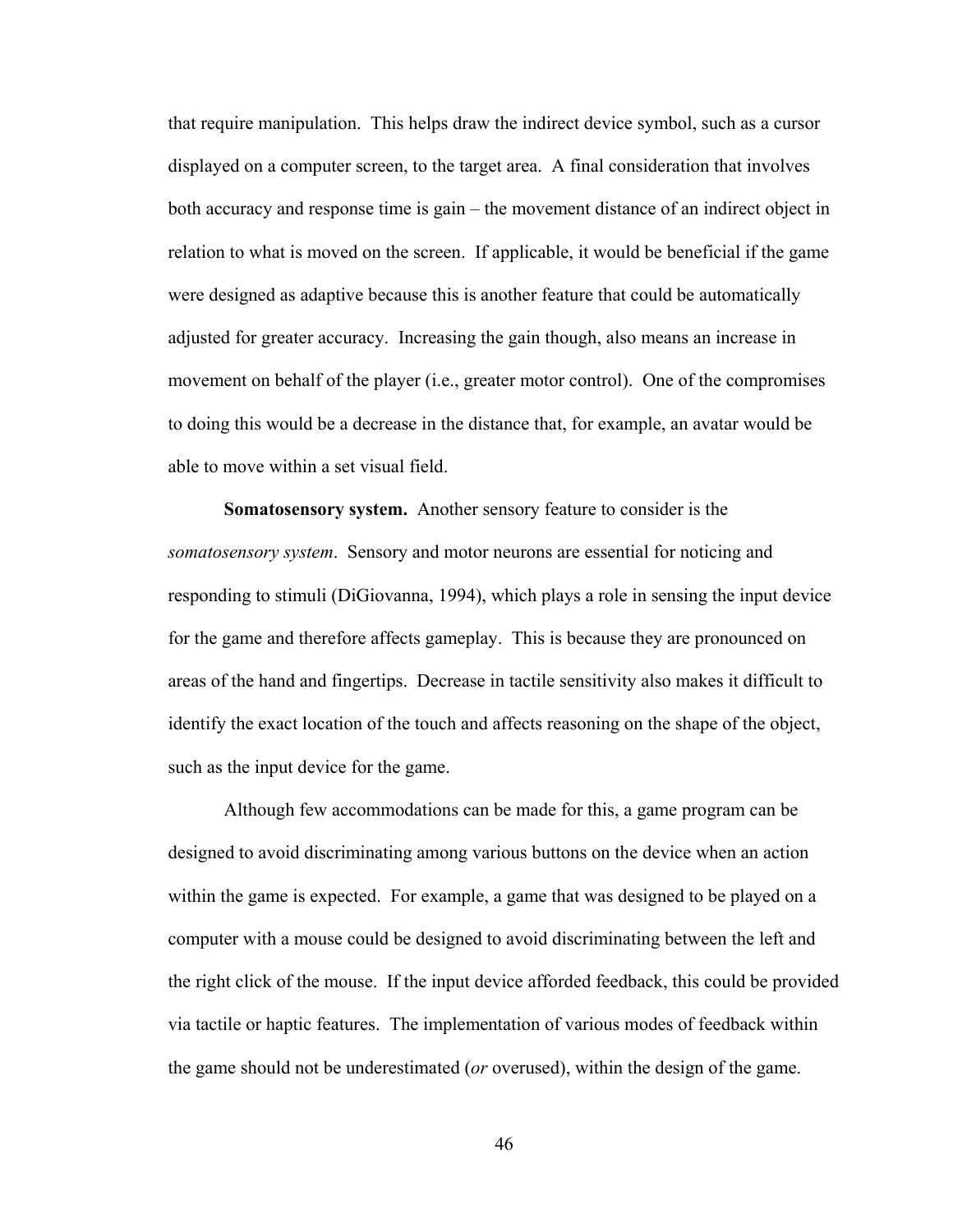#### **Summary**

When considering the array of topics presented within this chapter, senior gaming can be viewed along a line or continuum. This continuum begins with play, a biologically and socially influenced construct, and extends to understanding how functional ability influences an extension of a specific form of play (digital gaming) into old age. A review of the literature reveals that the constructs of play and games have received critical attention over the years, but to a lesser extent is the assessment of these within the context of aging of technology. We are familiar with biological mechanisms associated with aging and their influence on the aging experience, yet how these agerelated changes influence digital game interaction deserves increased attention. In addition, as highlighted in the rehabilitative research, there remains a need to better understand the contributing elements that both hinder and promote gameplay for therapeutic purposes. Although there is mounting research within game studies, there is a lack of game-originated theory, especially from an aging perspective. Such a theoretical framework would provide insight to better accommodate the needs of aging gamers, whether it is for intrinsic purposes or for achieving rehabilitative goals.

The literature reviewed here laid the groundwork for approaching and conducting my studies that focused on the aging gamer. The following chapter introduces how, through a pilot study, I gained insight on perceptions of play, game, and digital games among senior gamers within a life course framework. This provided the necessary foundation to initiating the main dissertation study.

Copyright © Julie Antoinette Skalsky Brown 2014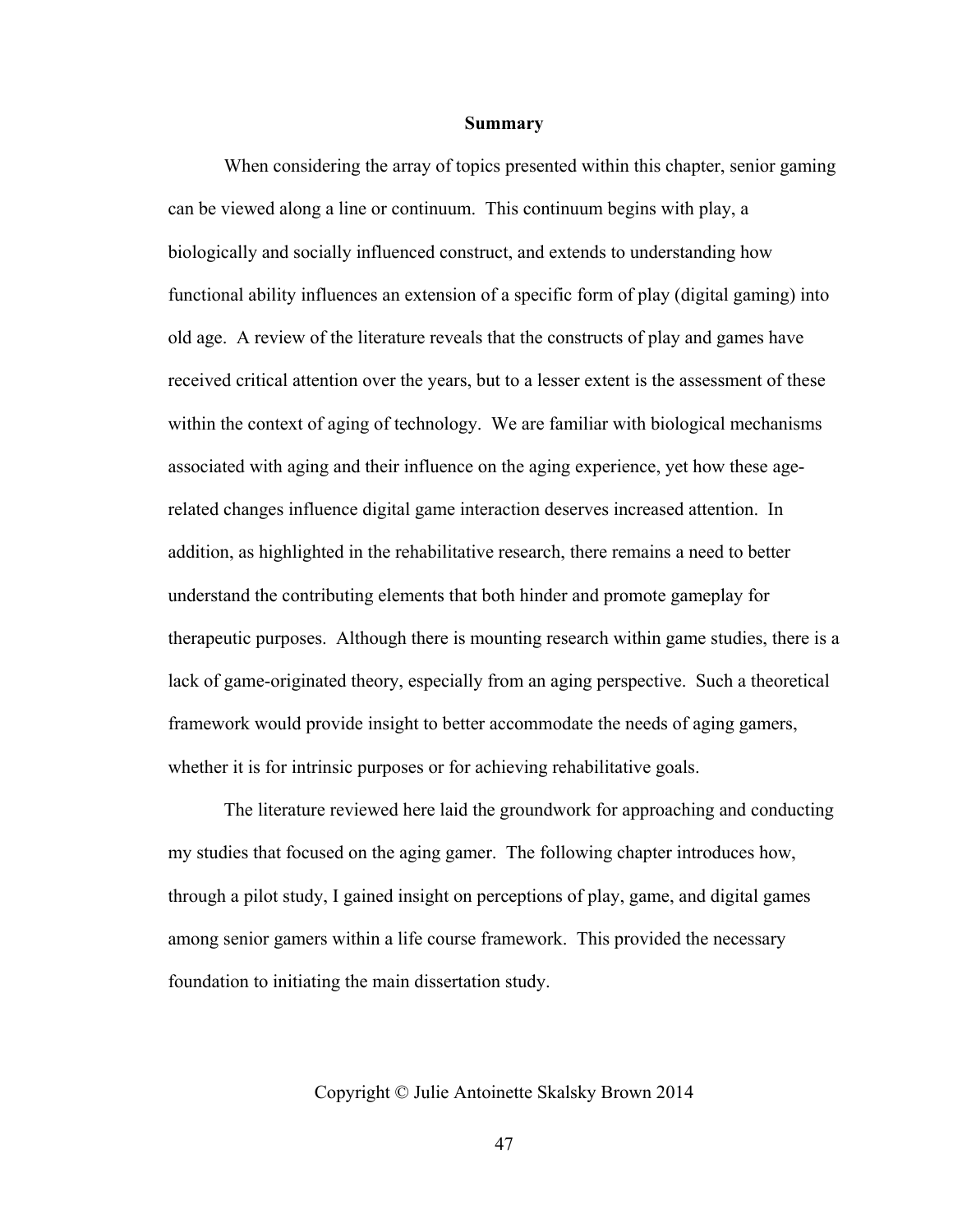# **CHAPTER THREE: PILOT RESEARCH AND STUDY DESIGN**

 Content within the previous chapters served as a foundation to my initial examination of the senior digital gaming culture, which resulted in a pilot study and ultimately the research for this dissertation. This chapter provides an overview of the pilot study and a description of the research design for the dissertation.

# **Pilot Study**

A pilot study, *Perceived Meaning and Experiences of Personal Video Game Use Among Older Users* (University of Kentucky IRB #11-0411-P4S), was conducted to explore and identity themes within senior digital gameplay. Because little is known about the characteristics of this population, grounded theory methodology was employed (Charmaz, 2006; Corbin & Strauss, 1990; Glaser & Strauss, 1967). The goal of this approach was to assess senior gamers' perceptions and incorporation of play, games, and digital games within their life and establish a preliminary framework for theory development.

### **Methods**

 **Recruitment and inclusion criteria.** Participants for the study were recruited via referral (snowball sampling). Recruitment began with one participant who then contacted and provided my contact information to other potential participants. Interested persons contacted me by telephone and I shared information about the study and inclusion criteria. Inclusion criteria for the participants included the following: must be age 50 or above, be in at least fair health (self-reported), engage in digital gameplay at least two times a month for a minimum of one hour, and be able to provide informed consent. Potential participants were made aware that their involvement was voluntary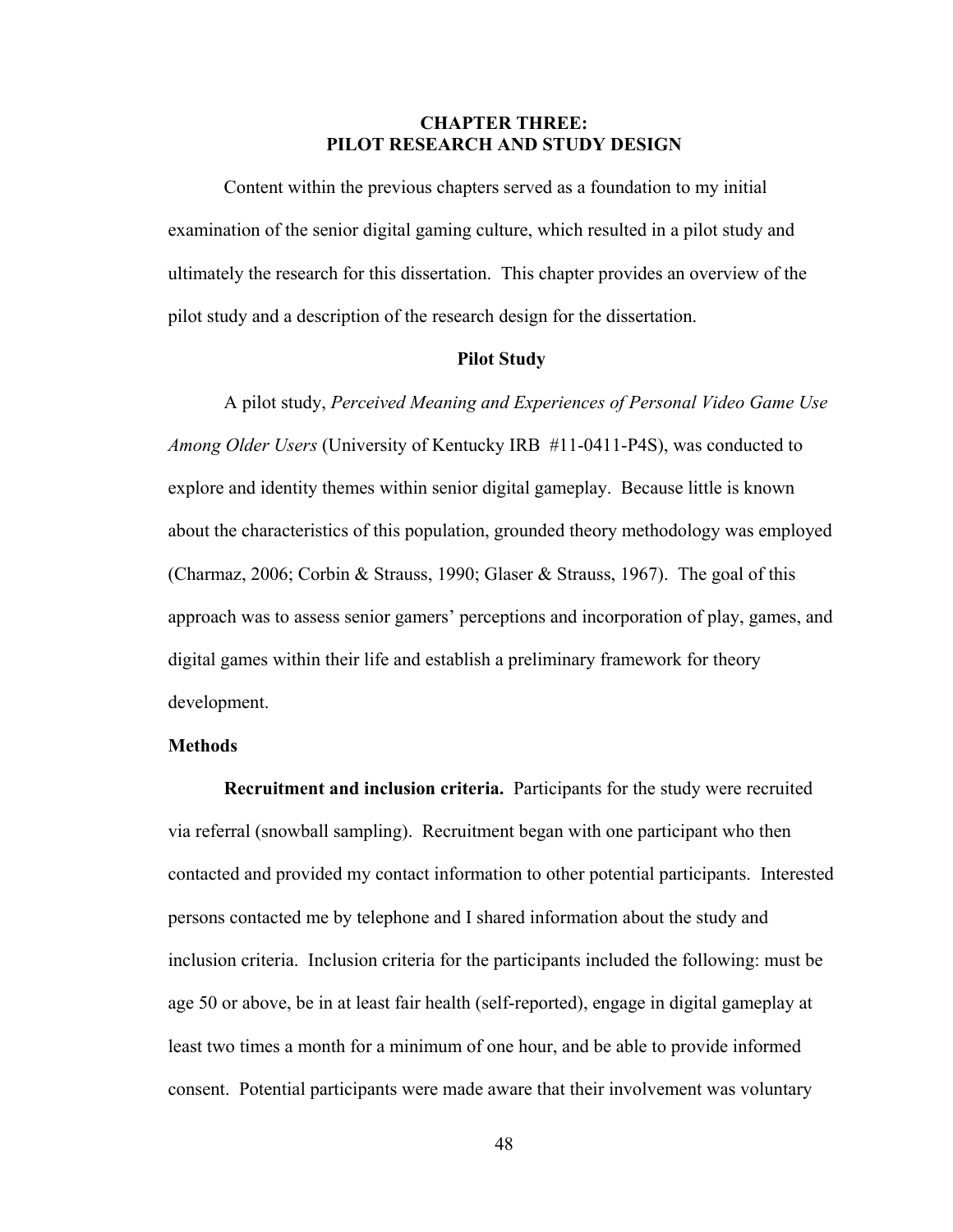and that all interviews would be digitally recorded for transcription and subsequent analysis. A mutually agreeable meeting time and location for the study interview was selected if a candidate was found eligible and gave consent.

 **The interview process.** When meeting with each participant for the formal interview, I reviewed the purpose of the study and interview process. An interview guide created specifically for this study was referred to throughout each interview. This guide consisted of six sections: (1) *rapport establishment*, (2) *play*, (3) *games*, (4) *digital games*, (5) *a closure question*, and (6) *demographic information*. The purpose of the first section was to establish rapport and acquire a general timeline of the notable events within each participant's personal history, including those related to family and career. The *play* section of questions was created to identify the participant's definition, perception, and role of "play" throughout his or her life. For example, participants were asked how they would define "play," and to describe ways that they participated or were discouraged from engaging in play at different points during their life. Questions asked in the *game* section were similar in structure to the *play* questions, yet the participant was also asked to distinguish between the two concepts. The *digital games* section was similar to the previous two sections in that it focused on assessing each participant's perception of and participation in digital gameplay. This section placed greater emphasis upon the perceived benefits and barriers to engagement in this unique form of play.

 **Transcription and coding.** All interviews were transcribed verbatim into a Microsoft Word program. Only information that compromised anonymity was excluded from individual transcripts. Open coding was used to identify general categories of information (Charmaz, 2006; Corbin & Strauss, 1990). These categories, along with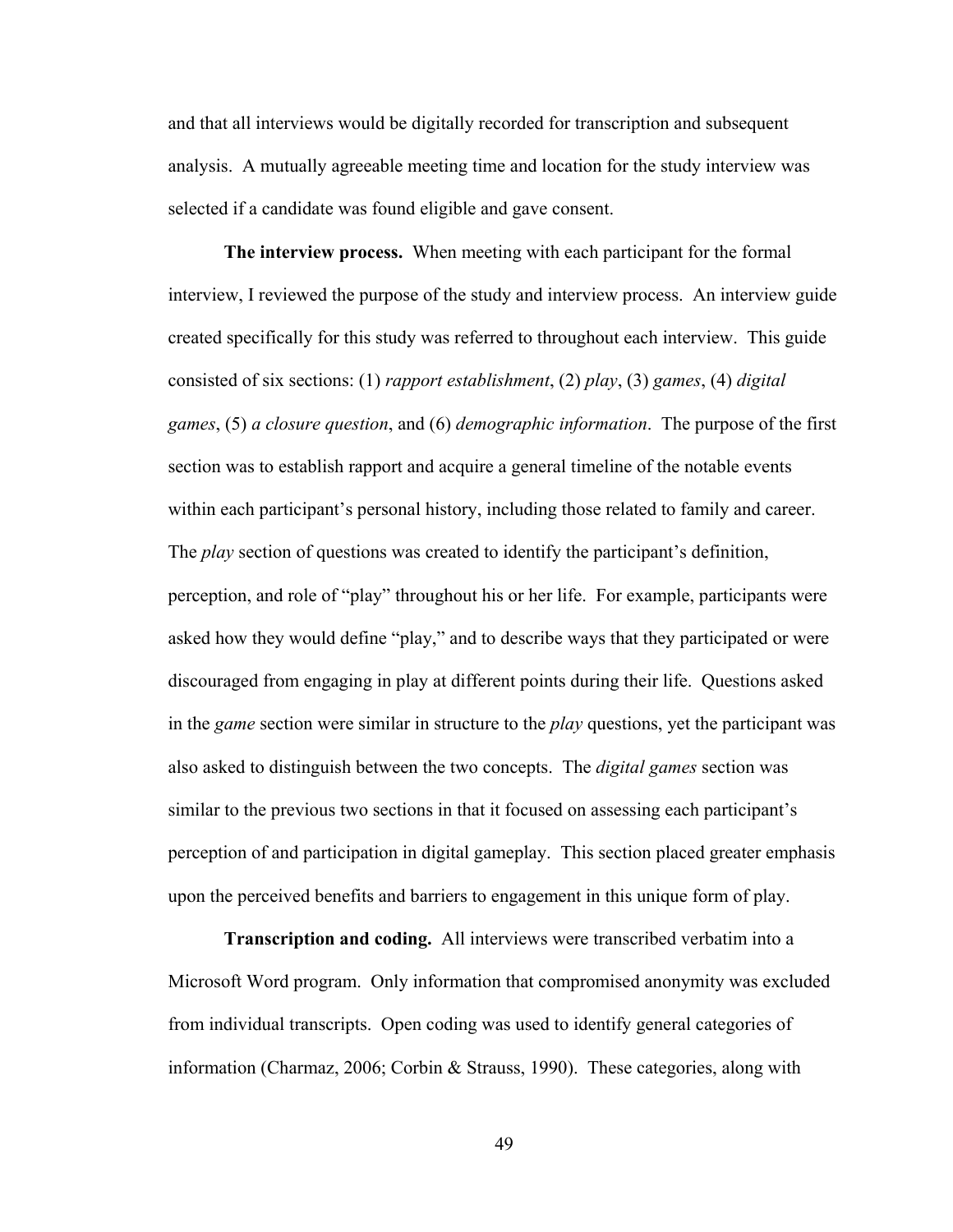supporting text, were then organized within an Excel spreadsheet to compare similarthemed responses among the participants using axial coding. Further analysis employed selective coding to explore potential relationships among the categories and produce broad overriding themes in the data.

### **Findings and Discussion**

The seven participants (5 female) ranged in age from 61 to 91 (Table 3.1). All live in a rural or suburban area in central Virginia, and all but one interview took place in the participant's residence. One interview was conducted at the participant's private office at her place of business.

| <b>Name</b> | Age | <b>Sex</b> | <b>Platform Preference</b> |
|-------------|-----|------------|----------------------------|
| <b>Bob</b>  | 91  | М          | Console                    |
| Jim         | 88  | М          | Console                    |
| Bonnie      | 82  | F          | Computer                   |
| Nancy       | 79  | F          | Console                    |
| Sandra      | 67  | F          | Computer                   |
| Eileen      | 67  | F          | Computer                   |
| Janie       | 61  | F          | Computer                   |

**Table 3.1 – Pilot Study Participant Characteristics** 

 Three dominant themes emerged from the data and provided an initial understanding of the factors that influence digital gameplay in old age: first exposure to digital games, platform preference, and the role of reminiscence.

**First exposure.** There was indication of an association between the age of the participant and their first exposure to (or engagement with) digital games. Older participants including Bob, Jim, and Nancy were first exposed to digital games (Nintendo Wii) at the assisted living facility where they resided. Jim and Nancy shared that their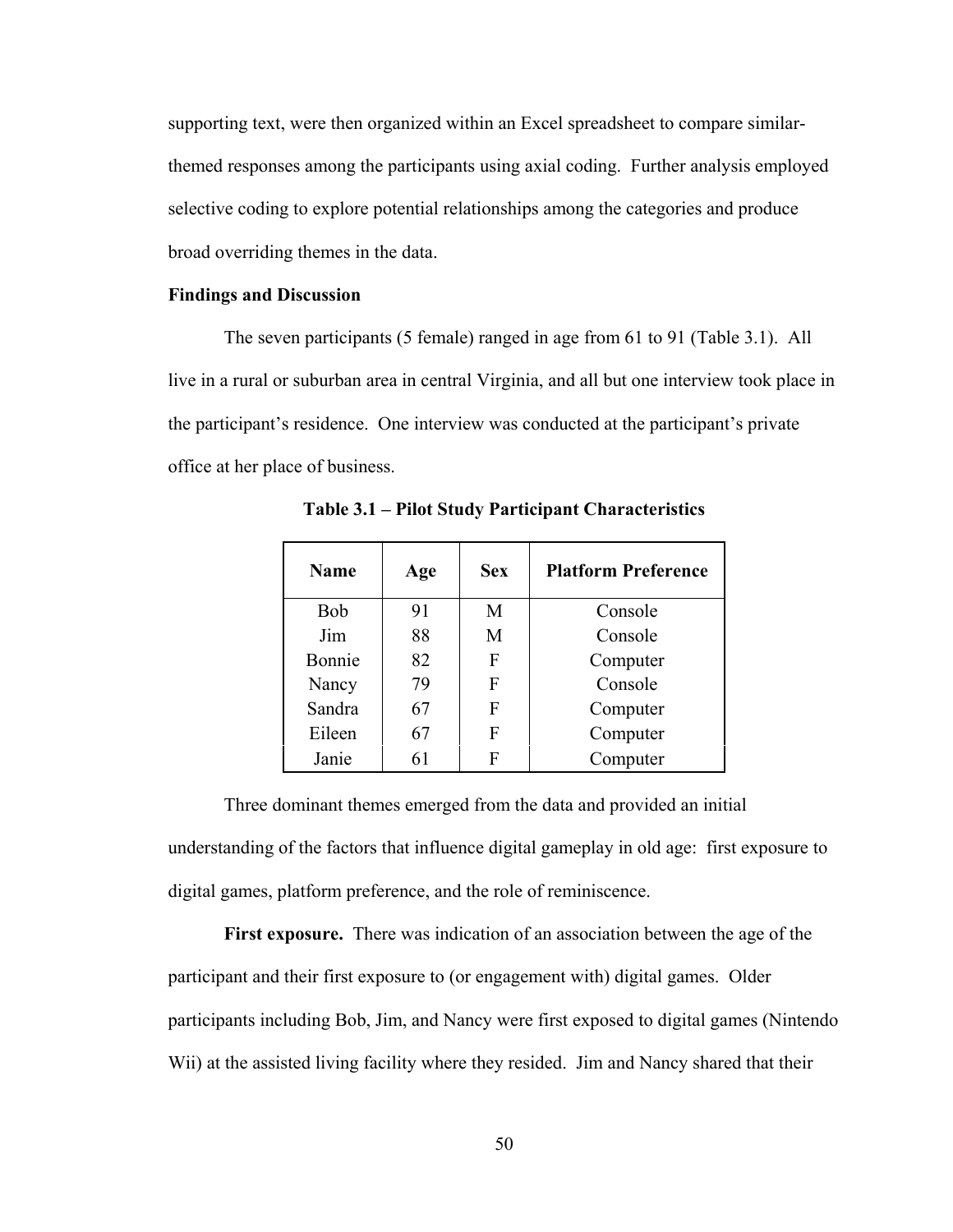experience with the Wii prompted them to explore other forms of digital gaming on the resident computer at the facility.

 Younger participants, including Sandra, Eileen, and Janie, were first introduced to digital games by their children in the early 1980s when the Atari home console system became popular. All three women shared that they were subsequently exposed to additional console systems as their children aged and continued to play games. Their exposure has continued as their grown children provided gaming systems in the home of their own children. In fact, all three women reported playing digital games with their grandchildren at least once and considered that gameplay as a valuable means to spend time with them.

**Platform preference.** Two of the three participants who reside in an assisted living facility prefer to play in a group setting, perhaps as a result of the social design of their living environment. For example, the Wii system is not set up in individual rooms, but in the community room that is designed to encourage social interaction among residents. The other participants (Bonnie, Sandra, Eileen, and Janie) enjoy playing games on their personal computer and typically play non-social games. The platform preference among these younger participants may influence platform preference in the future as their exposure to computers continues.

**Reminiscence.** The final theme is the role of reminiscence within digital gameplay. This was expressed in four of the interviews. Bonnie shared that when she plays games, she is reminded of fond memories of her deceased husband, as they often played traditional (non-digital) games together. Additionally, Bob, Jim, and Nancy (all Wii Bowlers) recalled a time in their life when traditional bowling was one of their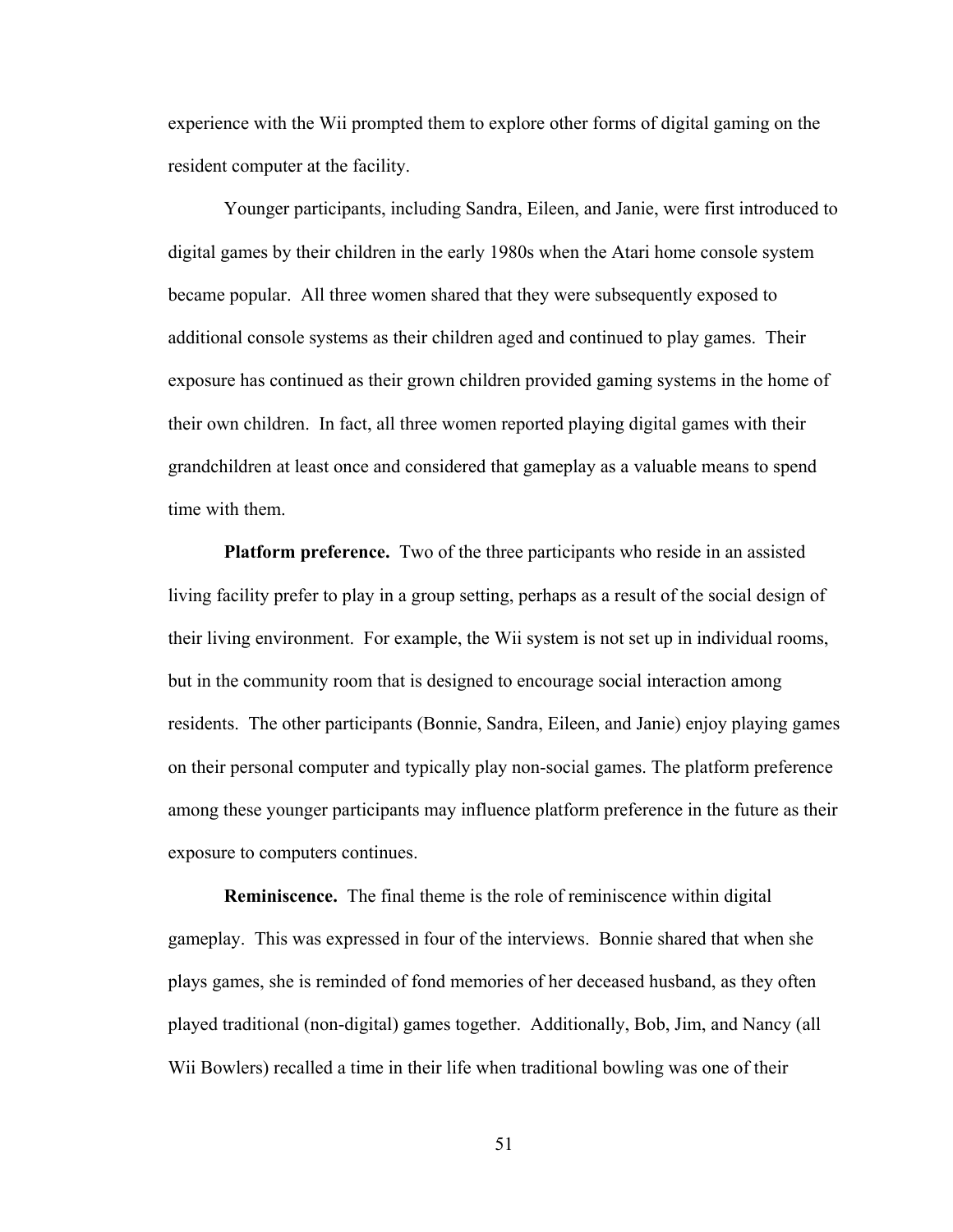favorite regular activities. With this in mind, it can be hypothesized that digital games may serve as a means of continuing a once meaningful activity.

The pilot study provided insight into how digital gameplay influences the lives of the senior gamers and how elements of their personal play histories are represented within their gameplay. Emergent themes from this study highlighted the significance of digital gameplay as a source of play in old age and how gameplay interaction is associated with age. These served to provide the framework for developing the primary study.

## **Primary Study**

# **Research Design**

The primary study, a qualitative study based on semi-structured interviews to examine aspects of senior digital gameplay is an extension of the pilot study (University of Kentucky IRB #12-0814-P4S). Rather than exploring general concepts of play, games, and digital gameplay, my research increasingly focused on the significance of digital gameplay in old age and on the way in which participation in digital gaming is situated within the context of personal play histories. A grounded theory approach was used, focusing on the following specific aims:

I.) To investigate how senior digital gameplay reflects a life course-related extension of the phenomenon of play into old age;

II.) To investigate the role of functional ability in conditioning receptivity toward digital gameplay among senior gamers; and

III.) To develop a theoretical perspective on digital gaming in old age.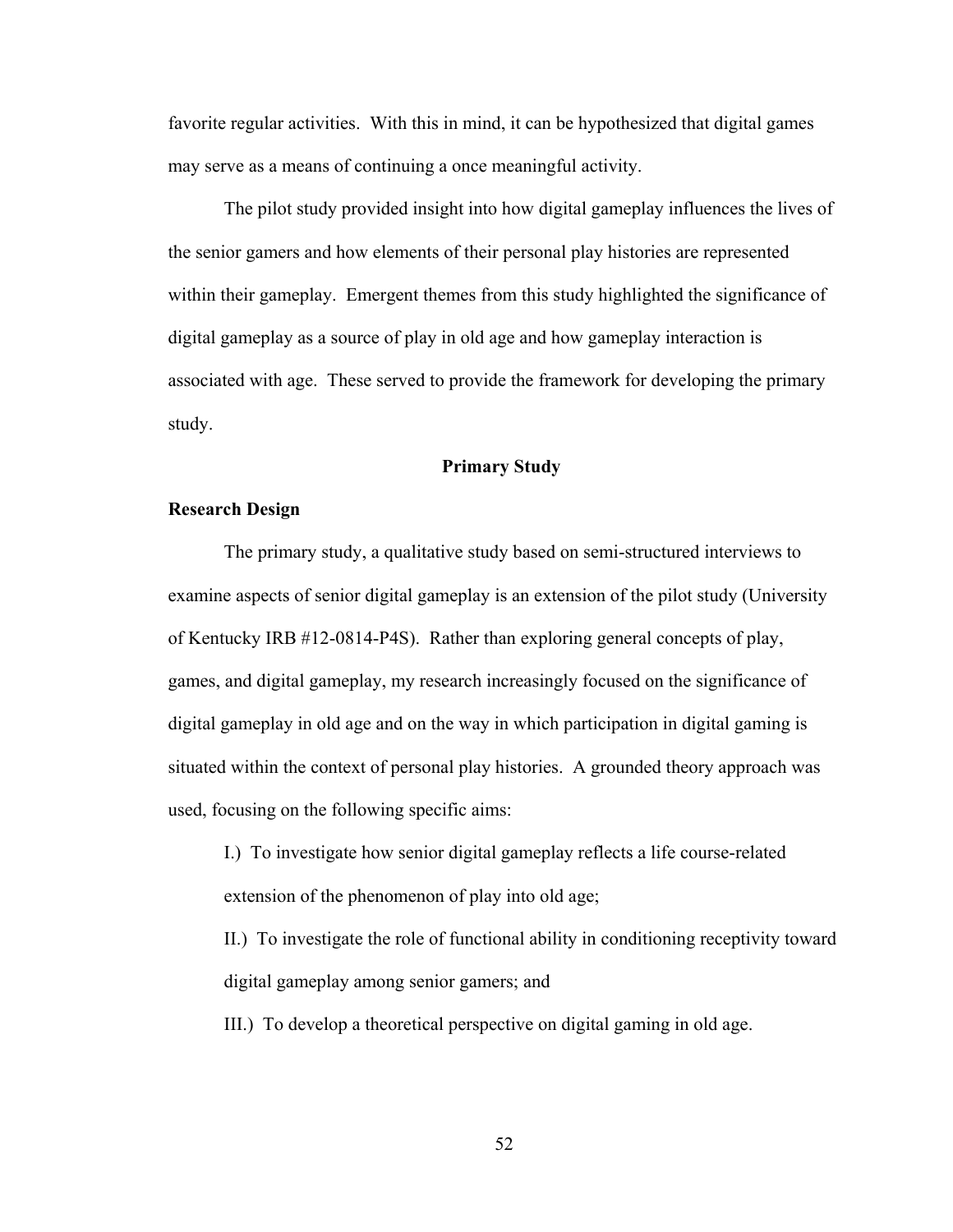Similar to the pilot study, participants consisted of senior gamers. The sample was collected in two phases. In the first, participants age 60 and older were interviewed. As data collection proceeded, a perspective began to emerge that highlighted the relationship between age and exposure to digital games. This resulted in the initiation of an IRB-approved second phase to interview participants within the age range of 40 to 59. It transpired that the youngest participant within this group was 44 years old. Participants were recruited via snowball sampling and advertisement within a local older adult organization. Individual interviews were conducted with the aid of an interview guide, and digitally recorded and transcribed for analysis. Coding techniques (open, axial, and selective) and the constant comparative method were used to address the aims of the study.

## **Methodology**

 **Inclusion criteria.** The following inclusion criteria were set to provide guidelines for the formation of the study's participant pool.The criteria were reviewed and asked as part of the Recruitment Script (Appendix 1) for each potential candidate. In addition, the criteria were outlined within the Consent to Participate form (Appendix 2), which was signed by each participant before interviewing commenced.

The first set of interviews consisted of participants aged 60 and above. This age range was selected to reflect the age parameter of "older individual," as stipulated by the Older Americans Act of 1965 (Public Law 109-365). The second set of interviews consisted of participants between the age of 44 and 59. This younger age cohort was sought as a means to capture data from the next generation of older adult digital game players.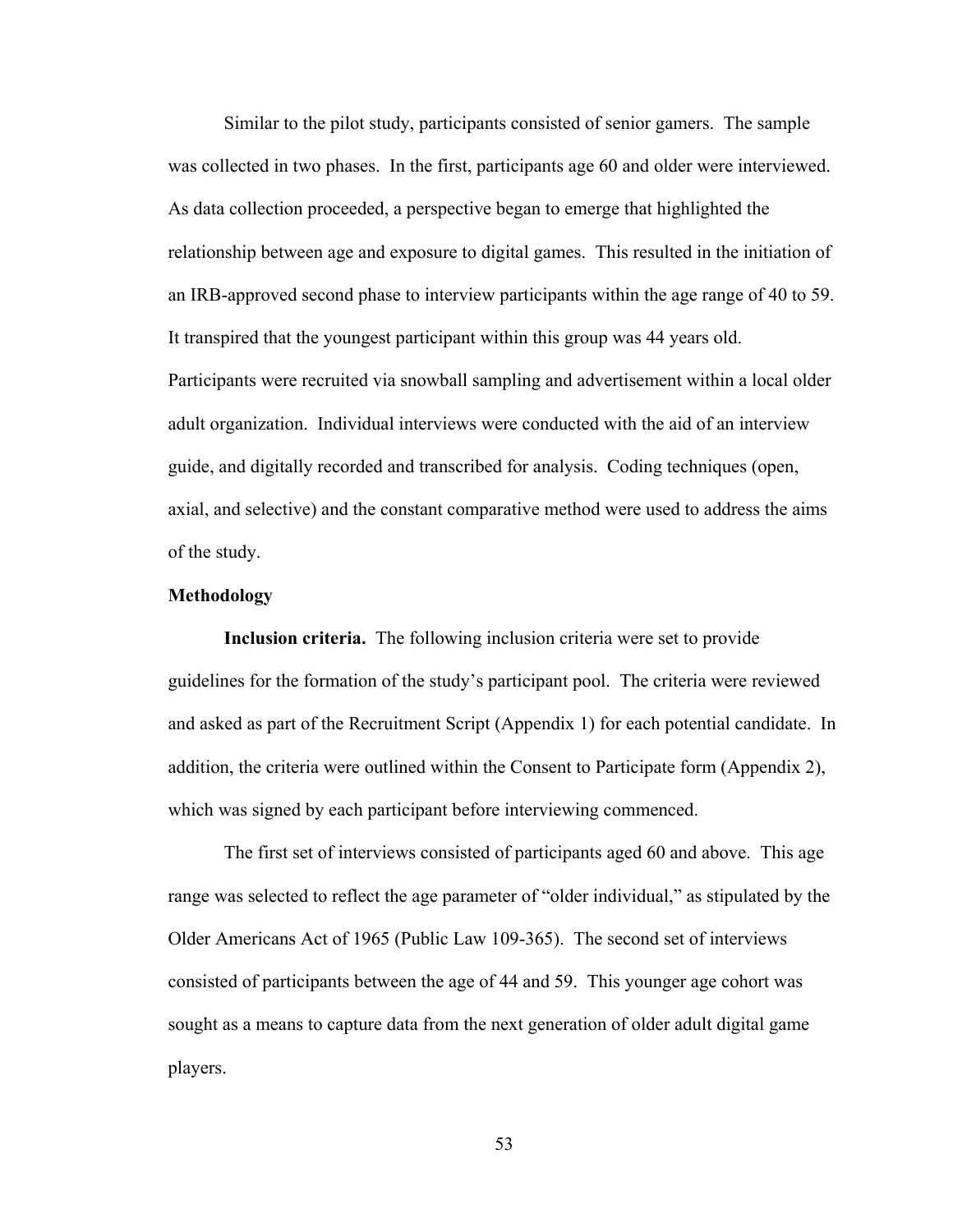As a part of the recruitment process, eligible participants had to also report having fair to excellent health status. This was asked as part of the recruitment script and was assessed by asking each participant how they perceived their overall health. (See Appendix 1.) Possible scale responses ranged from 1 (Excellent) to 5 (Poor). In order to be included, participants had to score between 1 and 4 (Fair) on this scale.

Finally, candidates had to report that they currently engaged in digital gameplay at least one hour per week. It was explained to each potential participant that digital game play involves the use of platforms such as home consoles, personal computers, and handheld devices (iPods, smart phones, tablets, etc.). This minimum time requirement was more than the minimum required for the pilot study (one hour of gameplay per month vs. one hour of gameplay per week). The adjustment was made because it was found that the pilot participants averaged more time playing than originally anticipated. This minimal amount of time is more closely reflective of what has been described as a "light player" (playing less than one hour per day) (Jansz  $\&$  Martens, 2005).

All eligible candidates were informed that their participation was voluntary and that signing the consent form was required if they wished to proceed with the study. All participants were provided a copy of their signed consent form.

 **Recruitment of participants.** For both recruitment phases, participants were recruited by referral sampling (also known as snowball sampling), beginning first with extant contacts who might have known of potential candidates. My contact information (phone number and e-mail address) was provided to these persons to distribute to any individuals whom they believed would be interested in learning about the study.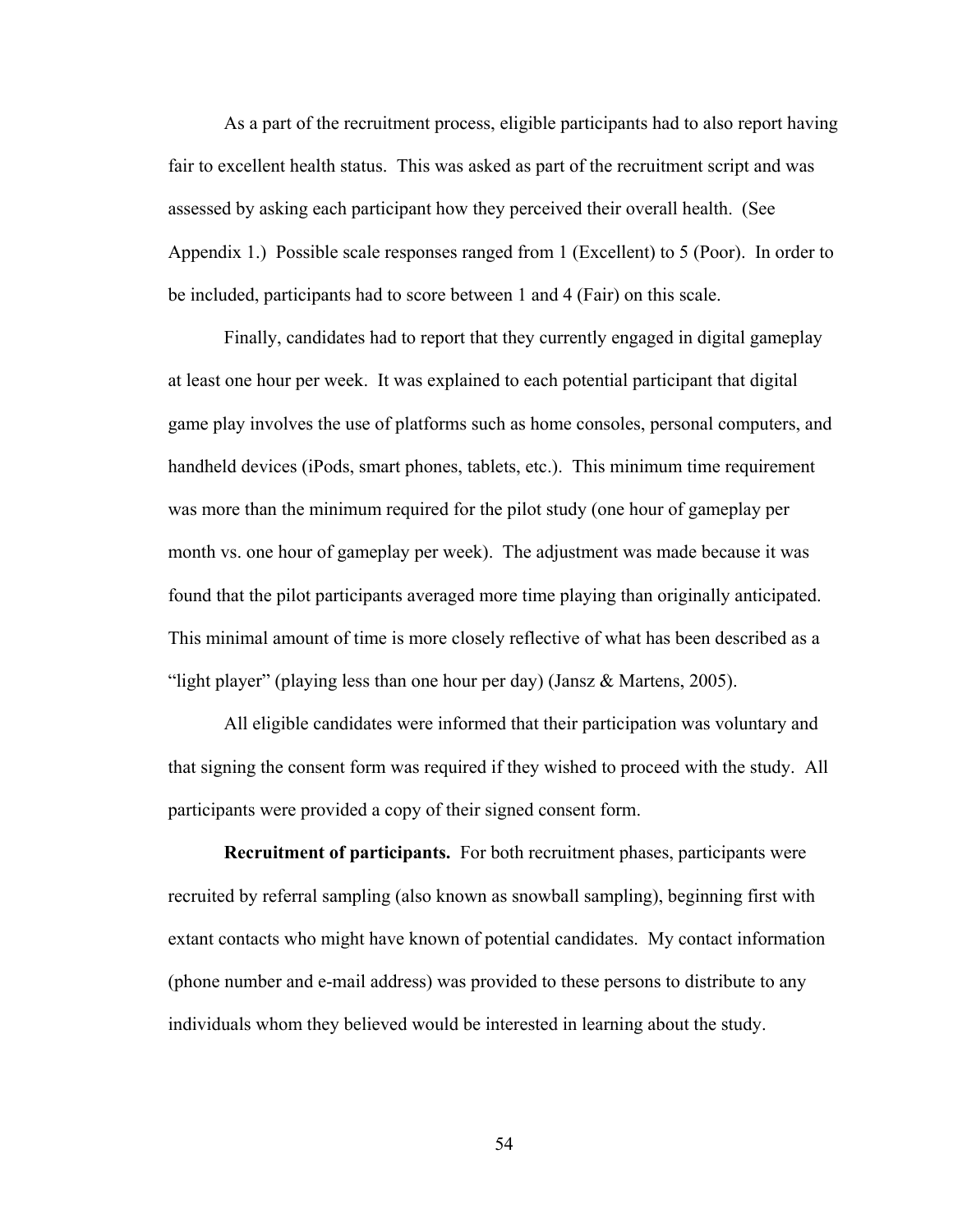Referral sampling began in a small town south of Richmond, Virginia at the end of December 2012. Beginning in January 2013, recruitment occurred solely in a large city in Kentucky. In addition, a University-approved advertisement was displayed within an e-newsletter to members of a local organization within the community that comprises persons age 50 and above. A hard-copy of this advertisement was also made available to the members of this organization at their monthly meetings (Appendix 3).

A second University-approved advertisement (Appendix 4) was distributed to promote the second phase of the study, which permitted gamers as young as age 40 to participate. The second advertisement was distributed to persons in the community as a means of referral sampling.

A recruitment script (Appendix 1) was used to provide details of the study for those who inquired and screening questions were asked to assess the individuals' eligibility for participation. Confidentiality was honored in referrals and throughout the recruitment process.

Upon a satisfactory initial screening, I met with each candidate at a mutually agreeable time and location to review the details of the study. The location had to be deemed as a comfortable and safe environment for both parties and with minimal distractions. Locations such as the participant's residence or a local public library were suggested as potential meeting places.

All appropriate human subjects considerations, such as informed consent and voluntary participation, were enforced throughout the recruitment process and the duration of the study (University of Kentucky IRB #12-0814-P4S). In addition, candidates were made aware that appropriate measures would be taken to keep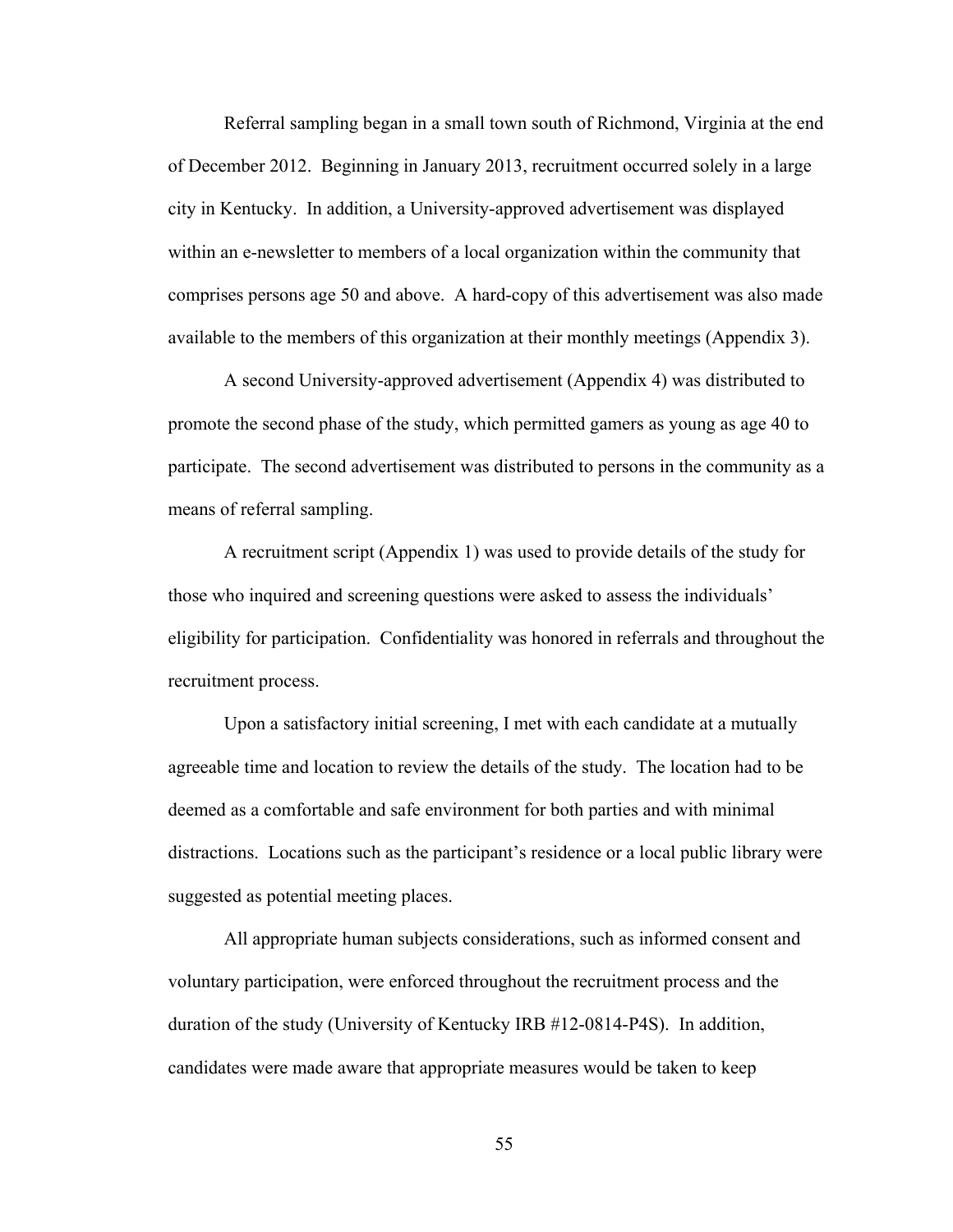participant identity anonymous; this included keeping data in a secure location. Other measures included the use of pseudonyms within the transcripts and any referencing thereafter, not divulging a candidate or participant's involvement if any inquiry was received from a non-University approved individual, and securing materials (e.g., thumb drives, digital recorders, signed consent forms) in a locked cabinet within the University's Graduate Center for Gerontology.

 **Consent to participate.** As part of the process to determine eligibility, candidates were given a "Consent to Participate" form that provided an overview of the study and procedural expectations on behalf of both myself, the researcher, and the candidate should they elect to participate (Appendix 2). Each participant was encouraged to ask questions and seek clarification regarding any aspect of the study and was informed that they could do so at any point in time throughout the course of the study. Candidates that met all inclusion criteria and agreed to the terms stipulated within the "Consent to Participate" were provided a copy that included their personal signature and that of the primary investigator. I also retained a copy, which was thereafter secured in an approved location within the Graduate center for Gerontology at the University of Kentucky.

 **The interview guide.** A University of Kentucky IRB-approved interview guide (Appendix 5) was used for each individual interview session. This guide consisted of a series of questions addressing the overall goals of the study. The interview began with the solicitation of basic information with an eye toward establishing rapport and context for significant points in each participant's life: where the participant was born and reared, educational and employment history, events related to family life, and the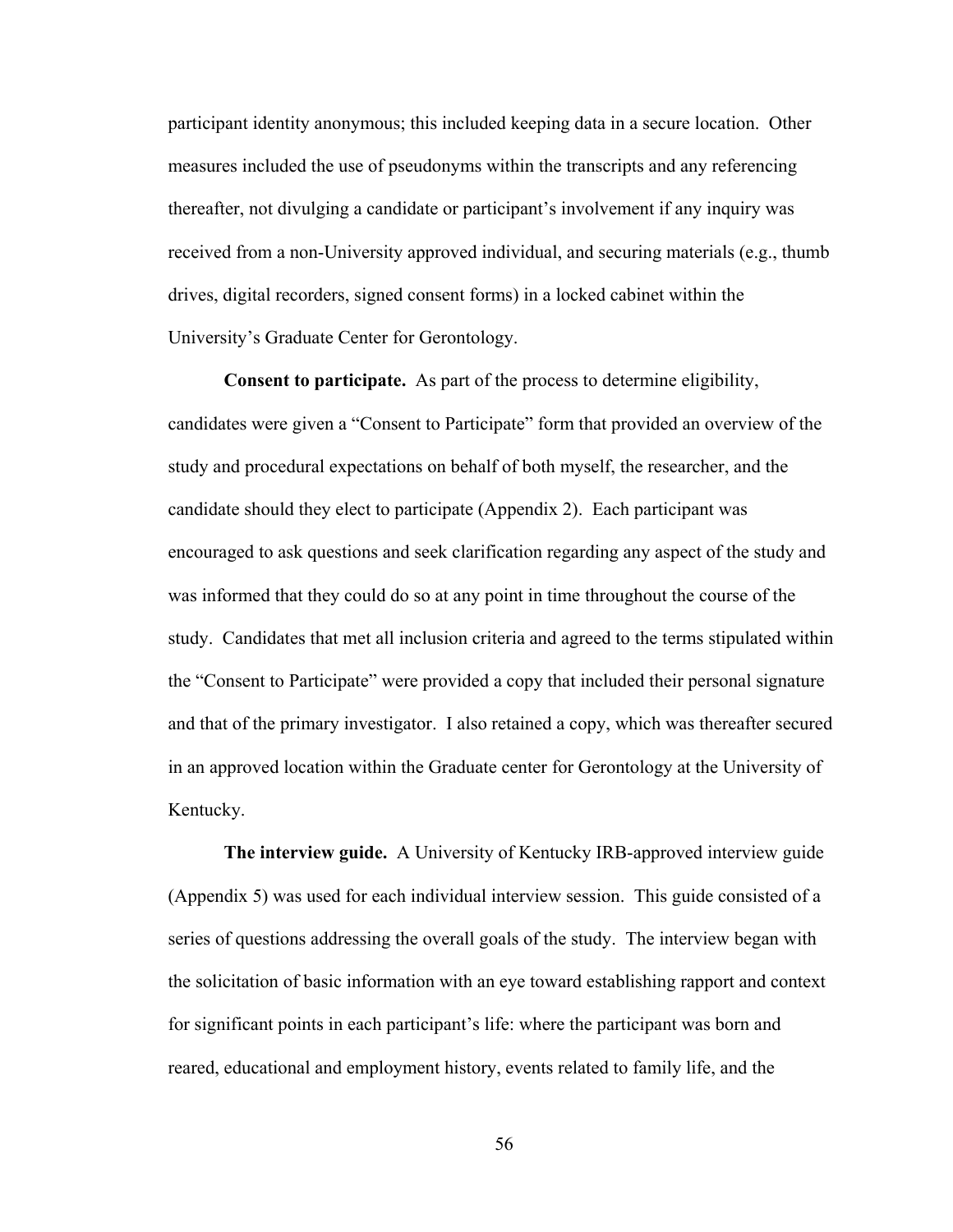approximate dates of these events. Obtaining this information aided in establishing a life timeline for the individual and provided a framework to which a life course perspective could be applied. In addition, when conducting the pilot study, these factors and events were found to be insightful, and at times significant, in identifying influences within the context of play and digital games.

Collection of basic introductory information was followed by questions addressing and exploring the individual's perception of how they engaged in play throughout their life course. Age stages examined included childhood (age 19 and younger), young adulthood (age 20 to 39), middle adulthood (age 40 to 59), and older adulthood (age 60 and above), if applicable for the participant. In addition to providing a framework for life course analysis, these stages parallel identified categories of agerelated play across the life cycle with respect to developmental stages (L'Abate, 2009). For each stage, participants were asked questions such as how they engaged in play at that time, and what/who might have influenced or hindered that form of play. It was up to the participant to determine what constituted "play." (Each participant was asked to share their definition of "play.") For some, play may have included digital gameplay at earlier stages in life. Additionally, questions were asked that explored how individuals' perspectives toward play may have altered over time and how they currently play.

The last portion of the interview focused on current forms of play within the context of digital games. This included identifying how the participant was introduced to digital games and questions related to the evolution of their digital game engagement, preferences, motivation, and barriers. Questions pertaining to platform preference, including technology design, were also asked. This section was explored with each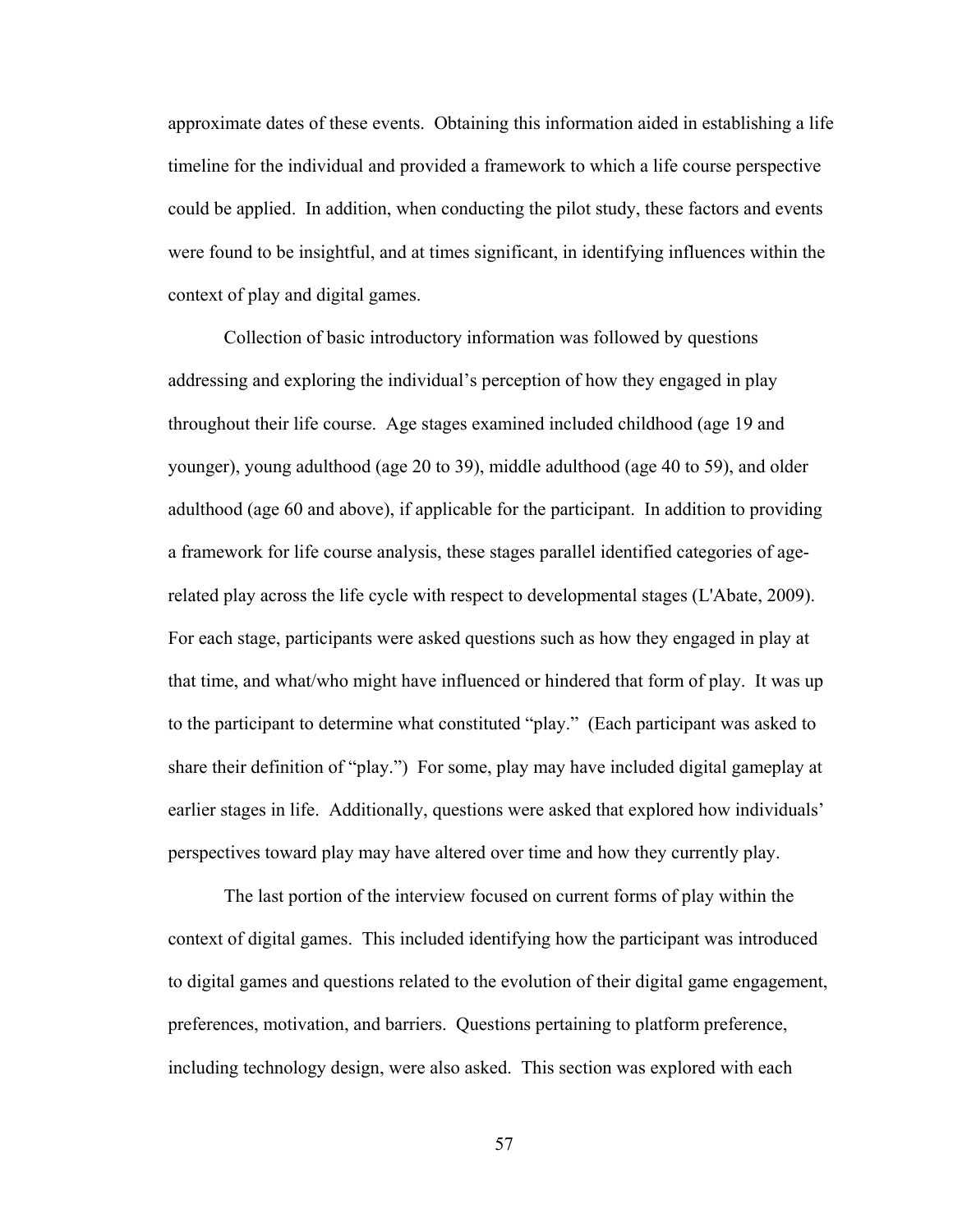participant as a means to assess the significance of this form of play within their life. Also, this portion of the interview included potential links of personal play characteristics throughout the life course to the rationale for their current involvement in digital game play. In addition, a portion of the interview was designed to identify ageand ability-related characteristics within a digital game context.

 **Procedure and analysis.** Consistent with the premises of grounded theory, it was estimated that a theoretical sample consisting of approximately 40 participants was likely to achieve methodological saturation of the data categories (Sandelowski, 1995). Each interview occurred at a pre-arranged and agreed upon location that permitted privacy and minimal distractions. Before each interview began, the purpose and process of the interview was reviewed and participants were encouraged to ask questions as needed and to not hesitate to pause or end the interview at any time. In addition, participants were made aware that each interview was to be digitally recorded for transcription and analysis purposes.

All interviews were digitally recorded via a Sony IC Recorder (ICD-PX820). Upon completion, they were transferred to a MacBook Pro (Mac OS X, 10.5.8) for transcription purposes. The *Dragon Naturally Speaking* program was used to transcribe interviews via speech recognition. Upon completion, each interview was reviewed and edited for accuracy and to ensure that verbal cues were included, such as forms of vocal agreement and laughter. Identifying information was omitted to ensure anonymity of the participant.

Upon completion of each transcription, member checking was employed by providing a copy of the transcribed interview to each participant. It was explained that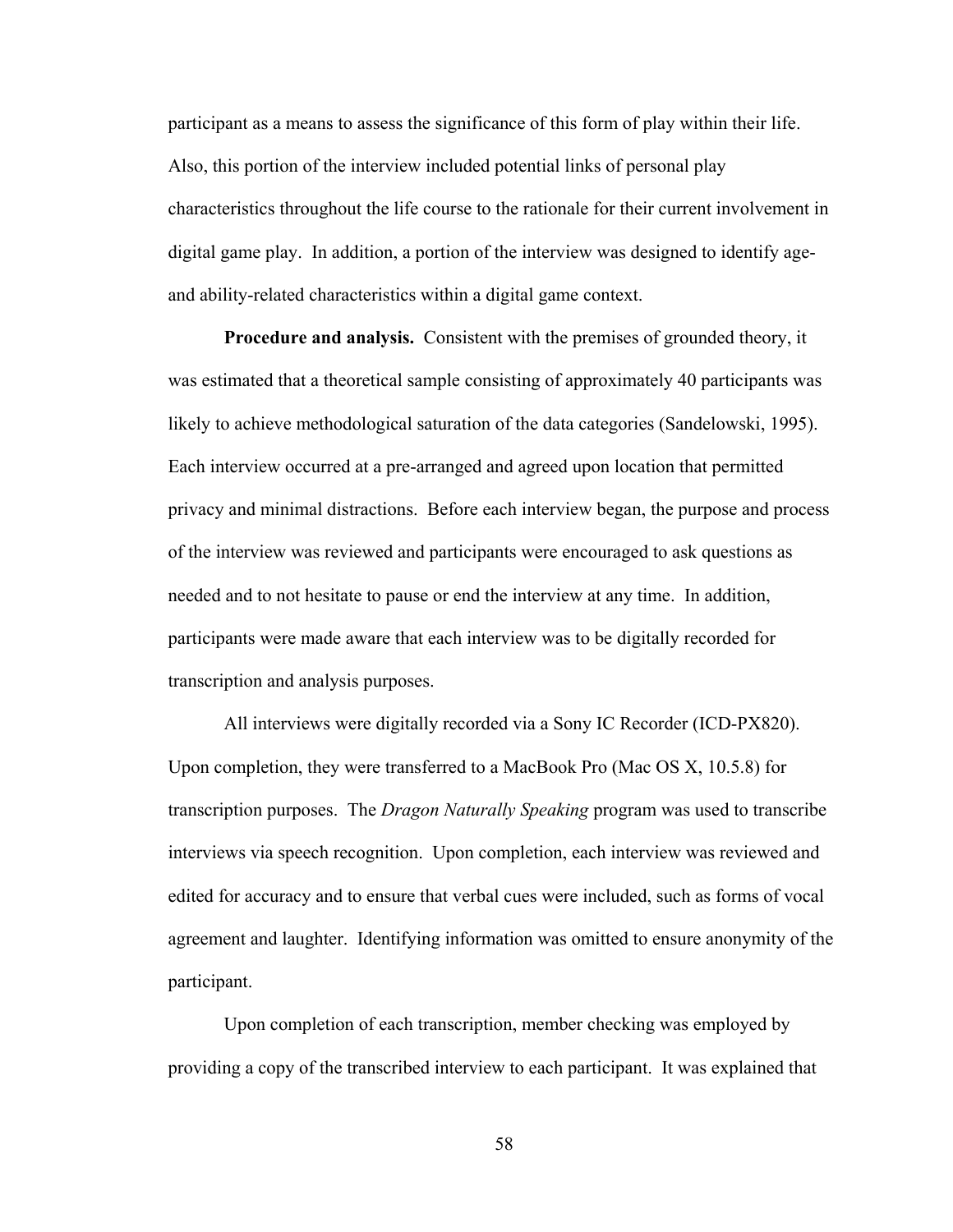transcripts would be verbatim and any changes or additions that they would like to offer were welcomed and encouraged. In addition, participants were encouraged to contact me if they wanted to share any additional material.

Transcriptions were uploaded into a qualitative analysis program (NVivo 9) as a means to identify, categorize, and compare emergent themes. An analysis employing open, axial, and selective coding was performed to accomplish this (Charmaz, 2006; Corbin & Strauss, 1990). Coding and analysis occurred simultaneously as a means to guide subsequent interviews and gave shape to the development of a theoretical model.

The constant comparative method was used to identify distinct characteristics among the codes (Charmaz, 2006; Corbin & Strauss, 1990; Glaser & Strauss, 1967). This involved the comparison of data or concepts for similarities and differences within single or multiple interviews. With the aid of the preliminary data from the pilot study, these analytic distinctions helped lay the framework in the creation of theory. Themes were interrelated in the development of a theoretical model of play among senior digital gamers.

## Copyright © Julie Antoinette Skalsky Brown 2014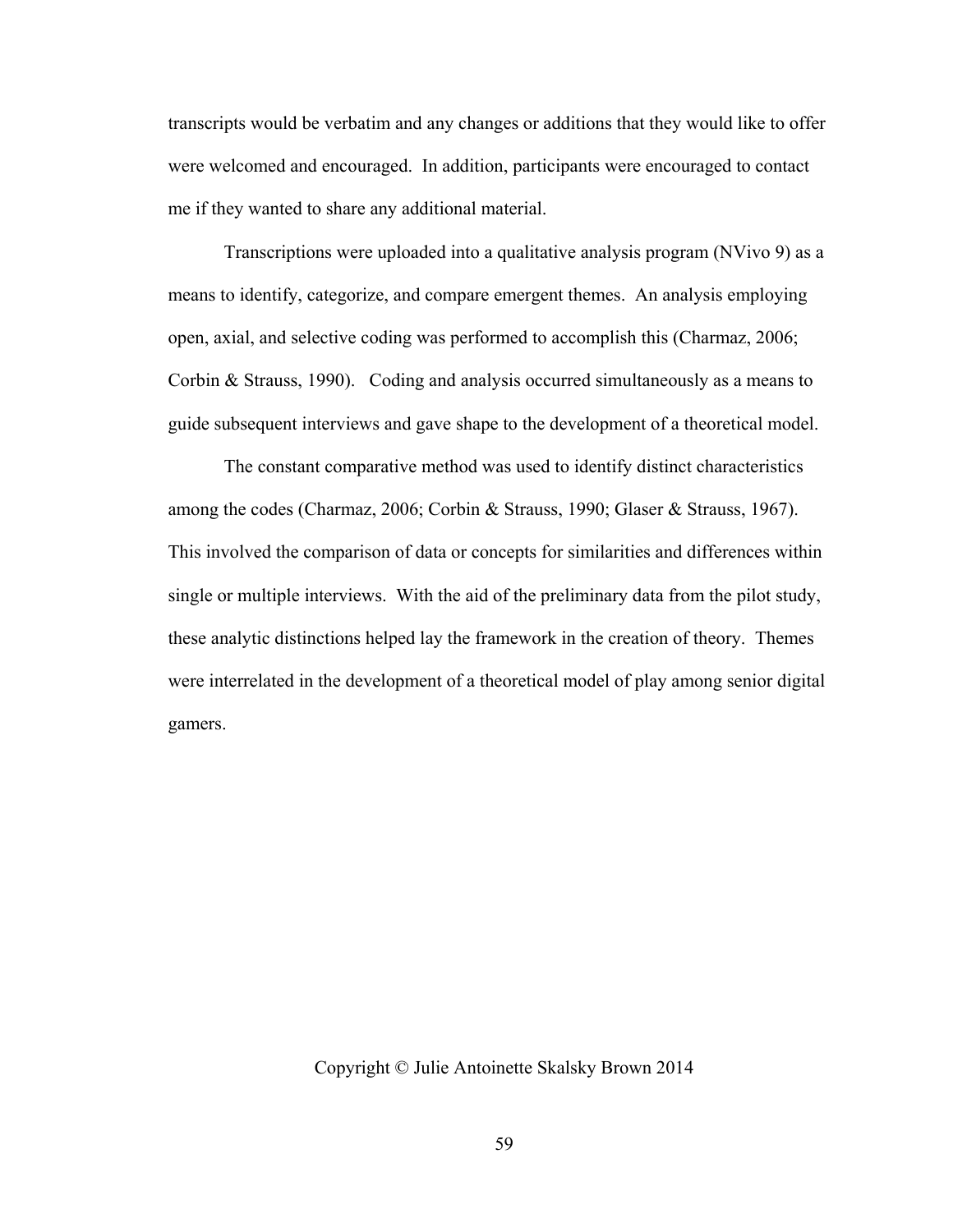# **CHAPTER 4: STUDY FINDINGS**

 This chapter provides details of the study findings for Specific Aim I and II. This includes participant characteristics, emergent themes, and discussion points. These findings provide the foundation to the theoretical tenets and model described in Chapter 5.

## **Participants**

 A total of 40 subjects volunteered to participate in the study; the majority (22, 57%) was recruited via the posted advertisement. The remaining participants were recruited via referral sampling. The participants (15 male / 25 female, 38 Caucasian / 2 African American) ranged in age from 44 to 77 with an average age of 62.2 years. The minimum amount of time spent gaming per week was 2 hours and the most was 37.5 hours with an average of 11.1 hours per week. Also, the question regarding self-assessed overall health ranged from scores of *1* ("excellent") to *4* ("fair"). No participant indicated a score of *5* ("poor"). The average score for the assessment was between "very good"  $(2)$  and "good"  $(3)$ —2.2.

 The length of the interviews ranged from approximately 45 minutes to 3 hours. Interviews took place in one of four locations: the participant's home, a private room at a local library, a conference room at the Graduate Center for Gerontology, or in my office at the Graduate Center for Gerontology. Participants were encouraged to take breaks as needed throughout the interview and, if they preferred, change or postpone the interview to an alternate location.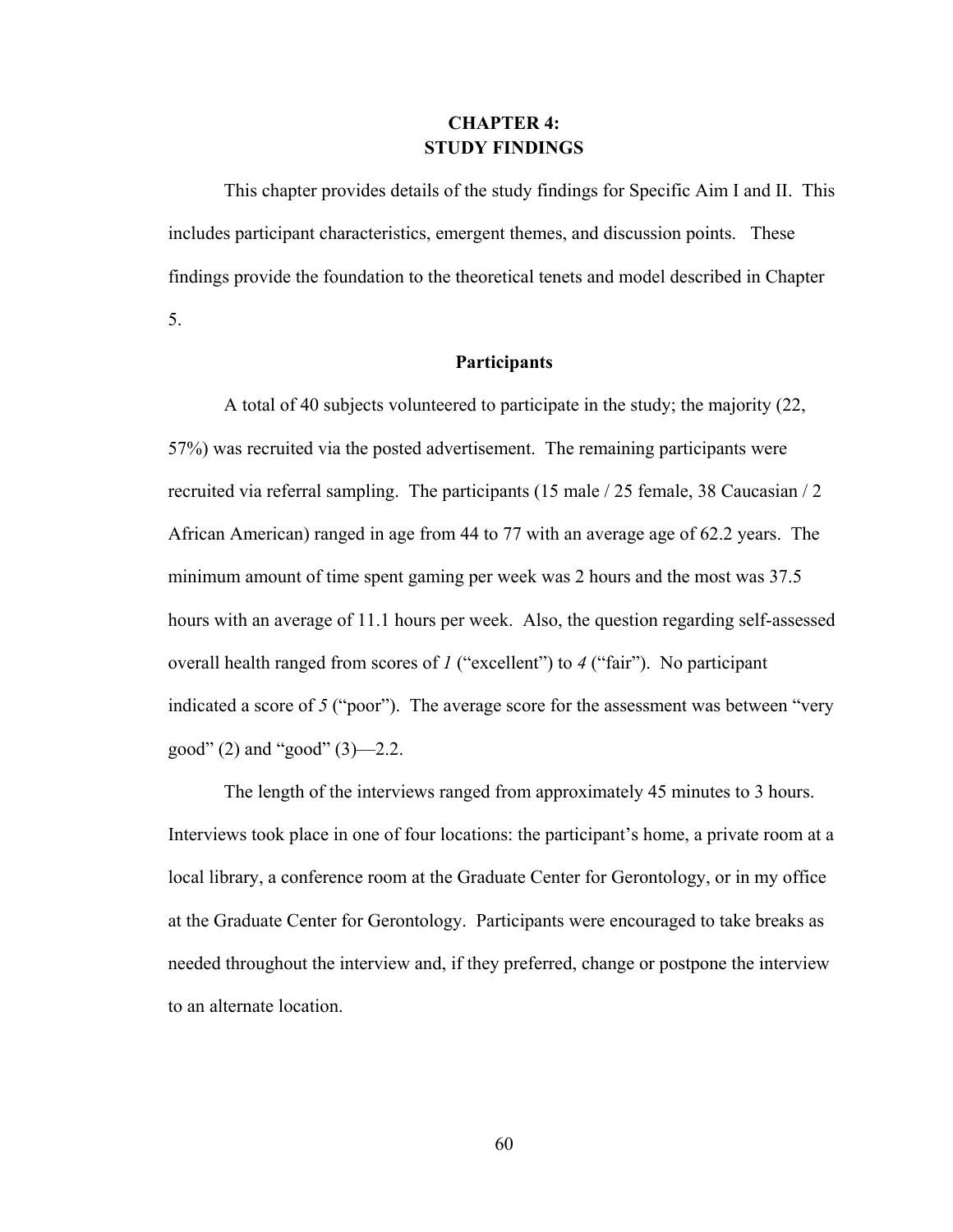### **Phase 1 – Participants age 60+, "Older Gamers"**

 At the beginning of the study, participants age 60 and above were recruited. This resulted in a total of 29 participants. These participants ranged in age from 60 to 77 with an average age of 66.8, and consisted of 11 males (38%) and 18 females (62%). Four participants reported spending as little as 2 hours a week digital gaming, while one participant reported that they spend 37.5 hours a week on this activity. The average amount of time spent playing was 10.9 hours. Overall health scores ranged from 1 to 4 with an average of 2.1.

# **Phase 2 – Participants age 44 to 59, "Younger Gamers"**

 As the study developed, it was noted that digital gameplay trends emerged among the younger participants that differed from those of the older participants. To see if and how these trends continued in younger age cohorts, the minimum age requirement was lowered (with IRB approval) to 40; persons as young as age 44 were interviewed. A total of 11 participants were recruited from this younger age cohort ranging in age from 44 to 55 with an average age of 50.2 years. This subgroup consisted of 4 males (36%) and 7 females (64%) who averaged 11.6 hours per week playing digital games (minimum 2 hours, maximum 30 hours). The average self-assessed health score was 2.3, which is very slightly higher (self-perceived poorer health) than the older cohort. When referring to these two age cohorts of participants, the older (Phase 1 participants) are identified as "older gamers" and the younger (Phase 2) are identified as "younger gamers."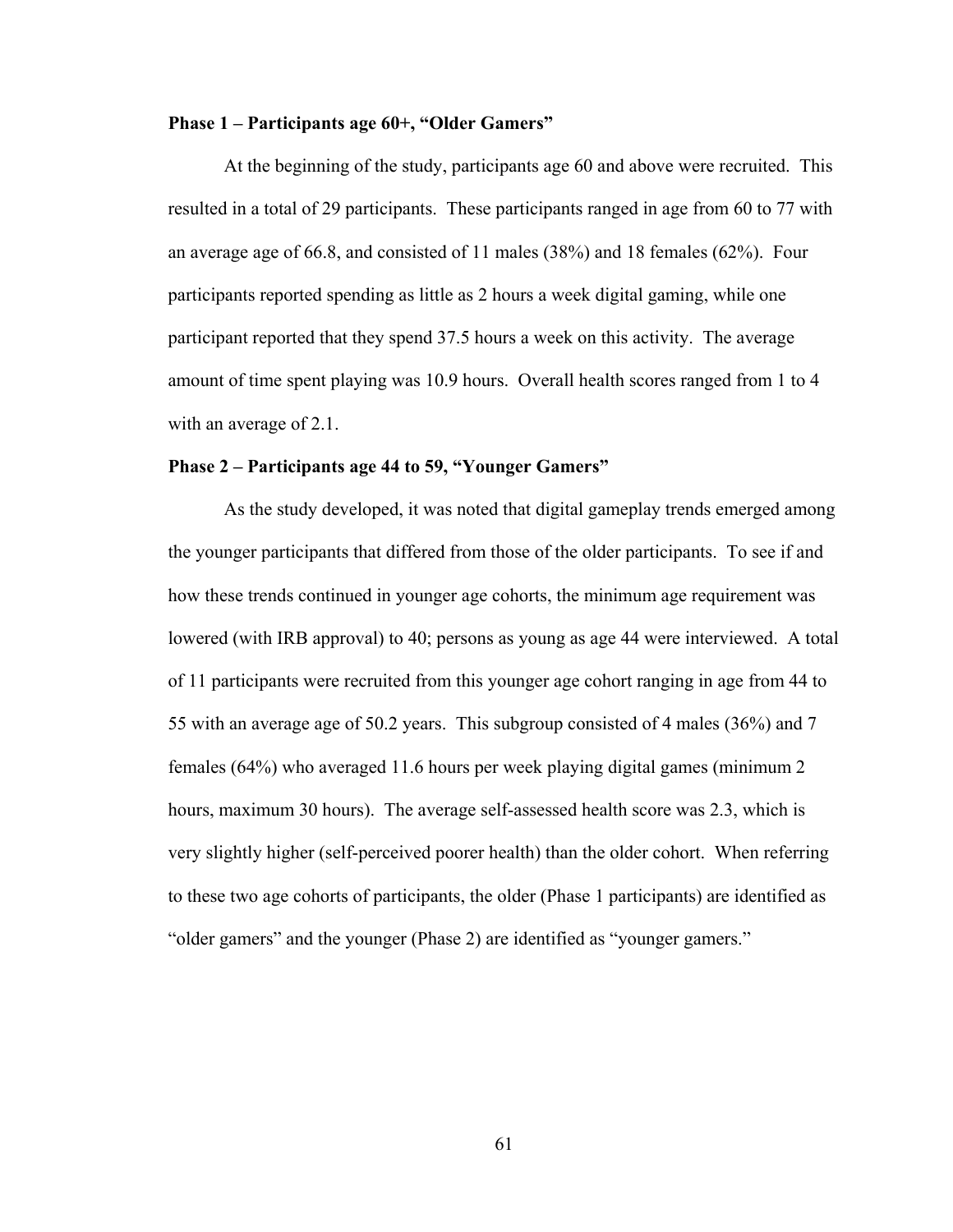| <b>Name</b>   | Age | <b>Sex</b>                | HPW*           | Health**                |
|---------------|-----|---------------------------|----------------|-------------------------|
| Tom           | 77  | M                         | $\overline{2}$ | $\overline{2}$          |
| Jake          | 76  | M                         | 8              | $\overline{2}$          |
| Rebecca       | 76  | $\mathbf F$               | 24.5           | $\overline{2}$          |
| Rodney        | 75  | M                         | 12.5           | $\overline{3}$          |
| Sarah         | 72  | $\boldsymbol{\mathrm{F}}$ | 10             | $\overline{c}$          |
| Mary          | 71  | $\boldsymbol{\mathrm{F}}$ | $\overline{2}$ | $\overline{c}$          |
| Lewis         | 70  | M                         | $\overline{2}$ | $\mathbf{1}$            |
| Janie         | 70  | ${\bf F}$                 | 9              | $\overline{2}$          |
| Loretta       | 70  | F                         | 8.5            | $\overline{\mathbf{3}}$ |
| Lola          | 68  | $\boldsymbol{\mathrm{F}}$ | 14             | $\mathbf{1}$            |
| Suzanne       | 68  | ${\bf F}$                 | $\overline{3}$ | $\overline{2}$          |
| Dwight        | 67  | M                         | 17             | $\mathbf{1}$            |
| Agatha        | 66  | $\boldsymbol{\mathrm{F}}$ | 3              | 3                       |
| Todd          | 65  | M                         | 15             | $\overline{\mathbf{3}}$ |
| Trish         | 65  | $\boldsymbol{\mathrm{F}}$ | 10.5           | $\mathbf{1}$            |
| Vivian        | 65  | $\boldsymbol{\mathrm{F}}$ | $\overline{4}$ | $\overline{\mathbf{3}}$ |
| Freeman       | 65  | M                         | 28             | 3                       |
| Ann           | 64  | $\boldsymbol{\mathrm{F}}$ | $\overline{2}$ | $\overline{2}$          |
| Francis       | 64  | $\boldsymbol{\mathrm{F}}$ | 37.5           | $\overline{\mathbf{3}}$ |
| June          | 63  | $\boldsymbol{\mathrm{F}}$ | 14             | $\mathbf{1}$            |
| Judy          | 63  | $\boldsymbol{\mathrm{F}}$ | 15             | $\overline{4}$          |
| <b>Brenda</b> | 63  | $\boldsymbol{\mathrm{F}}$ | 14             | $\mathbf{1}$            |
| Paul          | 63  | M                         | 10             | $\overline{2}$          |
| Gretta        | 63  | $\boldsymbol{\mathrm{F}}$ | 10             | $\overline{\mathbf{3}}$ |
| Jerry         | 63  | M                         | $\tau$         | $\overline{2}$          |
| Greg          | 62  | M                         | 10             | 3                       |
| Yvonne        | 62  | $\boldsymbol{\mathrm{F}}$ | 6              | $\mathbf{1}$            |
| Linda         | 60  | F                         | 5              | $\mathbf{1}$            |
| <b>Steve</b>  | 60  | M                         | 14             | 3                       |
| Karina        | 55  | $\boldsymbol{\mathrm{F}}$ | 12.5           | 3                       |
| Randy         | 55  | M                         | 14             | $\overline{2}$          |
| Tara          | 54  | $\boldsymbol{\mathrm{F}}$ | 8              | $\mathfrak{Z}$          |
| <b>Betty</b>  | 53  | $\boldsymbol{\mathrm{F}}$ | 8              | $\overline{\mathbf{3}}$ |
| Katy          | 51  | $\boldsymbol{\mathrm{F}}$ | 2.5            | $\overline{2}$          |
| Jeff          | 50  | M                         | $\tau$         | 3                       |

**Table 4.1 – Participant Demographic Data**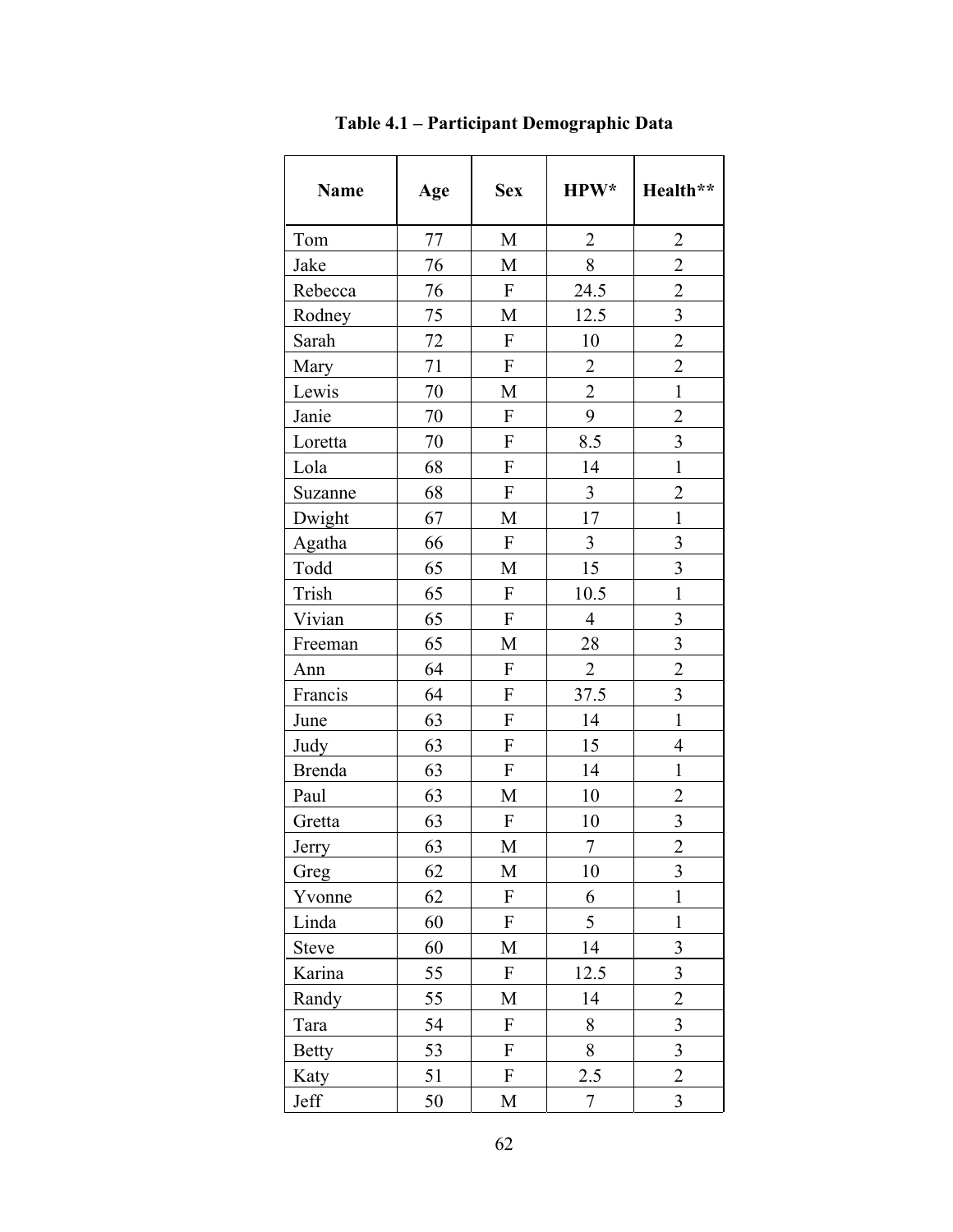| Patty        | 49   | F      | 12             | 2              |
|--------------|------|--------|----------------|----------------|
| Shauna       | 48   | F      | $\overline{2}$ | $\overline{2}$ |
| Mike         | 47   | M      | 30             | 3              |
| Tammy        | 46   | F      | 16             |                |
| <b>Bobby</b> | 44   | M      | 16             |                |
|              |      |        |                |                |
| Min          | 44   |        | 2              |                |
| <b>Max</b>   | 77   |        | 37.5           | 4              |
| Average      | 62.2 |        | 11.1           | 2.2            |
|              |      | 40     |                |                |
| <b>Total</b> |      | 15/25) |                |                |

**Table 4.1 (continued)** 

\*HPW = Hours Per Week spent playing digital games. \*\*Health = The self-reported score for overall general health  $(1 =$  excellent to  $5 =$  poor).

# **Findings: Specific Aim I**

**Aim I –** *To investigate how senior digital gameplay reflects a life course-related extension of the phenomenon of play in old age.* 

To gain an understanding of this aim, a review of the participants' primary perception of age-related stages of life with respect to their view of play is merited. Thus, this section describes trends within childhood (up to age 19), young adulthood (age 20 to 39), middle adulthood (age 40 to 59), and older adulthood (age 60 and above) as they relate to digital gaming among the participants as they progress along their life course. Chronological age bands are associated with age norms and expectations, which includes periods of child rearing and employment (Settersten & Mayer, 1997).

# **Childhood – Birth to Age 19**

 **Exploration, learning, and physicality.** All of the participants reported that they engaged in play during their childhood years. The dominant theme pertaining to this period of life was widely recognized among all participants; their childhood play had a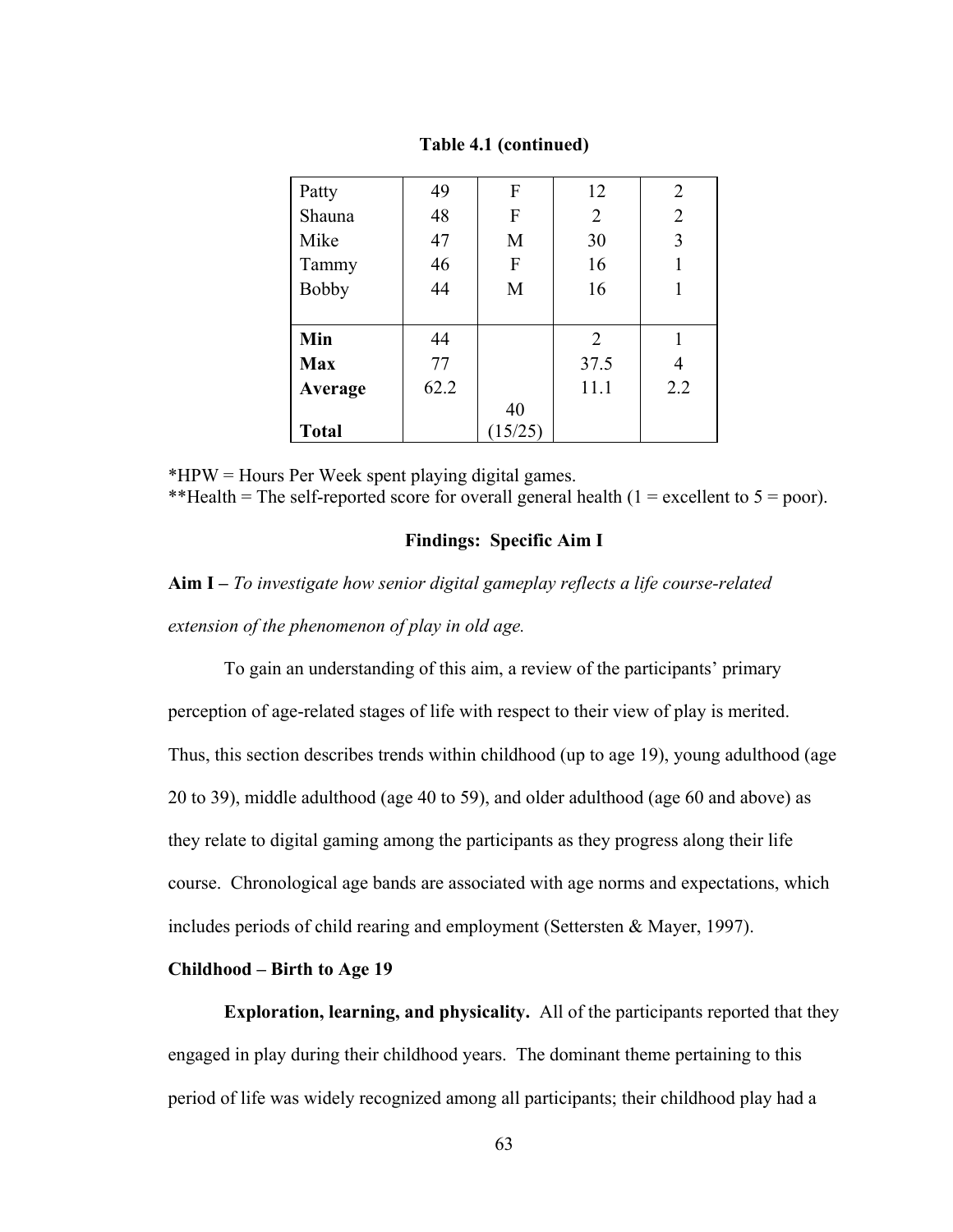strong element of physicality, regardless of whether or not they had a play partner, such as a family member or friend. With respect to the earliest childhood years (age 10 and below), play was typically characterized as an activity that had limited structure and rules. It was viewed as a time to explore one's environment and boundaries, learn how to socialize, and discover the self in preparation for future life roles. June, a retired teacher who raised her two children mostly on her own, commented, "I learned to get along with other people. I learned how to play. I learned how to have friends. I learned how to be a mother because we played baby dolls."

 Vivian, a college instructor and single parent, echoed the sentiment of how play during this phase of life served as a precursor to roles that she would take on as an adult. "I played games with some of my girlfriends, and we would always play house with our dolls or we'd play school. I always got to be the teacher. I had forgotten about that. So, a lot of role playing."

 Play was a described as a very active pursuit, yet it must be emphasized that all forms of play could not be visually observed. Play in childhood was strongly associated with physical movement, regardless of whether or not it was demonstrated via formal games, such as a sport.

 Sue, age 63, recently retired from teaching and enjoys playing games with her grandchildren regularly. She spends time with them each summer at their family's beachfront home. Brenda shared that she was very active in her youth and was involved with both formalized (organized) sports and informal outdoor activity.

> Brenda: Did a lot of swimming and bike riding and exploring with friends and just … I guess, that's how, that's the answer to that. Just doing whatever … I was always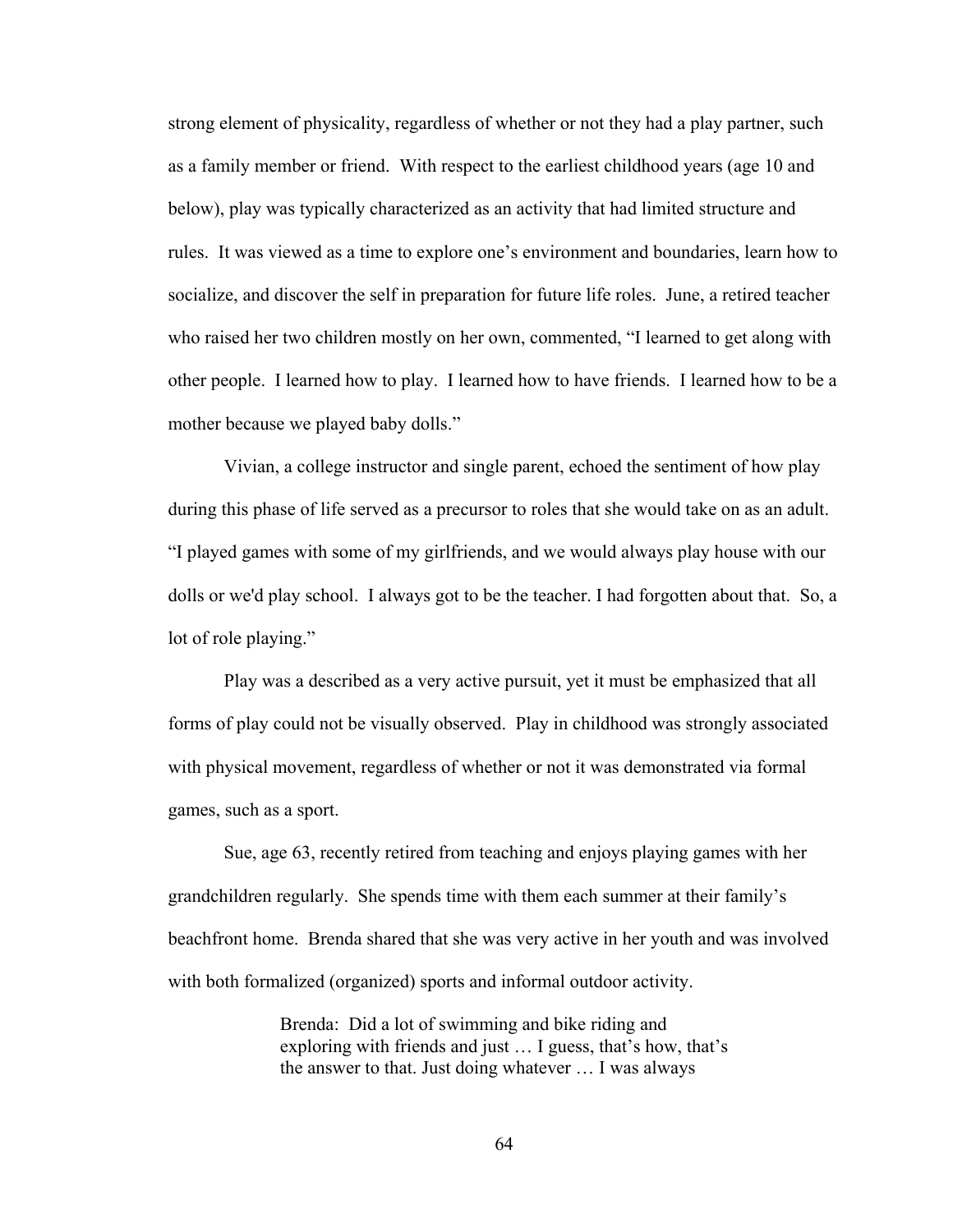busy. I was involved in organized things and unorganized, more spontaneous activities.

Julie: Were some of them organized?

Brenda: Tennis.

Julie: That was at school or…?

Brenda: The parks. Swimming was through the public pool. I was there all the time. Maybe even four hours a day I would be at the pool. Ride my bike and lots of times I go there by myself and just be there playing or whatever.

While physical activity was emphasized within their childhood, participants

reported a decline in the physicality of their play as they aged. Play became increasingly

mental and this was mostly attributed to a decline in physical ability. (This will be

further explored within Specific Aim II.)

Rodney, one of the four participants who neither married nor had children, shared

stories of how he was physically active in his youth, but experienced a setback after

injuring his ankle shortly after he retired in 2001.

Julie: Do you think that how you view play has changed over the years, even since from your childhood years, has play changed?

Rodney: Yeah, I don't do as much. I can't do as many physical things.

Julie: Okay.

Rodney: When I broke my ankle it really set me back…. Again, the sports has slowed down because I can't run.

Julie: You can't run, okay.

Rodney: And I have a psychological block about going up and down stairs.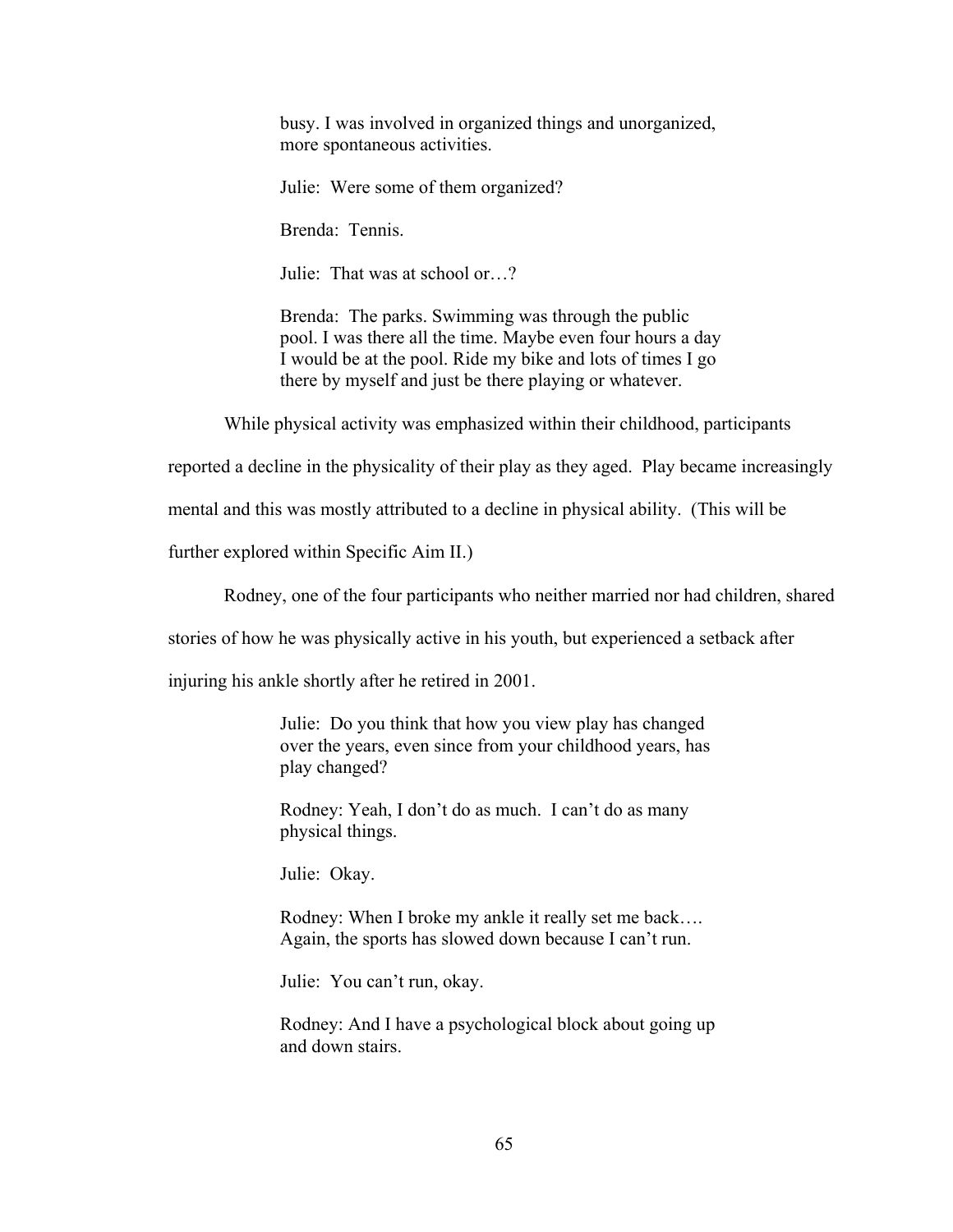Julie: Right, okay. So if play has become less physical to you, then has it become more something else?

Rodney: Probably more mental.

 Although the physical games enjoyed in youth are no longer possible or feasible for some, these games are once again enjoyed in advanced age via digital means. While the ways in which traditional games are played in their digital environment are mental, they still provide a sense of enjoyment and continuity for those who are no longer physically able.

 Paul, an unemployed 63-year old who averages about 10 hours of gameplay a week, shared that he used to play a variety of sports in his youth but is no longer able to do so due to injuries and normative age-related decline. To compensate for this, a number of the digital games he plays are reminiscent of traditional games he once enjoyed through physical participation, such as football. When interviewed, he freely acknowledged that he can no longer engage in many physical forms of play but instead relies more upon stationary forms of play via digital gaming. Although I sought to clarify if "stationary" was akin to becoming less physical, it may be construed as a leading question.

> Julie: So it sounds like the ways that you play now, has more of a stationary feel to it?

Paul: Oh, yes. Very stationary.

Julie: So it's becoming less physical?

 Paul: Uh-hm. (Affirmative) More mental… Changed a whole lot, from being very active, to mostly mind games, from being outside all the time playing baseball or softball, football, basketball, to playing on the computer now, so slowed my life down a lot.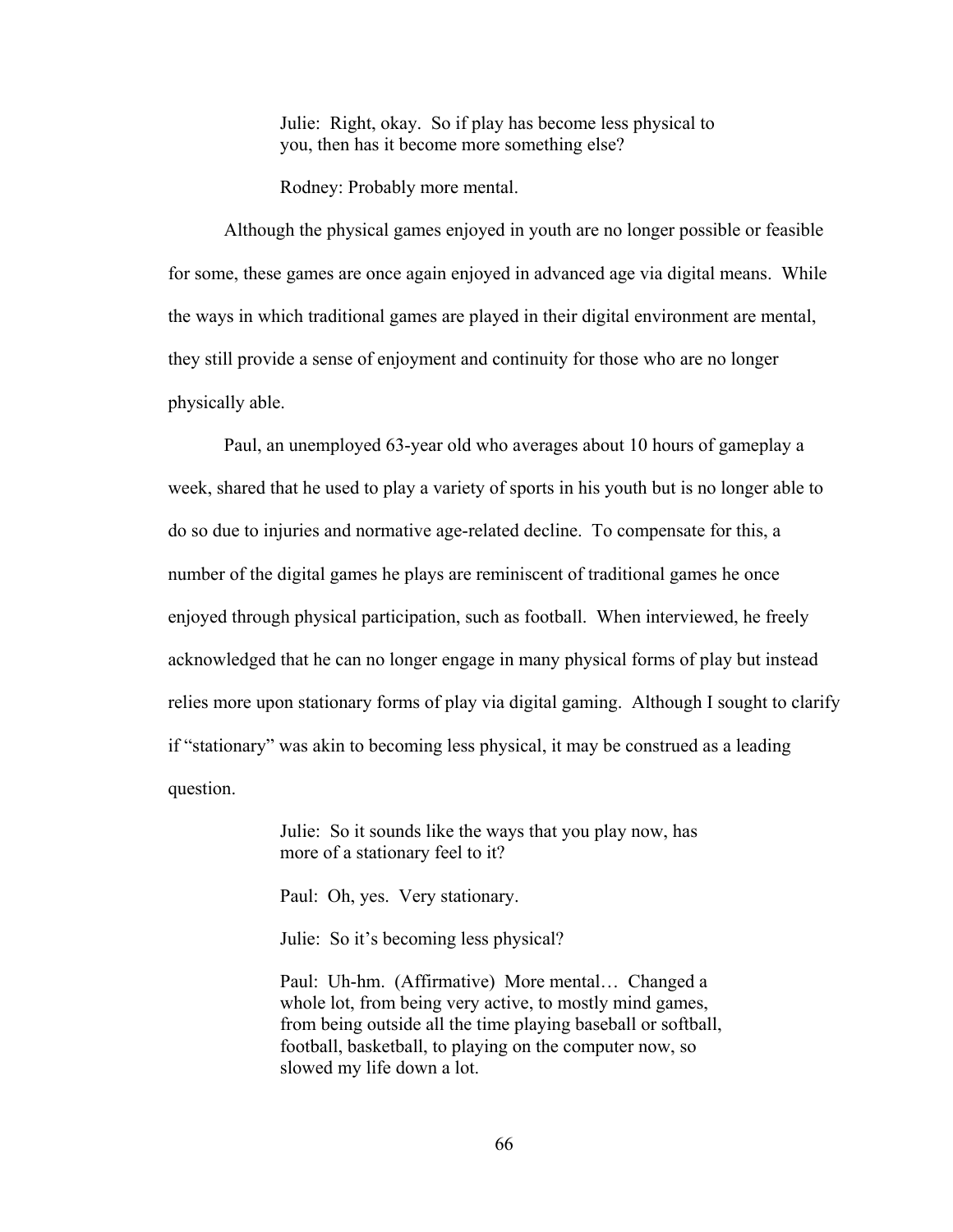**Outdoor play.** As Paul indicated, play during these years often occurred outdoors, or at least that was the preferred environment; indoor activity was associated with chores. It is noteworthy that there were considerably more reports of outdoor play among the older gamers as compared to the younger gamers. For example, the youngest participant, Bobby (age 44), only commented once on how he played outside – "I can remember really enjoying playing softball or street hockey, riding my bike a ton." Whereas, Paul, who commented on outdoor play in a previous quote, shared numerous stories of how he played a variety of games outside with his friends. This was associated with a general sense of disappointment among the older gamers that the younger generations seem to spend increasing amounts of their playtime indoors. These indoor activities, as indicated by participants, are associated with less-valued technology-based activities, such as watching television. Furthermore, inactivity is attributed to the perceived lure of technologies that are sedentary in nature and housing environments and unsafe neighborhoods that are not conducive to outdoor play.

Rebecca, age 76, is another participant who indicated this sentiment. She reported that she plays digital games for approximately 24.5 hours per week, much of which she attributes to increasing levels of immobility. Until a recent leg injury, she regarded herself as fairly active and mobile, and it was that incident that prompted her to explore digital games. Rebecca expressed frustration that today's youth do not engage in socially meaningful activities due to the increasing presence and interaction with technology.

> Oh, that's what's missing in the world today. We had neighborhood games like kick-the-can and at night we would play kickball, dodge-ball on our street in front of our house. And kids just don't do that anymore. And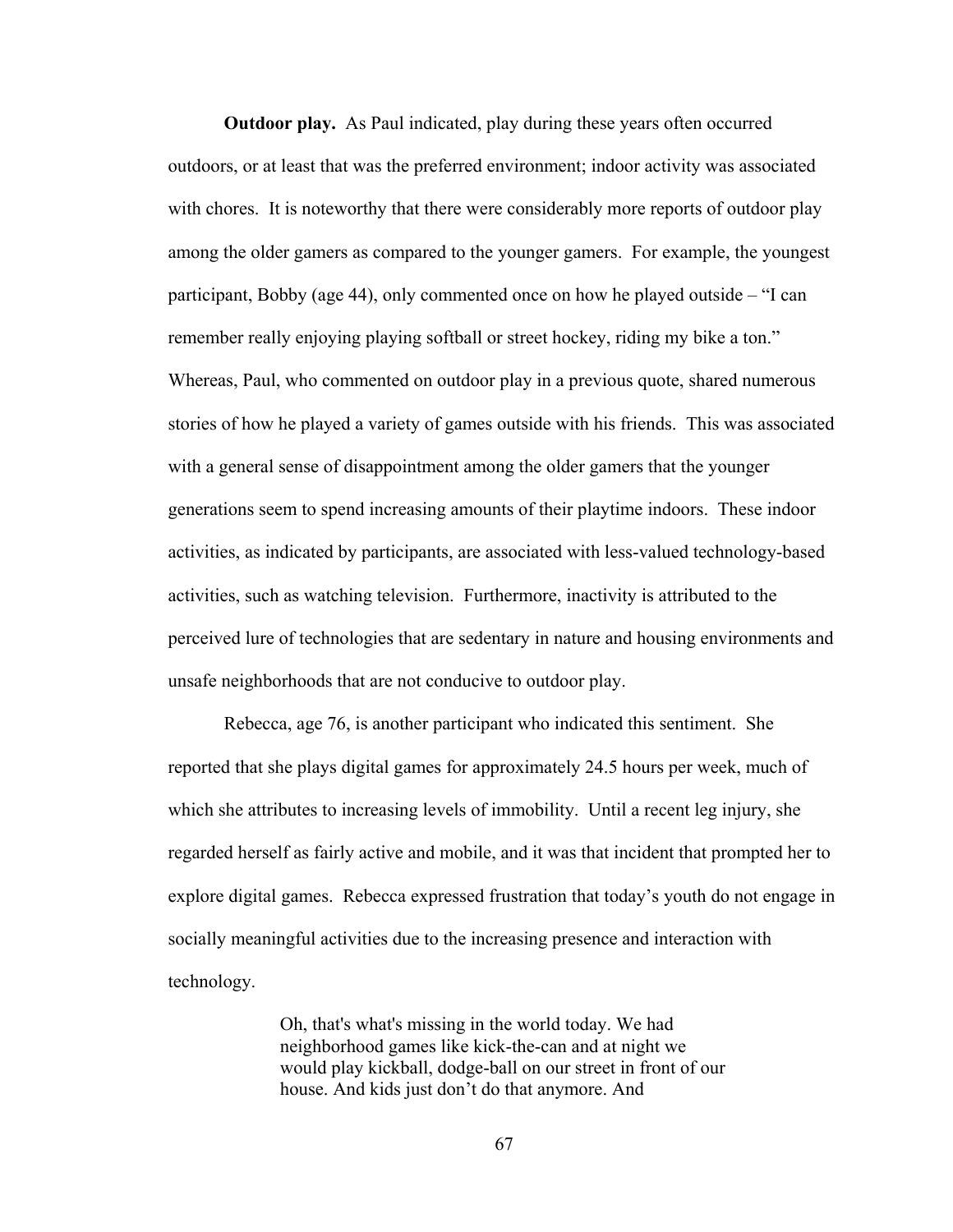imagination things... Little girls don't do dress up and all that stuff. There's just nothing for the imagination anymore for kids. My little two-year old granddaughter, we have a video of her playing this, she grabs the phone whenever she can, and she'll find what she wants… I mean two years old, it's just incredible…. Tom [husband] and I just roll our eyes, "oh brother!" It's just that it's not the same growing up anymore. It just isn't. I'm glad I grew up when I did.

Sue shared similar sentiments, yet emphasized how she believes that today's

youth are not as likely to play outdoors due to issues of safety.

When I look back at how we played differently, these kids, we were free to go out the front door and be gone until the street lights went on. It was safe and we knew our limits. We were taught to be aware, but it wasn't a fear. The kids did not … if you see kids in the neighborhood, our neighborhood's safe for Woodland, but when you see kids out playing, it's like, "Where are the parents?!"

**Imagination and creativity.** These earlier years were also reported as a time to

use imagination and creativity via play. This was regarded by many as a naturally occurring yet essential component of play, especially among those who did not have much opportunity or access to play partners. Participants shared how imagination was a component of play when they were by themselves or with friends. Yet the importance of imagination was emphasized among those who believed they experienced barriers to socialization in their youth. This was attributed to factors such as personality (e.g., shyness, introversion) and geographic constraints (e.g., living in a rural area).

Although Agatha, age 66, believes that she is a fairly outgoing person, she shared that she regarded herself as a shy child and explained that she used her imagination when playing with her dolls. "You imagine them going places and doing things and they put on this dress and they'd go here and there and everywhere, a place that you would never be able to do yourself." It can be suggested that this form of imaginative and creative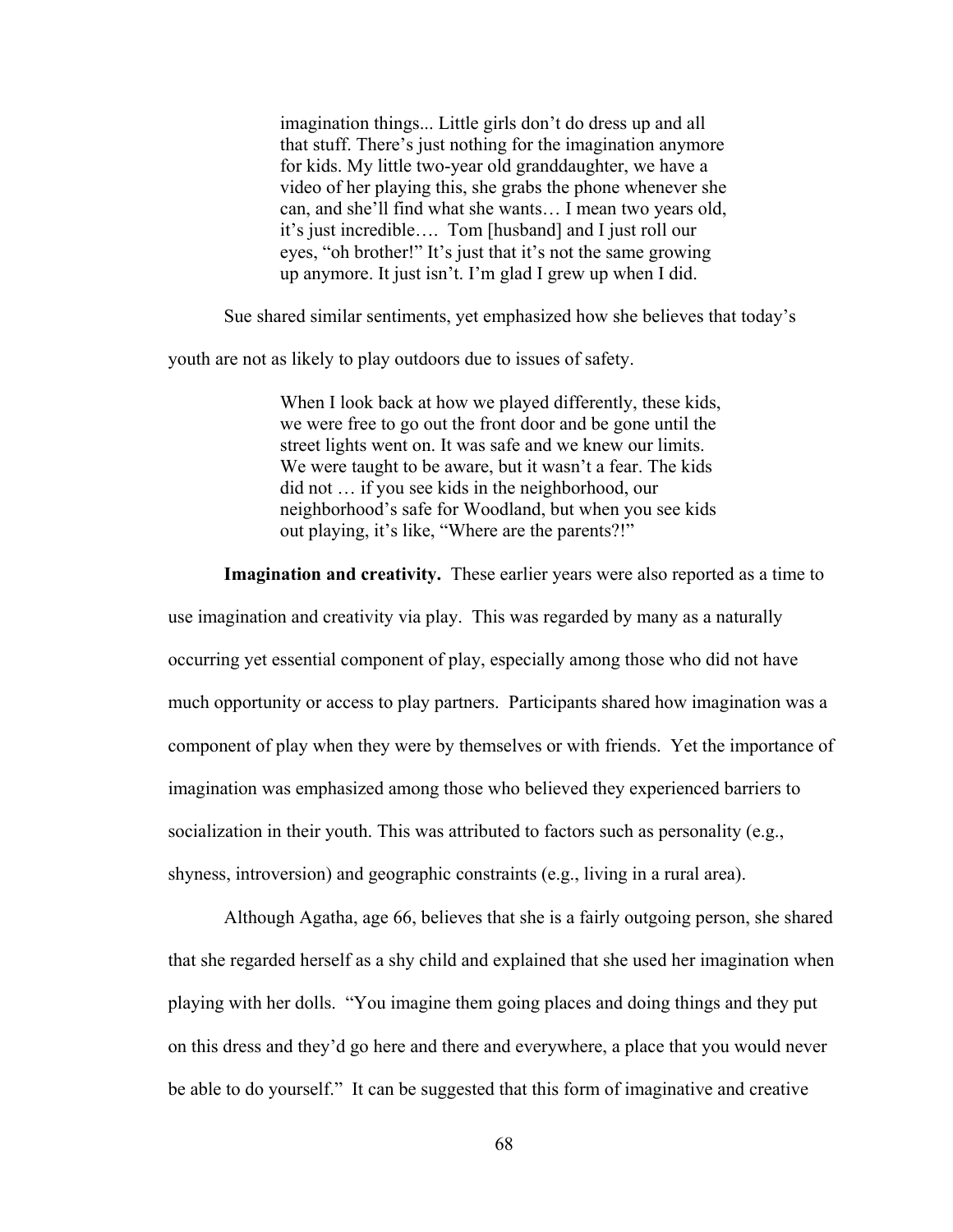play provided a foundation for her career in journalism and is still evident in her current forms of play, such as creating sewing patterns and playing online puzzle and word games, such as *Multi-Eight*.

# **A gradual change in play dynamics.**

*Time availability in childhood.* Participants also reported that as they progressed into the later stages of childhood (adolescent and teenage years), personal play dynamics began to change. First, there was a common theme of a decreased amount of time availability for play due to an increase in family and academic responsibilities or employment. For example, one of Agatha's first formal jobs began at age 16. She began as a volunteer for the American Red Cross as a switchboard operator and her hours increased to the point where she began spending her summers with the organization. "I was hired at 16 and that was great so I had a paid Saturday morning job and then summers<sup>"</sup>

 This sense of commitment continued to increase as the participant aged into adulthood. Examples of circumstances that hindered play during childhood included chores within the home and an increasing load of homework. Katy, a younger gamer (age 51) indicated that as she got older she felt a growing sense of responsibility to schoolwork. She attributed much of this sense of obligation to the financial sacrifice her parents made that allowed her to attend private schools.

> Teenage years, I didn't play a lot. I was always a pretty serious student, always kind of knew what I wanted to do. I always wanted to be in a science field, so I took a lot of science classes and stuff like that, so I was studying a lot. I loved to read, so I was a total book worm. But once I got more into that, I didn't really play a lot. I would go outside, and I would read and pretty much the summer, I spent most of the time reading… They never expected me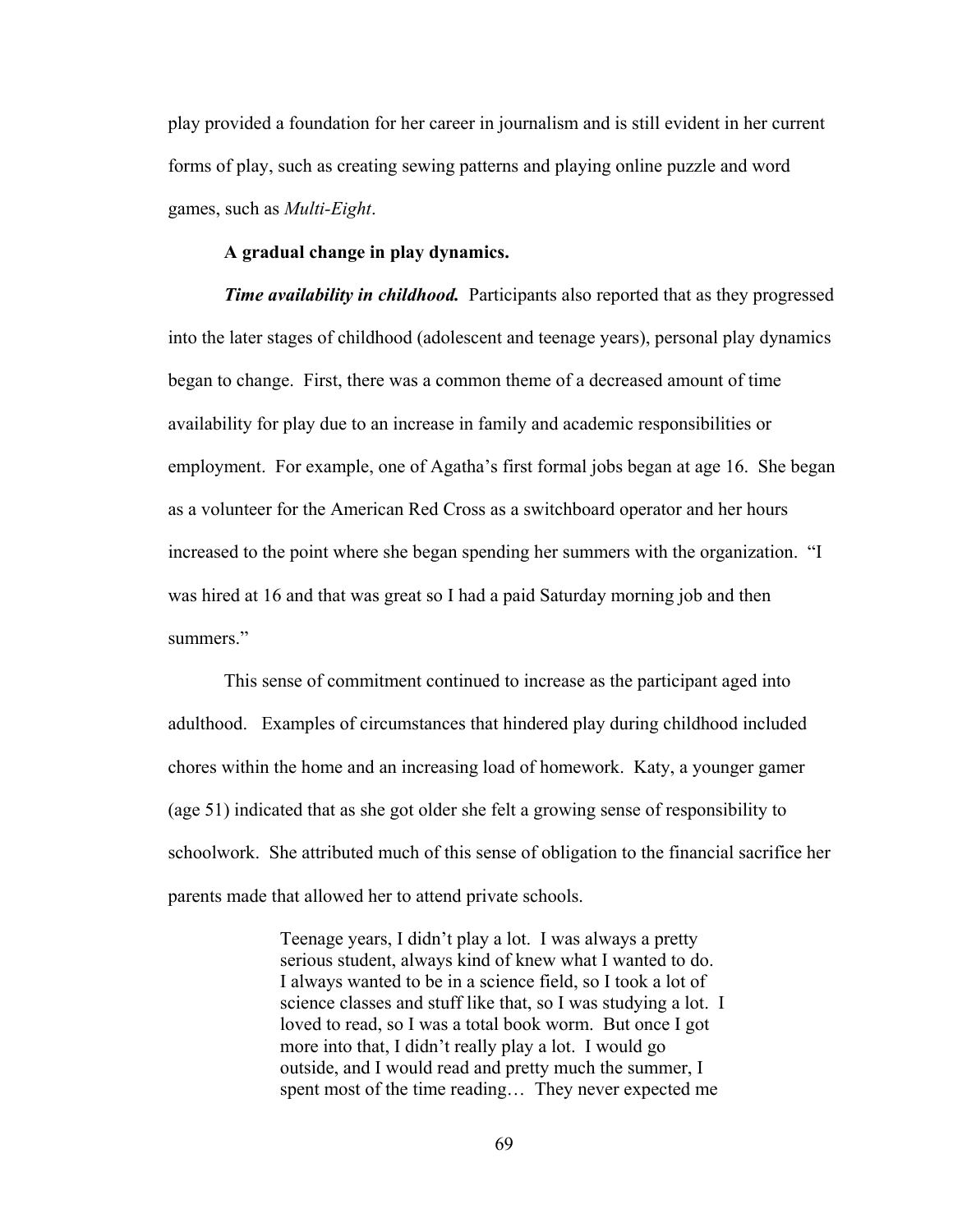to get all A's or anything like that, but they expected me to do my job and to do the best I could. I guess I put the added pressure on myself, because I knew how much they themselves personally sacrificed to give me this…

*Socialization.* This stage of life was also reported as a time when play began to be reflected in new forms of socialization: going to the movies with friends, dating, dances, etc. These activities tend to accompany increased amounts of freedom (from parental supervision) and access to peer interaction. These forms of play were regarded as a means to understand and practice the societal rules of etiquette or, in contrast, to challenge parental and social expectations. At the same time, the social circles of many participants were expanding, as they had increased opportunities to meet new people or develop relationships within these contexts.

June provided numerous instances of how she socialized in her youth. Her playmates in early childhood consisted of neighborhood children her age, yet as she aged her social circle expanded.

> As we were 15, then we had friends, of course, that were a little bit older, and then they would come and pick us up, and we'd go to the movies on Sunday night, and there was a little movie theatre in Irvine… That one little movie theatre, and so our opportunities to play were to have a party, to go to the drive-in, you know, all of us to be together… And that was the thing. We just wanted to be together so we could socialize and visit. We'd have slumber parties. Slumber parties were awfully big.

*Organized forms of play.* It was also shared that play during this period began to take on a different structure with respect to organized forms of play. There was an increasing amount of respect for rule adherence with activities such as formalized games and sports. It was mostly the men who shared that they participated in organized sports, whereas the women shared stories of organized social outings, such as formal dances. A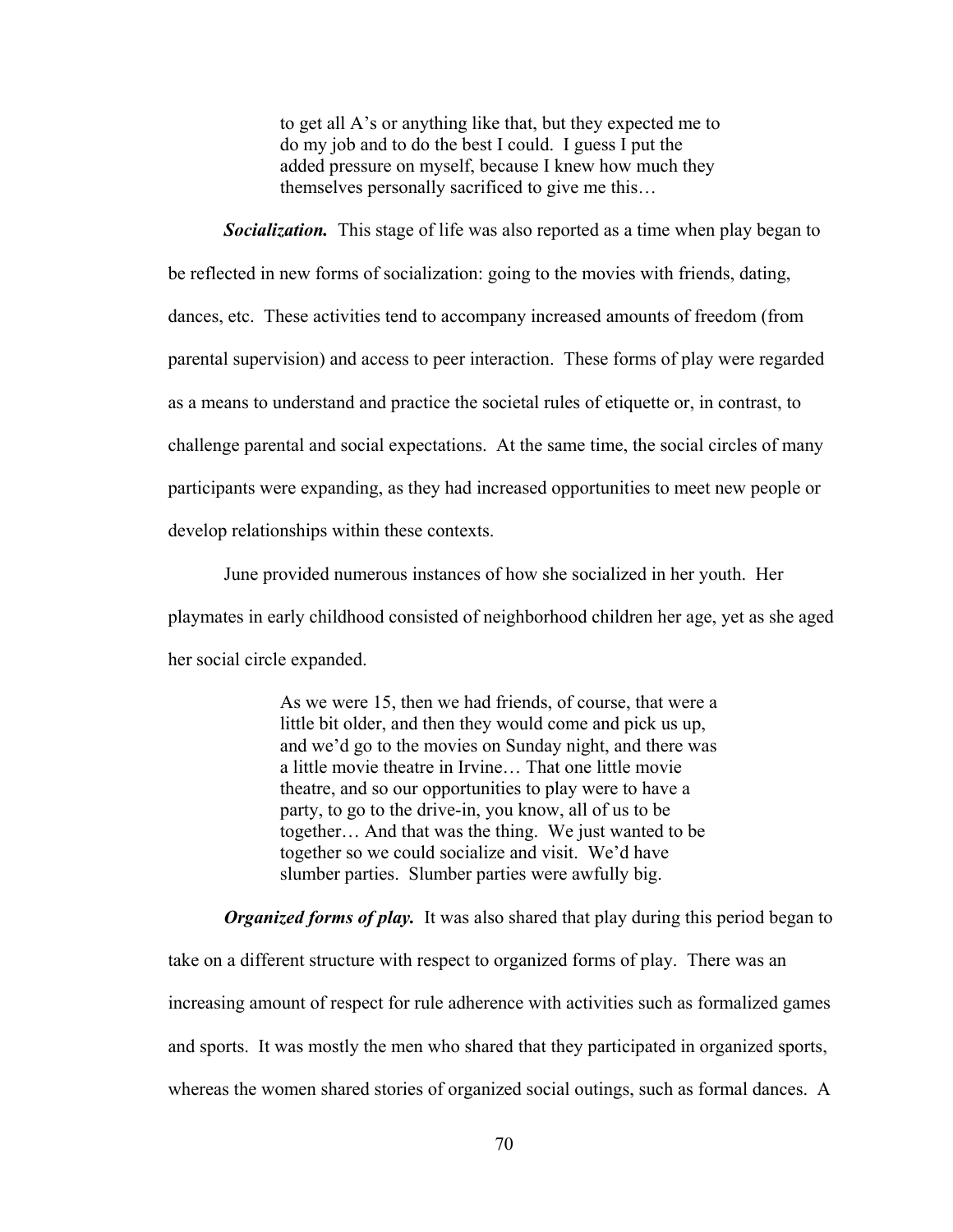perceived consequence of this shift was the limitation to utilize or demonstrate imagination and creativity. This was not regarded as a negative outcome to aging, but a natural progression and process of approaching adulthood.

**The establishment of play preferences.** Although reported forms of organized play varied greatly among participants during this stage of life, there were some commonalities that indicate the establishment of play preferences. There were frequent reports of playing various card games in these early years, such as *Solitaire* and *Euchre*, and oftentimes the game was learned from a family member. In addition, card playing and traditional board games (i.e., *Scrabble*) were reported more often from older gamers as compared to the younger gamers. This suggests a potential generational difference with respect to exposure to or preference for particular game genres, which may influence future game digital games preferences.

*Age as an indicator of play preference.* The youngest participant, Bobby, averages 16 hours a week playing digital games, most of which are story-based action games. Not once in his interview did he mention playing cards in his youth. This was the same for Tammy, age 46. She also reported playing story-based games for approximately 16 hours a week and she, too, did not mention playing card games in her youth. In contrast, Yvonne, age 60, shared that she was introduced to card games, in particular *Solitaire*, in her youth by her mother. Interestingly, *Solitaire* remained her game of choice and she now plays the digital version of the card game approximately 5 hours a week.

> Yvonne: We played board games some, but for the most part, nobody wanted to play board games near as much as I did. Partly then I would just … I'd play *Solitaire*. That was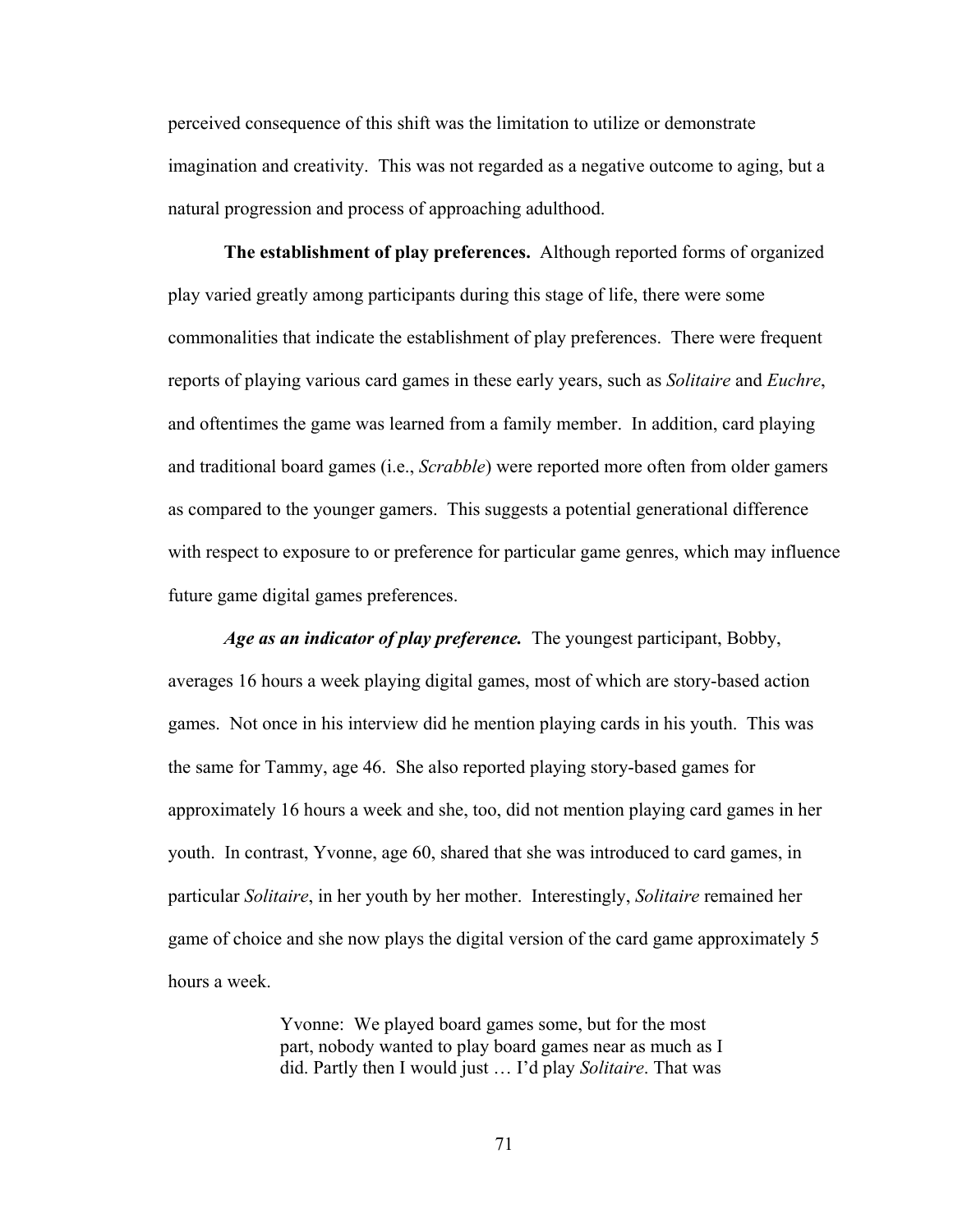how I got into playing solitaire because you could play *Solitaire* with one person. Julie: Who taught you that? Yvonne: I think my mother. Julie: Your mother did? Yvonne: Yes. Julie: Did you play a lot of cards?

Yvonne: I played when everybody would play cards.

It is noteworthy that when analyzing favored games in childhood, the younger the participant, the more likely they were to report non-card games, such as puzzles and early editions of digital games. Particularly with respect to digital games, this is indicative of the significance of life course, as younger gamers (and the youngest older gamers) were introduced to these games in their youth. This is not surprising, as digital games were marketed to mostly young persons.

This is where a clear distinction began to emerge with respect to the age of the participant. Older gamers were more likely to indicate an introduction to card-playing and board games in their youth and still continue to play these familiar games digitally. Popular digital game preferences among these older gamers include *Solitaire, Free Cell*, (both card games) and *Words with Friends* (a derivative of the board game *Scrabble*).

As previously mentioned, Rebecca began playing digital games shortly after a leg injury, which rendered her immobile for months. Her husband lent her his iPad and encouraged her to explore game options. Although she does not regard herself as technologically savvy, she found herself playing online versions of *Scrabble* and *Jigsaw*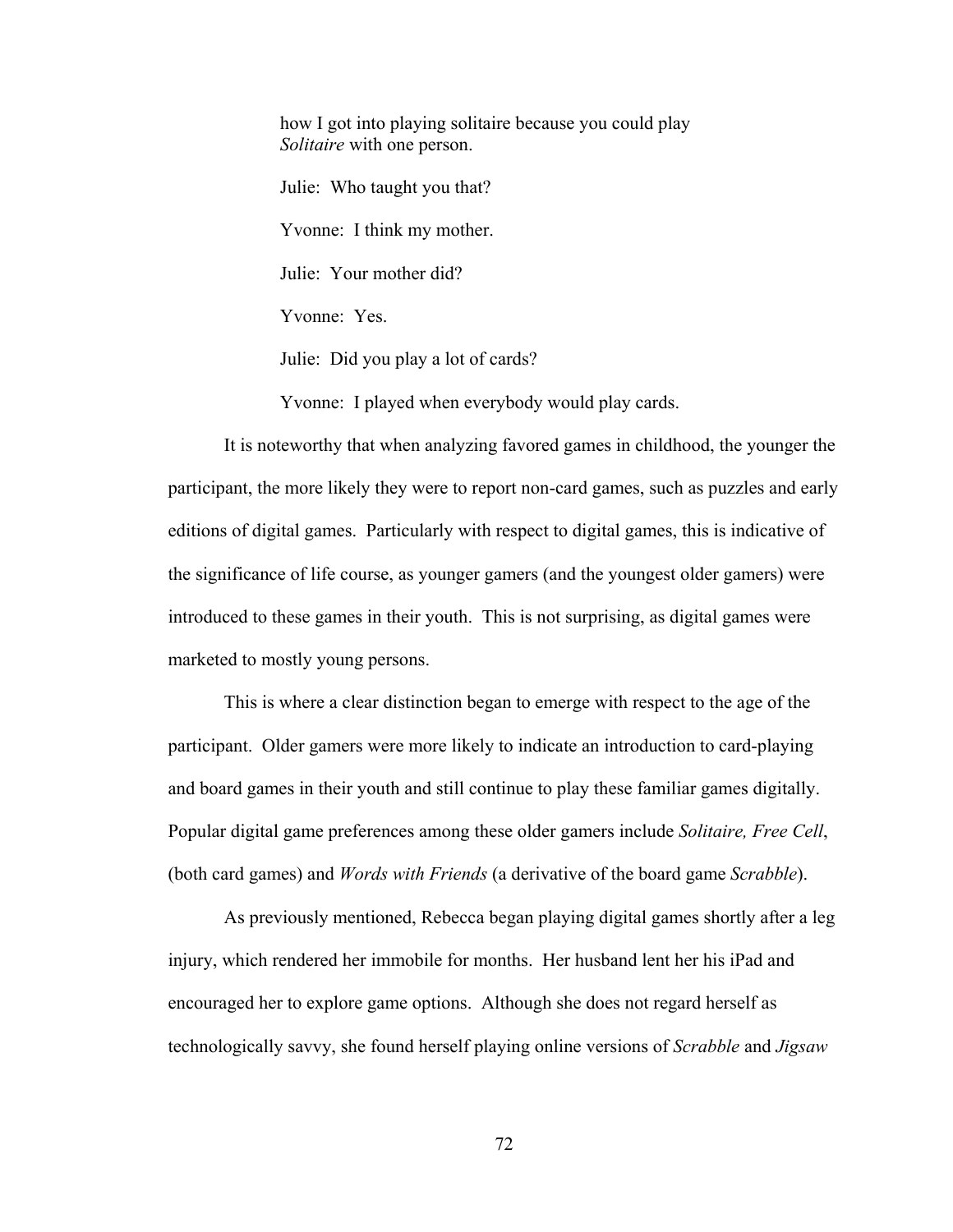*Word* with her friends. "My friends knew I was sitting and needed companionship, so they fired right back at me. I would say five hours maybe, four or five [a day]."

Rebecca first began playing the traditional (non-digital) versions of those games in her youth and attributes the introduction of these word-based games to her father.

> I remember growing up, that's what I did with my dad. He and I played a lot of word games, a lot of *Scrabble*. There was another board game. I can't remember what it was, he was very important in developing my vocabulary. Yeah, I remember that very well. My mother, she wasn't into that kind of stuff… but we played a lot of word, making words…

 Most of the younger gamers were exposed to early editions of digital games at some point in their late childhood years (or early adulthood years) and continue to play today. This also holds true for some of the youngest older gamers, as they were young adults when digital games were introduced to the general public. Although they no longer play exactly same games, the games they currently play are reminiscent of those earlier games. Furthermore, these games tend to either have a puzzle-based theme or are story-based, as compared to card games, which were a common preference among the older gamers.

*Social factors as indicators of play preferences.* Four of the younger gamers who play story-based games indicated a strong tendency to read science-fiction ("sci-fi") books in their youth. This, too, is evidence of the life course influence, as this coincides with the timing of the first space flights in the 1960s. These historical events resulted in the mass publication of sci-fi books that captured the attention and imagination of numerous younger gamers when they were children. The reported fascination of this genre remained strong as they continued to age and was the foundation for their gaming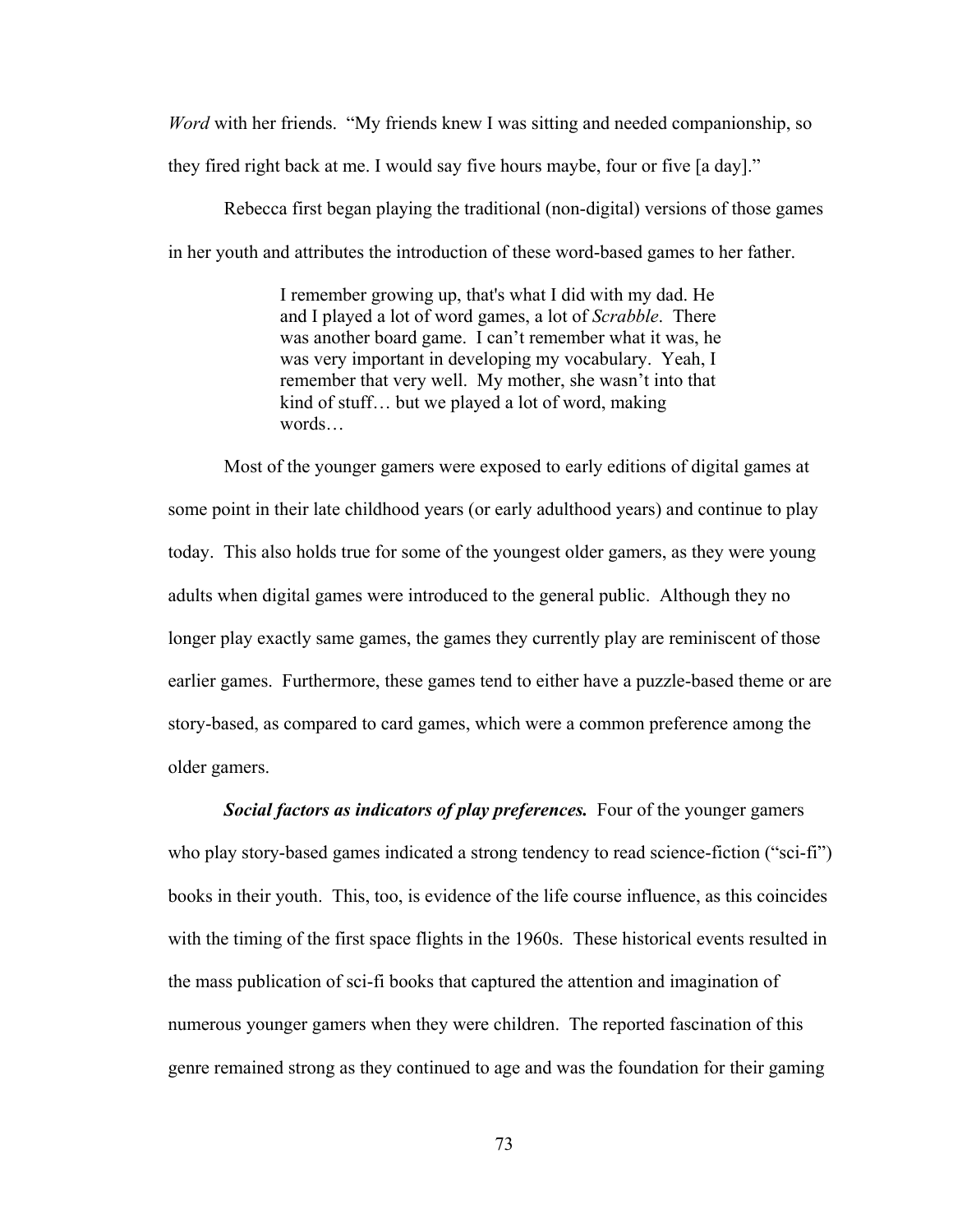preferences as they aged. This play preference that emerged in childhood is still evident

today, as they continue to play digital games with sci-fi components.

Bobby shared the significance of reading sci-fi books in his youth and emphasized

its continued importance as a basis for digital game preference in his adulthood years.

Bobby: As a child, a lot of these things took place in my imagination. Books were the gateway to other people's imagination, but always you visualize the story as you read it yourself. As I grew older play and gaming in particular were with me. We're in a gaming renaissance right now where play can become a very rich thing that leads to broadening your horizons.

…

Julie: You mentioned your reference again to the sci-fi that you so much enjoyed in your youth. I was wondering did that element still continue, that interest of …

Bobby: Oh yeah! *Halo, Planetside 2*, I love the science fiction games… Science fiction and fantasy, sure, I absolutely love playing those games. I play *BioShock*. I play … gosh, the list is too long to mention, but *Half-Life* and *Half-Life 2* were just breathtaking.

*Reading as an indicator of play preference.* Just as Bobby and other younger

gamers reported reading as a form of play during these early years, so too, did many of

the other participants. In fact, most (30) of the participants shared that they were

"readers" and the majority of those regarded it as a form of play that began in their

childhood. Furthermore, approximately half of the participants continue to regard

themselves as avid readers. Although this does not indicate a causal relationship, further

investigation of this variable is warranted.

The older gamers who reported reading as a play activity in youth currently play

digital games that incorporate word puzzles (i.e., *Solitaire,* online edition of the *New York* 

*Times* crossword puzzle*,* and *Words with Friends*) or story-based games. Based on these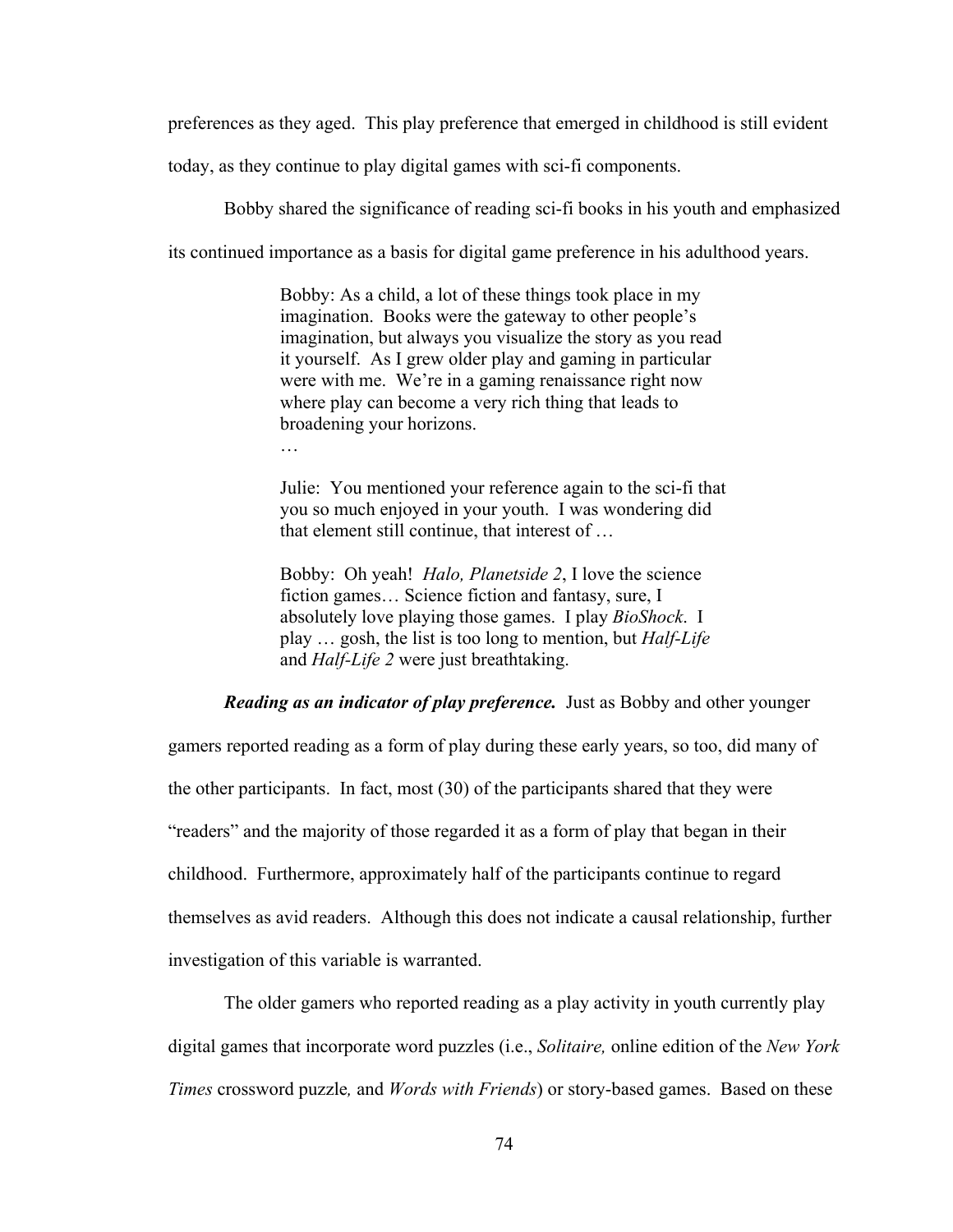interviews, there is indication that digital gameplay is a form of play that branches from a foundation of reading established early in life. It can be hypothesized that for these gamers, digital gaming is a continuance of a specific, preferred form of play as they continue to age.

Vivian, age 65, described herself as an avid reader, an activity that she has enjoyed since childhood: "As a child, I read a lot, and then my mother would take us to the public library on Saturdays and we could check out as many books as we could carry, and so I had pretty long arms and I would just load up and in a week, they would be gone. I spent a lot of time reading." Now she does much of her reading on a portable electronic device and also uses it every day to complete online crossword puzzles, which she associates with her love of reading.

Although both Bobby and Vivian incorporate earlier forms of play into their current digital gameplay, there seems to be a digital divide with respect to which games they chose to play. Digital games were integrated into the lives of the older gamers at a later point in age as compared to the younger gamers. This is logical because the introduction of computer technologies to the public and their integration into society came at different points in their lives. This is noteworthy among the older gamers, as they have less experience with interactive technologies, such as computers, and are less likely to seek new, unfamiliar games. So, although they continue to play digital versions of traditional games learned in their youth, it is not likely to be the more complex storybased games that are more common among younger generations of gamers.

Judy, a retired social worker at age 63, shared that she read quite a lot in her youth and still reads today, yet this did not influence her digital game playing preference.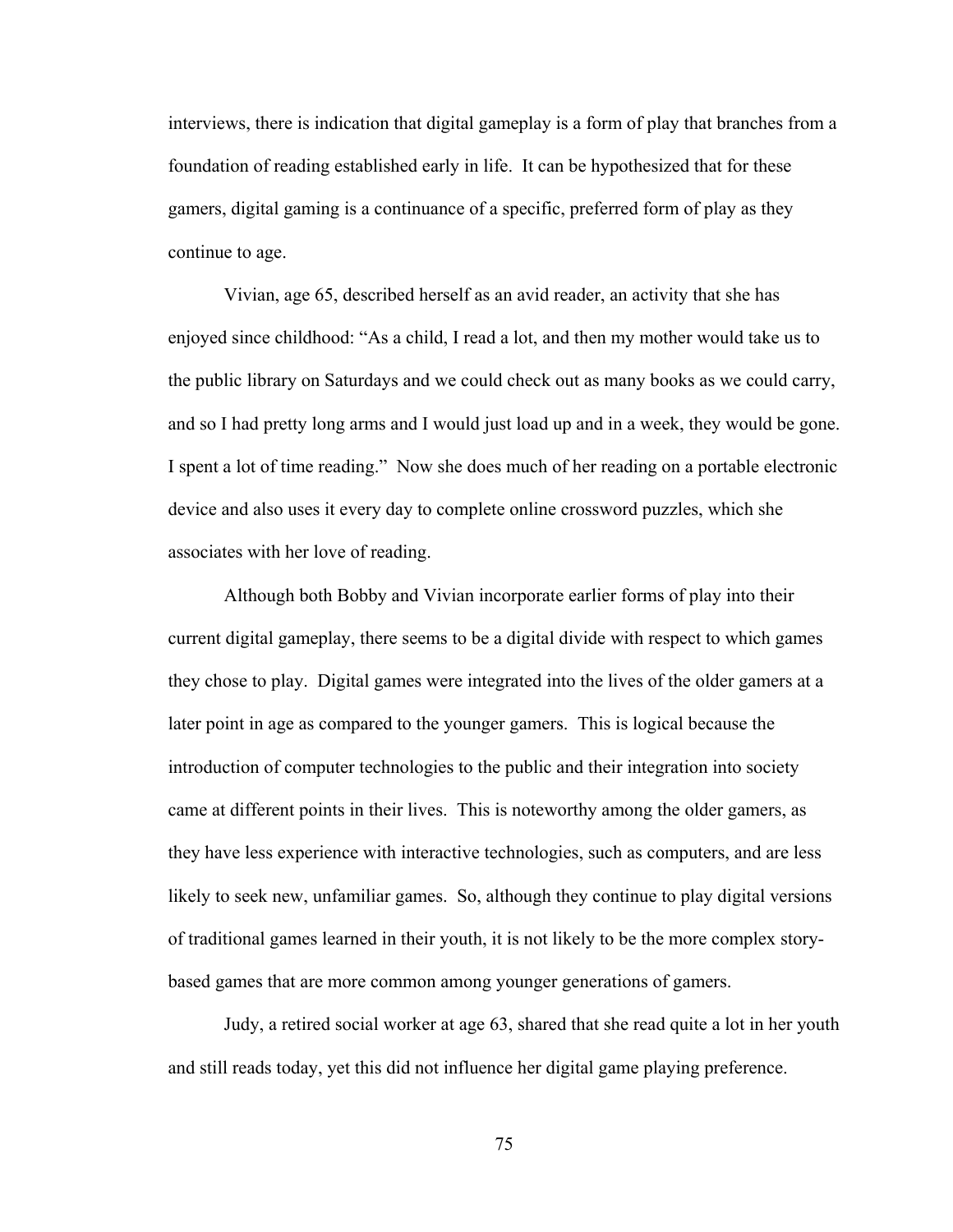Rather, for about 15 hours a week, she plays digital Solitaire, a game that she initially learned in childhood.

> Julie: When you played "Solitaire" [digital game], did it remind of when you played … you said you played "Solitaire" [traditional version] starting at a very young age… did you play because you enjoy or that you were just comfortable with it?

Judy: I was comfortable with it. I knew how to do it. It wasn't a learning curve other than whether I turned over one card or three cards.

## **Young Adulthood – Age: 20s and 30s**

 All of the participants reported going to college or receiving some form of specialized training after high school before entering the workforce. This period not only marked a transition into adulthood but also a transition in how they played.

 Participants shared that as they progressed through their early 20s, they had obligations to school and work, yet found time to interact with friends and colleagues. Many of the male participants shared stories of playing informal sports, while the females were more likely to engage in social outings. In addition, numerous participants provided examples of how they and their significant other would have play dates with other couples. The games of choice were typically card games like *poker* and *bridge*.

**Time availability in young adulthood.** All of the participants shared that there was a gradual decrease in the amount of time spent playing as they continued to age. This decline was noted to begin during the late childhood years and continued as they entered young adulthood. It was repeatedly expressed that obligations to school/work and family began to emerge during these years. As these obligations increased, time availability for play began to decrease.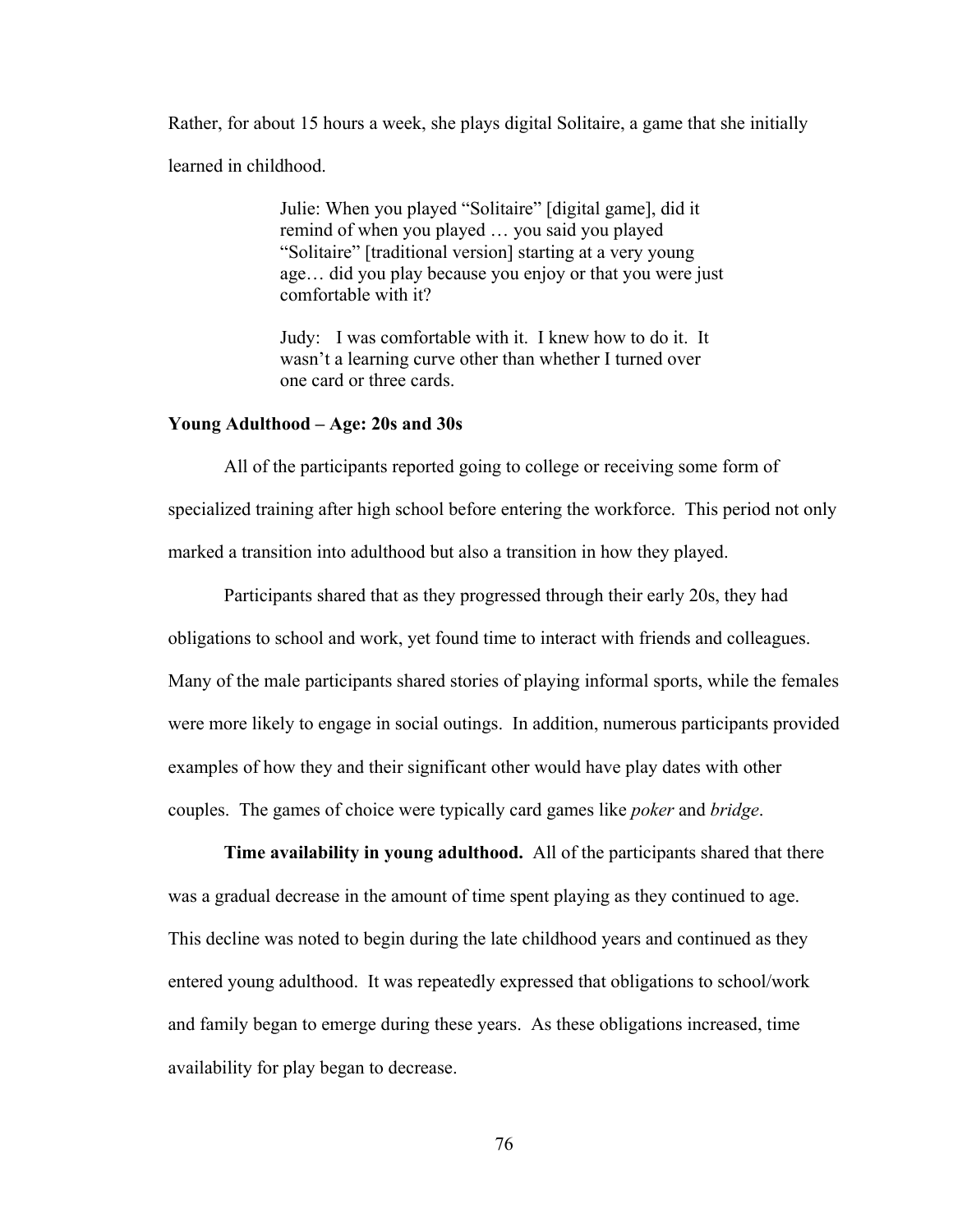Participants shared that this decline continued and available time for play remained low during their working career. All of the younger gamers are still working and report limited availability for play. The most influential decline indicated by the participants occurred once family (children) commitments emerged.

June, who was introduced earlier as being very sociable in her youth, shared: "Before we had children, we took more road trips to go to away games. Then after the children that wasn't so easy to do…. we got busy and life happens and everybody's going in four different directions." When I asked her how this decrease in play time affected her, she commented further on the effect of family. In particular she pointed out the influence of a failing marriage on her well-being and playtime.

> I think it made me more... I wasn't more introverted, but I began to withdraw from the rest of my social circle. I did do that. I withdrew a lot. Part of it was because of my marriage was not good and we weren't doing things as a couple, so we weren't going to do things with a group. That cut into play time a lot. That made a huge difference in play time. I just felt like there was no play at that point in my life. It was all work.

*The influence of gender roles.* There was a difference in the amount of time spent playing during this phase of life when comparing the accounts shared by the men versus the women. The men expressed a greater amount of time availability to play and higher levels of engagement in play. This often took the form of sports, card games, or spending time with male friends in a relaxed environment, such as a bar. In contrast, the women expressed a significant decrease in time availability to engage in play during this period of their life, which was reportedly due to child-rearing commitments. Few male participants suggested familial obligations as a hindrance to play.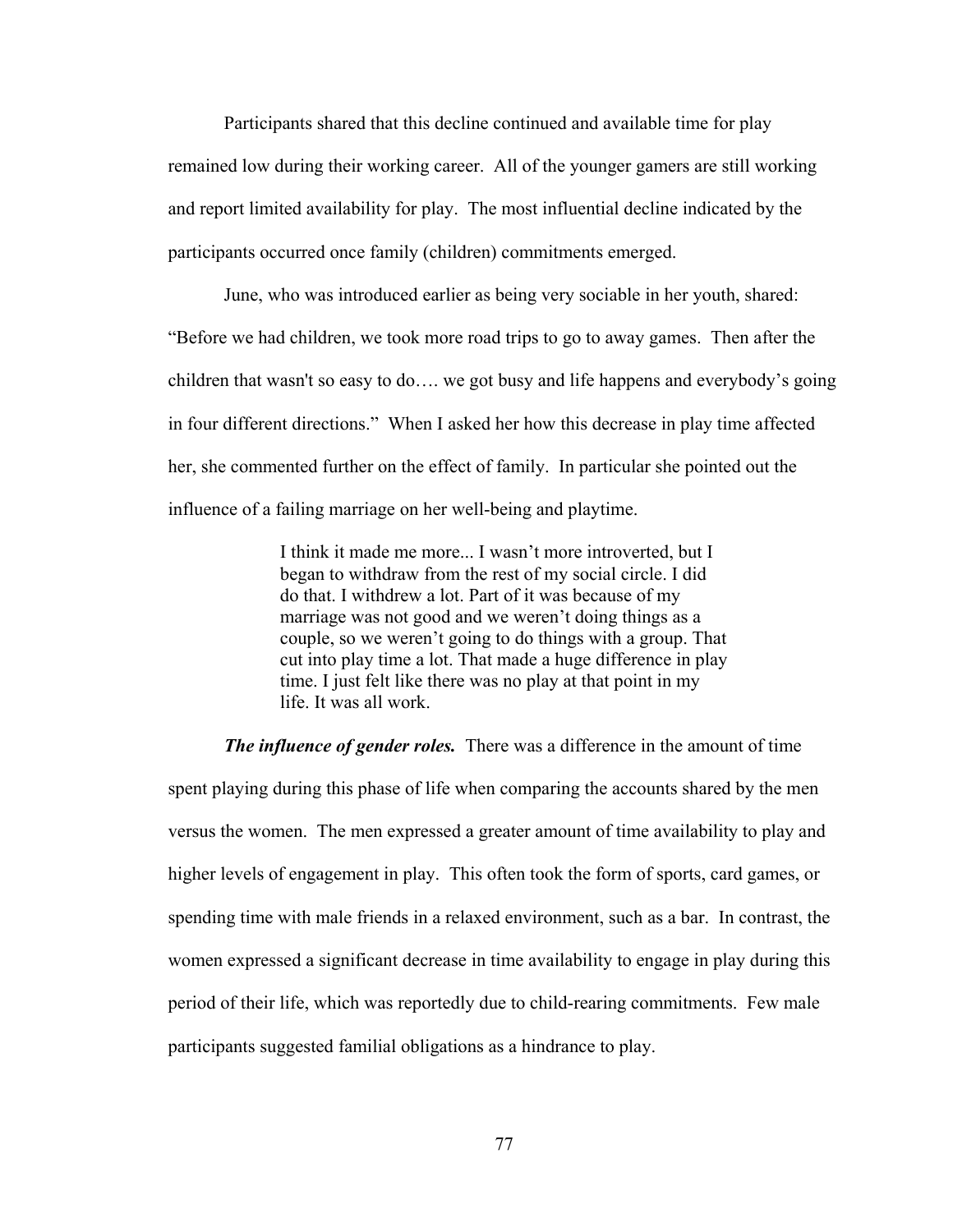Additionally, eight women commented that they believed their husbands had more unobligated time to do as they wished because they did not have as much personal time invested with the children. June expressed how her commitment to the family, with limited support from her husband, affected her. This sense of loss is significant because June later shared that digital games became a way for her to play again.

> Well at the time I didn't realize that it was happening. I didn't realize that I was losing "me." That's probably why I don't remember much of the 80's or into the 90's because I was so busy doing for everybody else and doing everything else that I didn't realize that there wasn't anything for me. That I didn't do anything for me. I just did everything else that needed to be done. It was like you have to go to work. You have to buy groceries. You have to get the children up. I did it all. I had very little help from their dad. You do what you have to do and until it's all over and you're looking at it from the rearview mirror you don't realize that all of a sudden I woke up one day and it was like "Oh, wow." The children are gone. There's no husband. Who are you? What do you want to do? I probably started that before the divorce, see, but when the children were gone, it was like "Okay, I don't know who you are."

 The female gamers who expressed feeling a lack of spousal support shared that this period into their life (and Middle Adulthood) was particularly stressful. This was amplified among those females who eventually divorced (16 participants), yet still had the responsibility of rearing the children while maintaining a job (14 participants). This dual-role among women is another example of the influence of the life course perspective. This concern was not as common among the older non-divorced female participants because most of them were not employed outside of the home while the children were young (seven individuals expressed this view).

A potential consequence of limited personal time, as expressed by the women, was that most of their "play" was child-focused. The majority of their play took place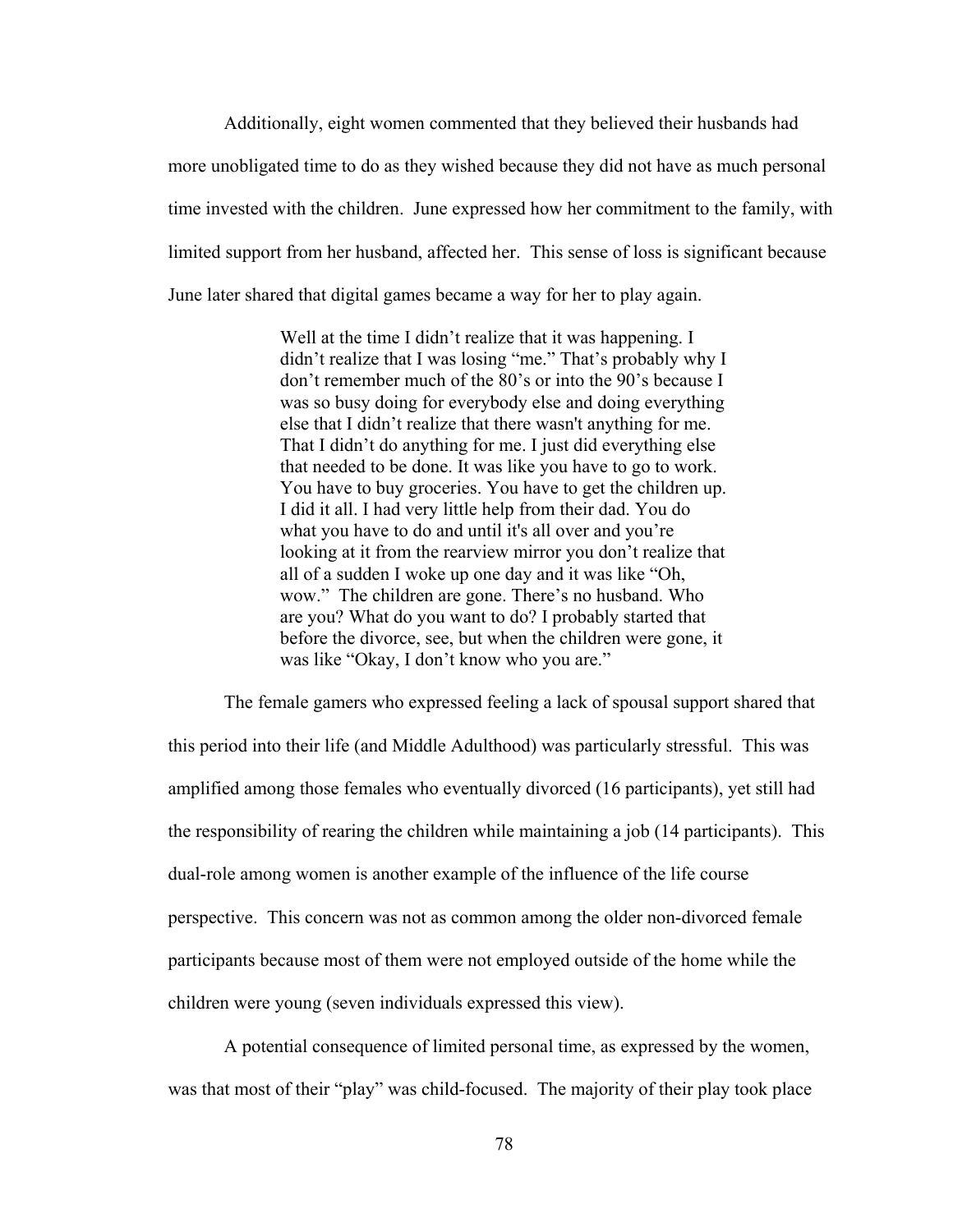with their child. For example, they shared stories of how they played games (informal and formal) with their children or watched their children play. Most of the women did not express negative feelings toward this, yet the lack of and desire for adult and personal play was noted.

Janie, age 70, recalled how she dropped out of high school to marry her husband; her son was born the following year. She spent a lot of time playing with him, but considered it more as a means of play for him, rather than herself. Furthermore, as her marriage ended a few years afterward, she took on a greater amount of responsibility by raising her son on her own and working a full-time job.

> Well, I liked to take him to the parks. I went to camp horseback riding. There used to be a riding Academy and I would take him horseback riding and I would take him to the movies. Just whatever he wanted to do. I would take him to the fair… It was more for him. It was for him because I wanted him to do things that he enjoyed… There's not a whole lot you can do when you are raising a child and working a full-time job and a part-time job in going to college. It doesn't [give you a] whole lot of time to play.

 Overall, the male participants did not express limitations to personal play due to familial obligations. The primary barrier reported to play during these years was a commitment to career. Nonetheless, there were more accounts of and a greater variety of play among the men than the women. The men were more likely to spend time with friends and the play that occurred with their children was more exploratory or sports-like in nature, such as flying a kite, bike riding, or coaching a little league team.

 Tom spent his entire career in the military and the lifestyle it afforded had great influence over him and his family. It involved frequent moves and made it difficult for him to have what he referred to as "downtime."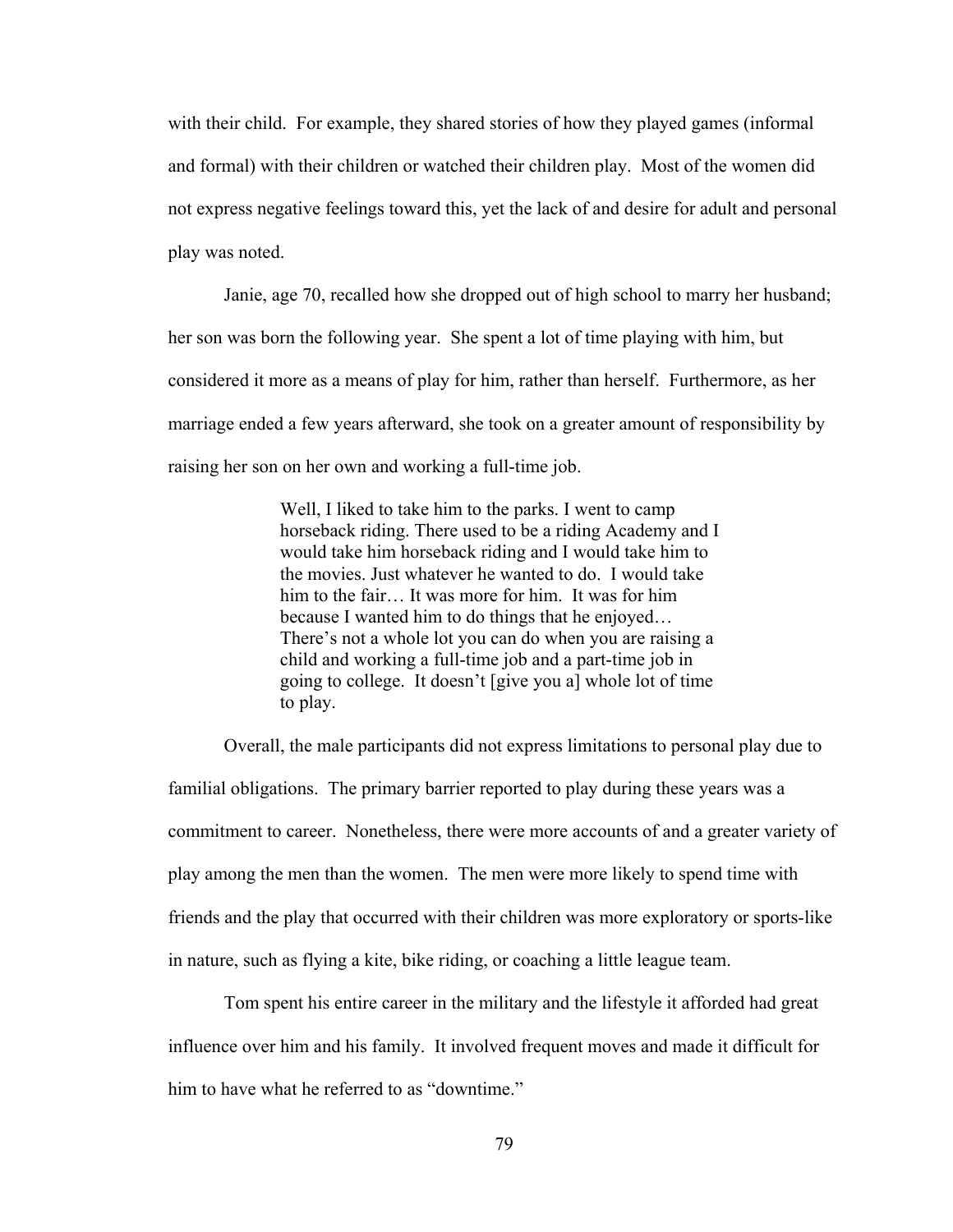Three totally different jobs, so yes, the downtime was definitely dependent upon the military job and location. I guess I would say job because the job depended upon the location itself… Then I still have a civil service job to work on full-time and I had four years of school at night, so they all added up. I was coaching baseball. As my son grew up, I went up with him. It started in T-ball.

#### *The influence of social and generational norms.* It is important to bring

attention to the participants who neither got married nor had children (four individuals), as well as the younger gamers, when considering social norms within the context of play and digital gameplay. This theme suggests the influence of a societal shift within the context of gender roles and generational norms. Those who were unobligated to a family did not report as great a decline with respect to play during this period of their life. Rather, these persons were able to provide ample examples of how they continued to play during young adulthood. The primary time consumer for these persons was work, yet it

was not expressed as a significant challenge.

 Jeff, a younger gamer who never married, shared about his early days in the military before changing his career by going to law school. He expressed that there were ample amounts of time for play and, in particular, social games. This was a precursor to his spending 10 to 16 hours a day during weekends playing digital games.

> I was an MP but I wasn't in law enforcement. I was in security and so our job basically was a lot of sitting around and so we had a lot of spare time and then we would have to react if there was an alert or something like that. We had a fair amount of time to do that. I used to … *Axis and Allies* [a military-themed game] was the game I remember. I wore the damn thing out. I played it so much and it was, you know, a bunch of people.

 Similar to the older gamers, the younger gamers shared how they experienced significant time constraints during this period of their life, yet there was a commitment to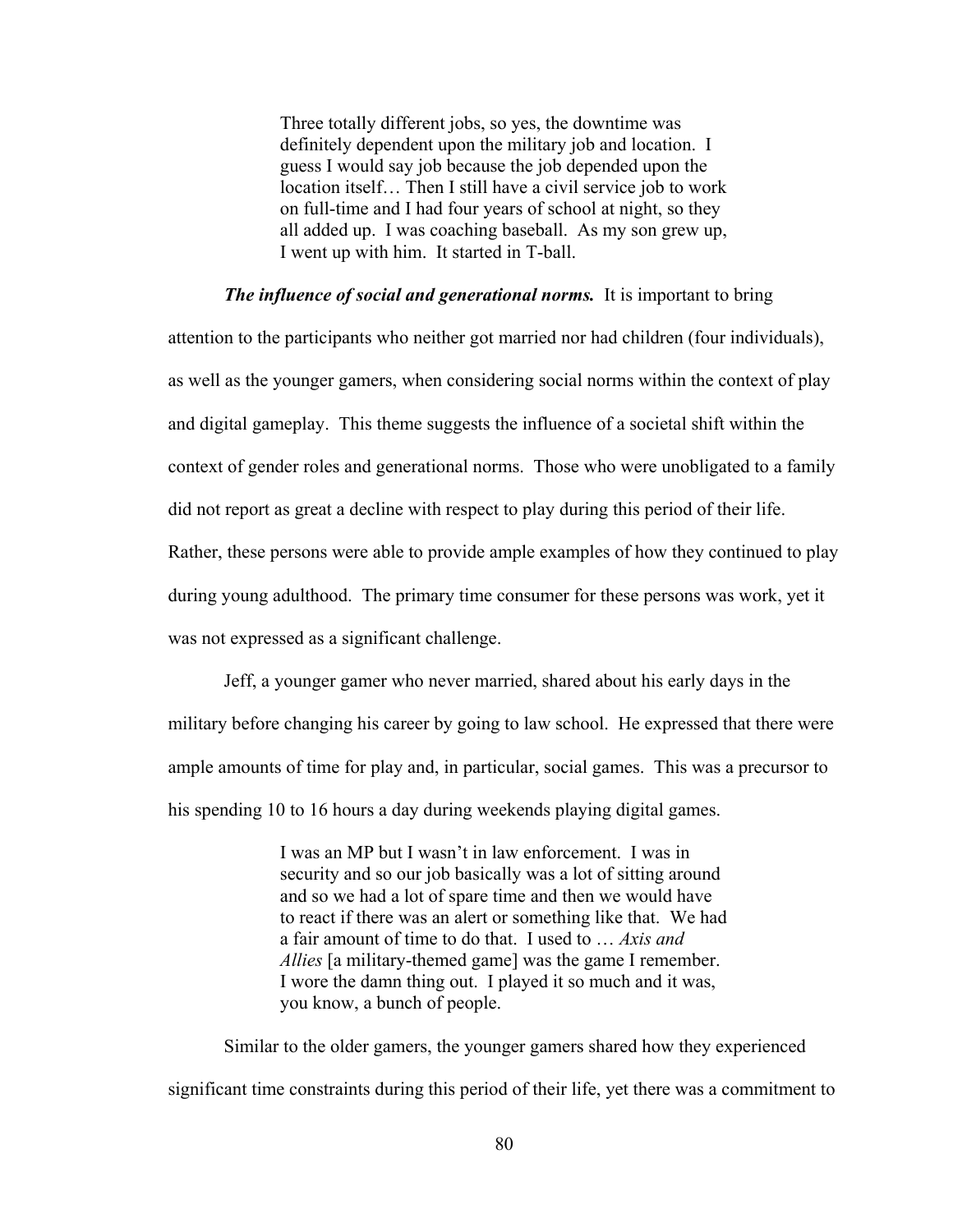play via digital games. Shauna, age 48, currently averages two hours a week of digital gameplay. Yet, when she was a graduate student in her late 20s (in the late 1980s), she reported spending ample amounts of time playing digital games. "I'm a first year graduate student. I have a small child and I just discovered… computer games. I didn't sleep, like, ever." At the time she was married and shared responsibilities with her spouse. She noted a substantial loss of time for digital gaming after her divorce. "Full custody of [children]. No family in town … and his family of course abandoned me. Yeah, no time." Shauna is now back in graduate school for another degree and although her children are older, she still does not have much free time, though she still makes a point of playing digital games in small increments:

> I would play little games, not things that were involved and took a long time. It's the little games that are, that involve 10 minutes of time of just you're going to do this, solve the puzzle, do whatever all on the computer. Most of it, yeah, all on the computer.

 Time availability among the participants during this stage of life is important when considering senior digital gameplay because it represents the introduction of significant play barriers. This takes into consideration how the participants were affected when play became limited and which forms of play were maintained (or transformed) as they aged. For example, female participants, such as Shauna and Vivian (below), shared that as their personal forms of play became increasingly infrequent, roles in their life became blurred due to high levels of stress. They viewed themselves as a wife, a mother, a worker, etc., and any time they happened to have a rare moment of play, they were grateful. The recognition of play as a valuable component of the self became increasingly apparent as they aged into middle adulthood.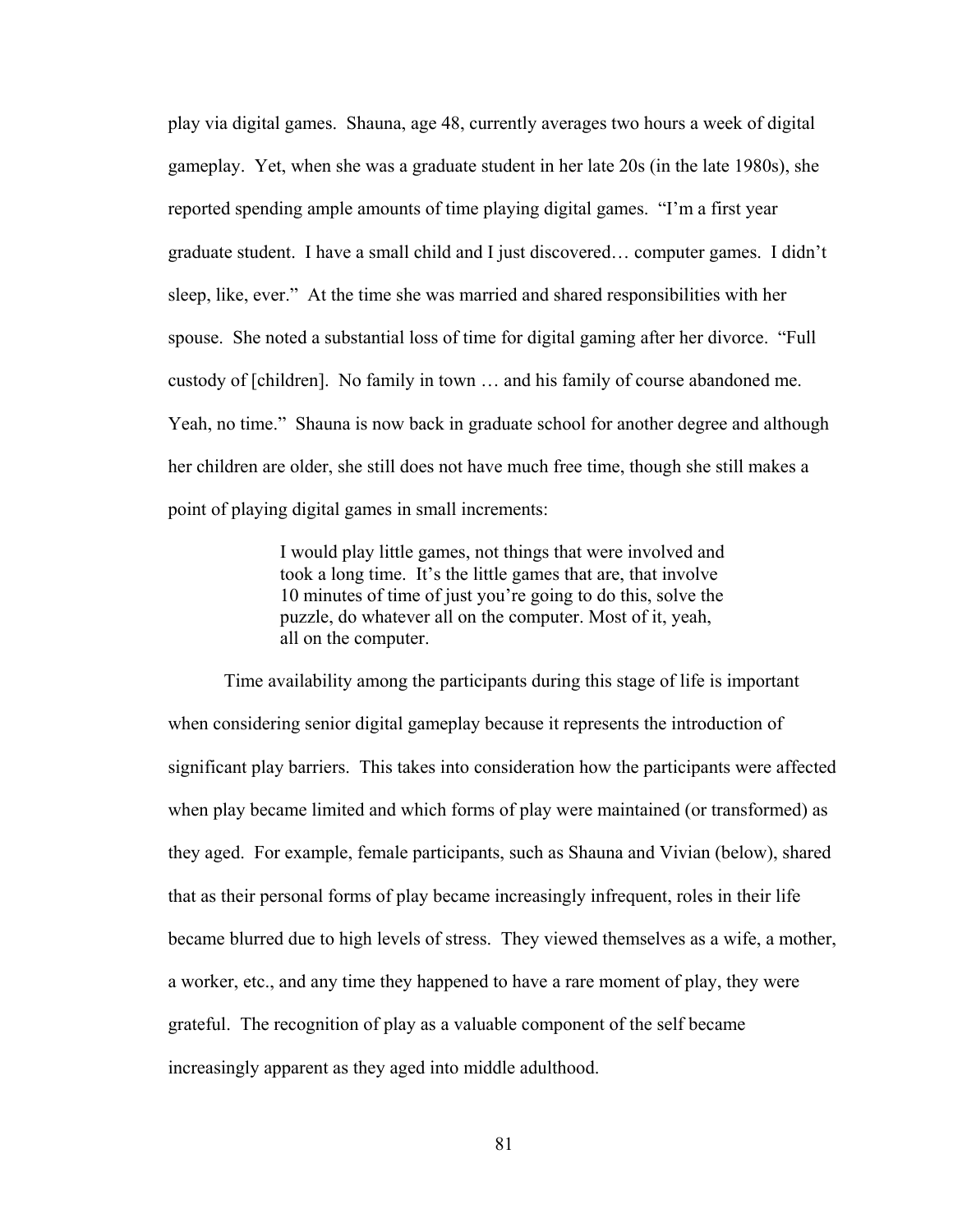Vivian, an older gamer who was 65, went through college and worked a full-time job all while raising a son on her own. She expressed the tremendous amount of stress she experienced during this period of her life and shared that she could barely recollect any form of play during that time. Her stresses increased into her 40s, as she began working 60-hour weeks so that she could buy a house.

> Frankly, I don't remember a lot of play in my 30's. I really don't. I was working too hard to keep my life together, to get us moved and get my son in a good place, so I don't remember. I didn't know... when I came to [city], I knew no one. I had no connections. I knew no one… I had very little leisure time, and I worked in my 30's and into... 30's and 40's I did not play much at all.

This made her keenly aware of how much she cherished the opportunity to play.

"As an adult, I learned that that's not the structure of the adult life, and so those playtimes became, in some ways, precious*.*"

 **Digital gaming within the home.** Young adulthood was critical for many of the participants, as it signified a time when home gaming consoles, such as the Atari, and home computer games became common within the home. All 11 of the younger gamers were playing digital games at this point in their lives, even if the system was not bought for them, but for their child or spouse. Katy, a 51-year old younger gamer who is currently a research lab technician, had two children in the 1980s, which is when console systems first became popular. Although Katy was first introduced to early digital games at the local arcade in her late teens, it was in her 20s that she began to play, as the console became a fixture in her home.

> We had one of the first… Atari was first with *Pong*. So, we had one of those. We've had pretty much all the game systems. Never had an Xbox. But we started with that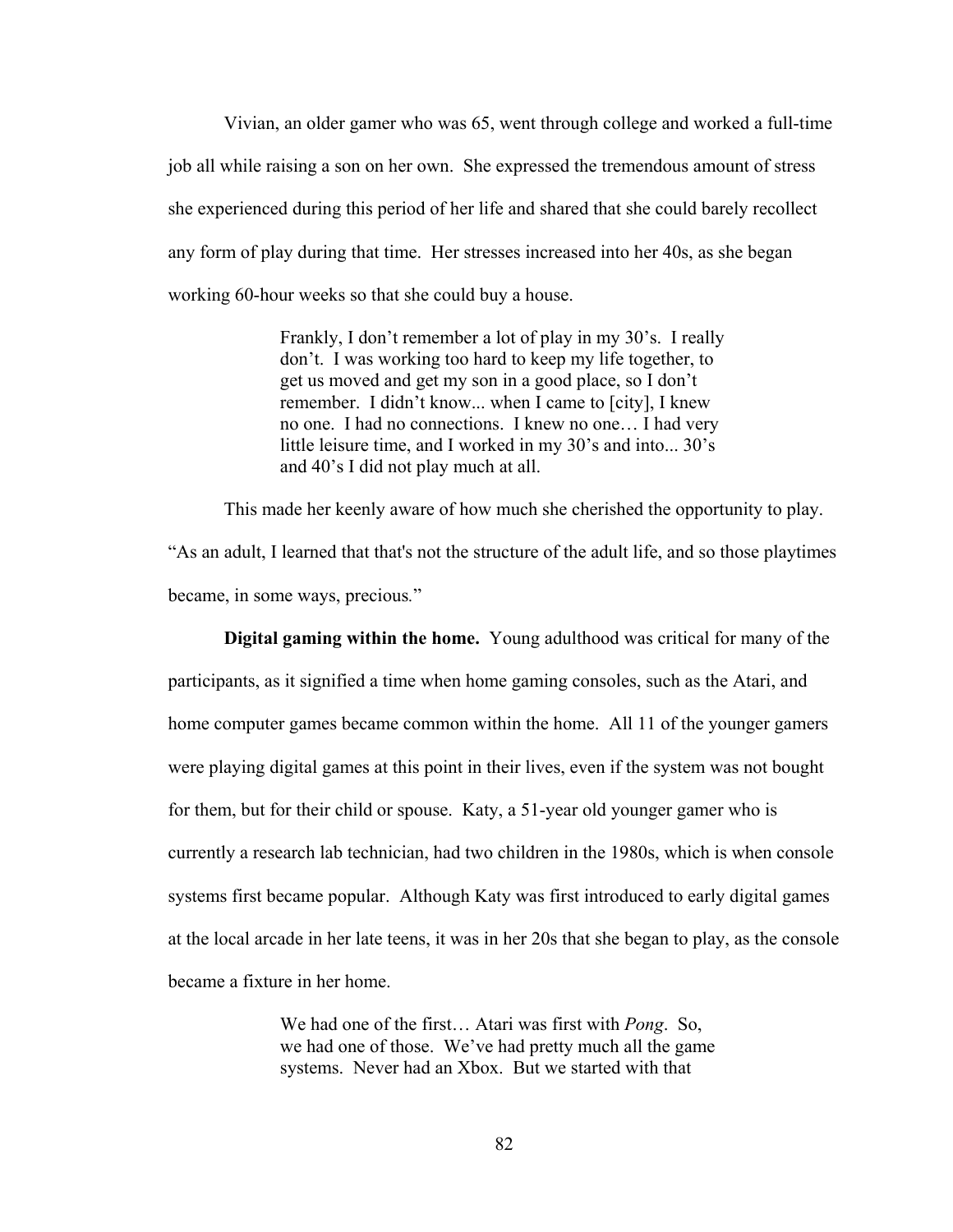[Atari]… He [spouse] got it actually. I think I got it for him.

Although the 1980s are recognized as the era of which digital games became

widely popular, they were introduced to the public in the 1970s. Paul, age 63, is one of

the 11 older gamers who shared how digital games became integrated into their lives

during their young adulthood years. This is noteworthy as this provides evidence that the

older gamers, not just the younger gamers, adopted digital gaming technologies into their

home and lifestyle at a relatively early age.

Julie: When did you get the Atari [gaming system]?

Paul: I think it was '74 or '75…. I had that and you had to play it on black and white TV, of course color, they weren't in color.

Julie: What prompted you to get that?

Paul: It was something new and neat to do. Everybody else was getting them, so … I wanted it. [Laughs] I played at a friend of mine's house, so I wanted one too, so I got one.

Julie: How old were you when you got that, then?

Paul: About 24, 25.

 Not all of the older gamers who had early game systems within their home during their younger adult years engaged in digital play. Although all of the older gamer men (5) played, the older female gamers (6) expressed limited interaction. An older female gamer, Agatha, shared a story that became common among the females in this group. Her children were bought a home console system and oftentimes, it was they who played and more often than not, it was her spouse who was the more likely parent to show interest in the game.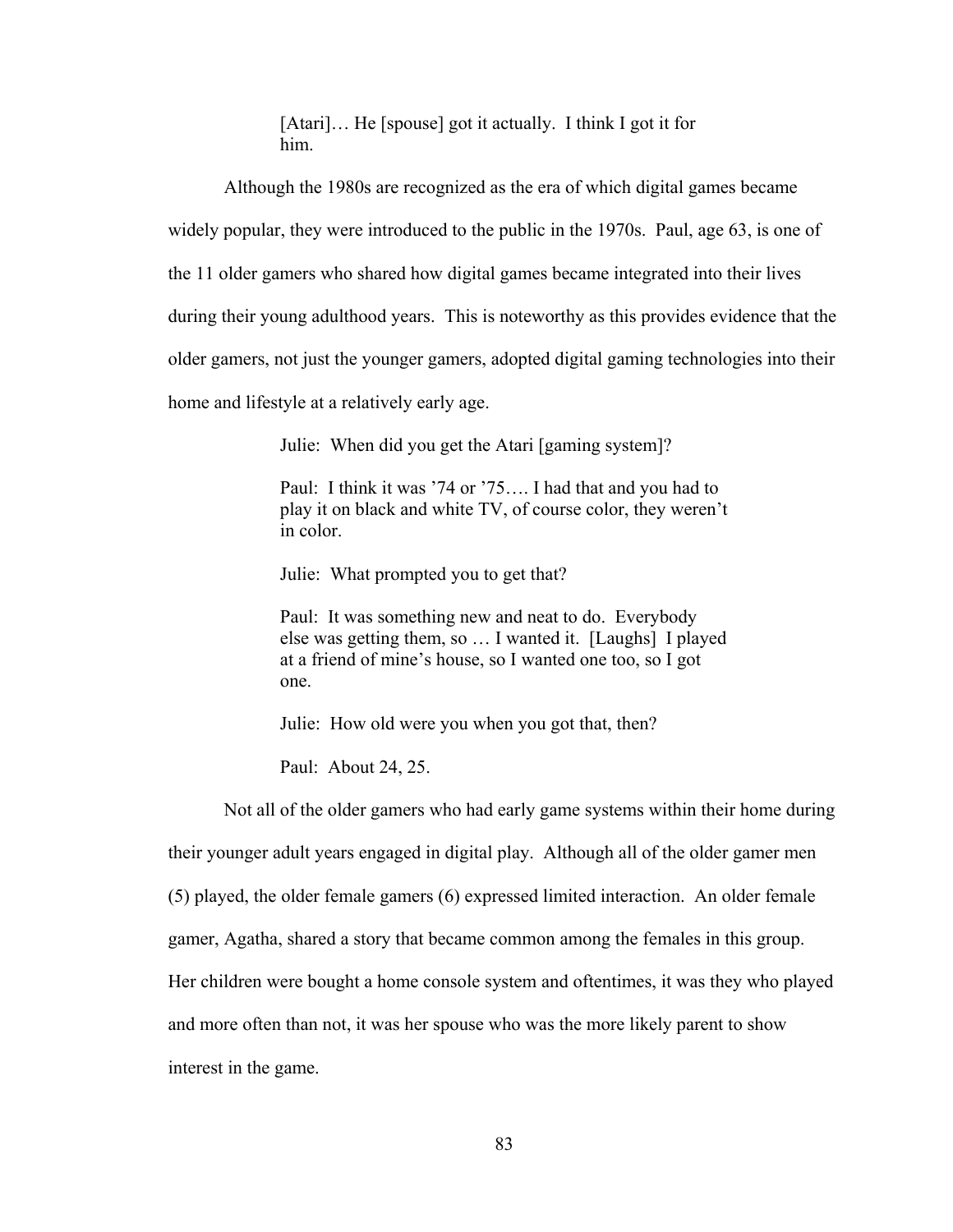The kids had Nintendo and all that… I remember Franklin coming up from the basement, he was so little. And he's got "Oh, I got the harvest bonus board." And I thought, "What's that?" I don't know. It's one of these games where you shoot, like in shooting gallery in an amusement park. Ping, ping, ping and knock them all over. He got the harvest bonus board, I would not have known the first thing about it, "What's harvest board?" In a way the kids, they took over their own games, and my husband was really interested in getting them the next new thing all the time.

The minimal interaction displayed by the older gamer females may also be

attributed to a concern for appearing childish, especially if in a public setting. Arcades

were a popular play setting for children during this time (1980s) and this is where June

first tried to play, yet she was too embarrassed to play on her own.

We had an Atari, we had a Nintendo... I never played with those. I tried playing *Pac-Man* a few times, but I was embarrassed to play in public if we were out someplace. The children would want quarters, but no adult. It was like playing a pinball machine. When I was growing up, my daddy thought that was just the height of sorry-ness for boys to stand around and play the pinball machine… So I just didn't. I was embarrassed to play a game in public like that. I'd watch the people see me doing this; they'll think I'm crazy. But if the children were there then it was okay. Then I could kind of play with them and I would want to play then. And they played Tetris and Pac-Man and those kinds of things and I would watch and maybe try it once or twice with the Atari or something, but I didn't ever spend time. I just tried it maybe, that was it.

### **Middle Adulthood – Age: 40s and 50s**

 The stories shared by the participants in this phase of life were similar to those of young adulthood. This period was marked by continued obligations to family and work, yet aspects of physical decline became more common. (Physical decline is addressed in

Aim II.)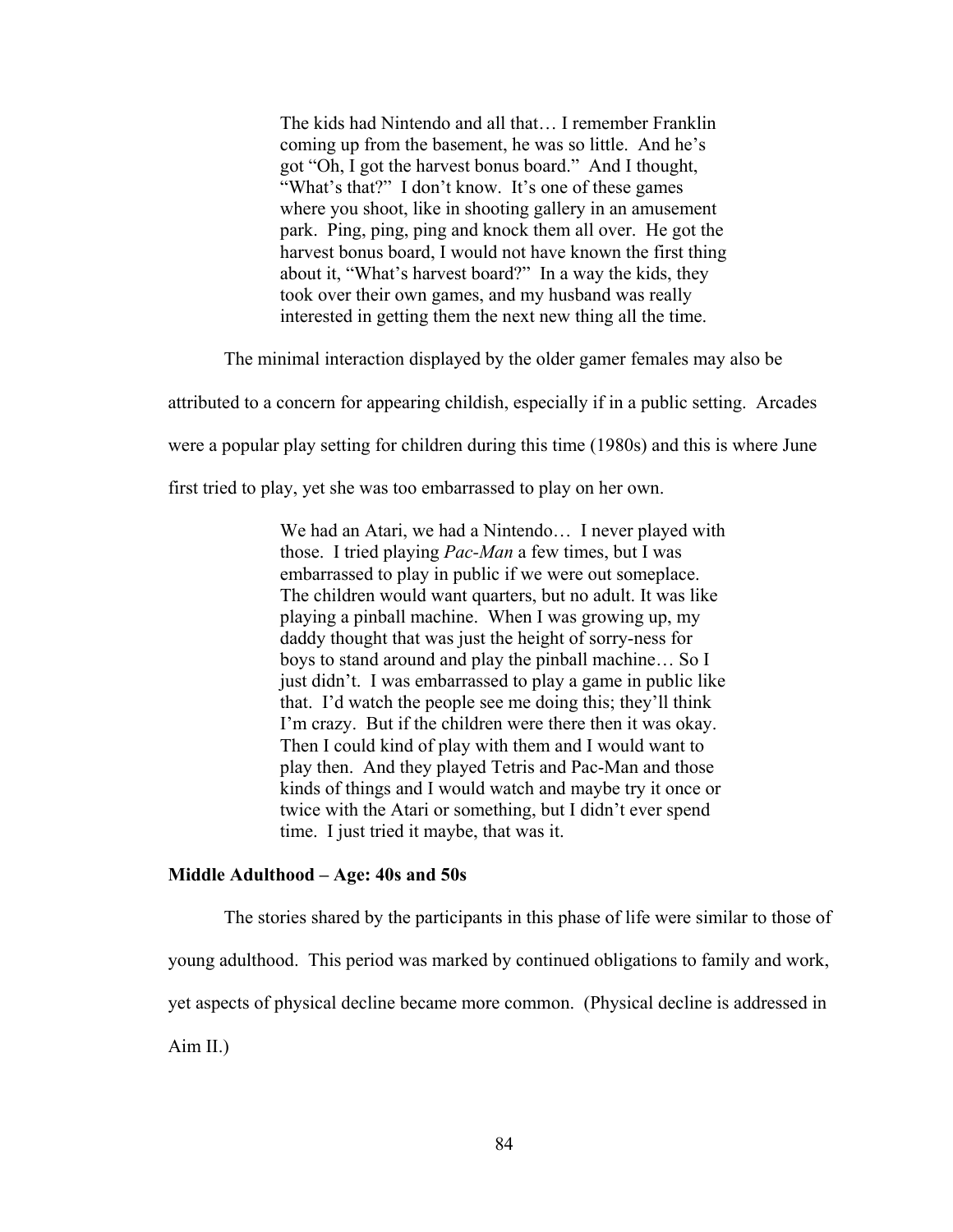**Time availability in middle adulthood.** It was during this time that participants were established in their career, tasked with managing the needs of their adolescent children and in some instances, addressing or coping with marital complications. June was one of the 16 divorced female participants, and, similar to Vivian (discussed in the previous section), was overwhelmed with the pressures that resulted from divorce. It was during her middle adulthood years that she and her husband divorced and she felt overwhelmed with family and career obligations. Consequently, she did not have time to engage in personal forms of play, which affected her sense of identity. This provides evidence of how play, including digital forms of play, can become an afterthought when confronted with significant (self-perceived) stress.

> So I was 57 years old [post-divorce] and it dawned on me that I had no life. I had no... I had work and that's all I had. I didn't know what I really enjoyed doing. I quit smoking. I've lost 50 lbs. I had done all these things and it was like "Okay, now what are you going to do? What do you want to do? What can you do? You can work." So I kept on working and then probably the best thing that happened and the worst thing was losing my job because it really made me have to think about who I was and what I wanted to do. I had been Ms. Bentley. I was the teacher. I was Katie's mother. I was Jimmy's mother. I was not June… When I didn't play, I was gone. Those years that I was working all the time with family and career I wasn't playing. That's when I lost "me,"—when I didn't play.

 Stressful life events, such as the aftermath of June's divorce, seem to interrupt the continuity of play. All of the participants expressed a decline in the amount of play during these years, yet it was emphasized among those, like June, who experienced notably stressful life events. This prompts one to consider how they resumed play later in life and why digital games were appealing.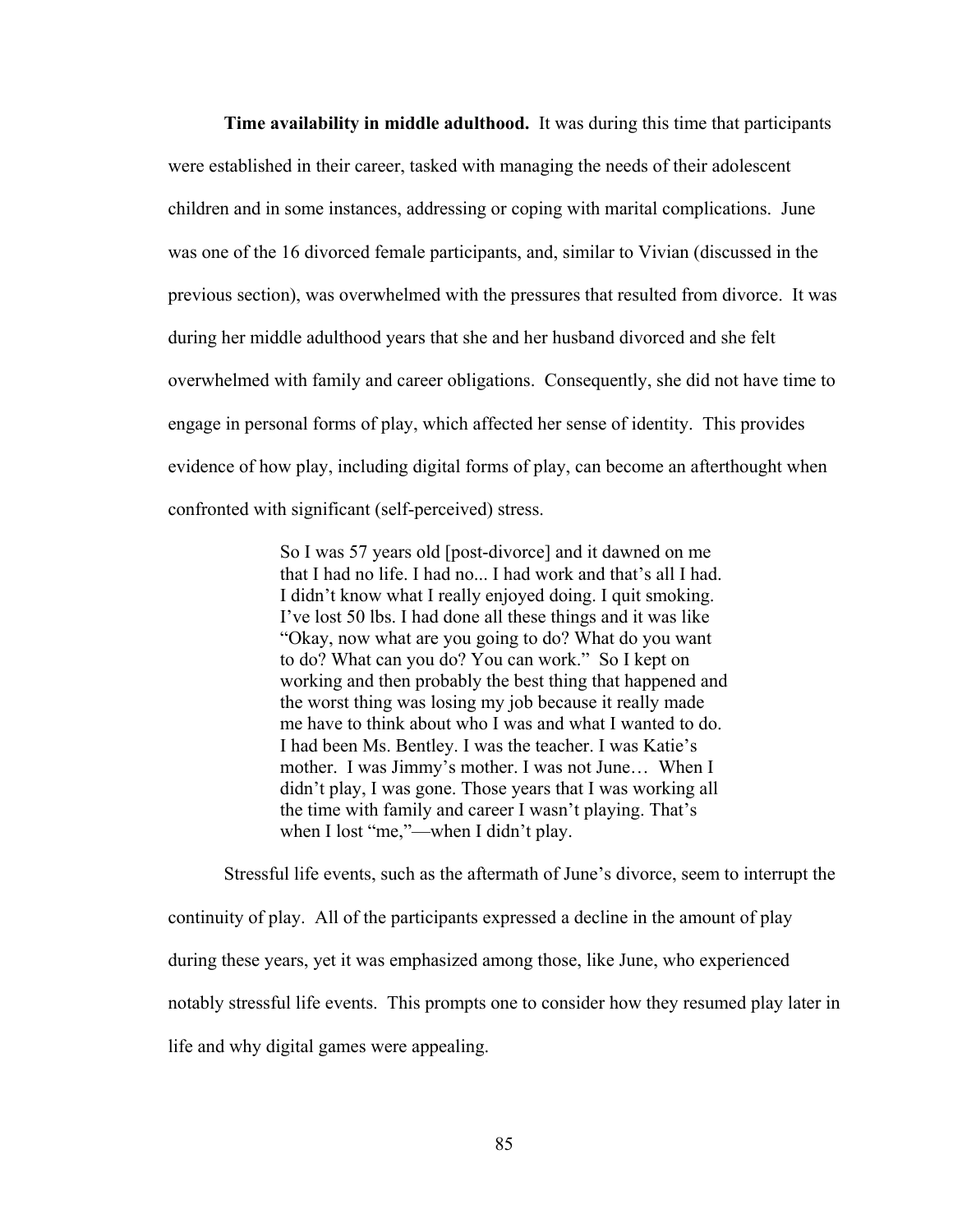For participants like June and Vivian, digital games were a peripheral activity in their lives during these years and active gaming was adopted after retirement. June was introduced to digital games in her early adult years via her children, but did not play much until she found games on her computer at work. Still, it was not until she retired three years before our interview that she became an active player, which is when she also purchased her first smartphone. She now averages 14 hours a week of digital gaming on her smartphone.

> I started on a computer at school, when they introduced computers at our school and we had computers in the room. We had IBM computers and they had *Solitaire* on them… Then once I got a smartphone that had games on it, I hardly ever played on the computer anymore. I play on my phone.

Games played on a smartphone can be appealing because they allow users the

opportunity to try various games with little to no commitment (time or financial). This means that if a game is disliked for any reason, it can be immediately dropped and the search for a new one can begin. This element of exploration is important, as it permits users to better identify their play preferences and for participants like June, it is a process that continues to this day.

> June: Not too big on crossword puzzles. Once again, you had to think a lot [to play] and I don't like to do that. So I'm not about that…

 Julie: Have you had many instances of downloading games and then think, "Ew, this is terrible. I hate it. It's not for me."?

June: Yeah. Then I just delete the app.

 Sue, a 63-year old retired teacher who averages 14 hours of digital gameplay a week, started playing on the computer at work during this phase of her life. Although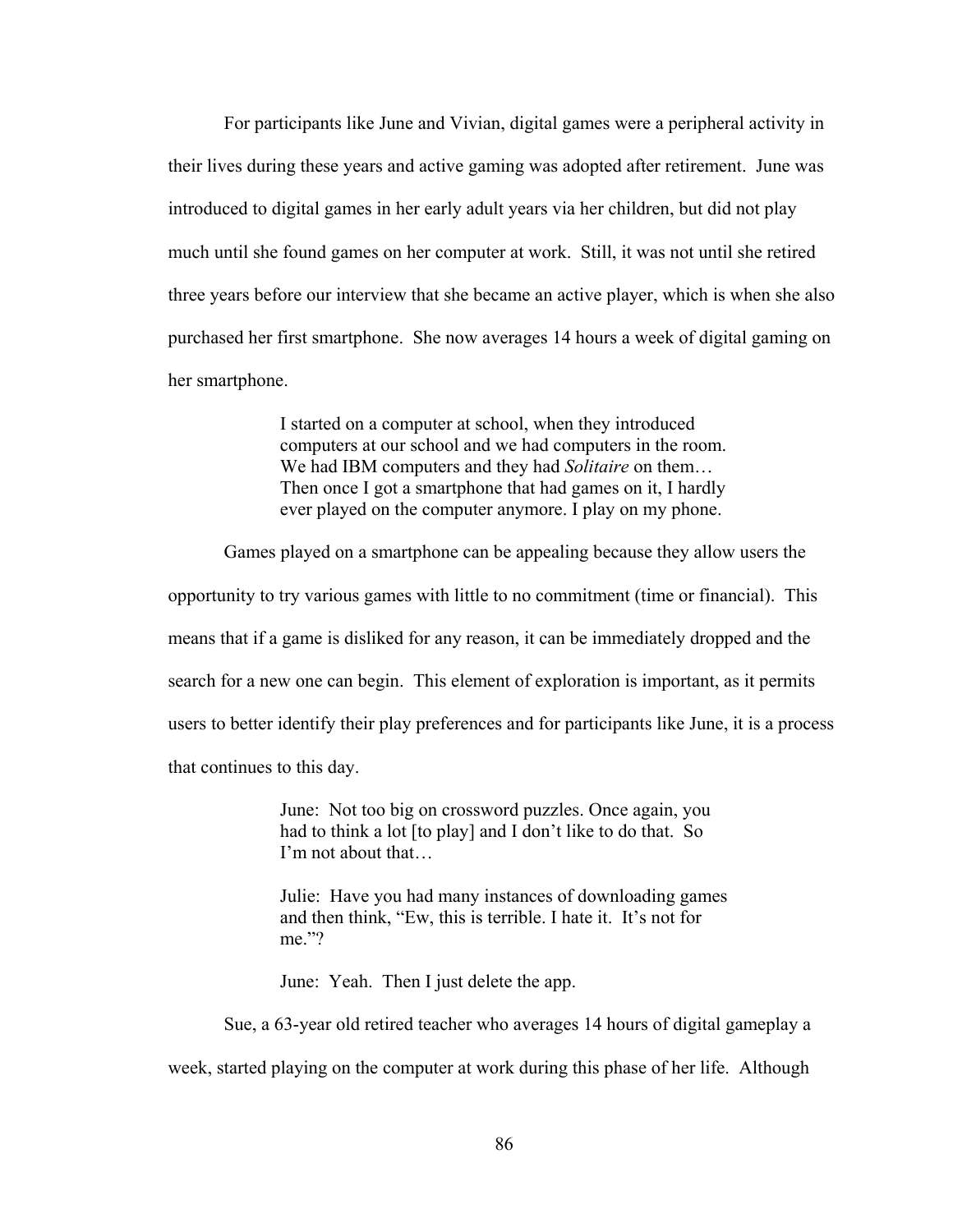neither Brenda nor June reported much game playing during this time, they both currently enjoy exploring games on their smartphone and will delete them if they are not sufficiently appealing.

 I think there are some, yeah, and I just have to dig in and see. Usually what I'll do is, like in the Sunday paper or magazines or whatever art magazine, I won't get into that too much, but even Reader's Digest has suggestions of games that might be interesting. I'll download them and see what's they're all about. That's how I find out about different apps. Yeah, I'm always looking for apps to put on the phone. ….

> I had to delete that because it's just like, "I'm done with that."

 The younger gamers are still within this phase of life and referenced more to play during this period as compared to the older (age 60+) participants. More notable was that the younger participants reported a higher frequency of play in the form of digital games, especially among the male participants. This is evidenced by the average amount of time spent playing digital games (see Table 4.1).

### **Older Adulthood – Age 60+**

**A shift in time availability for play.** Most (21, 72%) of the participants in this category are retired from formal employment and none reported having any children or grandchildren, residing within their home. Based on an analysis of the interviews, these are influential factors that allow the participants to have more time available to do as they choose, such as play digital games. Those in the group who are not yet formerly retired also report a greater amount of time availability for playing digital games in comparison with their middle adulthood years, because their children are now adults and no longer reside within the home.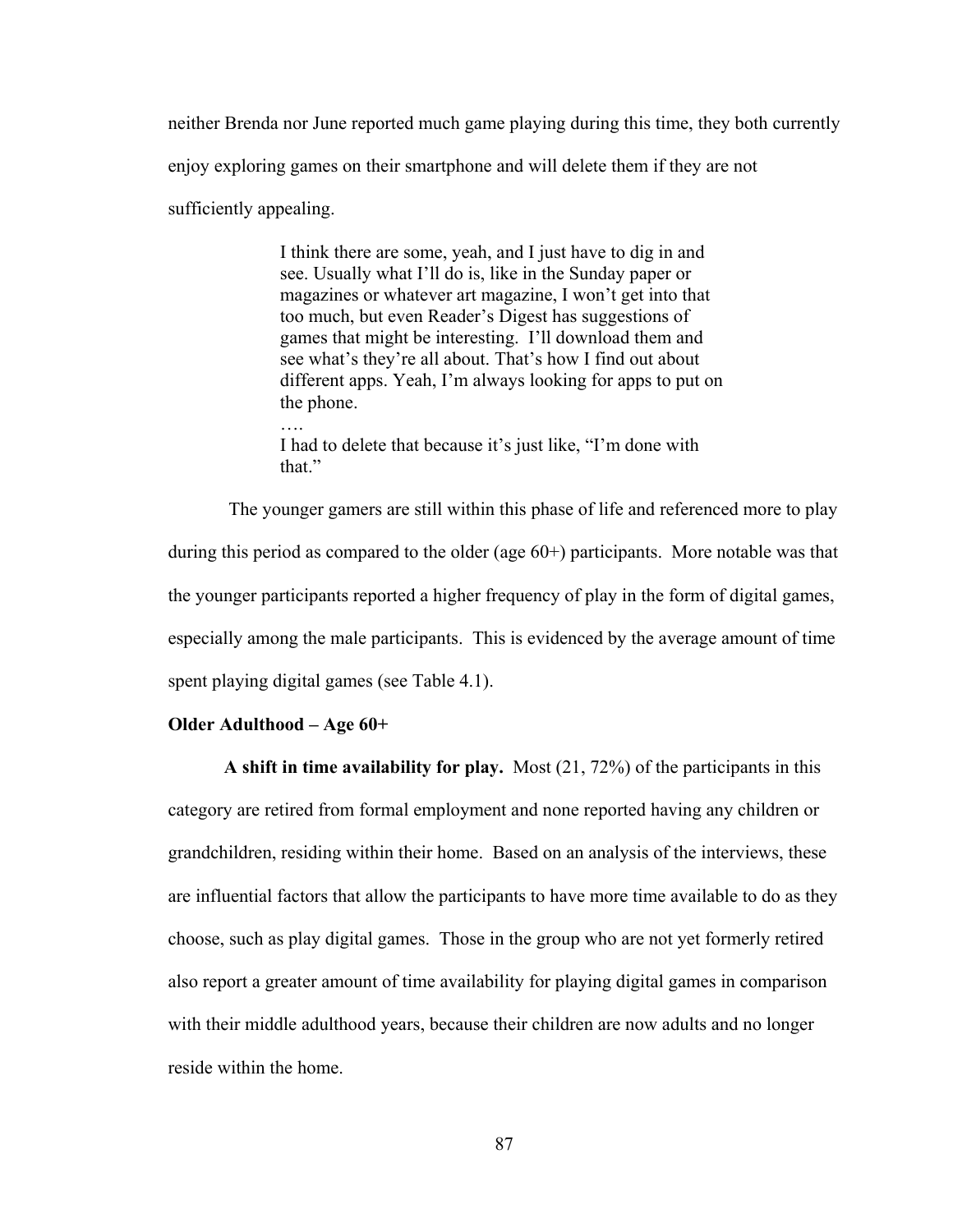This period of life was viewed to as a time to relax, yet to stay active at the discretion of the participants. Active in this sense refers to both physical activity and involvement with selected interests. There was an overall increase in the amount of and emphasis on play during this period. In addition, there was a sense of increased appreciation for play from a retrospective standpoint.

Lewis, age 70, is a retired university professor who shared that he was addicted to

a digital game in his middle adulthood years and upon realization of this addiction,

drastically cut back on how much time he committed to digital gameplay. He currently

plays for about two hours a week. Lewis shared insight on how play transitioned

throughout his life and how beneficial he finds downtime in his retirement years as a

break from previous forms of stress.

 Well, I think as I got older and had more obligations, as a young child, play was often a function of getting out from under the parents' feet so they could get their jobs done. There was more time allotted to play and I probably saw work and chores more as an infringement on the way life ought to be.

 Whereas, as you get older and have greater time spent doing things that need to be done for the family and so forth, then that opportunity to shift gears for a minute to get away from that just be engaged without any set purpose. Play probably takes on a greater sense of value when you play.

 I feel like I've shifted gears. It's a little bit in terms of the game is shifting from the routine of things that you feel like you have to do to something else. Maybe the game is going down and working in the garden for a half hour, playing in the dirt. Somebody else might say, "I don't have to do that anymore. I'm past that." For some of us, it's relaxation. It's sort of relief from the other stressors.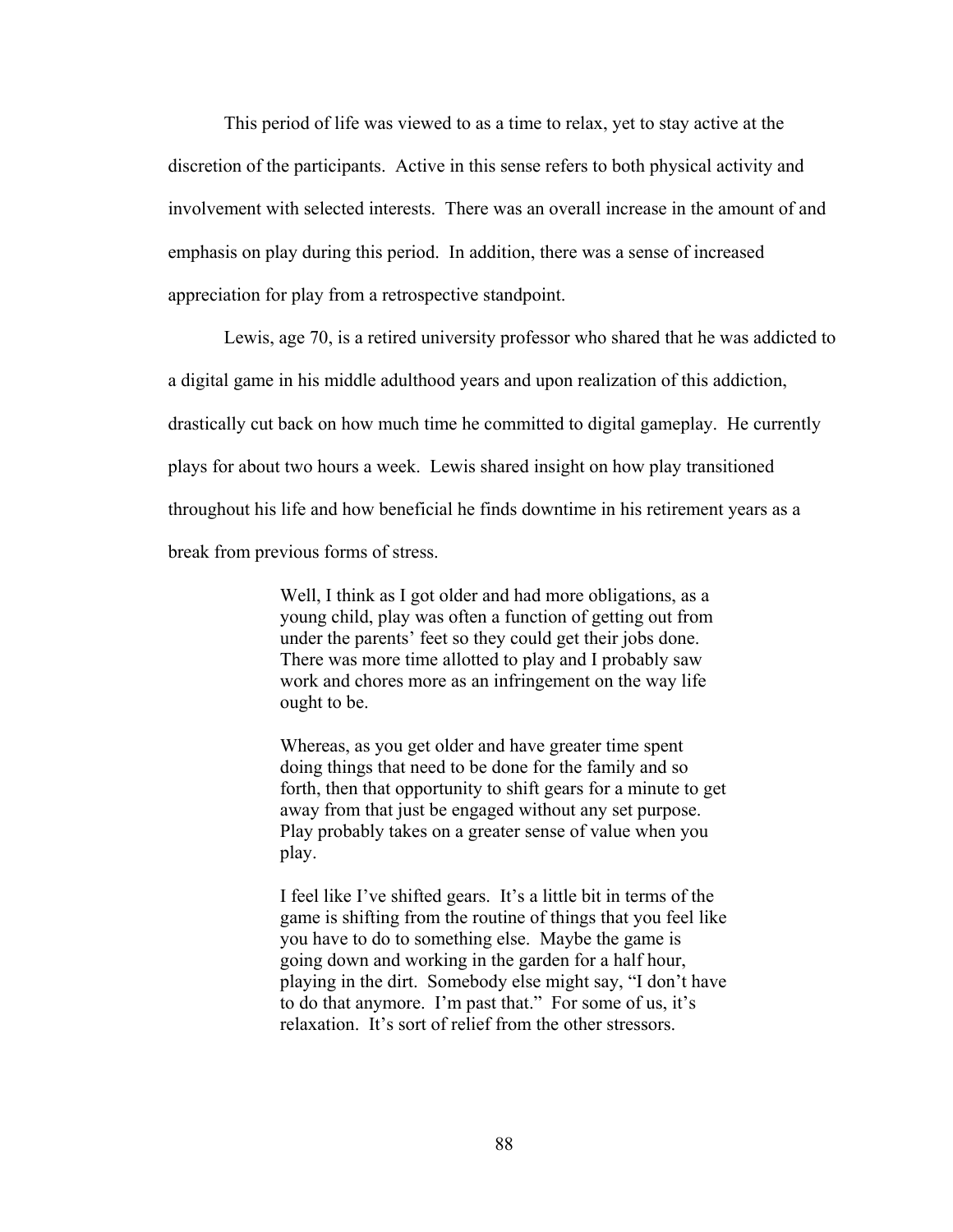In addition, Lewis regards himself as being a competitive person, yet enjoys digital gaming as a source of relaxation, which is contrary to how he once regarded gaming. He still keeps track of his scores and challenges himself to improve, yet he does not express himself to be as obsessive about it as he was with digital game scores in his younger years.

> I find now, if I get on the computer and I'm doing something, and the computer's searching everything, "I'm going to let it search. I'm going to run through a FreeCell game." There's enough challenge there. I keep track of my scores. I win, overall, over many, many that I've piled up on this one computer; I'm probably winning about 73% or so. I've got to win a high number because there are a lot of them there to get that percentage to shift. I find it a bit of a challenge.

> Again, it's relaxation for me. It's something else if I think I really don't want to tackle anything else for a few minutes. When I saw that you needed to have people spending at least an hour a week, I thought, "Do I do that?" So, I started timing myself. I thought, "I can sometimes spend 20 minutes at a stretch seeing how many of those games I can win in a row or something like that." Time again, one of those essences of plays, that you lose the sense of time.

**Renewal of play in old age.** There was greater emphasis on the importance of

play during this stage of life, as it was regarded as an earned right that had been largely neglected since childhood. Participants reflected upon how they wish they could have played more during their younger and middle adulthood years but felt restricted due to family and career obligations. This perspective was more prevalent among the older female participants, such as June. June's story was typical in that she spent the majority of her young and middle adulthood working and was so overwhelmed with obligations, that she did not have much time to slow down and play. Although she is retired, she still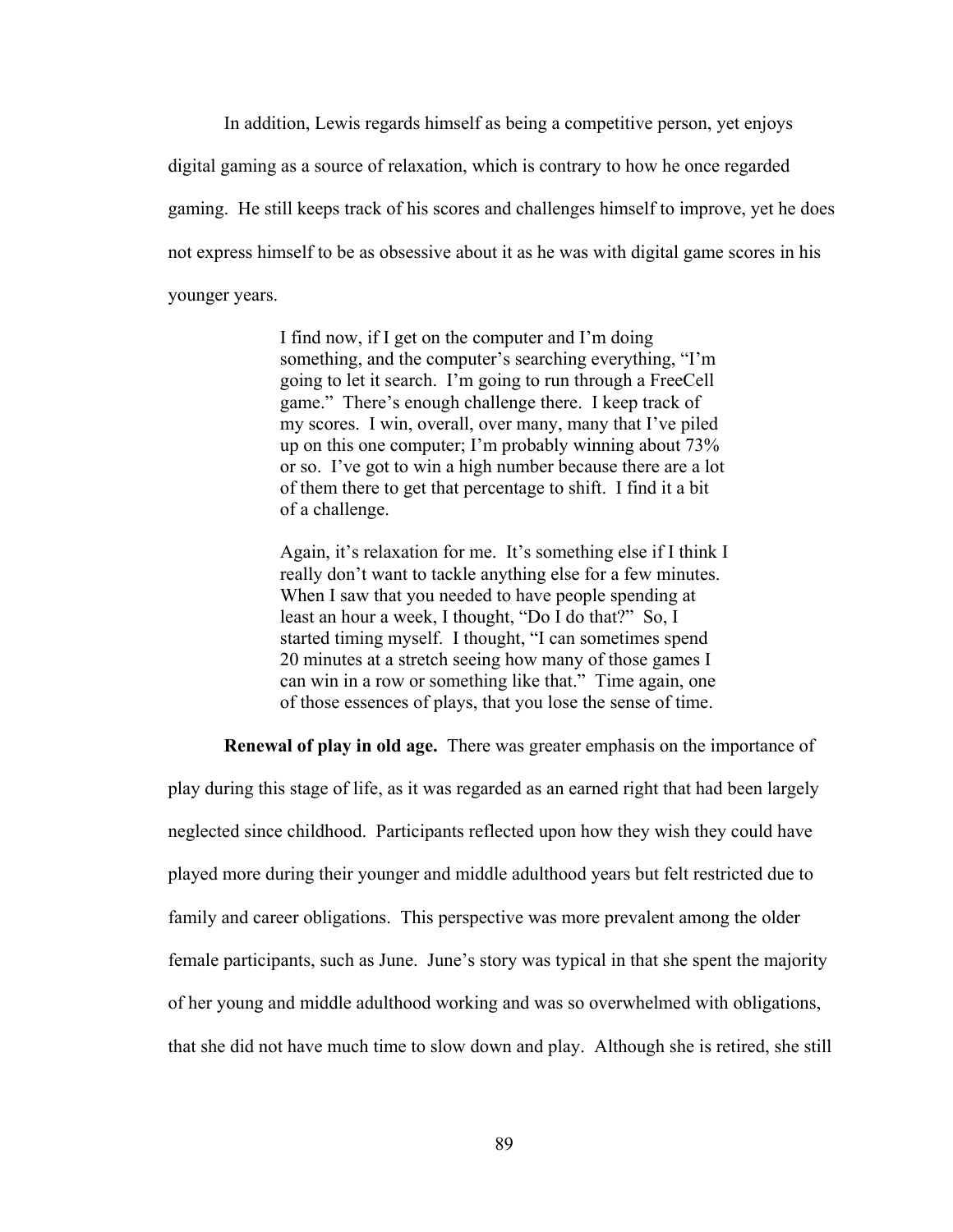catches herself wanting to keep busy and has to remind herself that it is okay to play and

pursue activities, such as digital gaming.

When I was a child, my main focus was to play, but as an adult, my main focus has been work, so stopping working … not working is almost like play again. I didn't have any other thing to do but play when I was a child and as an adult, I have to remind myself to play.

 I feel guilty if I'm not working, and so I have to remind myself "It's okay for you to sit down here and knit all day if you want to. It's okay for you to spend two hours playing computer games if you want to. You've earned that." So when I have free time, I have to remind myself that you don't have to be working. You don't have to be doing something, and that's the biggest thing for me, that I have to remind myself that it's okay to play...

 I enjoy it [digital games] and it's fun and it's okay to have fun... It's okay for me to relax and have fun and enjoy myself, but that's been a hard thing for me to let go of… that I can cut back on my work. I can slow down some and pick and choose and do what I want to do. So that has been the hard part for me, at this age.

 When play was described during this life stage, it was characterized similarly to that of play during early childhood. Participants feel a greater sense of freedom to play as they like and do not feel as restricted by rules. In addition, there are a wide variety of activities that constitute play as compared to the other adulthood stages. For example, common responses from the participants regarding current forms of play include walking, reading, playing a musical instrument, creating art (painting, crafts, drawing) and engaging in activities with their grandchildren.

 It was also reported that there has been a greater opportunity for imagination and creativity during these later years as compared to earlier adulthood years. For example, participants shared examples of how creative forms of play, such as artistic endeavors,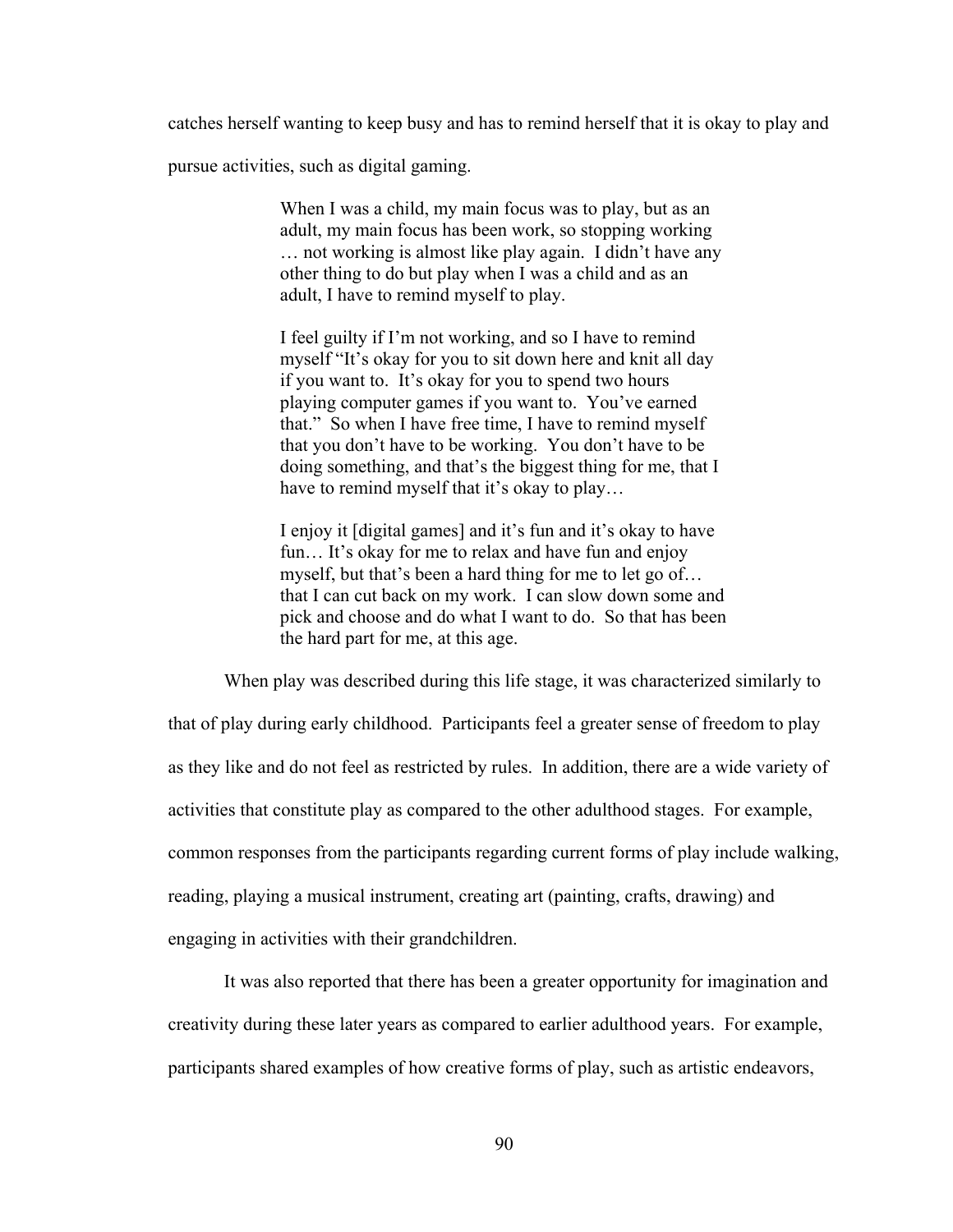relied upon their sense of imagination. This was also prevalent among those who

commented on reminiscence as a form of play, as they believe it involves more of a

cognitive component as opposed to the physical engagement that is often associated with

play.

Agatha, a retired journalist who prefers to play online crossword puzzle games,

shared how she currently uses her imagination and creativity to engage in play. She then

shared how she links her preference for word and card games to her father and family;

thus, evoking a sense of reminiscence.

Julie: Do you feel that... or do you believe that you use your imagination now or versions of imagination when you play now?

Agatha: Yeah, my husband says I'm creative, I don't know about that exactly, but I still love to sew and do crafty things and all that, and it's usually because I don't … I think I can copy something or I think I don't want what's in a store. I'd rather do on my own, that kind of thing, as far as imagining of what I can do, yeah.

Julie: Do you view imagination then as a form of play?

 Agatha: Yeah, I think I would qualify that, yes… I love crossword puzzles, too, and I always think about this; my father being… English was not his first language. He used to work with crossword puzzles to learn English, to learn words to the point that we didn't get to do those. That was reserved for him. I think it was that kind of like "this is forbidden" in a sense.

 Julie: Thinking about playing those kind of word games, you think about your dad …

 Agatha: A little bit… I think maybe the cards probably would really bring back a lot of the family, big family memories.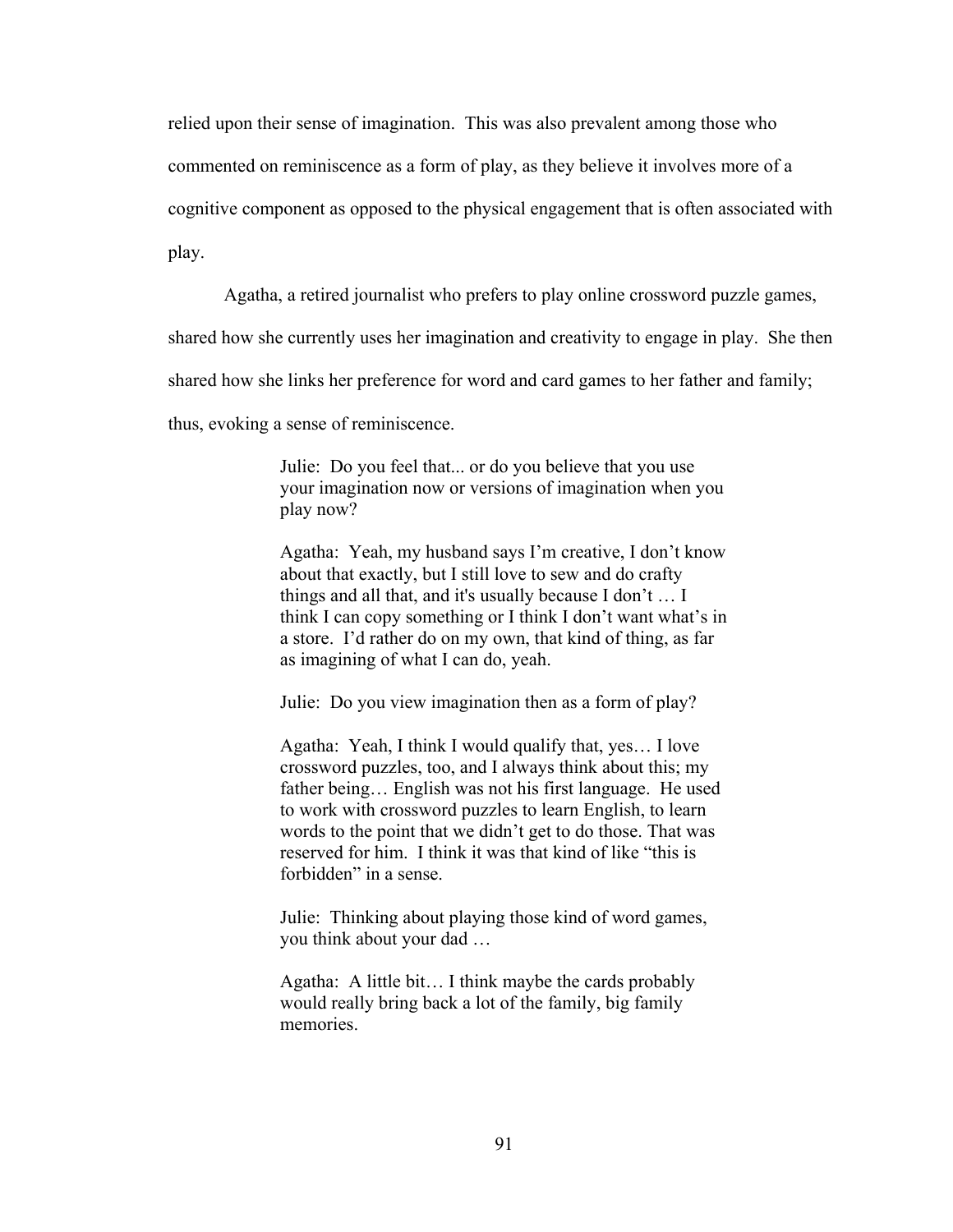## **Findings: Specific Aim II**

**Specific Aim II** – *To investigate the role of functional ability in conditioning receptivity toward digital gameplay among senior gamers.*

The participants expressed a range of health-related concerns that have caused, or that they believe may cause challenges to engaging in play as they age. Specifically, the participants were asked to share which, if any, health-related concerns currently affect or may affect digital gameplay in the future. The concerns expressed included functional ability issues of mobility, vision, arthritis, and cognitive decline. Each of these domains was explored as to how the participant believes they currently hinder or may come to hinder digital gameplay.

At the initiation of each interview, participants were asked to rank their overall general health on a scale of 1 ("Excellent") to 5 ("Poor"). All of the participants reported to have at least a "fair" level of health. The entire sample average is 2.2, the older gamer health average is 2.1, and the younger gamer health average is 2.3. (See Table 4.1) Only one participant, Judy, reported using any assistive technology for mobility purposes (a cane). All of the older gamers reported varying amounts of age-related decline, but none that prevented them from engaging in digital gameplay.

## **Mobility**

**A barrier to play.** All of the participants shared that play has become less physically active for them as their adulthood years advanced and as they moved toward old age. This was more pronounced among those who reported an injury that directly affected their mobility. For example, physical limitations expressed include a broken ankle, arthritic pain, and joint (knee and hip) difficulties. These age-related challenges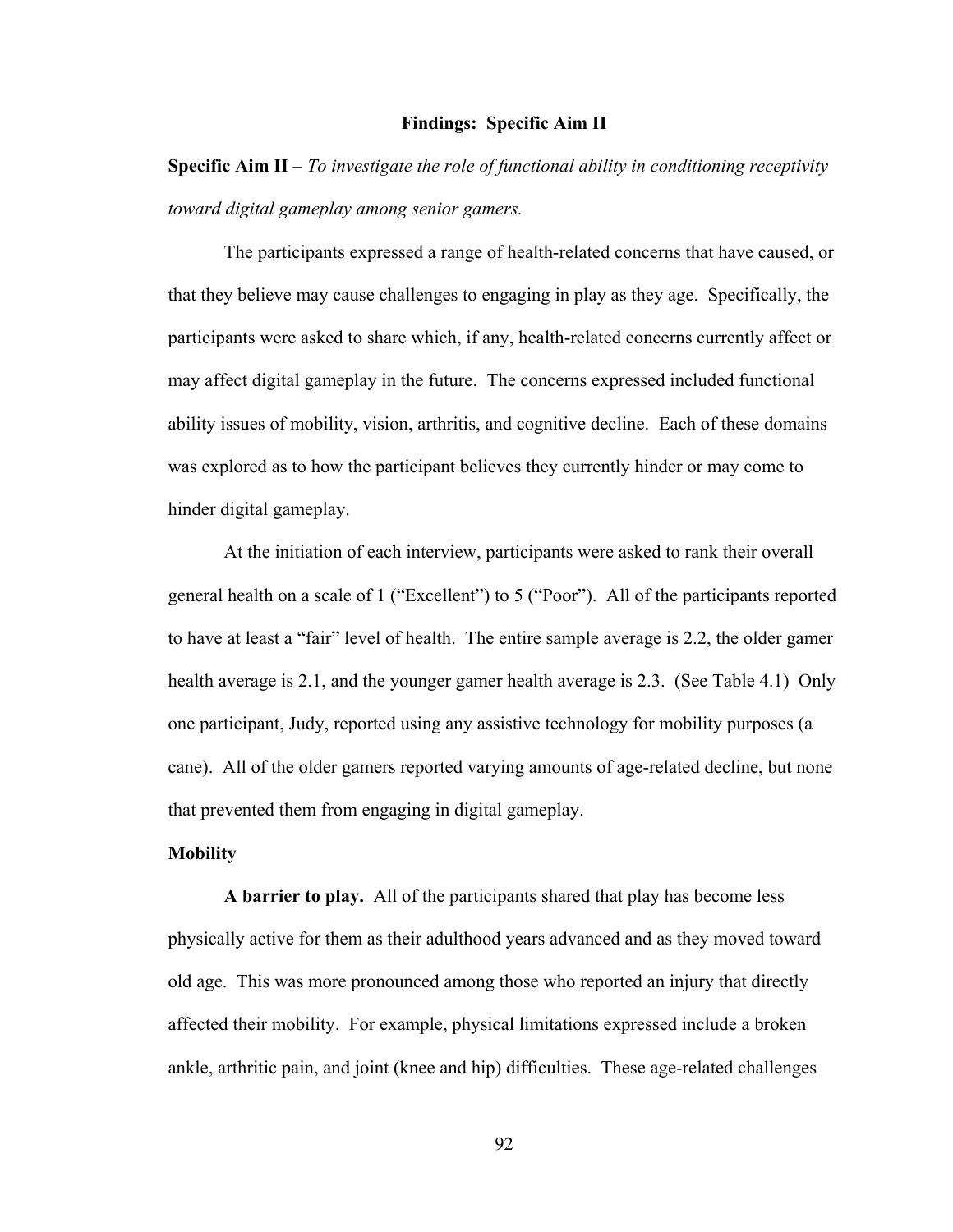have prompted the gamers to seek alternate ways of playing, such as digital gaming, that are more accommodating to their needs.

 Rodney, age 75, is a retired government contractor who plays an average of 12.5 hours of digital games per week. He shared that he used to be very physically active. He enjoyed attending local sporting events in his youth and for the majority of his adulthood years. When he was in his 60s, he broke his ankle when hiking.

 Rodney owns two computers – a desktop used for book-keeping is located on the second floor of his house and a laptop that he uses to play digital games is kept in his living room area on the lower level of the house. Although he reported that the desktop is easier to manipulate than the laptop, he prefers to avoid navigating the stairs unless this is absolutely necessary, as it makes him nervous that he will again fall. Thus, Rodney primarily uses the laptop for gaming purposes.

**An opportunity for digital gameplay.** Participants, including Rebecca (age 76), shared stories of how they experienced a short-term debilitating event that caused them to be immobile for a period of time. In this case, digital games were regarded as one of the few play options available, as most games do not require significant movement. Rebecca reported that she experienced a medical mishap, which she believes was caused by the doctor, and it significantly affected her mobility. Because she was confined to her couch for several months, she felt limited with respect to play options. It was this incident that initiated gameplay (via use of her husband's iPad) and resulted in her regular use of digital games as a means to both play and socialize. Rebecca shared that it was during her time of immobility that she spent a greater amount of time playing digital games.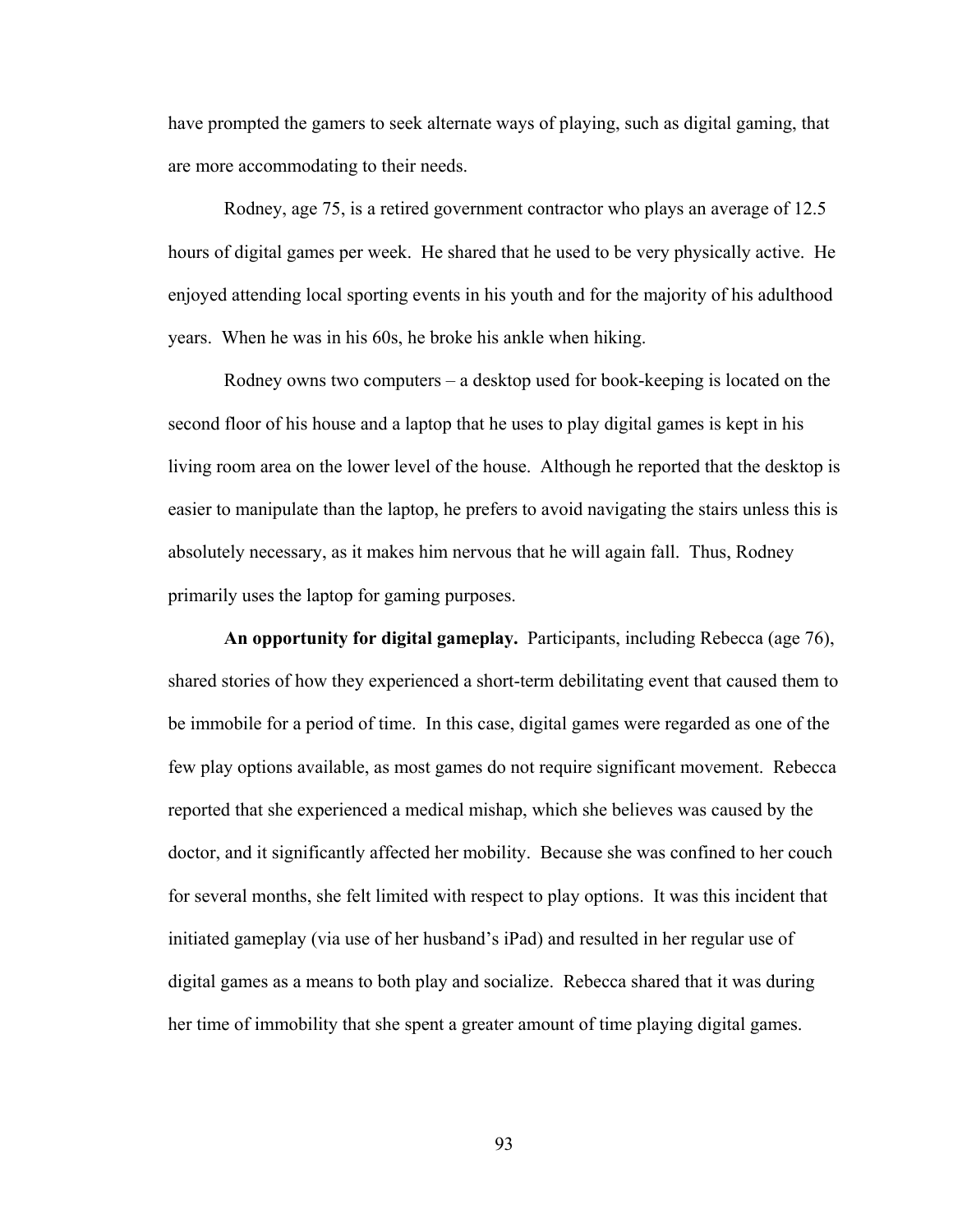This suggests that a gamer may be inclined to spend more time playing digital games (a

sedentary activity) if they perceive themselves to be in a limited mobility situation.

Rebecca: I play *Scrabble*, *Jigsaw Word*, I think those are the only two games I play.

Julie: About how many hours would you say that you play?

Rebecca: Too many. Well, I am playing *Scrabble* with four people and gosh, how many hours is it, it's hard to say. Well, it has cut down now some now that I am up and mobile, but September through November, it was a lot. But normally, maybe two hours a day. Maybe two hours a day. Maybe not quite that much.

Julie: But when you were immobile, about how many hours did you spend?

Rebecca: Oh gosh, lots. And my friends knew I was sitting and needed companionship, so they fired right back at me. I would say five hours maybe, four or five.

Julie: Which one did you play the most?

Rebecca: Scrabble, yeah I, I just got introduced to jigsaw word. It's a really fun game. I'm not sure if you're familiar with that game or not…

Julie: What is it that you like about playing Scrabble?

Rebecca: Well you know the one fun part of it is that you can chat, on the part of the screen there is an area you can chat with the other person, so I have a lot of fun doing that, chatting with people while I'm playing Scrabble. We'll exchange different things.

With these situations in mind, mobility can be considered a determinant of time

allotted to, as well as a reason for, digital gameplay; as mobility decreases, engagement

in digital gameplay increases. This seems to be more the case with the older gamers who

do not have an extensive history of digital gameplay in comparison with the younger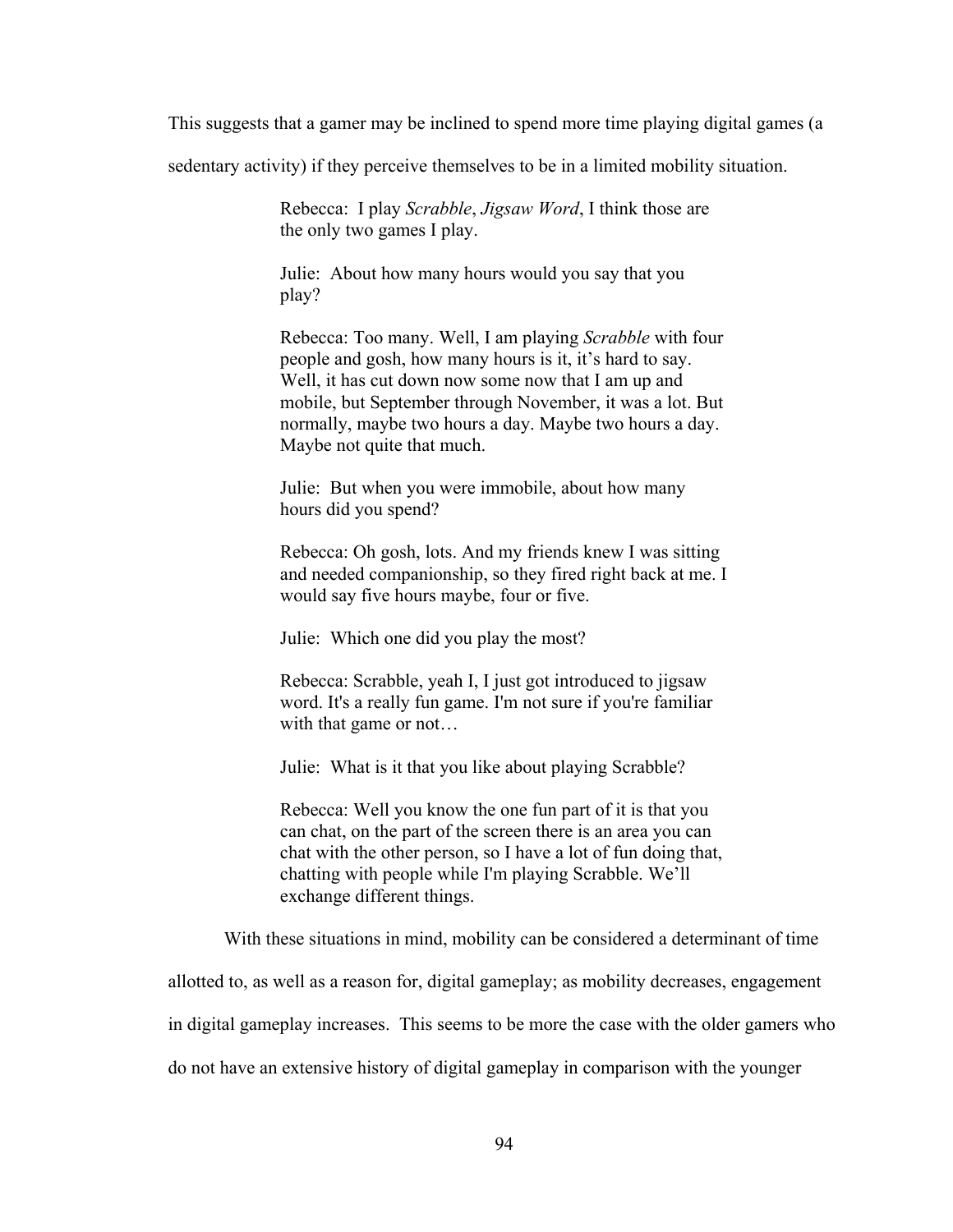gamers who have been playing since their young adulthood years. Those who have found themselves playing more due to a gradual decline with respect to mobility have not been exposed to digital games for very long. In contrast, this association did not seem to be as pronounced among those who have been playing regularly for years.

Dwight, age 67, is a retired agricultural researcher and prides himself in keeping active with numerous sports. In fact, he was drafted to initially go to Vietnam during the conflict, but was selected to play professional tennis for the Marines instead. He stopped playing tennis three years ago due to joint pain and I asked him how this functional limitation affected him. "I guess in the three or four years that I quit, I played golf and I took walks and hikes and camping." This indicates gradual involvement in activity that is less physically demanding as functional ability declines. This notion spurred me to ask Dwight if and how his play may change in the coming years. His response suggests that digital games may be an appealing option because they are not physically demanding and, to some extent, address a competitive need.

> Dwight: Well sure. It has become more sedentary like the video games, two or three hours a day.

Julie: What prompted you to start doing that?

Dwight: I enjoy it. It's available. It's easy access to a variety of challenges. I like that aspect… I think it gradually increased, my use for [digital] games.

Mobility is also a notable consideration because most digital games do not require much physical movement and can be played while seated.

### **Engaging with digital games.**

*Benefits.* In recent years there has been an increase in the amount of digital games

designed to elicit full body movement, such as "exergames" (short for "exercise games").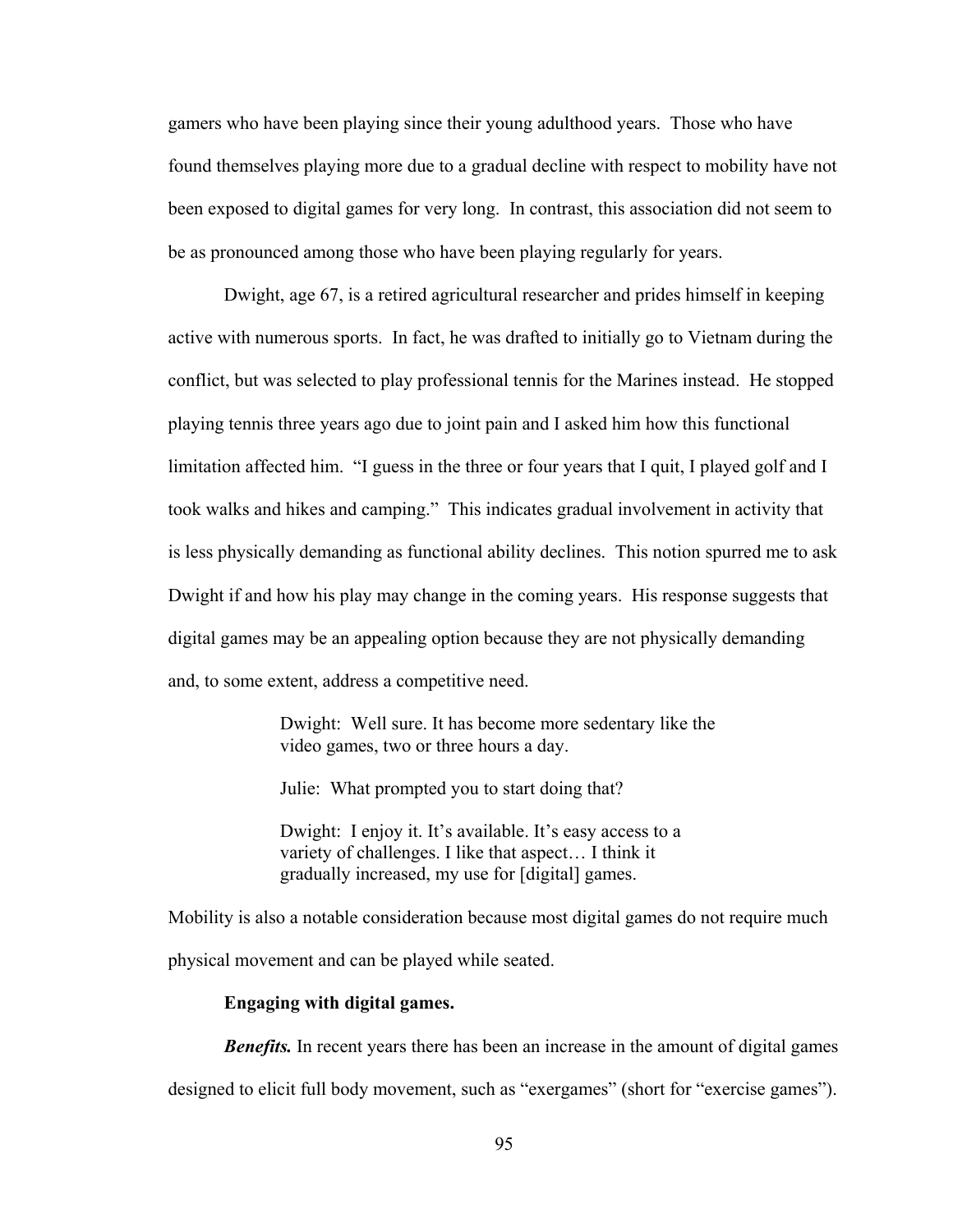There were eight reports of interaction with such games. The Nintendo Wii is a gaming system that offers games with these features and four of the participants (all older gamers) shared that they played Wii games with their grandchildren.

 When speaking with Paul, age 63, it was evident that his family is important to him. In fact, he shared that he brought his wife and three of his grandchildren to the interview so that they could hear his story. This may have caused a bias, as their presence may have influenced what he shared (or withheld) in the interview. It was not surprising to learn that he owns and plays with numerous platforms, including the Wii system, as he has been playing since his young adulthood years. I asked Paul about how he currently engages in play and he shared how he incorporates his digital gameplay into family interaction. Also, Paul shared that as he continues to age, he tends to gravitate toward sedentary forms of play, such as digital games.

> Paul: Well, it's mostly on a computer, and on the TV, sometimes, like I got a Wii game. We bowl with the Wii game. We play baseball with the Wii game…. I got a little two-year-old grandson, first thing he come in and look at me, and says, "Papa, bowl." He takes the tablet and wants to go bowl with it. Certain other people [referencing to wife] like to play Solitaire and they take my computer away from me, too. So that's why I got me an iPod, they ain't going to take that away. I keep that and play it myself.

Julie: Is it becoming less physical?

Paul: Uh-hm. (Affirmative) More mental.

Julie: More mental, okay.

 Paul: You got to think fast on some of the games, because if you don't, you could be messed up.

Julie: Now what is it that you get out of these games?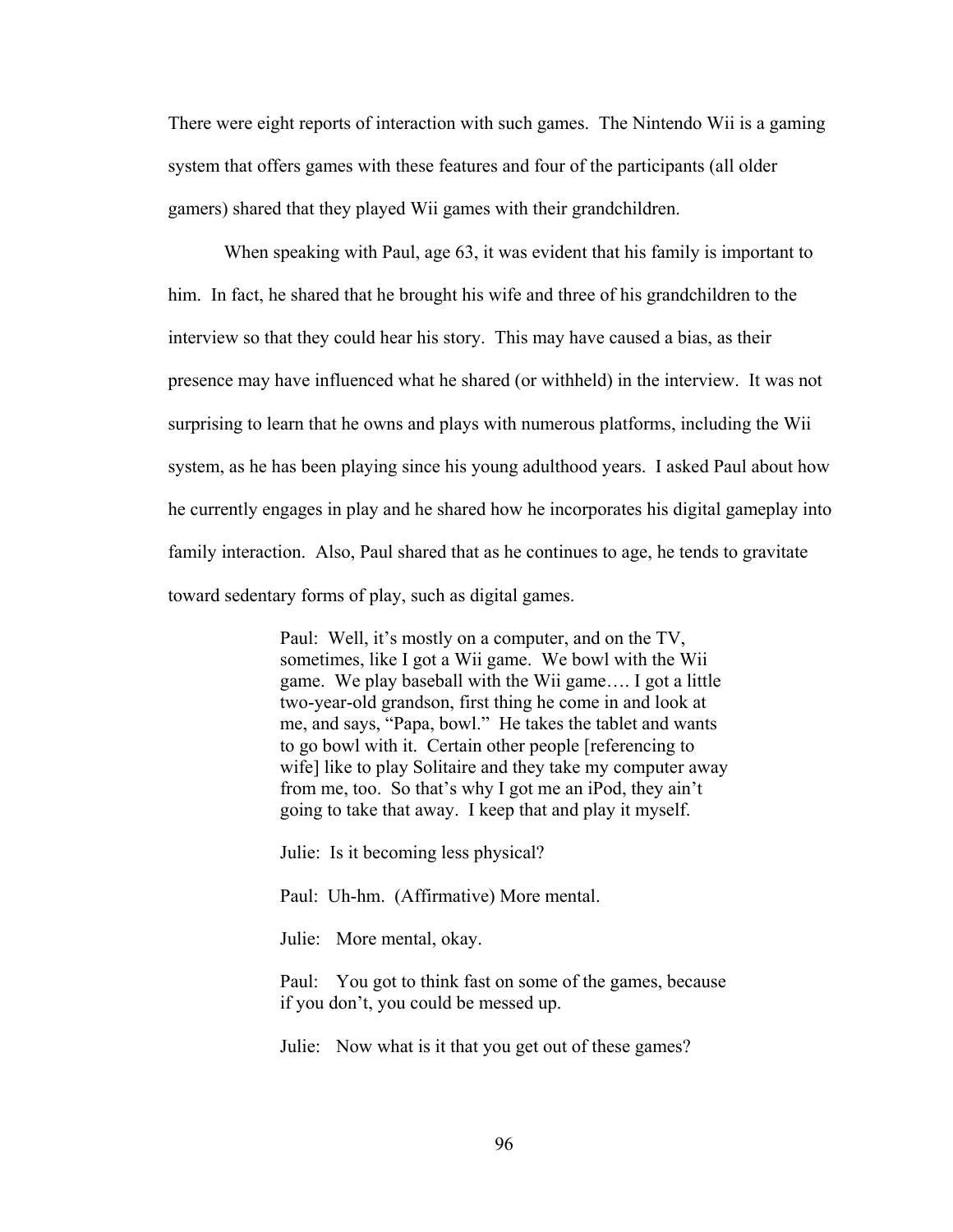Paul: I get the pleasure of doing them and you get, you actually get hooked on it. You get hooked on certain games, you get hooked on you trying to beat it and it just beats you to death.

Another aspect related to the sedentary nature of digital games was that there was

a general sense of appreciation in that they could play on a device, such as a cellphone or

tablet, while reclining. This was the case with Trish (age 65), who shared that she

typically plays on her cellphone (an average of 10.5 hours a week) and will oftentimes

play at night before or while in bed. Similar to Rebecca, Trish shared how her nighttime

routine of gameplay was not just a means to relax, but also a means to socialize and

connect with her sisters.

 Julie: And you'll play for like an hour or two hours, you said?

 Trish: Yes. Because you do your turn, now if nobody else is playing, you're done until they play. But usually in the evening, like about 9:30, my sisters are all on, so we're all playing.

Julie: So it's like little family time together?

Trish: Yes.

Julie: Oh!

 Trish: And we play with each other and we chat with each other. We complain, I didn't get any letters, you know…

 Julie: Do you feel that it has, playing these games, has changed your life in any way socially?

 Trish: Well, it keeps me connected with them, because otherwise, they're far away. And it keeps us more positive.

*Disadvantages.* Digital games are largely sedentary in nature, yet some

encourage higher levels of physical interaction. This was evidenced by Judy (age 63),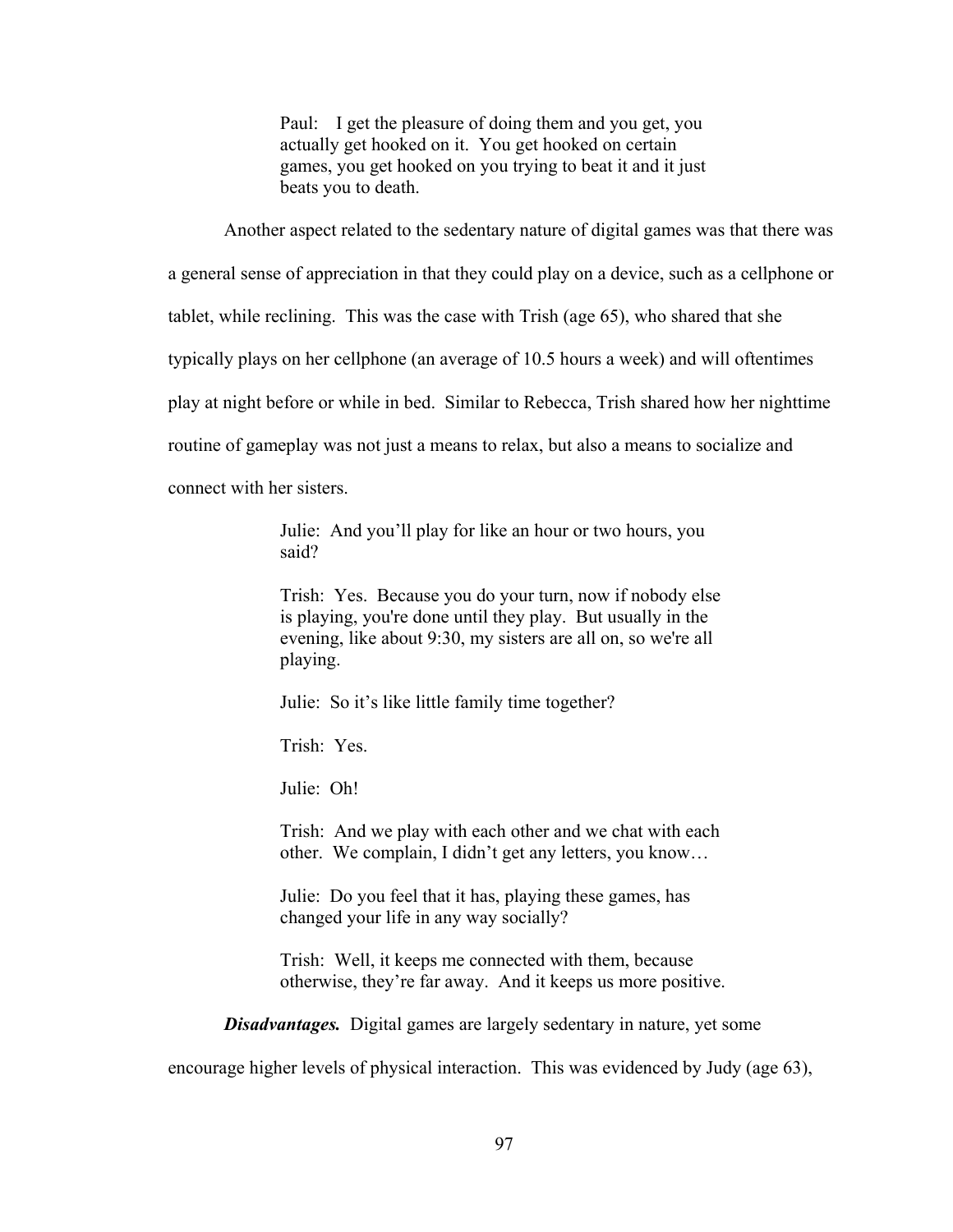who claimed that she would never play Wii games again because she injured herself (pulled muscles) once when playing. "Yes, and I pulled my muscles so bad I couldn't walk. Honest to God. Yeah, we'd run into friends when we were out to dinner and they'd say, 'What happened?' 'Bowling. Wii bowling.' Now we use our Wii to stream Netflix." As a result, Judy is fearful of playing Wii due to the threat of injury and now plays games on her iPad. Such concerns are noteworthy because the rehabilitation community has been actively investigating the use of physically interactive digital games, in particular, the Wii, to address therapeutic needs among older patients.

Digital games can be a source of valuable play for aging gamers, but consideration must be given to how such gaming may be actually inhibiting physical activity, particularly for those who have yet to experience significant mobility barriers. For example, when asked how digital gameplay may have influenced them physically, the younger gamers (and older gamers who reported high levels of functional ability) were more likely to express notions of disappointment and self-criticism with respect to their gameplay or gameplay options. There was concern that their gameplay lacked a physical component and that they should ideally spend some of that time on more physically engaging activities. Thus, their gaming is regarded at times as a hindrance to proactive, healthy movement, such as traditional exercise.

Jeff, a younger gamer, expressed how digital gaming does not benefit him physically, yet he recognizes the importance of maintaining physical health. Although he shared that he does not spend as many hours playing digital games as he used to in his young adult years, mostly attributed to his busy career in local government, he still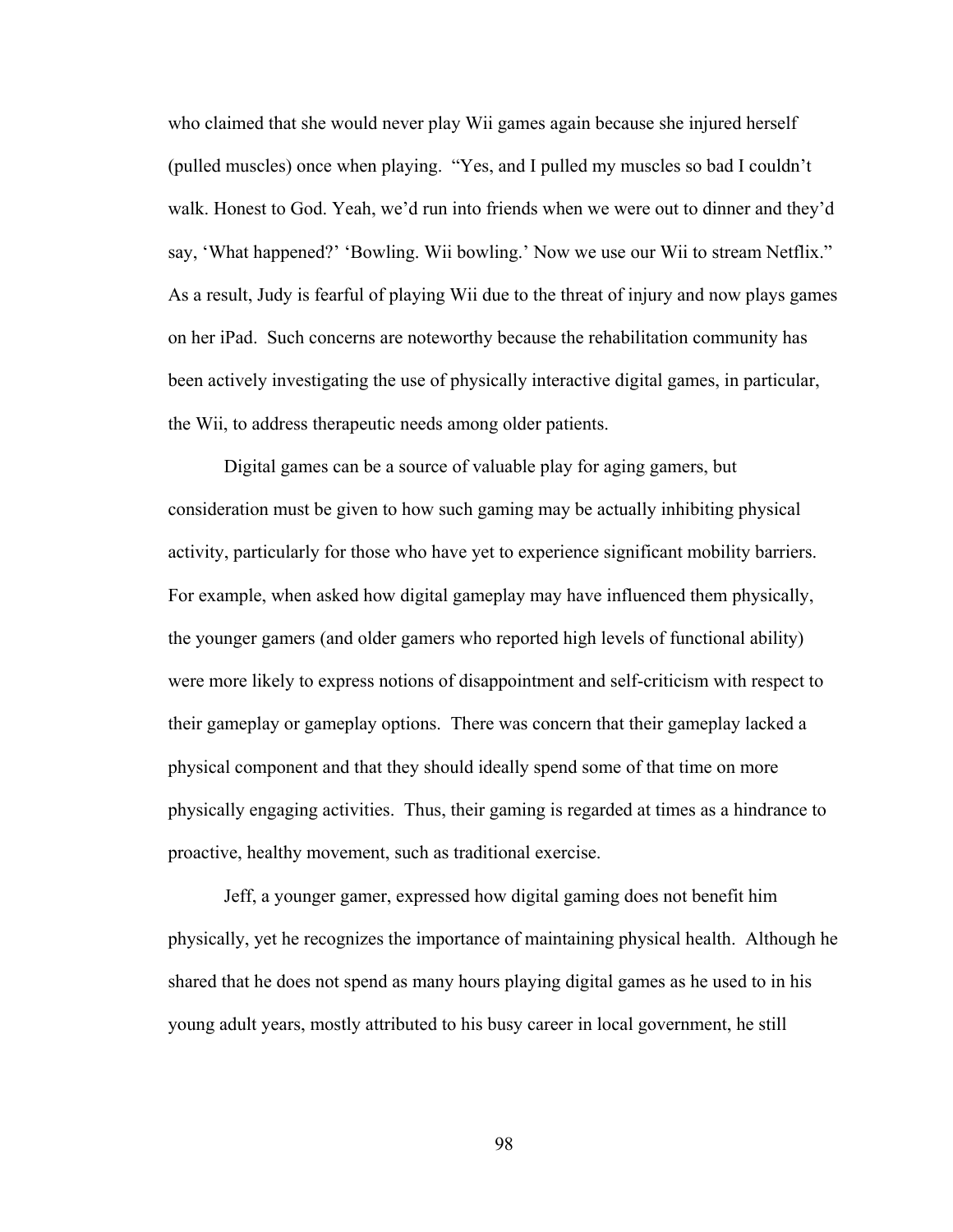averages about 7 hours a week. Alternatively, he believes gameplay may benefit him cognitively:

> Physically no, hell no. I should be out walking around and doing sit-ups. It's time I could spend working out and I don't because I hate it. (Laughing) I don't like to do it in the morning because I don't like to get all sweaty then go to work. When I get home from work, I'm tired. I don't want to mess with it. That is my own shortcoming. I think it [digital gaming] helps keep me engaged and active thinking so I think that it probably has some, I don't know what the right word is here, you know, benefits as far as…[some kind of cognitive effect].

Similarly, Mike (age 47) also expressed concern that his digital game interaction,

which is completely stationary, inhibits mobility and physical activity. This is of

growing concern for him because the nature of his career is largely sedentary. Mike

averages 30 hours a week playing digital games on his computer. Although he makes an

effort to exercise, he recognizes that the amount of time he spends playing games comes

at a cost.

 I have many nights when I sit at my computer and I say, "I really should get up and ride my elliptical tonight because I haven't done it a few days." And I get engrossed in the game and I don't do it. I did this last night. Actually, I was gaming with a friend of mine... We'd gamed for quite a few hours. And I was thinking to myself, "I need to ride my elliptical." And I didn't because I was having more fun gaming and I didn't want to stop, so I didn't ride my elliptical. So I am much less physically active than I should be. I do ride my elliptical quite often, stationary bike, and I walk my dogs every day so it's not like I have no activity. but I have less than I would if I were doing other. So that is a cost.

Overall, it was found that a decline in mobility influences digital game

receptivity. It affords an opportunity to engage in a form of play that is largely sedentary,

which is of benefit for aging gamers who have difficulty with or are limited by mobility.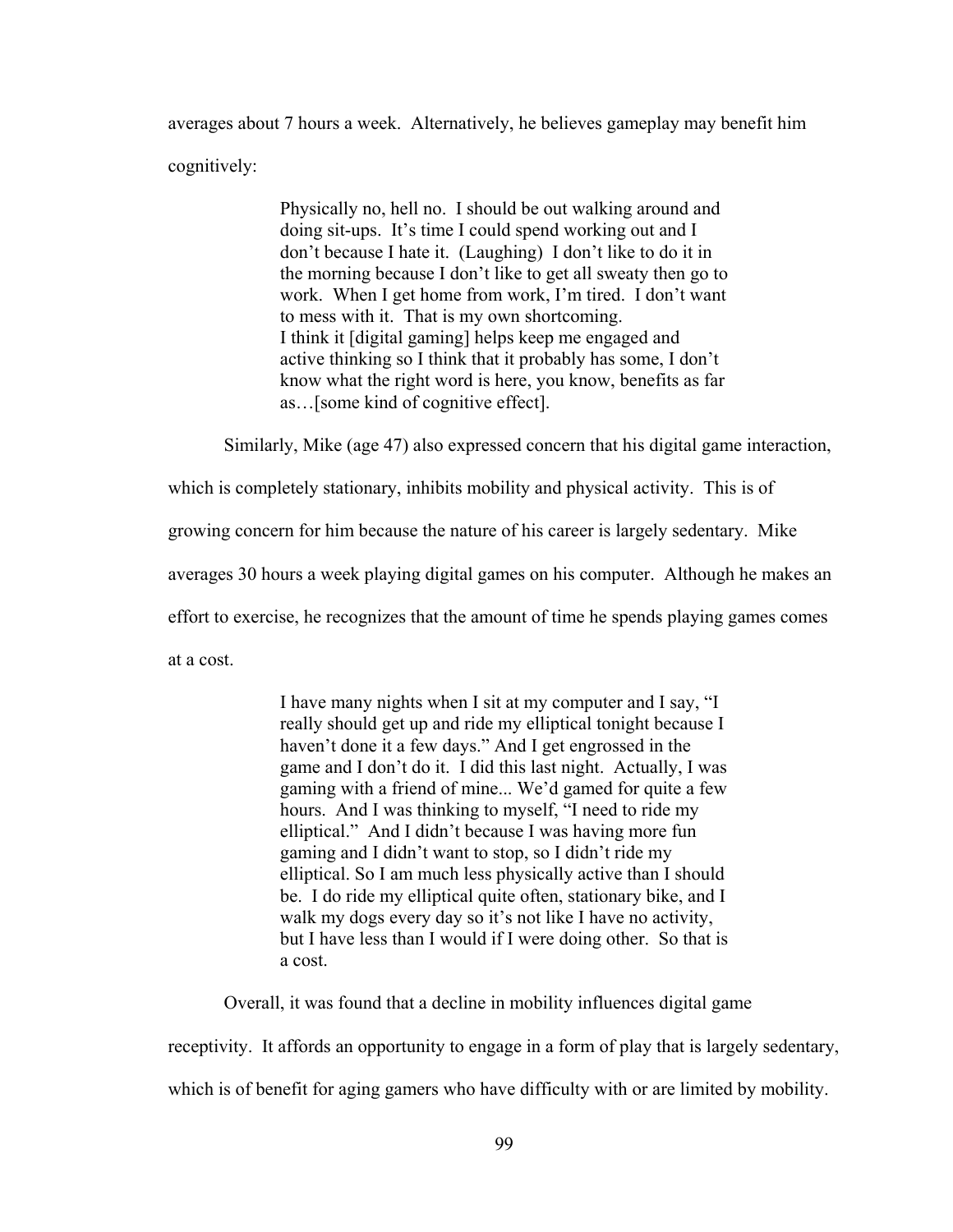Although this is advantageous for those who are experiencing this form of decline, digital gameplay can hinder physical activity for those who are otherwise functionally healthy. **Vision** 

 Although there were a wide variety of concerns related to mobility, particularly among the older gamers, visual concerns in relation to digital gameplay were also mentioned in the interviews. It was found that declining visual acuity influences various aspects of game engagement.

 Overall, there were only minor concerns about current levels of visual performance with respect to digital gameplay, yet visual acuity influences which games are selected and how they are played. Six participants shared how their visual acuity influences current gameplay.

 **Visual decline – digital game selection.** A decline in visual acuity was a concern for both groups of participants. Three of the younger gamers shared that they have noticed visual decline in recent years and now depend upon prescription glasses to aid in their play. One of these younger gamers, Mike, plays on a desktop computer (large monitor) to accommodate for his steadily declining visual acuity. This decline has influenced game selection, as he believes he can no longer perform as well with previously enjoyed games.

> I worry about that [visual decline]. I don't know. I read that my declining eyesight should drop. Should stop being so significant after, say, 50, more or less, a couple of years and that basically, I'll stabilize and decline will be much more slow. I hope that's true because it's been so dramatic over the last five years. I went from wearing no reading glasses seven years ago to wearing 2.0s now. And I'm considering upgrading. I need to upgrade to 2.25s or better. And you know, that's a huge decline over like seven years. So if that continues, 10 years from now, I'm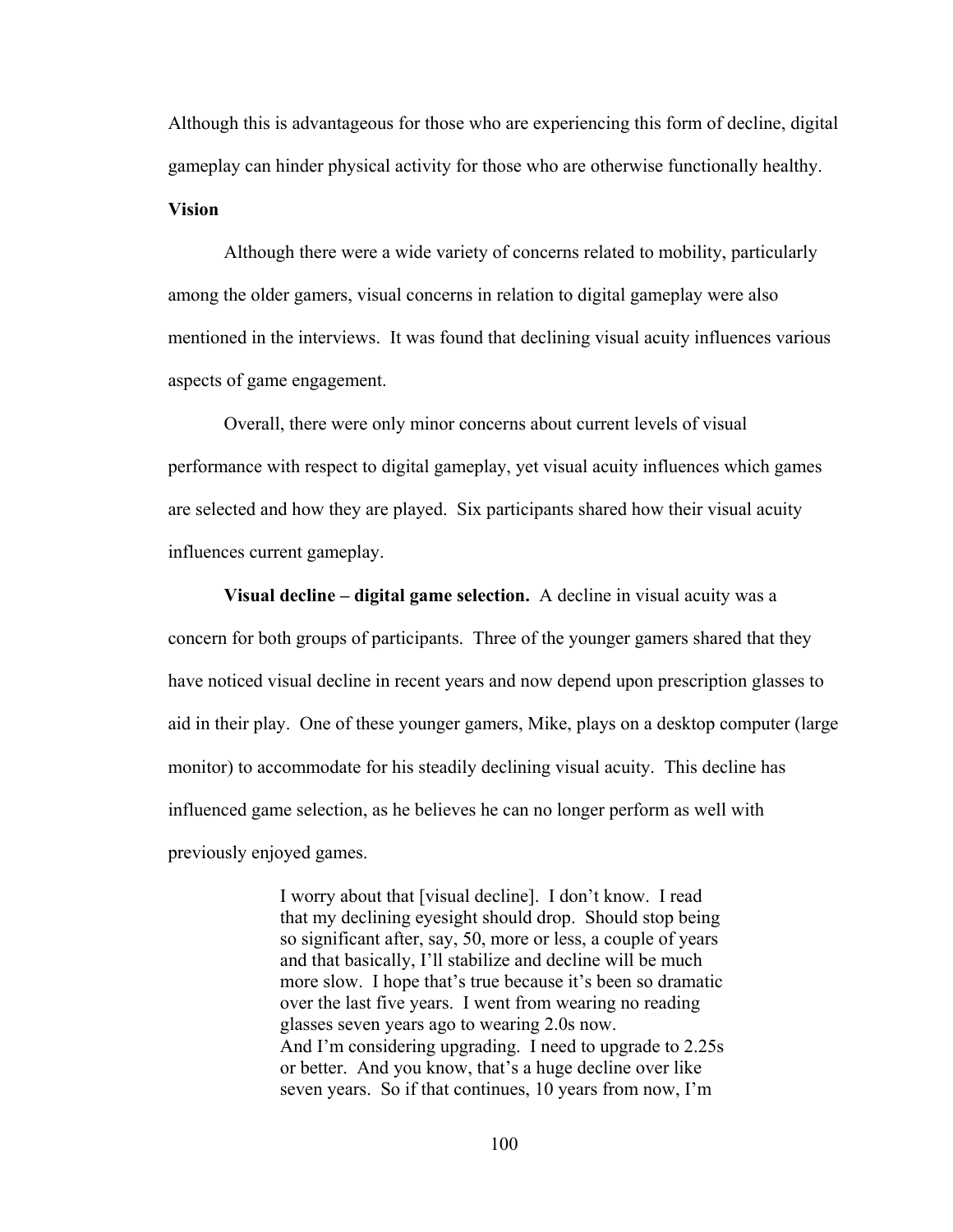not going to be able to do anything because I'm going to be blind. For the moment, I can compensate mostly wearing reading glasses. And again, since I avoid playing, say, *Call of Duty* with 15-year olds because it frustrates me to get creamed.

Tammy (age 46) is another younger gamer who has issues with her vision. She

has noticed a gradual decline in her vision since her young adulthood years and believes

it benefits her to play role-playing digital games as opposed to fast-action combat games.

Her preference for role-playing games is significant because they are purely text-based,

meaning that they do not include graphics. Thus, this provides her options for adjusting

the size of the text, as it is the primary means of relaying data (story lines) among the

online players. In addition, she believes this kind of digital gaming is beneficial because

it affords her the opportunity to review previous gameplay (via text) and prompts her

memory on anything that she may have forgotten.

 Julie: Do you think it [visual concerns] will become enough of a frustration to keep up with that, to be able to continue playing?

 Tammy: Probably, which is why I like role-playing a lot more than combat. Role-play, you don't have to keep track of it as much. You can keep logs to remind yourself of what occurred. You could ask people, "Hey, do you remember this? Remember what happen with this?" That's why I like the game because the role-play is not as intense as combat at all by any means.

 **Visual decline – platform selection.** In the previous section on mobility, it was noted that Rodney finds his desktop computer easier to manipulate than his laptop. Yet, he finds the adjustable features of the laptop useful, as he is able to angle the screen as needed to best suit his visual needs.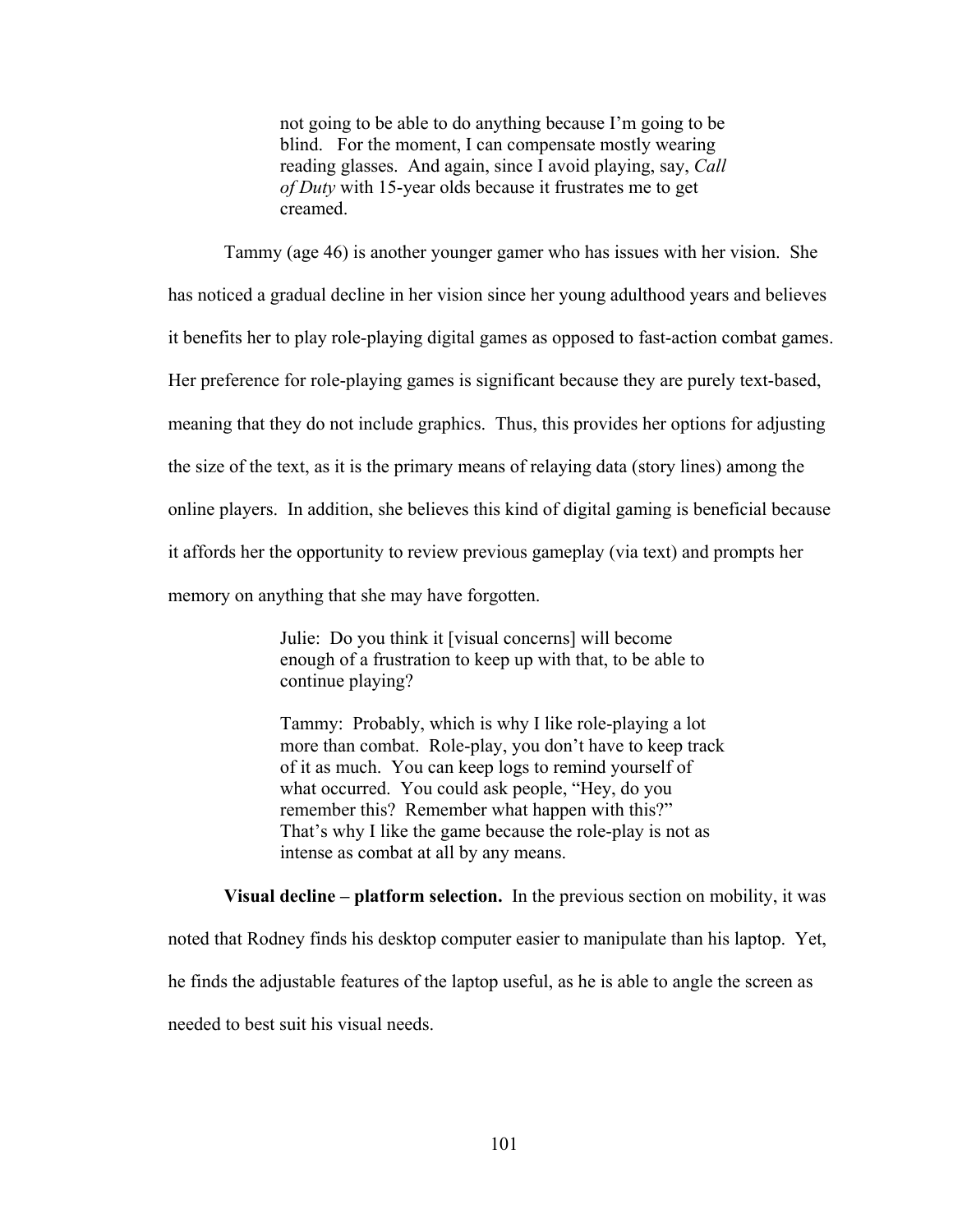Julie: Has that [vision] been a problem for you?

Rodney: Uh, yeah.

Julie: With interacting on the computer?

Rodney: A little bit, yeah. I have trouble reading, and the laptop is easier to read, and I think the reason is because it puts it, it's in my lap and it's closer, the screen is lower and I'm looking through the right part of my glasses. Also you can judge the distance a little different.

Smartphones are a popular platform for gaming, yet visual challenges are

encountered due to the size of the device. In particular, the size of the screen on a

smartphone can make it difficult to view game features. It was previously shared how

Trish uses her smartphone to play games with her sisters. She shared the frustration of

having limited options with respect to purchasing a phone with an adequately large

screen. The size of the screen influences her gameplay because some game features can

be difficult to see, which causes her to use her glasses.

It's kind of small [smartphone]. I tried to get the bigger one. This was the biggest one when I got my upgrade… I play *Word*, and *Ruzzle*, and *Draw Something*… Then there's another numbers thing, but I don't like that one as much. Where is that? I have to put my glasses on because it's small.

Those who play games on their smartphones expressed particular concern about the size of their devices. These aspects related to vision were found to be of importance because there are considerable interactive limitations, such as options for zooming. In turn, the ease of making such adjustments influences whether or not a game is selected for play. Thus, if a game is found to be too much of a visual challenge, then it is abandoned and an alternative is sought.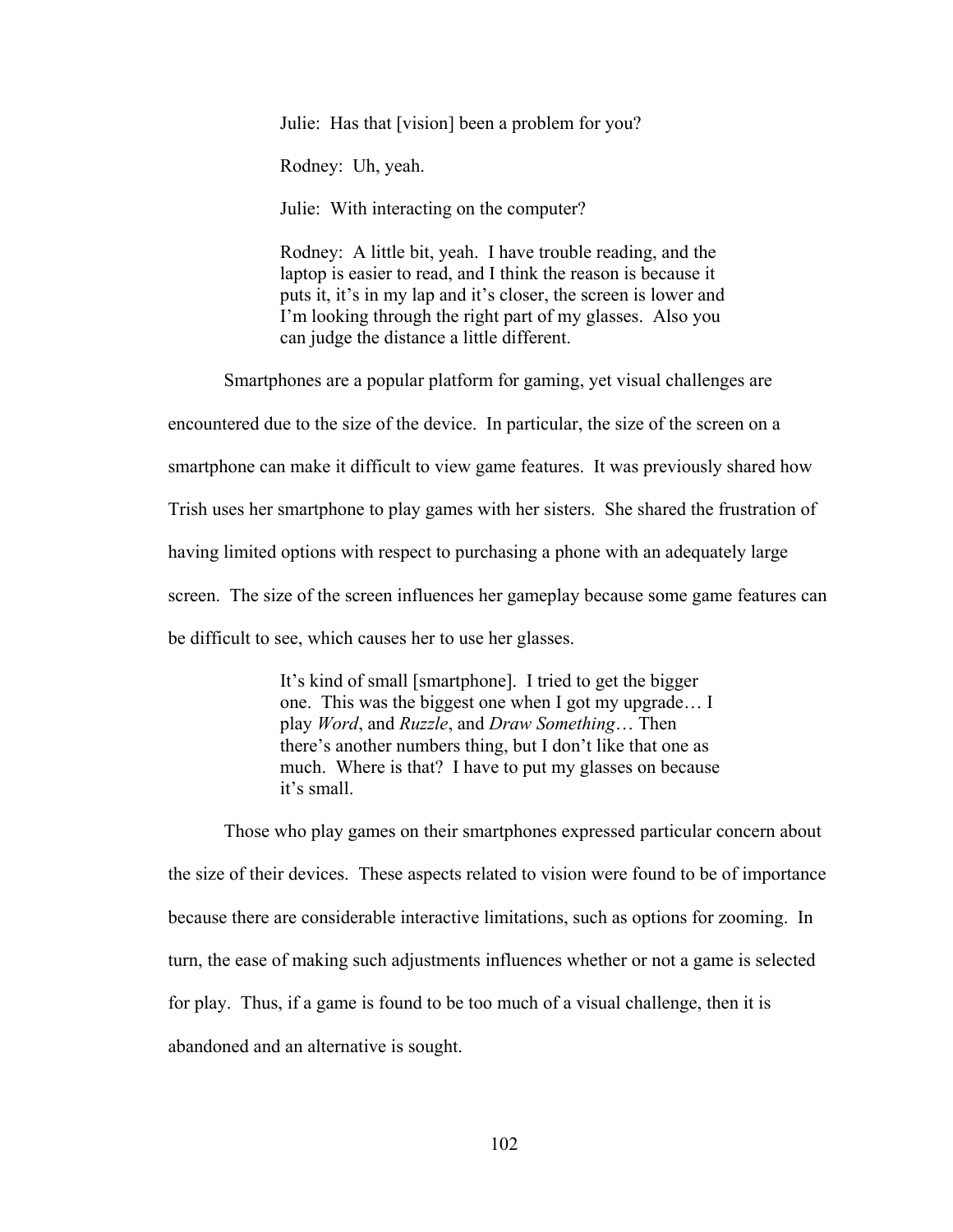**Accommodating for visual decline.** Due to years of exposure to computers in her former career as a teacher, Brenda regards herself as technology savvy. She has experience with a wide variety of game platforms ranging from computers to smartphones. This has contributed to her knowledge of how to manipulate features to improve interaction. When asking about platform use, I learned that she prefers to play with her iPad because it affords options that better suit her visual needs.

Julie: You played them both on your iPhone and your iPad.

Brenda: Uh-hmm. (Affirmative).

Julie: Do you play it more on one than another?

Brenda: Since I got my iPad, I've been playing on that much more.

Julie: Why?

Brenda: Because of the size of it. This [referring to her iPhone] is just so frustrating and now I forgot my iPad, it's like, "Whoa!"

Julie: Your iPhone is frustrating; like how is that?

Brenda: Because it's so small... It's just more intense on the iPhone. If I find that I'm in the car, I'll play on my iPhone because that's what I have, but you can expand the screen, I know.

The computer was also discussed in terms of options for adjusting the size of features within a game to improve visibility. This know-how was more often expressed among the younger gamers and, based on the interviews, this is likely attributable to familiarity with the technology due to greater amounts of exposure. For example, Mike shared some of the specific visual challenges he faces when playing digital games on the computer. Although he is able to make some alterations, such as the resolution of the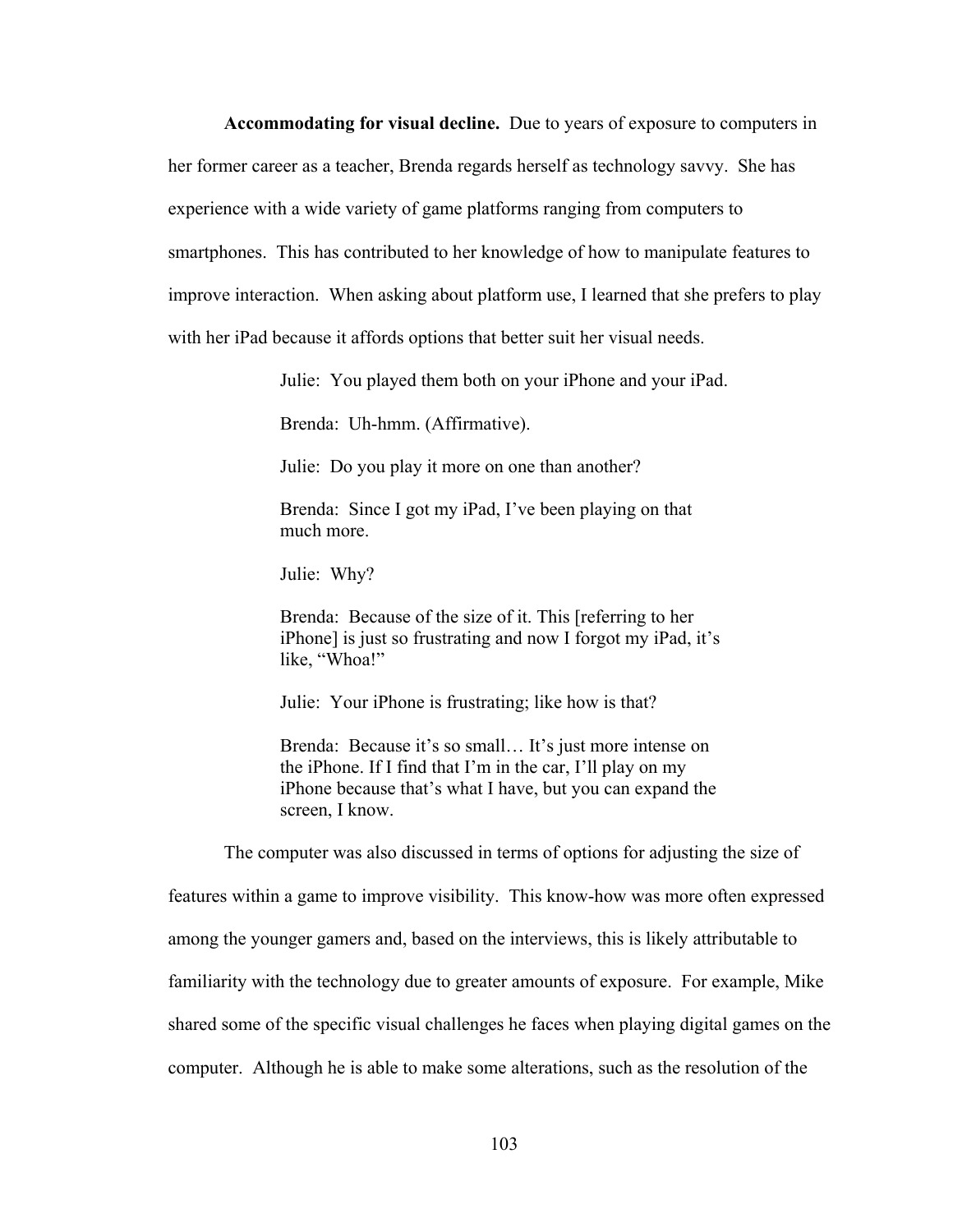graphics, he is unable to adequately address the size of the font in the games. In addition, some of the digital games are a challenge because they are visually cluttered, meaning that there is too much visual stimuli within the game. This is also related to cognition with respect to attentional demand.

> I definitely use reading glasses when I game. I find I like to sort of recline when I game in my chair, sort of lean back like this and game. And I find I frequently have to sit up because I can't read the screen, so I have a lot more problems in some kinds of games. Some games are not very good at adjusting font sizes.

So if you, say, run the game at high resolutions, the graphics look good. The graphics all scale so things are still the same size or just higher resolution, but all the text gets really small. And that can be very frustrating because I can't read it unless I lean up to the machine.

So there are games out there where I actually can find it very hard sometimes to identify what's going on on the screen because of the complexity that can now be shown with high-end... you know, high... modern processors and graphics quality.

Mike's concerns warrant further investigation, as options for adjustment need to be made available. This takes into account the needs of the user, as well as the needs of potential users. In addition, there is a clear challenge to identify ways to improve the visual graphics of a game without sacrificing features, such as text. Furthermore, it was previously suggested that the younger and more experienced gamers were more familiar with how to make adjustments within a game, such as those related to graphic and text size. Although this know-how is likely to become more common within subsequent aging gamer cohorts, this poses as a barrier for those who are not as familiar with gaming technologies, such as older gamers.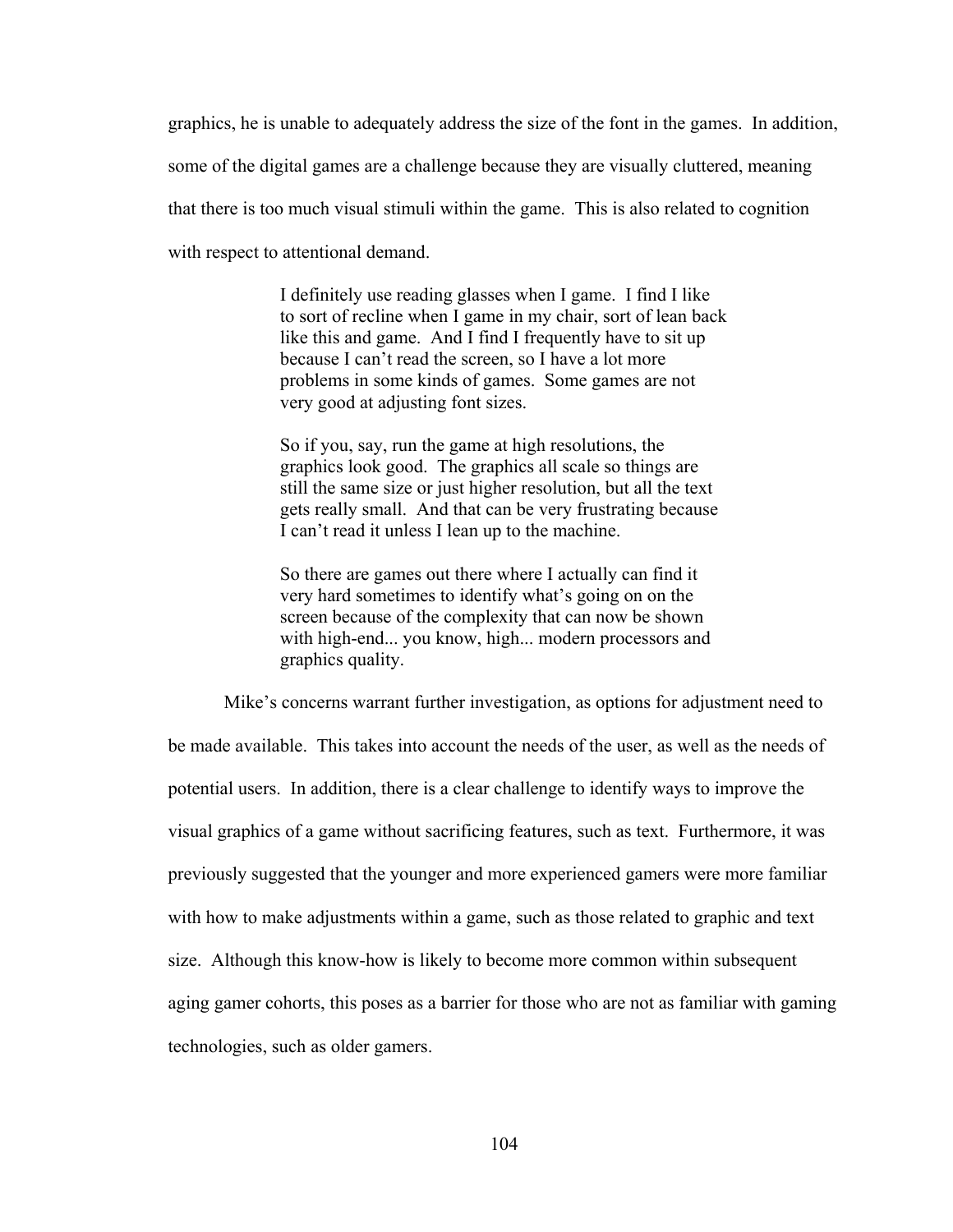Both sets of participants shared concerns about visual problems that they may encounter at some point in the future and how this might affect their ability to interact with digital games. When asked if she believes she may encounter a physical limitation that would interfere with her gameplay, sixty eight-year old Lola (a *FreeCell* enthusiast who plays for about 14 hours a week) shared that she is concerned about potential visual decline.

> I'm probably going to have to have cataract surgery in the next couple of years, but that has become such a normal kind of thing. Mother has macular [degeneration], as I think I mentioned and so far, although both of her siblings had it as well, and maybe her mother, none of us seem to be struck with it. So that is my, yeah, I've got one of those grids, because I go every year to get my eyes adjusted and that sort of thing, and so far I can see all of the whole thing without any blank spots, so I thank my lucky stars.

**Negotiating anticipated visual decline.** The notion of not being unable to play (digital and non-digital forms of play) due to visual decline was found to be distressing for participants, such as Lola. Tom, at 77 the oldest gamer, provided descriptive insight regarding the importance of vision in relation to play as he ages: "I hope I am disabled by the time I lose my eyesight because if I can't read, I can't stitch, forget it. You know… That means I can't use the computer; I couldn't be doing jigsaw puzzles. Forget it. Shoot me. Put me out to pasture." When Tom said this, I was initially taken aback over the seemingly extreme nature of his comment. Perhaps it is necessary to hear such forthrightness in order to grasp the significance of not just functional vision, but the value

of play in old age.

Those who regard digital gameplay as a significant source of play expressed greater concern for visual barriers related to game interaction, whereas those who do not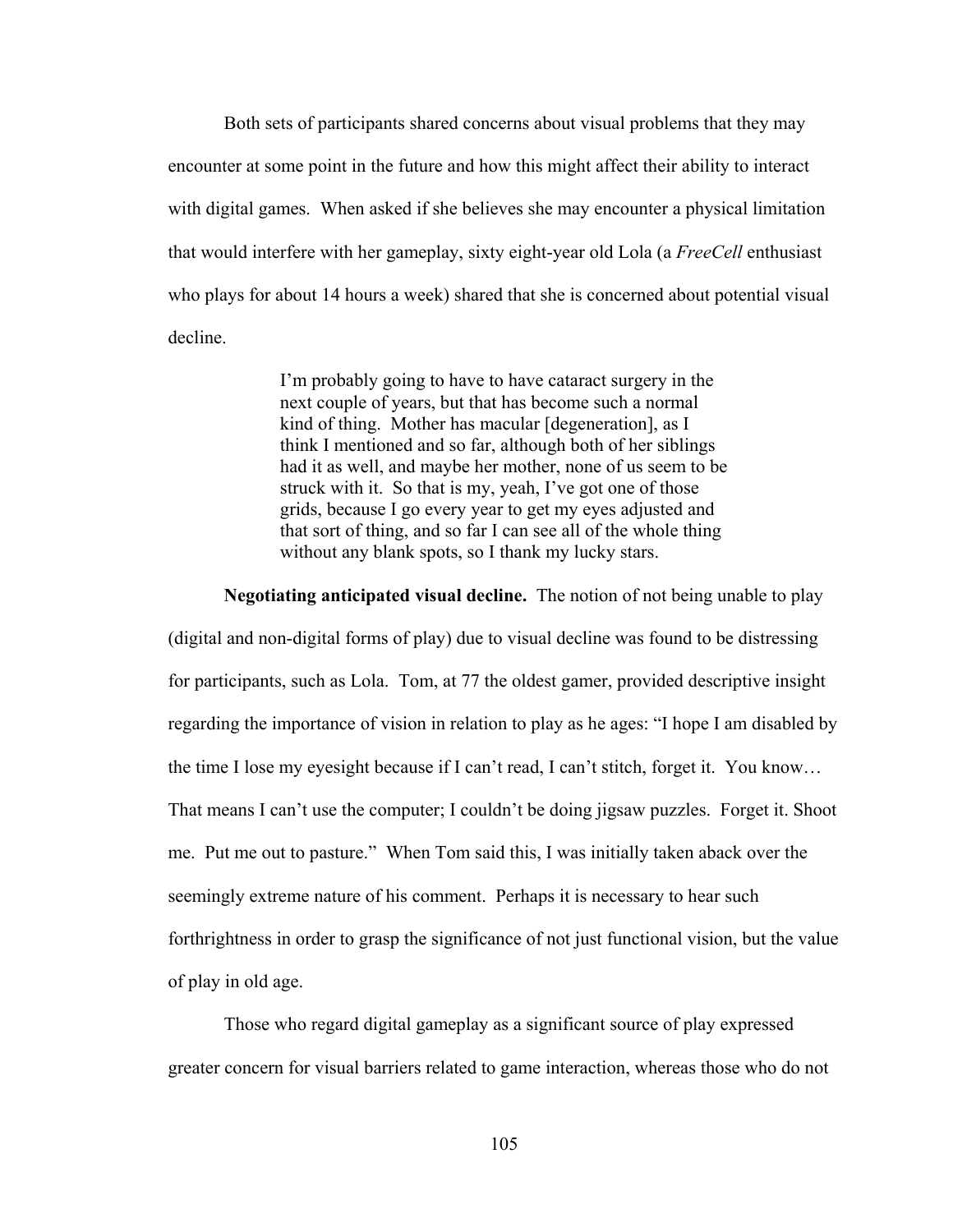rely upon digital games as much as a source for play had more concern for how visual decline would affect other aspects of personal play, such as reading and knitting. With this in mind, if the design of digital games does not become more visually accommodating, then it may directly affect whether or not the game will be played by users who experience or will experience the impairment. This may affect the younger gamers, as they have relied longer upon digital games as a form of play than older gamers.

## **Response Time**

 Another functional factor that influences gameplay is response time. Not all digital games are timed and dependent upon the response time of the player; in other words, the player is not required to respond to a stimulus within the game within a set timeframe. Traditional games, including card (*Solitaire*), word/number puzzles (*Sudoku*), and board games (*chess*) have been adapted and converted into digital versions. These games typically permit the player to go at their pace and there is a low-level of stimuli in these games. This means that the game features are static; there is minimal movement of objects within a game.

 Action and casual games are another category of digital games, yet they differ from traditional games because there is typically some degree of response time necessary for success within the game. Action games reported as having been played by participants typically had a strategic combat/military component. Casual games do not always have a timed response component, yet the preferred casual games mentioned by participants have some degree of response time requirement (i.e., *Bejeweled*, a timed matching game).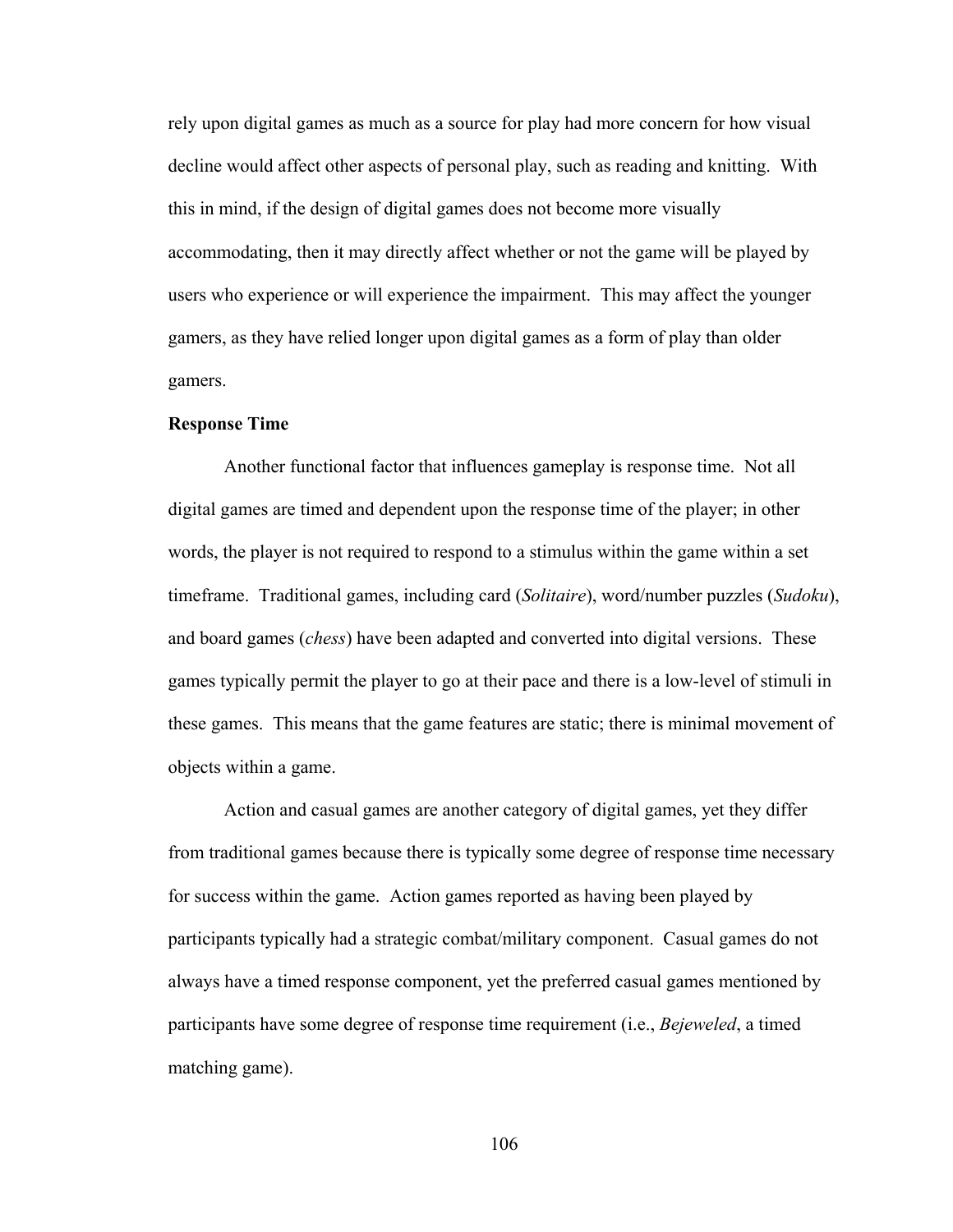These game categories are noteworthy within the context of response time because neural impulses decrease with age (Salthouse, 1985) and these influence game interaction. Participants were asked if their personal game preferences and games were categorized as traditional, casual, or action. All but two of the older gamers (Paul action and June - casual) expressed a preference for traditional games (i.e., *Solitaire, FreeCell, Sudoku*). It must not be assumed that there is an association between the agerelated decline of response time among the older gamers and their preference for traditional games. The older gamers did not express concerns related to response time within their game, yet it may be suggested that age-related delays may hinder engagement with (or a preference for) timed games.

 Five of the older gamers (all female, ranging in age from 63 to 66) shared that they play both traditional *and* casual games. June was the only gamer to express a preference for casual games only. Although card games were reported to be very popular among other older gamers, she shared that she did not care for them: "I never played *Solitaire* or cards of any kind much. You had to think too much to play cards."

All of the younger gamers reported a preference for action-oriented games. Success with these games, to some extent, is dependent upon how quickly the player responds to stimuli within the game. These games are either combat-based (played by 8 of the younger gamers) or are classified as a casual game (played by 5 of the younger gamers). Two of the younger gamers (Betty and Patty) reported playing both combat and casual games, but have a greater preference for casual games.

 Three of the younger gamers who play online multi-player action games shared that this delay in response time has influenced their gameplay to the extent that they have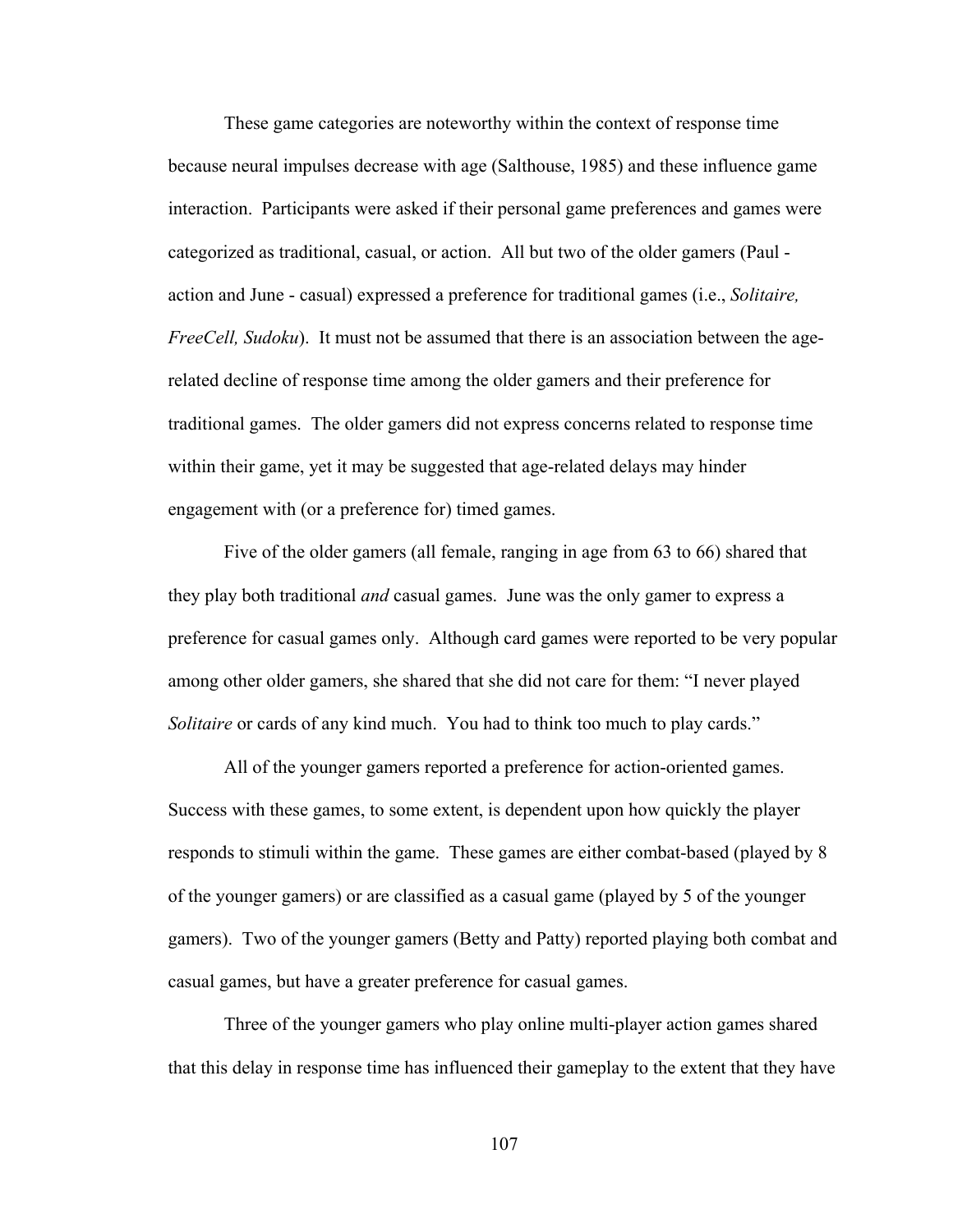become more selective with which games they play and whom they play with/against. These games are typically marketed to a younger audience, yet most of the younger gamers interviewed began playing these games years earlier (before they began to notice a decline in their functional ability). The younger gamers still prefer these games, yet find it challenging to play against even younger players. This prompts frustration and can even influence social connections with persons with whom they play, such as the situation with Randy playing against his daughter and online friends.

 Randy, age 55, was a teenager when he began playing digital games. Although they were primitive by today's standards, Randy continued playing them throughout the years. When asked, he expressed a long-standing preference for action games and continues to play them today.

> Randy: First-person shooter games and any kind of strategies games. I still like them type of games.

Julie: Why is that?

Randy: Strategy because it's competition against somebody else, first-person shooter because you're killing stuff. You're going back to your childhood, playing Army or cowboys and Indians.

A gamer for almost 40 years, Randy continued to share his story of how he has

noticed a decline with some of his functional abilities, such as vision in relation to

response time.

Randy: When she [daughter] got a little older we played … she would play a little bit of *Halo*, what was that *Men of War* or I forgot what. There was one game on Xbox that she would play and I tried to play with her. The younger people, their reflexes are 10 times faster than mine. [Laughing] I couldn't hardly keep up.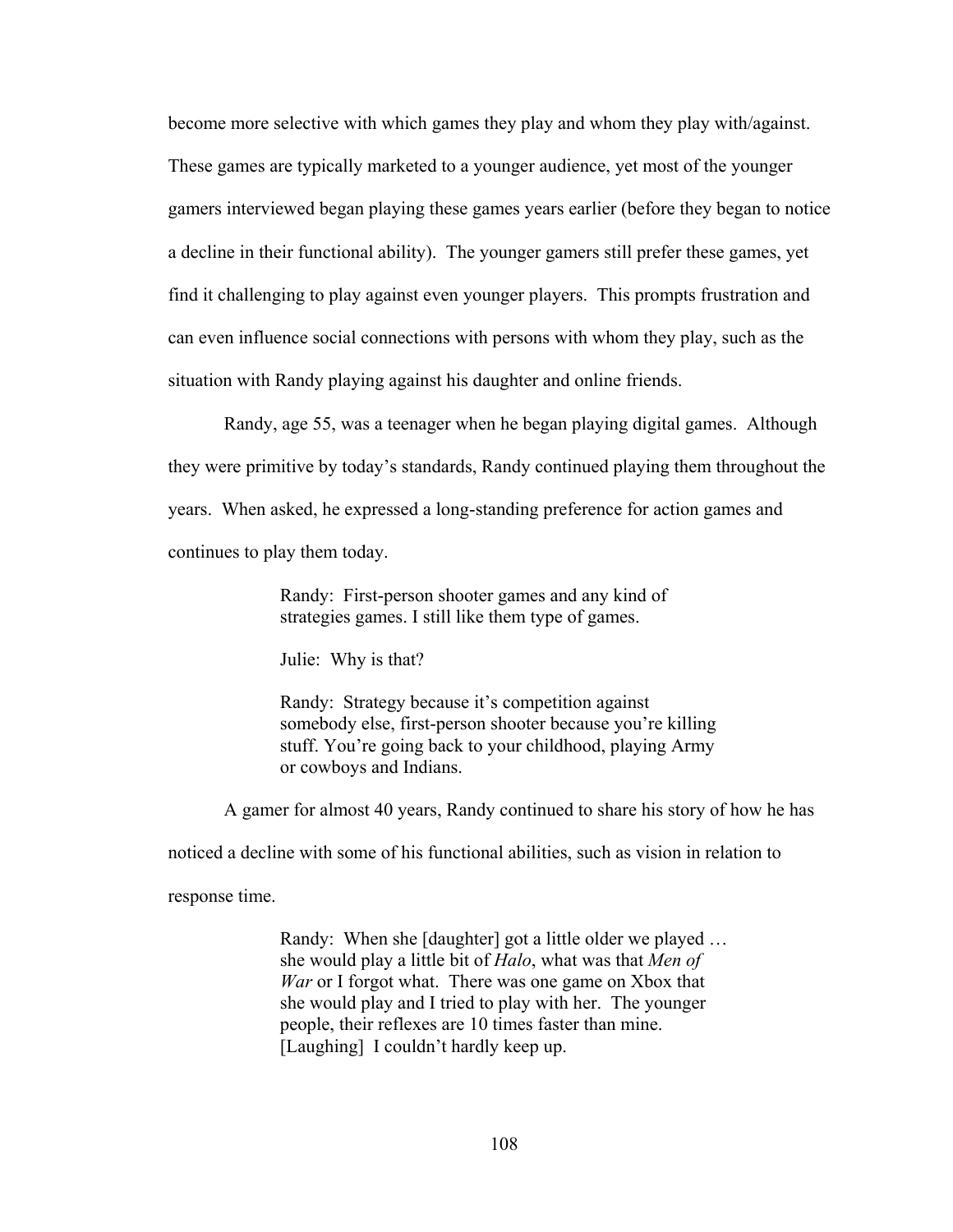Julie: That's interesting points. Did you notice over the years that your response time to stuff…?

Randy: As far as seeing, yes. They would see things 10 times quicker than I could see it.

Julie: Interesting. Did that affect how well you were able to compete?

Randy: Oh, yes.

Julie: You noticed that?

Randy: They were killing two to one. Or if we were playing versus she was killing me before I could even see her.

Julie: With that change that you have noticed, do you think that's the kind of thing that will continue as you age?

Randy: Oh, yeah. Oh, yeah. I'm sure my eyesight's getting worse and my reflexes are not as good as they used to be.

When asked how this gradual decline may affect him if it eventually prohibited

him from playing, Randy responded that it would influence his social circle. He has been

playing online for years and has had to recently adjust to games that permit more time to

respond within the game. In turn, this affects his social network.

Yeah, I would miss it. I'm not going to lie, I enjoy it. It's a getaway. In this game you do interact with other people. We have a group called Alliance, so I get to talk to them on the chat. It's like you get to chat and stuff like that, so I would miss that little part of it.

Similar sentiments were shared among other younger gamers in that they have felt

pressured to seek alternate games that do not emphasize reaction time or, at a minimum,

provide some kind of prompt to alert them for the need to react. Mike has experienced

similar situations to Randy. Although he averages 30 hours of gameplay per week, he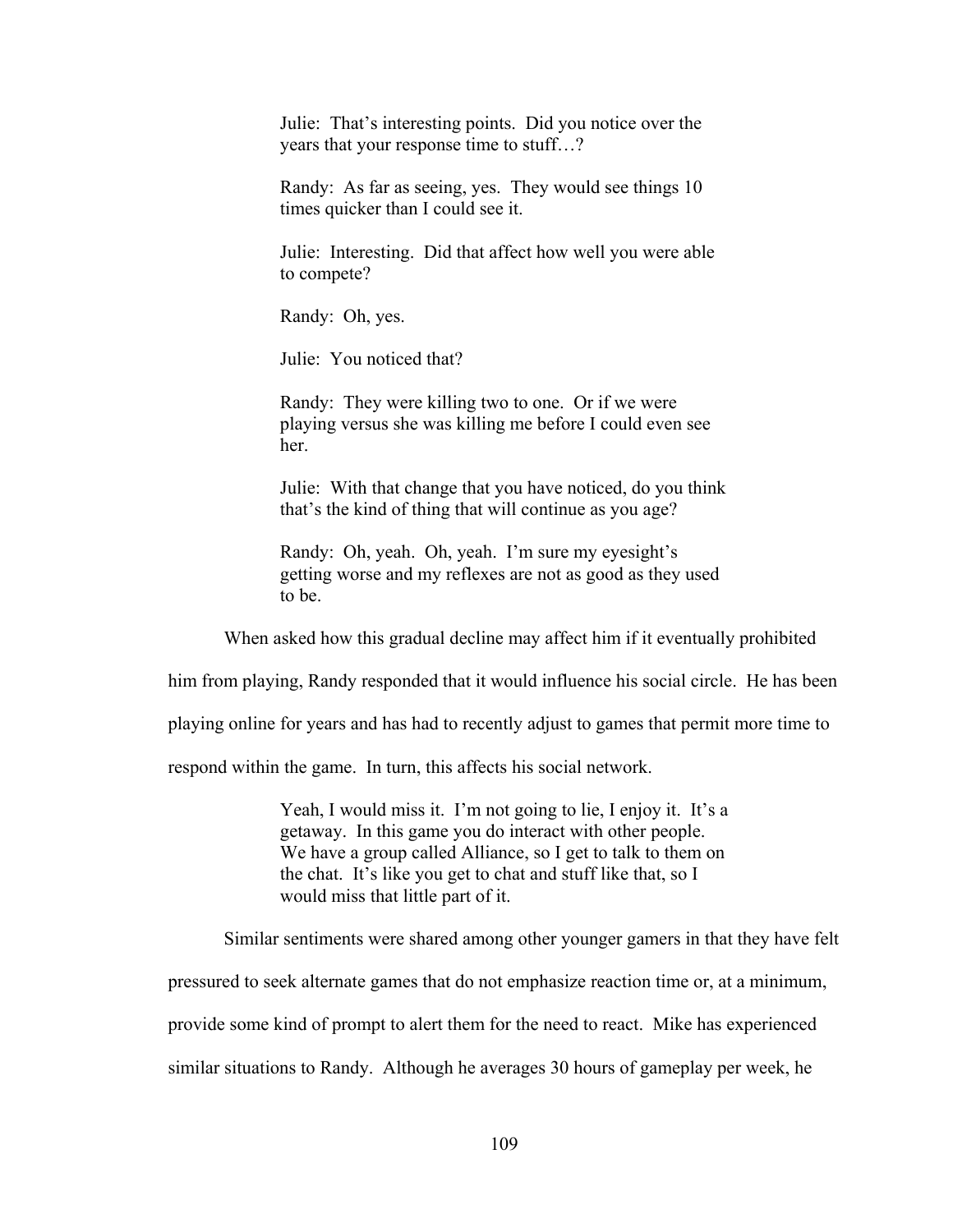has found himself being more selective in what he plays due to a noticeable delay with

his response time.

But we [online gaming friends his age] don't like to go online and play with pickup groups because pickup groups are usually 15-year olds or 20-year olds and they cream the floor with us because we're all slower, we're all old… We started playing these games in college. And then, we gradually moved into these modern games as they became available. But these young kids that were trained on these games and still have young reflexes are really way better than we could ever be at 50 years old playing one of these modern action games… If I go into multiplayer games, I'm always going to get creamed.

And that's going to frustrate me and I'm going to decide to play something else because I don't like getting creamed all the time. It's not that I mind the losing. I don't actually care about the losing. I do mind getting stomped. Not stomped once. Stomped *all* the time, so I pick the games I play that… I'm capable of being good at. Good enough at that I'm enjoying myself.

Six of the younger gamers play online action games. Yet, as these younger

gamers begin to notice a decline with their visual acuity and response time, they are prompted to change their game playing behavior. Just as Randy and Mike shared, there is pressure to select alternative games that are more accommodating to reduced ability. Randy shared frustration with finding suitable games and how he believes the gaming industry is not paying attention to the functional needs (visual and response time) of aging gamers. Because he does not know of many alternative options, Randy will still play online action games, but is confronted with age-related remarks from younger opponents.

> Julie: Do you think that the gaming industry recognizes that there are persons like yourself that play a fair amount and that they're aging?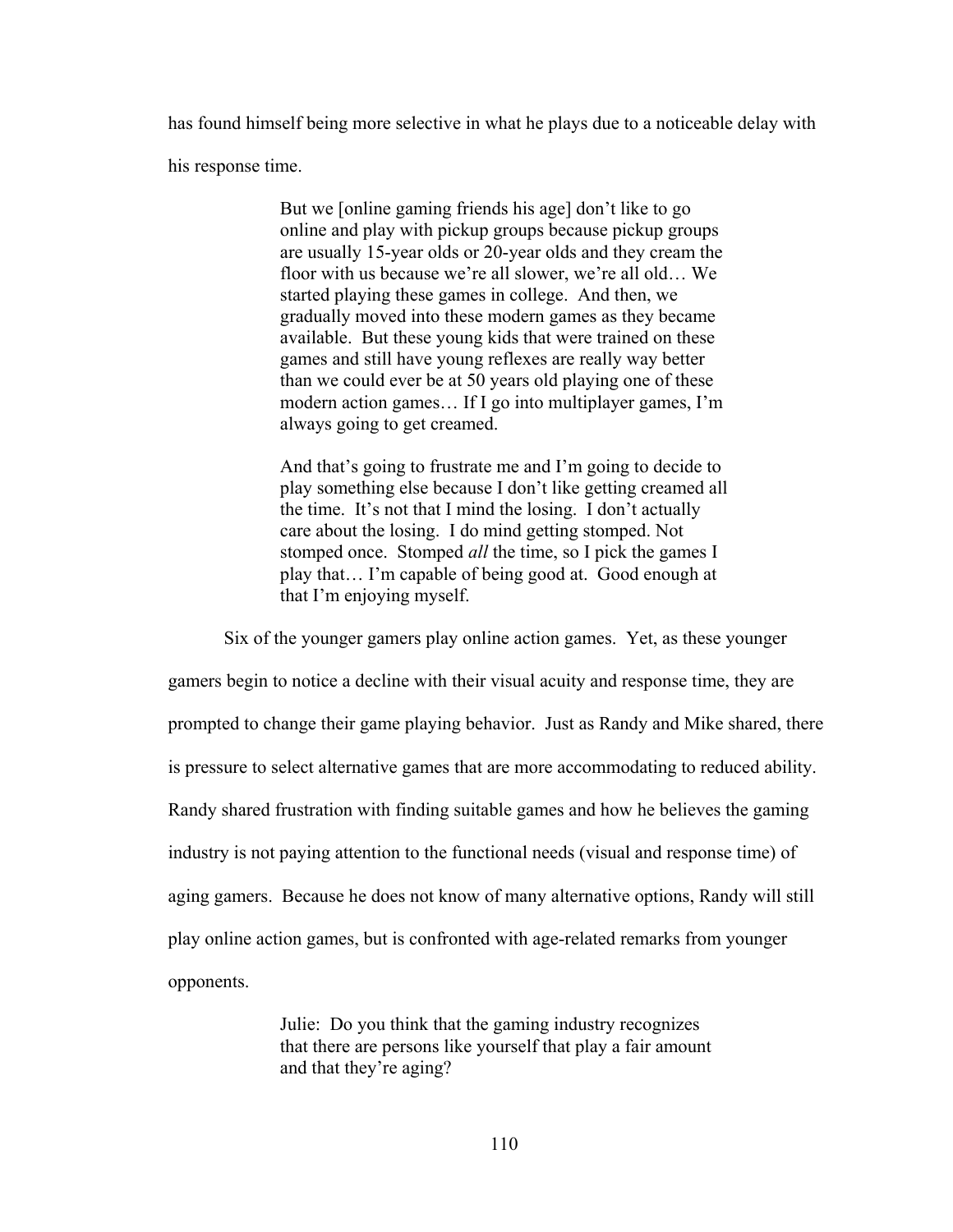Randy: No, I don't… Guys like me can't compete with the younger people. There's no way. We can't see, we can't react as fast… I know that online gaming and playing against everybody else is great, but they [the gaming industry] need to make the games more stuff that you can do without having to go online to play against somebody else, or have an older division or something, I don't know, something like that. That could be "you need to be 45 or older to be playing this thing."

Julie: Right. Those are really good points. I'm just wondering if the game companies… even know the preferences of your…?

Randy: A lot of gamers mostly are younger, I'd say 30 and younger probably people, so that's where they're going to gear it to. Even in my game that I play online, when I tell them I'm 55, "Good job, old man," [sarcastic] something like that. A lot of them are 14- or 15-year olds we're playing against.

Julie: They call you "old man" and you're only 55?

Randy: They call me "old man" but they're kind of shocked that I'm playing at 55. I'm hesitant sometimes to tell people that too… I don't want them to know that I'm so old still playing the game. I don't know if I feel a little silly or something like that, especially when they're teenagers and stuff like that playing.

Although response time did not seem to be an issue for the older gamers, and may

explain the preference for untimed games, it was also evidenced among the younger

gamers as a growing concern regarding their future gaming activities. The relationship

between game preference and response time merits monitoring in the coming years, as a

continued decline in cognitive abilities may inhibit gameplay of aging adults if suitable

accommodations are not made available.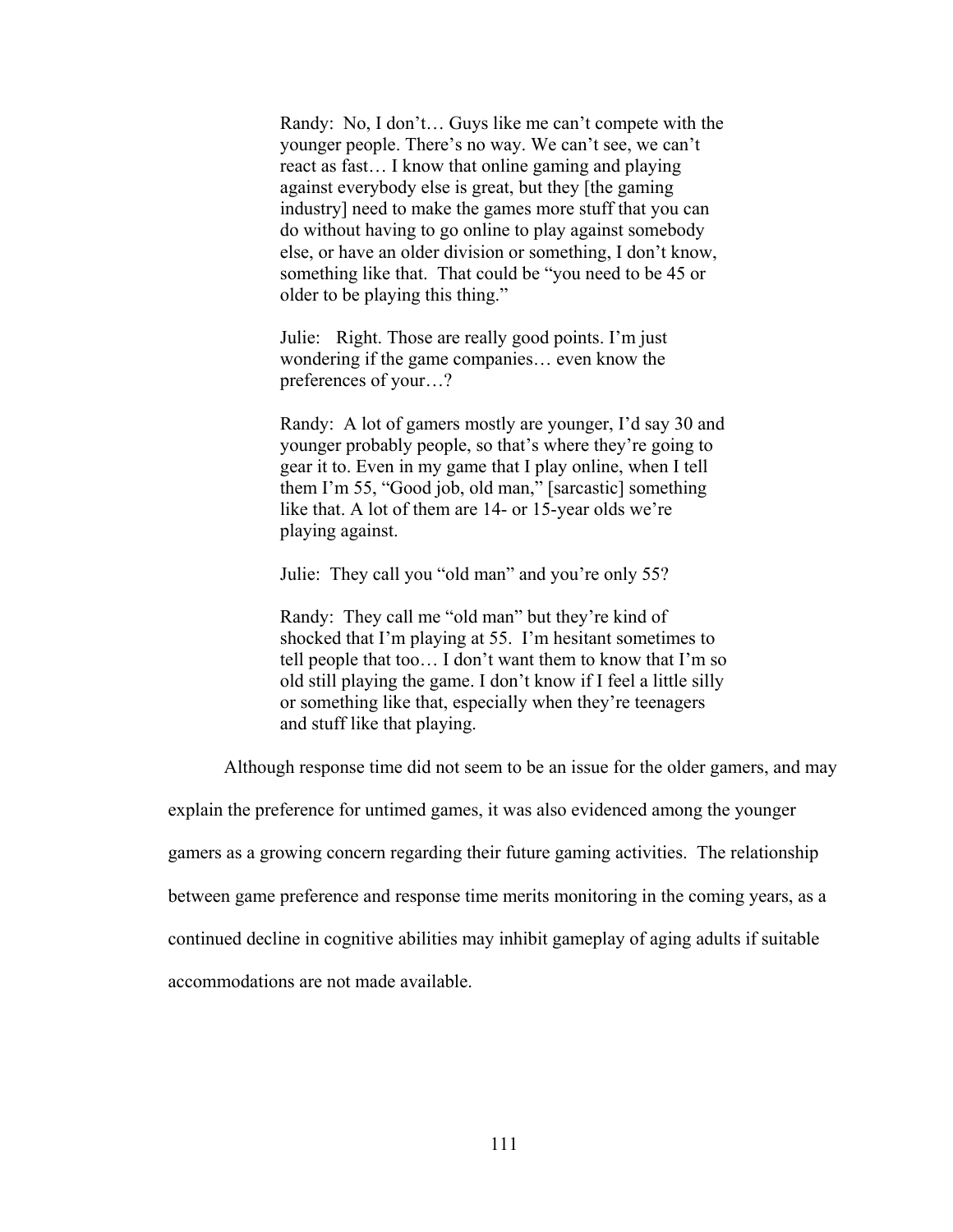# **Dexterity**

 Finally, participants expressed that a decline in dexterity, specifically issues related to arthritis, influences digital gaming. Ten participants shared that they have arthritis in their hands and that it interferes with various forms of play and not just digital gaming. For example, June is one of four participants who knits. When I asked her if and how age-related impairments may influence how she plays, she replied, "It probably will. But I still think that I will continue. It's just like knitting. I notice that my hands are stiff from knitting and that I have arthritis in my hands."

 Although arthritis was reported among the older gamers, one younger gamer, Betty, shared that she, too, suffers from this ailment. Betty (age 53) works in an office setting and much of her job involves the use of the computer. In her interview, she relayed that she has already experiencing dexterity problems in relation to gameplay and it was the primary reason that she had to abandon her home console system. The movement required with the console's controller became too painful for her to continue.

> Betty:…There's so many more buttons on these controllers now and getting your hand and wrist to do something long, for long periods of time is tough.

> Julie: Is it so much that there's so many buttons and you don't know what goes what and what this button does or is it a matter of trying to manipulate the button, the dexterity of it?

> Betty: I think it's the dexterity of having your hands go to sleep because you've been doing it one way for so long or … yeah, I think as you get older, you get the carpal tunnel, you get arthritis… Knowing that this guy needs to jump to this cliff and this is the key function to make him do that, getting my hands to do that in fast mode and in a repetitive manner without causing something to fall asleep, something to hurt.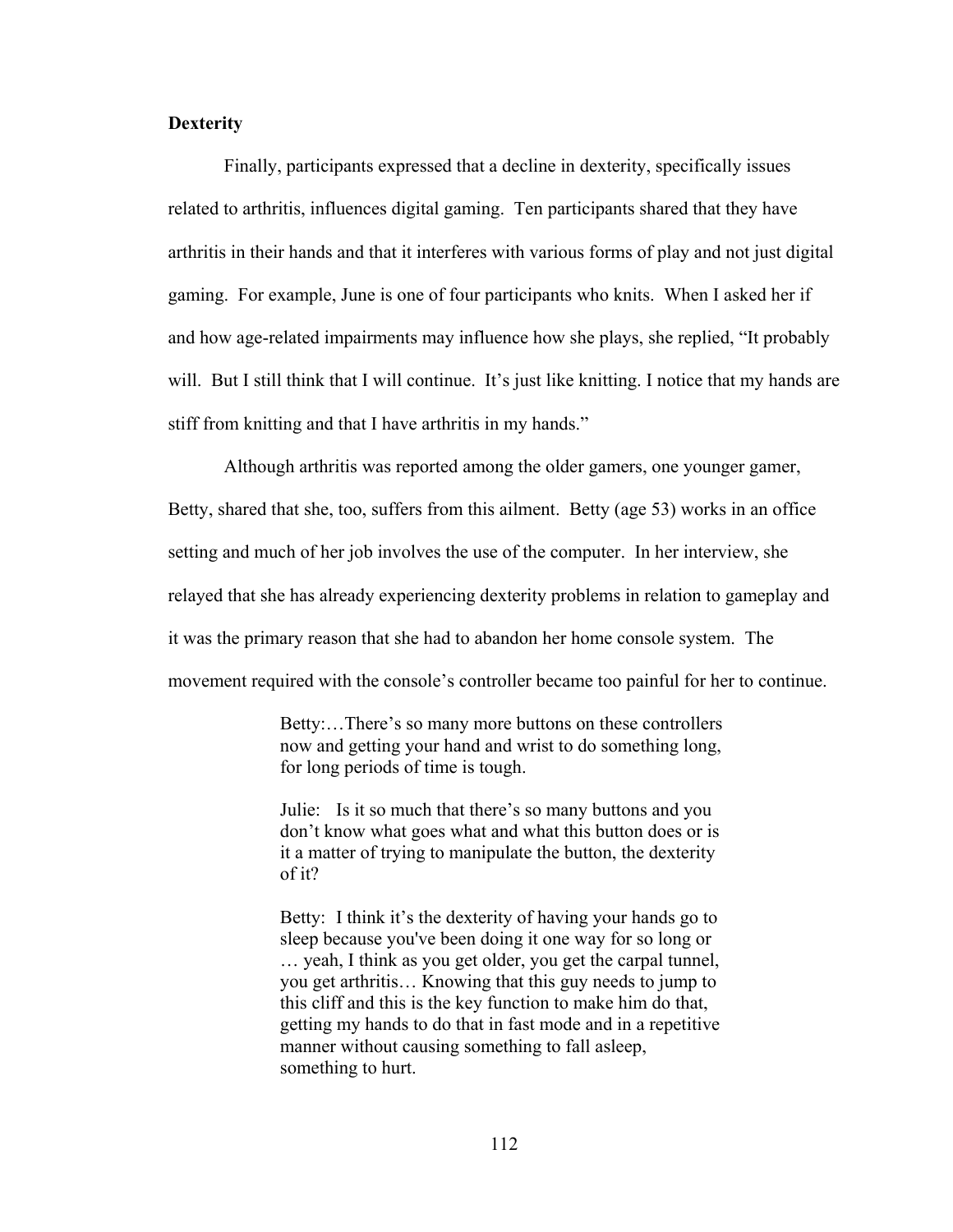Concerns such as Betty's can interfere with manipulating hand-held gaming devices, including components such as remotes and controllers. This includes platforms such as a smartphone, computer mouse, and home console system.

Two of the participants who reported arthritic difficulties (Judy and Yvonne) shared that this has influenced their platform selection. Judy (age 63) was diagnosed with rheumatoid arthritis at the age of 29 and has noticed it more in recent years. She used to rely upon a desktop computer, which was relocated from an upstairs office to the ground level to alleviate mobility concerns (artificial hip), but now enjoys an iPad tablet for games. She enjoys the portability component of this device. Because I was aware of the arthritis in her hands, I was initially surprised by her response when I asked her if she could foresee any issues that would influence her interaction with the iPad. Her first response was "no," so I further questioned her.

> Julie: Any age-related challenges you might come across that would be a problem?

Judy: No.

Julie: You don't have concerns with the arthritis in your hands or anything, with being able to manipulate?

Judy: No, I use a stylus most of the time.

Judy's use of the stylus (a pen-shaped input tool used to select items on a touchscreen-enabled device), suggests that there is an awareness of assistive technology devices for platforms. This consideration merits further exploration among older gamers who currently use or may benefit from these aids, as they could be critical for continuing digital interaction.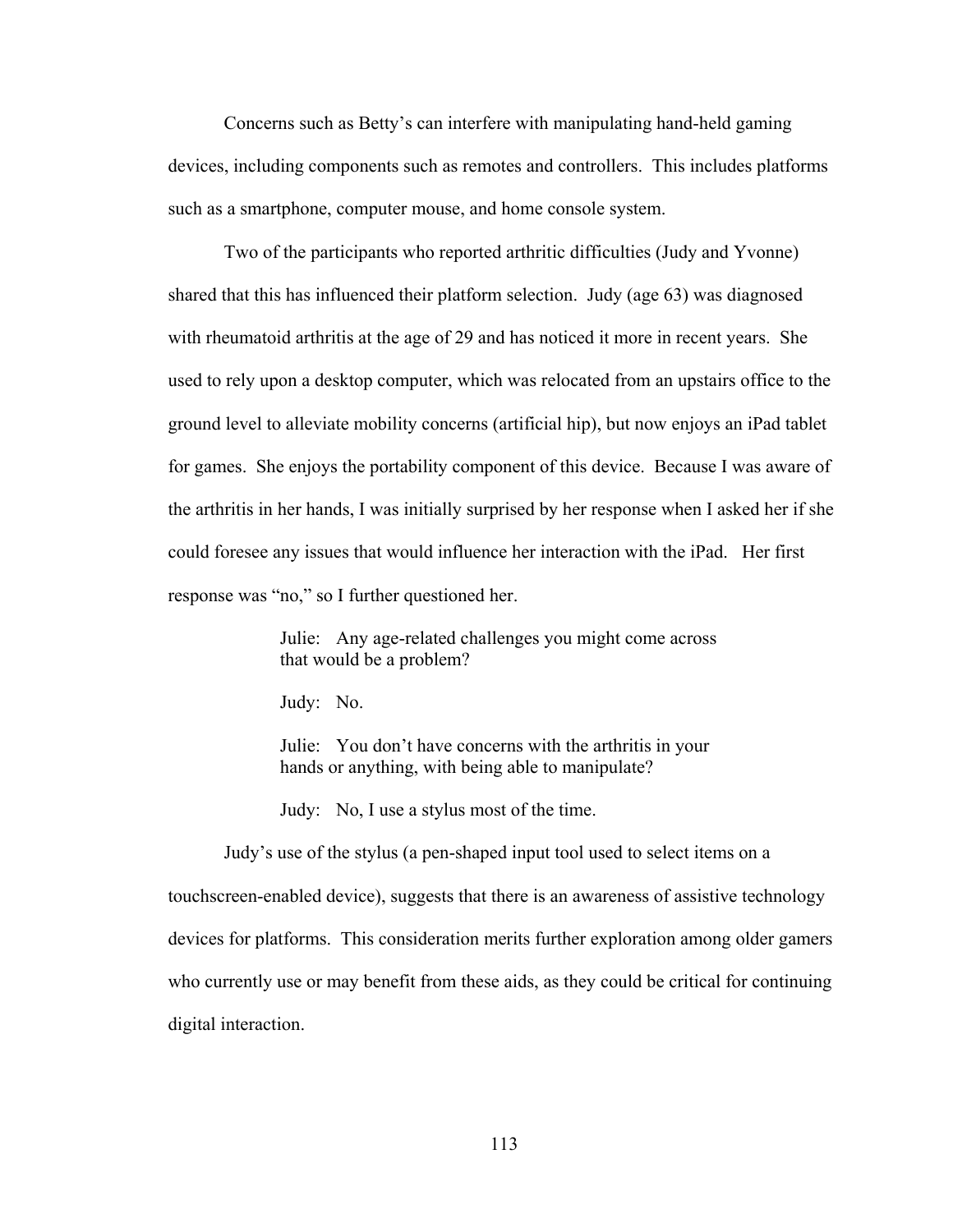Although only one younger gamer reported having arthritis, this may be an issue for younger gamers as they continue to game into old age. They typically play on computers (with a mouse for greater control of movement) or on smartphones for casual games. Prolonged use may exacerbate arthritic pain or poor motor control may jeopardize gameplay. Therefore, to accommodate to functional needs, both software and hardware modifications must be explored to minimize error. Some alterations related to movement of the mouse can be made on current computers, yet these changes may not transfer to the game.

A younger gamer, Shauna, was introduced to digital games when she immigrated to the United States from Europe as a college student. She shared that she quickly took to computer-based games and although she was a newlywed who was busy with graduate school and a newborn, she spent as much time possible playing. Currently she is a divorced single-mother, is employed through a local university, and is working on an additional degree. Without spousal support, these responsibilities have decreased her amount of digital gaming playtime to approximately 2 hours a week. Although she does not play as much now, Shauna recognizes and appreciates how a decline with functional ability may influence a gamer as they age.

> I mean so you just get worse at those games which then I guess would mean that eventually you're going to stop playing though because it's not fun anymore because you can't beat your own scores.

This sentiment expressed by Shauna was more common among the younger participants, such as Mike and Randy, as compared to the older gamers. The younger gamers expressed a greater sense of frustration and/or disappointment with current challenges to play, yet some remain hopeful that these functional concerns will be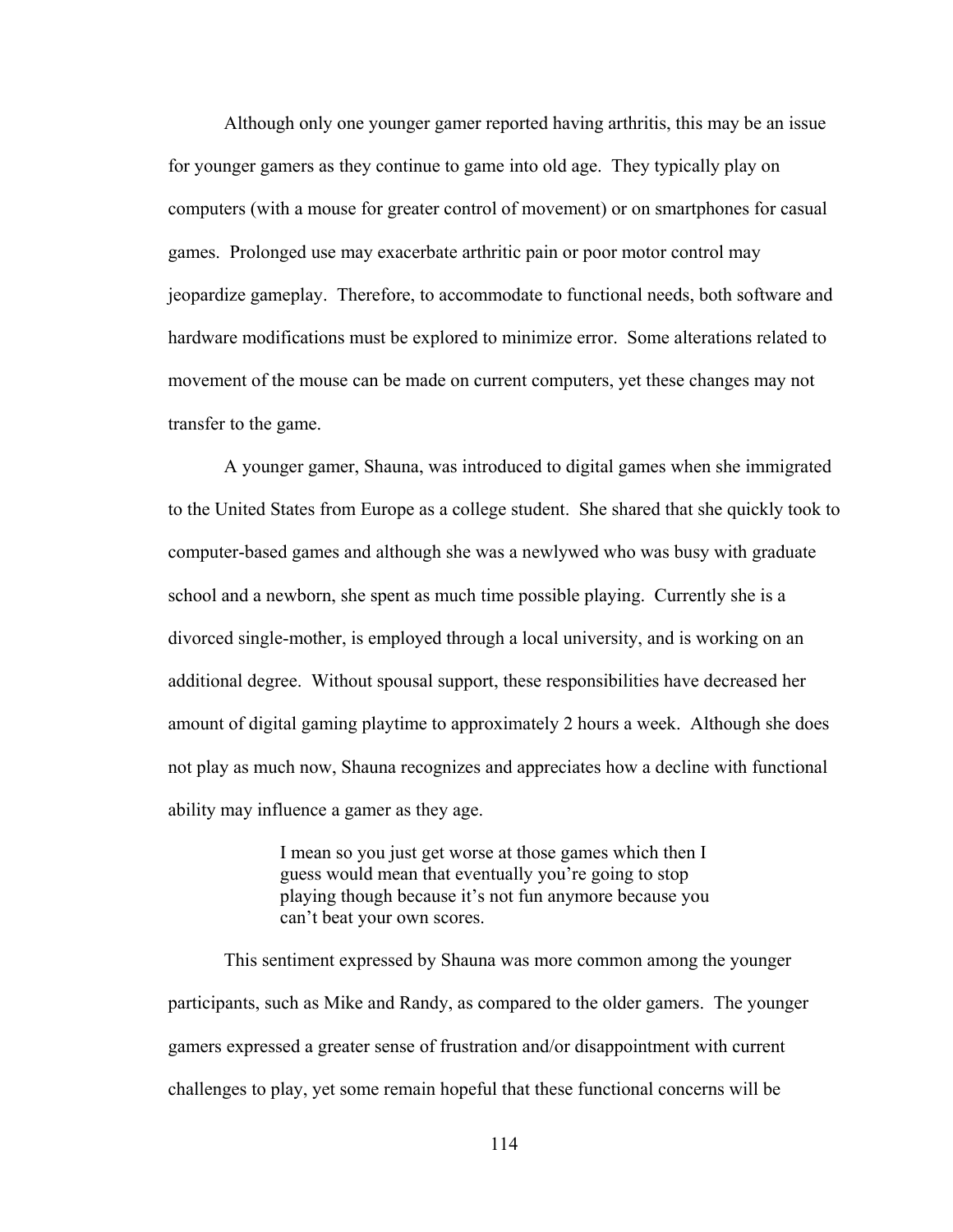addressed by the gaming industry in the coming years. Bobby, a 44-year-old software designer and avid gamer who plays for about 16 hours a week, has been monitoring the gaming industry for years. He reported that he regularly reads articles that pertain to game development and industry trends. Bobby believes that game developers will eventually turn their attention to the needs of aging gamers for financial reasons.

> Julie: Do you think that the gaming industry is aware of age-related challenges with respect to function and interacting with digital games?... Like for yourself as you start to encounter little things into your 50s and then 60s and 70s. Are they aware of these kind of things and how to design for that do you think?

> Bobby: If they are I don't think they care unless they're Nintendo. Nintendo is trying to reach into the home for everybody although the target market is still young families and children. They're more about the physicality of the Wii mode and they like people to exercise. They like the idea of that little balance board because they're trying to hit you on different levels and engage different people. I think just about everybody else the target market is still young males with disposable income. They're starting to see a richer bounty from older males who are single, but have lots of disposable income but it's still not trying to rise to meet that challenge.

Julie: You think they don't care more from a financial standpoint?

Bobby: Correct.

Julie: If it became more financially advantageous for them, you think that's when they're going to start hopping on that bandwagon then?

Bobby: Absolutely. When my generation gets into its 50s and mid 50s they're going to start seeing that we're still big supporters. Either that or we're all going to collectively give it up because something will happen that we can't stand. I doubt that's really going to happen. I think the reason that's probably not going to happen is even the people that aren't very hard core about gaming or say, "Oh,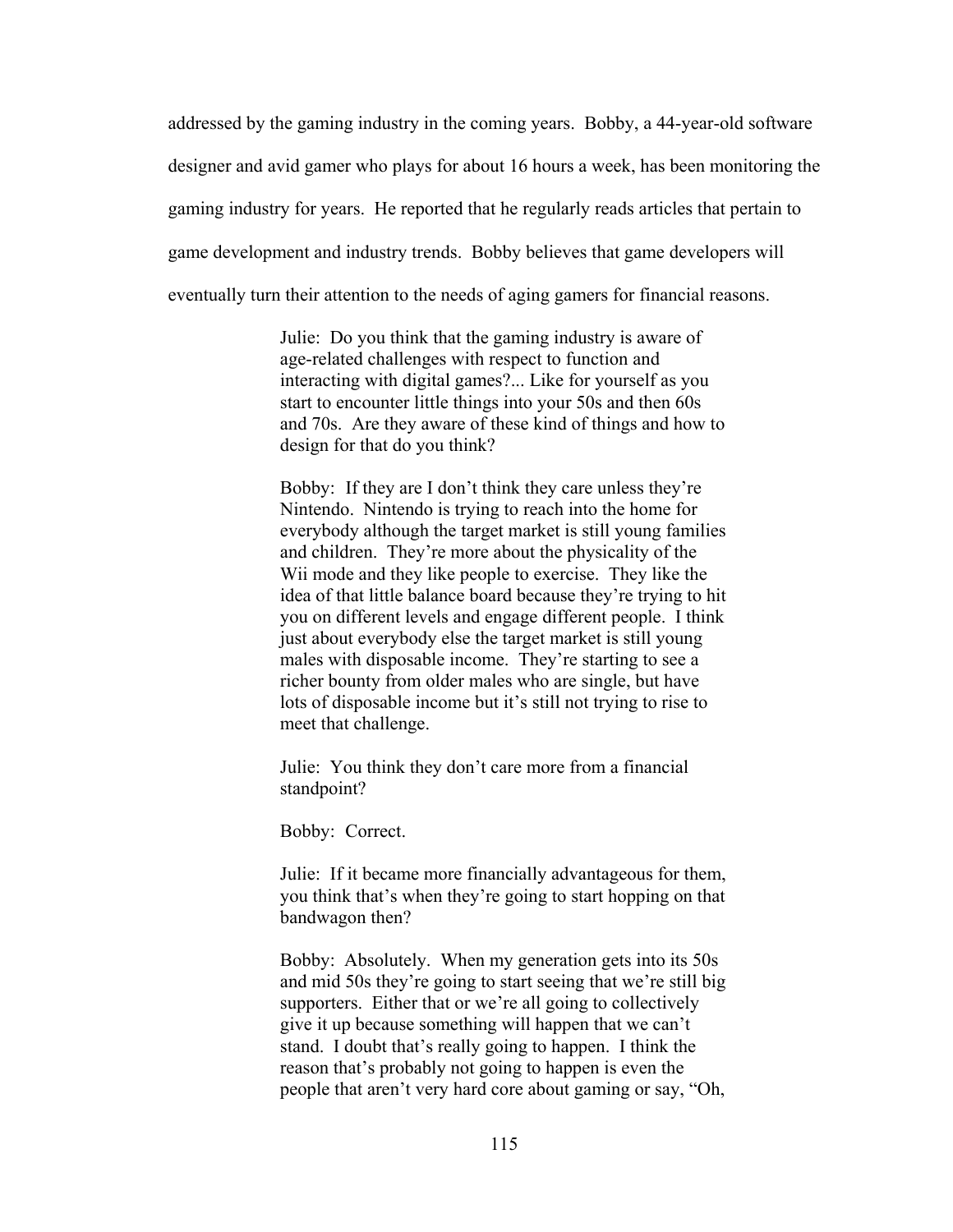I did that when I was younger and I'll do that a little now" are being drawn in by casual games. Casual games are hitting everybody especially when they're right here in front of you on your phone.

This chapter explored and discussed the findings of Specific Aims I and II. Consideration of Specific Aim I provided evidence of the significance of the life course perspective, as age- and cohort-related themes emerged. This included the importance of and preference for various forms of play at different stages of life and how this was represented in digital gaming. Analysis of Specific Aim II highlighted the relationship between age-associated abilities and engagement with digital games. When assessing the findings of Specific Aims I and II in tandem, the outlines of a theoretical perspective begin to emerge. Chapter Five will synthesize the themes by introducing a theory that integrates the domains of motivation, experience, and ability within the context of individual gameplay.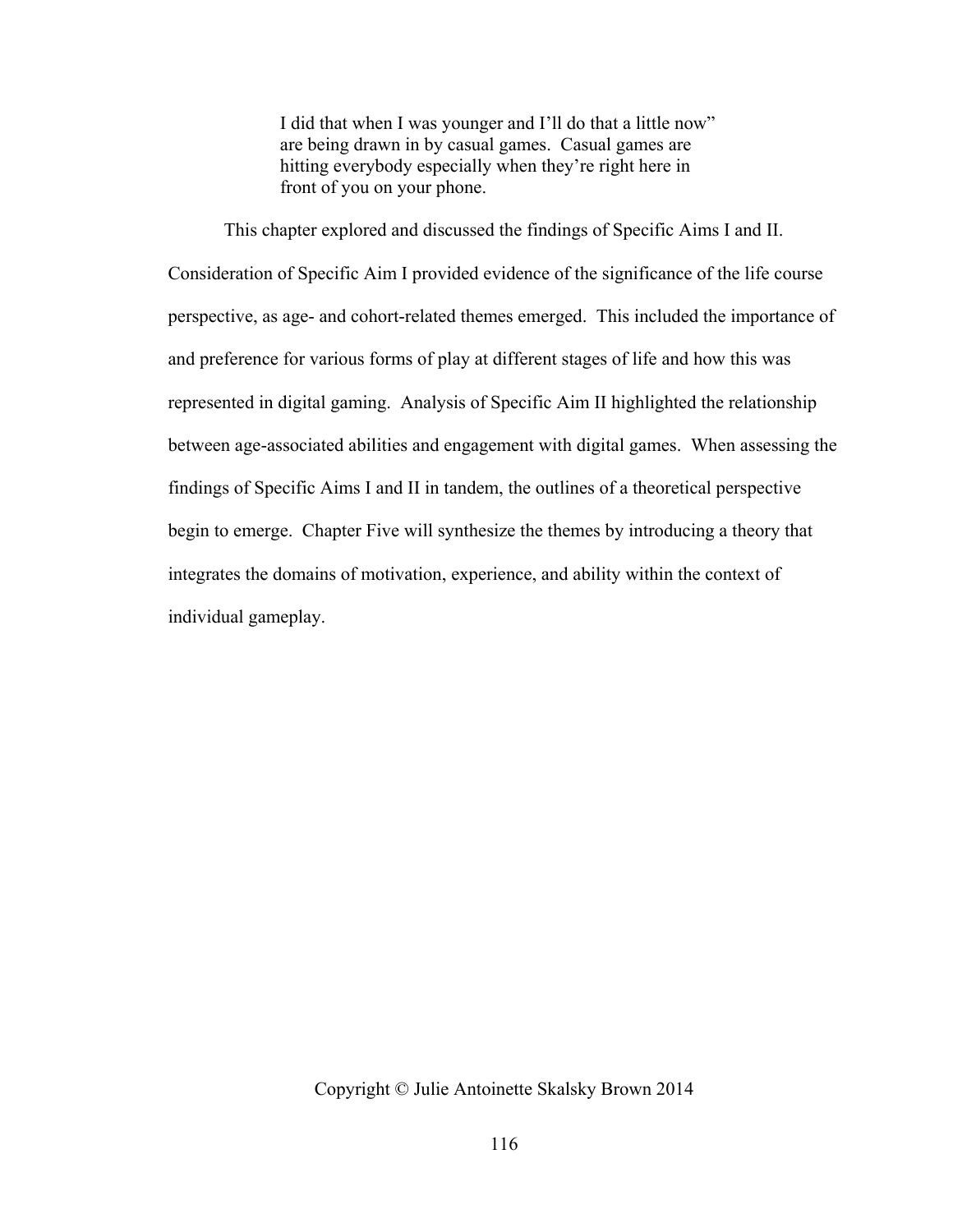# **CHAPTER FIVE: TOWARD A LIFE COURSE THEORY OF DIGITAL GAMING**

 Findings for Specific Aims I and II provide a framework for understanding the factors that influence senior digital gaming. The role of motivation, functional ability and experience in the context of transition in the meaning of play over the life course serve to create three domains that function in concert to represent gaming in old age. This resulted in the preliminary generation of theoretical perspective on senior digital gaming.

## **Findings: Specific Aim III**

#### **Aim III –** *To develop a theoretical perspective on digital gaming in old age.*

### **Toward A Theory for Senior Digital Gaming**

Engagement in digital gaming in old age is a life course extension of play that is a function of a person's motivation, experience, and ability. Specifically, this refers to the strength of an aging gamer's 1) *motivation* to play digital games, 2) *experience* with digital games (including platforms) and 3) *functional* ability to interact with the digital game. This theoretical perspective is presented in the form of a hypothesis; it provides a framework for understanding the primary contributing factors that influence digital gaming among aging gamers and is shaped by the individual's evolving conceptualization of play throughout the life course.

**Domain #1 – Motivation**. This study has provided evidence that aging gamers engage in digital gameplay for a range of reasons that in many cases change over the life course. This means that the strength of a motivation may fluctuate depending upon immediate needs, preferences, or circumstances. For example, a player may report that they engage in a game because it is enjoyable; yet something may influence them to play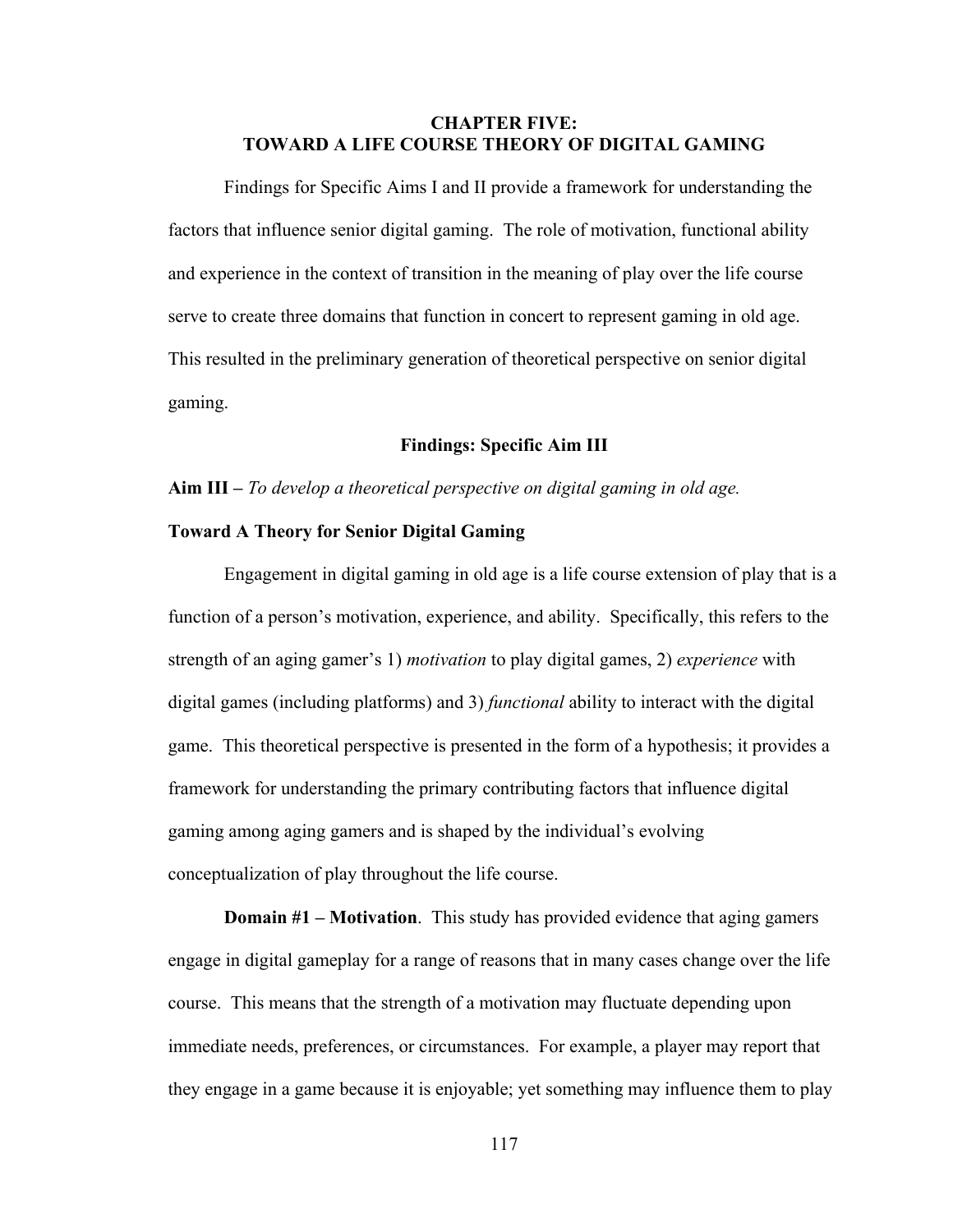for an additional or alternate reason. Gaming motivations may evolve as a result of life course factors, such as the desire to maintain cognitive abilities or nurture a relationship via gameplay.

A wide variety of motivations was reported by the participants and can be situated within one or more of the following eight categories.

*Enjoyment/Fun***.** When asked why they play digital games, "enjoyment" and "fun" were the most common responses. Rebecca expressed "fun" as her primary motivation for playing her preferred game, *Words with Friends*. She also indicated additional reasons, including cognitive maintenance and socialization. Because she was immobile when she was first introduced to digital games, this may have influenced the strength of these motivators.

> It's just fun. And I like stimulating my brain and you know, these are all good friends. My daughter, my granddaughter, my best friend, you know that play. So and then at the same time you can keep in touch with them. I mean, it's almost like you are there with them because it is instant when you write and they instantly get it back and you are sitting in the same chair. It is just really convenient.

### *Continuance of a traditional form of play.* Other participants expressed a

preference for particular digital games because the game was a digital version of (or similar to) a non-digital game they once enjoyed. The relationship between games played in childhood and digital game preferences in advanced adulthood is a life course notion that was common among participant responses. For example, Loretta shared that she learned to play the traditional card game *Solitaire* as a child and has played it for most of her life. She now prefers to play the digital version on her laptop because it provides numerous options of different versions of the card game and she does not have to shuffle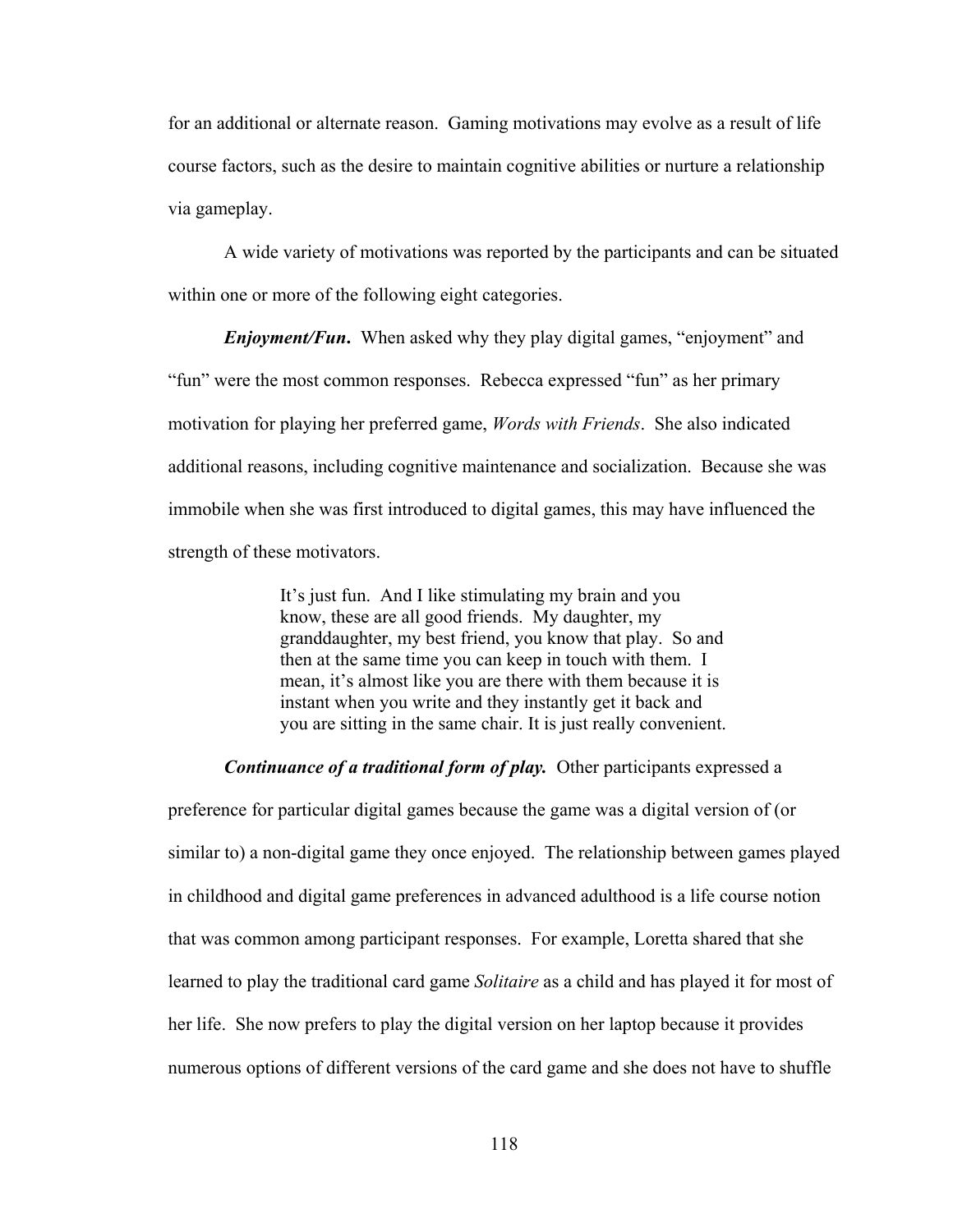the cards. Loretta feels this particular aspect is important because it eliminates the chance for human error.

> Before, when I played *Solitaire* [non-digital], you have to play all these different varieties or else your cards, they just got stacked. I don't care how much you shuffle them, you really need to do something else with that deck before you went back to playing the game you really liked to play. With Mega Solitaire, you don't have to do that. The computer does it for you.

*Socialization.* As noted previously, Rebecca indicated that she enjoys the socialization that occurs when she plays Words with Friends because it affords an opportunity to connect with family members and friends. Trish expressed a similar motivation in that she regards social forms of gaming as a means to nurture relationships. This is a critical motivator for her because she always previously lived with other people (family) although she now lives alone. Trish seems to enjoy the solitude of her new living situation, yet is appreciative of how she is able to maintain important social connections via her digital games.

> I'm more alone now that I live alone. And my kids are all doing their own thing, and everything else. But I still have social [needs], although now I appreciate my alone time more than before. But I didn't really have alone time before. Now I kind of have it, and I'm kind of liking it. So, yes. And I'd rather be alone, home, comfortable in my bed, playing *Words with Friends* with you on the phone instead of coming to my house when I have to be dressed and sit down at the table now. So that's one of the reasons why I like to play the games on the phone, except I'd rather be home, comfortable in my pajamas.

*Escape.* There are various ways in which escape can be a motivation for playing digital games. Findings indicated that this motivator typically stemmed from a stressor, such as coping with the death of a loved one, as was the case with Tammy. Tammy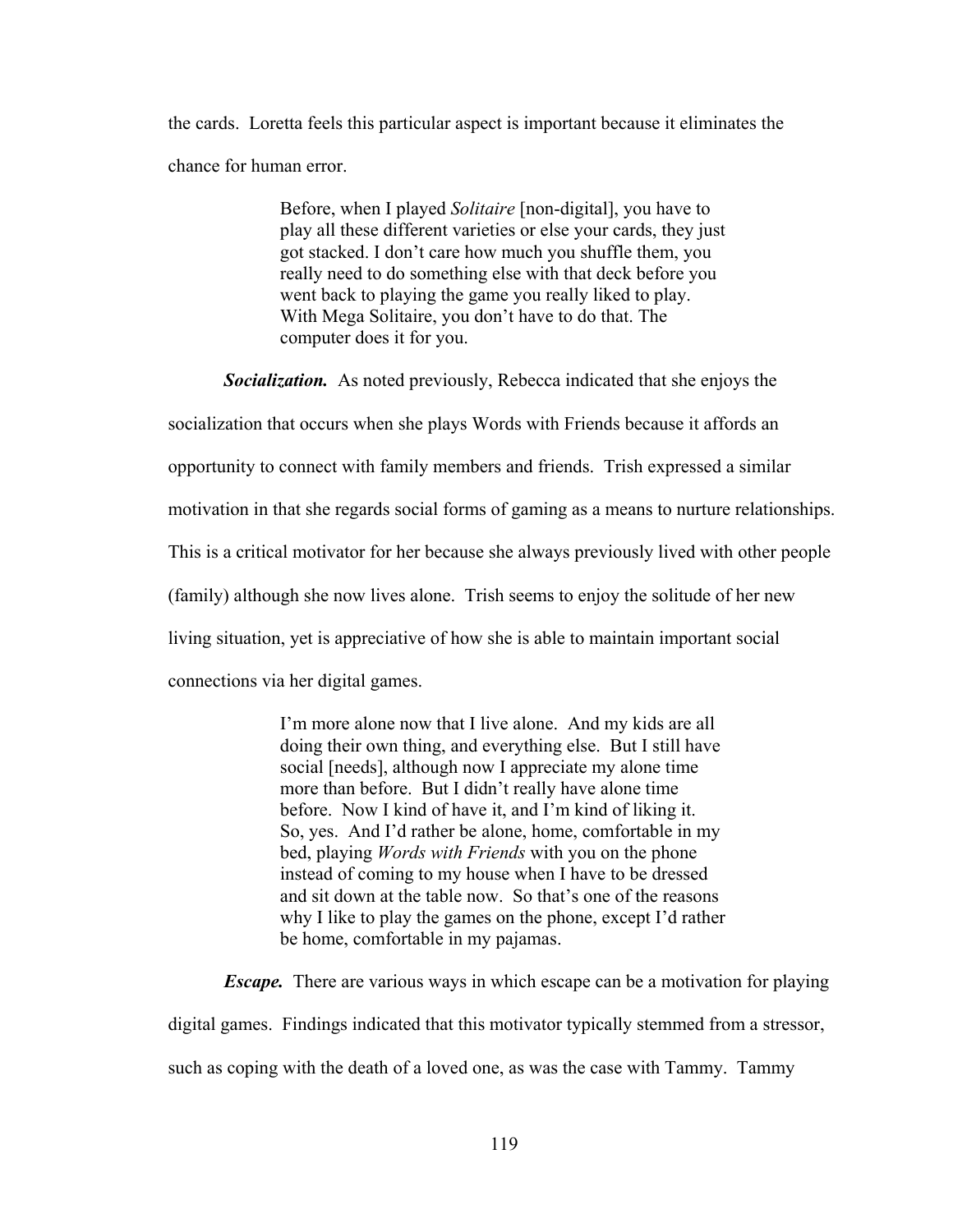shared that if it were not for the death of her brother, she would not be playing now.

When she learned that he had cancer, she began playing digital games with him as a

means to nurture that relationship. After his passing, her motivation included

reminiscence because she viewed gaming as an opportunity to remember meaningful

moments with her brother. At the same time, she played (up to five hours a day) to

escape the pain of dealing with his death. Now, as a single mother, she plays to escape

the stresses of her family and career.

Tammy: That [gaming] was a way for us to hang out and be together and do something fun for him, fun for me, talking and interact… But not focus on the cancer.

Julie: Would you still be or would you have played at all [digital games] if it weren't for that [brother's death]?

Tammy: That was really a very life-altering experience. Probably I wouldn't have been playing these games at all. Because when he first introduced me to the games back in '96 or '97… I played while he was there because we were playing together. He was sitting at one computer, I sat at another computer. He was walking me through it, how to play. He was showing me. When he left I didn't really play after that. I didn't have time, I didn't take time.

Julie: Yet after he passed, you said you continued playing?

Tammy: Yeah. That was very much an escape in part. Another part is it was a way for me to think about him or not think about him being dead. That was really depressing when he died. Even though I knew it was coming, I knew it. It still was very depressing. Rather than self-medicate or do any number of other distracted sorts of things I could have done to try and stay off the depression, I chose to escape by playing video games.

Julie: Okay. Playing of games, what it does for you now, is it different? Before you said it was a form of escape and a way to handle things. What about now, how do you benefit from it now?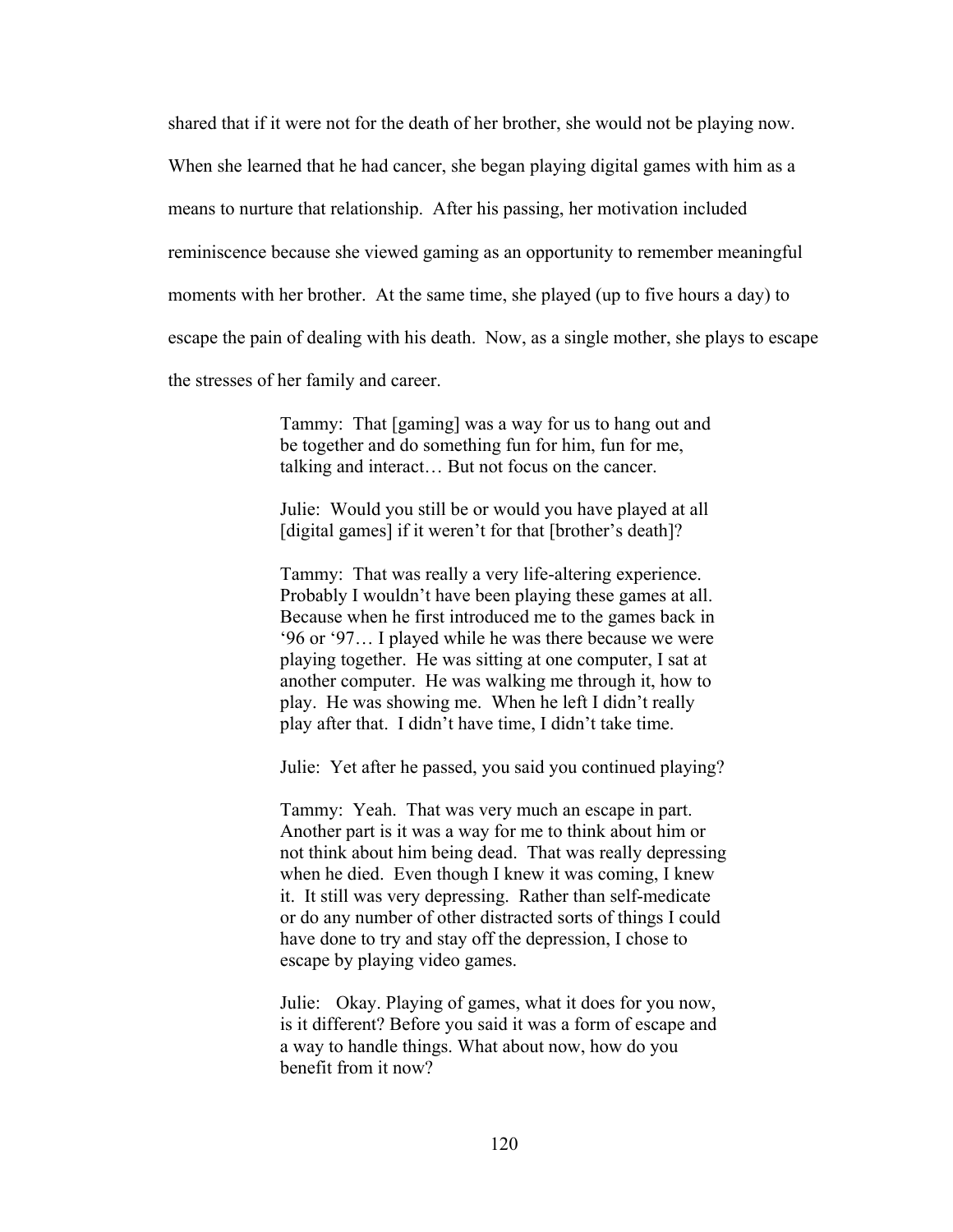Tammy: It's still a form of escape because I have a stressful job. I do have a stressful job. There's nothing thrilling with all of these zeros and ones. They're all lined up. It's just nice to be able to go and do things with a sword, but you're not really doing it. Because that is definitely a form of venting aggression (laughing). It is a form of stress relief and a form of escapism.

*Reminiscence.* Similar to Tammy, there is an element of reminiscence when

Katy plays digital games. She was close with her father, a sports enthusiast. Watching sports was something they used to do together. Although she expressed that she was not much of a sports fan before his death, she found sports-themed digital games as a means to spur memories of him.

> The other thing is, once my father died, I started watching a lot more sports, because that was one of the things that he and I used to do, we would watch movies and we would watch sports together. I think when he died, I kind of, like, sports … got a lot more into sports as a way of feeling connected still to him. So, that takes up some of that more fun time is actually watching sports and doing things like Fantasy Football games… those kind of things.

*Something to do – boredom.* Another motivator is boredom; gaming is viewed

in some cases as an activity that merely passes the time. The younger gamers did not

express this sentiment, which is likely attributed to their limited amounts of free time.

Jerry, age 63, averages 7 hours of gameplay a week and will sometimes play *Words with* 

*Friends* against his wife. Although he expressed a social-based motivation to play, he

also shared that digital game playing was something he did in the absence of more

desirable activities.

Julie: What's motivating you to play these [digital games]?

Jerry: A lot of times just boredom. Something to do when I don't want to get up and do something or there's nothing on the tube, or I don't have a book that I'm really into. I'll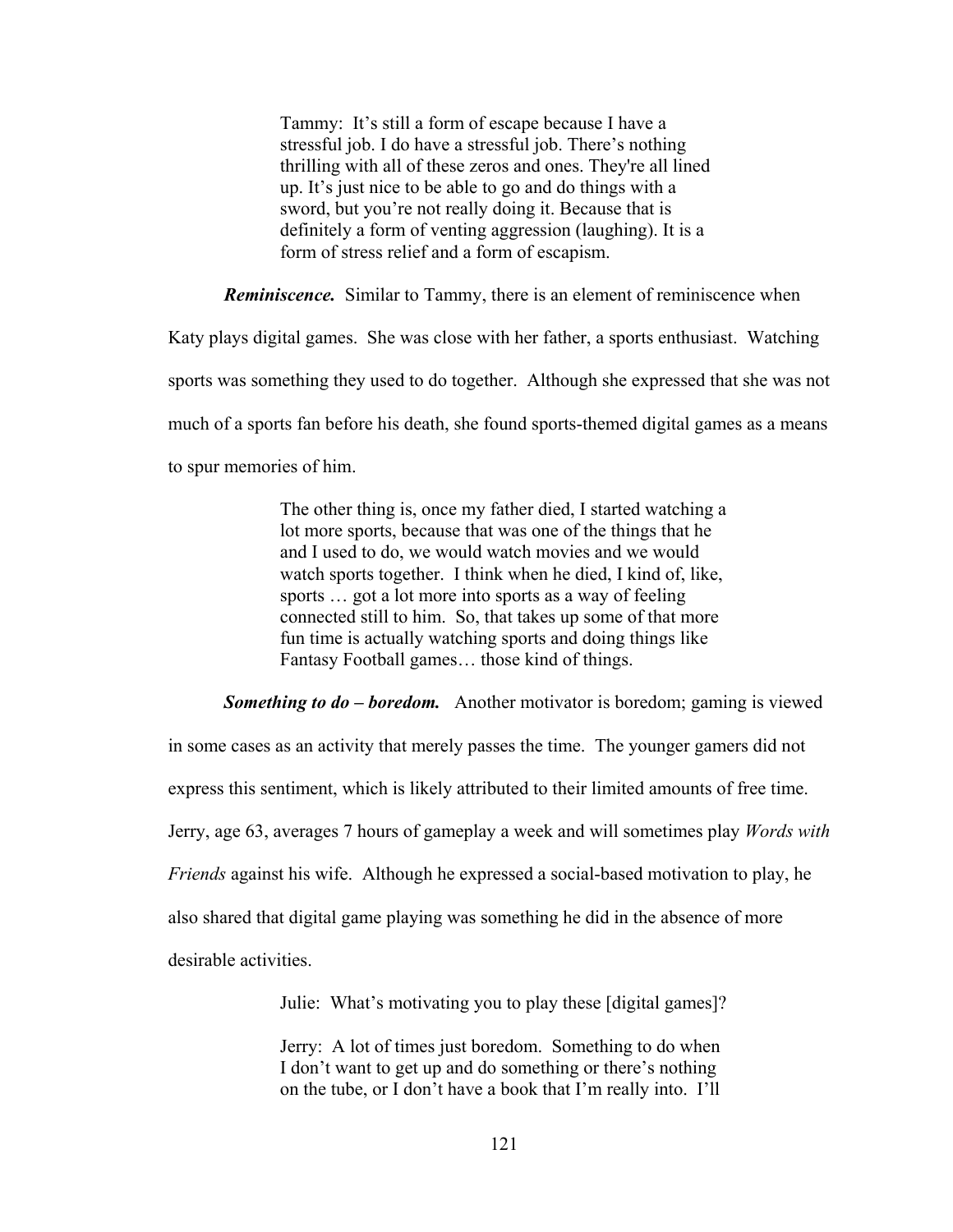tell you this first, if I find an author that I really like and I'm reading his books that time infringes on the digital games.

*Competition.* Some persons have a competitive nature and findings indicated that, for some, this can be fostered via game engagement. Brenda expressed that she enjoys finding new games and downloading them onto her iPhone. She makes a point of playing them at the beginning and end of each day and revels in the challenge of beating the game ("getting to the end"). This speaks to her competitive nature and prods her continued engagement.

> I played that when I was really young. I like games where there is no … there's no really obvious outcome. I'm very competitive when it comes to those, too. Oh, man. That's an interesting thing. When I think about games I can get really tied up and knots with games because I'm so competitive with them and I want to be the one that wins. That's why I'm having so much trouble with this *Candy Crush* because I can't get to the end of it. That's really killing me and I want to get to the end of it.

*Cognitive maintenance.* Although it seems that many of the digital games

marketed to adults emphasize cognitive maintenance, this was the least common motivation expressed in the interviews and was never mentioned as a primary motivator. Todd, age 65, used to be an avid gamer, but now plays for approximately 15 hours a week. He shared that he recalled his parents playing puzzles frequently in their old age and believed they did that to maintain cognitive function. His mother was later diagnosed with Alzheimer's Disease. With this in mind, I asked if his motivations for playing games stemmed from a desire to maintain cognitive function.

> I also do it [play digital games] partly to try to keep some sort of cognitive effort going on or maybe to measure cognitive decline … I think that's a side benefit. I think to some extent, maybe it's just a typical thing for our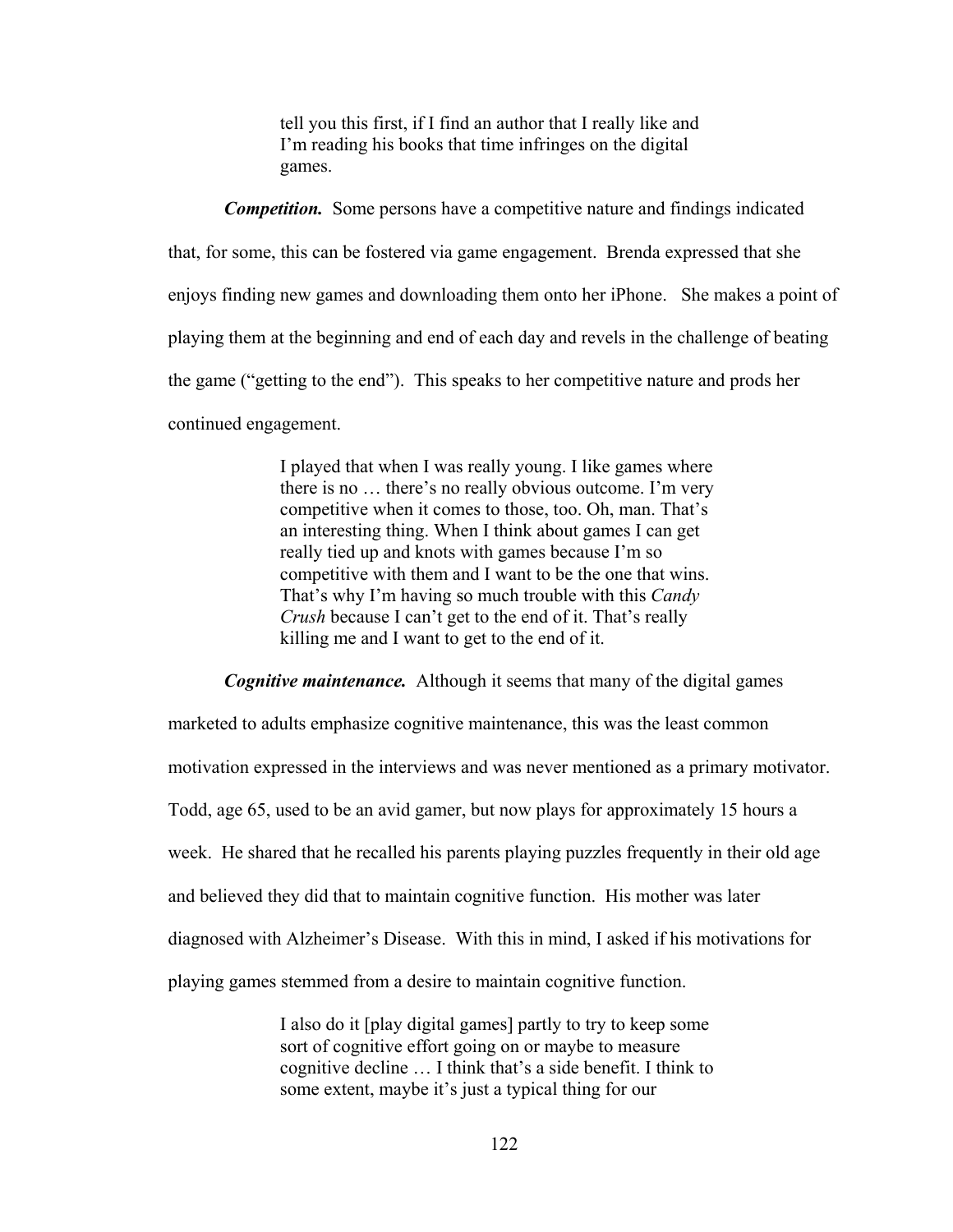generation or our society but it's almost the multi-tasking thing. I will be watching television and playing the game of *Sudoku* at the same time. I can sit with it on my lap and do that and watch TV and pet the dog, it keeps me occupied.

 **Domain #2 – Experience.** The participants expressed a variety of reasons for digital gaming, yet motivating factors alone do not provide a complete or holistic perspective on their engagement in digital games. Rather, motivating factors interplay within a larger life course context with other domains as they continue to be redefined in advancing age. *Experience* is one of these domains and refers to the amount of personal experience with digital gaming that is gained over time. This experience is shaped by the frequency of exposure and engagement with digital games (including gaming platforms) over the life course. In turn, this experience influences individual levels of self-efficacy with digital technologies and helps to shape digital game preferences.

 It was found that the more gaming experience a participant had, the more likely they were to rely upon digital gaming as a primary source of play. I hypothesize that this accumulated interaction over time increases levels of technological self-efficacy and confidence which, in turn, aids in learning new technologies and interactive features. This consideration is critical as technology development is continuously advancing.

 Experience levels varied among the participants, yet findings indicated that there is an association between this domain and four key variables.

*Age.* The age of the participant was the most salient variable that indicated a strong association with high levels of experience. Age is not a causal factor, but suggests a potential cohort effect between the youngest and oldest participants with respect to frequency and exposure to digital games. As first discussed in Chapter Two, early versions of digital games were released to the public in the late 1970s and became a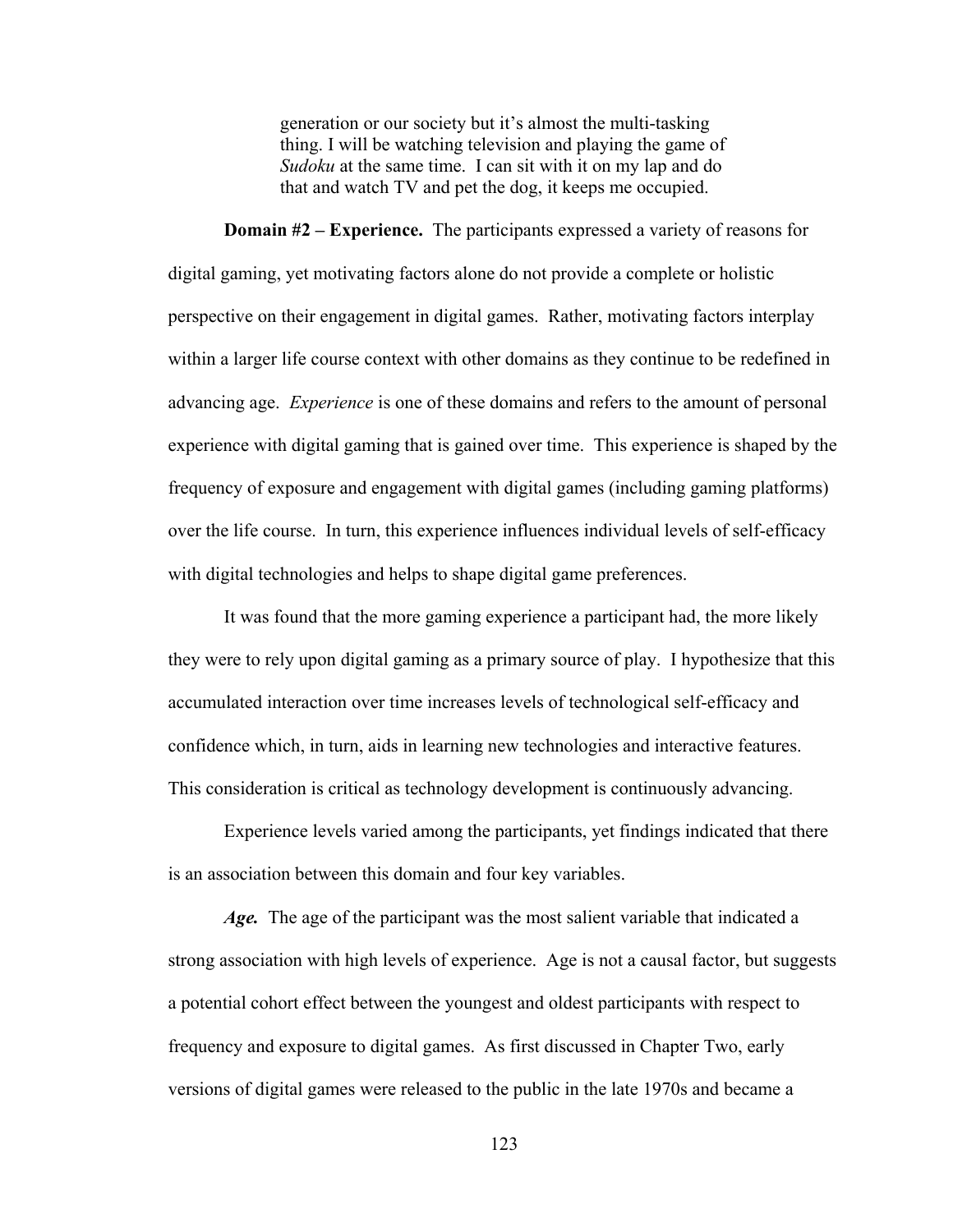popular form of play among younger age cohorts in the 1980s. The younger gamers who reported the largest number of hours playing digital games were first introduced to these games in their youth and have continued playing them ever since. This means that this will be the first senior gamer generation that began playing digital games in childhood. It is also worth noting that these gamers, as compared to the older gamers, expressed a greater sense of reliance upon digital games as a valuable and significant form of play. The younger gamers also intend to continue building upon their experience, as evidenced by the desire to continue playing. For example, Mike, who will be approaching retirement within the next 15 to 20 years, has already considered how he will continue playing digital games in the coming years as he approaches old age.

> I've had periods where I've been totally engrossed in the game and I think to myself, "If I were retired, I could just play this game every day. And wouldn't that be awesome?" And I think that. I really did. It goes through my head that this would be so cool. It's like I should start thinking about when I do retire. It's like... You know, I actually have plans after retirement so I won't have any problems when the time comes, I hope, but I start thinking about, "No, I can retire earlier then I could..."

 In addition, younger gamers expressed concern of encountering a situation in the future that negated their experience and prohibited game play. Mike spoke to this notion by relating the absence of gameplay to his perception of quality of life when residing in a nursing home.

> I had a friend whose father was in a nursing home recently. And one of the things I learned from that experience was how horrible nursing homes are and how... If I were in the nursing home, I don't know what I would do, you know, because all anyone does is sit around and watch TV. Mostly, that's all they do. And I don't do that as part of my life… And you know, I'd go crazy because I don't know what I would do so... Who knows?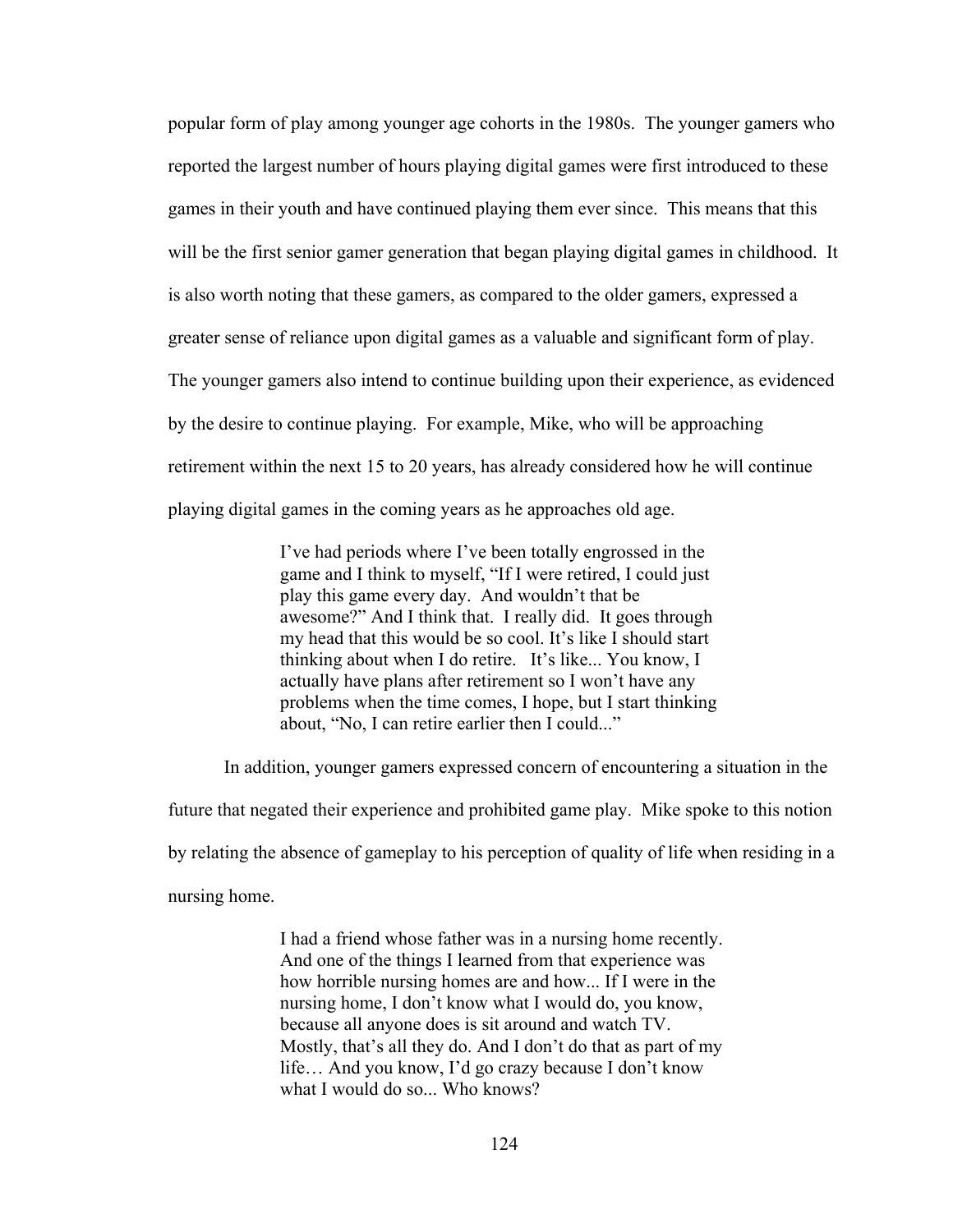*Time availability.* Related to *age* is the notion of time availability as a contributor to experience. Findings indicated a trend with experience and time availability for play. For example, as discussed within Aim I, the participants reported ample amounts of free time for play during childhood years, but the availability of time decreased as responsibilities to career and family increased. As career and family commitments decreased during the latter part of middle adulthood and older adulthood years, it was reported that time availability for play increased. This typically occurred with retirement and when grown children moved out of the house.

 This perspective of time availability does not equate to increasing amounts of time spent game playing as one ages. To the contrary, younger gamers, all of whom are still employed and most (81%) have children within the home, average more hours of game playing per week as compared to the older gamers (11.6 hours vs. 11.00 hours). This is not a causal relationship and does not suggest a significant difference, yet it brings to question how free time is spent playing at different stages of the lifespan and attributes to experience.

Both sets of gamers found opportunities for play (free time) during their younger and middle adulthood years, yet the younger gamers were introduced to digital gaming at a young age and have continued engaging in it as a form of play as they grow older. Exposure early in life provided increased opportunities to gain experience. Much of this is also attributed to the feasibility of gaming, as mobile platforms became more common and integrated in the lives of younger age cohorts. This gaming option (digital gaming, or at least mobile digital gaming) was not readily available to most of the older gamers when they were in similar stages of adulthood. Limited exposure decreased the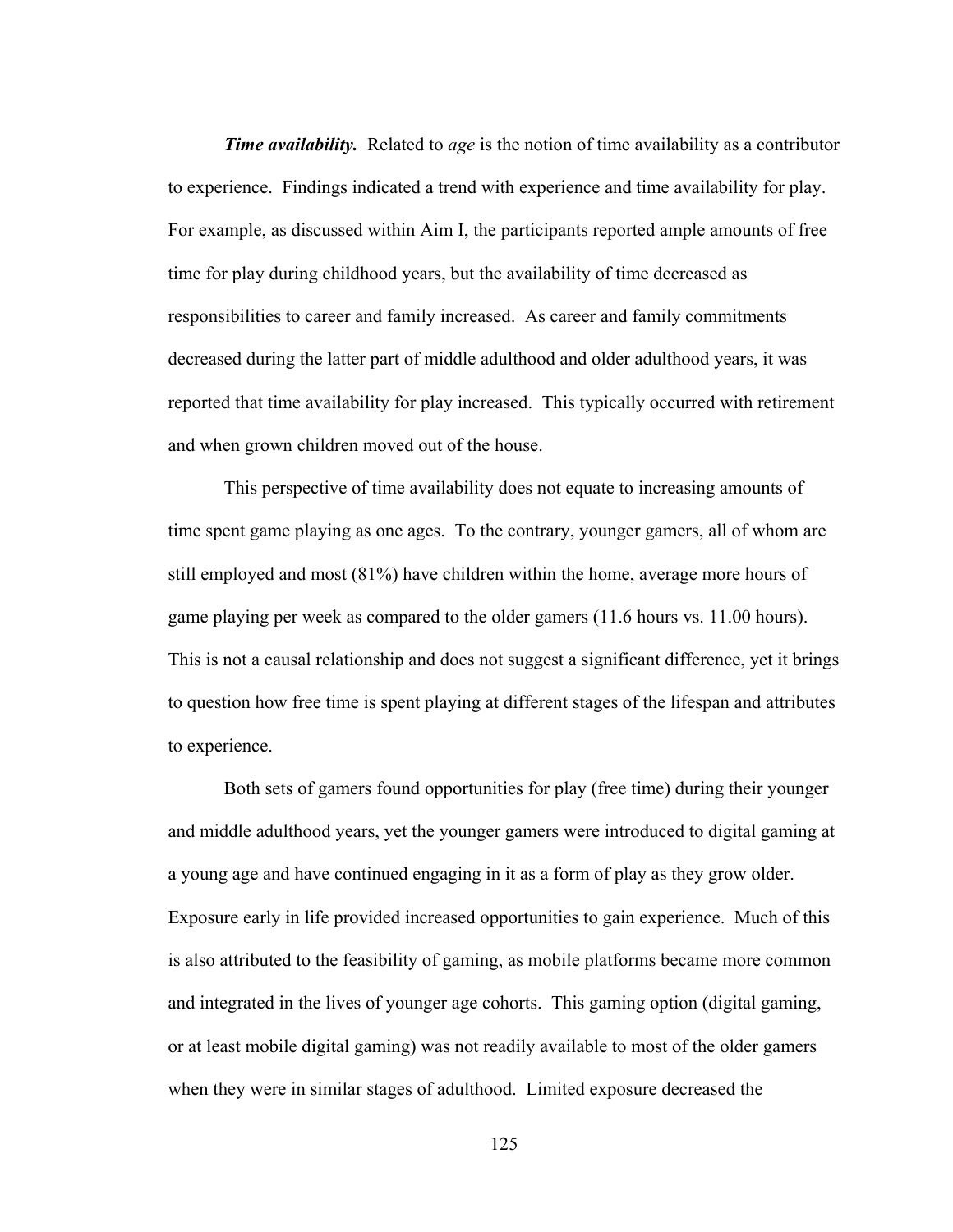opportunity for gaining experience; this, in turn, influences their competence with digital technologies.

*Career-related familiarity.* All but one of the older gamers expressed that they were comfortable with gaming technologies. Participants typically attributed this to a career that emphasized the regular use of computer-based technologies. The skills acquired over time were transferred and applied to digital game technologies. For example, one of the oldest participants, Jake (age 76), did not grow up playing digital games like the younger gamers. Rather, he began working with some of the earliest computer models at the Kennedy Space Center and assisted with the Apollo program. This led to additional computer-intensive jobs until retirement and provided a rich technological foundation based on years of experience.

*Access.* A final element found to influence experience was access to gaming technology. This can be viewed on both a societal and individual level. As previously mentioned, digital games became increasingly common in American society beginning in the 1980s. Digital games were largely marketed to younger populations at this time and the younger gamers reported that this influenced their exposure and access to them as early as late childhood.

Older gamers were also exposed to digital games during this time. Eleven of the older gamers shared that digital games were within their home for many years because their children played them. Although not all of them reported playing these games (or at least played as much as their children), they were exposed to digital gaming and this increased as new gaming systems were adopted into the home.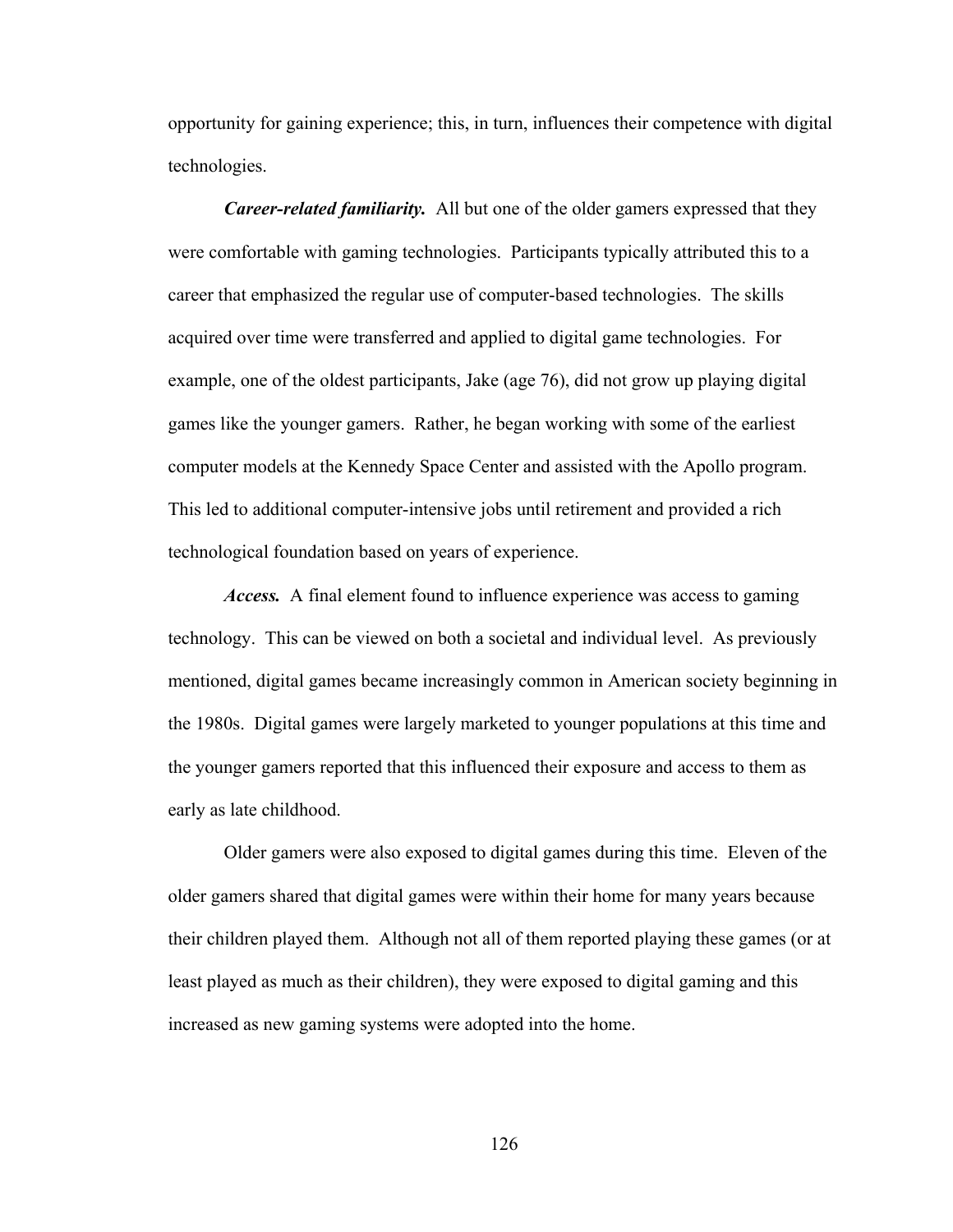Access to digital games as a contributor to experience also includes current and anticipated future access. For example, all of the participants own at least one platform for gaming, yet some own multiple devices, including a smartphone, tablet, *and* computer. Ownership of multiple platforms was more common among the younger participants. These additional means to access games may increase the opportunity for game play experience. Alternatively, if one were to have had limited access, this may affect how much they were able to play. This can be influenced by the continuous advancement of technology and the availability to gaming platforms within one's living environment, especially in advanced age.

As previously discussed, new technologies have become increasingly advanced and sophisticated. Yet an older adult, particularly one with limited experience (e.g., Rebecca), may not be able to keep up with understanding how to operate newer platforms, especially in the context of challenges posed by age-related decline. In addition, a senior gamer may need to relocate at some point due to declining health. Their next residence, such as an assisted living facility or a nursing facility, may not accommodate for this need.

 **Domain #3 – Ability.** The participants expressed varying levels of functional ability, referred to here as "*ability*," and different sentiments with respect to how their perceived functional ability level influenced the extent to which they were able to engage in digital gameplay. A noteworthy trend emerged when assessing age and ability levels. With respect to gameplay, the younger gamers expressed fewer limitations that were attributed to current functional ability levels. In contrast, there was a greater amount of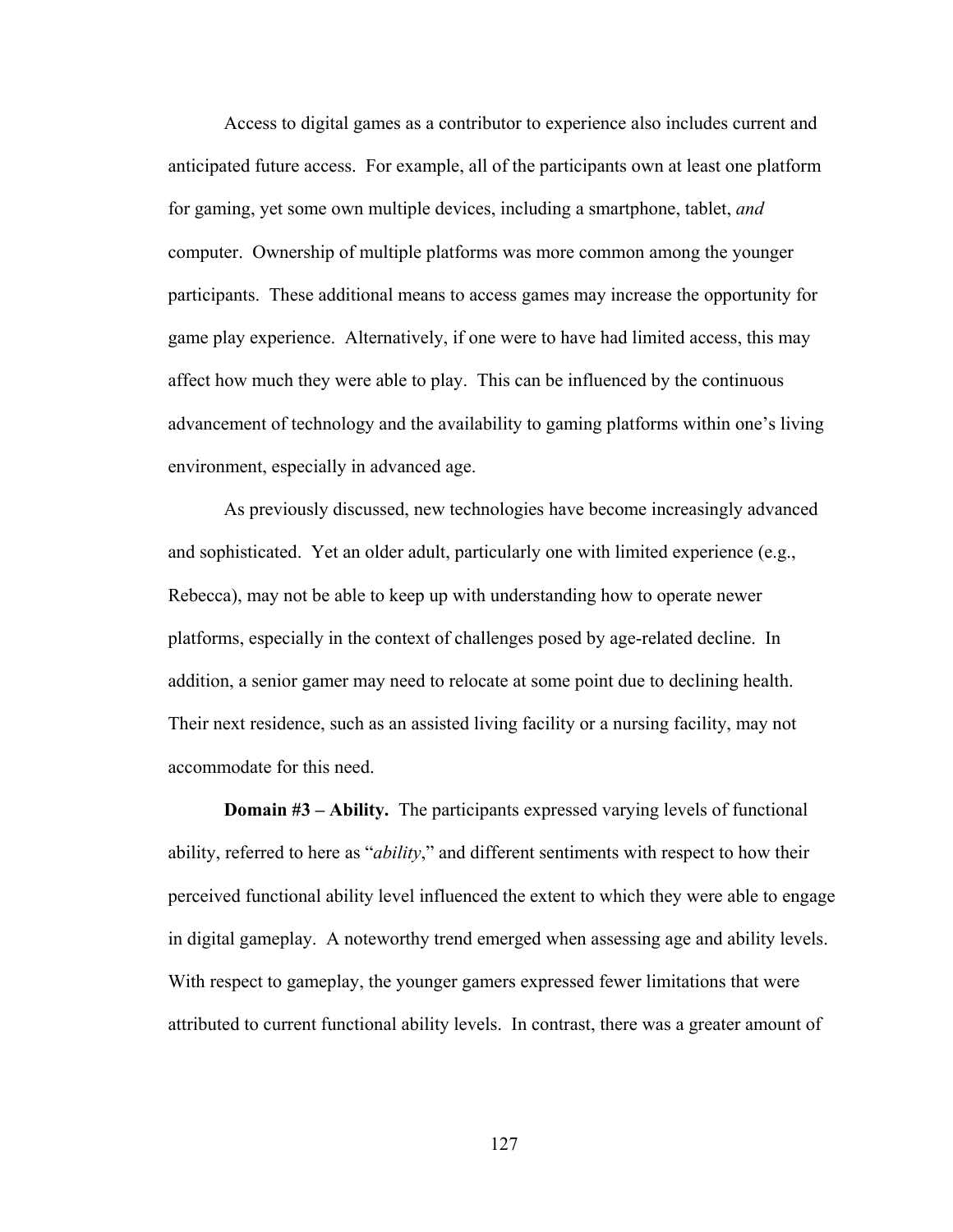concern among the older gamers, as they all reported decline in at least one functional ability.

Declining physical ability was not associated with reduced time committed to digital gaming. Rather, there appeared to be a fine balance between the two in that digital gaming may afford the older gamer an opportunity to engage in a form of play. This was appealing to those who have physical limitations, as most digital games require minimal physical effort. For example, when Rebecca was immobile for two months, she appreciated having digital games as an option for play. This suggests that decreased physical capability can create a context for digital gaming.

On the other hand, there is also a negative association between reduced ability and gaming. Ability may decline to the extent that gaming interaction becomes too much of a challenge or becomes impossible. Although none of the participants reported compromised physical and cognitive ability levels that completely precluded game play, concern was expressed for anticipated decline, especially in vision and manual dexterity. This concern was more common among the younger gamers, such as Mike, who is already having to adjust to declining vision.

> I'm sure for the faster pace, the action games I play, I am probably declining in performance because I can't see things the way I used to… So I think it's going to become a bigger and bigger problem as I get older…. It's just something I'm going to have to deal with as I get older.

As noted in the discussion of findings with respect to Specific Aim II, cognitive ability was not reported as a hindrance to gameplay among any of the participants, yet the potential for decline is of some concern among the older gamers. This was of particular concern among those who have or had a relative (usually a parent) diagnosed with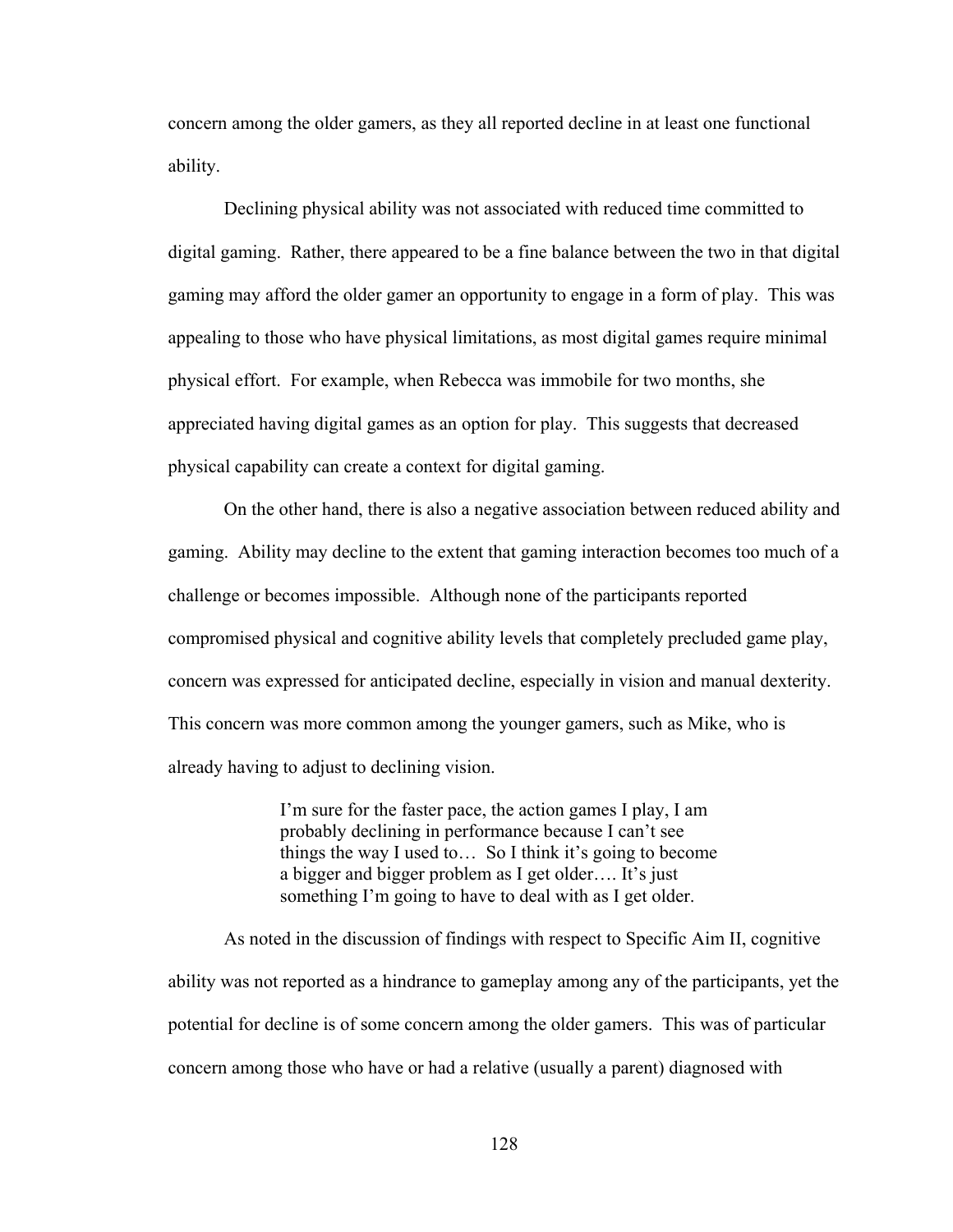dementia. Although this may prompt one to speculate that cognitive maintenance may be a primary motivator for game play among the older gamers, this was not supported by the findings. None of the participants were aware of any causal cognitive benefits of digital gaming, yet there was an assumption that there might be an association between the cognitively challenging digital games and the promotion of cognitive health.

## **Synthesizing the Domains**

 Findings from the interviews provide evidence that the three domains – motivation, experience, and ability – play a critical role in creating a context for digital game play as the gamer ages. The function of these domains does not remain static, but shifts throughout the life course and, in turn, influences the propensity for gameplay.

 Each domain has been individually discussed, yet they function in concert. When considered through a life course lens, a more holistic perspective emerges. This viewpoint gave shape to the findings and resulted in two overall propositions.

**Proposition #1 –** *As a senior gamer's level of ability declines, they become increasingly reliant upon their level of experience to compensate.*

The more experienced the gamer is, the more likely they are to know how to make appropriate modifications to a digital game (or platform) when confronted with agerelated limitations that affect their ability to engage in the game.

Tammy, who plays text-based action games, demonstrated this as she shared how she changes software settings in her games to accommodate for her impaired vision. She utilizes her high level of gaming experience to meet the needs of her declining ability. Tammy values her engagement with digital games and plans to continue as she ages (high level of motivation). Thus, she may become increasingly reliant upon digital games as a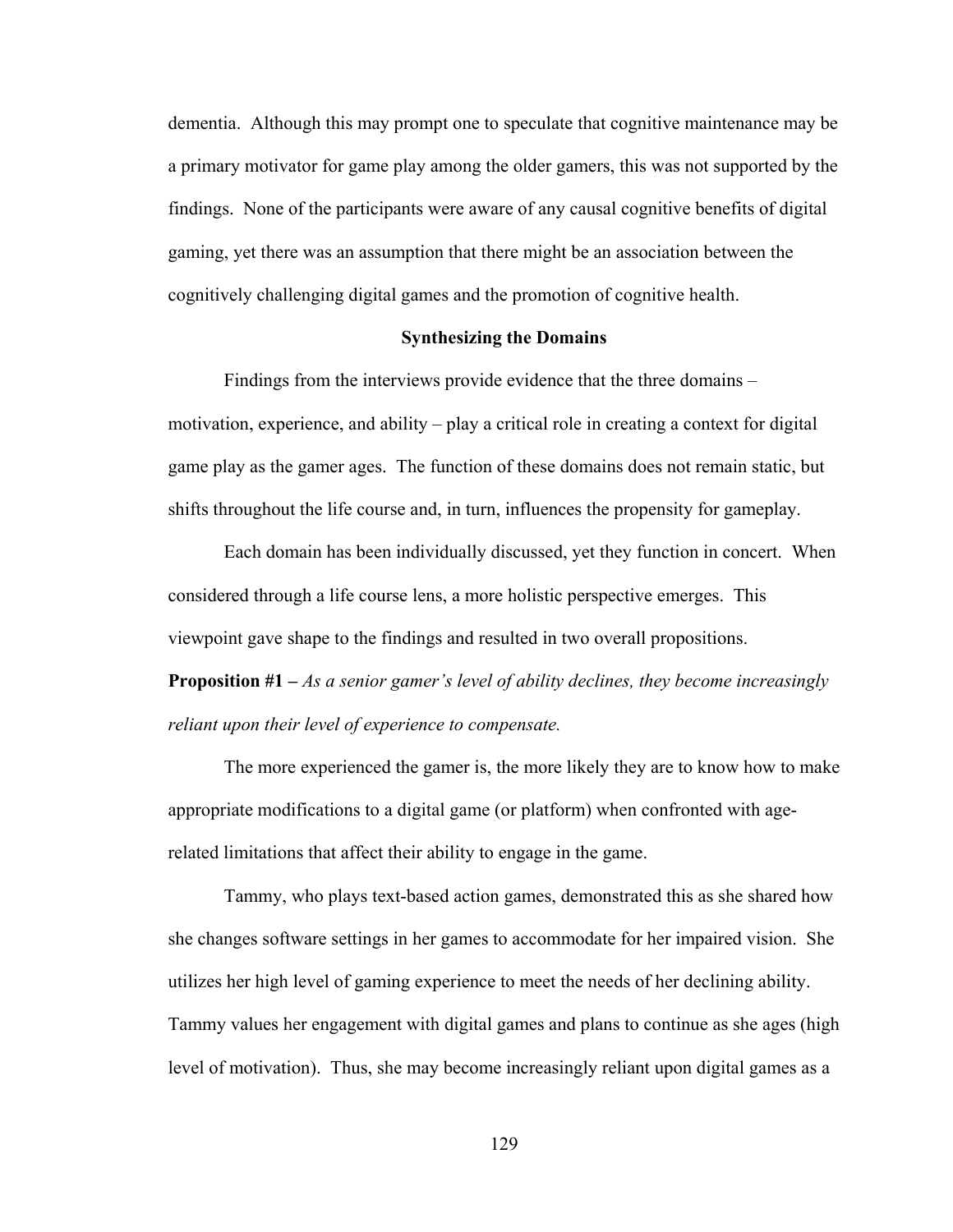valuable source of play as former play options become less feasible as age-related abilities become compromised over time.

> That's certainly something any user can do with the software that you use to MUD [multi-player form of gaming]. You can change the colors to make … You can change, customize colors all over it. Absolutely. Have I done that? Yes. I sure have. I've changed my settings so that I can see certain things better. The colors alert me and I know, "This color is always this and this color is always this," for myself.

I hypothesize that as an aging gamer experiences increased levels of functional decline, they will be more apt to draw upon their accumulated knowledge of gaming experience. Yet, this becomes problematic if the aging gamer is challenged with technologies that surpass their experience or their ability levels decline to an extent that they are prohibited from playing. This highlights the dynamic nature of the domains and the potential for their instability. As limitations mount for an aging gamer, gameplay becomes hindered regardless of their level of motivation. Ultimately, this influences the gamer's quality of life.

**Proposition #2 –** *Play becomes increasingly sedentary with age due to declines in functional ability and may limit options that satisfy play preferences established in childhood.*

As demonstrated within the findings, digital games may be a viable option for play in advancing age. Participants reported functional decline over time and, as a result, play became more sedentary. Digital gaming may be perceived as an increasingly viable option due to sedentary constraints, yet the motivation to play is partly influenced by well-established play preferences. Play preferences are established and refined throughout the life course and the propensity to engage in digital games is influenced by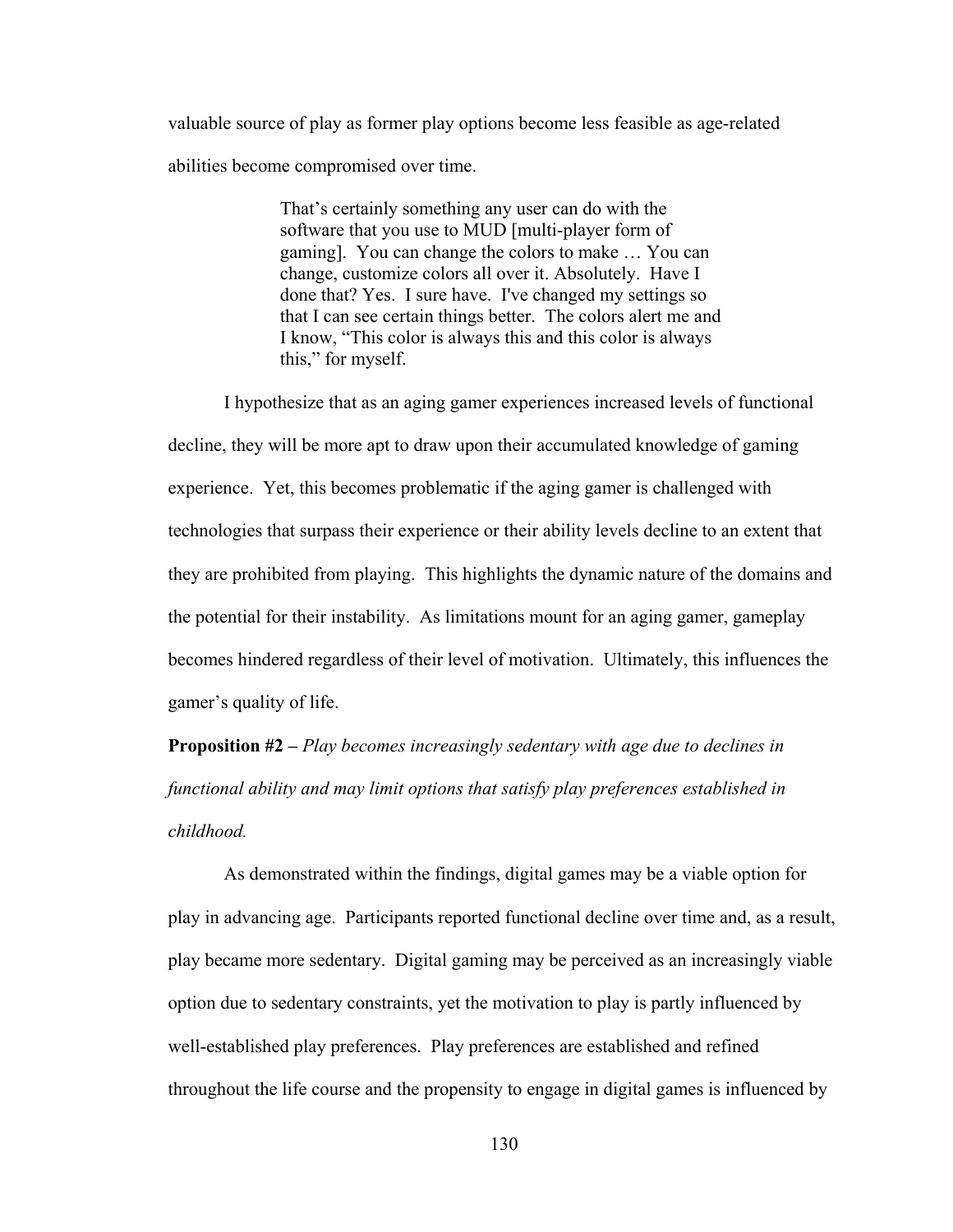the continuance of play preferences. If this is a strong motivator for the gamer, their ability to continue playing into old age may become compromised due to increased impairments.

This was demonstrated by Randy and Mike in the previous chapter. They have been playing action-themed digital games for most of their lives and indicated a desire to continue playing these games. They also noted declines in functional ability (e.g., response time), which have influenced them to seek alternate gaming options. This was not a welcomed change, as they are less familiar with these games, and do not believe that there are adequate options available that meet their functional needs.

#### **Toward A Model of Older Adult Digital Gaming**

 When considering an aging gamer's *motivation, experience* and *ability*, a context for senior gaming is created. The strength and influence on propensity for game playing of each of these domains is influenced by numerous variables, as discussed in the previous section, and is subject to fluctuation as the person moves through the life course. This variation may be accounted for by a change in the number of variables influencing that domain and/or a change in the intensity of particular variables. In addition, this propensity to engage in gameplay is shaped by the individual's life history of play.

 Figure 5.1 (Model for Senior Digital Gaming) demonstrates how the three domains function in concert to provide a static representation of an aging gamer. This model affords the placement of a digital gamer within a three-dimensional space based on the strength of each domain. Each dimension is labeled by one of the three axes and the strength of each domain is indicated from "L" (low level of strength) through "H" (high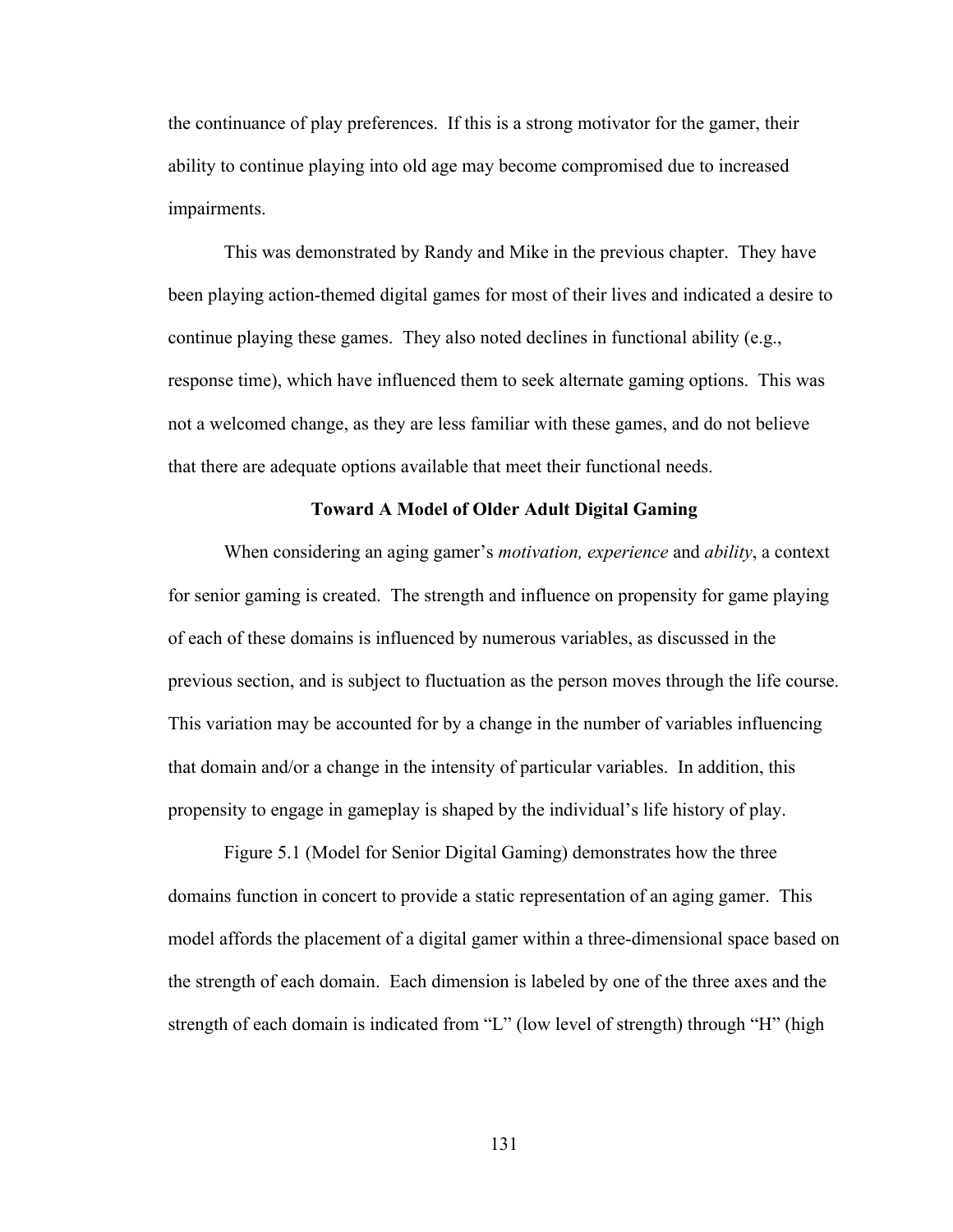level of strength). By using these measures to represent a gamer's level of motivation, experience, and ability, a static portrayal of the context of their gaming emerges.



**Figure 5.1 – Model for Older Adult Digital Gaming** 

 For example, if a gamer has a high level of experience and motivation to play digital games and has a somewhat high level of functional ability to interact with them, then he or she would be represented within the upper, far back right of the box, as indicated by the 'X' in following Figure 5.2. Mike is a participant who would represent these qualities. He is highly motivated to play digital games and has years of experience, yet is experiencing some minor functional abilities issues that interferes with his gaming.

 A gamer with lower level of experience and somewhat low level of ability, but with a high level of motivation, would be positioned within the box as indicated by the 'Y' in Figure 5.2. These qualities are similar to Rebecca when she was immobile. Despite her experience and ability level, she was highly motivated to play.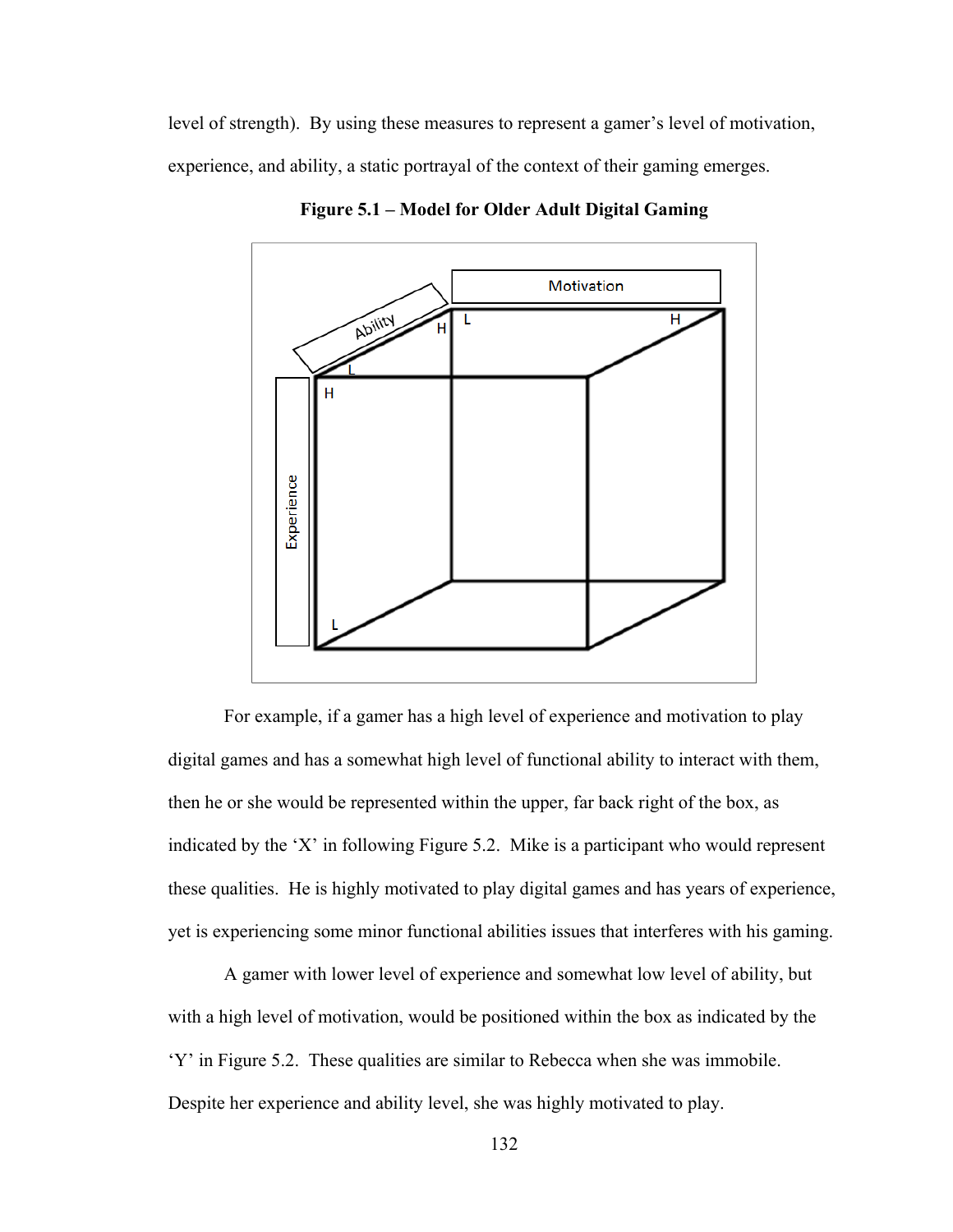

**Figure 5.2 – Model for Older Adult Digital Gaming: Example** 

This model is a static representation  $-\alpha$  snapshot of a person's status at a single moment in time. This alone does not give a comprehensive portrayal. The life course perspective employed in this study suggests that a person's path (or trajectory) within this three dimensional space is shaped by their changing conceptualization of play. The shift of a gamer within this box, this may influence other domains. For example, a gamer with high levels of experience and ability may encounter decreasing levels of ability. This is similar to Mike's concern with of anticipated decline of visual acuity and reaction time. The shift in ability level may alter his motivations for playing and the strength of those motivations. At one time, such a person may have played primarily for enjoyment, but now, because their play options have become limited due to declining abilities, their motivation for playing may have also altered. In addition, when such a shift occurs, the gamer's ability to maintain play preferences must be considered as it may prompt the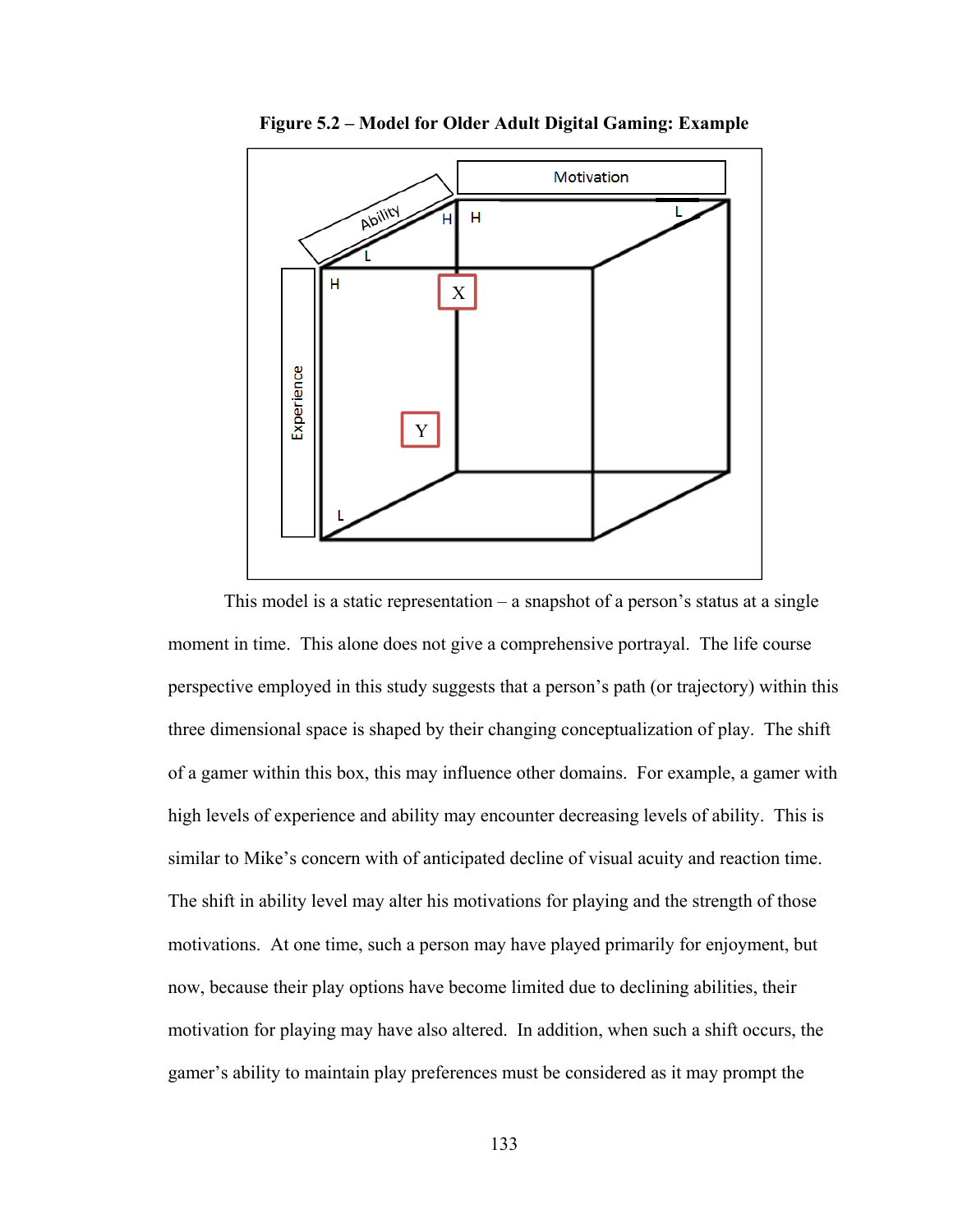gamer to seek alternatives. This includes the search for another game and/or platform, or it may result in digital game abandonment.

Figure 5.3 provides a dynamic model that demonstrates how a gamer can be represented at different periods of time. Instead of a single box, three boxes are used within this model to represent points on the life course continuum at three different points in time – 'T1', 'T2', and 'T3'. At T1 an aging gamer may have fairly high motivation and moderately high levels of ability and experience with respect to digital gameplay. Such a gamer may have relied upon gaming as a mode of socialization (motivation). Over time, the aging gamer began to experience ability-related challenges, such as a decline in visual acuity and a gradual delay with reaction time. This shift is represented in T2. These ability-related challenges began to affect his/her willingness to play socially, thus affecting the strength of their motivation.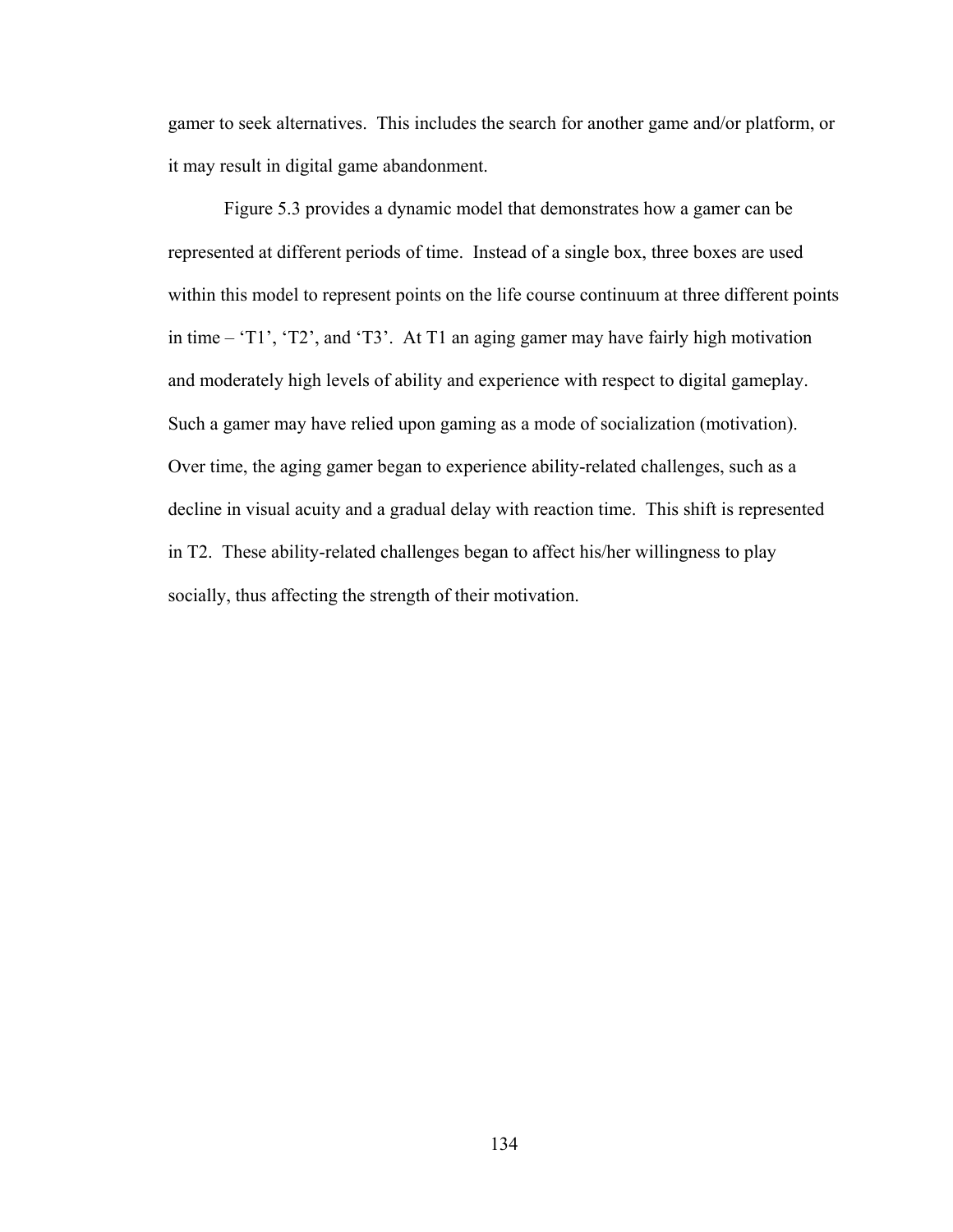

**Figure 5.3 – A Life Course Model of Older Adult Gaming**

This chapter introduced a conceptual theory of older adult digital game engagement that was grounded in a study of 40 older adult gamers. Engagement in digital gaming in old age is a life course extension of play that is a function of the person's motivation, experience, and ability. Each of the three domains – motivation,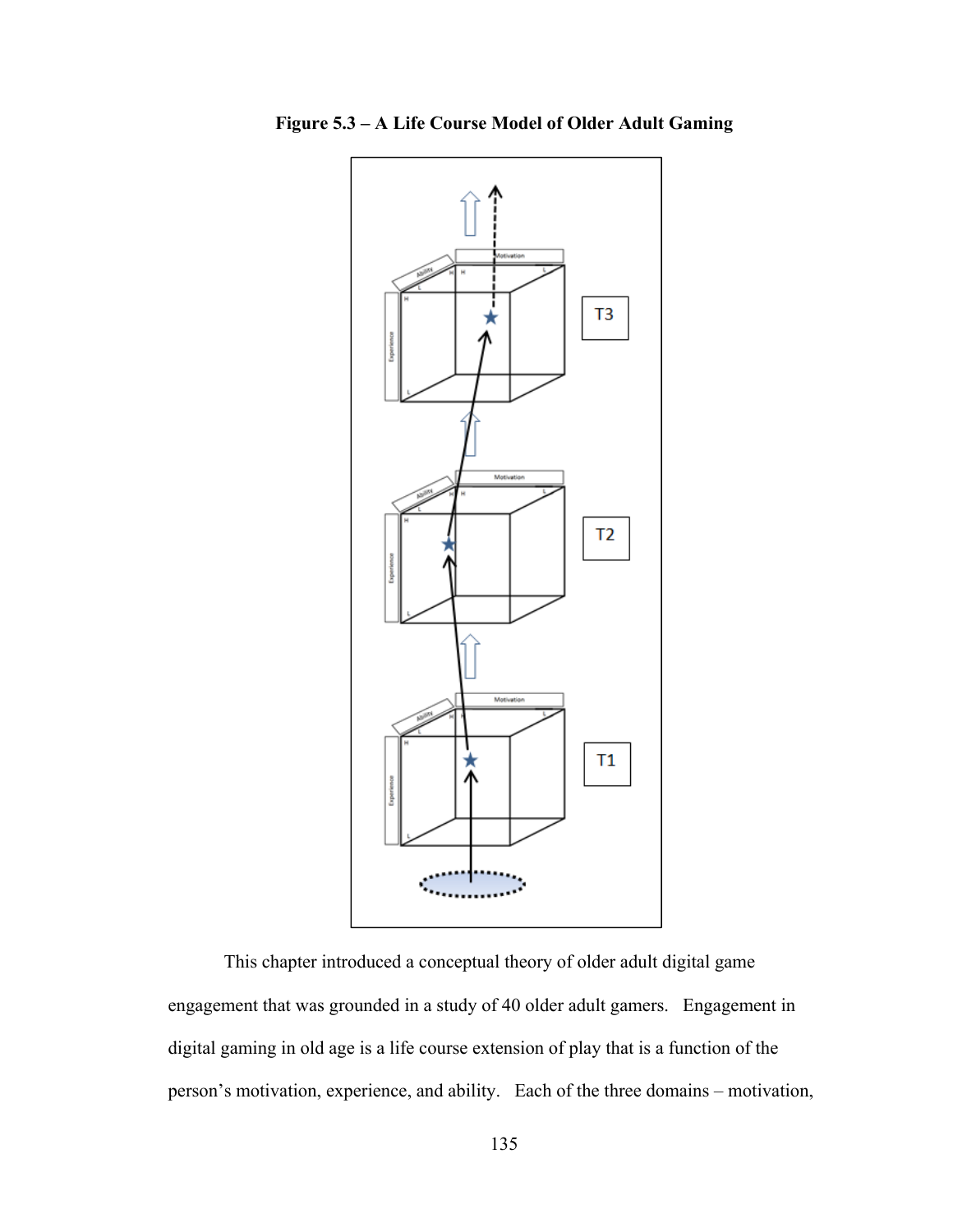experience, and ability – is influenced by numerous variables and is likely to fluctuate over time. My conceptualization of a model of older adult gaming showcases how an aging gamer can be viewed as situated within a three-dimensional space representing the three domains. The life course representation of this model as it evolves over time captures the notion of change in each of the primary dimensions as it tracks the changing position of the individual in the proposed conceptual space. This final model also depicts how changes in the three dimensions are influenced by, indeed, embraced within the flow of the individual's changing perception of play over the life course.

The final chapter of this dissertation provides a summary of the findings, acknowledges limitations of the study and explores possible future directions.

Copyright © Julie Antoinette Skalsky Brown 2014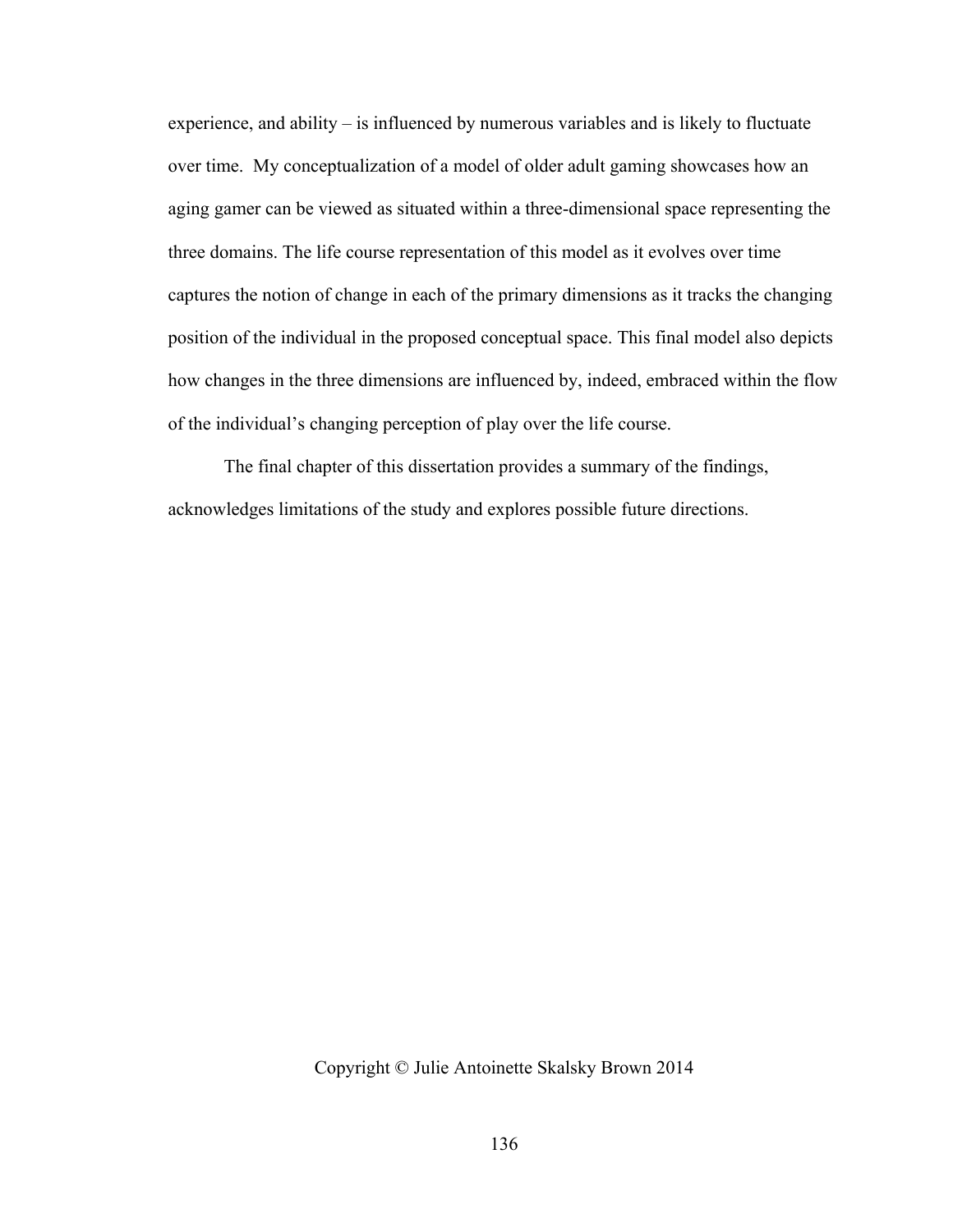#### **CHAPTER SIX: CONCLUSION**

 This dissertation study used a life course perspective to examine the role and significance of digital gaming in the lives of aging digital game players by employing grounded theory methodology. The specific aims of this study were:

I.) *To investigate how senior digital gameplay reflects a life course-related extension of the phenomenon of play in old age;* 

II.) *To investigate the role of functional ability in conditioning receptivity toward digital gameplay among senior gamers; and*

III.) *To develop a theoretical perspective of digital gaming in old age.* 

 The findings from Specific Aims I and II resulted in a series of themes that contributed to the generation of theory, Specific Aim III. This theory identifies three primary domains (*motivation, experience, and ability*) that influence digital gaming engagement of an individual gamer. A theoretical model was created to demonstrate this theory; the first component of the model is a static representation of the gamer at a particular point in time, and the second component highlights the dynamic nature of the domains by indicating change over time. When assessing these domains from a life course perspective that integrates the individual's notion of play, a more holistic picture is provided. This leads one to consider the variables that contribute to and affect the balance of these domains and how these domains may alter as the gamer ages. Depending upon the perceived value of digital game engagement to the gamer, this shift or barrier to play may affect their quality of life.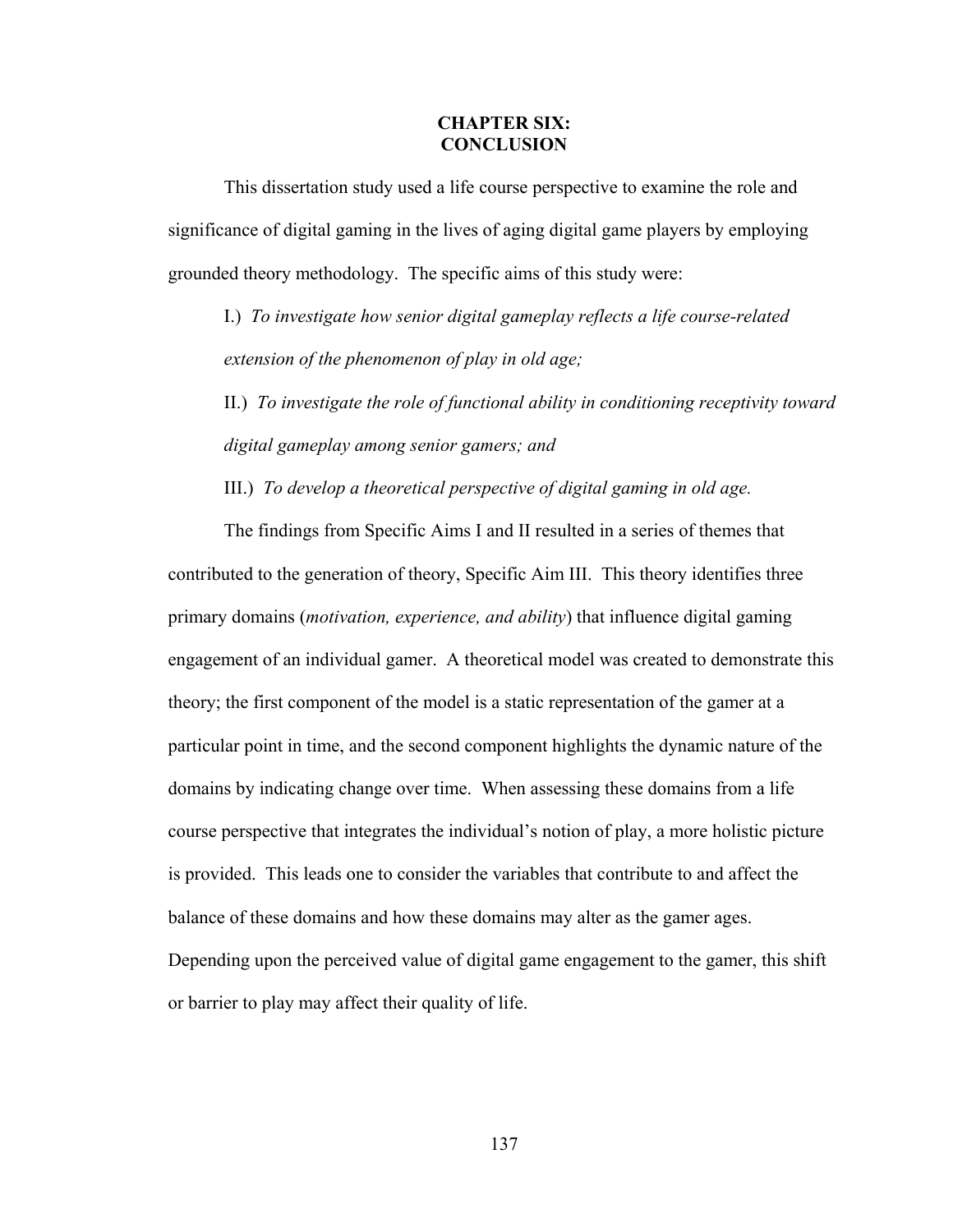#### **Limitations**

 This study provided insight into the lives of senior gamers; yet several limitations merit discussion, including sampling bias. The majority of the participants were recruited via an approved posted advertisement and the rest were recruited via snowball sampling. These methods can lead to sampling bias. Although current demographic characteristics of the senior gamer market are not available to the public, it is unlikely that the participants within this study fully represent this market segment as a whole. In addition, the participants do not geographically represent the senior market, as most of them reside in or near a large town in Kentucky and six outside of Richmond, Virginia.

 The number and age range of the participants also proved to be a limitation. I interviewed 29 older gamers and 11 younger gamers. It would have been beneficial if additional younger gamers were interviewed because this may have resulted in richer insight of how this gaming generation differs from older gamers and how they differ individually among each other with respect to gameplay. Also, the oldest gamer interviewed is 77 years old. Interviewing older adult gamers older than 77 years of age may have provided a greater range of responses with respect to age cohorts. In sum, because of its exploratory nature, although there was considerable overlap and repetitiveness in the comments received from participants as the numbers of persons interviewed increased, it is not clear that saturation of categories was achieved.

 Because this study used a life course perspective, participants were asked to share their memories of events throughout their life. This is a limitation as it is subject to recall bias. Participant recollection and interpretation of events may be biased by any number of variables, including social desirability and inaccurate recall.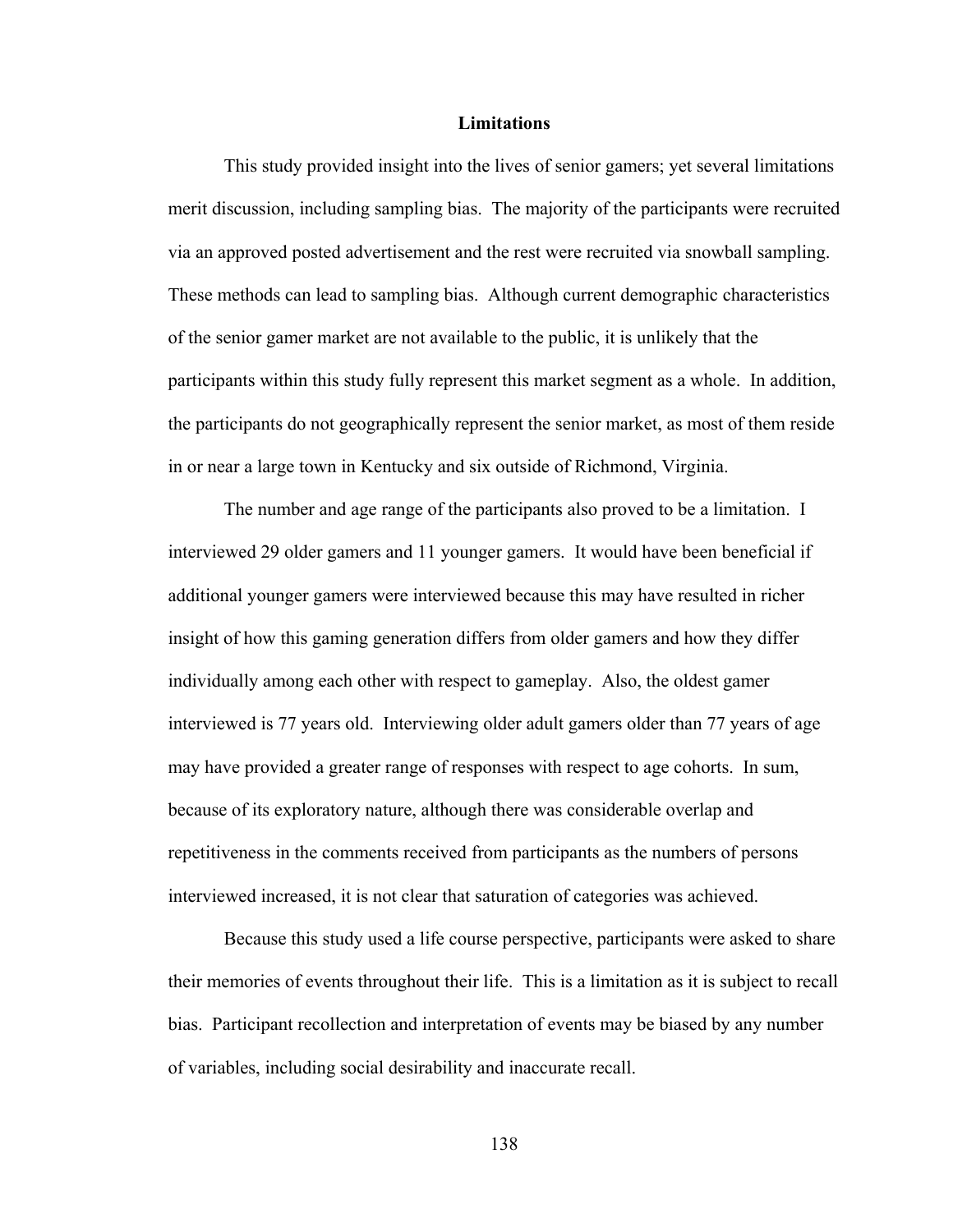#### **Implications**

#### **Digital Gaming and Quality of Life**

 It was evident from the findings that play is a necessary component throughout the lifespan and is critical to quality of life, especially in old age. Those participants who expressed having a limited number of options for play with advancing age indicated that digital gaming is a viable play option. Yet, this may become compromised as ability levels decline.

 The younger gamers within the study emphasized a stronger association between digital gaming and quality of life, as gaming has been a self-selected lifelong activity for play. By understanding the influence of each the theory's domains over time, we are better able to identify the factors that not only promote, but also hinder gameplay. Identifying these factors is an initial step into exploring how inhibitors within a domain can be addressed. This may include the development of digital games and platforms that meet particular ability-based needs. For example, an aging gamer that is highly motivated and experienced, yet has severe arthritis, may benefit from a platform that is more accommodating to this need. Recognizing and addressing this need allows the gamer to continue with an activity that has value to them. The significance of games may not continue for all aging gamers as they enter into advanced age, but for those who have limited play options or have relied upon digital games as a primary form play for most of their life, it may be invaluable.

 Theory generated from this study is also applicable to a range of disciplines, such as rehabilitative gaming and game studies, and can be used to gain insight on the key factors that influence digital game use among aging persons.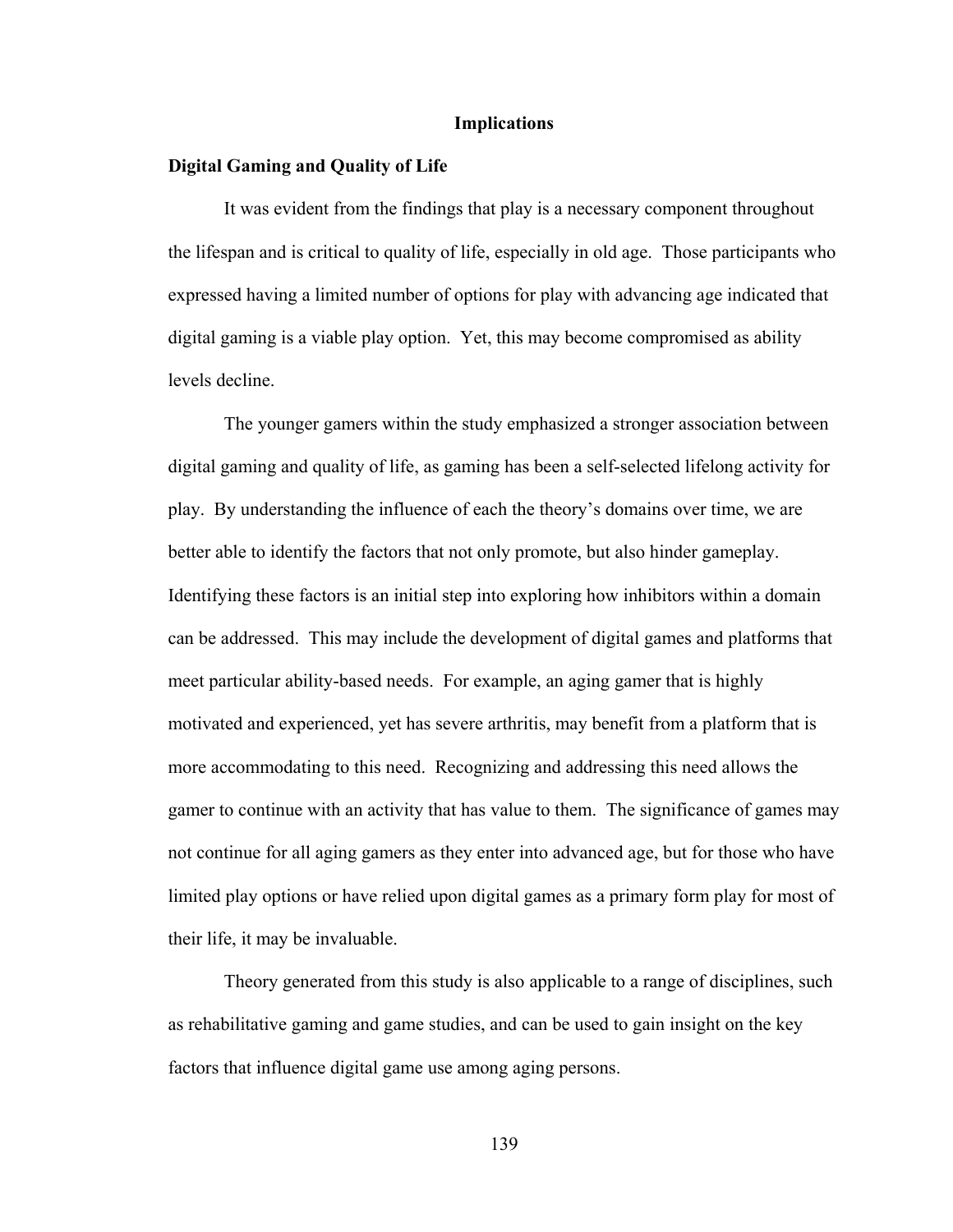#### **Digital Games for Rehabilitation**

Digital games have become a source of great interest within the rehabilitation community due to their potential as a tool for older clients to meet therapeutic goals. One of the themes that have emerged from numerous studies (see Chapter Two) is the importance of client motivation. If there was insufficient motivation (Domain #1) to utilize and maintain the digital game, then the rehabilitative goals were at risk. In addition, the participants in these studies exhibited a range of ability levels and demonstrated at least one functional impairment. Limited ability (Domain #3) can be so great that it can prohibit use of digital games as a rehabilitative tool. Nonetheless, investigation of a client's motivation and experience (Domain #2) may prove beneficial so that alternate options can be identified.

With this in mind, it can be argued that digital game-based interventions have the potential to meet rehabilitative goals if appropriate systems are developed by the gaming industry. This provides an opportunity for advancement in game design and the development of digital games that specifically cater to or take into account populations who are experiencing functional limitations. This notion extends beyond aging gamers, as it includes younger persons who currently game play or would like to, but are hindered by ability-related barriers. This merits closer attention to the gap that exists between the gaming industry and those who may benefit.

#### **Digital Game Industry**

The theory presented in the previous pages focuses heavily upon the aging gamer, yet equal attention should be drawn to digital gaming technologies. As previously discussed, participants expressed how they believe the gaming industry lacks awareness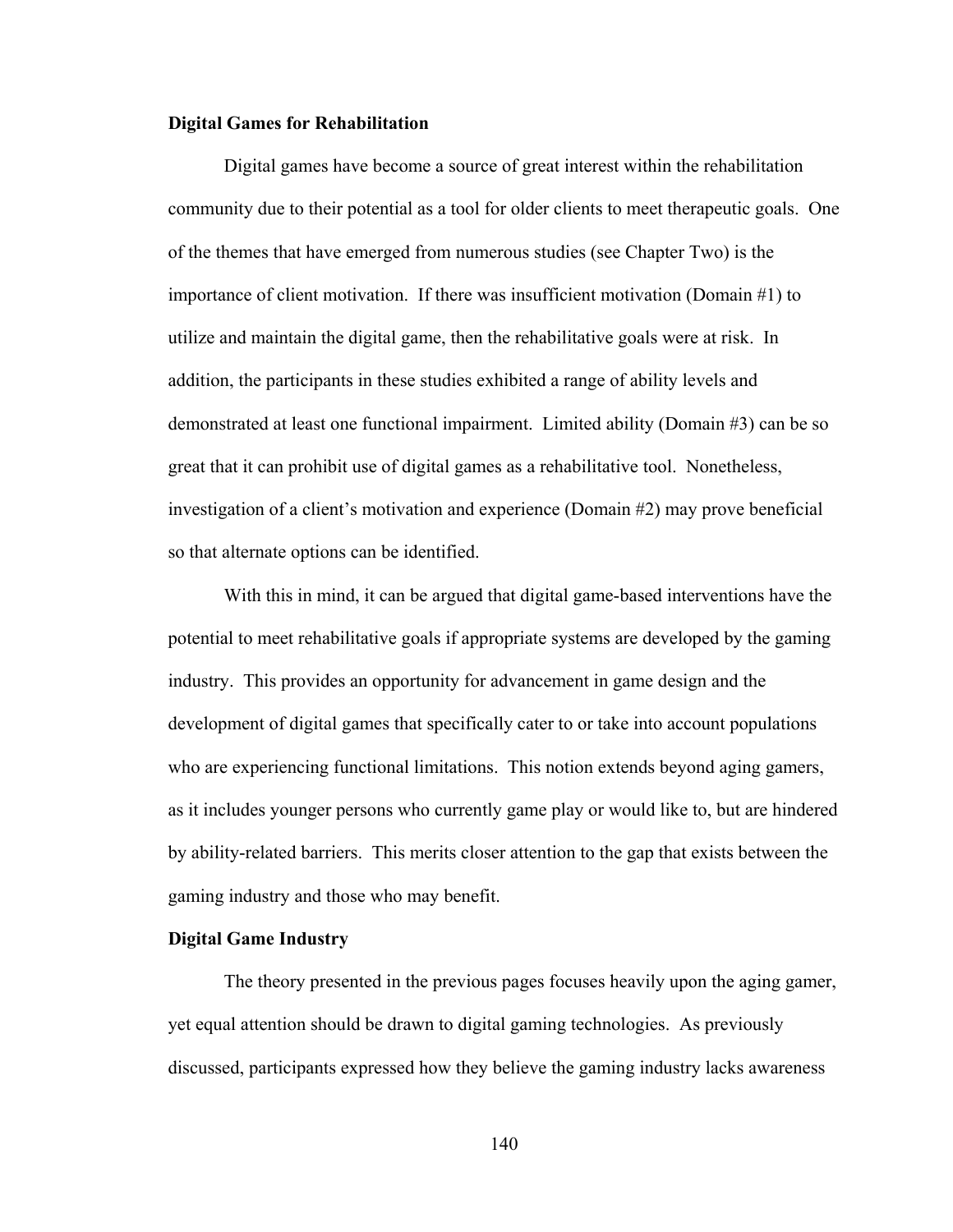of aging considerations, which affects their ability to produce age- and ability-appropriate games. Yet, as lifelong gamers approach old age (including younger gamers), the digital game industry may be forced to recognize and address the need for change not only for usability reasons but also for financial self-interest. Bobby, who regularly follows events and developments in the gaming market, echoed this sentiment: "We'll get to a point that at some stage a company like EA or Activision is going to realize that there's money to be made for this age group." With this in mind, a future older adult gamer may not be as disadvantaged as current older adult gamers if more accommodating digital games are made available.

 This raises the question of the extent to which the digital gaming industry is prepared to meet the needs of current and future senior gamers. Since their inception, digital games have been largely designed for and marketed to younger generations. Only in recent years has there has been some consideration for the inclusion of aging gamers, as evidenced by the promotion of "brain training" games (Ackerman et al., 2010). Yet, as also evidenced by this study, the majority of older adults do not utilize games that are designed specifically for their physical and cognitive needs.

 Only two participants, Ann and Loretta, shared that they have played or currently play a brain training game. Interestingly, both of these older gamers shared that they are not inclined to continue playing due to cost. Loretta stated, "It's expensive and I probably won't take it next year because I'm not sure I can justify the cost." Ann shared a similar sentiment as she commented on the limited appeal of these games. "Well, after you've played them for a while, then it's the same thing over and over just like the ones I'm playing... I'd be angry with myself for paying money for something I wasn't using."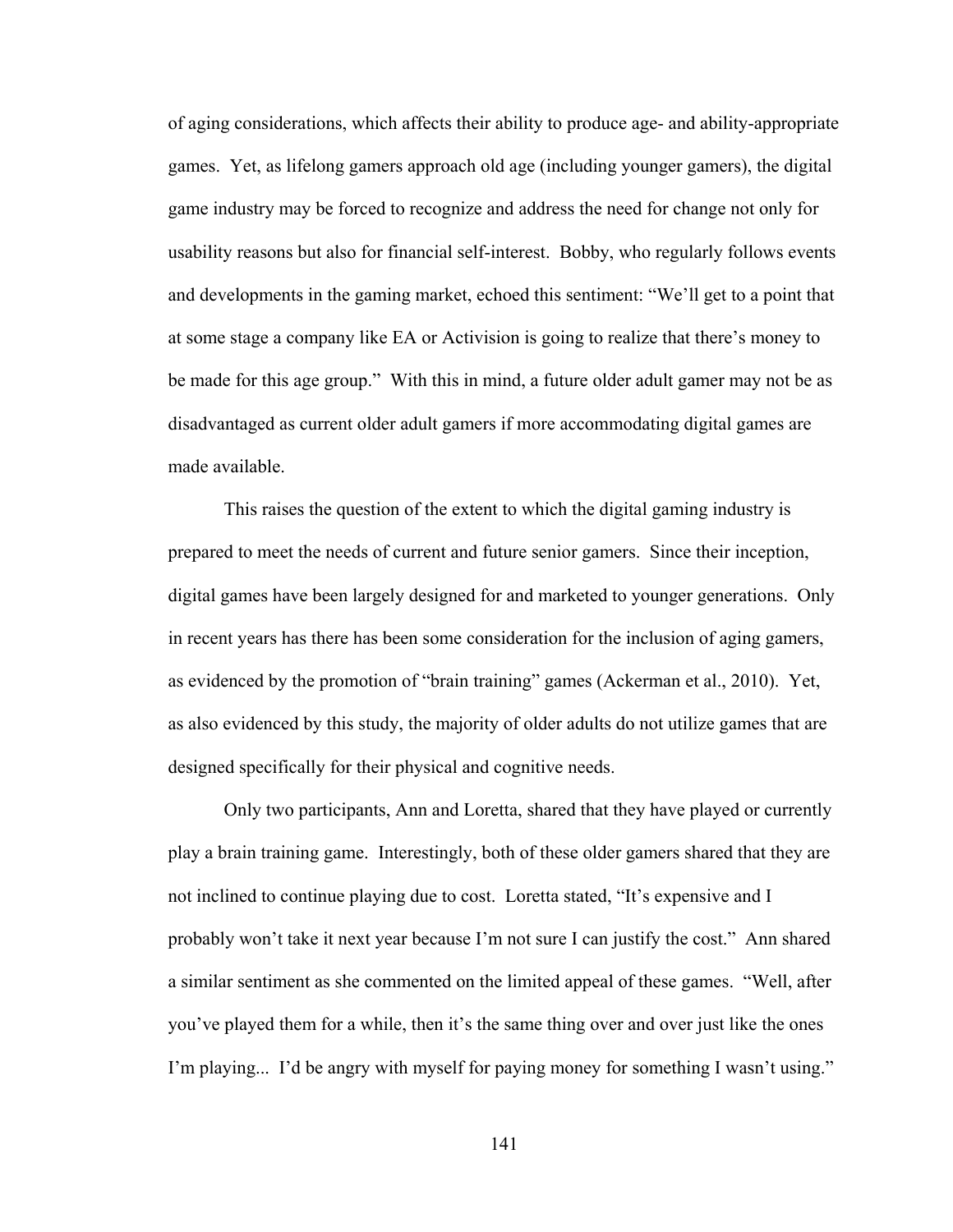This provides further reason to argue that the gaming industry does not fully understand the dynamic characteristics of senior gamers. Yet, as previously discussed, sales will likely be the catalyst for change.

The current gap within the digital gaming industry with respect to old ageappropriate alternatives inhibits the potential for gaming opportunities among current older adult gamers and fails to recognize and, therefore, prepare for the next generation of older adult gamers. To bridge this gap, dialogue between gerontological researchers and the gaming industry is warranted. Yet to be affective, this dialogue must arise from a sturdy theoretical foundation. The theoretical perspective proposed in this study provides an initial hypothesis furnishing foundational underpinnings for such theory to develop.

Further development of the theoretical framework proposed in this dissertation, should it be supported by subsequent research, has the potential to serve future senior gamers by taking into account their unique gaming characteristics. Failure to elaborate or advance theory as a basis for the development of appropriate digital games directly influences the potential quality-of-life of an entire generation of potential senior gamers.

#### **Future Directions**

The findings and theory that resulted from this study are a springboard for numerous future studies. Additional qualitative investigations, similar to what has been conducted here will explore select age cohorts – in particular, the younger gamers (age 40 to 59) who commit a larger amount of time to gameplay. These persons are the next generation of senior gamers and this study suggests that they may have different motivations and a greater level of experience, as well as different game preferences, in comparison with today's older gamers. In addition, efforts are already in place to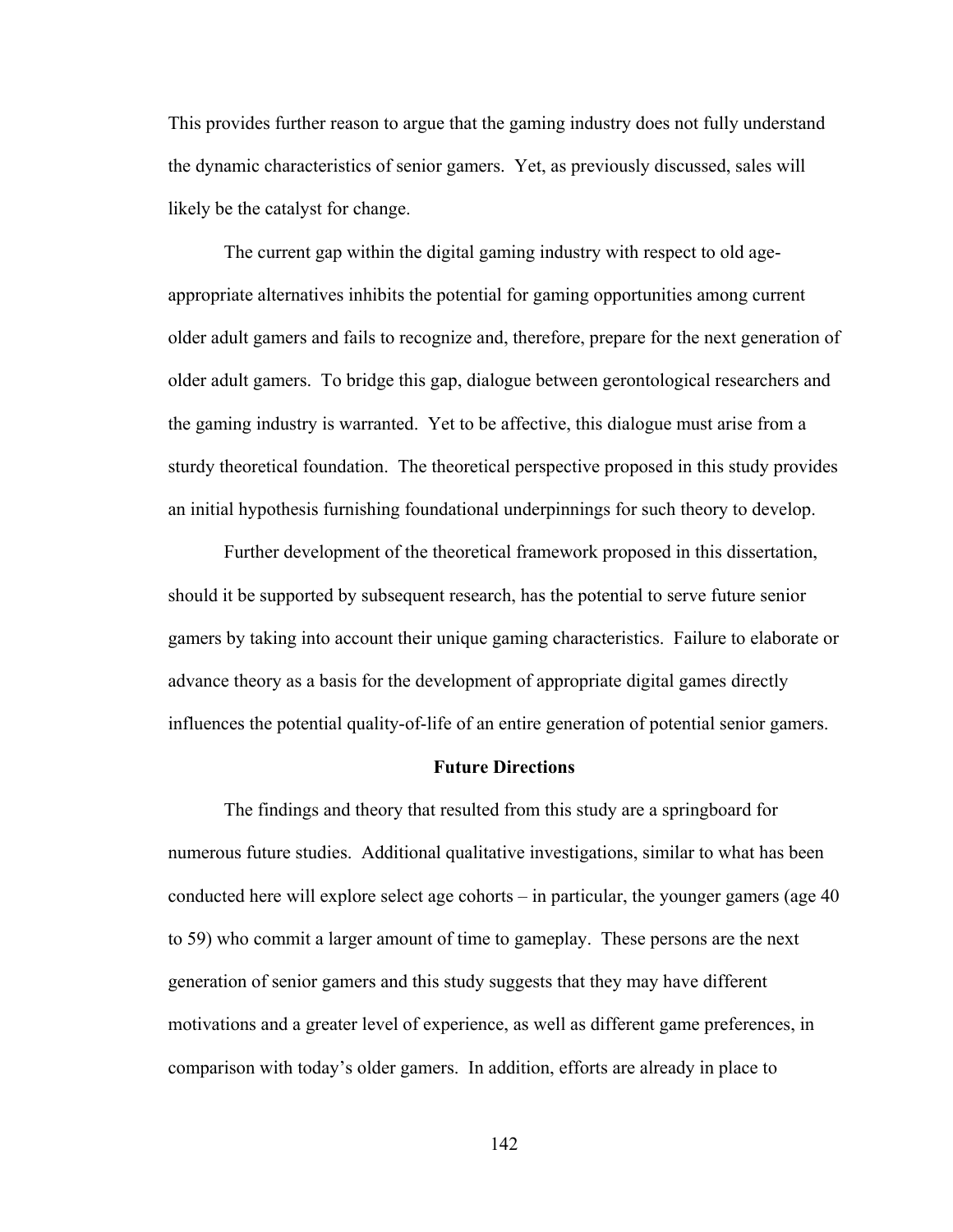continue this study among older gamers who are experiencing higher levels of health decline. It is anticipated that this will provide richer insight into motivational factors as well as health-related barriers to the utilization of digital games by older adults.

 Such studies may lead to the development of a tool that quantitatively measures each individual domain and then assess relationships among the domains and the temporal trajectory of the evolution of such domains for individual older adults. In turn these measurements may be plotted into the model for cluster analysis purposes. Identified clusters may indicate potential gamer typologies. This may also lend insight into how a domain may be strengthened, such as developing games that are more accommodating to particular ability-related weaknesses. For example, a quantitative assessment may place a gamer within a particular quadrant of the model. Yet if barriers can be identified and addressed, this may influence a shift in position within the model. Furthermore, this may also influence domains such as a change with respect to motivational factors. To aid this effort, there is a need for further more in-depth research on the motivation domain in relation to digital game interaction.

 Further investigation is also warranted of themes that emerged beyond the scope of the specific aims; these include the use of digital games as a means to maintain or nurture social relationships. The findings suggest that digital games may serve as a communication tool; further exploration may reveal the ways in which social relationships are benefited by engagement in this activity.

#### **Reflection**

 Shortly after I began volunteering at an assisted living facility seven years ago, the activities director commented to me, "Be careful, you'll end up loving this and doing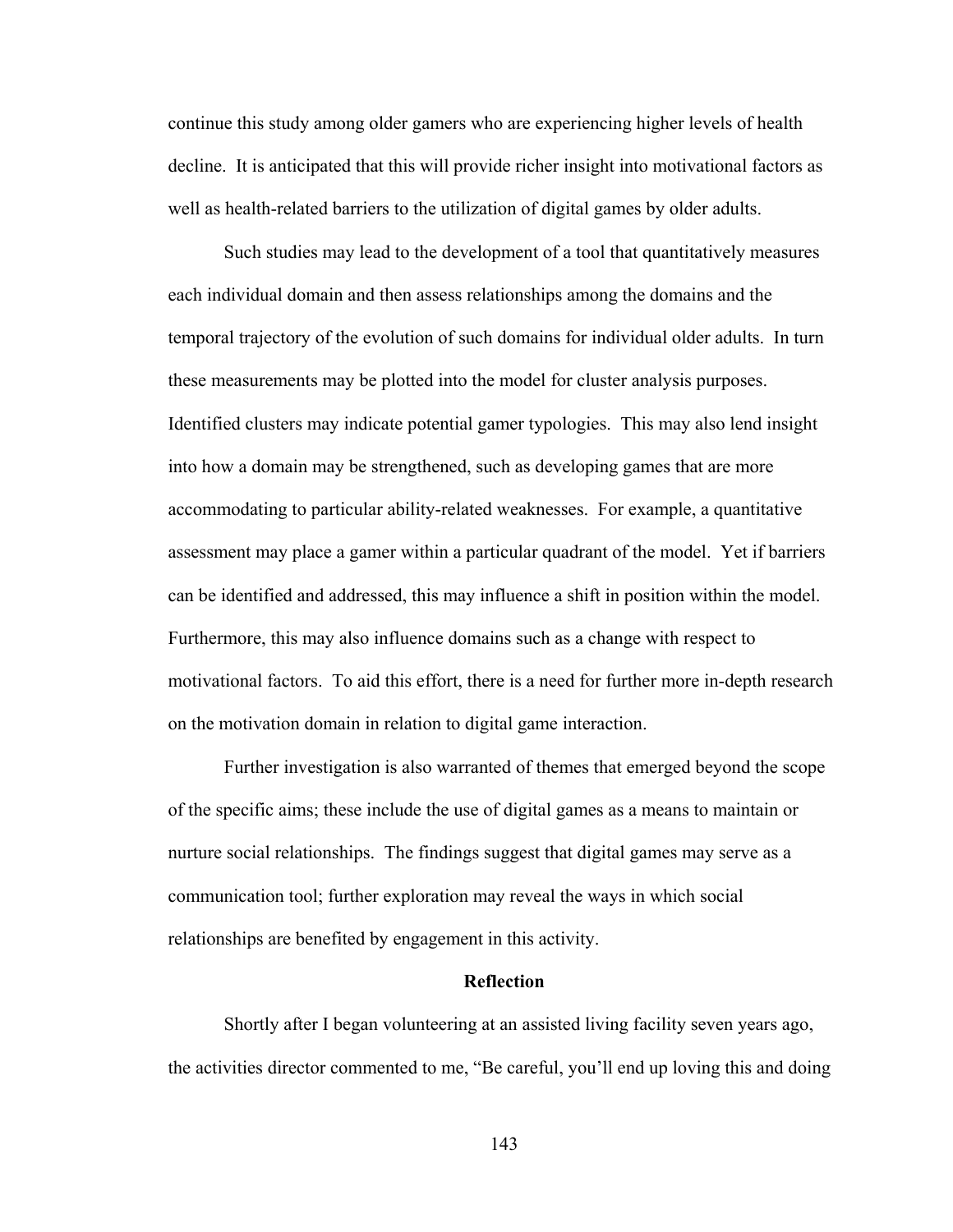this someday." I laughed at the notion. I was unaware at that time that the residents would soon be introduced to the Nintendo Wii console and how my involvement with this activity would prove to be a life course event that altered the trajectory of my own life.

 Although I recall expressions of joy from the residents who played, I never forgot the frustrations they encountered when trying to manipulate various aspects of the game. I, too, was frustrated that the technology seemed difficult to manipulate at times, yet I was also hopeful as I saw how they benefited from this activity. I saw that digital games had the potential for being a valuable form of play in old age. This is the experience and driving force that ultimately resulted in this dissertation study and it is my hope that it, and future studies, translate into real world applications. I hope that my dissertation and forthcoming studies ultimately affect the quality of life for future generations of aging gamers, as play is for *all ages*.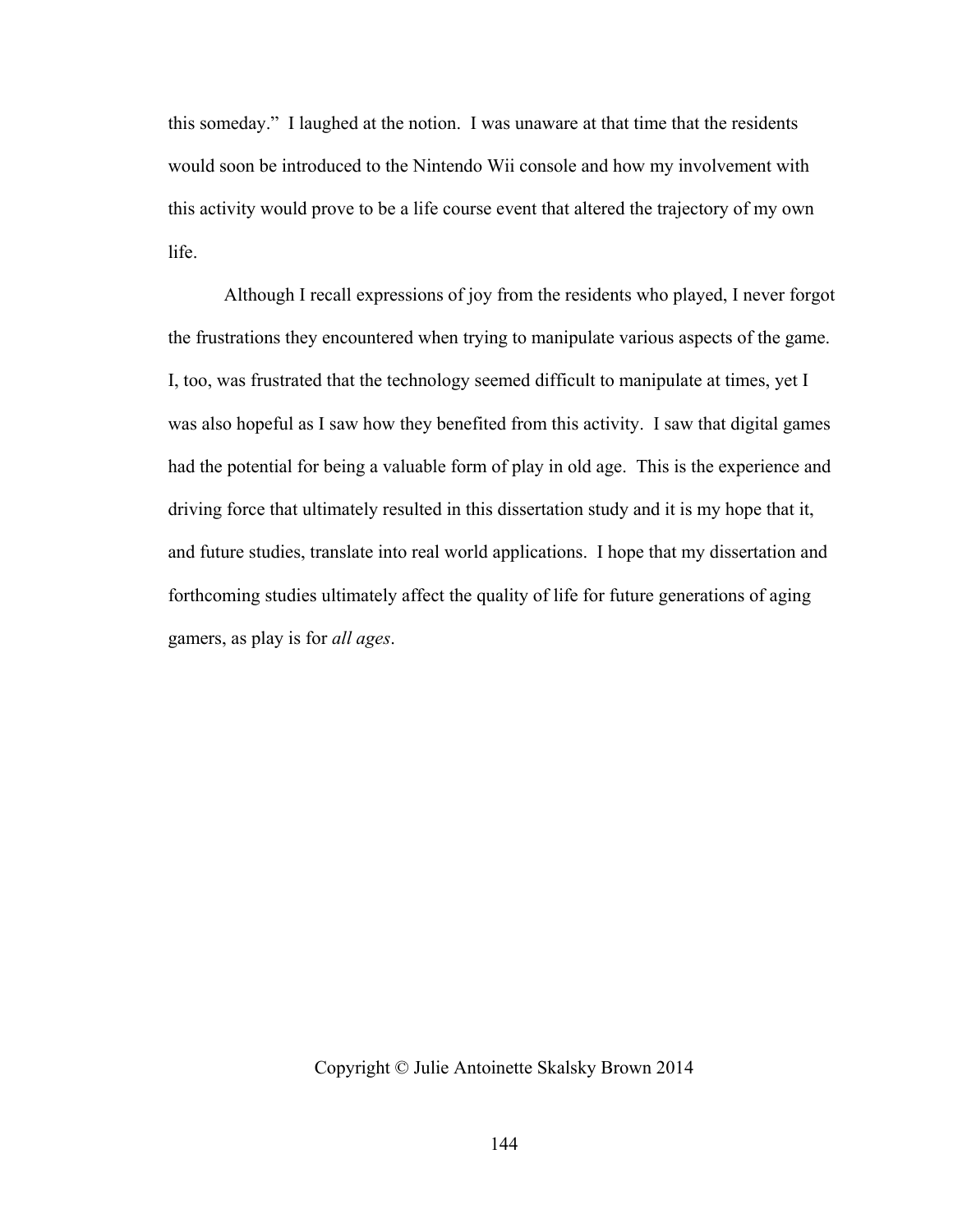### **Appendix 1: Recruitment Script**

When corresponding with a potential participant, I used the following script.

Hello  $(Name)$ ,

My name is Julie Brown and I am a student at the Graduate Center for Gerontology at the University of Kentucky.

I was speaking to (Name) recently and he/she suggested that I contact you because you may be interested in learning about a study I am doing and that you may be willing to be a participant in the study.

I am performing a study that looks at the role and meaning of play in the lives of adults who play digital games. Digital games are also known as video games and are often recognized by names like the Nintendo Wii, Sony PlayStation, and Microsoft XBOX. However, digital games are also games played on the computer or cell phone. If you are interested in hearing more, I would be happy to share more information with you at this time.

*(If the individual is not interested, I will thank them for their time, provide my name and contact information if he/she would like it, and hang up. If they are interested in learning more, I will continue with the script.)* 

My study is titled, "Let's Play: Understanding the Role and Meaning of Play in the Lives of Senior Gamers" and involves one-on-one interviews with persons that qualify for the study.

I am interested in learning more about a person's self-perception of play over their life course and how that may influence them with playing digital games. Specifically, I am interested in persons over the age of 60 who play digital games at least one hour a week. If you are interested in participating in this study or at least interested in learning more about it, would you mind if I asked you a few questions to see if you may qualify?

*(If I get the sense that the individual is still interested in learning more, I will continue with the following.)* 

Are you at least 60 years old? I ask this because all participants in this study must be age 60 or above.

Finally, I need to verify whether or not you believe you are of at least fair health to participate. If you feel comfortable enough to respond to this question, please do so.

In general, would you say your health is excellent, very good, good, fair, or poor?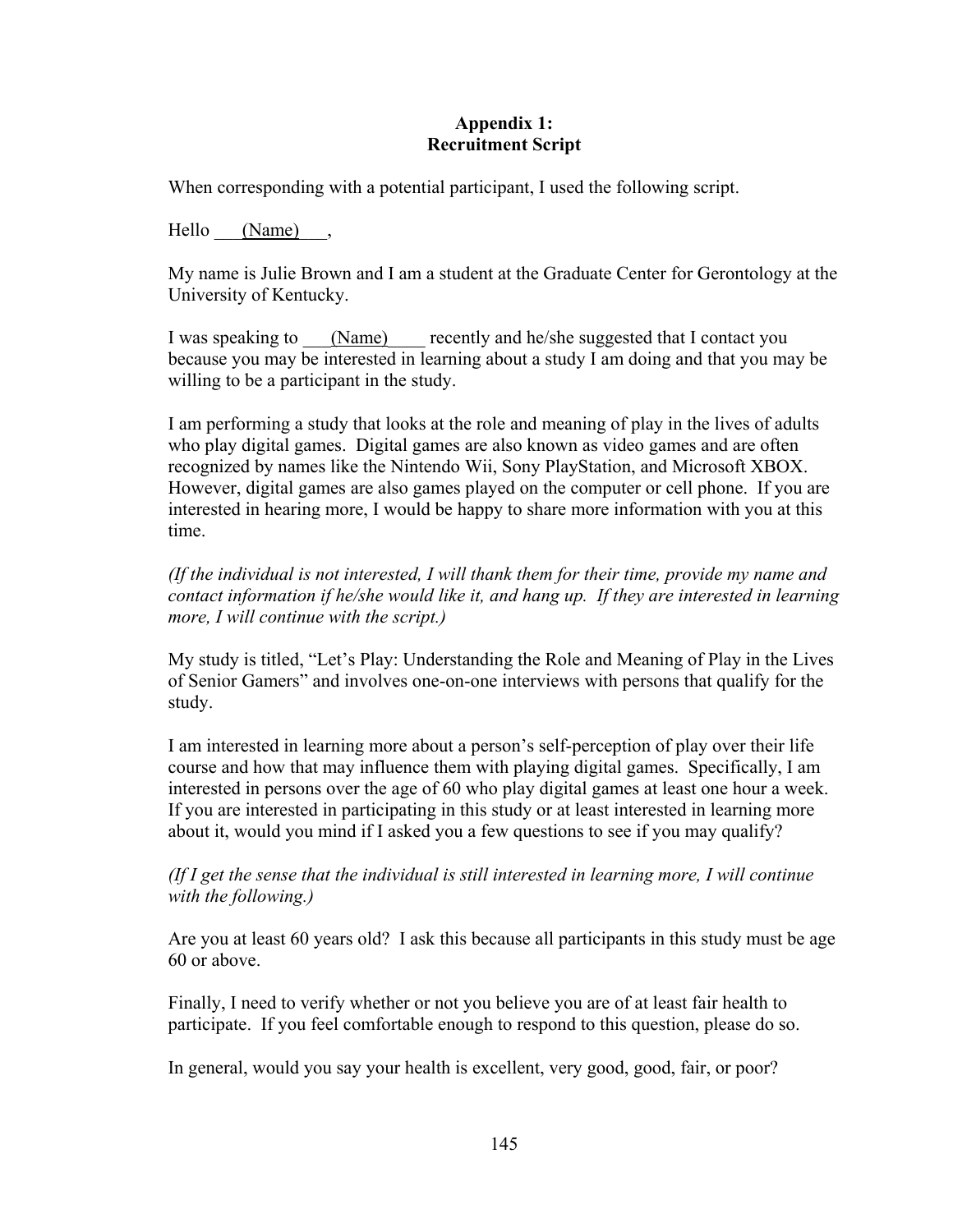*(I will circle the number that corresponds to their response.)* 

| Excellent |  |
|-----------|--|
| Very good |  |
| Good      |  |
| Fair      |  |
| Poor      |  |

*(If the individual responds "no" to any of the above questions and/or provides a selfperceived health status of "poor", I would politely tell him/her that based on a response of "no", he/she is ineligible. I would then answer any questions he or she may have and if appropriate, ask if they may know of any friends that may be interested in the study. I will relay to them that I am specifically looking for persons age 60 and over that also play video games. I will provide my name and contact information so that they may pass it along if they care to share it or desire to contact me at any time. If they are willing to provide an individual's name and contact information, I will clearly request permission to use their name as a reference.* 

*If the individual responds "yes" to all of the questions, I will then proceed with the following.)* 

Thank you for taking the time to answer, Mr./Mrs. \_\_\_\_\_\_\_\_\_. I am pleased to say that at this time, you appear to be eligible to participate.

If you are interested in learning more detailed information about the study and how you could be a participant, I would be happy to meet you at a time and location convenient for you; for example, a coffee shop, library, or your home. During that time, I would provide you with additional information regarding the reason why I am doing the study, the process of the interview I would have with you, how long you could expect the interview to be, and the kind of questions that would be asked.

Also, if you are to be a participant, you will be asked to sign a few forms that are in place to protect your rights as a participant. I will thoroughly go over these forms and encourage you to ask any question you may have. I will also explain that your participation in this study would be voluntary and you can withdraw at any time without penalty. Additionally, there is no payment for your participation.

I anticipate that it would only take about 30 minutes to go over this information, but I am willing to take as long as needed to make sure that all of your questions are answered and that you feel comfortable with the process.

### *(At this time we will mutually agree upon a location and time to meet. Also, I will answer any remaining questions that he or she has and provide my contact information.)*

Finally, please know that the personal information you provided in this phone call will not be shared with unauthorized persons, including the individual that recommended I contact you.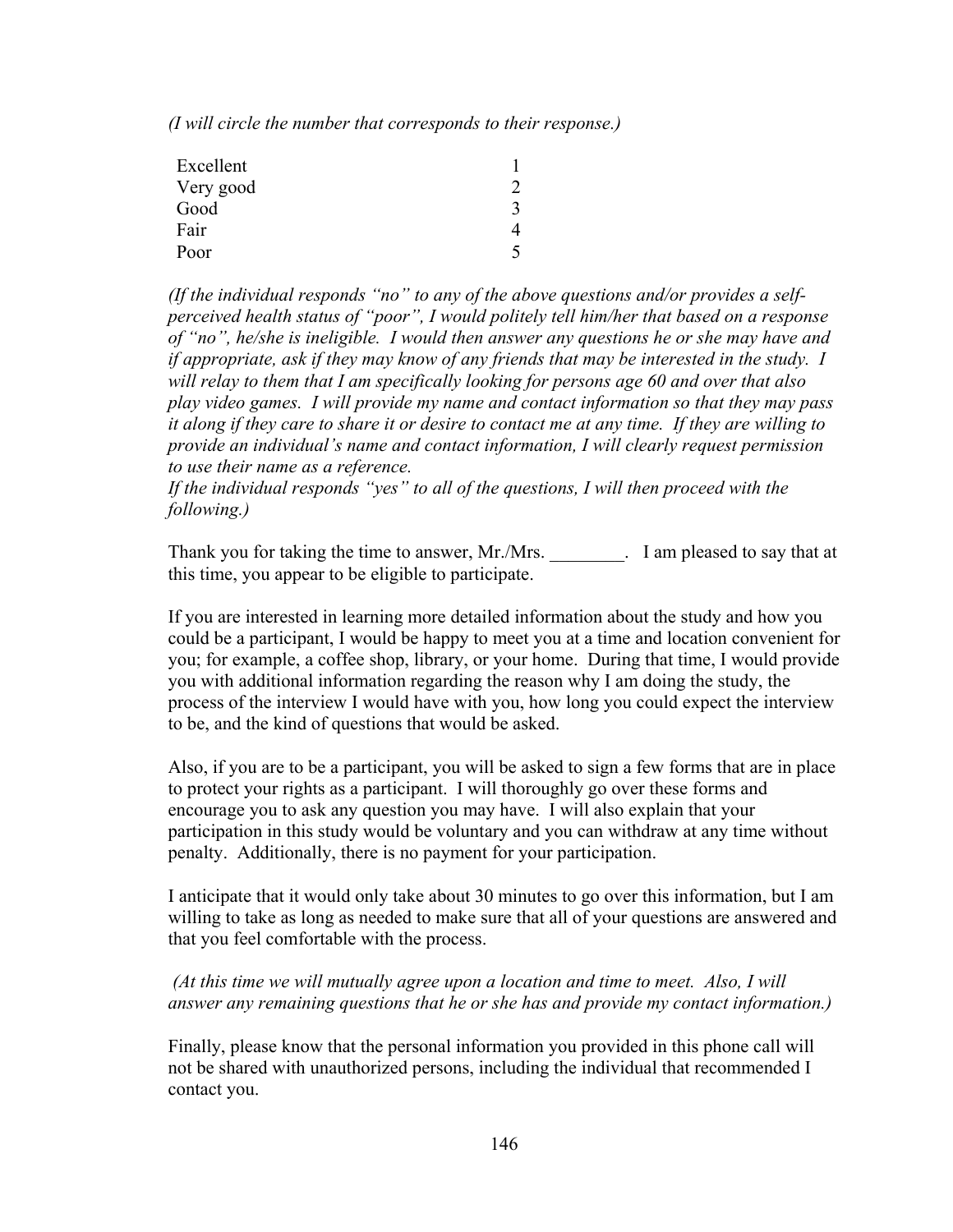Please feel free to contact me at any time before this date, Mr./Mrs. 11 addition, I am happy to provide you with a reminder call if you'd like.

*(Confirm reminder call- this includes phone number to call and when to call.)* 

Thank you so much for your time and I truly look forward to meeting you.

Goodbye!

*(When we meet at the designated location, I will verify that the potential participant is eligible per the criterion in Form B and if appropriate, ask if they know of anybody that may be interested in learning more about the study. Confidentiality will be emphasized.)*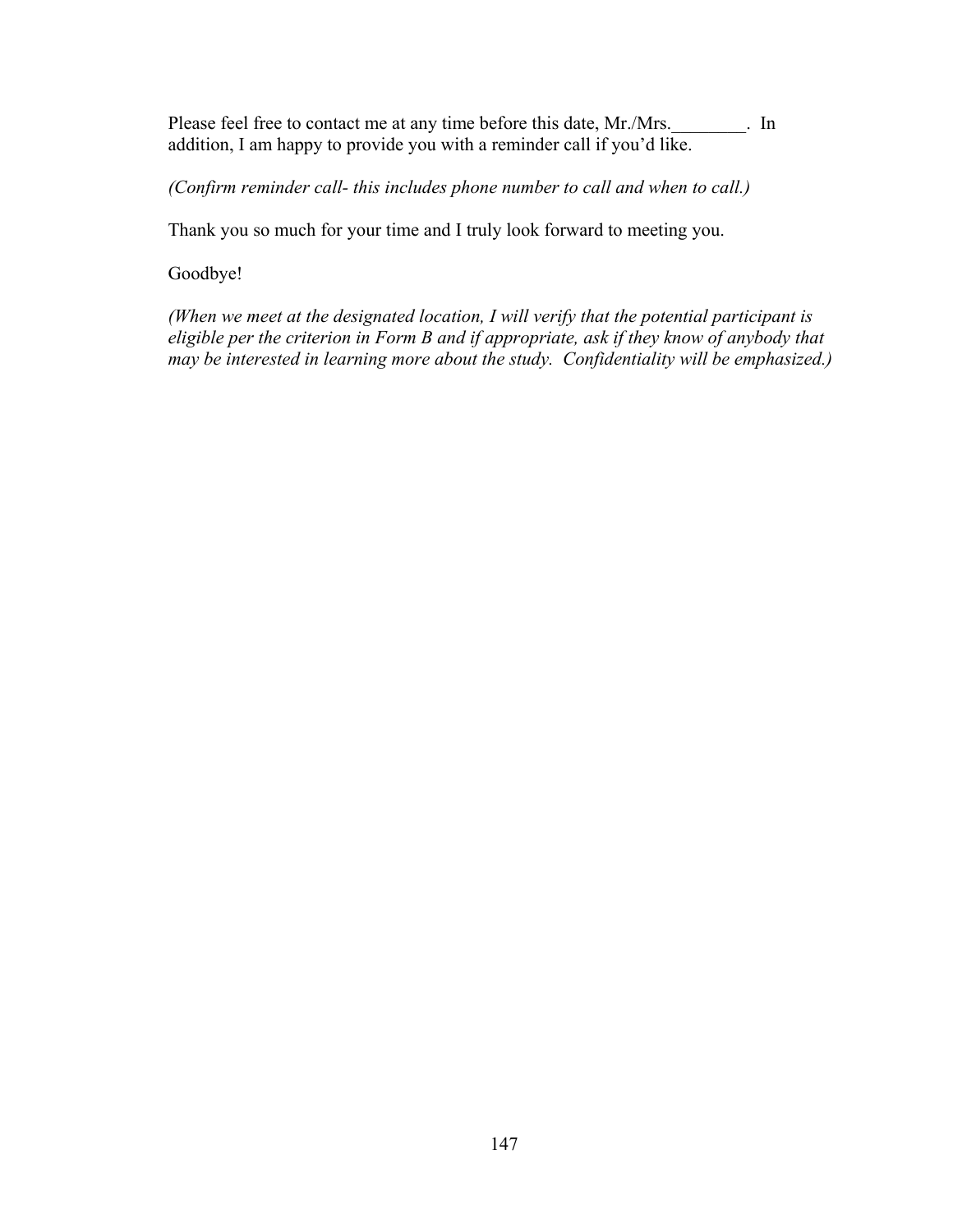### **Appendix 2: Consent to Participate in a Research Study**

### **Let's Play: Understanding the Role and Meaning of Play in the Lives of Senior Digital Gamers**

### **WHY ARE YOU BEING INVITED TO TAKE PART IN THIS RESEARCH?**

You are being invited to take part in a research study about the role and meaning of play among older persons who play digital games. Digital games are also referred to as video, computer, or cell phone games. Older adults who play such digital games are referred to as "senior gamers". You are being invited to take part in this research study because you identified yourself as an individual over the age of 60 who plays digital games at least one hour per week. If you volunteer to take part in this study, you will be one of about 50 people to do so.

#### **WHO IS DOING THE STUDY?**

The person in charge of this study is (*Principal Investigator, PI*) Julie A. Brown, a doctoral candidate within the Graduate School of Gerontology of University of Kentucky. She is being guided in this research by her academic advisor, Dr. Graham D. Rowles. There may be other people on the research team assisting at different times during the study.

### **WHAT IS THE PURPOSE OF THIS STUDY?**

By doing this study, we hope to learn how play over the course of a senior gamer's life influences his or her personal digital games experiences.

The objectives of this study are to:

A) Develop a theoretical model for understanding the meaning and role of play among senior gamers

B) Decipher self-reported perceptions of and participation in play throughout the life course.

C) Assess levels of self-reported functional ability and receptivity toward play.

D) Interpret and translate findings into potential design implications for digital games.

## **ARE THERE REASONS WHY YOU SHOULD NOT TAKE PART IN THIS STUDY?**

Your participation will be respectfully declined if you are 1) under the age of 60, 2) play less than one hour of digital games a week, and 3) are unable to provide informed consent. If you would prefer to not participate in this study, you may decline the opportunity to do so.

## **WHERE IS THE STUDY GOING TO TAKE PLACE AND HOW LONG WILL IT LAST?**

The research procedures will be conducted at a location agreed upon by you (the participant) and the P.I. You will need to be present at this location to participate in the study. It is possible that the interview may be only one session in length, yet an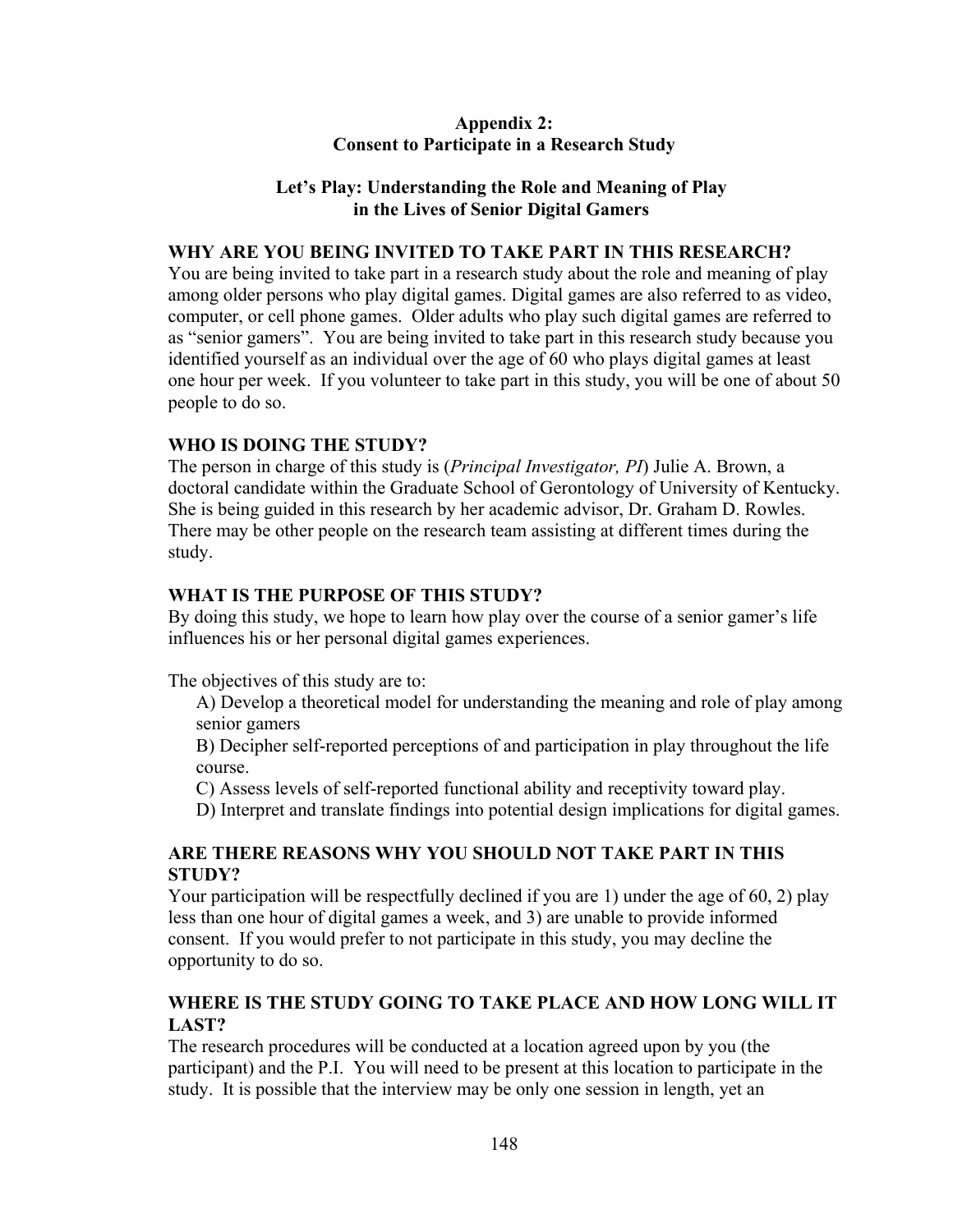additional session or two may be necessary to provide you ample time to elaborate upon responses if you would like and agree to do so. Also, one of these sessions may include a time that the P.I. shares your interview responses with you, so that you might have an opportunity to verify its accuracy or provide additional feedback. The total amount of time you will be asked to volunteer for this study is expected to be less than three hours over the course of the next month, but may be more, dependent upon how much information you would like to share.

### **WHAT WILL YOU BE ASKED TO DO?**

.

You will be asked to answer a series of questions based on your perception of the meaning and role of "play" over the course of your life and how this has influenced you with playing digital games. You are free to answer a question in as much detail as you would like, or, you may choose to not answer a question.

The interview will be digitally recorded so that I may later transcribe the interview for analysis purposes. Your name will not be recorded within the transcript.

Because it is possible that the interview may take more than one session or you may want to contact me to share additional details about any of your responses, it may be helpful to make arrangements for that as soon as possible within a month's time.

### **WHAT ARE THE POSSIBLE RISKS AND DISCOMFORTS?**

To the best of our knowledge, the things you will be doing have no more risk of harm than you would experience in everyday life.

### **WILL YOU BENEFIT FROM TAKING PART IN THIS STUDY?**

There is no guarantee that you will get any benefit from taking part in this study. However, some people have experienced satisfaction knowing they have participated in a new area of research based on their experience with digital games. Your willingness to take part may help society as a whole better understand this research topic.

### **DO YOU HAVE TO TAKE PART IN THE STUDY?**

If you decide to take part in the study, it should be because you really want to volunteer. You will not lose any benefits or rights you would normally have if you choose not to volunteer. You can stop at any time during the study and still keep the benefits and rights you had before volunteering.

## **IF YOU DON'T WANT TO TAKE PART IN THE STUDY, ARE THERE OTHER CHOICES?**

If you do not want to be in the study, there are no other choices except not to take part in the study.

## **WHAT WILL IT COST YOU TO PARTICIPATE?**

There are no costs associated with taking part in the study.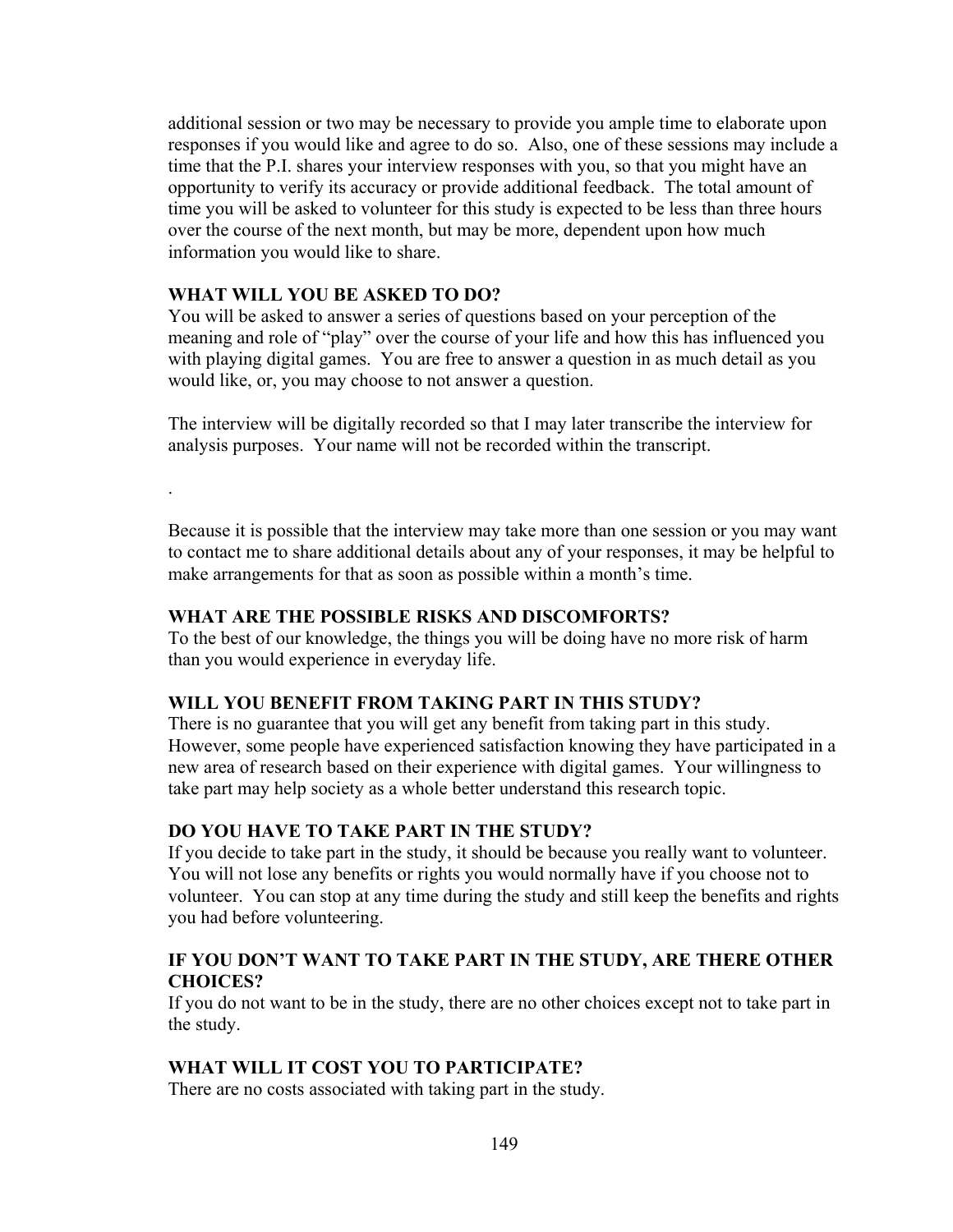## **WILL YOU RECEIVE ANY REWARDS FOR TAKING PART IN THIS STUDY?**

You will not receive any rewards or payment for taking part in the study.

## **WHO WILL SEE THE INFORMATION THAT YOU GIVE?**

We will make every effort to keep private all research records that identify you to the extent allowed by law.

Your information will be assessed both individually and as part of a group that includes the other participants that take part in this study. When we write about the study to share it with other researchers, we will write about these assessments and you will not be personally identified in these written materials. We may publish the results of this study; however, we will keep your name and other identifying information private. We will make every effort to prevent anyone who is not on the research team from knowing that you gave us information, or what that information is. *All* collected data will be kept in a locked, secure location. Only the research team will have access to this information.

We will keep private all research records that identify you to the extent allowed by law. However, there are some circumstances in which we may have to show your information to other people. We may be required to show information which identifies you to people who need to be sure we have done the research correctly; these would be people from such organizations as the University of Kentucky.

## **CAN YOUR TAKING PART IN THE STUDY END EARLY?**

If you decide to take part in the study you still have the right to decide at any time that you no longer want to continue. You will not be treated differently if you decide to stop taking part in the study.

The individuals conducting the study may need to withdraw you from the study. This may occur if you are not able to follow the directions they give you or if they find that your being in the study is more risk than benefit to you.

## **WHAT IF YOU HAVE QUESTIONS, SUGGESTIONS, CONCERNS, OR COMPLAINTS?**

Before you decide whether to accept this invitation to take part in the study, please ask any questions that might come to mind now. Later, if you have questions, suggestions, concerns, or complaints about the study, you can contact the investigator, Julie A. Brown at (804) 691-9979. If you have any questions about your rights as a volunteer in this research, contact the staff in the Office of Research Integrity at the University of Kentucky at 859-257-9428 or toll free at 1-866-400-9428. We will give you a signed copy of this consent form to take with you.

## **WHAT ELSE DO YOU NEED TO KNOW?**

I have read the foregoing information. I have had the opportunity to ask questions about it and any questions that I have asked have been answered to my satisfaction. I consent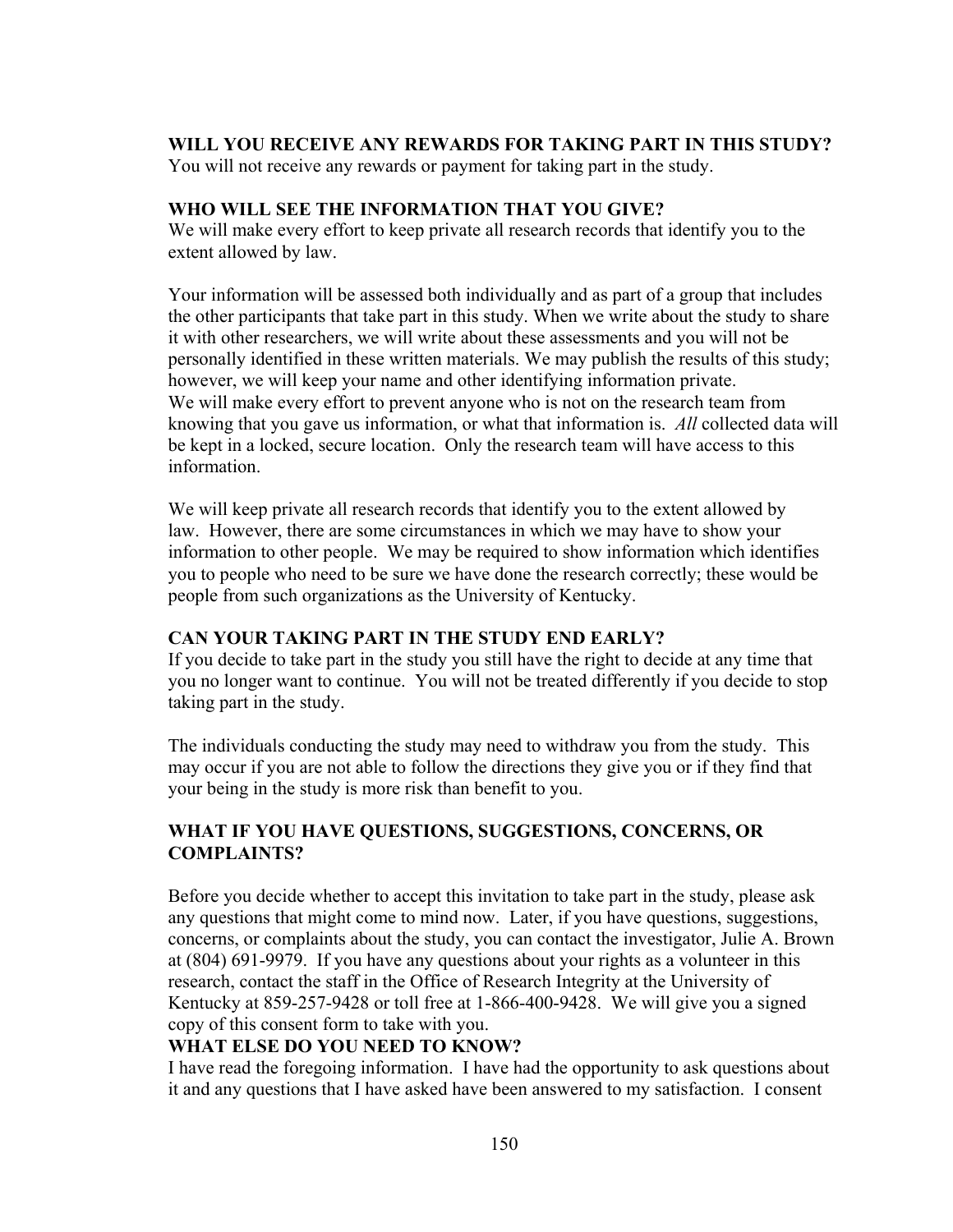voluntarily to participate as a participant in this research and understand that I have the right to withdraw at any time. I have caused this consent to be executed on the date indicated below, and I understand that I will be given a copy of this consent form after I have signed it.

Signature of person agreeing to take part in the study

 $\mathcal{L}_\text{max}$  , where  $\mathcal{L}_\text{max}$  , we are the set of the set of the set of the set of the set of the set of the set of the set of the set of the set of the set of the set of the set of the set of the set of the set of

 $\mathcal{L}_\text{max}$  , where  $\mathcal{L}_\text{max}$  and  $\mathcal{L}_\text{max}$ 

Date

 $\mathcal{L}_\text{max}$  and the contract of the contract of the contract of the contract of the contract of the contract of the contract of the contract of the contract of the contract of the contract of the contract of the contrac Printed name of person agreeing to take part in the study

 $\mathcal{L}_\text{max}$  and  $\mathcal{L}_\text{max}$  and  $\mathcal{L}_\text{max}$  and  $\mathcal{L}_\text{max}$  and  $\mathcal{L}_\text{max}$ Name of [authorized] person obtaining informed consent

Date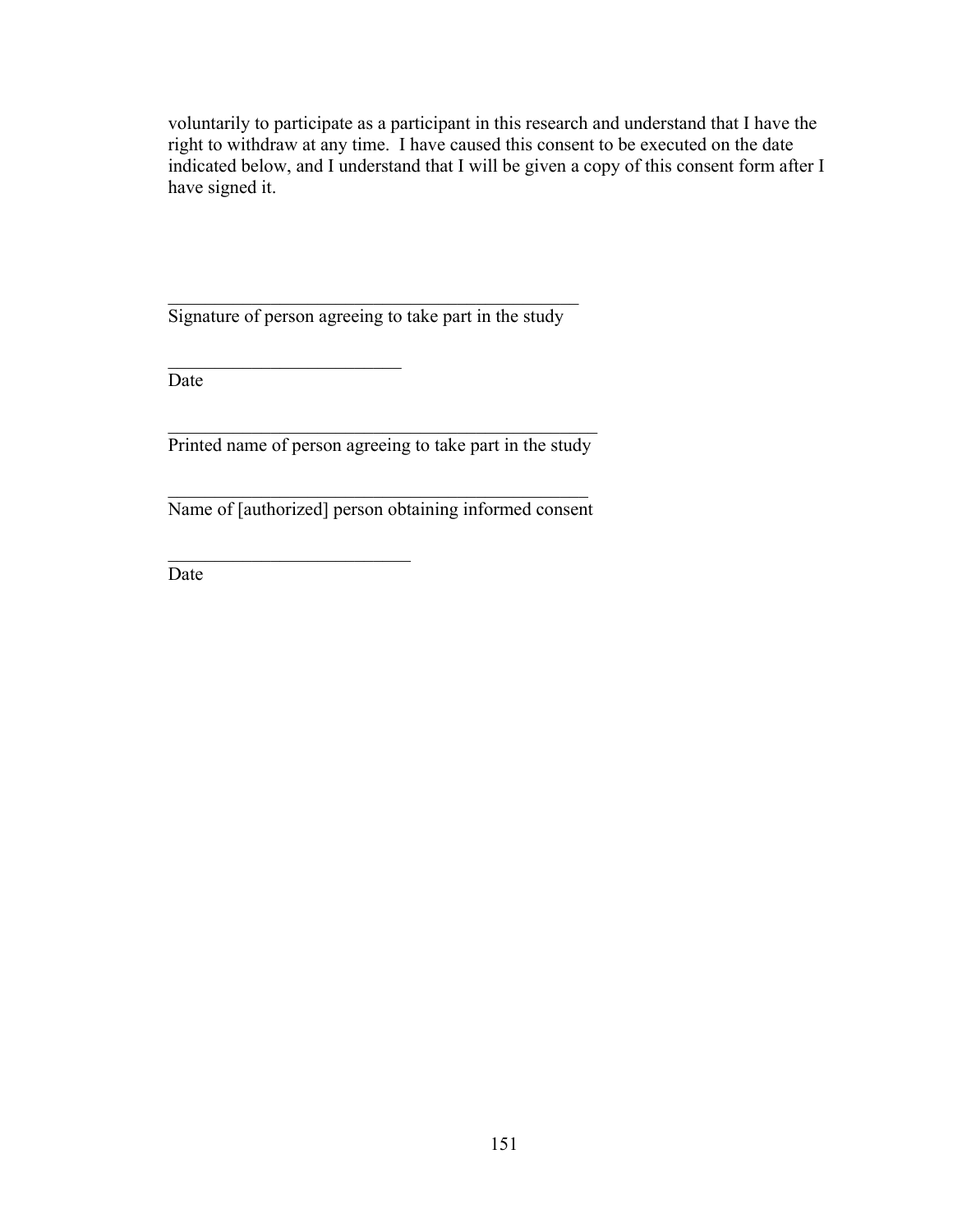## **Appendix 3: Approved Advertisement for Participants age 60 and Above**

#### **Do You Play Electronic Games?**

In recent years, electronic versions of games have become popular among aging adults. These electronic games are typically played on the computer, a cell phone, or home video game system and the games may be puzzles, a card game, trivia, or a game that is sports-related. In addition, it has been found that playing electronic games may help an aging person to maintain cognitive and physical function. Unfortunately, there are very few studies that specifically research older persons who play these kinds of games.

I am a doctoral candidate at the University of Kentucky's Graduate Center for Gerontology and I am seeking volunteers to interview as part of my dissertation. From these interviews, I would like to learn how persons have engaged in forms of play throughout their life and how this relates to why they currently play electronic versions of games.

Persons interested in participating in this study must be age 60 or above and play some kind of electronic game for at least a total of one hour per week. (*Examples* of these games include *Solitaire* on the computer, *Wii Bowling*, or *games played on Facebook*.) This is a new academic area of study and the information gained from this research can provide valuable insight into the preferences and needs of older game players, which can aid in the development of games that are better suited for aging populations.

If you are interested in participating and would like to learn more, please send an email to **julie.a.brown@uky.edu** or call **(859) 218-0194**. Any information you provide will be kept completely confidential.

Julie A. Brown Doctoral Candidate Graduate Center for Gerontology University of Kentucky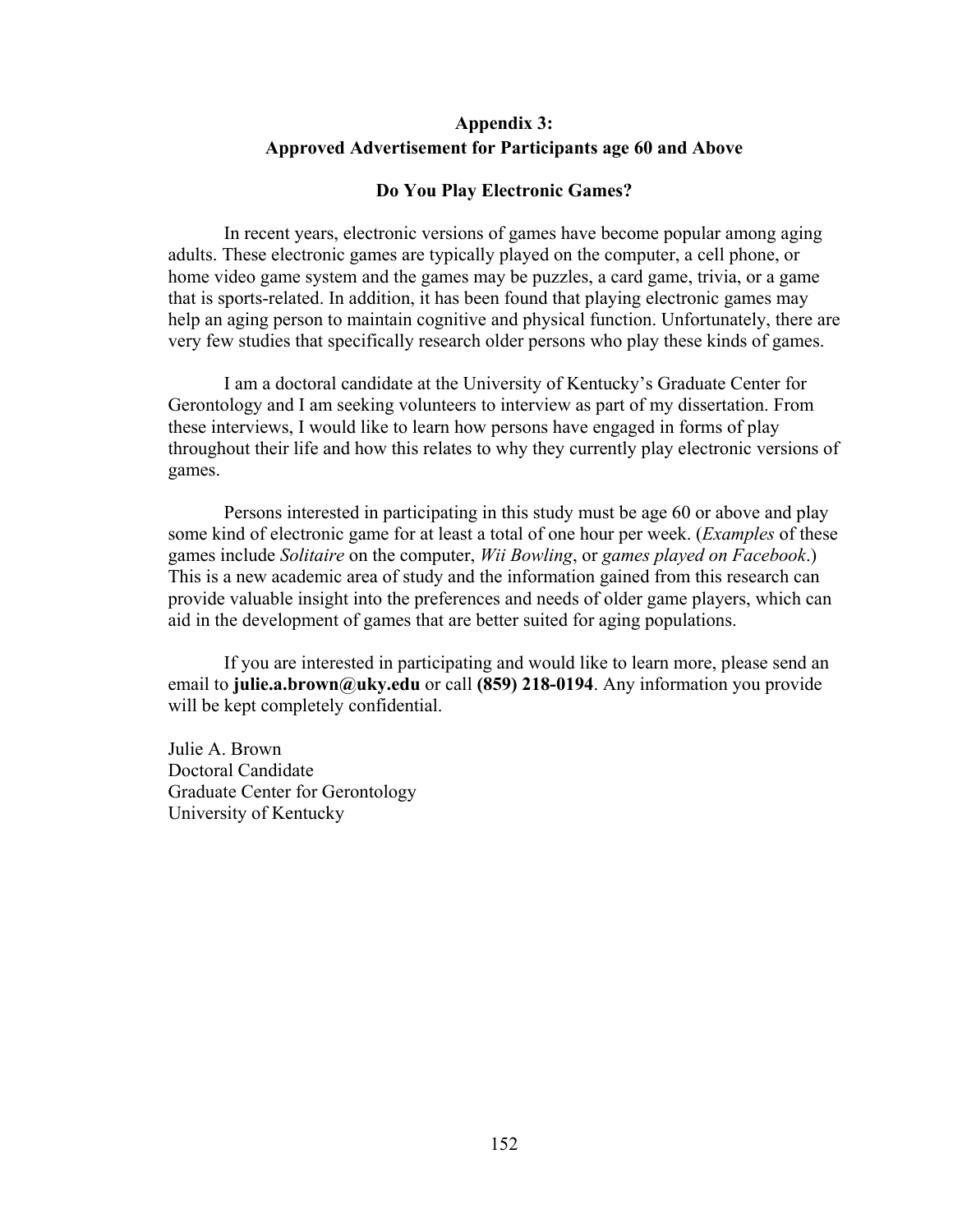#### **Appendix 4: Approved Advertisement for Participants age 40 and Above**

#### **Do You Play Digital Games?**

 In recent years, electronic versions of games (digital games) have become popular among the adult population. Digital games are typically played on the computer, cell phone, or home video game system, and the games may be puzzles, card games, trivia, or a game that is action/adventure-related. In addition, it has been found that playing digital games may help a person to maintain cognitive and physical function. Unfortunately, there are very few studies that specifically research adults who play digital games.

 I am a doctoral candidate at the University of Kentucky's Graduate Center for Gerontology and I am seeking volunteers to interview as part of my dissertation. From these interviews, I would like to learn how persons have engaged in forms of play throughout their life and how this relates to why they currently play digital games.

 Persons interested in participating in this study must be age 40 or above *and* play a minimum of one hour of digital games per week. (Examples of these games include Solitaire on the computer, XBOX or Nintendo games, or games played on Facebook.) This is a new academic area of study and the information gained from this research can provide valuable insight into the preferences and needs of adult game players, which can aid in the development of games that are better suited for this population.

 If you are interested in participating and would like to learn more, please send an email to **julie.a.brown@uky.edu** or call **(859) 218-0194**. Any information you provide will be kept completely confidential.

Julie A. Brown Doctoral Candidate Graduate Center for Gerontology University of Kentucky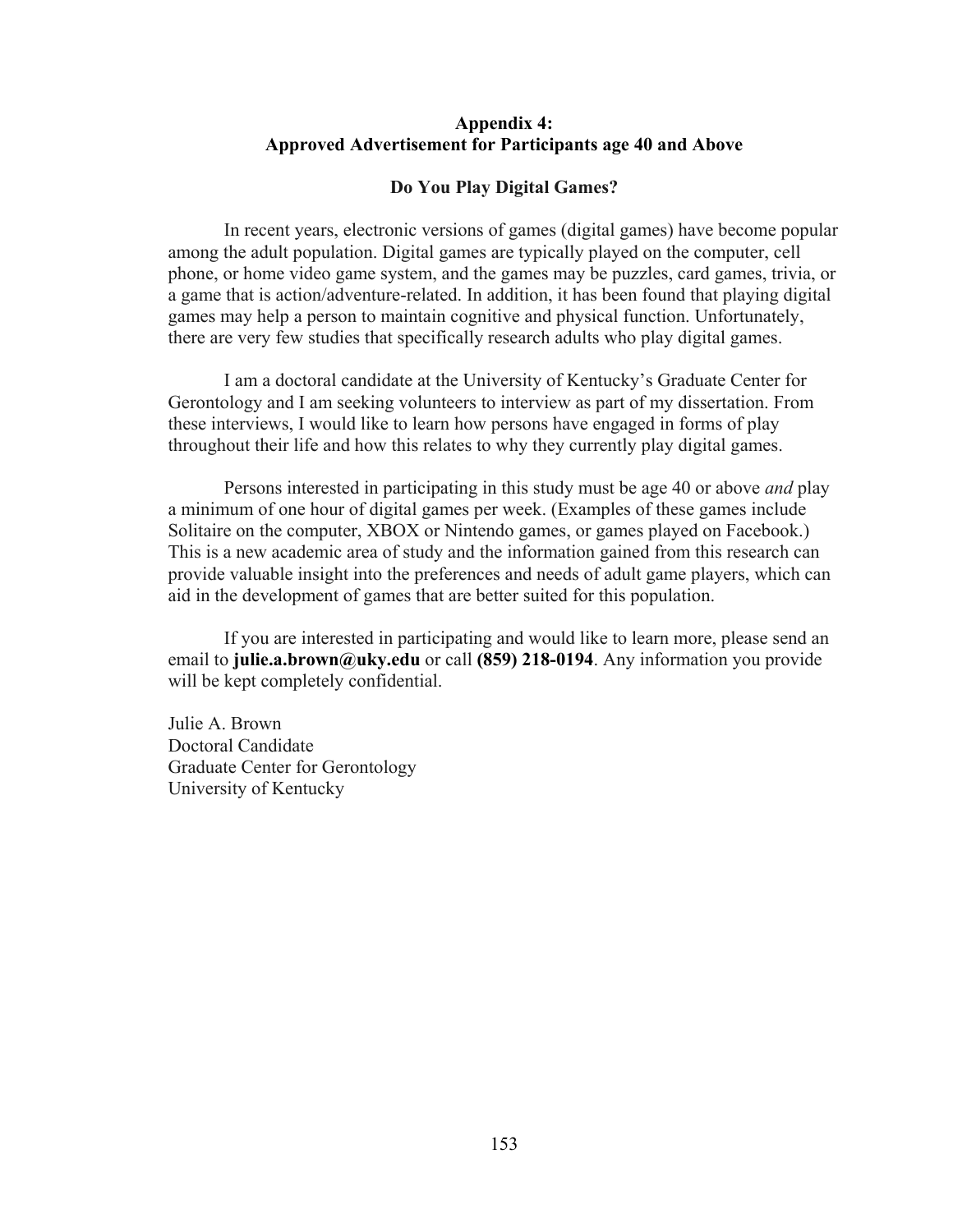### **Appendix 5: Interview Guide**

## **Rapport Establishment**

Please tell me a little about yourself and your life

- 1) Where were you born?
- 2) Where did you grow up? School?
- 3) If you were employed, what kind of work did you do?
- 4) What kind of family life have you had?
- 5) What were some of your happiest times?
- 6) Were there any particularly hard times? Tell me about them

## **Play**

1. I'd like to begin by getting a sense of what play means to you a) How would you define "play"? (key words)

## **Play in Childhood**

- 1. How did you engage in play as a child?
	- a) What did you enjoy most about (activity)?
	- b) Was there a time when you stopped playing (activity)? Why?
- 2. How did these play activities benefit you?
- 3. Do you still engage in any of those activities?
	- a) If yes, which ones and why?
	- b) If not, why not?

# **Play in Young Adulthood**

- 1. How did you engage in play as a young adult?
	- a) What did you enjoy most about (activity)?
	- b) Was there a time when you stopped playing (activity)? Why?
- 2. How did these play activities benefit you?
- 3. Do you still engage in any of those activities?
	- a) If yes, which ones and why?
	- b) If not, why not?

# **Play in Middle Adulthood**

- 1. How did you engage in play as a middle-aged adult?
	- a) What did you enjoy most about (activity)?
	- b) Was there a time when you stopped playing (activity)? Why?
- 2. How did these play activities benefit you?
- 3. Do you still engage in any of those activities?
	- a) If yes, which ones and why?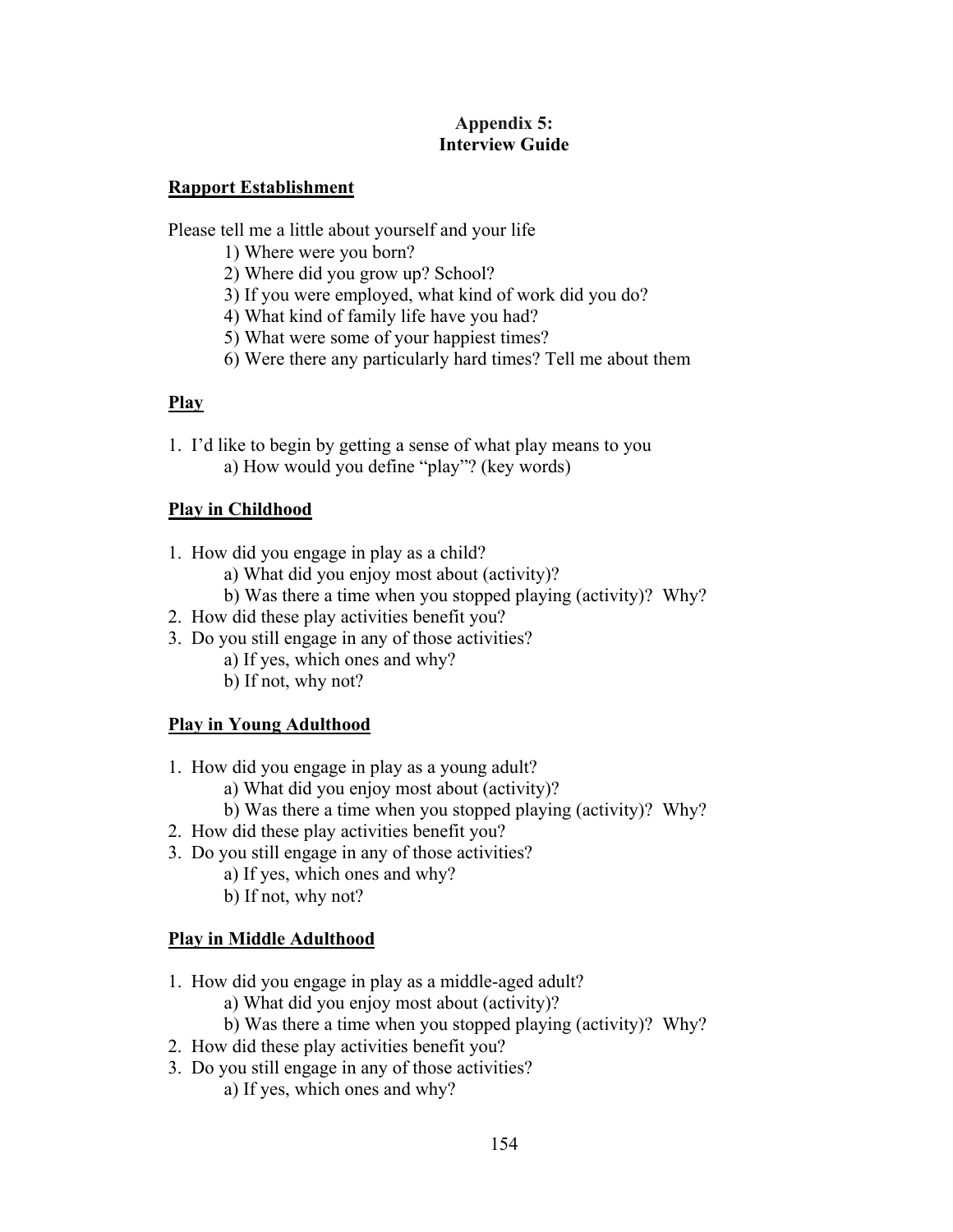b) If not, why not?

## **Play in Old Age**

- 1. How do you currently engage in play?
	- a) What do you enjoy most about (activity)?
	- b) Have there been barriers to playing (activity)? How so and how might have they been overcome?
- 2. How does playing benefit you?
	- a) How does it affect you if you are unable to play?
	- b) Are there ways in that you'd like to play now but do not? Tell me about this.
- 4. How has your view of the meaning of play changed over the course of your life?
	- a) What do you think has influenced that change?
	- b) Has the importance of play in your life changed as you've aged? Tell me about this.

Now let's turn our attention to one type of gaming that has become increasingly popular —digital games.

# **Digital Games**

- 1. How did you get started in playing digital games?
	- Let's talk about this
		- a) What digital games do you play?
		- b) Which ones do you enjoy most?
		- c) How often do you play digital games?
		- d) When you play digital games, how long do you play for in a single session?
- 2. How, if at all, has playing videogames changed your life?

a) Physically?

b) Socially? (For example, relationships with peers/children/grandchildren,

reduction of loneliness/something to do?)

 c) Mentally/Cognitively? (For example, keeping an active mind, improving well being)

3. Are there digital games that you would like to play but have not?

a) Why? What prevented you from playing these games?

b) How did that affect you?

 c) What kinds of barriers do you see that prevent older adults from playing digital games?

- 4. Do you think this has improved your quality of life? In what ways?
- 5. What do you see as the benefits for older adults of playing digital games?

a) (If any are reported)- Do you experience these benefits?

6. What drawbacks, if any, do you see with respect to the increasing use of digital gaming by older adults?

a) Have you personally noticed or experienced any of these drawbacks?

7. How typical do you think your gaming experiences are of other senior gamers your age?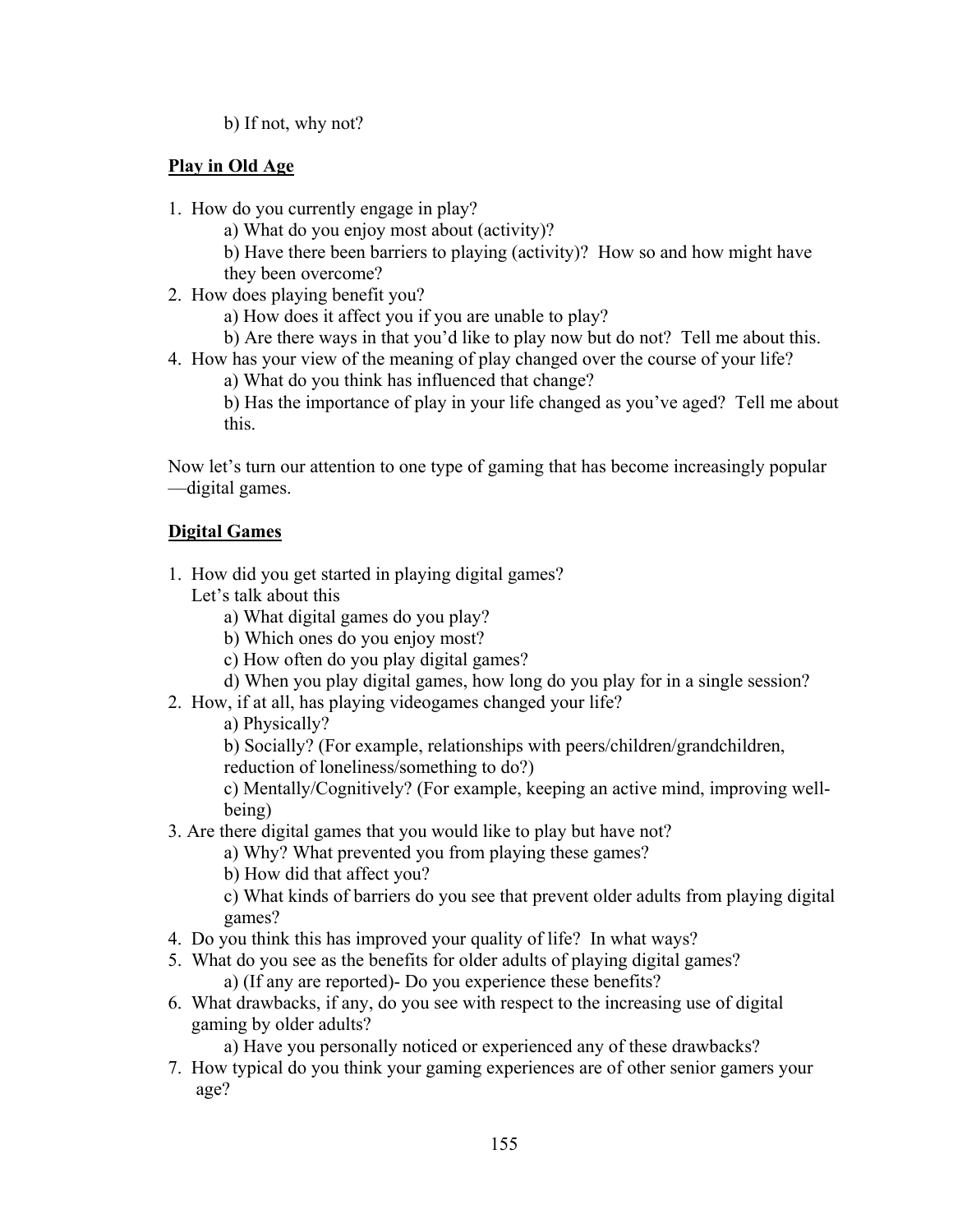### **Closure Question**

1. Do you have additional thoughts or ideas about video gaming or any of the topics we have been discussing that you would like to share?

### **Demographic/Background Information**

Participant Age: \_\_\_\_\_\_ Sex: Male or Female Number of hours per month that participant plays digital games: Approximately when participant began playing digital games: Platform(s) for digital game use (computer, cell phone, console): Digital game(s) most played: \_\_\_\_\_\_\_\_\_\_\_\_\_\_\_\_\_\_\_\_\_\_\_\_\_\_\_\_\_\_\_\_\_\_\_\_\_\_\_\_\_\_\_\_\_

## **Thank you for your help!**

If we needed to talk again, would this be OK with you? **Yes** or **No**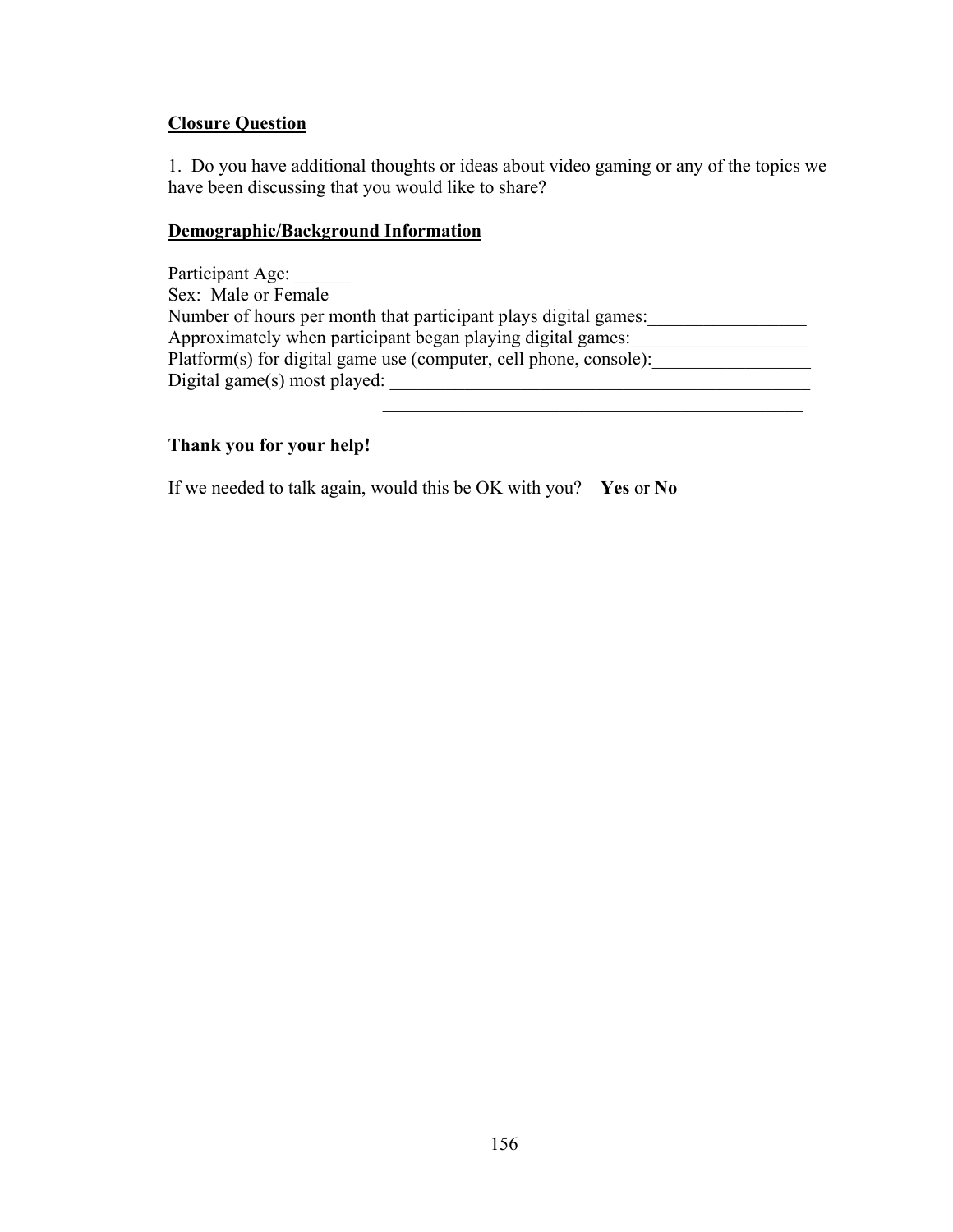#### References

- Ackerman, P. L., Kanfer, R., & Calderwood, C. (2010). Use it or lose it? Wii brain exercise practice and reading for domain knowledge. *Psychology and Aging, 25*(4), 753-766.
- Agmon, M., Perry, C. K., Phelan, E., Demiris, G., & Nguyen, H. Q. (2011). A pilot study of wii fit exergames to improve balance in older adults. *Journal of geriatric physical therapy (2001), 34*(4).
- Avedon, E. M., & Sutton-Smith, B. (1971). *The study of games*: J. Wiley.
- Bainbridge, E., Bevans, S., Keeley, B., & Oriel, K. (2011). The effects of the Nintendo Wii Fit on community-dwelling older adults with perceived balance deficits: A pilot study. *Physical & Occupational Therapy in Geriatrics, 29*(2), 126-135.
- Bell, C. S., Fain, E., Daub, J., Warren, S. H., Howell, S. H., Southard, K. S., . . . Shadoin, H. (2011). Effects of Nintendo Wii on quality of life, social relationships, and confidence to prevent falls. *Physical & Occupational Therapy in Geriatrics, 29*(3), 213-221.
- Boellstorff, T. (2008). *Coming of age in Second Life: An anthropologist explores the virtually human.* Princeton: Princeton University Press.
- Brem, M. H., Lehrl, S., Rein, A. K., Massute, S., Schulz-Drost, S., Gelse, K., . . . Gusinde, J. (2010). Stop of loss of cognitive performance during rehabilitation after total hip arthroplasty-Prospective. *The Journal of Rehabilitation Research and Development, 47*(9), 891.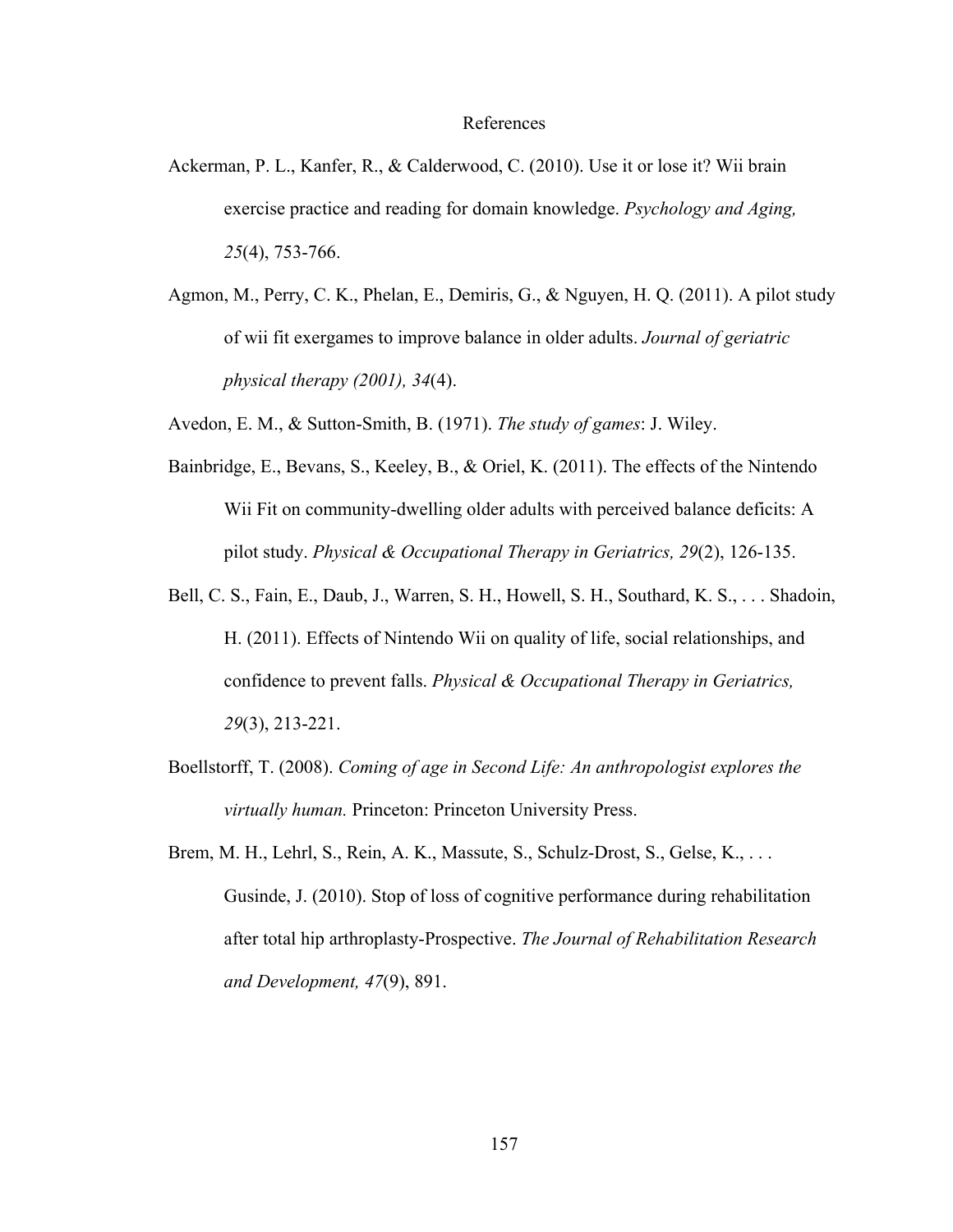- Broeren, J., Claesson, L., Goude, D., Rydmark, M., & Sunnerhagen, K. S. (2008). Virtual rehabilitation in an activity centre for community-dwelling persons with stroke. *Cerebrovascular Diseases, 26*(3), 289-296.
- Brown, S. L., & Vaughan, C. C. (2009). *Play: How it shapes the brain, opens the imagination, and invigorates the soul.* New York, NY: Penguin.
- Caillois, R. (2001). *Man, play and games*. Urbanna-Champaingn, IL: University of Illinois Press.
- Charmaz, K. (2006). *Constructing grounded theory: A practical guide through qualitative analysis*. Thousand Oaks, CA: Sage Publications Ltd.
- Clark, J. E., Lanphear, A. K., & Riddick, C. C. (1987). The effects of videogame playing on the response selection processing of elderly adults. *Journal of Gerontology, 42*(1), 82-85.
- Clark, R., & Kraemer, T. (2009). Clinical use of Nintendo Wii bowling simulation to decrease fall risk in an elderly resident of a nursing home: A case report. *Journal of Geriatric Physical Therapy, 32*(4), 174-180.
- Clark, R. A., Bryant, A. L., Pua, Y., McCrory, P., Bennell, K., & Hunt, M. (2010). Validity and reliability of the Nintendo Wii Balance Board for assessment of standing balance. *Gait Posture, 31*(3), 307-310.
- Corbin, J. M., & Strauss, A. (1990). Grounded theory research: Procedures, canons, and evaluative criteria. *Qualitative sociology, 13*(1), 3-21.
- De Schutter, B. (2011). Never too old to play: The appeal of digital games to an older audience. *Games and Culture: A Journal of Interactive Media, 6*(2), 155-170.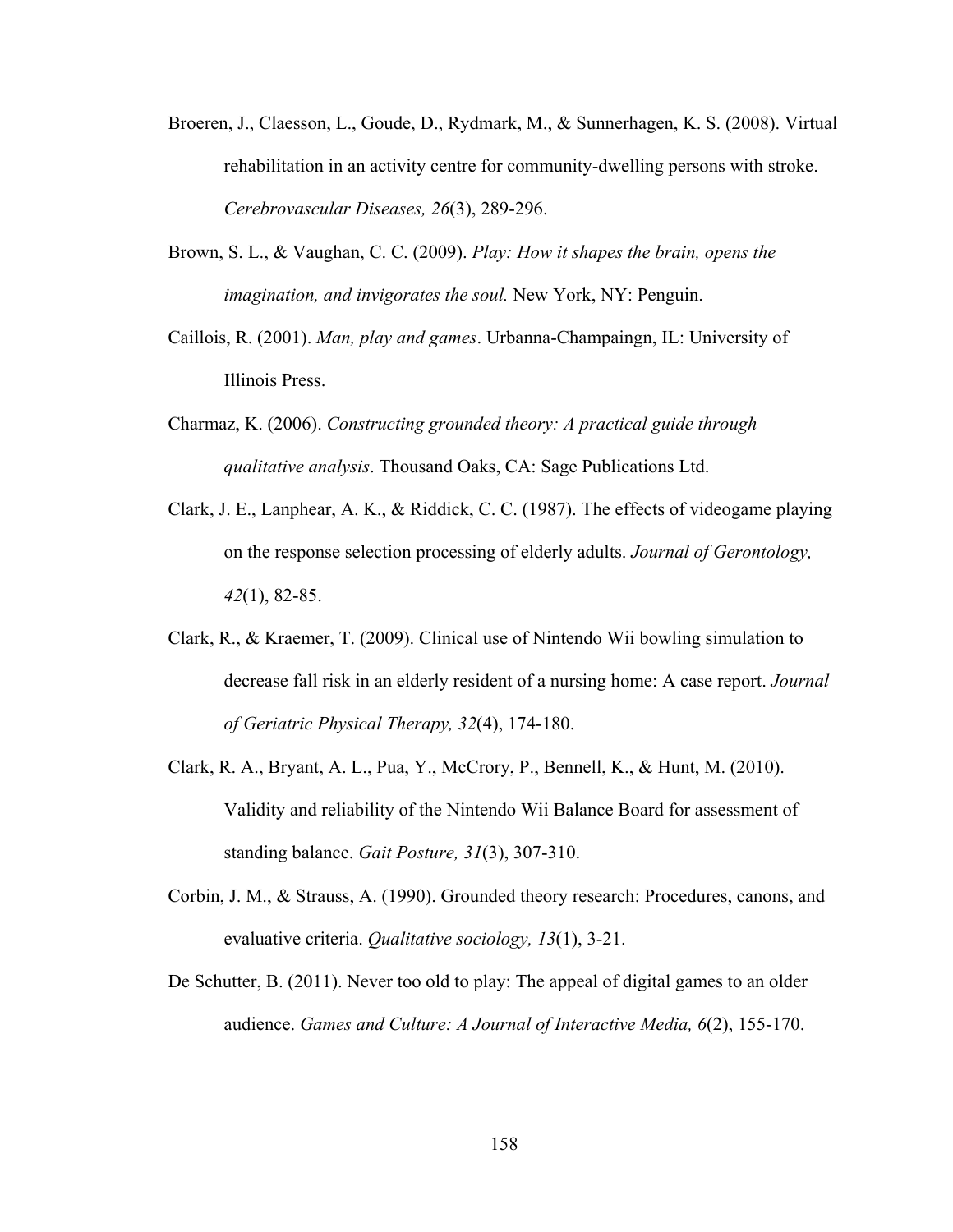- De Schutter, B., & Malliet, S. (2009). *A new or just an older breed of gamer?* Paper presented at the The annual conference of the International Communication Association, Chicago, USA.
- De Schutter, B., & Vanden Abeele, V. (2008). *Meaningful Play in Elderly Life.* Paper presented at the Annual Meeting of the International Communication Association, Quebec, Montreal, Canada.
- De Schutter, B., & Vanden Abeele, V. (2010). *Designing Meaningful Play within the Psycho-Social Context of Older Adults.* Paper presented at the International Conference of Fun and Games, Louvain, Belgium.
- DiGiovanna, A. G. (1994). *Human aging : biological perspectives*. New York: McGraw-Hill.
- Dougherty, J., Kancel, A., Ramar, C., Meacham, C., & Derrington, S. (2011). The effects of a multi-axis balance board intervention program in an elderly population. *Missouri Medicine, 108*(2), 128-132.
- Dustman, R. E., Emmerson, R. Y., Steinhaus, L. A., Shearer, D. E., & Dustman, T. J. (1992). The effects of videogame playing on neuropsychological performance of elderly individuals. *Journal of Gerontology, 47*(3), 168-171.
- Elder Jr, G. H. (1985). Perspectives on the life course. *Life course dynamics, 23*, 49.
- Elder Jr, G. H. (1994). Time, human agency, and social change: Perspectives on the life course. *Social Psychology Quarterly*, 4-15.
- Ellis, R. D., & Kurniawan, S. H. (2000). Increasing the usability of online information for older users: A case study in participatory design. *International Journal of Human-Computer Interaction, 12*(2), 263-276.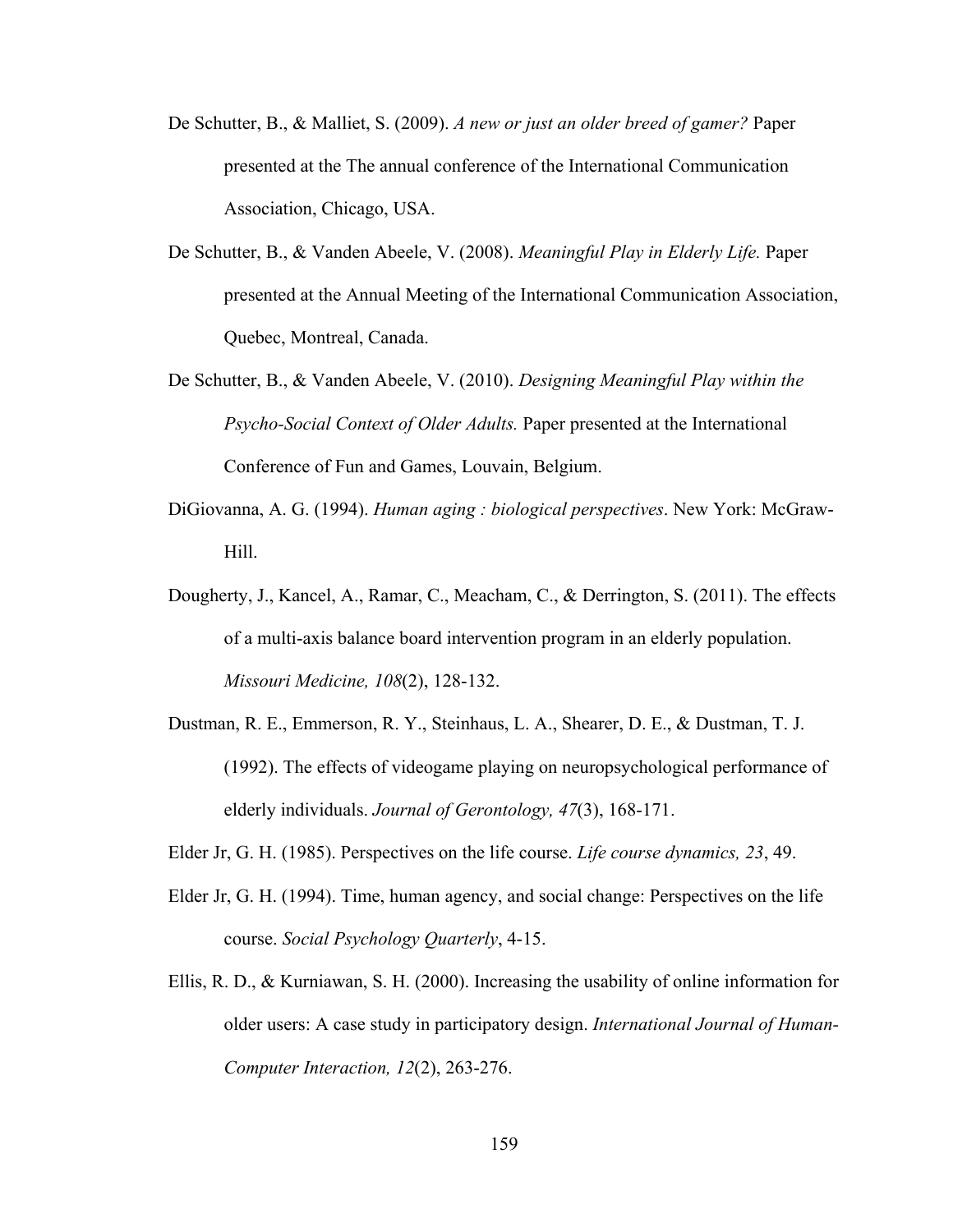- ESA. (2007). The Entertainment Software Association Essential Facts about the Computer and Video Game Industry: 2007 Sales, Demographic and Usage Data
- ESA. (2008). The Entertainment Software Association Essential Facts about the Computer and Video Game Industry: 2008 Sales, Demographic and Usage Data
- ESA. (2011). The Entertainment Software Association Essential Facts about the Computer and Video Game Industry: 2011 Sales, Demographic and Usage Data
- ESA. (2012). The Entertainment Software Association Essential Facts about the Computer and Video Game Industry: 2011 Sales, Demographic and Usage Data
- Fisk, A. D., & Rogers, W. A. (1997). *Handbook of human factors and the older adult*. San Diego, CA US: Academic Press.
- Fisk, A. D., Rogers, W. A., Charness, N., Czaja, S. J., & Sharit, J. (2004). *Designing for older adults: principles and creative human factors approaches*. Boca Raton, FL: CRC Press.
- Flynn, S., Palma, P., & Bender, A. (2007). Feasibility of using the Sony PlayStation 2 gaming platform for an individual poststroke: A case report. *Journal of Neurologic Physical Therapy, 31*(4), 180-189.
- Gil-Gomez, J. A., Llorens, R., Alcaniz, M., & Colomer, C. (2011). Effectiveness of a Wii balance board-based system (eBaViR) for balance rehabilitation: A pilot randomized clinical trial in patients with acquired brain injury. *Journal of NeuroEngineering and Rehabilitation, 8*, 30.
- Glaser, B. G., & Strauss, A. L. (1967). *The discovery of grounded theory: Strategies for qualitative research*. New York: Aldine.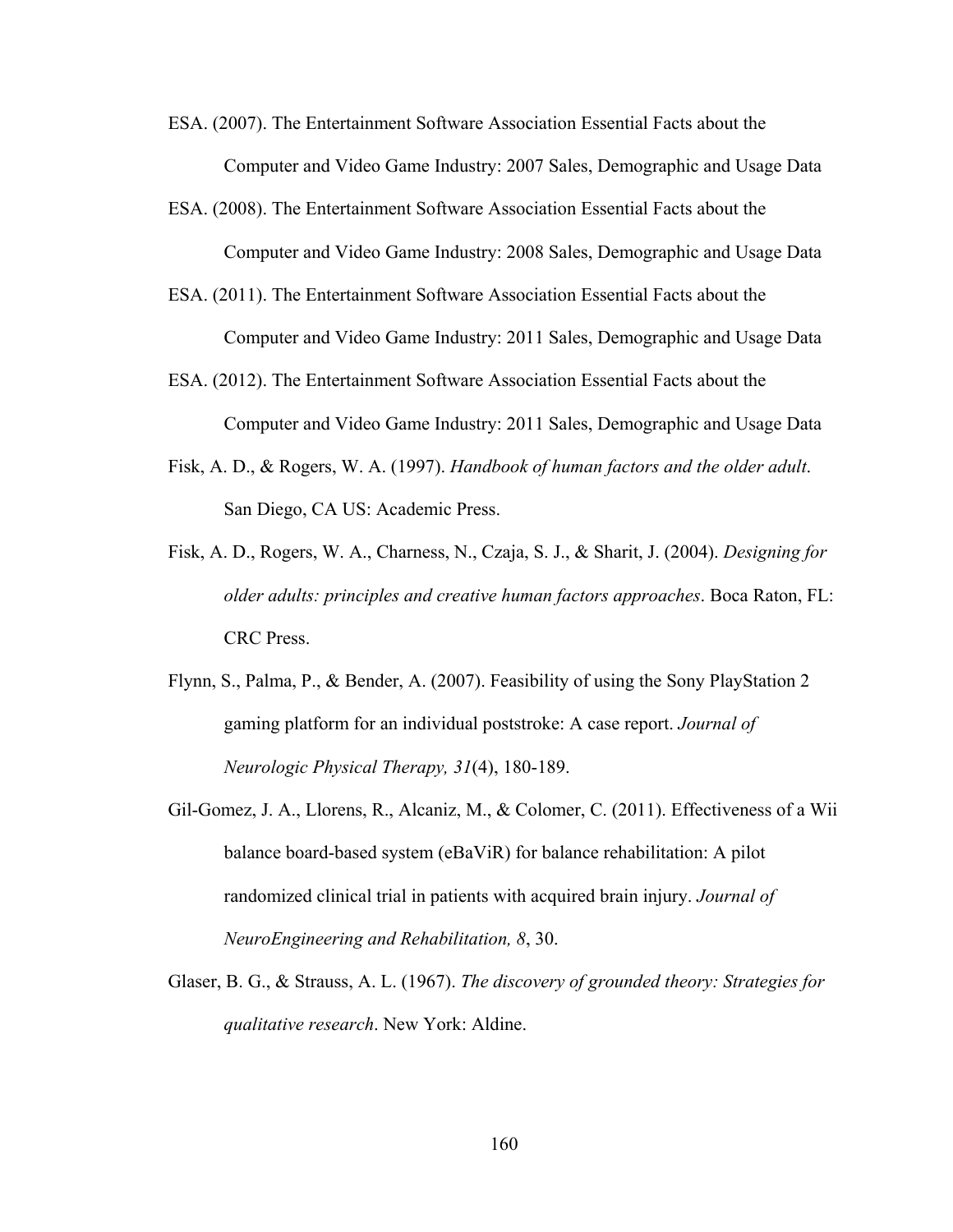- Goldstein, J., Cajko, L., Oosterbroek, M., Michielsen, M., van Houten, O., & Salverda, F. (1997). Video games and the elderly. *Social Behavior and Personality, 25*(4), 345-352.
- Hausdorff, J. M., Rios, D. A., & Edelberg, H. K. (2001). Gait variability and fall risk in community-living older adults: a 1-year prospective study. *Archives of Physical Medicine and Rehabilitation, 82*(8), 1050-1056.
- Hornbrook, M. C., Stevens, V. J., Wingfield, D. J., Hollis, J. F., Greenlick, M. R., & Ory, M. G. (1994). Preventing falls among community-dwelling older persons: results from a randomized trial. *The Gerontologist, 34*(1), 16-23.
- Hsu, J. K., Thibodeau, R., Wong, S. J., Zukiwsky, D., Cecile, S., & Walton, D. M. (2011). A "Wii" bit of fun: The effects of adding Nintendo Wii Bowling to a standard case regimen for residents of long-term care with upper extremity dysfunction. *Physiotherapy Theory and Practice, 27*(3), 185-193.
- Hurkmans, H. L., Ribbers, G. M., Streur-Kranenburg, M. F., Stam, H. J., & van den Berg-Emons, R. J. (2011). Energy expenditure in chronic stroke patients playing Wii Sports: A pilot study. *Journal of NeuroEngineering and Rehabilitation, 8*(38), 1-7.
- Huizinga, J. (1998). Homo Ludens-A study of the play element in culture: London: Routledge and Kegan Paul.
- Ijsselsteijn, W., Nap, H. H., Kort, Y. d., & Poels, K. (2007). *Digital game design for elderly users*. Paper presented at the Proceedings of the 2007 conference on Future Play, Toronto, Canada.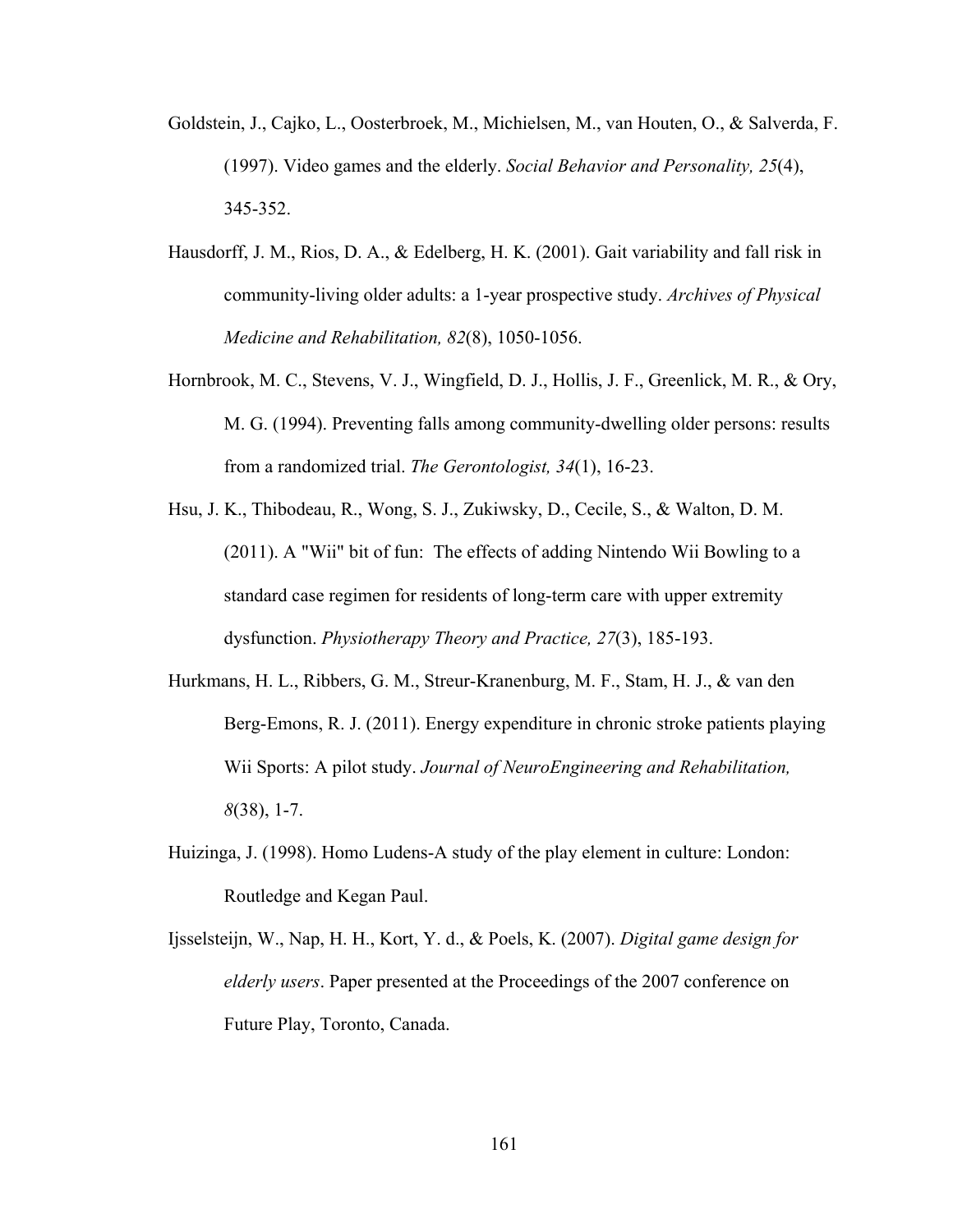- Jansz, J., & Martens, L. (2005). Gaming at a LAN event: the social context of playing video games. *New Media & Society, 7*(3), 333-355.
- Krasnor, L. R., & Pepler, D. J. (1980). The study of children's play: Some suggested future directions. *New Directions for Child and Adolescent Development, 1*(9), 85-95.
- L'Abate, L. (2009). *The Praeger handbook of play across the life cycle : fun from infancy to old age*. Santa Barbara, Calif.: Praeger/ABC-CLIO.
- Lamoth, C. J. C., Caljouw, S. R., & Postema, K. (2011). Active video gaming to improve balance in the elderly. *Studies in Health Technologies and Informatics*, 159-164.
- Long, G. M., & Zavod, M. J. (2002). Contrast Sensitivity in a Dynamic Environment: Effects of Target Conditions and Visual Impairment. *Human Factors: The Journal of the Human Factors and Ergonomics Society, 44*(1), 120-132.
- Maltz, M., & Shinar, D. (1999). Eye Movements of Younger and Older Drivers. *Human Factors: The Journal of the Human Factors and Ergonomics Society, 41*(1), 15- 25.
- McKay, S. M., & Maki, B. E. (2010). Attitudes of older adults toward shooter video games: An initial study to select an acceptable game for training visual processing. *Gerontechnology, 9*(1), 5.

Miller, C. A., Hayes, D. M., Dye, K., Johnson, C., & Meyers, J. (2011). Using the Nintendo Wii Fit and body weight support to improve aerobic capacity, balance, gait ability, and fear of falling. *Journal of Geriatric Physical Therapy*, 1. doi: 10.1519/JPT.0b013e318224aa38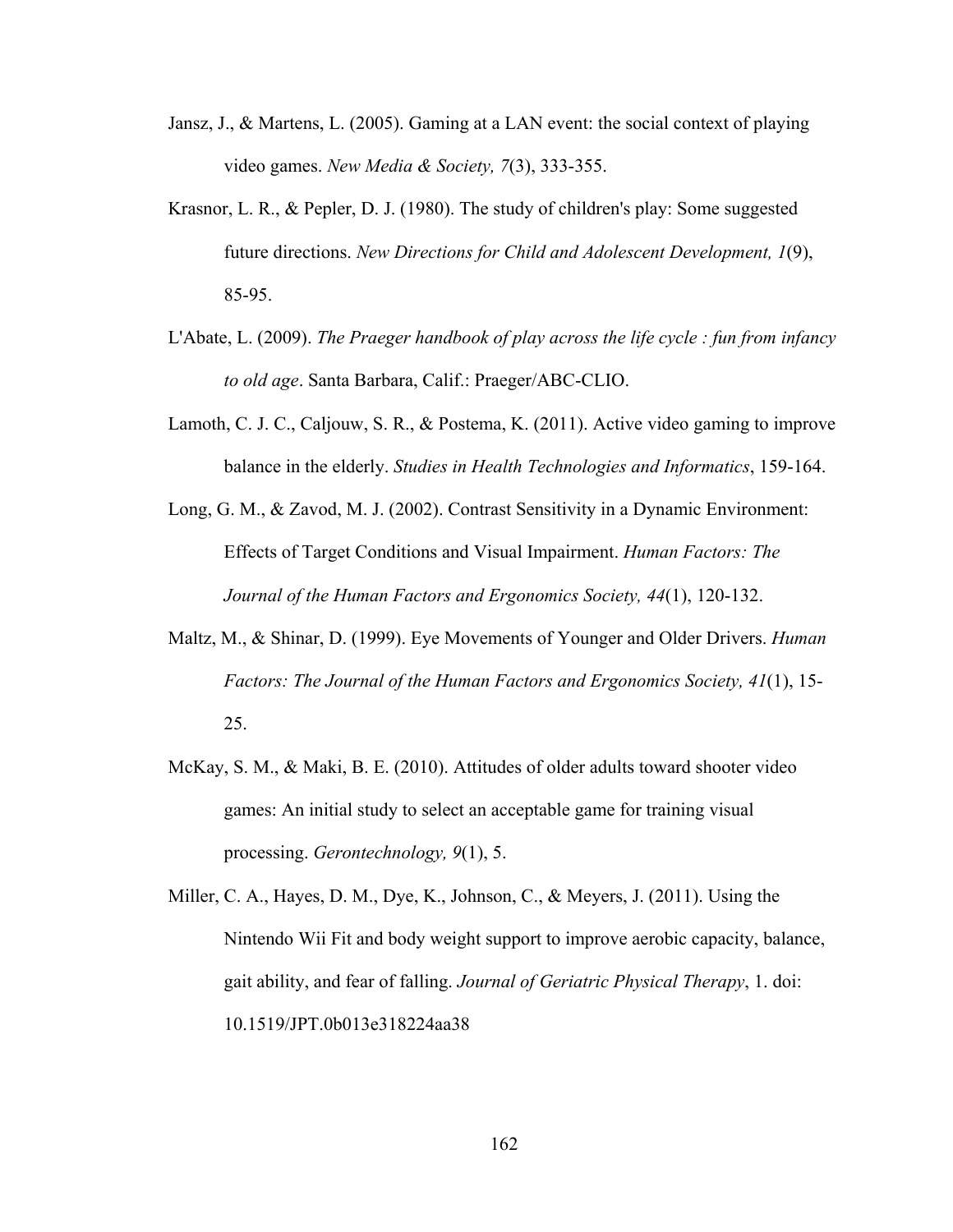- Morrow, D. G., Leirer, V. O., Carver, L. M., & Tanke, E. D. (1998). Older and younger adult memory for health appointment information: Implications for automated telephone messaging design. *Journal of Experimental Psychology: Applied, 4*(4), 352-374.
- Nap, H., Kort, d. Y., & IJsselsteijn, W. (2009). Senior gamers : preferences, motivations and needs. *Gerontechnology, 8*(4), 247 - null. doi: Urn:nbn:nl:ui:25-658223
- Nielsen, S. E., Smith, J. H., & Tosca, S. P. (2008). Understanding video games: New York: Routledge.
- Nimrod, G. (2011). The Fun Culture in Seniors' Online Communities. *The Gerontologist, 51*(2), 226-237.
- Owens, D. A., Wood, J. M., & Owens, J. M. (2007). Effects of Age and Illumination on Night Driving: A Road Test. *Human Factors: The Journal of the Human Factors and Ergonomics Society, 49*(6), 1115-1131.
- Pak, R., & McLaughlin, A. (2011). *Designing displays for older adults*. Boca Raton, FL: CRC Press.
- Rand, D., Kizony, R., & Weiss, P. T. L. (2008). The Sony PlayStation II EyeToy: lowcost virtual reality for use in rehabilitation. *Journal of Neurologic Physical Therapy, 32*(4), 155.
- Riddick, C. C., Drogin, E. B., & Spector, S. G. (1987). The impact of videogame play on the emotional states of senior center participants. *The Gerontologist, 27*(4), 425- 427.
- Rosenberg, D., Depp, C. A., Vahia, I. V., Reichstadt, J., Palmer, B. W., Kerr, J., . . . Jeste, D. (2010). Exergames for subsyndromal depression in older adults: A pilot study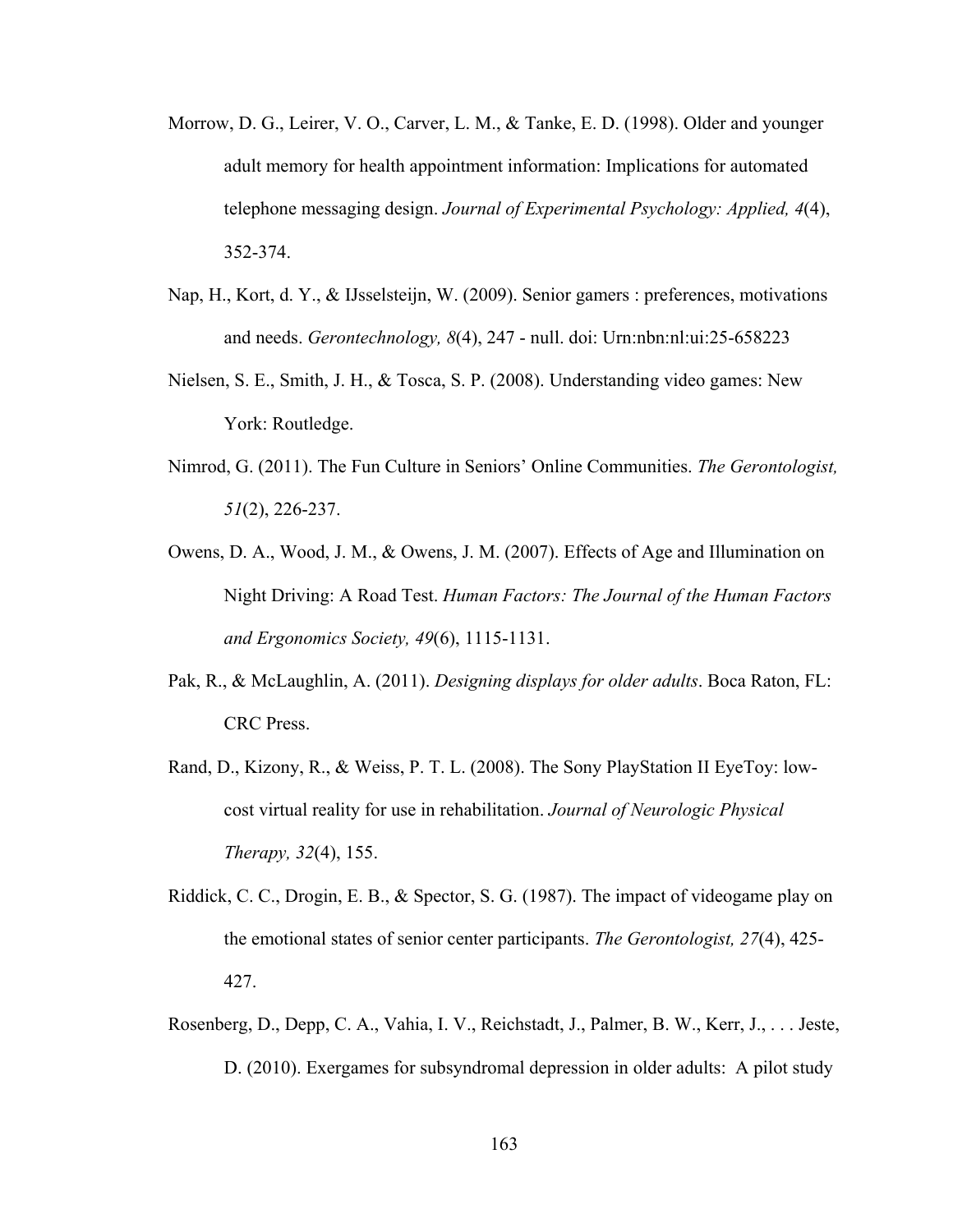of a novel intervention. *American Journal of Geriatric Psychiatry, 18*(3), 221- 226.

- Ryan, R. M., & Deci, E. L. (2000). Intrinsic and extrinsic motivations: Classic definitions and new directions. *Contemporary educational psychology, 25*(1), 54-67.
- Ryan, R. M., Rigby, C. S., & Przybylski, A. (2006). The motivational pull of video games: A self-determination theory approach. *Motivation and emotion, 30*(4), 344-360.
- Salthouse, T. A. (1985). *A theory of cognitive aging* (Vol. 28). Amsterdam, Netherlands: North Holland.
- Sandelowski, M. (1995). Sample size in qualitative research. *Research in nursing & health, 18*(2), 179-183.
- Saposnik, G., Teasell, R., Mamdani, M., Hall, J., McIlroy, W., Cheung, D., . . . Bayley, M. (2010). Effectiveness of virtual reality using Wii gaming technology in stroke rehabilitation: A pilot randomized clinical trial and proof of principle. *Stroke, 41*(7), 1477-1484.
- Settersten, R. A. (2006). Aging and the life course. *Handbook of aging and the social sciences, 6*, 3-19.
- Sharit, J., Czaja, S. J., Nair, S., & Lee, C. C. (2003). Effects of Age, Speech Rate, and Environmental Support in Using Telephone Voice Menu Systems. *Human Factors: The Journal of the Human Factors and Ergonomics Society, 45*(2), 234- 251.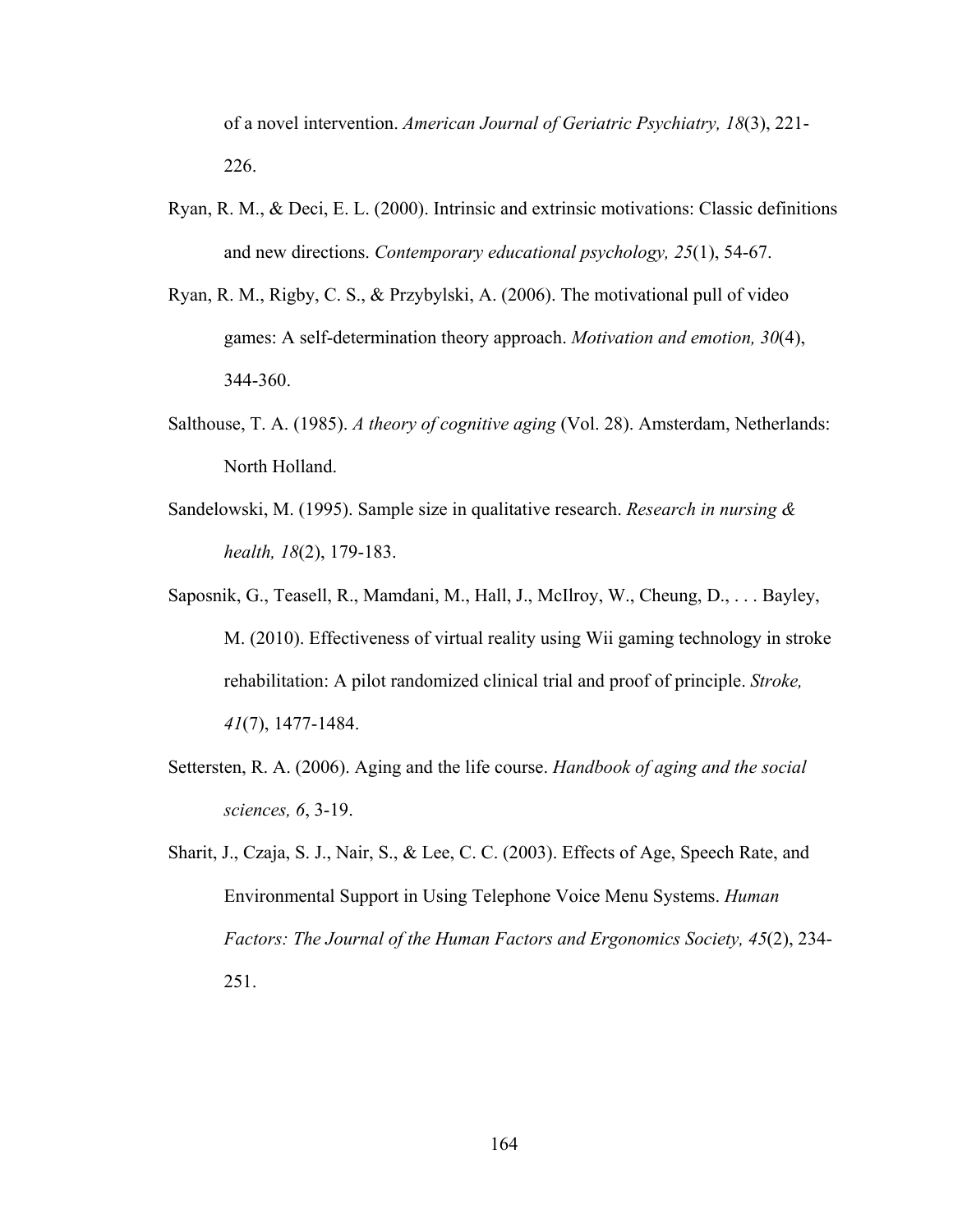- Shinar, D., & Schieber, F. (1991). Visual Requirements for Safety and Mobility of Older Drivers. *Human Factors: The Journal of the Human Factors and Ergonomics Society, 33*(5), 507-519.
- Son, J., Kerstetter, D., Yarnal, C., & Baker, B. L. (2007). Promoting older women's health and well-being through social leisure environments: What we have learned from the Red Hat Society®. *Journal of Women & Aging, 19*(3-4), 89-104.
- Stelmach, G. E., & Nahom, A. (1992). Cognitive-Motor Abilities of the Elderly Driver. *Human Factors: The Journal of the Human Factors and Ergonomics Society, 34*(1), 53-65.
- Szturm, T., Peters, J. F., Otto, C., Kapadia, N., & Desai, A. (2008). Task-specific rehabilitation of finger-hand function using interactive computer gaming. *Archives of Physical Medicine and Rehabilitation, 89*(11), 2213-2217.
- Theng, Y. L., Dahlan, A. B., Akmal, M. L., & Myint, T. Z. (2009). *An exploratory study on senior citizens' perceptions of the Nintendo Wii: the case of Singapore*.
- Vandewater, E. A., Rideout, V. J., Wartella, E. A., Huang, X., Lee, J. H., & Shim, M.S. (2007). Digital Childhood: Electronic Media and Technology Use Among Infants, Toddlers, and Preschoolers. *Pediatrics, 119*(5), e1006-e1015.
- Vygotsky, L. S. (2004). Imagination and Creativity in Childhood. [Article]. *Journal of Russian & East European Psychology, 42*(1), 7-97.
- Watkins, J. F. (1999). Life course and spatial experience: A personal narrative approach in migration studies. In *Migration and restructuring in the United States: A geographic perspective*, edited by Kavita Pandit and Suzanne Davies Withers. Lanham, MD: Rowman & Littlefield.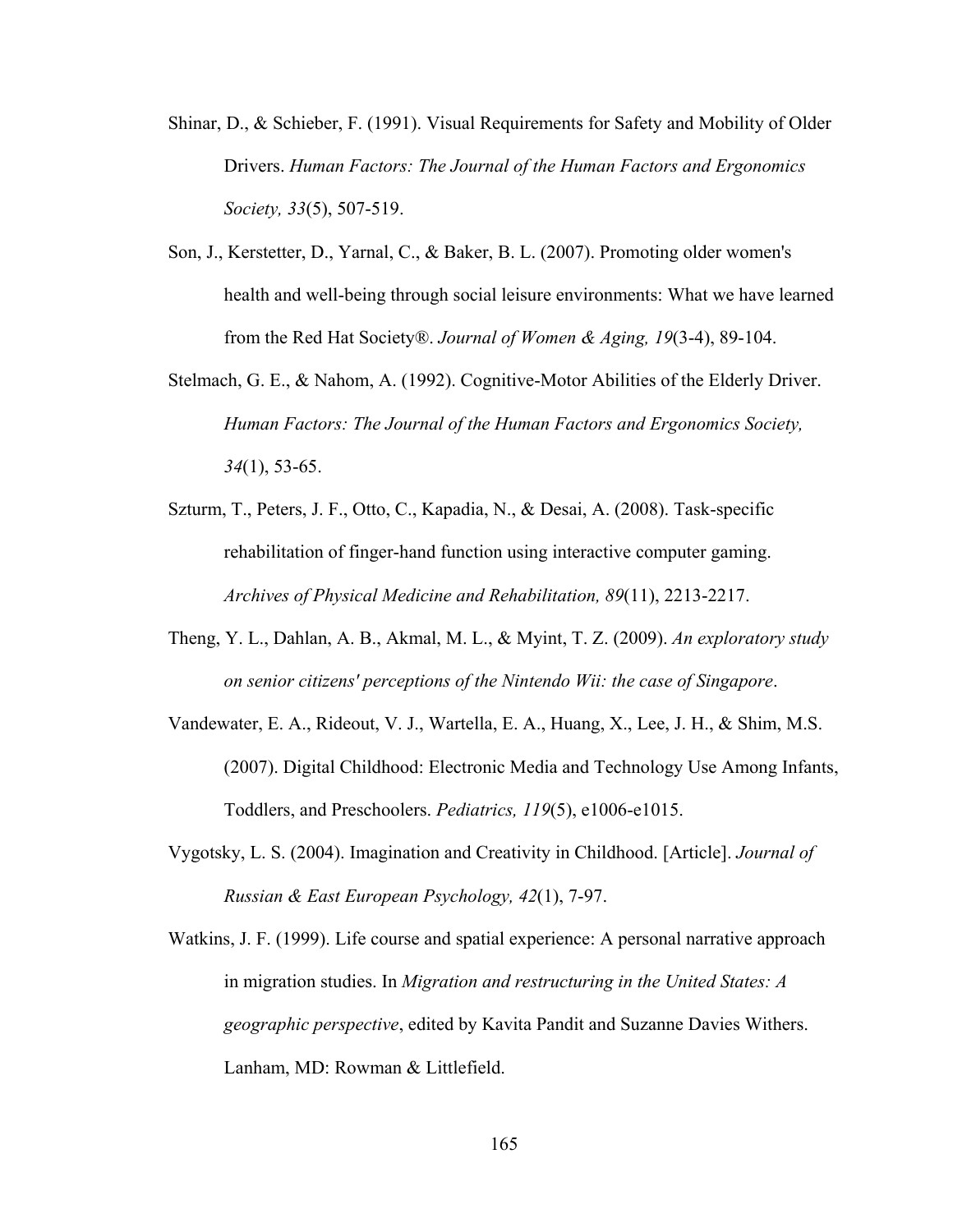- Weisman, S. (1983). Computer games for the frail elderly. *The Gerontologist, 23*(4), 361- 363.
- Williams, M. A., Soiza, R. L., Jenkinson, A. M., & Stewart, A. (2010). EXercising with Computers in Later Life (EXCELL) : Pilot and feasibility study of the acceptability of the Nintendo WiiFit in community-dwelling fallers. *BMC Research Notes, 3*, 238.
- Yamada, M., Aoyama, T., Nakamura, M., Tanaka, B., Nagai, K., Tatematsu, N., . . . Ichihashi, N. (2011). The reliability and preliminary validity of game-based fall risk assessment in community-dwelling older adults. *Geriatric Nursing, 32*(3), 188-194.
- Yamani, Y., & McCarley, J. S. (2011). Visual Search Asymmetries in Heavy Clutter: Implications for Display Design. *Human Factors: The Journal of the Human Factors and Ergonomics Society, 53*(3), 299-307.
- Yarnal, C. M. (2006). The Red Hat Society®: Exploring the Role of Play, Liminality, and Communitas in Older Women's Lives. *Journal of Women & Aging, 18*(3), 51-73.
- Yarnal, C. M., Chick, G., & Kerstetter, D. L. (2008). "I did not have time to play growing up… so this is my play time. It's the best thing I have ever done for myself": What is play to older women? *Leisure Sciences, 30*(3), 235-252.
- Yavuzer, G., Senel, A., Atay, M. B., & Stam, H. J. (2008). ''Playstation eyetoy games'' improve upper extremity-related motor functioning in subacute stroke: A randomized controlled clinical trial. *European Journal of Physical and Rehabilitation Medicine, 44*(3), 237-244.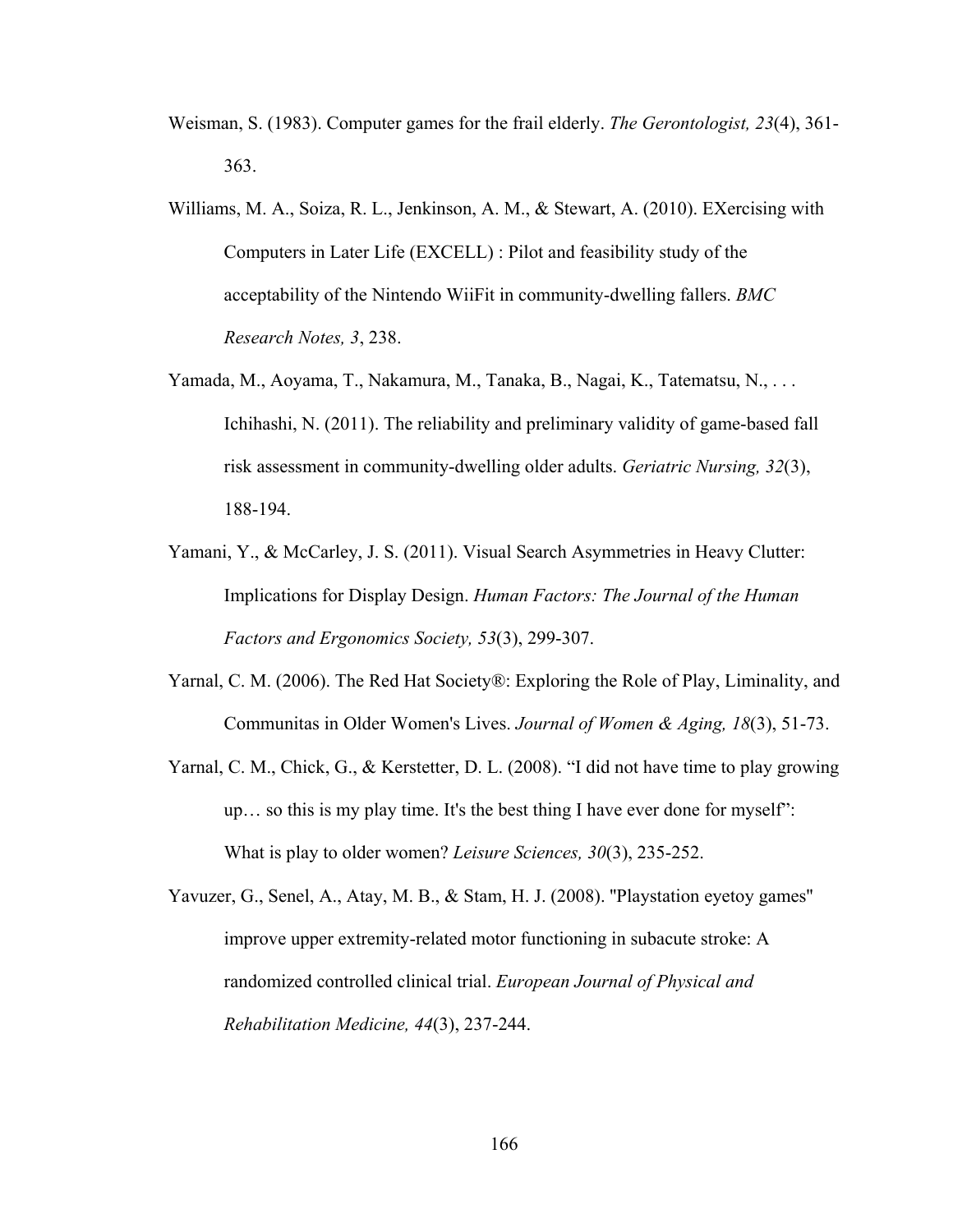- Yee, N. (2006). The demographics, motivations, and derived experiences of users of massively multi-user online graphical environments. *Presence: Teleoperators and virtual environments, 15*(3), 309-329.
- Yong Joo, L., Soon Yin, T., Xu, D., Thia, E., Pei Fen, C., Kuah, C. W., & Kong, K. H. (2010). A feasibility study using interactive commercial off-the-shelf computer gaming in upper limb rehabilitation in patients after stroke. *Journal of Rehabilitation Medicine, 42*(5), 437-441.
- Young, W., Ferguson, S., Brault, S., & Craig, C. (2011). Assessing and training standing balance in older adults: A novel approach using the 'Nintendo Wii' Balance Board. *Gait Posture, 33*(2), 303-305.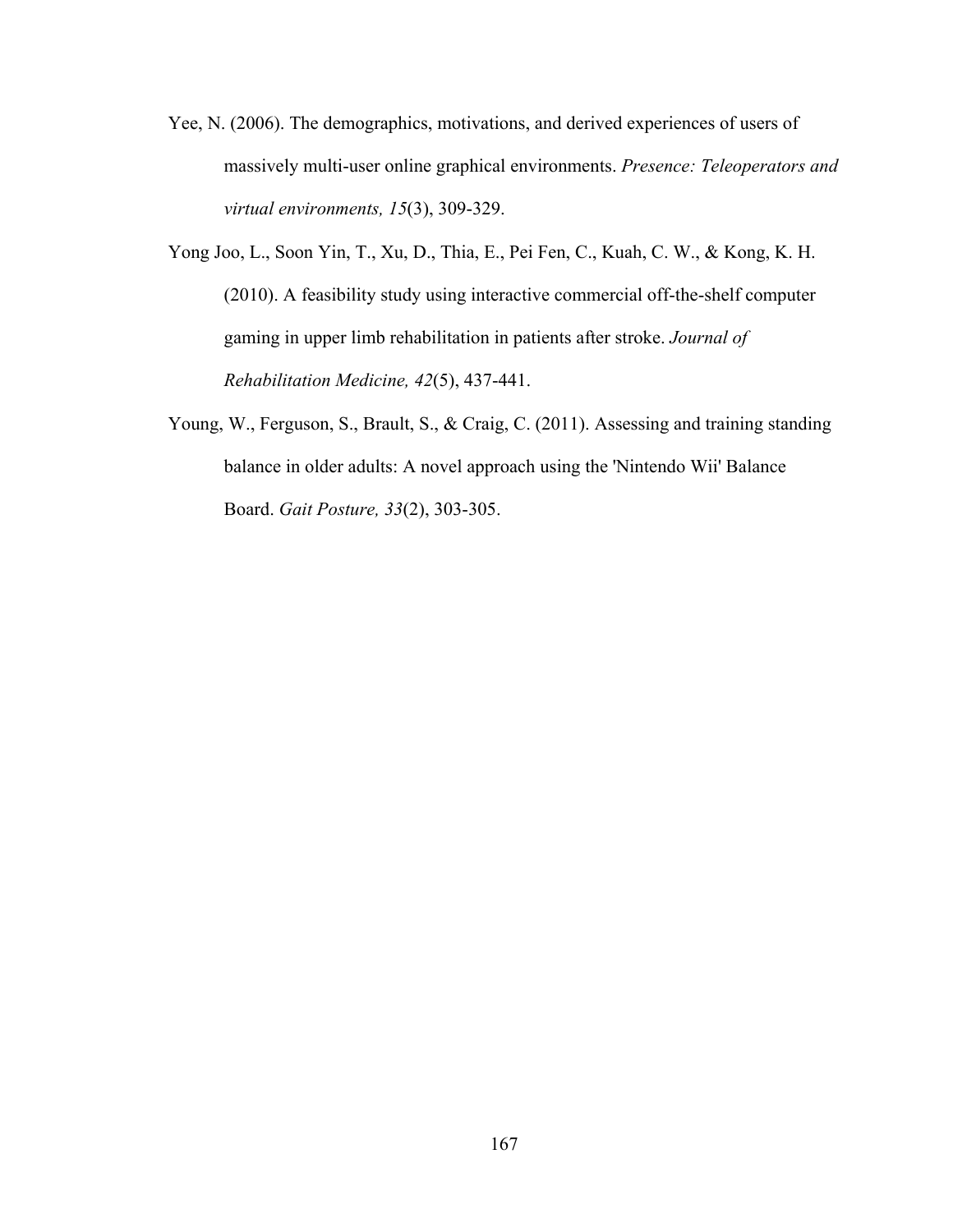# **Julie Antoinette Skalsky Brown**

### Vitae

## **Education**

Ph.D. 2009 – 2014, University of Kentucky (Gerontology), Advanced to Candidacy April 2012, Dissertation Title: *Understanding the Role and Meaning of Digital Games in Old Age*

Human-Technology Interaction Graduate Certificate, 2013, University of Kentucky

- M.S. 2002, Longwood University, Farmville, Vivian (Community & College Counseling and Guidance & Counseling - Secondary Level)
- B.A. 1999, Longwood University, Farmville, Vivian (Psychology Clinical and Social)

## **Professional Appointments**

- 2013 2014, Graduate Instructor for the Graduate Center for Gerontology, College of Public Health, University of Kentucky: GRN 250-*Aging in Today's World*
- 2012 2013, Graduate Teaching Assistant for Dr. Graham D. Rowles, Fall 2012, GRN 250, and Dr. John F. Watkins, Spring 2013, GRN 250
- 2011 2014, Geriatric Consultant and Caregiving Trainer, Comfort Keepers, Inc., Lexington, Kentucky
- 2010 2012, Gerontology Researcher, Commonwealth of Kentucky- Department of Aging and Independent Living and Commonwealth of Kentucky Institute on Aging
- 2009 present, Research Assistant for Dr. Graham D. Rowles
- 2002 2009, Guidance Counselor, Prince George High School, Prince George, Vivian
- 2001 2002, Guidance Counselor, Middlesex High School, Middlesex, Vivian

## **Publications**

- **Brown, J.A.,** McIlwain, A., & Rowles, G.D. (In press). Environmental design and assistive technologies. In G.D. Rowles & P.B. Teaster (Eds.), *Long-Term Care in an Aging Society*. Clifton Park, NY: Delmar/Cengage Learning.
- De Schutter, B., **Brown, J.A.,** & Nap, H.H. (In press). The promise of geroludic design. *Gerontechnology*.
- De Schutter, B., **Brown, J.A.,** & Nap, H.H. (In press). Digital games in the lives of older adults. In D. Prendergast & C. Garattini (Eds.), *Ageing and the Digital Life Course*. Brooklyn, NY: Berghahn Books.
- De Schutter, B., **Brown, J.A.**, & Vanden Abeele, V. (2014). The domestication of digital games in the lives of older adults. *New Media and Society*.
- **Brown, J.A.,** Brown, M.Y., & Regan, J. (2013). An exploration of identity formation in Second Life. In D. Baldwin & J. Achterberg (Eds.), *Challenging the Virtual: Women's Experiences in Second Life.* Jefferson, NC: McFarland & Company.
- **Brown, J.A.,** Davis, T., Singh, J., Dunn, D., & De Schutter, B. (2012). Is Wii for me? *Gerontechnology, 11*(2), 399.
- **Brown, J.A.** (2012). Let's play: Understanding the role and meaning of digital games in the lives of older adults. *Proceedings of the International Conference on the Foundations of Digital Games*, Raleigh, North Carolina.